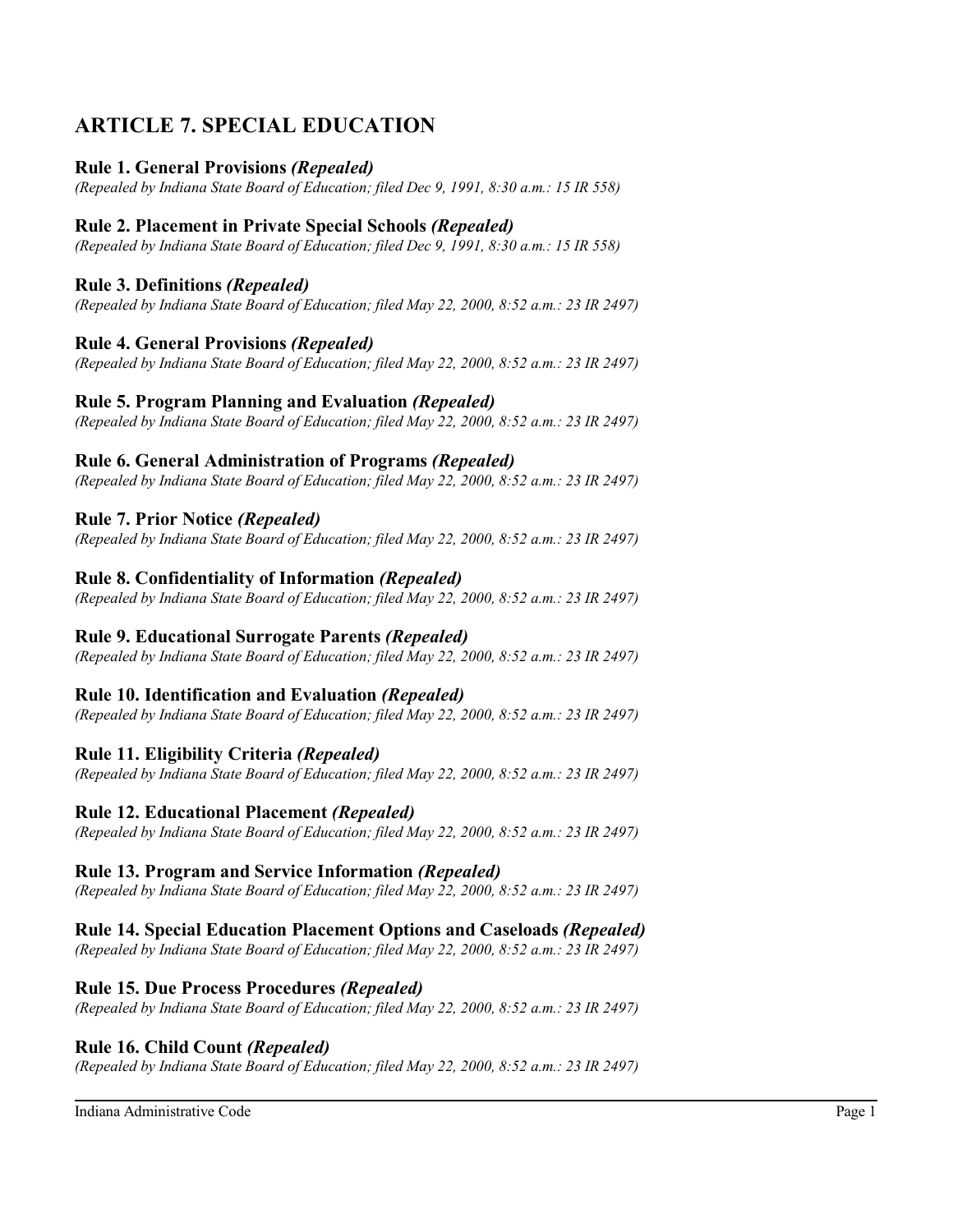## **Rule 17. Definitions** *(Repealed)*

*(Repealed by Indiana State Board of Education; filed Jul 14, 2008, 1:24 p.m.: 20080813-IR-511080112FRA)*

## **Rule 18. General Provisions** *(Repealed)*

*(Repealed by Indiana State Board of Education; filed Jul 14, 2008, 1:24 p.m.: 20080813-IR-511080112FRA)*

## **Rule 19. Private Schools or Facilities** *(Repealed)*

*(Repealed by Indiana State Board of Education; filed Jul 14, 2008, 1:24 p.m.: 20080813-IR-511080112FRA)*

### **Rule 20. Program Planning and Evaluation** *(Repealed)*

*(Repealed by Indiana State Board of Education; filed Jul 14, 2008, 1:24 p.m.: 20080813-IR-511080112FRA)*

## **Rule 21. General Administration of Programs** *(Repealed)*

*(Repealed by Indiana State Board of Education; filed Jul 14, 2008, 1:24 p.m.: 20080813-IR-511080112FRA)*

## **Rule 22. Procedural Safeguards** *(Repealed)*

*(Repealed by Indiana State Board of Education; filed Jul 14, 2008, 1:24 p.m.: 20080813-IR-511080112FRA)*

## **Rule 23. Confidentiality of Information** *(Repealed)*

*(Repealed by Indiana State Board of Education; filed Jul 14, 2008, 1:24 p.m.: 20080813-IR-511080112FRA)*

### **Rule 24. Educational Surrogate Parents** *(Repealed)*

*(Repealed by Indiana State Board of Education; filed Jul 14, 2008, 1:24 p.m.: 20080813-IR-511080112FRA)*

## **Rule 25. Identification and Evaluation** *(Repealed)*

*(Repealed by Indiana State Board of Education; filed Jul 14, 2008, 1:24 p.m.: 20080813-IR-511080112FRA)*

## **Rule 26. Eligibility Criteria** *(Repealed)*

*(Repealed by Indiana State Board of Education; filed Jul 14, 2008, 1:24 p.m.: 20080813-IR-511080112FRA)*

### **Rule 27. Determination of Special Education Services** *(Repealed)*

*(Repealed by Indiana State Board of Education; filed Jul 14, 2008, 1:24 p.m.: 20080813-IR-511080112FRA)*

### **Rule 28. Related Services; Transitions; Transfer of Rights** *(Repealed)*

*(Repealed by Indiana State Board of Education; filed Jul 14, 2008, 1:24 p.m.: 20080813-IR-511080112FRA)*

## **Rule 29. Discipline Procedures** *(Repealed)*

*(Repealed by Indiana State Board of Education; filed Jul 14, 2008, 1:24 p.m.: 20080813-IR-511080112FRA)*

## **Rule 30. Due Process Procedures** *(Repealed)*

*(Repealed by Indiana State Board of Education; filed Jul 14, 2008, 1:24 p.m.: 20080813-IR-511080112FRA)*

## **Rule 31. Child Count and Data Collection** *(Repealed)*

*(Repealed by Indiana State Board of Education; filed Jul 14, 2008, 1:24 p.m.: 20080813-IR-511080112FRA)*

## **Rule 32. Definitions**

Indiana Administrative Code Page 2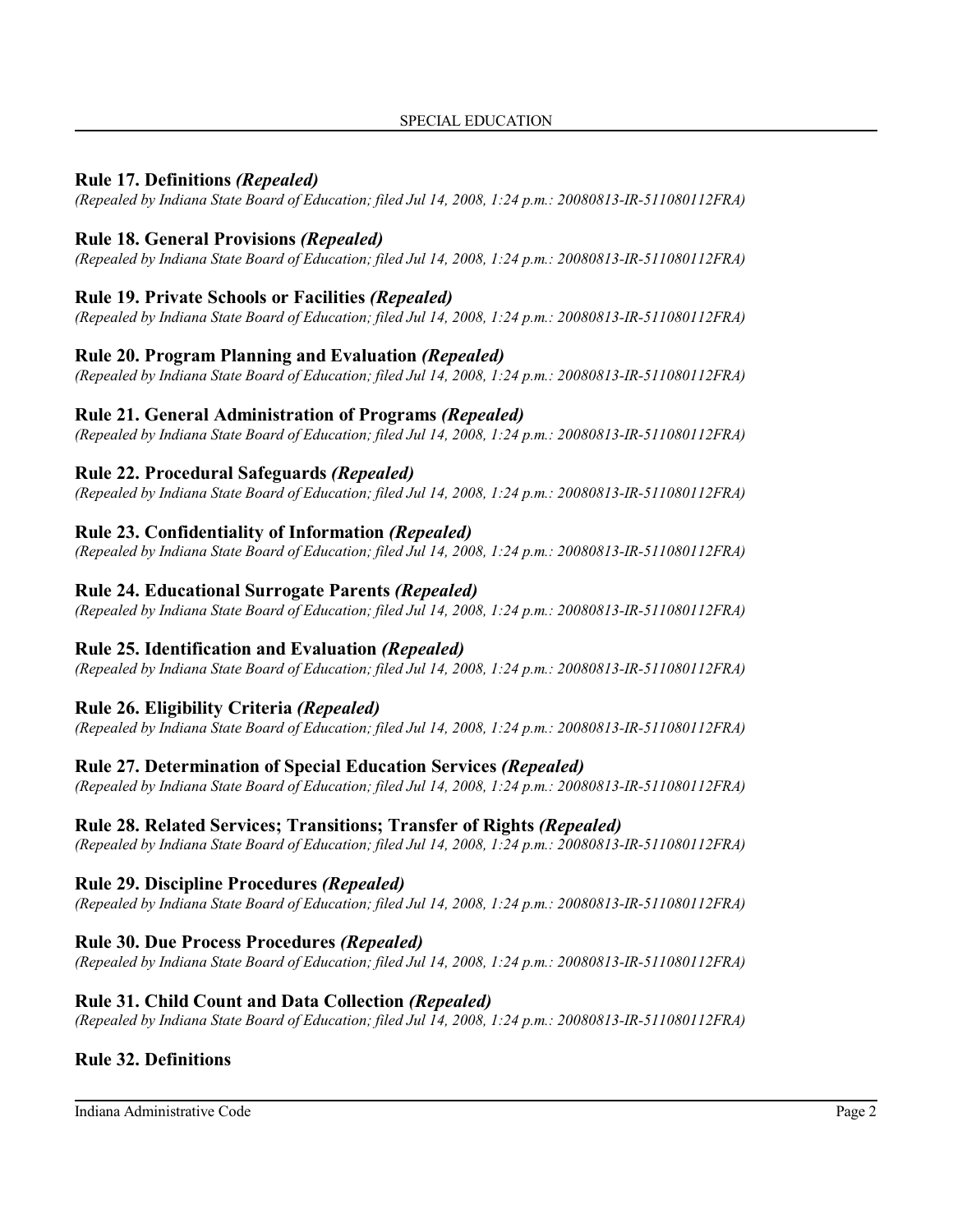#### **511 IAC 7-32-1 Applicability**

Authority: IC 20-19-2-8; IC 20-19-2-16 Affected: IC 20-19-2; IC 20-35

Sec. 1. The definitionsin thisrule apply throughout this article. *(Indiana State Board of Education; 511 IAC 7-32-1; filed Jul 14, 2008, 1:24 p.m.: 20080813-IR-511080112FRA; readopted filed Nov 6, 2014, 3:23 p.m.: 20141203-IR-511140382RFA; readopted filed Dec 1, 2020, 1:48 p.m.: 20201230-IR-511200548RFA)*

#### **511 IAC 7-32-2 "Academic achievement" defined**

Authority: IC 20-19-2-8; IC 20-19-2-16

Affected: IC 20-19-2; IC 20-35

Sec. 2. "Academic achievement" means a student's performance in relation to the continuum of the Indiana academic standards, including the foundations to the standards. This may include performance on norm-referenced, criterion-referenced, and other achievement measures. *(Indiana State Board of Education; 511 IAC 7-32-2; filed Jul 14, 2008, 1:24 p.m.: 20080813-IR-511080112FRA; readopted filed Nov 6, 2014, 3:23 p.m.: 20141203-IR-511140382RFA; readopted filed Dec 1, 2020, 1:48 p.m.: 20201230-IR-511200548RFA)*

#### **511 IAC 7-32-3 "Adaptive behavior" defined**

Authority: IC 20-19-2-8; IC 20-19-2-16 Affected: IC 20-19-2; IC 20-35

Sec. 3. "Adaptive behavior" means the effectiveness of or degree with which an individual meets the standards of personal independence and social responsibility expected of the individual's chronological age and cultural group. *(Indiana State Board of Education; 511 IAC 7-32-3; filed Jul 14, 2008, 1:24 p.m.: 20080813-IR-511080112FRA; readopted filed Nov 6, 2014, 3:23 p.m.: 20141203-IR-511140382RFA; readopted filed Dec 1, 2020, 1:48 p.m.: 20201230-IR-511200548RFA)*

#### **511 IAC 7-32-4 "Adequate notice" defined**

Authority: IC 20-19-2-8; IC 20-19-2-16 Affected: IC 20-19-2; IC 20-35

Sec. 4. "Adequate notice" means notice that:

(1) is provided early enough to:

(A) allow a change in time or location;

(B) make arrangements to attend a meeting; or

(C) allow a response prior to the proposed action;

(2) includes all components specified in this article based upon the purpose of the notice;

(3) is provided in the native language or other mode of communication; and

(4) is written or communicated in common understandable language.

*(Indiana State Board of Education; 511 IAC 7-32-4; filed Jul 14, 2008, 1:24 p.m.: 20080813-IR-511080112FRA; readopted filed Nov 6, 2014, 3:23 p.m.: 20141203-IR-511140382RFA; readopted filed Dec 1, 2020, 1:48 p.m.: 20201230-IR-511200548RFA)*

#### **511 IAC 7-32-5 "Adversely affects educational performance" defined**

Authority: IC 20-19-2-8; IC 20-19-2-16 Affected: IC 20-19-2; IC 20-35

Sec. 5. "Adversely affects educational performance" means that a student's disability has a consistent and significant negative impact on:

(1) the student's:

(A) academic achievement; or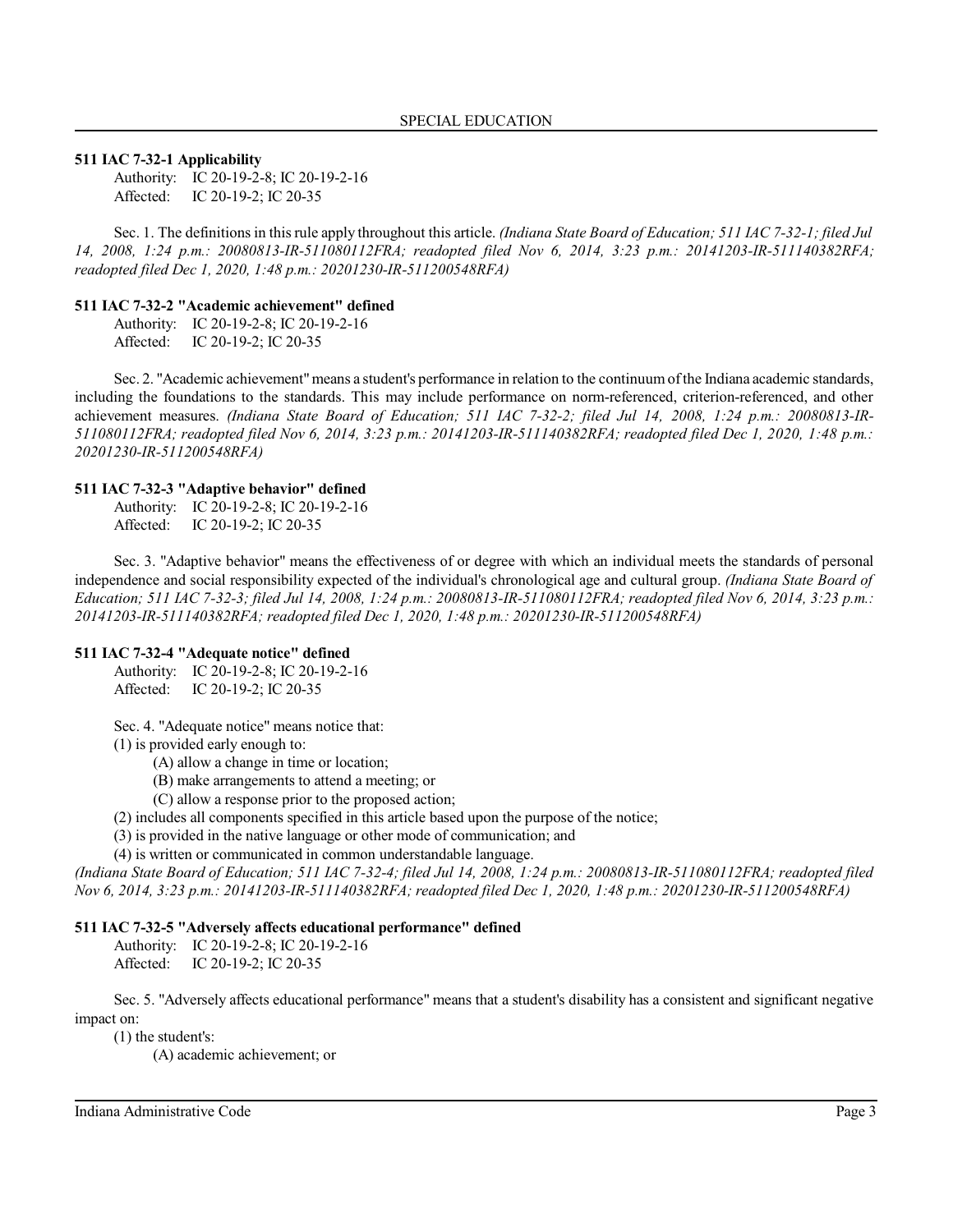(B) functional performance; or

(2) both the student's academic achievement and functional performance.

*(Indiana State Board of Education; 511 IAC 7-32-5; filed Jul 14, 2008, 1:24 p.m.: 20080813-IR-511080112FRA; readopted filed Nov 6, 2014, 3:23 p.m.: 20141203-IR-511140382RFA; readopted filed Dec 1, 2020, 1:48 p.m.: 20201230-IR-511200548RFA)*

#### **511 IAC 7-32-6 "Assessment" defined**

Authority: IC 20-19-2-8; IC 20-19-2-16 Affected: IC 20-19-2; IC 20-35

Sec. 6. (a) "Assessment" refers to the process of gathering and interpreting information regarding some aspect of a student's: (1) cognitive;

(2) academic;

(3) social;

(4) emotional;

(5) behavioral; or

(6) functional;

#### performance.

(b) Norm-referenced assessments are standardized on a clearly defined group and scaled so that the score reflects the student's performance when compared to the normative group.

(c) Criterion-referenced assessments are:

- (1) designed to determine whether a student has reached a preestablished level or standard of performance; and
- (2) generally developed with a hierarchy of skills.
- (d) Other assessment procedures include, but are not limited to, the following:
- (1) Samples of academic skills.
- (2) Behavioral charts.
- (3) Informal tests.
- (4) Interviews.
- (5) Observations.

*(Indiana State Board of Education; 511 IAC 7-32-6; filed Jul 14, 2008, 1:24 p.m.: 20080813-IR-511080112FRA; readopted filed Nov 6, 2014, 3:23 p.m.: 20141203-IR-511140382RFA; readopted filed Dec 1, 2020, 1:48 p.m.: 20201230-IR-511200548RFA)*

#### **511 IAC 7-32-7 "Assistive technology device" defined**

Authority: IC 20-19-2-8; IC 20-19-2-16 Affected: IC 20-19-2; IC 20-35

Sec. 7. "Assistive technology device" means any:

 $(1)$  item;

(2) piece of equipment; or

(3) product system;

whether acquired commercially off the shelf, modified, or customized, that is used to increase, maintain, or improve the functional capabilities of a student with a disability. The term does not include a medical device that is surgically implanted or the replacement of such device. *(Indiana State Board of Education; 511 IAC 7-32-7; filed Jul 14, 2008, 1:24 p.m.: 20080813-IR-511080112FRA; readopted filed Nov 6, 2014, 3:23 p.m.: 20141203-IR-511140382RFA; readopted filed Dec 1, 2020, 1:48 p.m.: 20201230-IR-511200548RFA)*

#### **511 IAC 7-32-8 "Assistive technology service" defined**

Authority: IC 20-19-2-8; IC 20-19-2-16 Affected: IC 20-19-2; IC 20-35

Sec. 8. "Assistive technology service" means any service that directly assists a student with a disability in the selection,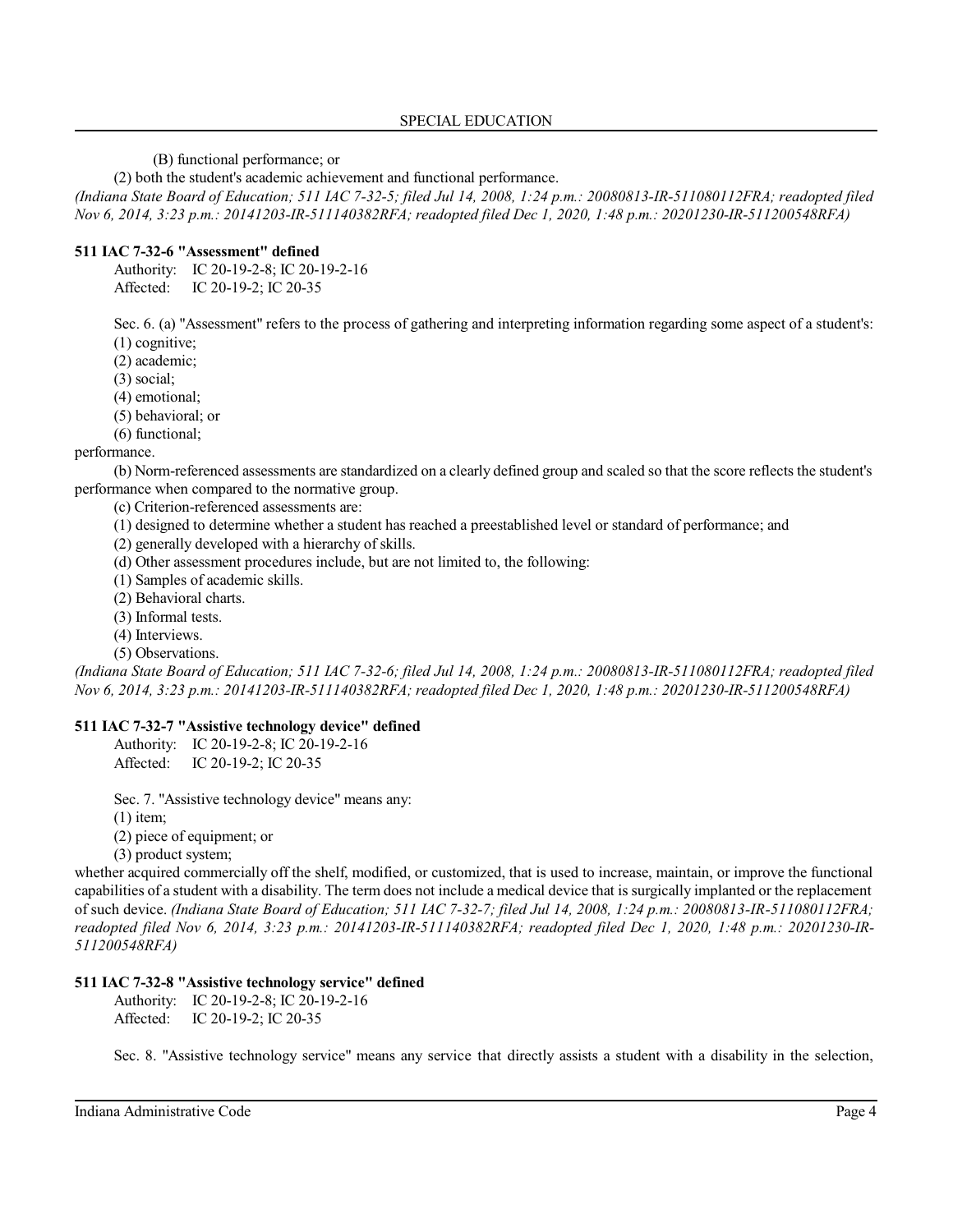acquisition, or use of an assistive technology device. The term includes, but is not limited to, the following:

(1) The evaluation of the needs of a student with a disability, including a functional evaluation of the student in the student's customary environment.

(2) Purchasing, leasing, or otherwise providing for the acquisition of assistive technology devicesforstudents with disabilities. (3) Selecting, designing, fitting, customizing, adapting, applying, maintaining, repairing, or replacing assistive technology devices.

(4) Coordinating and using other therapies, interventions, or services with assistive technology devices, such as those associated with existing education and rehabilitation plans and programs.

(5) Training or technical assistance for the following:

(A) A student with a disability or, if appropriate, the student's family.

(B) Professionals (including individuals providing education or rehabilitation services), employers, or other individuals who provide services to, employ, or are otherwise substantially involved in the major life functions of students with disabilities.

*(Indiana State Board of Education; 511 IAC 7-32-8; filed Jul 14, 2008, 1:24 p.m.: 20080813-IR-511080112FRA; readopted filed Nov 6, 2014, 3:23 p.m.: 20141203-IR-511140382RFA; readopted filed Dec 1, 2020, 1:48 p.m.: 20201230-IR-511200548RFA)*

### **511 IAC 7-32-9 "At no cost" defined**

Authority: IC 20-19-2-8; IC 20-19-2-16 Affected: IC 20-19-2; IC 20-35

Sec. 9. "At no cost"means that all specially designed instruction is provided without charge to the parent, but does not preclude incidental fees that are normally charged to nondisabled students or their parents as a part of the general education program. Such fees may include, but are not limited to, fees for the following:

(1) Textbook rental.

(2) Consumable materials.

(3) Any fees permitted by state statute or rule.

*(Indiana State Board of Education; 511 IAC 7-32-9; filed Jul 14, 2008, 1:24 p.m.: 20080813-IR-511080112FRA; readopted filed Nov 6, 2014, 3:23 p.m.: 20141203-IR-511140382RFA; readopted filed Dec 1, 2020, 1:48 p.m.: 20201230-IR-511200548RFA)*

### **511 IAC 7-32-10 "Behavioral intervention plan" defined**

Authority: IC 20-19-2-8; IC 20-19-2-16 Affected: IC 20-19-2; IC 20-35

Sec. 10. (a) "Behavioral intervention plan" means a plan agreed upon by the CCC and incorporated into a student's IEP that describes the following:

(1) The pattern of behavior that impedes the student's learning or the learning of others.

(2) The purpose or function of the behavior as identified in a functional behavioral assessment.

(3) The positive interventions and supports, and other strategies, to:

(A) address the behavior; and

(B) maximize consistency of implementation across people and settings in which the student is involved.

(4) If applicable, the skills that will be taught and monitored in an effort to change a specific pattern of behavior of the student. The behavioral intervention plan seeks to maximize consistency of implementation across people and settings in which the student is involved.

(b) The IEP can serve as the behavioral intervention plan as long as the documentation the parent receives meets all the requirements in this section. *(Indiana State Board of Education; 511 IAC 7-32-10; filed Jul 14, 2008, 1:24 p.m.: 20080813-IR-511080112FRA; readopted filed Nov 6, 2014, 3:23 p.m.: 20141203-IR-511140382RFA; readopted filed Dec 1, 2020, 1:48 p.m.: 20201230-IR-511200548RFA)*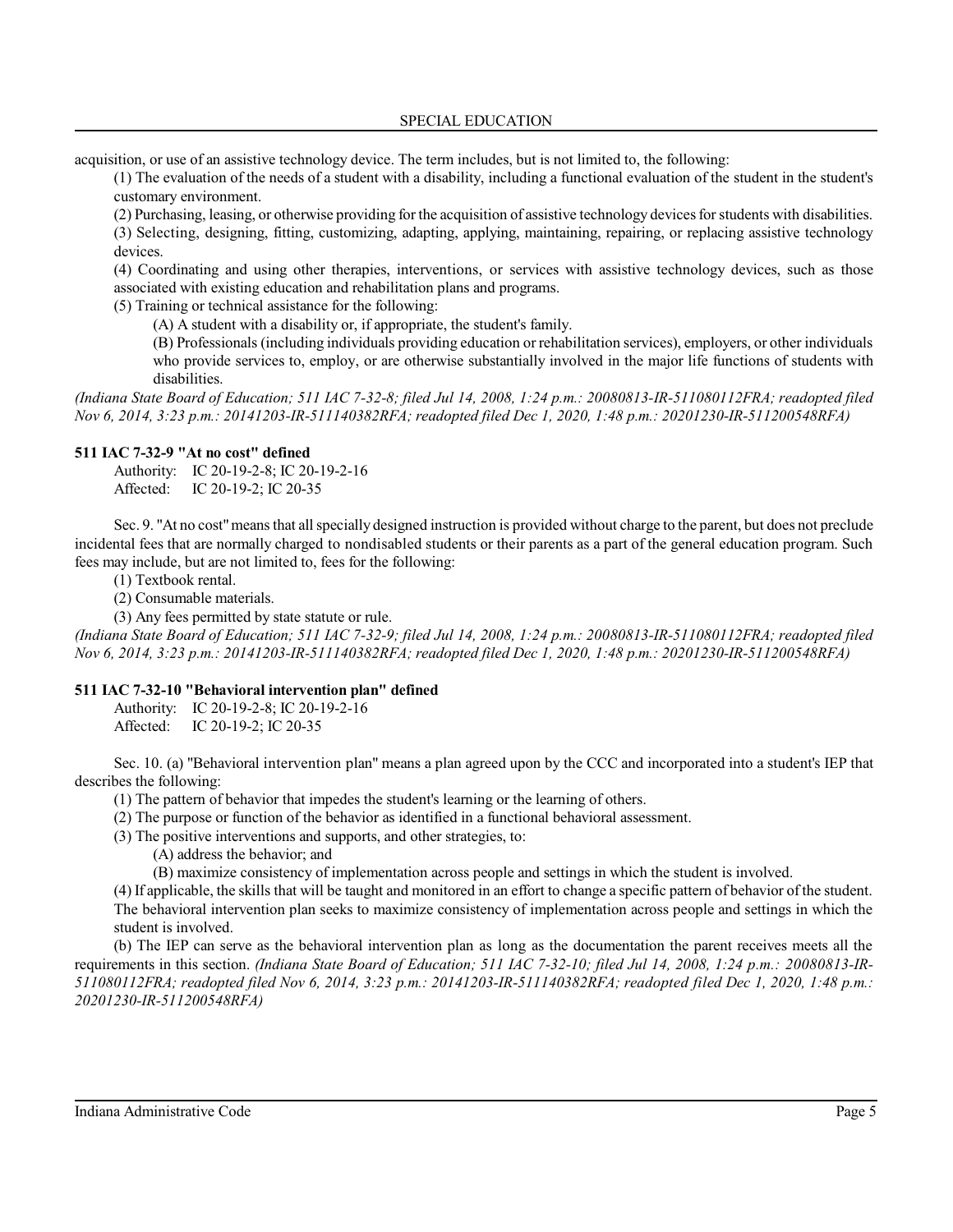#### **511 IAC 7-32-11 "Benchmarks" defined**

Authority: IC 20-19-2-8; IC 20-19-2-16 Affected: IC 20-19-2; IC 20-35

Sec. 11. "Benchmarks"means major milestones a student is expected to achieve. Benchmarks establish expected performance levels for students assessed against alternate achievement standards that allow for regular checks of progress that coincide with the reporting periods for informing parents of the student's progress toward achieving the annual goals delineated in a student's IEP. *(Indiana State Board of Education; 511 IAC 7-32-11; filed Jul 14, 2008, 1:24 p.m.: 20080813-IR-511080112FRA; readopted filed Nov 6, 2014, 3:23 p.m.: 20141203-IR-511140382RFA; readopted filed Dec 1, 2020, 1:48 p.m.: 20201230-IR-511200548RFA)*

#### **511 IAC 7-32-12 "Case conference committee" or "CCC" defined**

Authority: IC 20-19-2-8; IC 20-19-2-16 Affected: IC 20-19-2; IC 20-35

Sec. 12. "Case conference committee" or "CCC" means the group of persons described in 511 IAC 7-42-3, including parents and public agency personnel, who are responsible for the following:

(1) Reviewing the educational evaluation report and determining a student's eligibility for special education and related services.

(2) Developing, reviewing, and revising a student's IEP or transition IEP.

(3) Determining the following:

(A) The appropriate special education, related services, and placement for a student and the setting or settings in which those services will be provided.

(B) Other matters, including the provision of a free appropriate public education, that are assigned to an IEP team by federal law or to a CCC by state law or any rule of the Indiana state board of education, including this article.

*(Indiana State Board of Education; 511 IAC 7-32-12; filed Jul 14, 2008, 1:24 p.m.: 20080813-IR-511080112FRA; readopted filed Nov 6, 2014, 3:23 p.m.: 20141203-IR-511140382RFA; readopted filed Dec 1, 2020, 1:48 p.m.: 20201230-IR-511200548RFA)*

#### **511 IAC 7-32-13 "Caseload" defined**

Authority: IC 20-19-2-8; IC 20-19-2-16 Affected: IC 20-19-2; IC 20-35

Sec. 13. "Caseload"means the total number ofstudents assigned to a teacher, speech-language pathologist, or a related services provider. *(Indiana State Board of Education; 511 IAC 7-32-13; filed Jul 14, 2008, 1:24 p.m.: 20080813-IR-511080112FRA; readopted filed Nov 6, 2014, 3:23 p.m.: 20141203-IR-511140382RFA;filed Mar 18, 2019, 2:33 p.m.: 20190417-IR-511180153FRA; readopted filed Dec 1, 2020, 1:48 p.m.: 20201230-IR-511200548RFA)*

#### **511 IAC 7-32-14 "Change of educational placement" defined**

Authority: IC 20-19-2-8; IC 20-19-2-16 Affected: IC 20-19-2; IC 20-35

Sec. 14. (a) "Change of educational placement" means that a student's placement has changed on the continuum of placement options set forth in 511 IAC 7-42-10(b)(4) and 511 IAC 7-42-10(b)(5).

(b)If a public agency proposes to change a student's educational placement, the public agencymust provide the student's parent with written notice that meets the requirements of 511 IAC 7-42-7.

(c) A change of educational placement:

(1) occurs when a student:

(A) is declassified as eligible for special education and related services; or

(B) graduates with a high school diploma as defined in 511 IAC 6-7.1-1(e);

(2) does not occur because a student's IEP will be implemented in a different location; and

(3) is different from a disciplinary change of placement described in 511 IAC 7-44-2.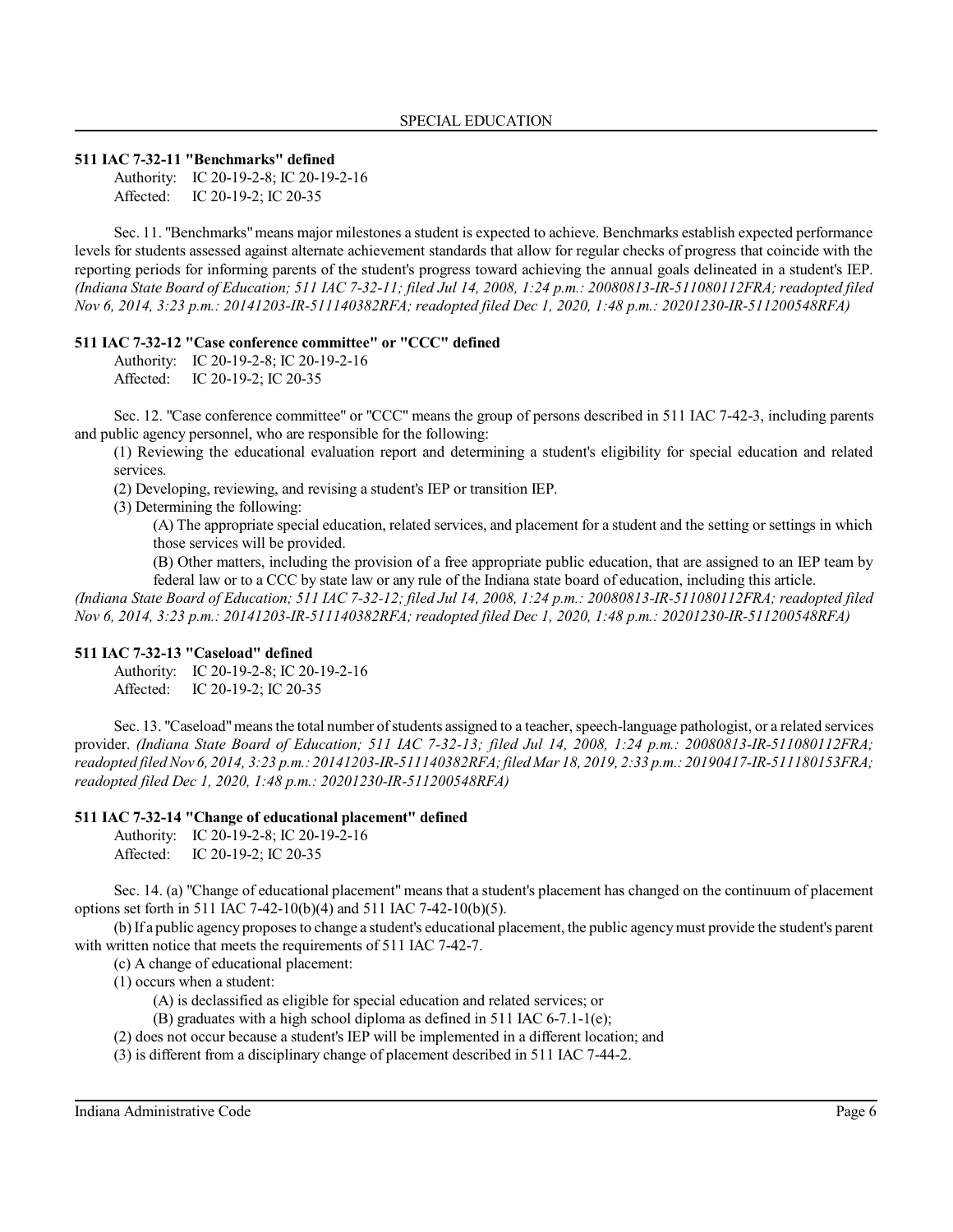*(Indiana State Board of Education; 511 IAC 7-32-14; filed Jul 14, 2008, 1:24 p.m.: 20080813-IR-511080112FRA; readopted filed Nov 6, 2014, 3:23 p.m.: 20141203-IR-511140382RFA; readopted filed Dec 1, 2020, 1:48 p.m.: 20201230-IR-511200548RFA)*

### **511 IAC 7-32-15 "Charter school" defined**

Authority: IC 20-19-2-8; IC 20-19-2-16 Affected: IC 20-19-2; IC 20-24-1-4; IC 20-35

Sec. 15. "Charter school":

(1) means a public elementary school or secondary school established under IC 20-24-1-4; and

(2) has the meaning given the term in 20 U.S.C. 7221i of the Elementary and Secondary Education Action of 1965, as amended, 20 U.S.C. 6301 et seq.

*(Indiana State Board of Education; 511 IAC 7-32-15; filed Jul 14, 2008, 1:24 p.m.: 20080813-IR-511080112FRA; readopted filed Nov 6, 2014, 3:23 p.m.: 20141203-IR-511140382RFA; readopted filed Dec 1, 2020, 1:48 p.m.: 20201230-IR-511200548RFA)*

### **511 IAC 7-32-16 "Complaint" defined**

Authority: IC 20-19-2-8; IC 20-19-2-16 Affected: IC 20-19-2; IC 20-35

Sec. 16. "Complaint" means a written, signed allegation of a procedural violation of federal orstate statutes, regulations, rules, or constructions governing special education that is submitted to the division of special education for investigation in accordance with 511 IAC 7-45-1. *(Indiana State Board of Education; 511 IAC 7-32-16; filed Jul 14, 2008, 1:24 p.m.: 20080813-IR-511080112FRA; readopted filed Nov 6, 2014, 3:23 p.m.: 20141203-IR-511140382RFA; readopted filed Dec 1, 2020, 1:48 p.m.: 20201230-IR-511200548RFA)*

### **511 IAC 7-32-17 "Consent" defined**

Authority: IC 20-19-2-8; IC 20-19-2-16 Affected: IC 20-19-2; IC 20-35

Sec. 17. "Consent" means the following:

(1) The parent has been fully informed, in the parent's native language or other mode of communication, of all information relevant to the activity for which consent is sought.

(2) The parent understands and agrees in writing to the activity for which consent has been sought, and the consent:

(A) describes that activity; and

(B) lists the records, if any, that will be released and to whom.

(3) The parent understands that:

(A) granting consent is voluntary on the part of the parent; and

(B) the consent may be revoked at any time.

If the parent revokes consent, the revocation is not retroactive, that is, it does not negate an action that has occurred after the consent was given and before the consent was revoked.

*(Indiana State Board of Education; 511 IAC 7-32-17; filed Jul 14, 2008, 1:24 p.m.: 20080813-IR-511080112FRA; readopted filed Nov 6, 2014, 3:23 p.m.: 20141203-IR-511140382RFA; readopted filed Dec 1, 2020, 1:48 p.m.: 20201230-IR-511200548RFA)*

### **511 IAC 7-32-18 "Consultation" defined**

Authority: IC 20-19-2-8; IC 20-19-2-16 Affected: IC 20-19-2; IC 20-35

Sec. 18. "Consultation" means services provided to students enrolled in public schools that include, but are not limited to, the following:

(1) Working with general and special education teachers in matters relating to the following:

(A) Development and implementation of IEPs.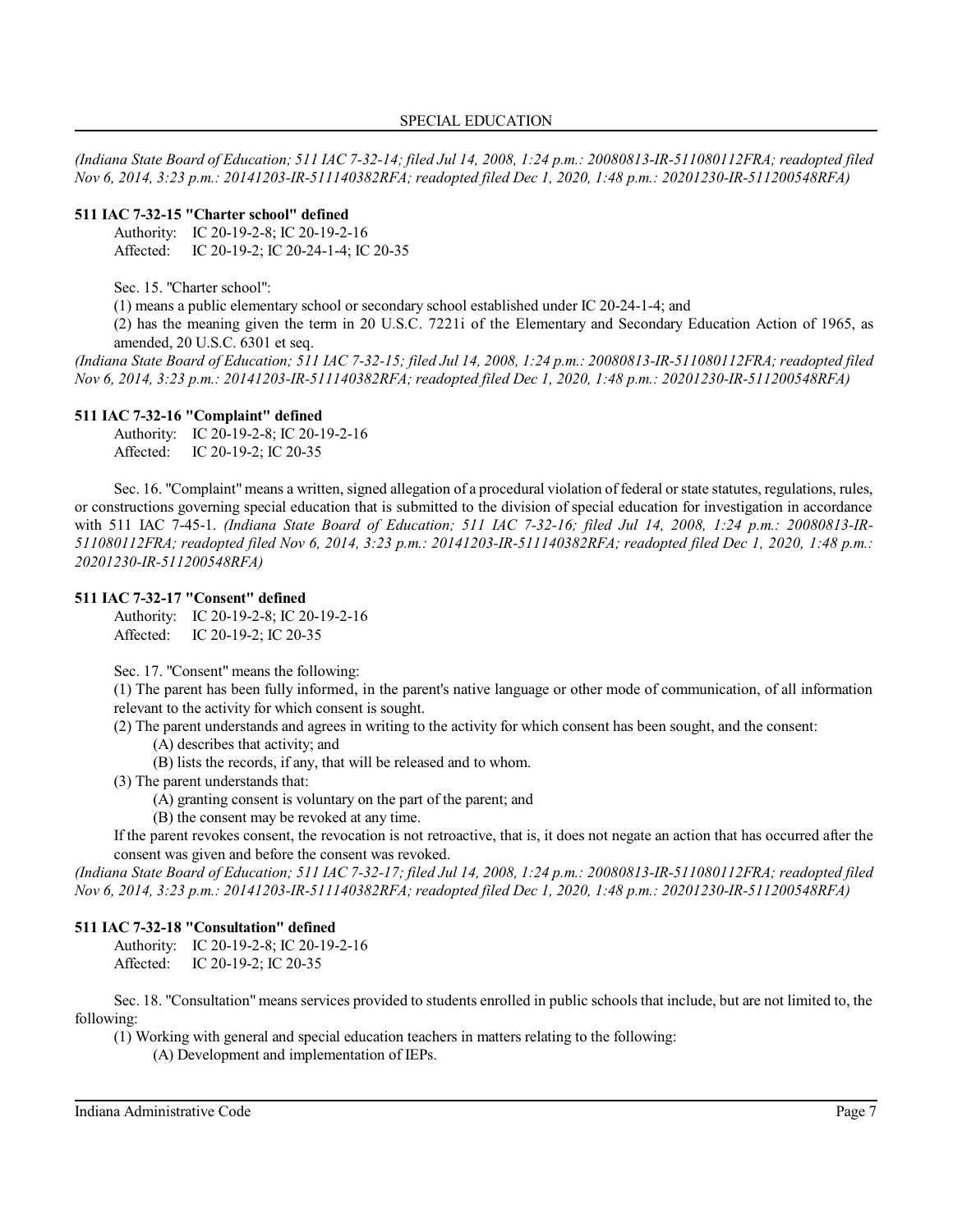- (B) Curriculum development.
- (C) Instructional or behavioral management techniques.
- (D) Identification, adaptation, and utilization of the following:
	- (i) Materials.
	- (ii) Equipment.
	- (iii) Instructional aids.

(2) Serving as a communication link between and among the following:

- (A) Public agency personnel.
- (B) Parents.
- (C) Other agencies.
- (3) Conducting individual assessments or observations of a student.
- (4) Counseling or crisis intervention.
- (5) Providing the following:
	- (A) Direct services to a student or group of students.
	- (B) Parent counseling and training.

*(Indiana State Board of Education; 511 IAC 7-32-18; filed Jul 14, 2008, 1:24 p.m.: 20080813-IR-511080112FRA; readopted filed Nov 6, 2014, 3:23 p.m.: 20141203-IR-511140382RFA; readopted filed Dec 1, 2020, 1:48 p.m.: 20201230-IR-511200548RFA)*

#### **511 IAC 7-32-19 "Consultation and collaboration" defined**

Authority: IC 20-19-2-8; IC 20-19-2-16 Affected: IC 20-19-2; IC 20-35

Sec. 19. "Consultation and collaboration" means services provided to parentally-placed studentsin nonpublic schools who are eligible for special education and related services. These services include, but are not limited to, the following:

(1) Development of a service plan as specified in 511 IAC 7-34-5(e).

(2) Periodic communication between the teacher of record and the nonpublic school regarding the goals contained in the student's service plan. Periodic communication must occur at least as often as, and in conjunction with, the periodic reports required in subdivision (3).

(3) Periodic reportsfrom the teacher ofrecord to the student's parent specifying how the student is progressing toward the goals contained in the student's service plan. The reports must occur on the same schedule as the nonpublic school's report cards are sent to parents.

(4) Collaboration, which may include opportunities for professional development on topics such as the following:

- (A) Accommodations.
- (B) Differentiated instruction.
- (C) Universal design.
- (D) Instructional or behavioral management techniques.
- (E) Identification, adaptation, and utilization of the following:
	- (i) Materials.
	- (ii) Equipment.
	- (iii) Instructional aids.
- (F) Response to scientific, research based interventions.
- (G) Other topics addressing the needs of the student.

*(Indiana State Board of Education; 511 IAC 7-32-19; filed Jul 14, 2008, 1:24 p.m.: 20080813-IR-511080112FRA; readopted filed Nov 6, 2014, 3:23 p.m.: 20141203-IR-511140382RFA; readopted filed Dec 1, 2020, 1:48 p.m.: 20201230-IR-511200548RFA)*

### **511 IAC 7-32-20 "Controlled substance" defined**

Authority: IC 20-19-2-8; IC 20-19-2-16 Affected: IC 20-19-2; IC 20-35; IC 35-48-2

Sec. 20. "Controlled substance" means a drug or other substance identified under Schedule I, II, III, IV, or V in subsection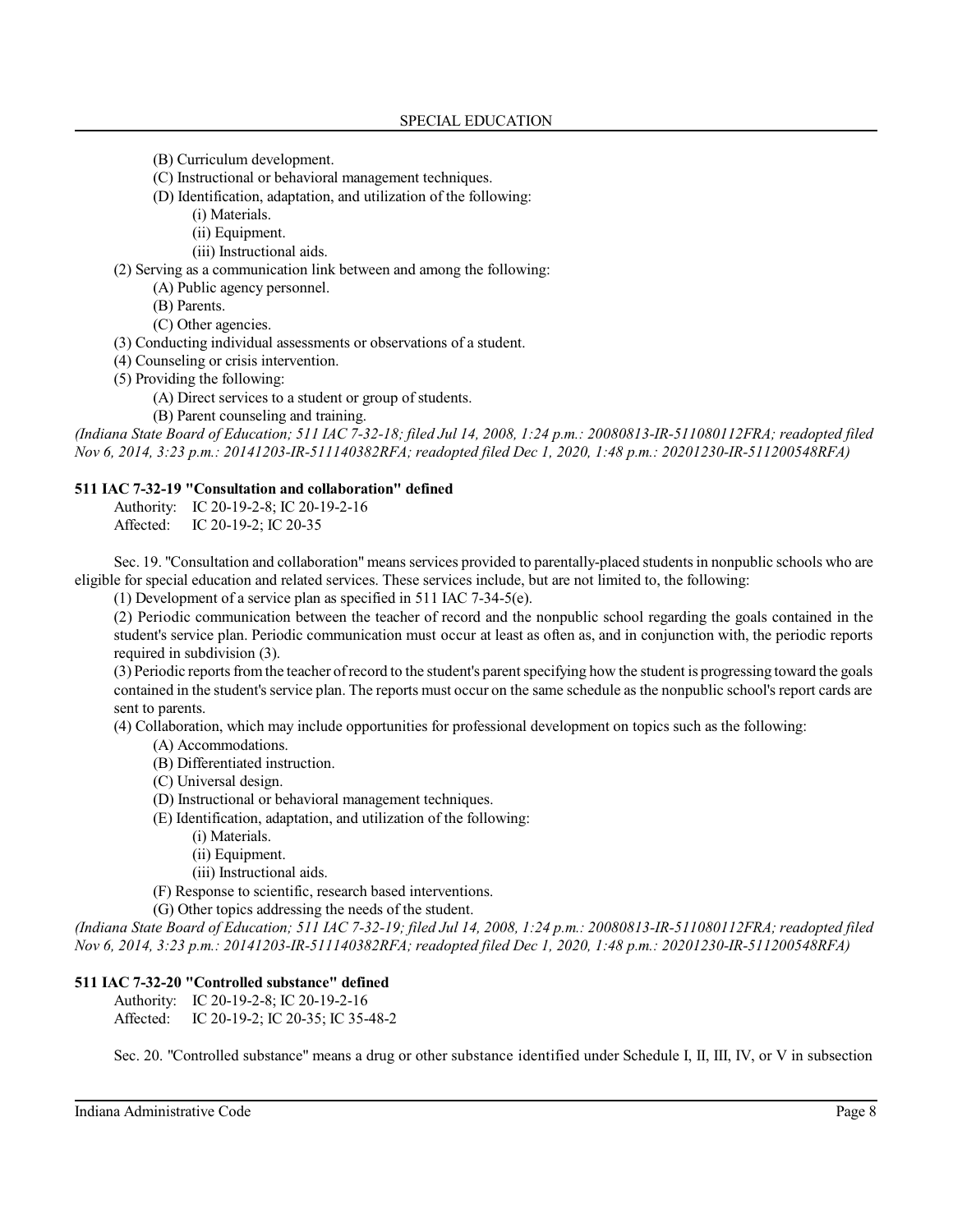202(c) of the Controlled Substances Act (21 U.S.C. 812(c)) or IC 35-48-2. *(Indiana State Board of Education; 511 IAC 7-32-20; filed Jul 14, 2008, 1:24 p.m.: 20080813-IR-511080112FRA;readopted filed Nov 6, 2014, 3:23 p.m.: 20141203-IR-511140382RFA; readopted filed Dec 1, 2020, 1:48 p.m.: 20201230-IR-511200548RFA)*

#### **511 IAC 7-32-21 "Core academic subjects" defined** *(Repealed)*

Sec. 21. *(Repealed by Indiana State Board of Education; filed Mar 18, 2019, 2:33 p.m.: 20190417-IR-511180153FRA)*

#### **511 IAC 7-32-22 "Day" defined**

Authority: IC 20-19-2-8; IC 20-19-2-16 Affected: IC 20-19-2; IC 20-35

Sec. 22. (a) "Day" means a calendar day unless otherwise indicated as a business day or instructional day.

(b) "Business day" means Monday through Friday, except for federal and state holidays unless holidays are specifically included in the designation of business days as in 511 IAC 7-34-10(g)(1)(B).

(c) "Instructional day" means any day or part of a day that students are expected to be in attendance. *(Indiana State Board of Education; 511 IAC 7-32-22; filed Jul 14, 2008, 1:24 p.m.: 20080813-IR-511080112FRA; readopted filed Nov 6, 2014, 3:23 p.m.: 20141203-IR-511140382RFA; readopted filed Dec 1, 2020, 1:48 p.m.: 20201230-IR-511200548RFA)*

### **511 IAC 7-32-23 "Destruction of information" defined**

Authority: IC 20-19-2-8; IC 20-19-2-16 Affected: IC 20-19-2; IC 20-35

Sec. 23. "Destruction ofinformation"means physical destruction orremoval of personal identifiers from information contained in an educational record so that the information is no longer personally identifiable. *(Indiana State Board of Education; 511 IAC 7-32-23; filed Jul 14, 2008, 1:24 p.m.: 20080813-IR-511080112FRA; readopted filed Nov 6, 2014, 3:23 p.m.: 20141203-IR-511140382RFA; readopted filed Dec 1, 2020, 1:48 p.m.: 20201230-IR-511200548RFA)*

#### **511 IAC 7-32-24 "Directory information" defined**

Authority: IC 20-19-2-8; IC 20-19-2-16 Affected: IC 20-19-2; IC 20-35

Sec. 24. "Directory information" means information contained in an educational record of a student that would not generally be considered harmful or an invasion of privacy if disclosed. It includes, but is not limited to, the student's:

(1) name;

(2) address;

(3) telephone listing;

(4) electronic mail address;

- (5) photograph;
- (6) date and place of birth;

(7) grade level;

(8) major field of study;

(9) participation in officially recognized activities and sports and the weight and height of members of athletic teams;

(10) dates of attendance;

(11) degrees, honors, and awards received; and

(12) most recent previous educational agency or institution attended.

*(Indiana State Board of Education; 511 IAC 7-32-24; filed Jul 14, 2008, 1:24 p.m.: 20080813-IR-511080112FRA; readopted filed Nov 6, 2014, 3:23 p.m.: 20141203-IR-511140382RFA; readopted filed Dec 1, 2020, 1:48 p.m.: 20201230-IR-511200548RFA)*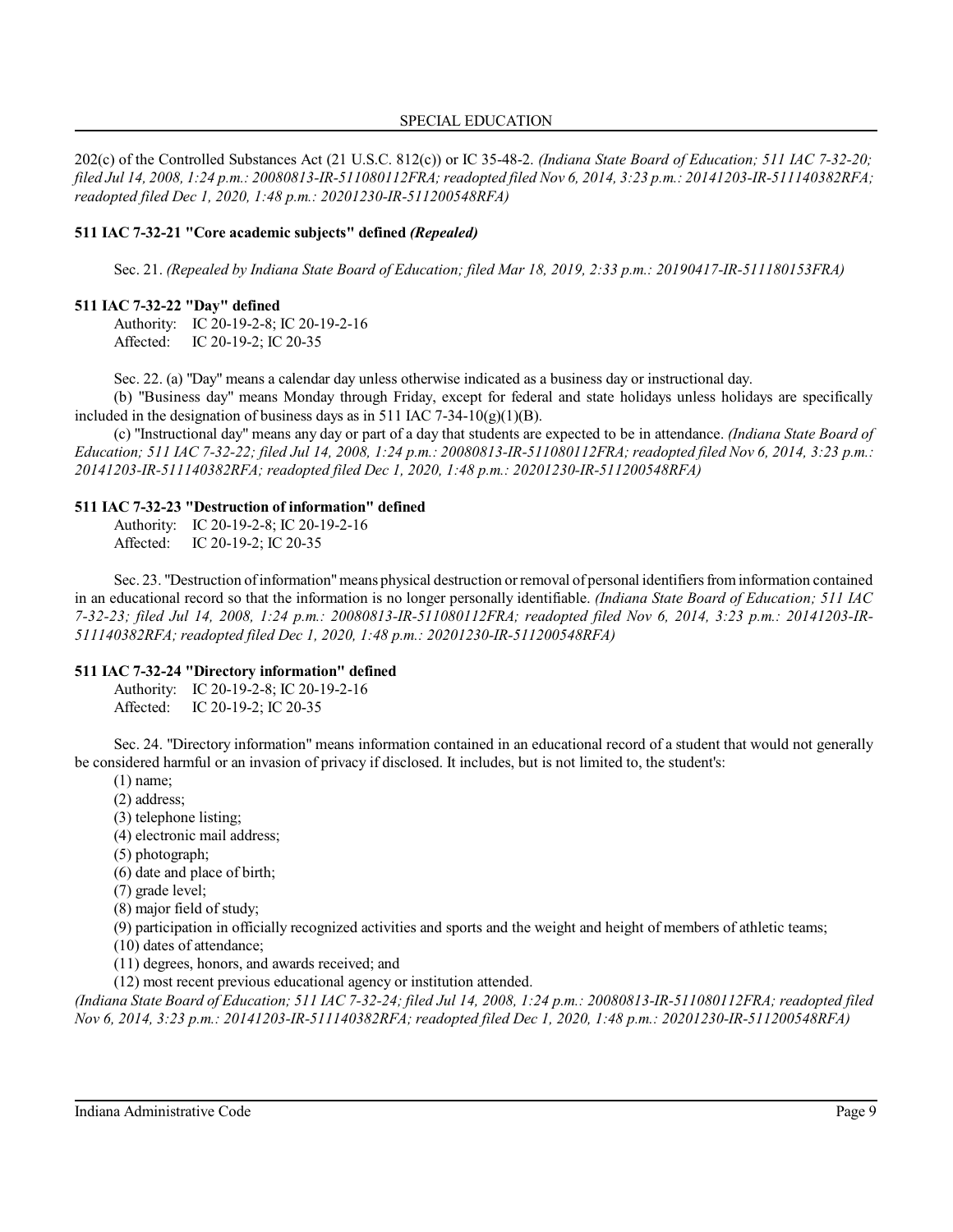#### **511 IAC 7-32-25 "Disciplinary action or proceeding" defined**

Authority: IC 20-19-2-8; IC 20-19-2-16 Affected: IC 20-19-2; IC 20-35

Sec. 25. "Disciplinary action or proceeding" means the investigation, adjudication, or imposition of sanctions by a public agency with respect to an infraction or violation of the internal rules of conduct applicable to students of the public agency. *(Indiana State Board of Education; 511 IAC 7-32-25; filed Jul 14, 2008, 1:24 p.m.: 20080813-IR-511080112FRA; readopted filed Nov 6, 2014, 3:23 p.m.: 20141203-IR-511140382RFA; readopted filed Dec 1, 2020, 1:48 p.m.: 20201230-IR-511200548RFA)*

#### **511 IAC 7-32-26 "Disclosure" defined**

Authority: IC 20-19-2-8; IC 20-19-2-16 Affected: IC 20-19-2; IC 20-35

Sec. 26. "Disclosure" means:

(1) to permit access to; or

(2) the release, transfer, or other communication of;

personally identifiable information contained in educational records to any party by any means including oral, written, or electronic means.*(Indiana State Board of Education; 511 IAC7-32-26;filed Jul 14, 2008, 1:24 p.m.: 20080813-IR-511080112FRA;readopted filed Nov 6, 2014, 3:23 p.m.: 20141203-IR-511140382RFA;readopted filed Dec 1, 2020, 1:48 p.m.: 20201230-IR-511200548RFA)*

#### **511 IAC 7-32-27 "Due process hearing" defined**

Authority: IC 20-19-2-8; IC 20-19-2-16 Affected: IC 20-19-2; IC 20-35

Sec. 27. "Due process hearing" means a proceeding initiated by a student's parent, a public agency, or the state educational agency and is conducted by an independent hearing officer when there is a dispute regarding any of the following:

(1) The identification or eligibility of a student for services under this article.

(2) The appropriateness of the:

(A) educational evaluation; or

(B) student's proposed or current level of services or placement.

(3) Any other dispute affecting the provision of a free appropriate public education to the student.

*(Indiana State Board of Education; 511 IAC 7-32-27; filed Jul 14, 2008, 1:24 p.m.: 20080813-IR-511080112FRA; readopted filed Nov 6, 2014, 3:23 p.m.: 20141203-IR-511140382RFA; readopted filed Dec 1, 2020, 1:48 p.m.: 20201230-IR-511200548RFA)*

#### **511 IAC 7-32-28 "Duration of services" defined**

Authority: IC 20-19-2-8; IC 20-19-2-16 Affected: IC 20-19-2; IC 20-35

Sec. 28. "Duration of services" means the projected month, day, and year when special education services will end. *(Indiana State Board of Education; 511 IAC 7-32-28; filed Jul 14, 2008, 1:24 p.m.: 20080813-IR-511080112FRA; readopted filed Nov 6, 2014, 3:23 p.m.: 20141203-IR-511140382RFA; readopted filed Dec 1, 2020, 1:48 p.m.: 20201230-IR-511200548RFA)*

#### **511 IAC 7-32-29 "Early intervening services" defined**

Authority: IC 20-19-2-8; IC 20-19-2-16 Affected: IC 20-19-2; IC 20-35

Sec. 29. "Early intervening services" means services provided to students in grades kindergarten through 12, with a particular emphasis on students in grades kindergarten through 3, who are not currently eligible for special education or related services, but who need additional academic and behavioral support to succeed in a general education environment. *(Indiana State Board of Education; 511 IAC 7-32-29; filed Jul 14, 2008, 1:24 p.m.: 20080813-IR-511080112FRA; readopted filed Nov 6, 2014, 3:23 p.m.:*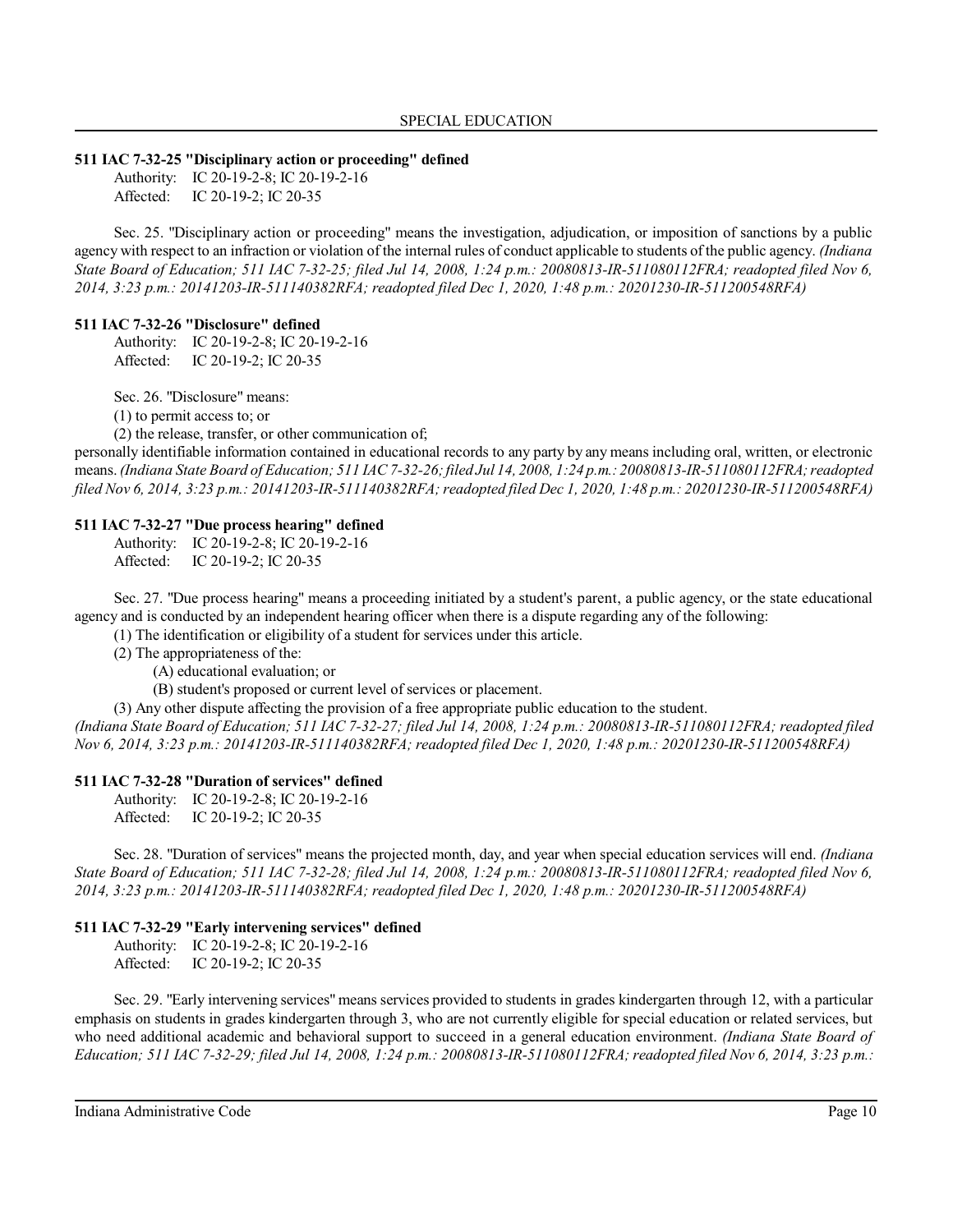*20141203-IR-511140382RFA; readopted filed Dec 1, 2020, 1:48 p.m.: 20201230-IR-511200548RFA)*

### **511 IAC 7-32-30 "Educational evaluation" defined**

|           | Authority: IC 20-19-2-8; IC 20-19-2-16 |
|-----------|----------------------------------------|
| Affected: | IC 20-19-2; IC 20-35                   |

Sec. 30. (a) "Educational evaluation" means procedures used in accordance with 511 IAC 7-40 and 511 IAC 7-41 to provide information about a student's disability or suspected disability for the student's CCC to determine the following:

(1) Whether a student is eligible for special education and related services.

(2) If eligible, the nature and extent of the special education and related services that the student needs.

(b) Based on the suspected disability or disabilities, the educational evaluation may address the following:

(1) Development.

(2) Cognition.

(3) Academic achievement.

(4) Functional performance or adaptive behavior.

(5) Communication skills.

(6) Motor skills and sensory responses.

(7) Available medical and mental health information that is educationally relevant.

(8) Social and developmental history.

(9) Analysis of other factors.

(10) Other assessments or information necessary to determine eligibility and inform the student's CCC.

*(Indiana State Board of Education; 511 IAC 7-32-30; filed Jul 14, 2008, 1:24 p.m.: 20080813-IR-511080112FRA; readopted filed Nov 6, 2014, 3:23 p.m.: 20141203-IR-511140382RFA; readopted filed Dec 1, 2020, 1:48 p.m.: 20201230-IR-511200548RFA)*

### **511 IAC 7-32-31 "Educational records" defined**

Authority: IC 20-19-2-8; IC 20-19-2-16 Affected: IC 20-19-2; IC 20-35

Sec. 31. (a) "Educational records" means records directly related to a student and maintained by a public agency or by a party acting for the public agency. The term includes the following:

(1) Test protocols that contain personally identifiable information regarding the student and IEPs.

(2) Video clips.

(3) Audio clips.

(4) Scanned images.

(5) Other electronically recorded or produced items.

(b) The term does not include the records of instructional, supervisory, administrative, or ancillary personnel that:

(1) remain in the sole possession of the maker of the record;

(2) are used only as a personal memory aid; and

(3) are not accessible to or revealed to any other person except a temporary substitute for the maker of the record. *(Indiana State Board of Education; 511 IAC 7-32-31; filed Jul 14, 2008, 1:24 p.m.: 20080813-IR-511080112FRA; readopted filed Nov 6, 2014, 3:23 p.m.: 20141203-IR-511140382RFA; readopted filed Dec 1, 2020, 1:48 p.m.: 20201230-IR-511200548RFA)*

### **511 IAC 7-32-32 "Educational surrogate parent" defined**

Authority: IC 20-19-2-8; IC 20-19-2-16 Affected: IC 20-19-2; IC 20-35

Sec. 32. "Educational surrogate parent"means a person trained and appointed to represent a student with a disability in matters relating to the provision of a free appropriate public education, including the following:

(1) Identification.

(2) Evaluation.

Indiana Administrative Code Page 11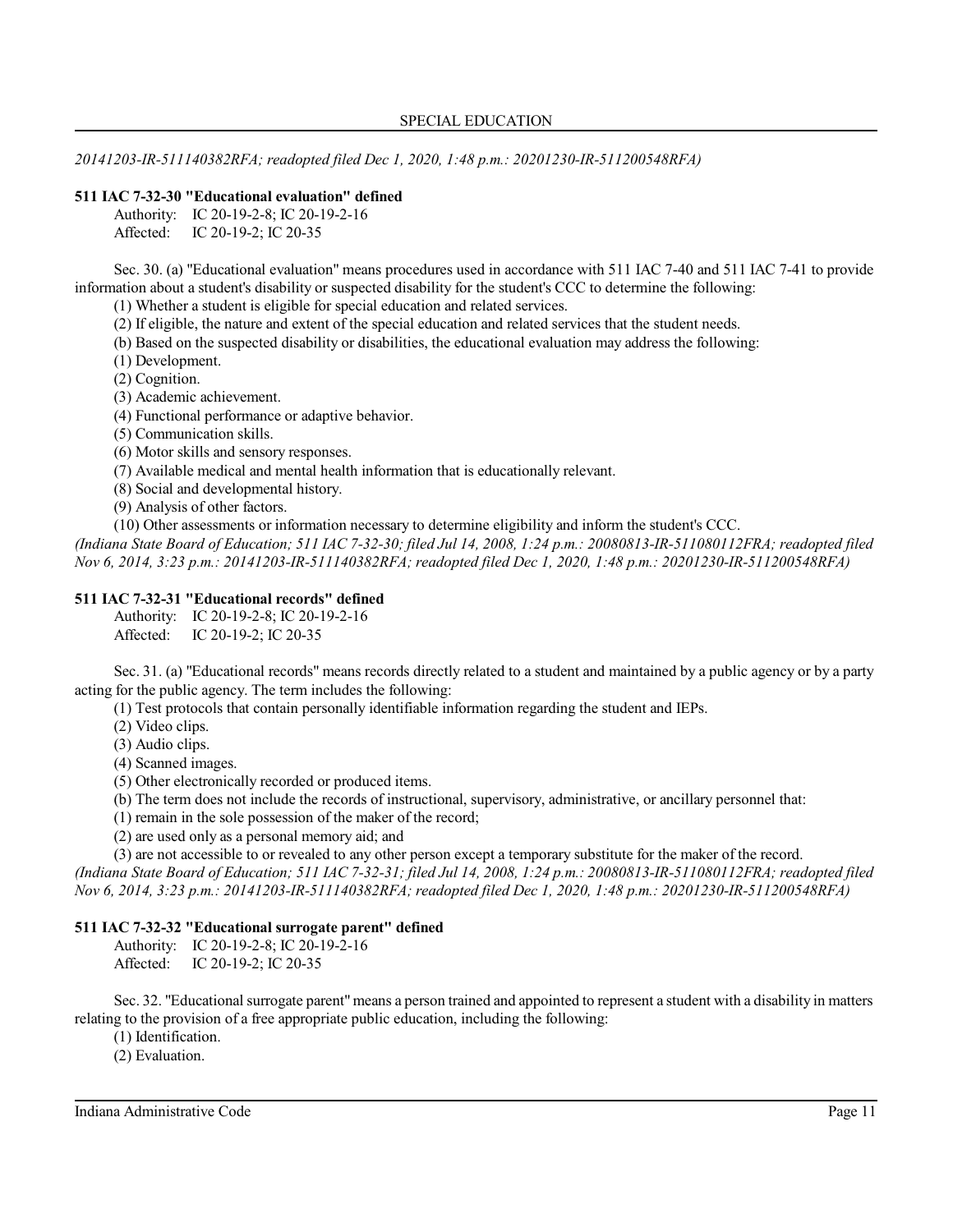(3) Placement.

An educational surrogate parent is appointed in accordance with 511 IAC 7-39. *(Indiana State Board of Education; 511 IAC 7-32-32; filed Jul 14, 2008, 1:24 p.m.: 20080813-IR-511080112FRA;readopted filed Nov 6, 2014, 3:23 p.m.: 20141203-IR-511140382RFA; readopted filed Dec 1, 2020, 1:48 p.m.: 20201230-IR-511200548RFA)*

### **511 IAC 7-32-33 "Elementary school" defined**

Authority: IC 20-19-2-8; IC 20-19-2-16 Affected: IC 20-19-2; IC 20-35

Sec. 33. (a) "Elementary school" means a school that provides any combination of kindergarten and grades 1 through 8.

(b) Nothing in this article is intended to prevent an early childhood program under 511 IAC 7-36-5 from being located in an elementary school. *(Indiana State Board of Education; 511 IAC 7-32-33; filed Jul 14, 2008, 1:24 p.m.: 20080813-IR-511080112FRA; readopted filed Nov 6, 2014, 3:23 p.m.: 20141203-IR-511140382RFA; readopted filed Dec 1, 2020, 1:48 p.m.: 20201230-IR-511200548RFA)*

#### **511 IAC 7-32-34 "Eligibility" defined**

Authority: IC 20-19-2-8; IC 20-19-2-16 Affected: IC 20-19-2; IC 20-35

Sec. 34. "Eligibility", for special education and related services, means that a:

(1) student's CCC has determined, in accordance with this article, that a student's disability or impairment adversely affects the student's educational performance and, by reason thereof, the student needs special education or related services; or (2) child's CCC has determined, in accordance with this article, that a child has a developmental delay as described in 511 IAC 7-41-6 and, by reason thereof, the student needs special education or related services.

*(Indiana State Board of Education; 511 IAC 7-32-34; filed Jul 14, 2008, 1:24 p.m.: 20080813-IR-511080112FRA; readopted filed Nov 6, 2014, 3:23 p.m.: 20141203-IR-511140382RFA; readopted filed Dec 1, 2020, 1:48 p.m.: 20201230-IR-511200548RFA)*

### **511 IAC 7-32-35 "Equipment" defined**

Authority: IC 20-19-2-8; IC 20-19-2-16 Affected: IC 20-19-2; IC 20-35

Sec. 35. "Equipment" means the following:

(1) Machinery.

(2) Utilities.

(3) Built-in equipment.

(4) Any necessary enclosures or structures to house the machinery, utilities, or equipment.

(5) All other items necessary for the functioning of a particular facility as a facility for the provision of educational services, including items such as the following:

- (A) Instructional equipment and necessary furniture.
- (B) Printed, published, and audio-visual instructional materials.
- (C) Telecommunications, sensory, and other technological aids and devices.
- (D) Books, periodicals, documents, and other related materials.

*(Indiana State Board of Education; 511 IAC 7-32-35; filed Jul 14, 2008, 1:24 p.m.: 20080813-IR-511080112FRA; readopted filed Nov 6, 2014, 3:23 p.m.: 20141203-IR-511140382RFA; readopted filed Dec 1, 2020, 1:48 p.m.: 20201230-IR-511200548RFA)*

#### **511 IAC 7-32-36 "Essential components of reading instruction" defined**

Authority: IC 20-19-2-8; IC 20-19-2-16

Affected: IC 20-19-2; IC 20-35

Sec. 36. "Essential components of reading instruction" means explicit and systematic instruction in the following: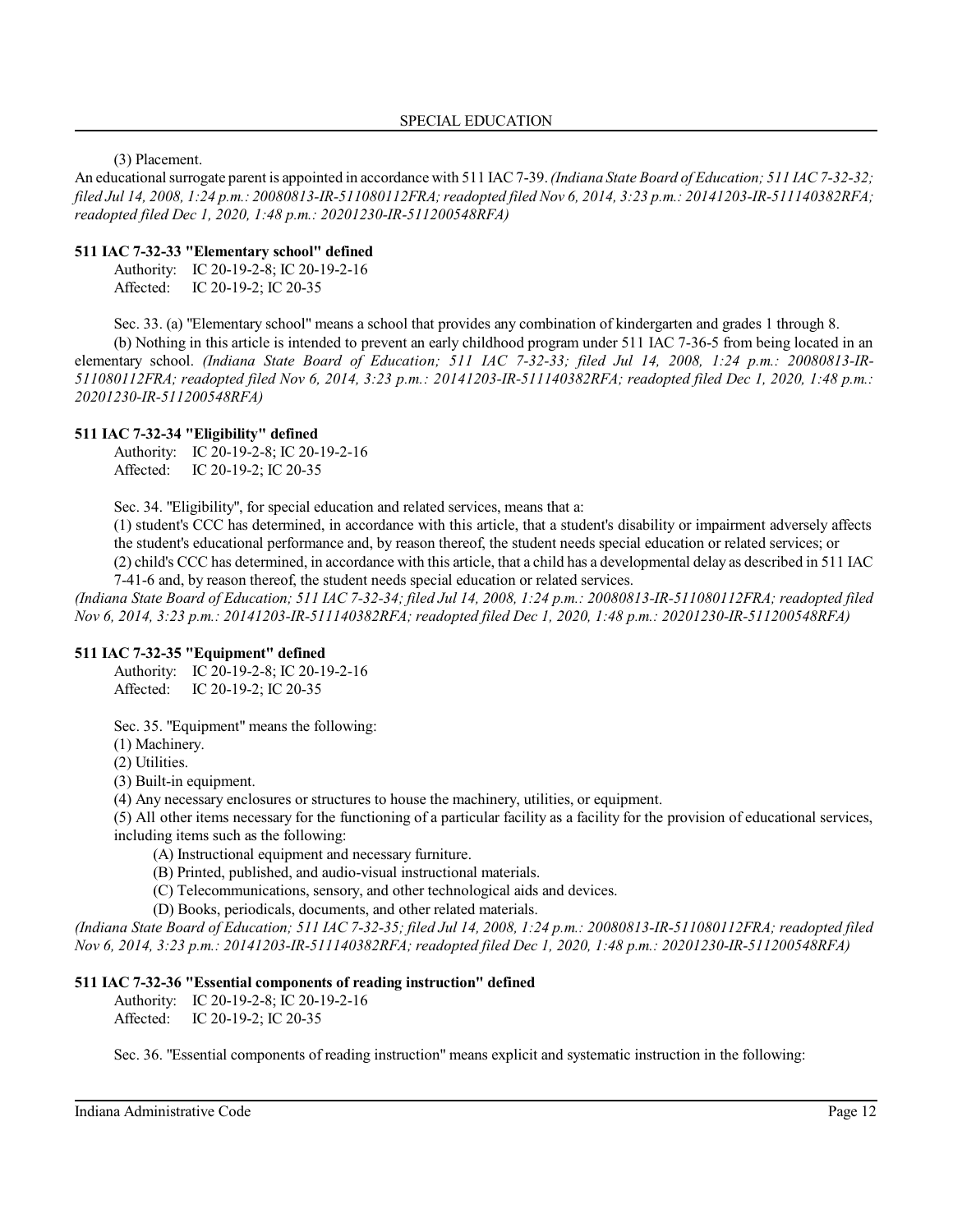(1) Phonemic awareness.

(2) Phonics.

(3) Vocabulary development.

(4) Reading fluency, including oral reading skills.

(5) Reading comprehension strategies.

*(Indiana State Board of Education; 511 IAC 7-32-36; filed Jul 14, 2008, 1:24 p.m.: 20080813-IR-511080112FRA; readopted filed Nov 6, 2014, 3:23 p.m.: 20141203-IR-511140382RFA; readopted filed Dec 1, 2020, 1:48 p.m.: 20201230-IR-511200548RFA)*

#### **511 IAC 7-32-37 "Expedited due process hearing" defined**

Authority: IC 20-19-2-8; IC 20-19-2-16 Affected: IC 20-19-2; IC 20-35

Sec. 37. "Expedited due process hearing" means a hearing that is conducted by an independent hearing officer, in accordance with 511 IAC 7-45-10, and may be requested in any of the following situations:

(1) The parent disagrees with:

(A) a determination regarding disciplinary change of placement under 511 IAC 7-44-2;

(B) a determination that the student's behavior was not a manifestation of the student's disability under 511 IAC 7-44-5; or

(C) the public agency's decision regarding the student's disciplinary change of placement under 511 IAC 7-44-6.

(2) The public agency, under 511 IAC 7-44-7, believes that maintaining a student in the current placement (placement prior to removal to the interimalternative educational setting), afterthe expiration ofthe student's placement in an interim alternative educational setting, is substantially likely to result in injury to the student or others.

*(Indiana State Board of Education; 511 IAC 7-32-37; filed Jul 14, 2008, 1:24 p.m.: 20080813-IR-511080112FRA; readopted filed Nov 6, 2014, 3:23 p.m.: 20141203-IR-511140382RFA; readopted filed Dec 1, 2020, 1:48 p.m.: 20201230-IR-511200548RFA)*

#### **511 IAC 7-32-38 "Expedited evaluation" defined**

Authority: IC 20-19-2-8; IC 20-19-2-16

Affected: IC 20-19-2; IC 20-35

Sec. 38. "Expedited evaluation" means an initial evaluation that is conducted during the pendency of disciplinary action of a student who has not been determined eligible for special education. The timelines for conducting an expedited evaluation and convening the CCC are shorter than for an initial evaluation under 511 IAC 7-44-9. *(Indiana State Board of Education; 511 IAC 7- 32-38; filed Jul 14, 2008, 1:24 p.m.: 20080813-IR-511080112FRA; readopted filed Nov 6, 2014, 3:23 p.m.: 20141203-IR-511140382RFA; readopted filed Dec 1, 2020, 1:48 p.m.: 20201230-IR-511200548RFA)*

#### **511 IAC 7-32-39 "Extended school year services" defined**

Authority: IC 20-19-2-8; IC 20-19-2-16 Affected: IC 20-19-2; IC 20-35

Sec. 39. "Extended school year services" means special education and related services that:

(1) are provided to a student with a disability:

(A) beyond the normal school year or instructional day of the public agency;

(B) in accordance with the student's IEP; and

(C) at no cost to the parent or the student; and

(2) meet the standards of the department of education.

*(Indiana State Board of Education; 511 IAC 7-32-39; filed Jul 14, 2008, 1:24 p.m.: 20080813-IR-511080112FRA; readopted filed Nov 6, 2014, 3:23 p.m.: 20141203-IR-511140382RFA; readopted filed Dec 1, 2020, 1:48 p.m.: 20201230-IR-511200548RFA)*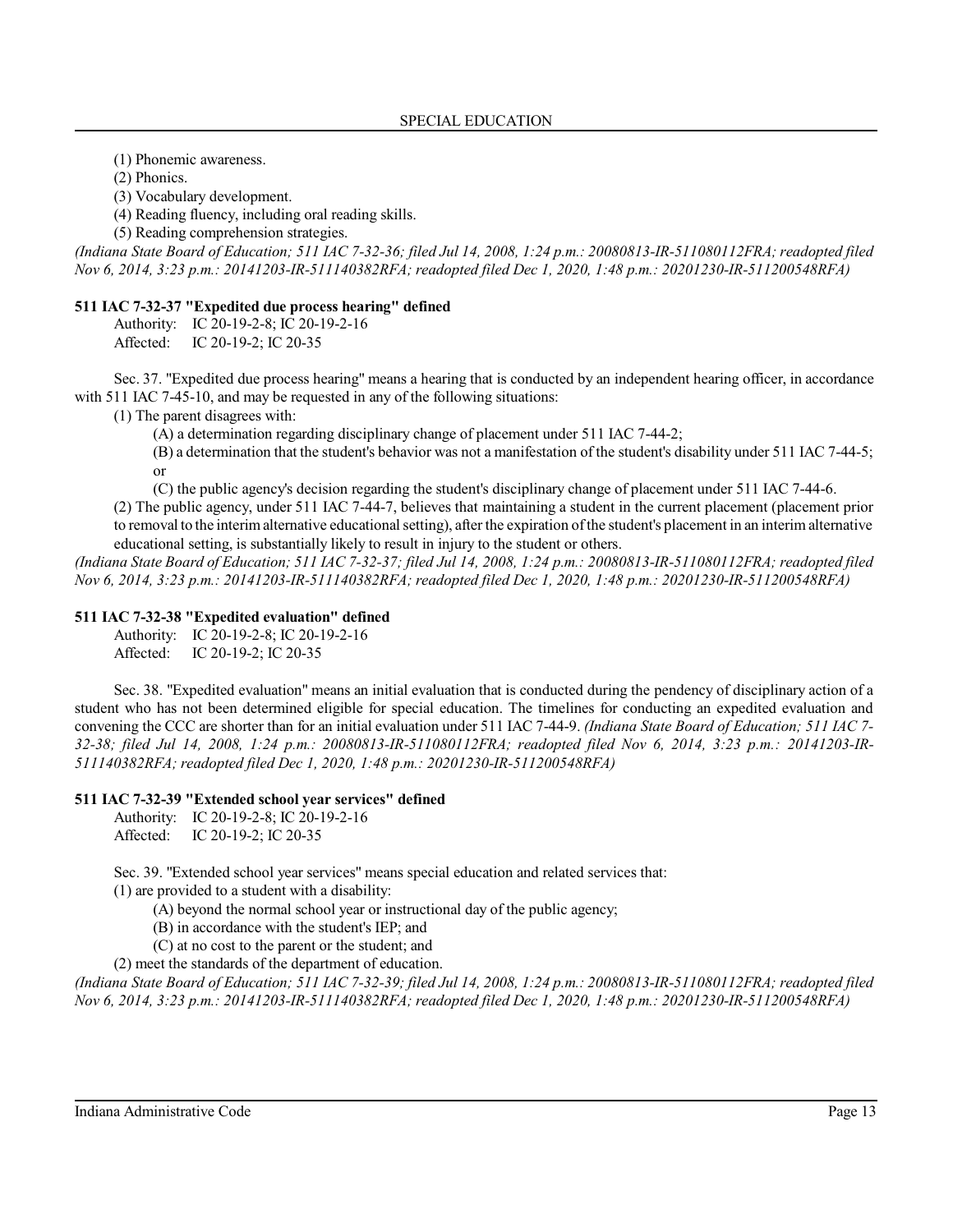#### **511 IAC 7-32-40 "Free appropriate public education" defined**

Authority: IC 20-19-2-8; IC 20-19-2-16 Affected: IC 20-19-2; IC 20-35

Sec. 40. "Free appropriate public education" means special education and related services that:

(1) are provided at public expense, under public supervision and direction, and at no cost to the parent;

(2) meet the standards of the state educational agency, including the requirements of this article;

(3) include an appropriate early childhood education, elementary education, or secondary education in the state involved;

(4) are provided in conformity with an IEP that meets the requirements of this article; and

(5) include the award of credit and diploma for completion of academic requirements to the same extent the credit is awarded to students without disabilities.

*(Indiana State Board of Education; 511 IAC 7-32-40; filed Jul 14, 2008, 1:24 p.m.: 20080813-IR-511080112FRA; readopted filed Nov 6, 2014, 3:23 p.m.: 20141203-IR-511140382RFA; readopted filed Dec 1, 2020, 1:48 p.m.: 20201230-IR-511200548RFA)*

#### **511 IAC 7-32-41 "Functional behavioral assessment" defined**

| Authority: | IC 20-19-2-8; IC 20-19-2-16 |
|------------|-----------------------------|
| Affected:  | IC 20-19-2; IC 20-35        |

Sec. 41. "Functional behavioral assessment" means a process that uses data to identify patterns in the student's behavior and the purpose or function of the behavior for the student. A functional behavioral assessment may require written parental consent if it is an educational evaluation as defined in section 30 of this rule. Written parental consent is not required when a functional behavioral assessment reviews existing data regarding a student, as specified in 511 IAC 7-40-3(b)(3). *(Indiana State Board of Education; 511 IAC 7-32-41; filed Jul 14, 2008, 1:24 p.m.: 20080813-IR-511080112FRA; readopted filed Nov 6, 2014, 3:23 p.m.: 20141203-IR-511140382RFA; readopted filed Dec 1, 2020, 1:48 p.m.: 20201230-IR-511200548RFA)*

#### **511 IAC 7-32-42 "Functional performance" defined**

Authority: IC 20-19-2-8; IC 20-19-2-16

Affected: IC 20-19-2; IC 20-35

Sec. 42. "Functional performance" means a measure of skills, behaviors, and knowledge necessary to achieve self-sufficiency in areas that support those defined by academic achievement. This may include the following:

(1) Physical skills, such as sensory responses, fine and gross motor skills.

(2) Personal care skills, such as the following:

- (A) Eating.
- (B) Dressing.

(C) Maintaining hygiene.

(3) Social emotional adjustment, such as the following:

- (A) Interpersonal skills.
- (B) Intrapersonal regulation.
- (C) Habits of learning.

(4) Independent living skills, such as the following:

- (A) Maintaining a household.
- (B) Managing health needs.
- (C) Using tools.
- (D) Shopping.
- (E) Budgeting.
- (F) Practicing safety.
- (G) Accessing transportation.
- (H) Recreation.
- (I) Accessing community resources.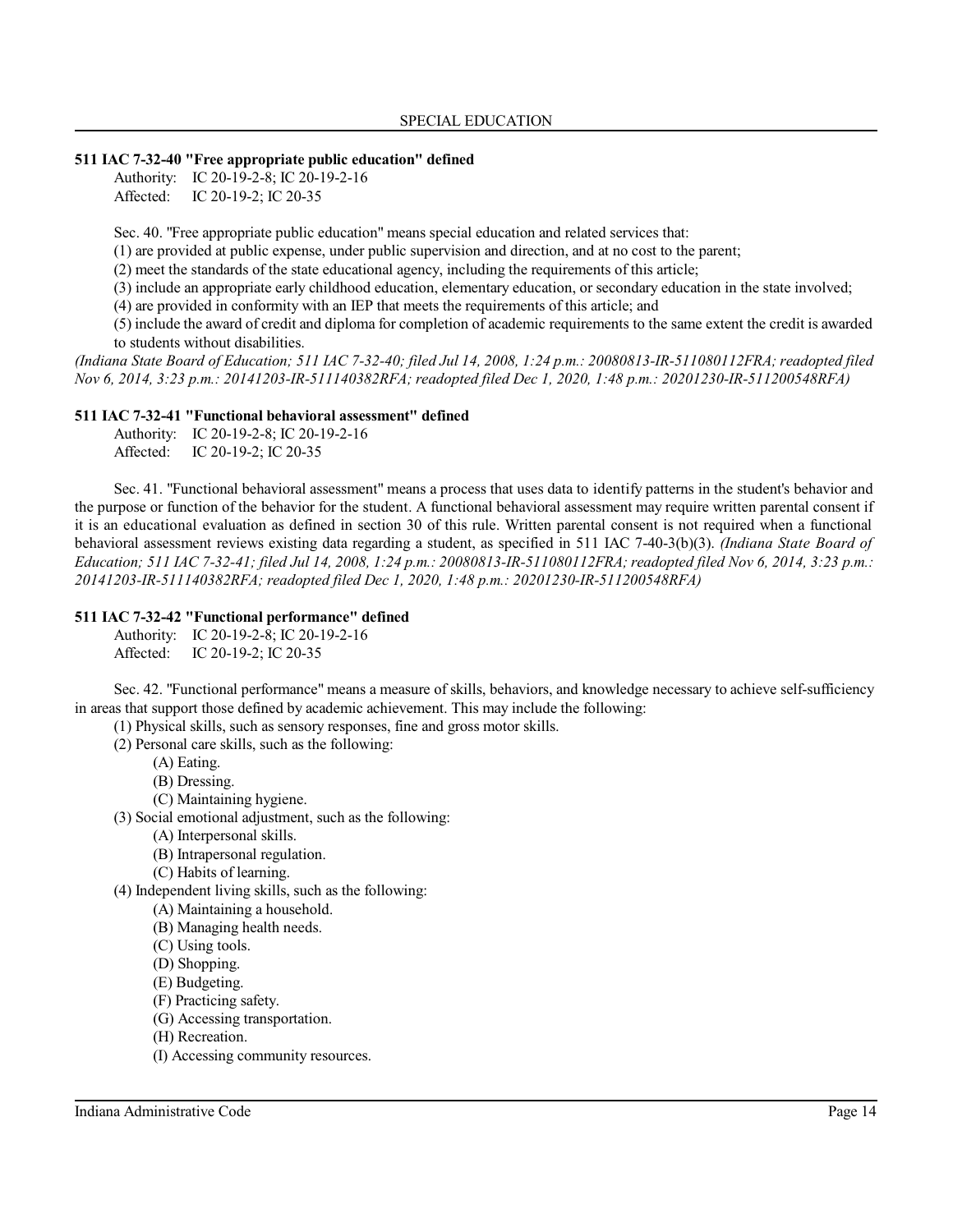(J) Employment.

*(Indiana State Board of Education; 511 IAC 7-32-42; filed Jul 14, 2008, 1:24 p.m.: 20080813-IR-511080112FRA; readopted filed Nov 6, 2014, 3:23 p.m.: 20141203-IR-511140382RFA; readopted filed Dec 1, 2020, 1:48 p.m.: 20201230-IR-511200548RFA)*

#### **511 IAC 7-32-43 "General education" defined**

Authority: IC 20-19-2-8; IC 20-19-2-16 Affected: IC 20-19-2; IC 20-35

Sec. 43. "General education" means those programs provided or available to all students, including, but not limited to, the following:

(1) Sequential grade advancement.

(2) Elective courses.

(3) Extracurricular activities.

(4) The general curriculum.

*(Indiana State Board of Education; 511 IAC 7-32-43; filed Jul 14, 2008, 1:24 p.m.: 20080813-IR-511080112FRA; readopted filed Nov 6, 2014, 3:23 p.m.: 20141203-IR-511140382RFA; readopted filed Dec 1, 2020, 1:48 p.m.: 20201230-IR-511200548RFA)*

#### **511 IAC 7-32-44 "Highly qualified" defined** *(Repealed)*

Sec. 44. *(Repealed by Indiana State Board of Education; filed Mar 18, 2019, 2:33 p.m.: 20190417-IR-511180153FRA)*

#### **511 IAC 7-32-45 "Homebound instruction" defined**

Authority: IC 20-19-2-8; IC 20-19-2-16 Affected: IC 20-19-2; IC 20-35

Sec. 45. "Homebound instruction" means instruction provided by a licensed teacher to students, in accordance with 511 IAC 7-42-11 and 511 IAC 7-42-12, including students without disabilities, who are unable to attend school. Homebound instruction may be provided:

(1) at:

(A) a student's home;

(B) a hospital; or

(C) another site; and

(2) in person or by any other technology systems.

*(Indiana State Board of Education; 511 IAC 7-32-45; filed Jul 14, 2008, 1:24 p.m.: 20080813-IR-511080112FRA; readopted filed Nov 6, 2014, 3:23 p.m.: 20141203-IR-511140382RFA; readopted filed Dec 1, 2020, 1:48 p.m.: 20201230-IR-511200548RFA)*

#### **511 IAC 7-32-46 "Homeless students" defined**

Authority: IC 20-19-2-8; IC 20-19-2-16 Affected: IC 20-19-2; IC 20-35

Sec. 46. "Homeless students" has the meaning given the term "homeless children and youths" in the McKinney-Vento Homeless Assistance Act, as amended, 42 U.S.C. 11431 et seq. The term means individuals who lack a fixed, regular, and adequate nighttime residence, and includes the following:

(1) Children and youths who are:

(A) sharing the housing of other persons due to:

(i) loss of housing;

(ii) economic hardship; or

(iii) a similar reason;

(B) living in:

(i) motels;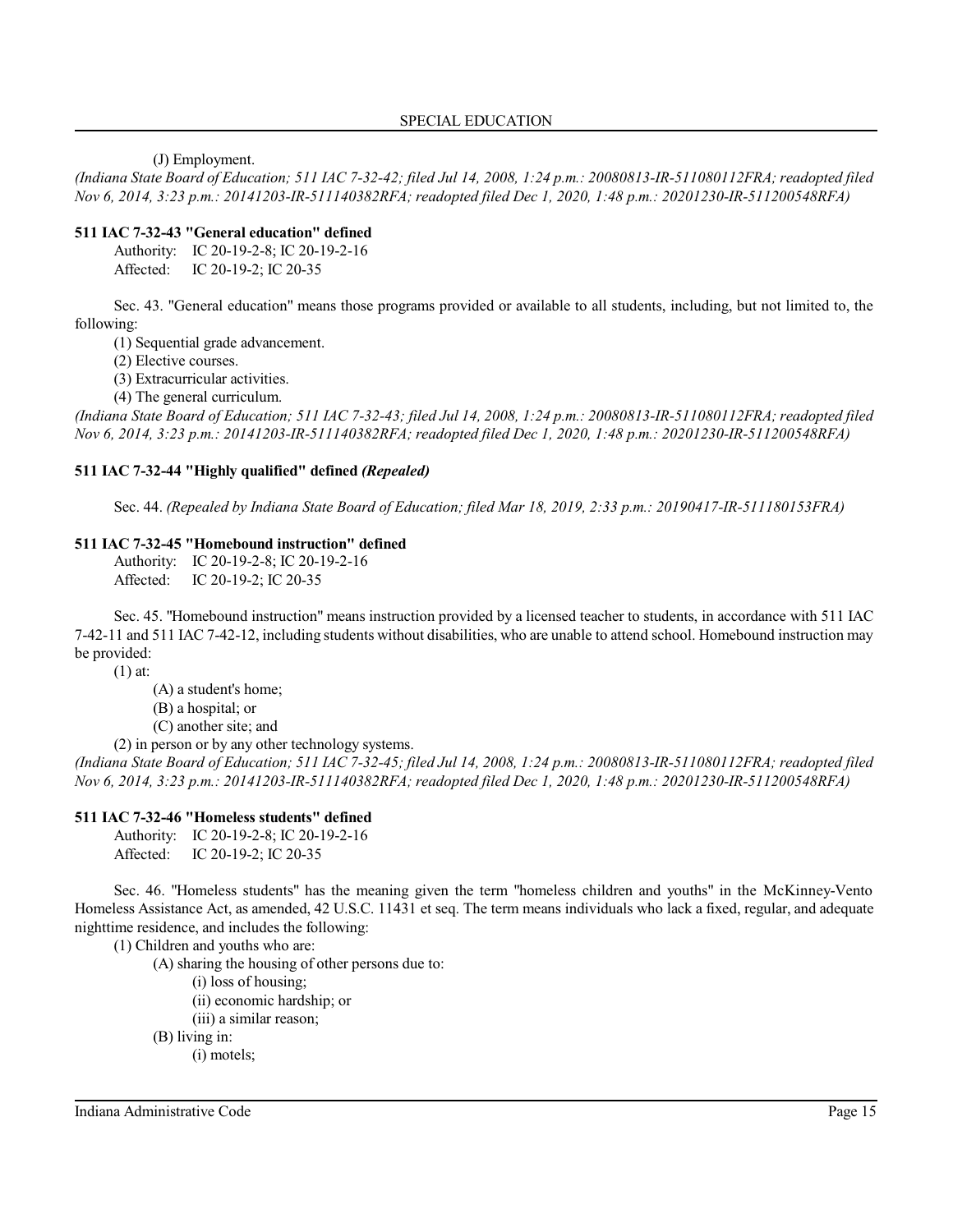(ii) hotels;

(iii) trailer parks; or

(iv) camping grounds;

due to the lack of alternative adequate accommodations;

(C) living in emergency or transitional shelters;

(D) abandoned in hospitals; or

(E) awaiting foster care placement.

(2) Children and youths who have a primary nighttime residence that is a public or private place not designed for or ordinarily used as a regular sleeping accommodation for human beings (within the meaning of 42 U.S.C. 11302(a)(2)(C)).

(3) Children and youths who are living in:

(A) cars;

(B) parks;

(C) public spaces;

(D) abandoned buildings;

(E) substandard housing;

(F) bus or train stations; or

(G) similar settings.

(4) Migratory children, as such term is defined in the Elementary and Secondary Education Act of 1965, who qualify as homeless because the children are living in circumstances described in subdivisions (1) through (3).

*(Indiana State Board of Education; 511 IAC 7-32-46; filed Jul 14, 2008, 1:24 p.m.: 20080813-IR-511080112FRA; readopted filed Nov 6, 2014, 3:23 p.m.: 20141203-IR-511140382RFA; readopted filed Dec 1, 2020, 1:48 p.m.: 20201230-IR-511200548RFA)*

#### **511 IAC 7-32-47 "Illegal drug" defined**

Authority: IC 20-19-2-8; IC 20-19-2-16 Affected: IC 20-19-2; IC 20-35

Sec. 47. "Illegal drug" means a controlled substance, but does not include a substance that is legally possessed or used under: (1) the supervision of a licensed health care professional; or

(2) any other authority under the Controlled Substances Act (21 U.S.C. 812(c)) or under any other provision of federal law. *(Indiana State Board of Education; 511 IAC 7-32-47; filed Jul 14, 2008, 1:24 p.m.: 20080813-IR-511080112FRA; readopted filed Nov 6, 2014, 3:23 p.m.: 20141203-IR-511140382RFA; readopted filed Dec 1, 2020, 1:48 p.m.: 20201230-IR-511200548RFA)*

#### **511 IAC 7-32-48 "Individualized education program" or "IEP" defined**

Authority: IC 20-19-2-8; IC 20-19-2-16 Affected: IC 20-19-2; IC 20-35

Sec. 48. (a) "Individualized education program" or "IEP" means a written document, developed, reviewed, and revised by the CCC in accordance with 511 IAC 7-42, that describes the following:

(1) How a student will access the general education curriculum, if appropriate.

(2) The special education and related services needed to participate in the educational environment.

The required components of an IEP are contained in 511 IAC 7-42-6.

(b) A transition IEP is an IEP that is:

(1) developed in accordance with 511 IAC 7-43-4; and

(2) in effect when the student:

(A) enters into grade 9; or

(B) becomes fourteen (14) years of age;

whichever occurs first, or earlier if determined appropriate by the CCC.

*(Indiana State Board of Education; 511 IAC 7-32-48; filed Jul 14, 2008, 1:24 p.m.: 20080813-IR-511080112FRA; readopted filed Nov 6, 2014, 3:23 p.m.: 20141203-IR-511140382RFA; readopted filed Dec 1, 2020, 1:48 p.m.: 20201230-IR-511200548RFA)*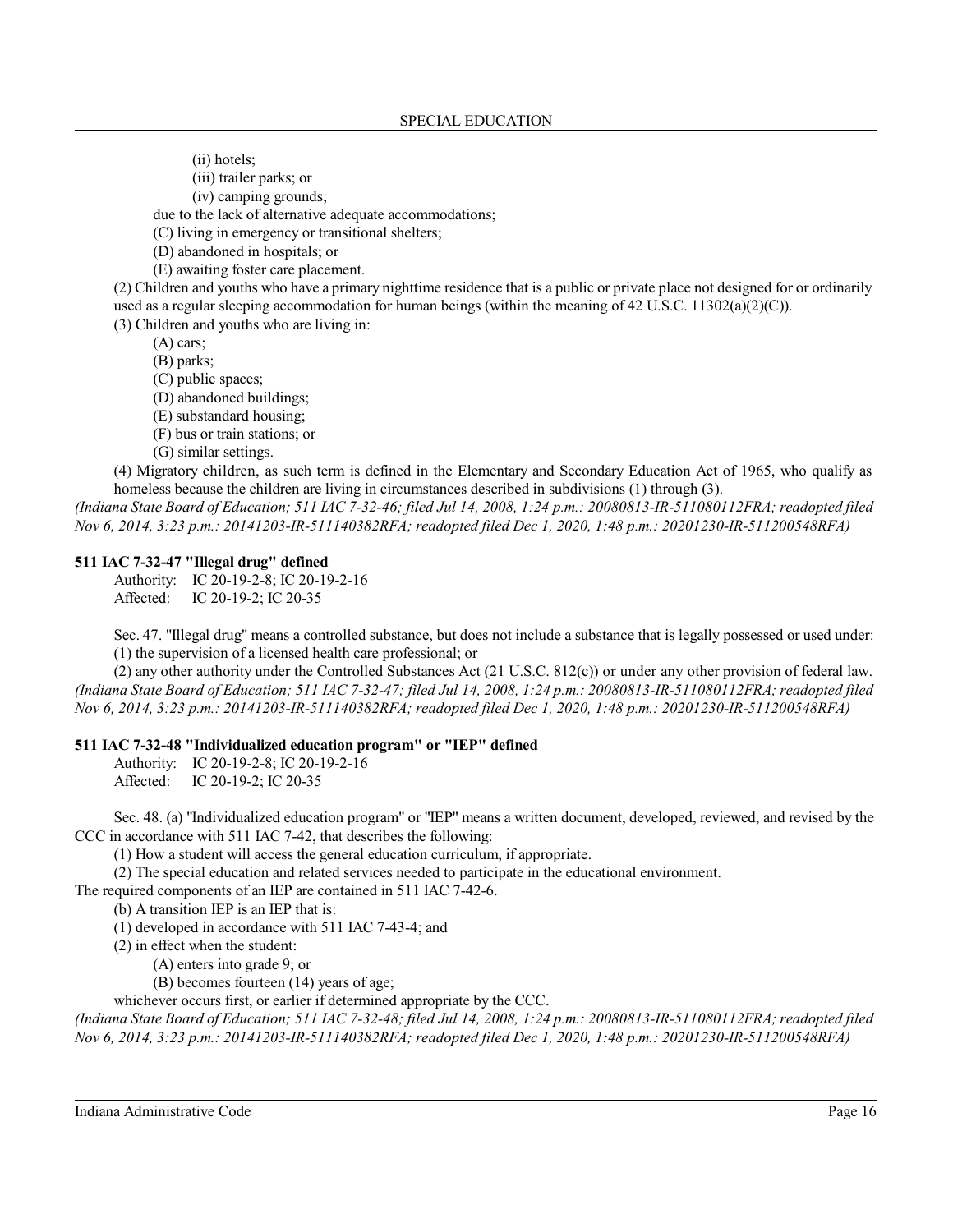#### **511 IAC 7-32-49 "Individualized family service plan" or "IFSP" defined**

Authority: IC 20-19-2-8; IC 20-19-2-16 Affected: IC 20-19-2; IC 20-35

Sec. 49. "Individualized family service plan" or "IFSP" means the written plan for providing first steps early intervention services to an eligible child and family, from the child's birth up to three (3) years of age, under Part C of the Individuals with Disabilities Education Act, 20 U.S.C. 1436. The IFSP is a process and document that lists a family's:

(1) priorities;

(2) concerns; and

(3) resources;

in regard to their infant or toddler with a disability. *(Indiana State Board of Education; 511 IAC 7-32-49; filed Jul 14, 2008, 1:24 p.m.: 20080813-IR-511080112FRA; readopted filed Nov 6, 2014, 3:23 p.m.: 20141203-IR-511140382RFA; readopted filed Dec 1, 2020, 1:48 p.m.: 20201230-IR-511200548RFA)*

#### **511 IAC 7-32-50 "Infant or toddler with a disability" defined**

Authority: IC 20-19-2-8; IC 20-19-2-16 Affected: IC 20-19-2; IC 20-35

Sec. 50. "Infant or toddler with a disability" means an individual under three (3) years of age who needs early intervention services under 470 IAC 3.1-4, because the individual:

 $(1)$  is experiencing developmental delays, as measured by appropriate diagnostic instruments and procedures in one  $(1)$  or more of the areas of:

- (A) cognitive development;
- (B) physical development;
- (C) communication development;
- (D) social or emotional development; and
- (E) adaptive development; or

(2) has a diagnosed physical or mental condition that has a high probability of resulting in developmental delay.

*(Indiana State Board of Education; 511 IAC 7-32-50; filed Jul 14, 2008, 1:24 p.m.: 20080813-IR-511080112FRA; readopted filed Nov 6, 2014, 3:23 p.m.: 20141203-IR-511140382RFA; readopted filed Dec 1, 2020, 1:48 p.m.: 20201230-IR-511200548RFA)*

### **511 IAC 7-32-51 "Initiation of services and program modifications" defined**

Authority: IC 20-19-2-8; IC 20-19-2-16 Affected: IC 20-19-2; IC 20-35

Sec. 51. "Initiation of services and program modifications" means the projected month, day, and year when special education services and program modifications begin. *(Indiana State Board of Education; 511 IAC 7-32-51; filed Jul 14, 2008, 1:24 p.m.: 20080813-IR-511080112FRA;readopted filed Nov 6, 2014, 3:23 p.m.: 20141203-IR-511140382RFA;readopted filed Dec 1, 2020, 1:48 p.m.: 20201230-IR-511200548RFA)*

### **511 IAC 7-32-52 "Institution of higher education" defined**

Authority: IC 20-19-2-8; IC 20-19-2-16 Affected: IC 20-19-2; IC 20-35

Sec. 52. "Institution of higher education":

(1) has the meaning given the term in Section 101 of the Higher Education Act of 1965, as amended, 20 U.S.C. 1021 et seq.; and

(2) includes any community college receiving funds from the Secretary of the Interior under the Tribally Controlled Community College or University Assistance Act of 1978, 25 U.S.C. 1801, et seq.

*(Indiana State Board of Education; 511 IAC 7-32-52; filed Jul 14, 2008, 1:24 p.m.: 20080813-IR-511080112FRA; readopted filed*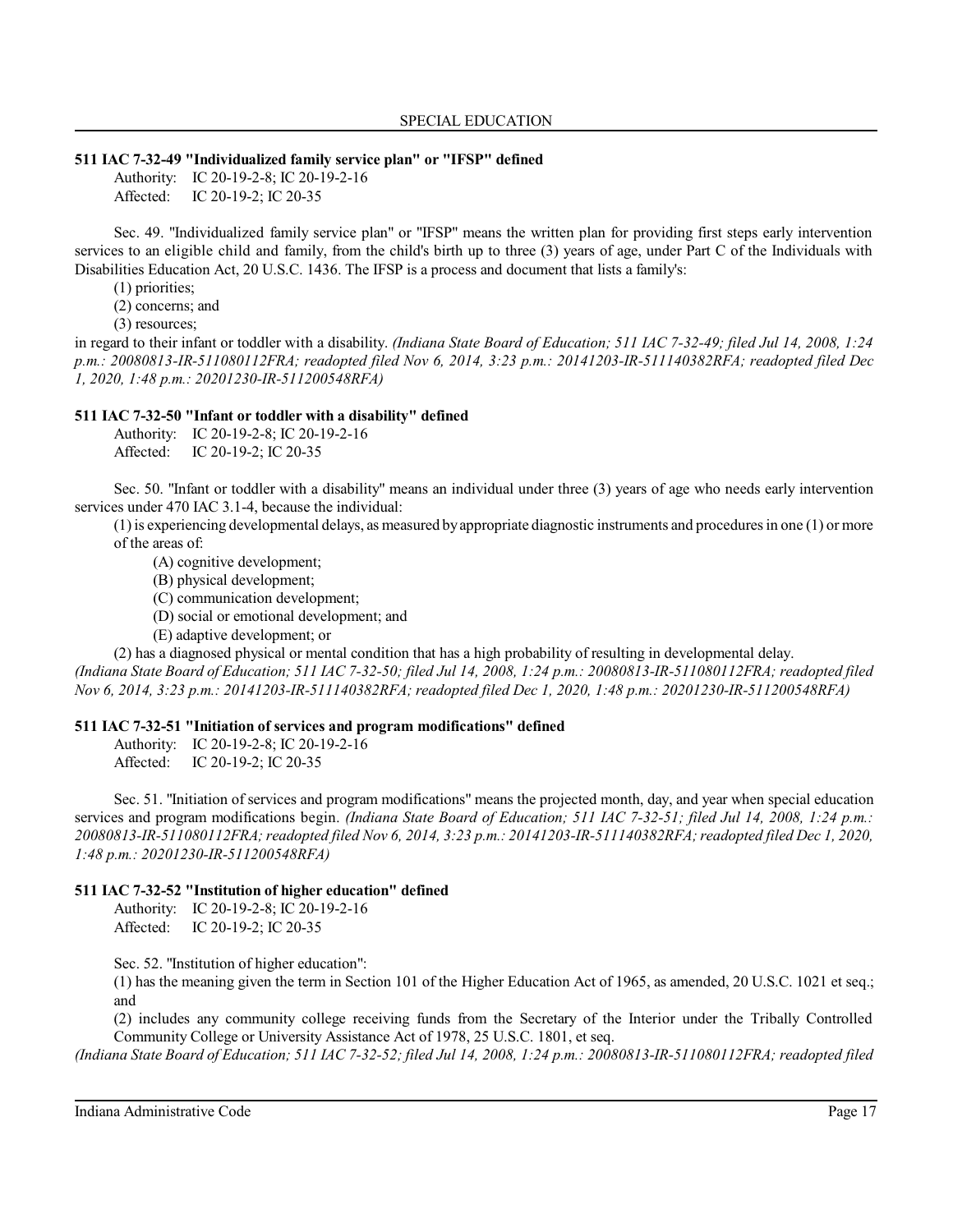*Nov 6, 2014, 3:23 p.m.: 20141203-IR-511140382RFA; readopted filed Dec 1, 2020, 1:48 p.m.: 20201230-IR-511200548RFA)*

#### **511 IAC 7-32-53 "Interim alternative educational setting" defined**

|           | Authority: IC 20-19-2-8; IC 20-19-2-16 |
|-----------|----------------------------------------|
| Affected: | IC 20-19-2; IC 20-35                   |

Sec. 53. "Interim alternative educational setting" means a student's placement when the public agency removes a student from the student's current placement as a result of any of the following:

(1) Under 511 IAC 7-44-3, when a student has been removed for more than ten (10) cumulative instructional days in the same school year, but the removals do not constitute a pattern that results in a change of placement. The public agency may decide to provide services during the removal in an interim alternative educational setting.

(2) Under 511 IAC 7-44-5, when a CCC determines that a student's conduct is not a manifestation of the student's disability. The CCC may determine that during any period ofremoval a student will receive servicesin an interim alternative educational setting.

(3) Under 511 IAC 7-44-6, when a student isremoved by the public agency for not more than forty-five (45) instructional days for weapons, drugs, orserious bodily injury. The student's CCC must determine the appropriate interim alternative educational setting for the period of removal.

(4) Under 511 IAC 7-44-7, when an independent hearing officer may order a change of placement to an appropriate interim alternative educational setting for not more than forty-five (45) instructional days if the hearing officer determines that maintaining the current placement of the student is substantially likely to result in injury to the student or to others.

(5) A court may determine an interim alternative educational setting for a student while administrative remedies are exhausted. *(Indiana State Board of Education; 511 IAC 7-32-53; filed Jul 14, 2008, 1:24 p.m.: 20080813-IR-511080112FRA; readopted filed Nov 6, 2014, 3:23 p.m.: 20141203-IR-511140382RFA; readopted filed Dec 1, 2020, 1:48 p.m.: 20201230-IR-511200548RFA)*

#### **511 IAC 7-32-54 "Intervention" defined**

Authority: IC 20-19-2-8; IC 20-19-2-16 Affected: IC 20-19-2; IC 20-35

Sec. 54. "Intervention" means an educational program, product, practice, or policy aimed at improving student outcomes in a targeted skill area such as reading, math, or behavior/social and emotional skills. *(Indiana State Board of Education; 511 IAC7-32- 54; filed Jul 14, 2008, 1:24 p.m.: 20080813-IR-511080112FRA; readopted filed Nov 6, 2014, 3:23 p.m.: 20141203-IR-511140382RFA; filed Mar 18, 2019, 2:33 p.m.: 20190417-IR-511180153FRA; readopted filed Dec 1, 2020, 1:48 p.m.: 20201230- IR-511200548RFA)*

#### **511 IAC 7-32-55 "Job coach" defined**

Authority: IC 20-19-2-8; IC 20-19-2-16 Affected: IC 20-19-2; IC 20-35

Sec. 55. "Job coach" means an individual who works with and on behalf of a student with a disability who participates in supported employment. A job coach:

(1) provides support and training to the student and the employer, including, but not limited to, organizing the tasks necessary to do the job into sequential steps; and

(2) teaches the student by working alongside the student while the tasks and job are being learned.

*(Indiana State Board of Education; 511 IAC 7-32-55; filed Jul 14, 2008, 1:24 p.m.: 20080813-IR-511080112FRA; readopted filed Nov 6, 2014, 3:23 p.m.: 20141203-IR-511140382RFA; readopted filed Dec 1, 2020, 1:48 p.m.: 20201230-IR-511200548RFA)*

#### **511 IAC 7-32-56 "Legal settlement" defined**

Authority: IC 20-19-2-8; IC 20-19-2-16 Affected: IC 20-19-2; IC 20-35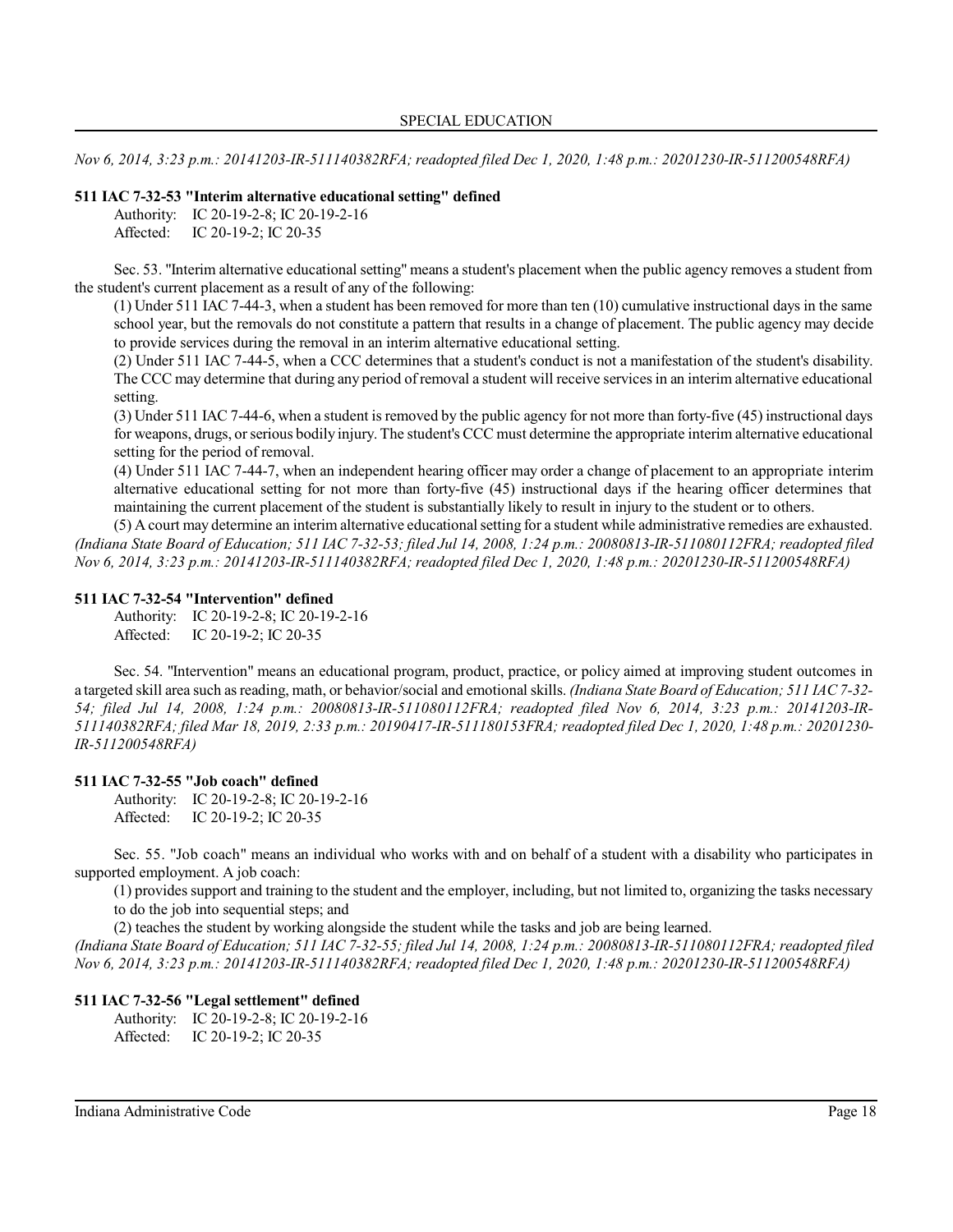#### SPECIAL EDUCATION

Sec. 56. "Legal settlement", of a student, means the student's status with respect to the school corporation that:

(1) has the responsibility to permit the student to attend its local public schools without the payment of tuition; or

(2) is financially responsible should the student attend school in another situation permitted by law.

*(Indiana State Board of Education; 511 IAC 7-32-56; filed Jul 14, 2008, 1:24 p.m.: 20080813-IR-511080112FRA; readopted filed Nov 6, 2014, 3:23 p.m.: 20141203-IR-511140382RFA; readopted filed Dec 1, 2020, 1:48 p.m.: 20201230-IR-511200548RFA)*

#### **511 IAC 7-32-57 "Length and frequency of services" defined**

Authority: IC 20-19-2-8; IC 20-19-2-16 Affected: IC 20-19-2; IC 20-35

Sec. 57. "Length and frequency of services" means for what amount of time and how often special education and related services are to be provided. *(Indiana State Board of Education; 511 IAC 7-32-57; filed Jul 14, 2008, 1:24 p.m.: 20080813-IR-511080112FRA; readopted filed Nov 6, 2014, 3:23 p.m.: 20141203-IR-511140382RFA; readopted filed Dec 1, 2020, 1:48 p.m.: 20201230-IR-511200548RFA)*

#### **511 IAC 7-32-58 "Licensed personnel" defined**

Authority: IC 20-19-2-8; IC 20-19-2-16 Affected: IC 20-19-2; IC 20-35

Sec. 58. "Licensed personnel"means personslicensed by the department of education and employed by the public agency who

are:

(1) teachers;

- (2) school counselors;
- (3) school psychologists;
- (4) school social workers;
- (5) building principals; and
- (6) other administrators.

*(Indiana State Board of Education; 511 IAC 7-32-58; filed Jul 14, 2008, 1:24 p.m.: 20080813-IR-511080112FRA; readopted filed Nov 6, 2014, 3:23 p.m.: 20141203-IR-511140382RFA; readopted filed Dec 1, 2020, 1:48 p.m.: 20201230-IR-511200548RFA)*

### **511 IAC 7-32-59 "Limited English proficient" defined**

Authority: IC 20-19-2-8; IC 20-19-2-16 Affected: IC 20-19-2; IC 20-35

Sec. 59. "Limited English proficient" means an individual:

- (1) who is three (3) years of age through twenty-one (21) years of age;
- (2) who is enrolled or preparing to enroll in an elementary school or secondary school;

(3) who:

(A) was not born in the United States or whose native language is a language other than English;

 $(B)$  is:

- (i) a Native American or Alaska native, or a native resident of the outlying areas; and
- (ii)from an environment where a language otherthan English has had a significant impact on the individual's level of English language proficiency; or
- (C) who is migratory, whose native language is a language other than English, and who comes from an environment where a language other than English is dominant; and

(4) whose difficulties in speaking, reading, writing, or understanding the English language may be sufficient to deny the individual:

- (A) the ability to meet Indiana's proficient level of achievement on state assessments;
- (B) the ability to successfully achieve in classrooms where the language of instruction is English; or
- (C) the opportunity to participate fully in society.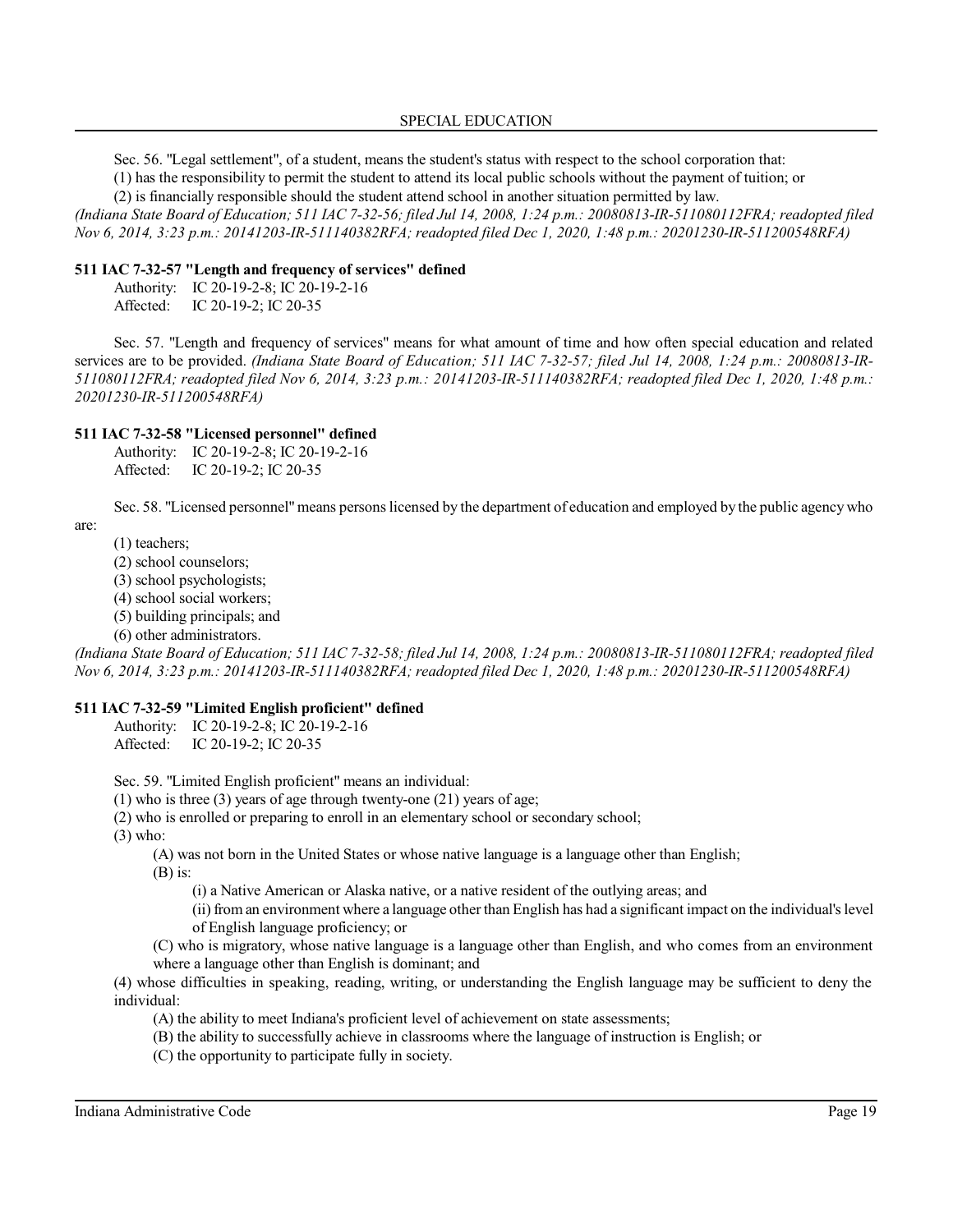*(Indiana State Board of Education; 511 IAC 7-32-59; filed Jul 14, 2008, 1:24 p.m.: 20080813-IR-511080112FRA; readopted filed Nov 6, 2014, 3:23 p.m.: 20141203-IR-511140382RFA; readopted filed Dec 1, 2020, 1:48 p.m.: 20201230-IR-511200548RFA)*

#### **511 IAC 7-32-60 "Local educational agency" defined**

Authority: IC 20-19-2-8; IC 20-19-2-16 Affected: IC 20-19-2; IC 20-35

Sec. 60. "Local educational agency" means a public board of education or other public authority legally constituted for either administrative control or direction of, or to perform a service function for, publicly funded schools as such schools are established under the laws of Indiana. The term includes school corporations, charter schools not part of school corporations, and state-operated schools. *(Indiana State Board of Education; 511 IAC 7-32-60; filed Jul 14, 2008, 1:24 p.m.: 20080813-IR-511080112FRA; readopted filed Nov 6, 2014, 3:23 p.m.: 20141203-IR-511140382RFA; readopted filed Dec 1, 2020, 1:48 p.m.: 20201230-IR-511200548RFA)*

### **511 IAC 7-32-61 "Manifestation determination" defined**

Authority: IC 20-19-2-8; IC 20-19-2-16 Affected: IC 20-19-2; IC 20-35

Sec. 61. "Manifestation determination" means an evaluative process conducted by the student's CCC, in accordance with 511 IAC 7-44-5, to determine whether the conduct in question was:

(1) caused by or had a direct and substantial relationship to the student's disability; or

(2) the direct result of the public agency's failure to implement the student's IEP.

*(Indiana State Board of Education; 511 IAC 7-32-61; filed Jul 14, 2008, 1:24 p.m.: 20080813-IR-511080112FRA; readopted filed Nov 6, 2014, 3:23 p.m.: 20141203-IR-511140382RFA; readopted filed Dec 1, 2020, 1:48 p.m.: 20201230-IR-511200548RFA)*

### **511 IAC 7-32-62 "Mediation" defined**

Authority: IC 20-19-2-8; IC 20-19-2-16 Affected: IC 20-19-2; IC 20-35

Sec. 62. "Mediation" means a voluntary process, described in 511 IAC 7-45-2, in which the parent and public agency attempt, with the assistance of a trained impartial mediator, to resolve a:

(1) complaint under 511 IAC 7-45-1; or

(2) dispute that has arisen in the CCC regarding:

(A) the identification or eligibility of a student for services under this article;

(B) the appropriateness of the:

(i) educational evaluation; or

(ii) student's proposed or current level of services or placement; or

(C) any other dispute affecting the provision of a free appropriate public education to the student.

*(Indiana State Board of Education; 511 IAC 7-32-62; filed Jul 14, 2008, 1:24 p.m.: 20080813-IR-511080112FRA; readopted filed Nov 6, 2014, 3:23 p.m.: 20141203-IR-511140382RFA; readopted filed Dec 1, 2020, 1:48 p.m.: 20201230-IR-511200548RFA)*

### **511 IAC 7-32-63 "Medical services" defined**

Authority: IC 20-19-2-8; IC 20-19-2-16

Affected: IC 20-19-2; IC 20-35

Sec. 63. "Medical services" means a related service provided at no cost to the parent under circumstances described in 511 IAC 7-43-1(j). *(Indiana State Board of Education; 511 IAC 7-32-63; filed Jul 14, 2008, 1:24 p.m.: 20080813-IR-511080112FRA; readopted filed Nov 6, 2014, 3:23 p.m.: 20141203-IR-511140382RFA; readopted filed Dec 1, 2020, 1:48 p.m.: 20201230-IR-511200548RFA)*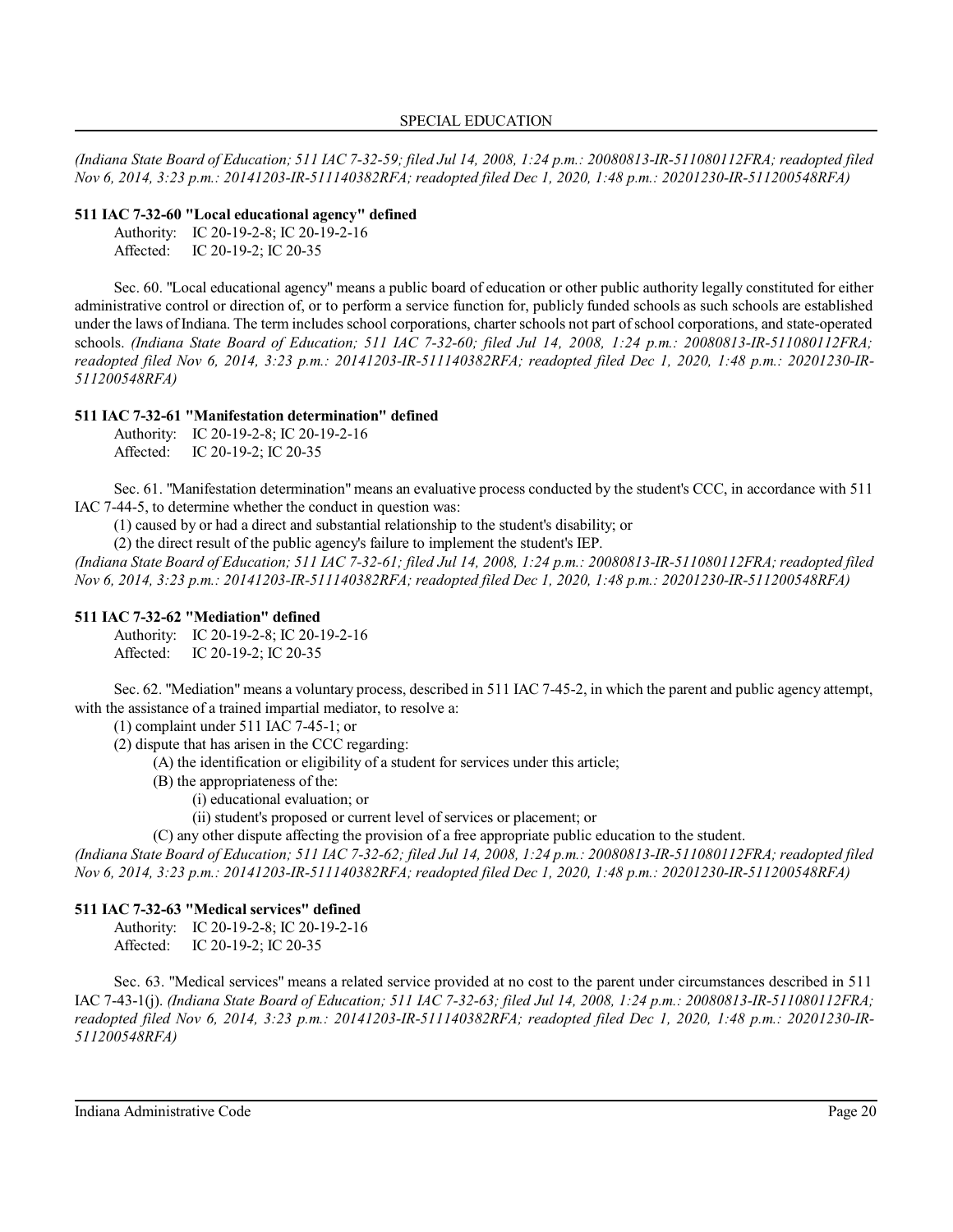#### **511 IAC 7-32-64 "Mode of communication" defined**

Authority: IC 20-19-2-8; IC 20-19-2-16 Affected: IC 20-19-2; IC 20-35

Sec. 64. "Mode of communication" means the method used by the parent or student to communicate, if the parent or student is deaf, hearing impaired, visually impaired, nonverbal, has no written language, or is a nonreader. Methods used may include, but are not limited to, the following:

(1) Sign language.

(2) Braille.

(3) Oral communication.

(4) Augmentative and alternative communication.

*(Indiana State Board of Education; 511 IAC 7-32-64; filed Jul 14, 2008, 1:24 p.m.: 20080813-IR-511080112FRA; readopted filed Nov 6, 2014, 3:23 p.m.: 20141203-IR-511140382RFA; filed Mar 18, 2019, 2:33 p.m.: 20190417-IR-511180153FRA; readopted filed Dec 1, 2020, 1:48 p.m.: 20201230-IR-511200548RFA)*

### **511 IAC 7-32-65 "Multidisciplinary team" defined**

|           | Authority: IC 20-19-2-8; IC 20-19-2-16 |
|-----------|----------------------------------------|
| Affected: | IC 20-19-2; IC 20-35                   |

Sec. 65. "Multidisciplinary team" means the group of qualified professionals who conduct a student's educational evaluation with input from the student's parent. The qualified professionals include, but are not limited to, the following:

(1) At least one (1) teacher licensed in, or other specialist with knowledge in, the area of suspected disability.

(2) A school psychologist, except for a student with a suspected:

(A) developmental delay, in which case the multidisciplinary team shall be at least two (2) qualified professionals from different disciplines based upon the needs of the student;

(B) language impairment, a speech-language pathologist and at least one (1) qualified professional from a different discipline based upon the needs of the student; or

(C) speech impairment only, a speech-language pathologist may serve as the sole qualified professional on the multidisciplinary team.

(3) For a student with a suspected specific learning disability, the following:

(A) The student's general education teacher or, if the student does not have a general education teacher, a general education teacher qualified to teach students of the same age.

(B) For early childhood students, an individual who holds an appropriate license to teach early childhood special education.

(4) For a student who is blind or has low vision, is deaf or hard of hearing, or has suspected multiple disabilities, the public agency may request that representatives of the state-operated schools serve as part of the multidisciplinary team only if the parent has provided written consent, in addition to the written consent to conduct the initial educational evaluation, for the representative's participation in the educational evaluation.

*(Indiana State Board of Education; 511 IAC 7-32-65; filed Jul 14, 2008, 1:24 p.m.: 20080813-IR-511080112FRA; readopted filed Nov 6, 2014, 3:23 p.m.: 20141203-IR-511140382RFA; readopted filed Dec 1, 2020, 1:48 p.m.: 20201230-IR-511200548RFA)*

### **511 IAC 7-32-66 "Native language" defined**

Authority: IC 20-19-2-8; IC 20-19-2-16 Affected: IC 20-19-2; IC 20-35

Sec. 66. "Native language", for use in all contact with students and parents, means the following:

(1) For a parent or student of limited English proficiency, the language normally used by that individual in the home.

(2) For a parent or student who:

(A) is deaf or hard of hearing;

(B) is blind or has low vision; or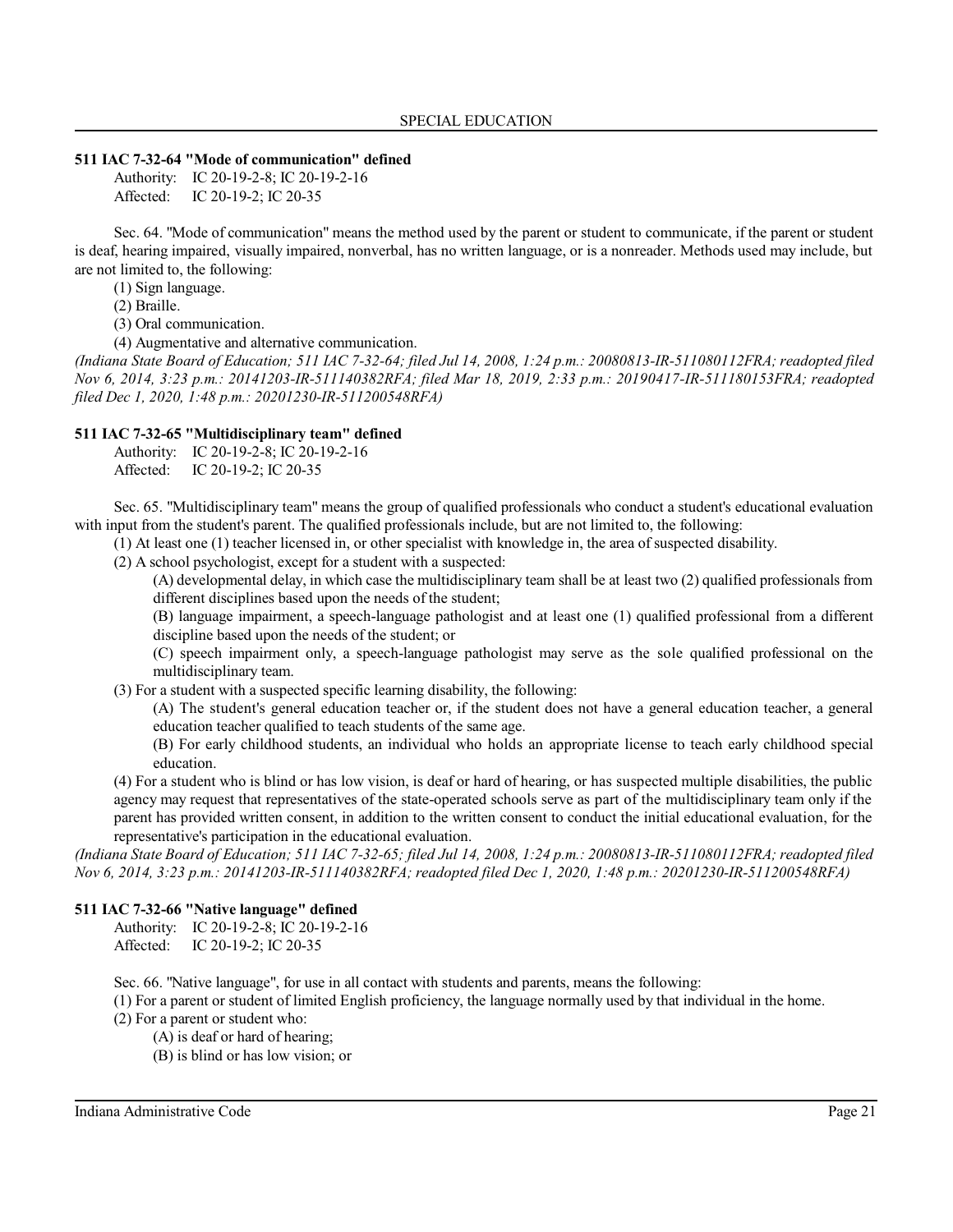(C) has no written language;

the mode of communication that is normally used by the student, such as sign language, Braille, or oral communication. *(Indiana State Board of Education; 511 IAC 7-32-66; filed Jul 14, 2008, 1:24 p.m.: 20080813-IR-511080112FRA; readopted filed Nov 6, 2014, 3:23 p.m.: 20141203-IR-511140382RFA; readopted filed Dec 1, 2020, 1:48 p.m.: 20201230-IR-511200548RFA)*

#### **511 IAC 7-32-67 "New teacher" defined**

Authority: IC 20-19-2-8; IC 20-19-2-16 Affected: IC 20-19-2; IC 20-35

Sec. 67. "New teacher" means a teacher who holds a valid teaching license, but has less than one (1) year of teaching experience. *(Indiana State Board of Education; 511 IAC 7-32-67; filed Jul 14, 2008, 1:24 p.m.: 20080813-IR-511080112FRA; readopted filed Nov 6, 2014, 3:23 p.m.: 20141203-IR-511140382RFA; readopted filed Dec 1, 2020, 1:48 p.m.: 20201230-IR-511200548RFA)*

#### **511 IAC 7-32-68 "Orientation and mobility" defined**

Authority: IC 20-19-2-8; IC 20-19-2-16 Affected: IC 20-19-2; IC 20-35

Sec. 68. "Orientation and mobility" means services described in 511 IAC 7-43-1(1) provided by qualified personnel to students who are blind or have low vision. *(Indiana State Board of Education; 511 IAC 7-32-68; filed Jul 14, 2008, 1:24 p.m.: 20080813-IR-511080112FRA; readopted filed Nov 6, 2014, 3:23 p.m.: 20141203-IR-511140382RFA; readopted filed Dec 1, 2020, 1:48 p.m.: 20201230-IR-511200548RFA)*

#### **511 IAC 7-32-69 "Paraprofessional" defined**

Authority: IC 20-19-2-8; IC 20-19-2-16 Affected: IC 20-19-2; IC 20-35

Sec. 69. "Paraprofessional" means an individual who works under the supervision and direction of licensed teachers or related services personnel to assist in areas that relate to personal, social, and instructional needs. The term includes, but is not limited to, the following:

(1) Instructional or program assistants.

(2) School bus monitors.

(3) Interpreters.

(4) Note takers.

(5) Job coaches.

*(Indiana State Board of Education; 511 IAC 7-32-69; filed Jul 14, 2008, 1:24 p.m.: 20080813-IR-511080112FRA; readopted filed Nov 6, 2014, 3:23 p.m.: 20141203-IR-511140382RFA; readopted filed Dec 1, 2020, 1:48 p.m.: 20201230-IR-511200548RFA)*

#### **511 IAC 7-32-70 "Parent" defined**

Authority: IC 20-19-2-8; IC 20-19-2-16 Affected: IC 20-19-2; IC 20-35; IC 29-3

Sec. 70. (a) "Parent" means one (1) of the following:

(1) Any biological or adoptive parent whose parental rights have not been terminated or restricted in accordance with law.

(2) A guardian generally authorized to act as the student's parent, or authorized to make educational decisions for the student, including a court-appointed temporary guardian.

(3) A foster parent.

(4) An individual with legal custody or an individual acting in the place of a biological or adoptive parent, including a grandparent, stepparent, or other relative, or other adult who accepts full legal responsibility for the student and with whom the student lives.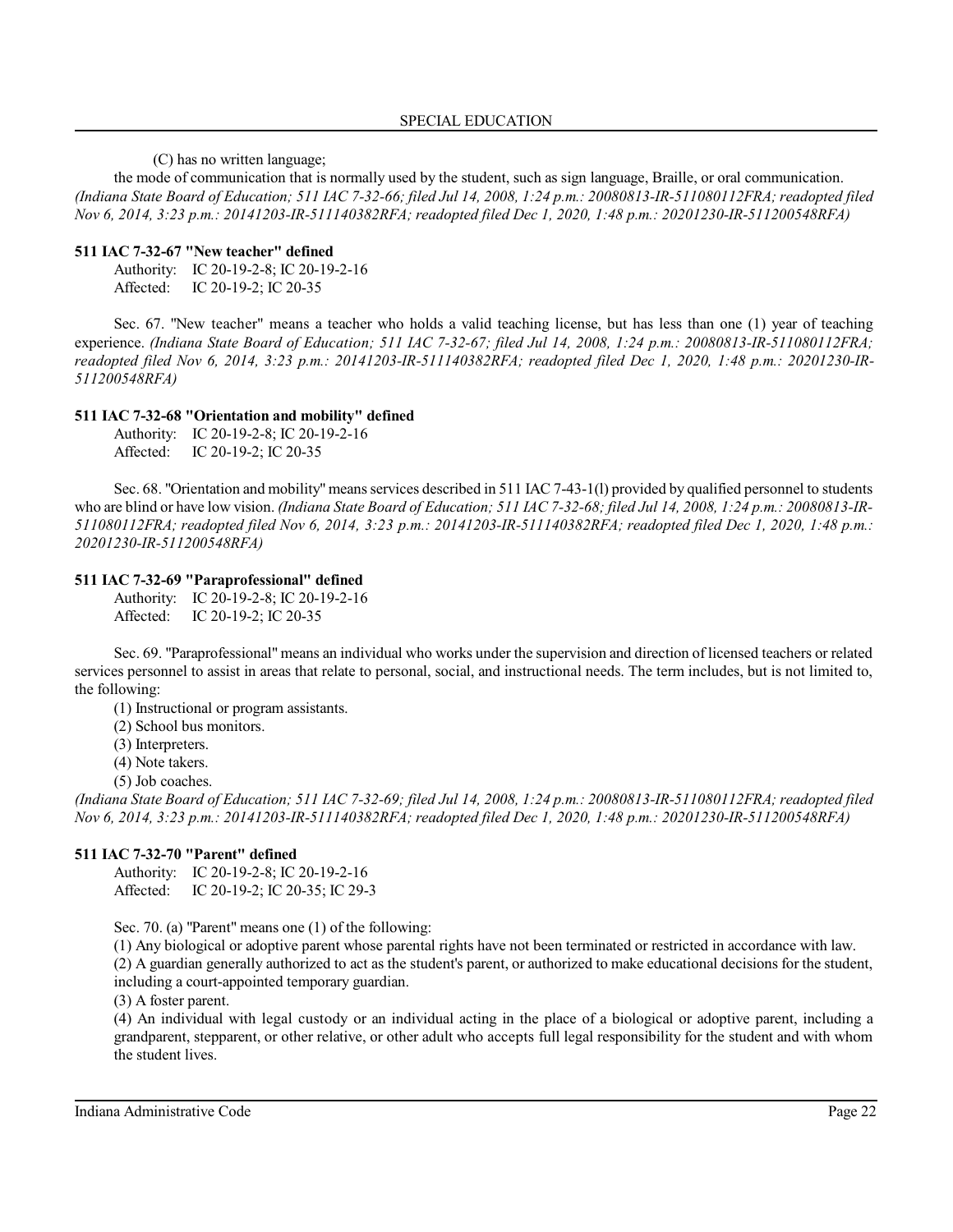(5) An educational surrogate parent appointed in accordance with 511 IAC 7-39.

(6) Any student of legal age, which is defined in section 91 of this rule to mean a student who: (A) is eighteen (18) years of age; and

(B) has not had a guardian appointed by a court under IC 29-3.

(7) An educational representative appointed under 511 IAC 7-43-6.

(b) Except as provided in subsection (c), the biological or adoptive parent, when:

(1) attempting to act as the parent under this article; and

(2) more than one (1) party is qualified under subsection (a) to act as a parent;

must be presumed to be the parent for purposes of this article unless the biological or adoptive parent does not have legal authority to make educational decisions for the student.

(c) If a judicial decree or order identifies a specific person or persons under subsection (a)(1) through (a)(5) to:

(1) act as the parent of a student; or

(2) make educational decisions on behalf of a student;

then such person or persons shall be determined to be the parent for purposes of this article. *(Indiana State Board of Education; 511 IAC 7-32-70; filed Jul 14, 2008, 1:24 p.m.: 20080813-IR-511080112FRA; readopted filed Nov 6, 2014, 3:23 p.m.: 20141203-IR-511140382RFA; readopted filed Dec 1, 2020, 1:48 p.m.: 20201230-IR-511200548RFA)*

### **511 IAC 7-32-71 "Parentally-placed nonpublic school students with disabilities" defined**

Authority: IC 20-19-2-8; IC 20-19-2-16 Affected: IC 20-19-2; IC 20-35

Sec. 71. "Parentally-placed nonpublic school students with disabilities" means students with disabilities who are enrolled by their parents in nonpublic, including religious, schools, home schools, or facilities, that meet the definition of elementary school in section 33 of this rule or secondary school in section 82 of this rule. The term does not apply to students with disabilities who have been placed in a nonpublic school by a public agency. *(Indiana State Board of Education; 511 IAC 7-32-71; filed Jul 14, 2008, 1:24 p.m.: 20080813-IR-511080112FRA; readopted filed Nov 6, 2014, 3:23 p.m.: 20141203-IR-511140382RFA; filed Mar 18, 2019, 2:33 p.m.: 20190417-IR-511180153FRA; readopted filed Dec 1, 2020, 1:48 p.m.: 20201230-IR-511200548RFA)*

### **511 IAC 7-32-72 "Parent training and information center" defined**

Authority: IC 20-19-2-8; IC 20-19-2-16 Affected: IC 20-19-2; IC 20-35

Sec. 72. "Parent training and information center" means a center assisted under 20 U.S.C. 1471 or 20 U.S.C. 1472 of the Individuals with Disabilities Education Act. *(Indiana State Board of Education; 511 IAC 7-32-72; filed Jul 14, 2008, 1:24 p.m.: 20080813-IR-511080112FRA;readopted filed Nov 6, 2014, 3:23 p.m.: 20141203-IR-511140382RFA; readopted filed Dec 1, 2020, 1:48 p.m.: 20201230-IR-511200548RFA)*

### **511 IAC 7-32-73 "Personally identifiable information" defined**

Authority: IC 20-19-2-8; IC 20-19-2-16 Affected: IC 20-19-2; IC 20-35

Sec. 73. "Personally identifiable information" means information by which it is possible to identify a student with reasonable certainty, including, but not limited to, the following:

(1) The name of a student, a student's parent or parents, or other family member or members.

(2) The address of a student.

(3) A personal identifier, such as a student's Social Security number or student test number.

(4) A list of personal characteristics or other information that would make the student's identity easily traceable, including disability designation.

*(Indiana State Board of Education; 511 IAC 7-32-73; filed Jul 14, 2008, 1:24 p.m.: 20080813-IR-511080112FRA; readopted filed Nov 6, 2014, 3:23 p.m.: 20141203-IR-511140382RFA; readopted filed Dec 1, 2020, 1:48 p.m.: 20201230-IR-511200548RFA)*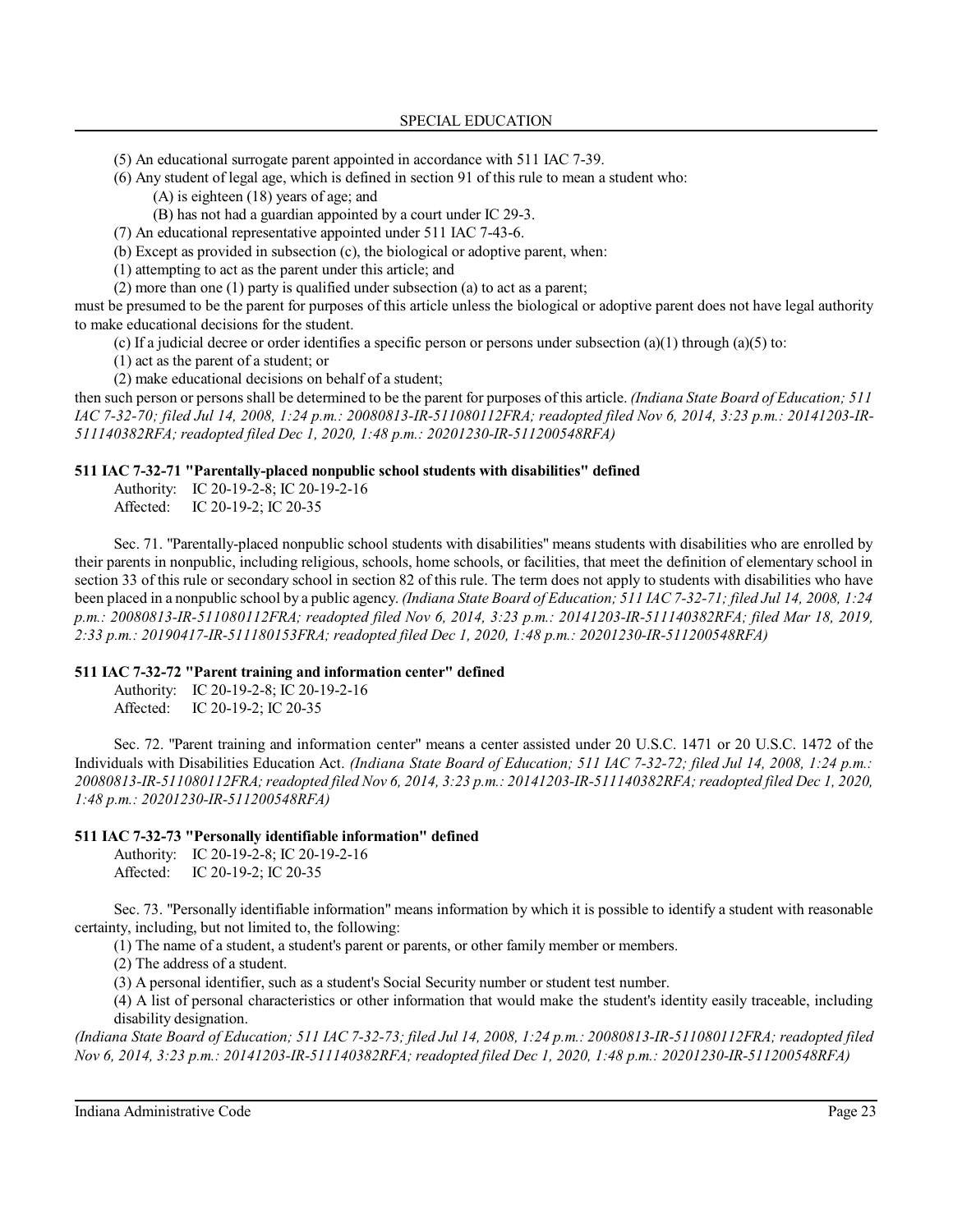#### **511 IAC 7-32-74 "Physical education" defined**

Authority: IC 20-19-2-8; IC 20-19-2-16 Affected: IC 20-19-2; IC 20-35

Sec. 74. (a) "Physical education" means the development of the following:

(1) Physical and motor fitness.

(2) Fundamental motor skills and patterns.

(3) Skills in the following:

(A) Aquatics.

(B) Dance.

(C) Individual and group games and sports (including intramural and lifetime sports).

(b) The term includes the following:

(1) Special physical education.

(2) Adapted physical education.

(3) Movement education.

(4) Motor development.

*(Indiana State Board of Education; 511 IAC 7-32-74; filed Jul 14, 2008, 1:24 p.m.: 20080813-IR-511080112FRA; readopted filed Nov 6, 2014, 3:23 p.m.: 20141203-IR-511140382RFA; readopted filed Dec 1, 2020, 1:48 p.m.: 20201230-IR-511200548RFA)*

### **511 IAC 7-32-75 "Print instructional materials" defined**

Authority: IC 20-19-2-8; IC 20-19-2-16 Affected: IC 20-19-2; IC 20-35

Sec. 75. "Print instructional materials" means printed textbooks and related core materials that are:

(1) written and published primarily for use in elementary school and secondary school instruction; and

(2) required by the department of education or a public agency for use by students in the classroom.

*(Indiana State Board of Education; 511 IAC 7-32-75; filed Jul 14, 2008, 1:24 p.m.: 20080813-IR-511080112FRA; readopted filed Nov 6, 2014, 3:23 p.m.: 20141203-IR-511140382RFA; readopted filed Dec 1, 2020, 1:48 p.m.: 20201230-IR-511200548RFA)*

### **511 IAC 7-32-76 "Progress monitoring" defined**

Authority: IC 20-19-2-8; IC 20-19-2-16 Affected: IC 20-19-2; IC 20-35

Sec. 76. "Progress monitoring" means a systematic procedure for the frequent and repeated collection and analysis of student performance data. Academic or functional performance, or both academic and functional performance, is monitored over time to evaluate the effectiveness of instruction and intervention. *(Indiana State Board of Education; 511 IAC 7-32-76; filed Jul 14, 2008, 1:24 p.m.: 20080813-IR-511080112FRA; readopted filed Nov 6, 2014, 3:23 p.m.: 20141203-IR-511140382RFA; readopted filed Dec 1, 2020, 1:48 p.m.: 20201230-IR-511200548RFA)*

### **511 IAC 7-32-77 "Public agency" defined**

Authority: IC 20-19-2-8; IC 20-19-2-16 Affected: IC 20-19-2; IC 20-35

Sec. 77. "Public agency" means any public entity that is responsible for providing special education and related services, including the following:

(1) Public school corporations operating programs individually or cooperatively.

(2) Charter schools that are not part of a public school corporation.

(3) Programs operated by the state department of health.

(4) The Indiana School for the Blind and Visually Impaired.

(5) The Indiana School for the Deaf.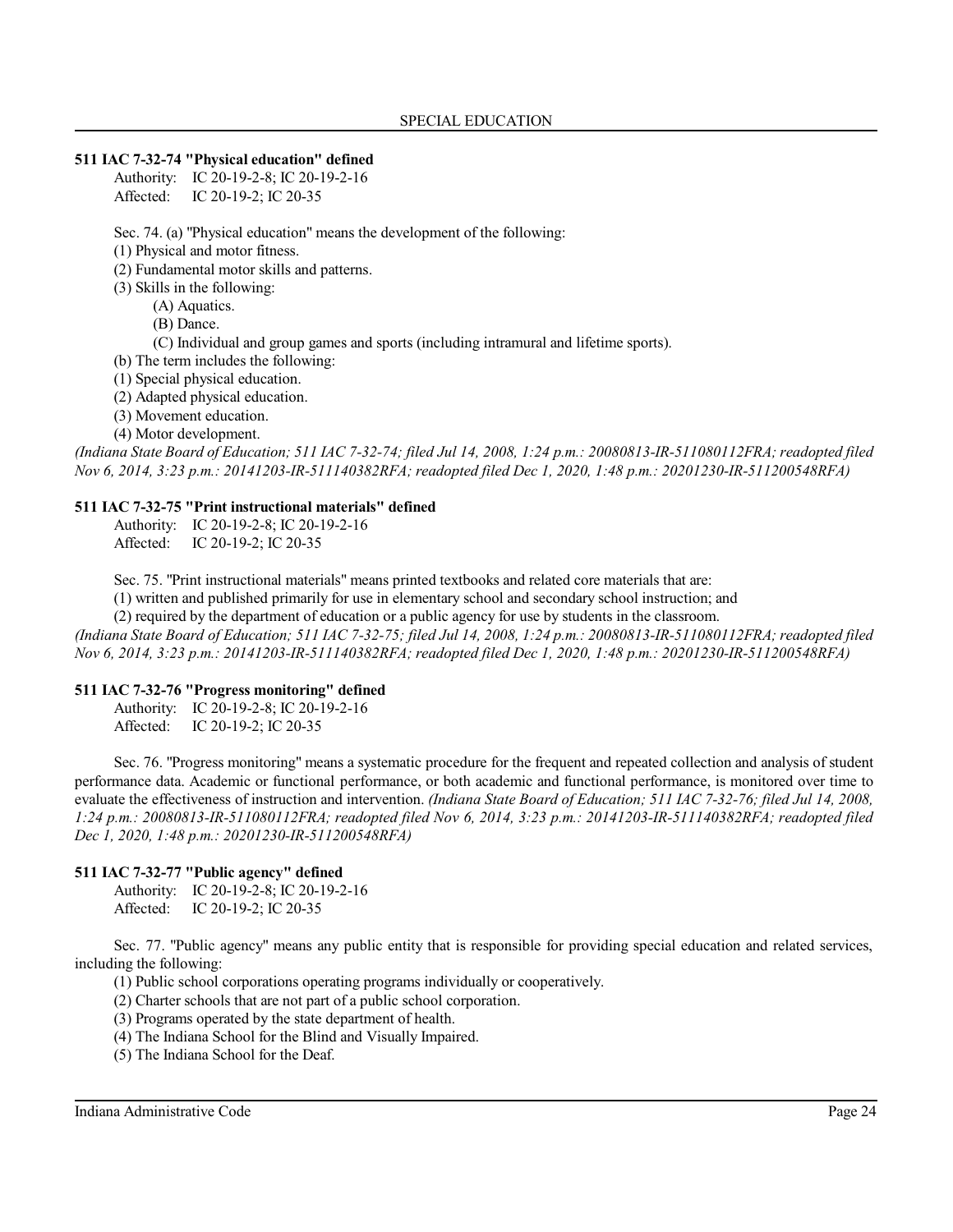(6) Programs operated by the department of correction.

*(Indiana State Board of Education; 511 IAC 7-32-77; filed Jul 14, 2008, 1:24 p.m.: 20080813-IR-511080112FRA; readopted filed Nov 6, 2014, 3:23 p.m.: 20141203-IR-511140382RFA; readopted filed Dec 1, 2020, 1:48 p.m.: 20201230-IR-511200548RFA)*

### **511 IAC 7-32-78 "Qualified professional" defined**

Authority: IC 20-19-2-8; IC 20-19-2-16 Affected: IC 20-19-2; IC 20-35

Sec. 78. "Qualified professional" means one who has met state certification, licensing, registration, or other comparable requirements that apply to the area in which the individual is providing special education or related services. *(Indiana State Board of Education; 511 IAC 7-32-78; filed Jul 14, 2008, 1:24 p.m.: 20080813-IR-511080112FRA; readopted filed Nov 6, 2014, 3:23 p.m.: 20141203-IR-511140382RFA; readopted filed Dec 1, 2020, 1:48 p.m.: 20201230-IR-511200548RFA)*

### **511 IAC 7-32-79 "Related services" defined**

Authority: IC 20-19-2-8; IC 20-19-2-16 Affected: IC 20-19-2; IC 20-35

Sec. 79. (a) "Related services" means transportation and such developmental, corrective, and other supportive services as are required to assist a student with a disability to benefit from special education. Examples of related services are described in 511 IAC 7-43-1.

(b) The term does not include:

(1) a medical device that is surgically implanted;

(2) the optimization of that device's functioning (such as mapping of a cochlear implant);

(3) maintenance of that device; or

(4) the replacement of that device.

*(Indiana State Board of Education; 511 IAC 7-32-79; filed Jul 14, 2008, 1:24 p.m.: 20080813-IR-511080112FRA; readopted filed Nov 6, 2014, 3:23 p.m.: 20141203-IR-511140382RFA; readopted filed Dec 1, 2020, 1:48 p.m.: 20201230-IR-511200548RFA)*

### **511 IAC 7-32-80 "Resolution meeting" defined**

Authority: IC 20-19-2-8; IC 20-19-2-16 Affected: IC 20-19-2; IC 20-35

Sec. 80. "Resolution meeting" means a meeting that is convened by the public agency when a parent requests a due process hearing. The purpose of the meeting is for the parent to discuss the due process hearing request and the facts that form the basis of the request so that the public agency has the opportunity to resolve the dispute. Resolution meetings must be conducted according to 511 IAC 7-45-6. *(Indiana State Board of Education; 511 IAC 7-32-80; filed Jul 14, 2008, 1:24 p.m.: 20080813-IR-511080112FRA; readopted filed Nov 6, 2014, 3:23 p.m.: 20141203-IR-511140382RFA; readopted filed Dec 1, 2020, 1:48 p.m.: 20201230-IR-511200548RFA)*

### **511 IAC 7-32-81 "Scientifically based research" defined** *(Repealed)*

Sec. 81. *(Repealed by Indiana State Board of Education; filed Mar 18, 2019, 2:33 p.m.: 20190417-IR-511180153FRA)*

### **511 IAC 7-32-82 "Secondary school" defined**

Authority: IC 20-19-2-8; IC 20-19-2-16 Affected: IC 20-19-2; IC 20-35

Sec. 82. "Secondary school" means a high school, which is any combination of grades 9, 10, 11, or 12. *(Indiana State Board of Education; 511 IAC 7-32-82; filed Jul 14, 2008, 1:24 p.m.: 20080813-IR-511080112FRA; readopted filed Nov 6, 2014, 3:23 p.m.: 20141203-IR-511140382RFA; readopted filed Dec 1, 2020, 1:48 p.m.: 20201230-IR-511200548RFA)*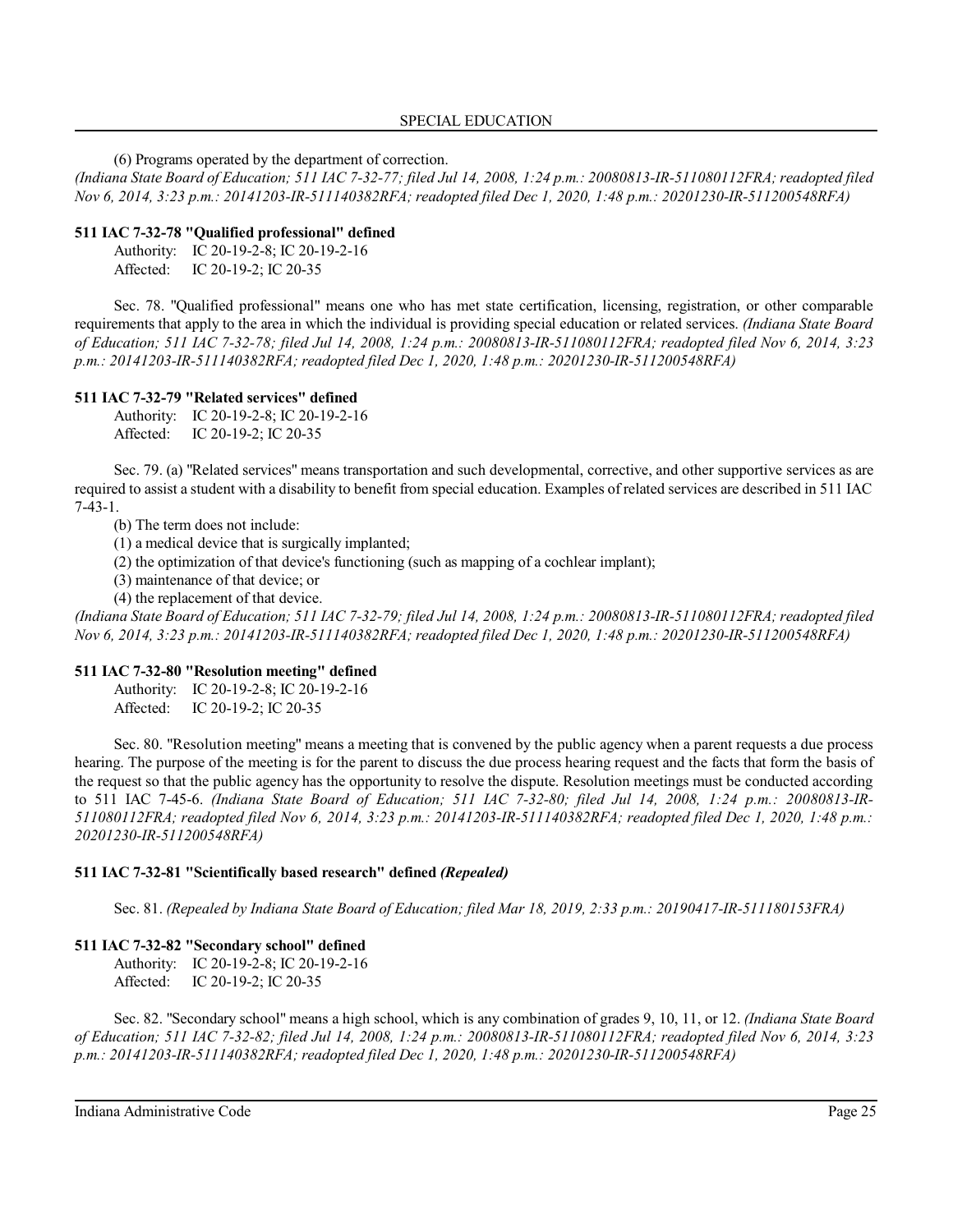#### **511 IAC 7-32-83 "Serious bodily injury" defined**

Authority: IC 20-19-2-8; IC 20-19-2-16 Affected: IC 20-19-2; IC 20-35

Sec. 83. "Serious bodily injury" has the meaning given the term "serious bodily injury" under 18 U.S.C. 1365(h)(3). The term means bodily injury that involves:

(1) a substantial risk of death;

(2) extreme physical pain;

(3) protracted and obvious disfigurement; or

(4) protracted loss or impairment of the function of a bodily member, organ, or mental faculty.

*(Indiana State Board of Education; 511 IAC 7-32-83; filed Jul 14, 2008, 1:24 p.m.: 20080813-IR-511080112FRA; readopted filed Nov 6, 2014, 3:23 p.m.: 20141203-IR-511140382RFA; readopted filed Dec 1, 2020, 1:48 p.m.: 20201230-IR-511200548RFA)*

#### **511 IAC 7-32-84 "Service plan" defined**

Authority: IC 20-19-2-8; IC 20-19-2-16 Affected: IC 20-19-2; IC 20-35

Sec. 84. "Service plan" means the written document that describes the specific special education and related services the public agency will provide to a parentally-placed nonpublic school student with a disability. The plan must:

(1) be developed and implemented in accordance with 511 IAC 7-34; and

(2) include the location of the services and any transportation that is necessary for the student to receive services.

*(Indiana State Board of Education; 511 IAC 7-32-84; filed Jul 14, 2008, 1:24 p.m.: 20080813-IR-511080112FRA; readopted filed Nov 6, 2014, 3:23 p.m.: 20141203-IR-511140382RFA; readopted filed Dec 1, 2020, 1:48 p.m.: 20201230-IR-511200548RFA)*

#### **511 IAC 7-32-85 "Social interaction skills" defined**

Authority: IC 20-19-2-8; IC 20-19-2-16 Affected: IC 20-19-2; IC 20-35

Sec. 85. "Social interaction skills" means a student's personal interactions across social situations and environments. *(Indiana State Board of Education; 511 IAC 7-32-85; filed Jul 14, 2008, 1:24 p.m.: 20080813-IR-511080112FRA; readopted filed Nov 6, 2014, 3:23 p.m.: 20141203-IR-511140382RFA; readopted filed Dec 1, 2020, 1:48 p.m.: 20201230-IR-511200548RFA)*

### **511 IAC 7-32-86 "Special education" defined**

Authority: IC 20-19-2-8; IC 20-19-2-16 Affected: IC 20-19-2; IC 20-35

Sec. 86. "Special education" means specially designed instruction, at no cost to the parent, designed to meet the unique needs of a student eligible for special education and related services under this article. The term may include, but is not limited to, the following:

(1) Instruction conducted in:

(A) the classroom;

(B) the home;

(C) hospitals and institutions; and

(D) other settings.

(2) Instruction in physical education.

(3) Travel training.

(4) Transition services.

(5) Vocational education.

(6) Speech-language pathology services.

*(Indiana State Board of Education; 511 IAC 7-32-86; filed Jul 14, 2008, 1:24 p.m.: 20080813-IR-511080112FRA; readopted filed*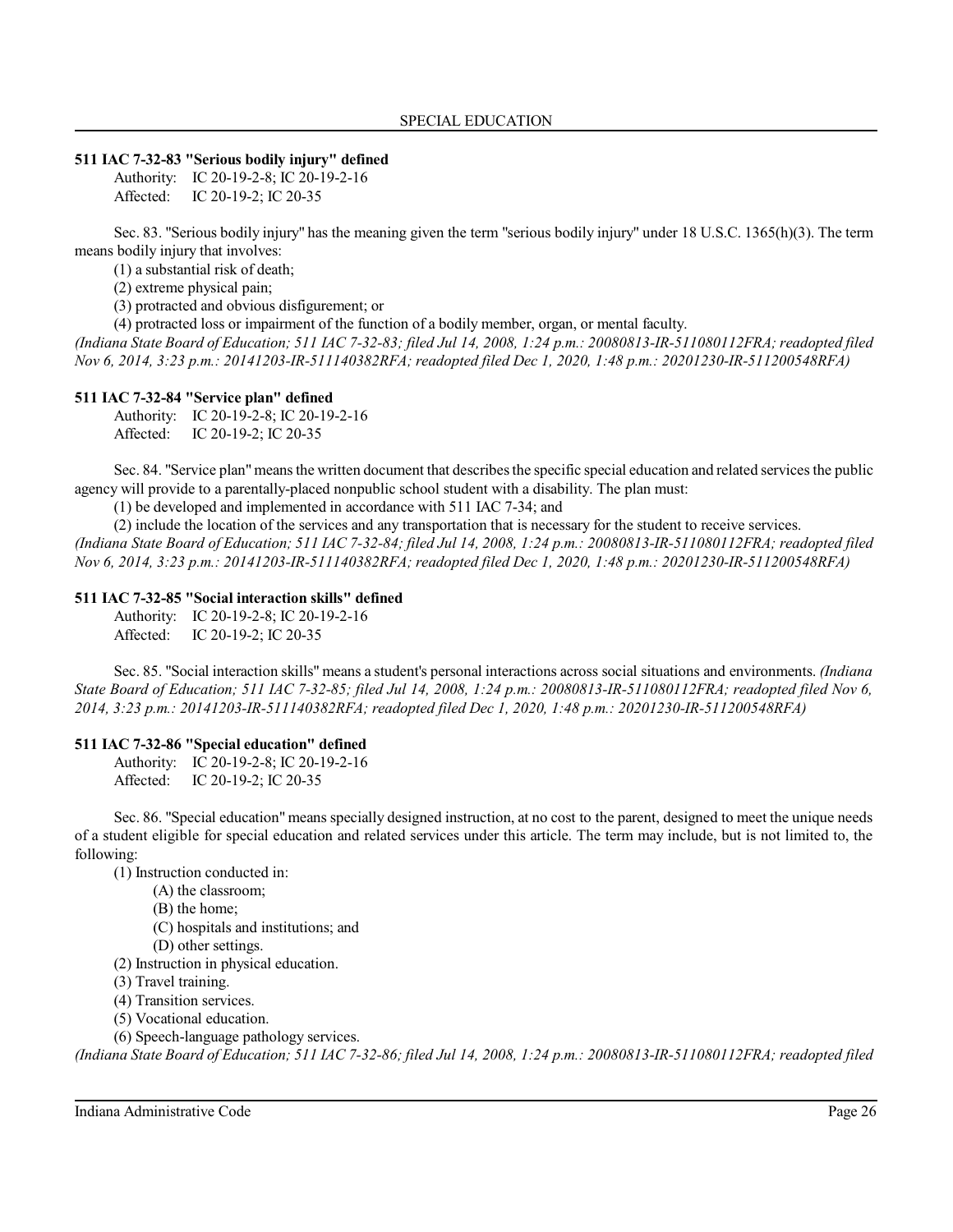*Nov 6, 2014, 3:23 p.m.: 20141203-IR-511140382RFA; readopted filed Dec 1, 2020, 1:48 p.m.: 20201230-IR-511200548RFA)*

#### **511 IAC 7-32-87 "Special education planning district" defined**

Authority: IC 20-19-2-8; IC 20-19-2-16 Affected: IC 20-19-2; IC 20-35

Sec. 87. "Special education planning district" means the public school administrative unit responsible for the provision of special education and related services in a specified geographic area. A planning district may be:

(1) an individual public school corporation; or

(2) two (2) or more public school corporations that operate under a written agreement.

*(Indiana State Board of Education; 511 IAC 7-32-87; filed Jul 14, 2008, 1:24 p.m.: 20080813-IR-511080112FRA; readopted filed Nov 6, 2014, 3:23 p.m.: 20141203-IR-511140382RFA; readopted filed Dec 1, 2020, 1:48 p.m.: 20201230-IR-511200548RFA)*

#### **511 IAC 7-32-88 "Specially designed instruction" defined**

Authority: IC 20-19-2-8; IC 20-19-2-16 Affected: IC 20-19-2; IC 20-35

Sec. 88. "Specially designed instruction" means adapting, as appropriate to the needs of a student who is eligible for special education and related services, the content, methodology, or delivery of instruction to:

(1) address the unique needs of the student that result from the student's disability; and

(2) ensure the student's access to the general curriculum so that the student can meet the educational standards within the jurisdiction of the public agency that apply to all students.

*(Indiana State Board of Education; 511 IAC 7-32-88; filed Jul 14, 2008, 1:24 p.m.: 20080813-IR-511080112FRA; readopted filed Nov 6, 2014, 3:23 p.m.: 20141203-IR-511140382RFA; readopted filed Dec 1, 2020, 1:48 p.m.: 20201230-IR-511200548RFA)*

### **511 IAC 7-32-89 "State educational agency" defined**

Authority: IC 20-19-2-8; IC 20-19-2-16

Affected: IC 20-19-2; IC 20-35

Sec. 89. "State educational agency" means the department of education. *(Indiana State Board of Education; 511 IAC 7-32-89; filed Jul 14, 2008, 1:24 p.m.: 20080813-IR-511080112FRA;readopted filed Nov 6, 2014, 3:23 p.m.: 20141203-IR-511140382RFA; readopted filed Dec 1, 2020, 1:48 p.m.: 20201230-IR-511200548RFA)*

#### **511 IAC 7-32-90 "Student" defined**

Authority: IC 20-19-2-8; IC 20-19-2-16 Affected: IC 20-19-2; IC 20-35

Sec. 90. "Student" means any person three (3) years of age through the school year in which the person becomes twenty-two (22) years of age, unless a CCC determines that a student will leave school earlier, who has been:

(1) formally referred for an educational evaluation to determine the nature and extent of a suspected disability, but not yet determined eligible for special education and related services; or

(2) determined eligible for special education and related services under this article.

*(Indiana State Board of Education; 511 IAC 7-32-90; filed Jul 14, 2008, 1:24 p.m.: 20080813-IR-511080112FRA; readopted filed Nov 6, 2014, 3:23 p.m.: 20141203-IR-511140382RFA; readopted filed Dec 1, 2020, 1:48 p.m.: 20201230-IR-511200548RFA)*

#### **511 IAC 7-32-91 "Student of legal age" defined**

Authority: IC 20-19-2-8; IC 20-19-2-16 Affected: IC 20-19-2; IC 20-35; IC 29-3

Sec. 91. "Student of legal age" means a student who has: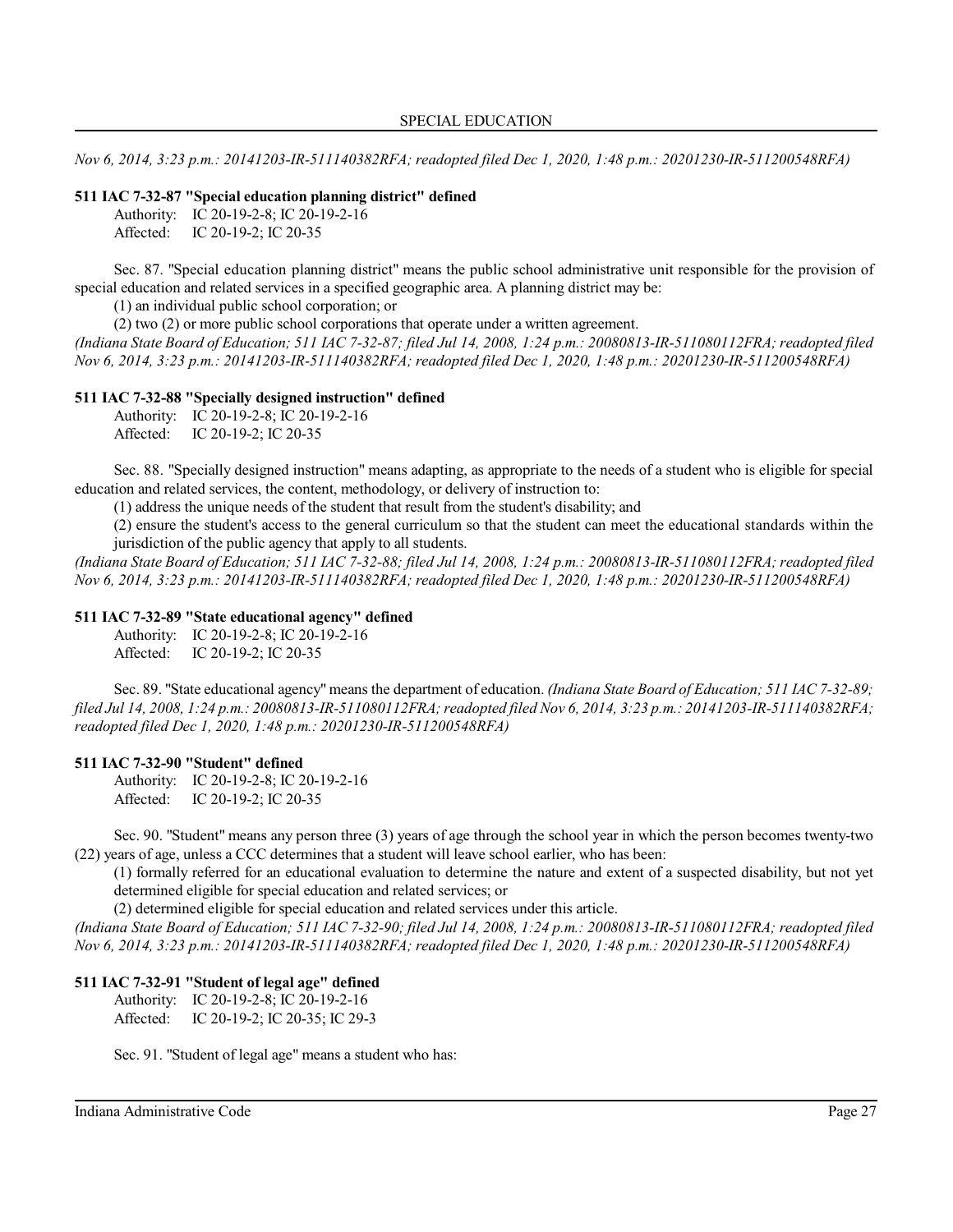(1) reached eighteen (18) years of age; and

(2) not had a guardian appointed by a court under IC 29-3.

*(Indiana State Board of Education; 511 IAC 7-32-91; filed Jul 14, 2008, 1:24 p.m.: 20080813-IR-511080112FRA; readopted filed Nov 6, 2014, 3:23 p.m.: 20141203-IR-511140382RFA; readopted filed Dec 1, 2020, 1:48 p.m.: 20201230-IR-511200548RFA)*

#### **511 IAC 7-32-92 "Student with a disability" defined**

Authority: IC 20-19-2-8; IC 20-19-2-16 Affected: IC 20-19-2; IC 20-35

Sec. 92. (a) "Student with a disability" means a student who has been evaluated in accordance with this article and determined eligible for special education and related services by a CCC.

(b) If, after an appropriate educational evaluation, it is determined that a student has one (1) of the disabilitiesidentified in 511 IAC 7-41, and the CCC determinesthat the student needs a related service, but not special education, the student is not a student with a disability.

(c) If a parent revokes consent for special education and related services in accordance with 511 IAC 7-42-15, the student is no longer a student with a disability. *(Indiana State Board of Education; 511 IAC 7-32-92; filed Jul 14, 2008, 1:24 p.m.: 20080813- IR-511080112FRA; filed Dec 3, 2009, 1:50 p.m.: 20091230-IR-511090057FRA;readopted filed Nov 6, 2014, 3:23 p.m.: 20141203- IR-511140382RFA; readopted filed Dec 1, 2020, 1:48 p.m.: 20201230-IR-511200548RFA)*

#### **511 IAC 7-32-93 "Student with a print disability" defined**

Authority: IC 20-19-2-8; IC 20-19-2-16 Affected: IC 20-19-2; IC 20-35

Sec. 93. "Student with a print disability"means a student served underthis article who may qualify to receive print instructional materials, as defined in section 75 of this rule, in accessible formats in accordance with the act entitled "An act to provide books for adult blind", 2 U.S.C. 135a. *(Indiana State Board of Education; 511 IAC 7-32-93; filed Jul 14, 2008, 1:24 p.m.: 20080813-IR-511080112FRA; readopted filed Nov 6, 2014, 3:23 p.m.: 20141203-IR-511140382RFA; readopted filed Dec 1, 2020, 1:48 p.m.: 20201230-IR-511200548RFA)*

### **511 IAC 7-32-94 "Summary of performance" defined**

Authority: IC 20-19-2-8; IC 20-19-2-16 Affected: IC 20-19-2; IC 20-35

Sec. 94. "Summary of performance" refers to the written plan required under 511 IAC 7-43-7 and 511 IAC 7-40-3(h). The plan: (1) provides a student with a summary of the student's academic achievement and functional performance; and

(2) includes recommendations on how to assist the student in meeting the student's postsecondary goals.

*(Indiana State Board of Education; 511 IAC 7-32-94; filed Jul 14, 2008, 1:24 p.m.: 20080813-IR-511080112FRA; errata filed Jul 31, 2008, 2:50 p.m.: 20080813-IR-511080112ACA; readopted filed Nov 6, 2014, 3:23 p.m.: 20141203-IR-511140382RFA; readopted filed Dec 1, 2020, 1:48 p.m.: 20201230-IR-511200548RFA)*

### **511 IAC 7-32-95 "Supplementary aids and services" defined**

Authority: IC 20-19-2-8; IC 20-19-2-16 Affected: IC 20-19-2; IC 20-35

Sec. 95. "Supplementary aids and services" means aids, services, and other supports that are provided in:

(1) general education classes;

(2) other education-related settings; and

(3) extracurricular and nonacademic settings;

to enable students with disabilitiesto be educated with nondisabled peers to the maximum extent appropriate in accordance with 511 IAC 7-42-10. *(Indiana State Board of Education; 511 IAC 7-32-95; filed Jul 14, 2008, 1:24 p.m.: 20080813-IR-511080112FRA;*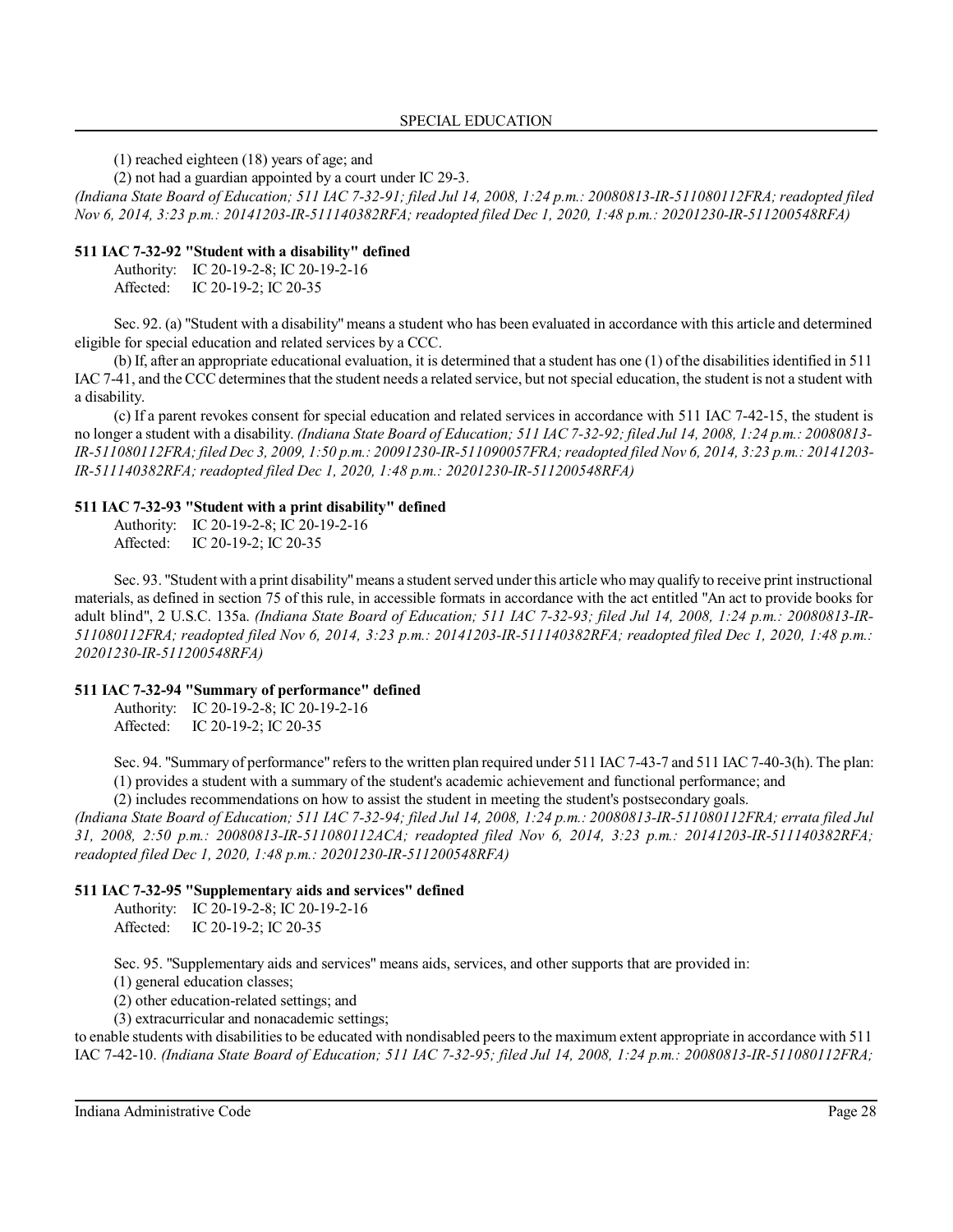*readopted filed Nov 6, 2014, 3:23 p.m.: 20141203-IR-511140382RFA; readopted filed Dec 1, 2020, 1:48 p.m.: 20201230-IR-511200548RFA)*

### **511 IAC 7-32-96 "Systematic observation" defined**

| Authority: | IC 20-19-2-8; IC 20-19-2-16 |
|------------|-----------------------------|
| Affected:  | IC 20-19-2; IC 20-35        |

Sec. 96. "Systematic observation" means an observation that is conducted to measure specific, well-defined behaviors using structured recording procedures. *(Indiana State Board of Education; 511 IAC 7-32-96; filed Jul 14, 2008, 1:24 p.m.: 20080813-IR-511080112FRA; readopted filed Nov 6, 2014, 3:23 p.m.: 20141203-IR-511140382RFA; readopted filed Dec 1, 2020, 1:48 p.m.: 20201230-IR-511200548RFA)*

#### **511 IAC 7-32-97 "Teacher of record" defined**

Authority: IC 20-19-2-8; IC 20-19-2-16 Affected: IC 20-19-2; IC 20-35

Sec. 97. "Teacher of record" refers to the single special education teacher to whom a student with a disability is assigned. Each student with a disability must have a teacher of record identified. The teacher of record may be the teacher of service and must be appropriately licensed to work with the student or, where appropriate state licensure is not available, appropriately trained. The teacher of record shall do the following:

(1) Provide direct or indirect services to the student according to the student's IEP.

(2) Participate in the CCC meeting as the student's teacher to assist in developing measurable goals, benchmarks, and objectives to meet the student's needs.

(3) Regularly monitor the implementation of the student's IEP and provide progress reports to the student's parent.

(4) Ensure the student's IEP is accessible to each of the:

(A) student's teachers;

(B) related services providers; and

(C) other services providers;

who are responsible for implementation of the IEP.

(5) Inform each teacher and provider of his or her specific responsibilities related to implementing the student's IEP.

(6) Ensure that:

(A) supplementary aids and services;

- (B) program modifications; and
- (C) supports for school personnel;

are provided in accordance with each student's IEP.

(7) Serve as a consultant and resource person to all other personnel providing services to the student.

(8) Ensure any accommodations on statewide or district assessments are implemented according to the student's IEP.

(9) Participate in reevaluations of the student.

(10) Ensure that the CCC is informed of any modifications made to the student's IEP in accordance with 511 IAC 7-42-9(e)(2) and 511 IAC 7-42-9(g).

*(Indiana State Board of Education; 511 IAC 7-32-97; filed Jul 14, 2008, 1:24 p.m.: 20080813-IR-511080112FRA; readopted filed Nov 6, 2014, 3:23 p.m.: 20141203-IR-511140382RFA; readopted filed Dec 1, 2020, 1:48 p.m.: 20201230-IR-511200548RFA)*

### **511 IAC 7-32-98 "Teacher of service" defined**

Authority: IC 20-19-2-8; IC 20-19-2-16 Affected: IC 20-19-2; IC 20-35

Sec. 98. "Teacher of service" means any teacher providing services to a student with a disability. *(Indiana State Board of Education; 511 IAC 7-32-98; filed Jul 14, 2008, 1:24 p.m.: 20080813-IR-511080112FRA; readopted filed Nov 6, 2014, 3:23 p.m.: 20141203-IR-511140382RFA; readopted filed Dec 1, 2020, 1:48 p.m.: 20201230-IR-511200548RFA)*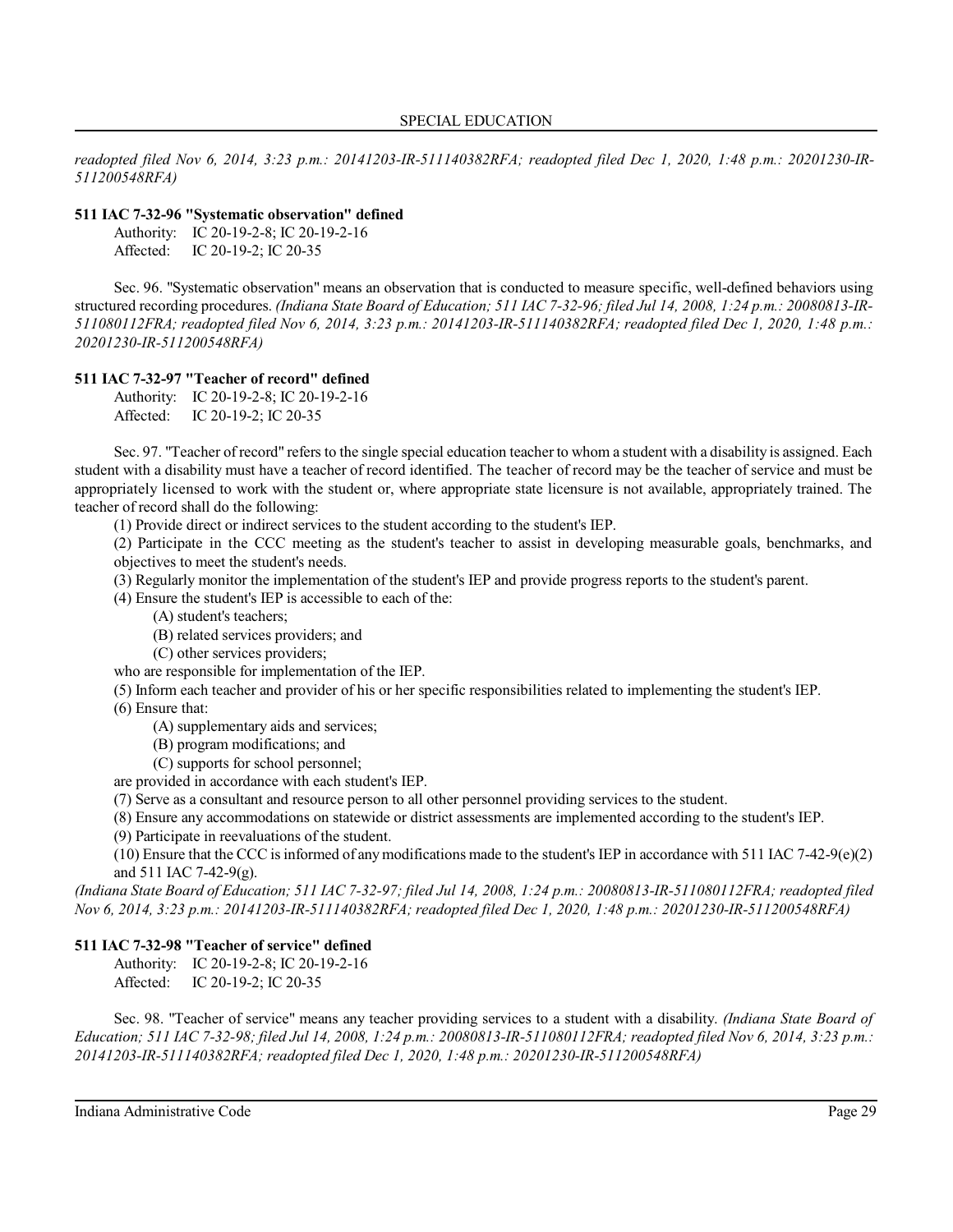#### **511 IAC 7-32-99 "Transition planning" defined**

Authority: IC 20-19-2-8; IC 20-19-2-16 Affected: IC 20-19-2; IC 20-35

Sec. 99. "Transition planning" means the process of transitioning a child from Part C (early intervention) to Part B (early childhood) that occurs prior to the child's third birthday to enable the child to experience a smooth and effective transition. The transition planning process is initiated by the Part C service coordinator, bringing together public agencies and the family to plan a process that maximizes continuity and minimizes disruptionsin services. *(Indiana State Board of Education; 511 IAC 7-32-99; filed Jul 14, 2008, 1:24 p.m.: 20080813-IR-511080112FRA; readopted filed Nov 6, 2014, 3:23 p.m.: 20141203-IR-511140382RFA; readopted filed Dec 1, 2020, 1:48 p.m.: 20201230-IR-511200548RFA)*

#### **511 IAC 7-32-100 "Transition services" defined**

Authority: IC 20-19-2-8; IC 20-19-2-16 Affected: IC 20-19-2; IC 20-35

Sec. 100. (a) "Transition services" means a coordinated set of activities for a student with a disability that:

(1) are designed to be within a results-oriented process that is focused on improving the academic and functional achievement of the student with a disability;

(2) are incorporated into the student's transition IEP in accordance with 511 IAC 7-43-4; and

(3) facilitate movement from school to postschool activities, including, but not limited to:

(A) postsecondary education;

(B) vocational education or training, or both;

- (C) integrated employment, including supported employment;
- (D) continuing and adult education;
- (E) adult services;
- (F) independent living; or
- (G) community participation.

(b) The coordinated set of activities described in subsection (a) must be based on the individual student's needs, taking into account the student's strengths, preferences, and interests, and include the following:

- (1) Instruction.
- (2) Related services.
- (3) Community experiences.
- (4) The development of employment and other postschool adult living objectives.
- (5) If appropriate:

(A) acquisition of daily living skills; and

- (B) provision of a functional vocational evaluation.
- (c) Transition services for students with disabilities may be:
- (1) special education, if provided as specially designed instruction; or

(2) a related service, if required to assist a student with a disability to benefit from special education.

*(Indiana State Board of Education; 511 IAC 7-32-100; filed Jul 14, 2008, 1:24 p.m.: 20080813-IR-511080112FRA;readopted filed Nov 6, 2014, 3:23 p.m.: 20141203-IR-511140382RFA; readopted filed Dec 1, 2020, 1:48 p.m.: 20201230-IR-511200548RFA)*

### **511 IAC 7-32-101 "Travel training" defined**

Authority: IC 20-19-2-8; IC 20-19-2-16 Affected: IC 20-19-2; IC 20-35

Sec. 101. "Travel training" means providing instruction, as appropriate, to a student with a significant cognitive disability, and any other student with disability who requires the instruction, to enable the student to do the following:

(1) Develop an awareness of the environment in which the student lives.

(2) Learn the skills necessary to move effectively and safely from place to place within that environment, including, but not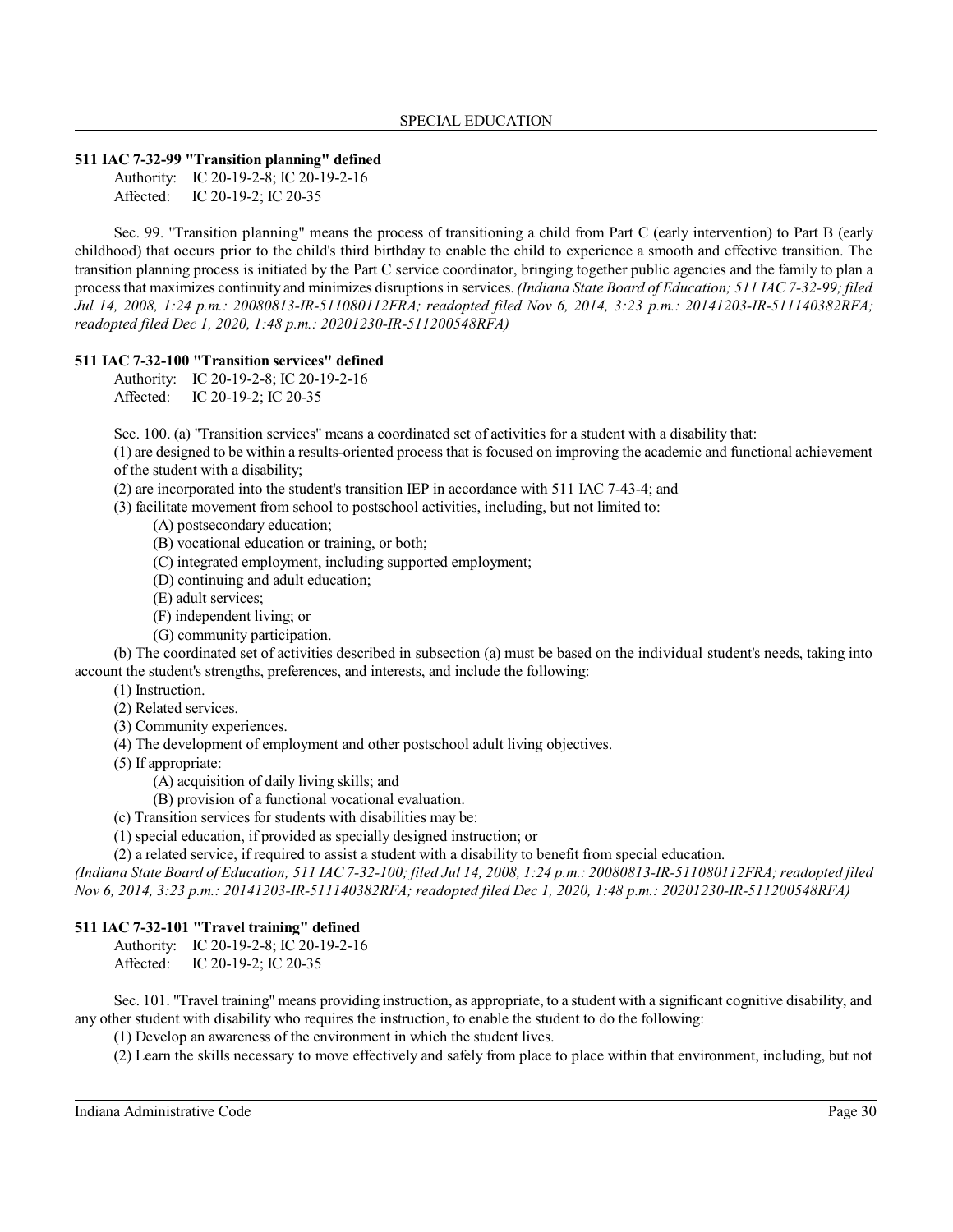limited to, the following:

(A) In school.

(B) In the home.

(C) At work.

(D) In the community.

*(Indiana State Board of Education; 511 IAC 7-32-101; filed Jul 14, 2008, 1:24 p.m.: 20080813-IR-511080112FRA;readopted filed Nov 6, 2014, 3:23 p.m.: 20141203-IR-511140382RFA; readopted filed Dec 1, 2020, 1:48 p.m.: 20201230-IR-511200548RFA)*

#### **511 IAC 7-32-102 "Universal design" defined**

Authority: IC 20-19-2-8; IC 20-19-2-16 Affected: IC 20-19-2; IC 20-35

Sec. 102. "Universal design"means a concept or philosophy for designing and delivering products and services that are usable by people with the widest possible range of functional capabilities, which include products and services that are:

(1) directly accessible, without requiring assistive technologies; and

(2) interoperable with assistive technologies.

*(Indiana State Board of Education; 511 IAC 7-32-102; filed Jul 14, 2008, 1:24 p.m.: 20080813-IR-511080112FRA;readopted filed Nov 6, 2014, 3:23 p.m.: 20141203-IR-511140382RFA; readopted filed Dec 1, 2020, 1:48 p.m.: 20201230-IR-511200548RFA)*

#### **511 IAC 7-32-103 "Veteran teacher" defined**

Authority: IC 20-19-2-8; IC 20-19-2-16 Affected: IC 20-19-2; IC 20-35

Sec. 103. "Veteran teacher" means a teacher who has earned at least one (1) year of teaching experience while holding a valid teaching license. *(Indiana State Board of Education; 511 IAC7-32-103;filed Jul 14, 2008, 1:24 p.m.: 20080813-IR-511080112FRA; readopted filed Nov 6, 2014, 3:23 p.m.: 20141203-IR-511140382RFA; readopted filed Dec 1, 2020, 1:48 p.m.: 20201230-IR-511200548RFA)*

### **511 IAC 7-32-104 "Vocational education" defined**

Authority: IC 20-19-2-8; IC 20-19-2-16 Affected: IC 20-19-2; IC 20-35

Sec. 104. "Vocational education" means organized educational programs that are directly related to the preparation of individuals for paid or unpaid employment, or for additional preparation for a career requiring other than a bachelor's or advanced degree. *(Indiana State Board of Education; 511 IAC 7-32-104; filed Jul 14, 2008, 1:24 p.m.: 20080813-IR-511080112FRA; readopted filed Nov 6, 2014, 3:23 p.m.: 20141203-IR-511140382RFA; readopted filed Dec 1, 2020, 1:48 p.m.: 20201230-IR-511200548RFA)*

### **511 IAC 7-32-105 "Ward of the state" defined**

Authority: IC 20-19-2-8; IC 20-19-2-16 Affected: IC 20-19-2; IC 20-35

Sec. 105. "Ward of the state" refers to the student who has been removed from the student's home for suspected or actual neglect or abuse, and the court has issued an order restricting or terminating the rights of the student's parent. *(Indiana State Board of Education; 511 IAC 7-32-105; filed Jul 14, 2008, 1:24 p.m.: 20080813-IR-511080112FRA; readopted filed Nov 6, 2014, 3:23 p.m.: 20141203-IR-511140382RFA; readopted filed Dec 1, 2020, 1:48 p.m.: 20201230-IR-511200548RFA)*

#### **511 IAC 7-32-106 "Weapon" defined**

Authority: IC 20-19-2-8; IC 20-19-2-16 Affected: IC 20-19-2; IC 20-35; IC 35-31.5-2-86; IC 35-47-1-5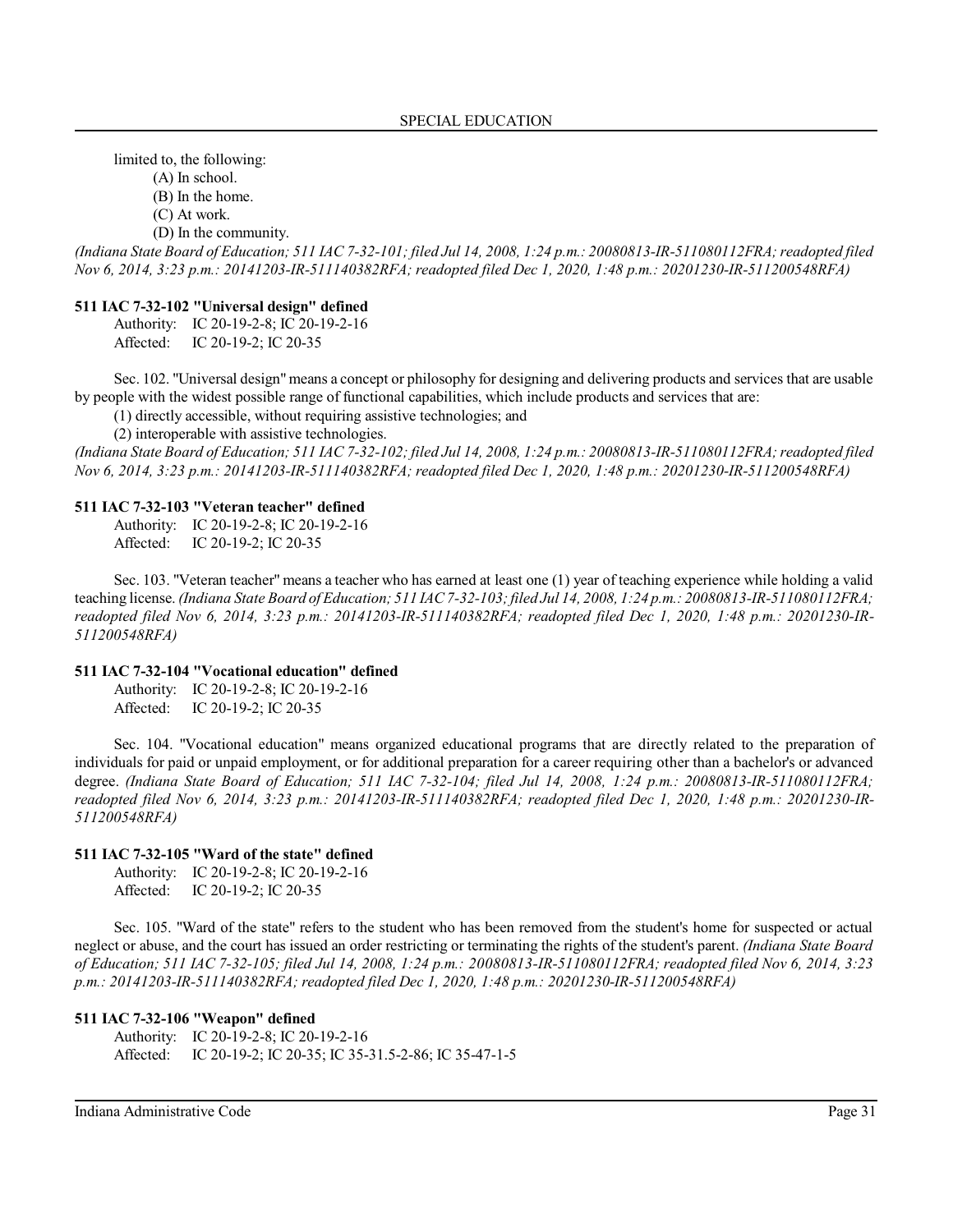Sec. 106. "Weapon" means:

(1) "dangerous weapon" under 18 U.S.C.  $930(g)(2)$ , which means:

(A) a weapon;

(B) a device;

(C) an instrument;

(D) a material; or

(E) a substance;

animate or inanimate, that is used for, or is readily capable of, causing death or serious bodily injury, except that the term does not include a pocketknife with a blade of less than two and one-half (2 1/2) inches in length;

(2) "deadly weapon" under IC 35-31.5-2-86; and

(3) "firearm" under IC 35-47-1-5.

*(Indiana State Board of Education; 511 IAC 7-32-106; filed Jul 14, 2008, 1:24 p.m.: 20080813-IR-511080112FRA;readopted filed Nov 6, 2014, 3:23 p.m.: 20141203-IR-511140382RFA; filed Mar 18, 2019, 2:33 p.m.: 20190417-IR-511180153FRA; readopted filed Dec 1, 2020, 1:48 p.m.: 20201230-IR-511200548RFA)*

### **Rule 33. General Provisions**

#### **511 IAC 7-33-1 Scope**

Authority: IC 20-19-2-8; IC 20-19-2-16 Affected: IC 20-18-2-9; IC 20-19-2; IC 20-35

Sec. 1. (a) This article applies to all special education programs provided for students at least three (3) years of age through the school year in which students become twenty-two (22) years of age, unless a CCC determines that a student will leave school earlier.

(b) The department of education, division of special education is the state educational agency responsible for the general supervision of all special education programs, as specified in IC 20-18-2-9 and IC 20-35.

(c) This article applies to all programs and services subject to the supervision of the state educational agency, including those programs conducted by or through the following:

(1) Public school corporations.

(2) Charter schools.

(3) Special education planning districts.

(4) State agencies.

(5) Other public agencies.

*(Indiana State Board of Education; 511 IAC 7-33-1; filed Jul 14, 2008, 1:24 p.m.: 20080813-IR-511080112FRA; readopted filed Nov 6, 2014, 3:23 p.m.: 20141203-IR-511140382RFA; readopted filed Dec 1, 2020, 1:48 p.m.: 20201230-IR-511200548RFA)*

#### **511 IAC 7-33-2 Public schools' special education programs; organizational and administrative structures**

Authority: IC 20-19-2-8; IC 20-19-2-16

Affected: IC 20-19-2; IC 20-26-10; IC 20-35-5; IC 36-1-7

Sec. 2. (a) Public school corporations, charter schools, and other public agencies shall provide a free appropriate public education to students who:

(1) are at least three (3) years of age through the school year in which students become twenty-two (22) years of age, unless a CCC determines that a student will leave school earlier;

(2) are identified as disabled under this article, including students who:

(A) are advancing from grade to grade; or

(B) have been suspended or expelled from school to the extent required by 511 IAC 7-44-1 and 511 IAC 7-44-2;

(3) have not completed high school graduation requirements and received a high school diploma as defined in 511 IAC 6-7.1- 1(e); and

(4) are not parentally-placed in a nonpublic school.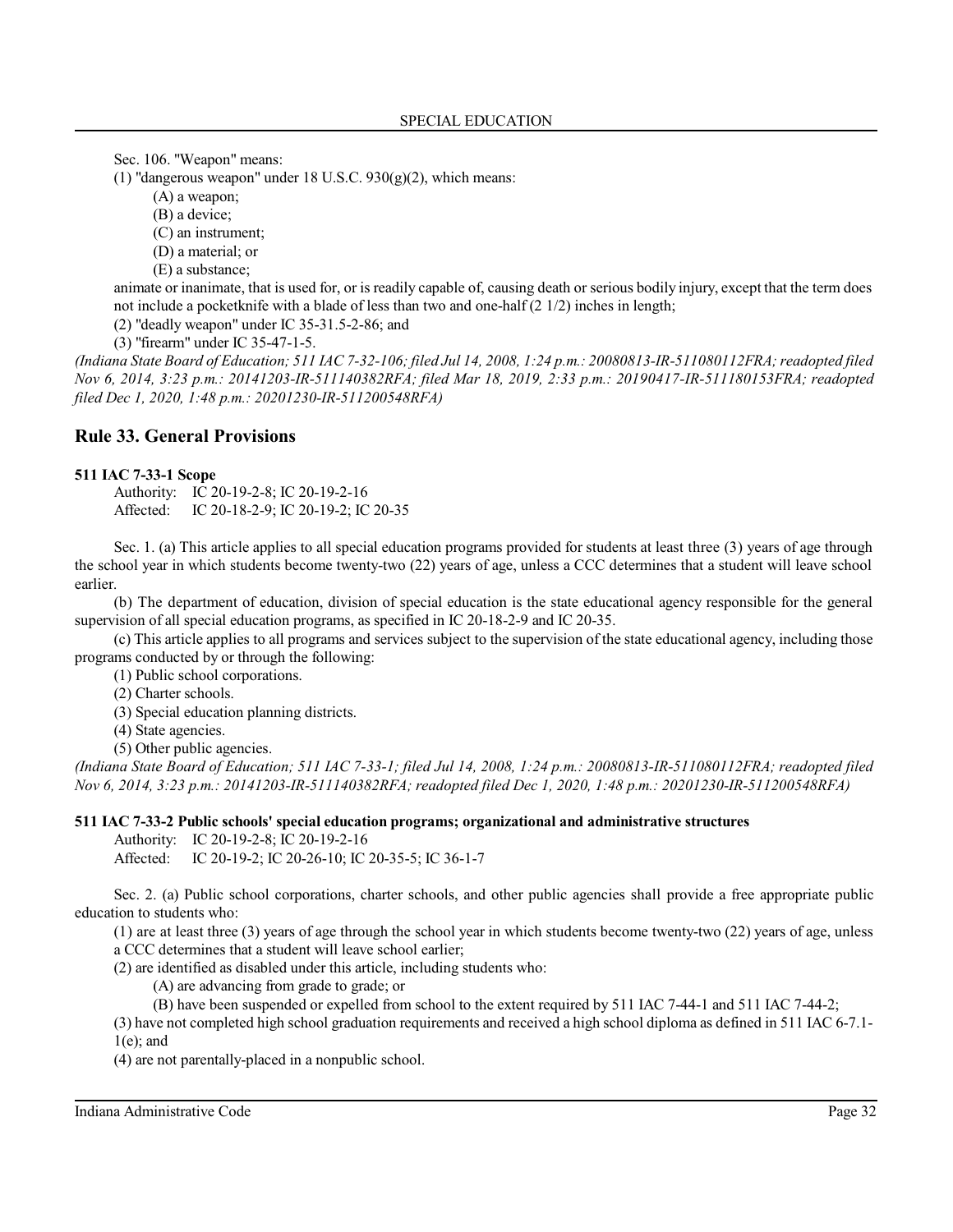SPECIAL EDUCATION

(b) Unless a student graduates with a high school diploma, the right to a free appropriate public education ends at the conclusion of the school year in which the student becomestwenty-two (22) years of age. However, the CCC may determine that the student will leave school earlier.

(c) Special education programs shall include the following:

(1) Elementary school programs.

(2) Secondary school programs.

(3) Early childhood programs for students who are at least three (3) years of age, but who are not enrolled in kindergarten.

(d) Public school corporations and charterschools may provide special education programs through a variety of arrangements, including, but not limited to, the following:

(1) An individual school corporation or charter school that is a special education planning district.

(2) Two (2) or more school corporations or charter schools that, together, are a special education planning district authorized by any of the following:

(A) The Joint Service and Supply Act, IC 20-26-10.

(B) The Special Education Cooperatives Act, IC 20-35-5.

(C) The Interlocal Cooperation Act, IC 36-1-7.

(D) Any other cooperative arrangement permitted by law.

(3) A transfer tuition agreement.

(4) A contract for certain:

(A) related services; or

(B) educational services or related services, or both, for early childhood programs.

*(Indiana State Board of Education; 511 IAC 7-33-2; filed Jul 14, 2008, 1:24 p.m.: 20080813-IR-511080112FRA; readopted filed Nov 6, 2014, 3:23 p.m.: 20141203-IR-511140382RFA; readopted filed Dec 1, 2020, 1:48 p.m.: 20201230-IR-511200548RFA)*

### **511 IAC 7-33-3 Other public agencies' special education programs; state level interagency agreements**

Authority: IC 20-19-2-8; IC 20-19-2-16 Affected: IC 20-19-2; IC 20-35

Sec. 3. (a) The provisions of this article pertaining to student identification, eligibility, evaluation, and placement procedures as well as the provision of a free appropriate public education, including all due process and procedural safeguards, apply to special education programs conducted by, or under the jurisdiction of, the following:

(1) The Indiana state department of health.

(2) The family and social services administration, including, but not limited to, the following:

- (A) The division of disability and rehabilitative services.
- (B) The division of mental health and addiction.
- (3) The department of child services.
- (4) The department of correction.
- (5) The Indiana School for the Blind and Visually Impaired.
- (6) The Indiana School for the Deaf.

(7) Any public or private agency providing special education programs for students referred by:

(A) a public school corporation;

(B) a charter school;

(C) the division of special education; or

(D) any other public agency.

(8) Any other public agency that contracts with any ofthe agencies in subdivisions(1) through (6) to provide special education.

(b) The division of special education must, in conjunction with each public agency in subsection (a), develop an interagency agreement or other mechanism for interagency coordination. Interagency agreements or other coordination mechanisms may address educational programs or noneducational programs that provide or pay for services that are considered special education, or both. Interagency agreements or other coordination mechanisms shall include the following as appropriate:

(1) Compliance with state and federal special education laws and regulations, including the following:

(A) Data collection and submission.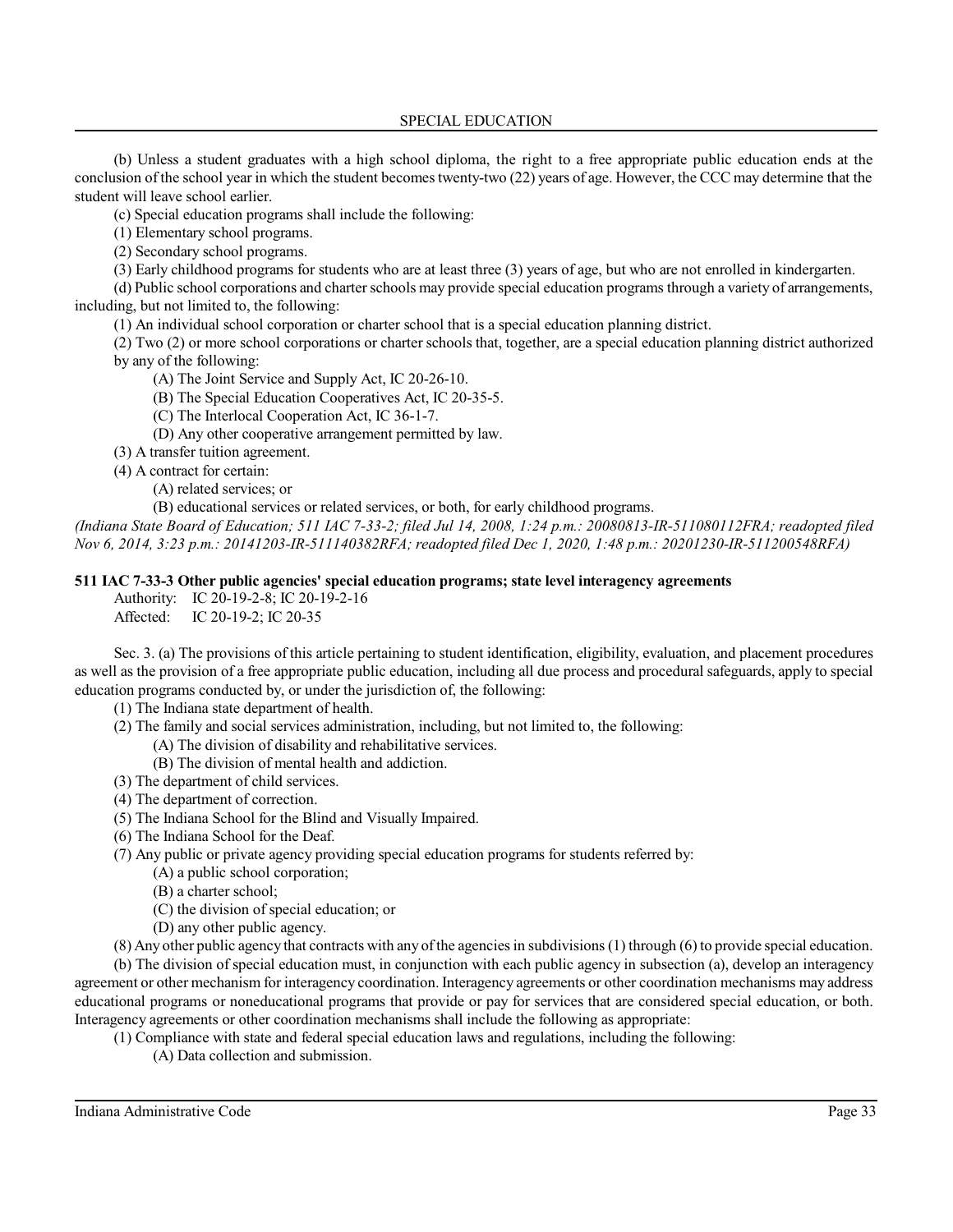(B) Program monitoring.

(C) State complaint investigation procedures.

(D) Due process hearings and appeals.

(2) Methods of ensuring services, including the following:

(A) Agency financial responsibility, including the responsibility of noneducational divisions and public insurers to provide or pay for services that are also considered special education or related services.

(B) Conditions and terms of reimbursement.

(C) Resolution of interagency disputes, including the provision of services pending resolution of disputes.

(D) Coordination of service procedures.

(c) If a noneducational agency or a public agency other than the local educational agency is otherwise obligated under federal or state law, or assigned responsibility under state policy pursuant to an interagency agreement or other coordination mechanism to provide or pay for any services that are also considered special education or related services, such as, but not limited to:

(1) assistive technology services;

(2) assistive technology devices;

(3) related services;

(4) supplementary aids and services; and

(5) transition services;

that are necessary for ensuring a free appropriate public education to students with disabilities within the state, the noneducational agency or the public agency must fulfill that obligation or responsibility either directly, through contract, or through other arrangement.

(d) A public agency described in subsection (c) that receives Medicaid reimbursement forservice provision may not disqualify an eligible service for Medicaid reimbursement because that service is provided in a public school setting.

(e) If a public agency described in subsection (c) failsto provide or pay for the special education and related services necessary for the provision of a free appropriate public education to a student, the local educational agency must provide or pay for these services in a timely manner. The:

(1)local educational agency is authorized to claim reimbursement for the servicesfrom the public agency that failed to provide or pay for these services; and

(2) public agency must reimburse the local educational agency in accordance with the terms of the interagency agreement or other coordination mechanism described in subsection (b).

*(Indiana State Board of Education; 511 IAC 7-33-3; filed Jul 14, 2008, 1:24 p.m.: 20080813-IR-511080112FRA; readopted filed Nov 6, 2014, 3:23 p.m.: 20141203-IR-511140382RFA; readopted filed Dec 1, 2020, 1:48 p.m.: 20201230-IR-511200548RFA)*

#### **511 IAC 7-33-4 Use of public and private insurance proceeds**

Authority: IC 20-19-2-8; IC 20-19-2-16

Affected: IC 20-19-2; IC 20-35

Sec. 4. (a) A public agency may use Medicaid or other public benefits or insurance programs in which a student participates to provide or pay for services required under this article, as permitted under the public benefits or insurance program. With regard to services required to provide a free appropriate public education to a student with a disability under this article, the public agency may not:

(1) require a parent to:

(A) sign up for or enroll in public benefits or insurance programs in order for the student to receive a free appropriate public education; or

(B) incur an out-of-pocket expense, such as the payment of a deductible or copay amount incurred in filing a claim for services provided, but may pay the cost that the parent otherwise would be required to pay; or

(2) use a student's benefits under a public benefits or insurance program if that use would:

(A) decrease available lifetime coverage or any other insured benefit;

(B) result in the family paying for services that would otherwise be covered by the public benefits or insurance program and that are required for the student outside of the time the student is in school;

(C) increase premiums or lead to the discontinuation of benefits or insurance; or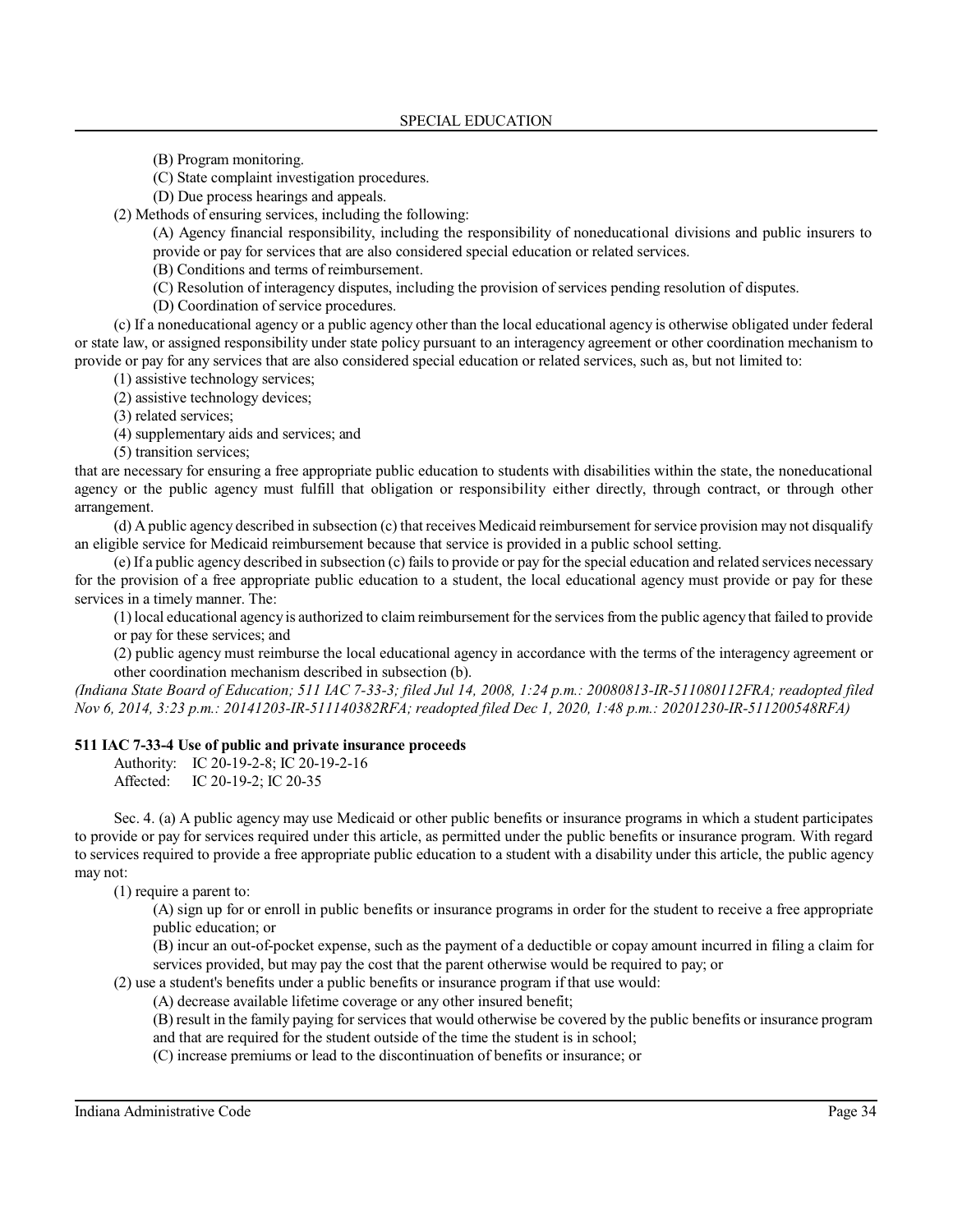#### SPECIAL EDUCATION

(D) risk loss of eligibility for home and community based waivers, based on aggregate health-related expenditures.

(b) A public agency must provide written notice to the parent:

(1) before accessing the student's or the parent's public benefits or public insurance for the first time;

(2) prior to obtaining the one-time written parental consent as described in subsection (d); and

(3) annually thereafter.

(c) The written notice described in subsection (b) must:

(1) be provided in language that is understandable to the general public;

(2) be provided in the native language or other mode of communication used by the parent, unless it is clearly not feasible to do so; and

(3) include a statement that:

(A) The public agency must provide written notice and obtain written parental consent prior to accessing the student's or the parent's public benefits or public insurance for the first time.

(B) The parental consent form provided to the parent must specify the:

(i) personally identifiable information that the public agency may disclose;

(ii) purpose of the disclosure;

(iii) agency to which the disclosure may be made; and

(iv) parent understands and agrees that the public agency may access the public benefits or public insurance to pay for services for the student.

(C) The public agency may not:

(i) require parents to sign up or enroll in public benefits or public insurance programs in order for the student to receive a free appropriate public education;

(ii) require parents to incur an out-of-pocket expense such as the payment of a deductible or copay amount incurred in filing a claim for services provided pursuant to this part; and

(iii) use a student's benefits under a public benefits or insurance program if that use would:

(AA) decrease available lifetime coverage or any other insured benefit;

(BB) result in the family paying for services that would otherwise be covered by the public benefits or insurance program and that are required for the student outside of the time the student is in school;

(CC) increase the premiums or lead to the discontinuation of benefits or insurance; or

(DD) risk loss of eligibility for home and community-based waivers, based on aggregate health-related expenditures.

(D) The parent has the right, at any time, to withdraw his or her consent to disclose personally identifiable information to the agency responsible for the administration of the state's public benefits or public insurance program.

(E) The parent's refusal to consent or withdrawal of consent to disclose personally identifiable information to the agency responsible for the administration of the state's public benefits or public insurance program does not relieve the public agency of its responsibility to ensure that all required services are provided at no cost to the parent.

(d) The written consent form shall:

(1) describe the personally identifiable information that the public agency may disclose;

(2) specify the purpose of the disclosure;

(3) specify the agency to which the disclosure may be made; and

(4) include a statement that the parent understands and agrees that the public agency may access the public benefits or public insurance to pay for services for the student.

(e) The public agency shall obtain the parent's written consent prior to accessing the student's or the parent's public benefits or insurance for the first time.

(f) With regard to services required to provide a free appropriate public education to a student with a disability under this article, the public agency may access a parent's private insurance proceeds only if the parent provides informed consent as defined by 511 IAC 7-32-17. Each time the public agency proposes to accessthe parent's private insurance proceeds, it must do the following:

(1) Obtain informed parental consent as defined by 511 IAC 7-32-17.

(2) Inform the parent that refusal to permit the public agency to accessthe private insurance does not relieve the public agency of its responsibility to ensure that all required services are provided at no cost to the parent.

(g) If a public agency is unable to obtain informed parental consent to accessthe parent's private insurance, or public benefits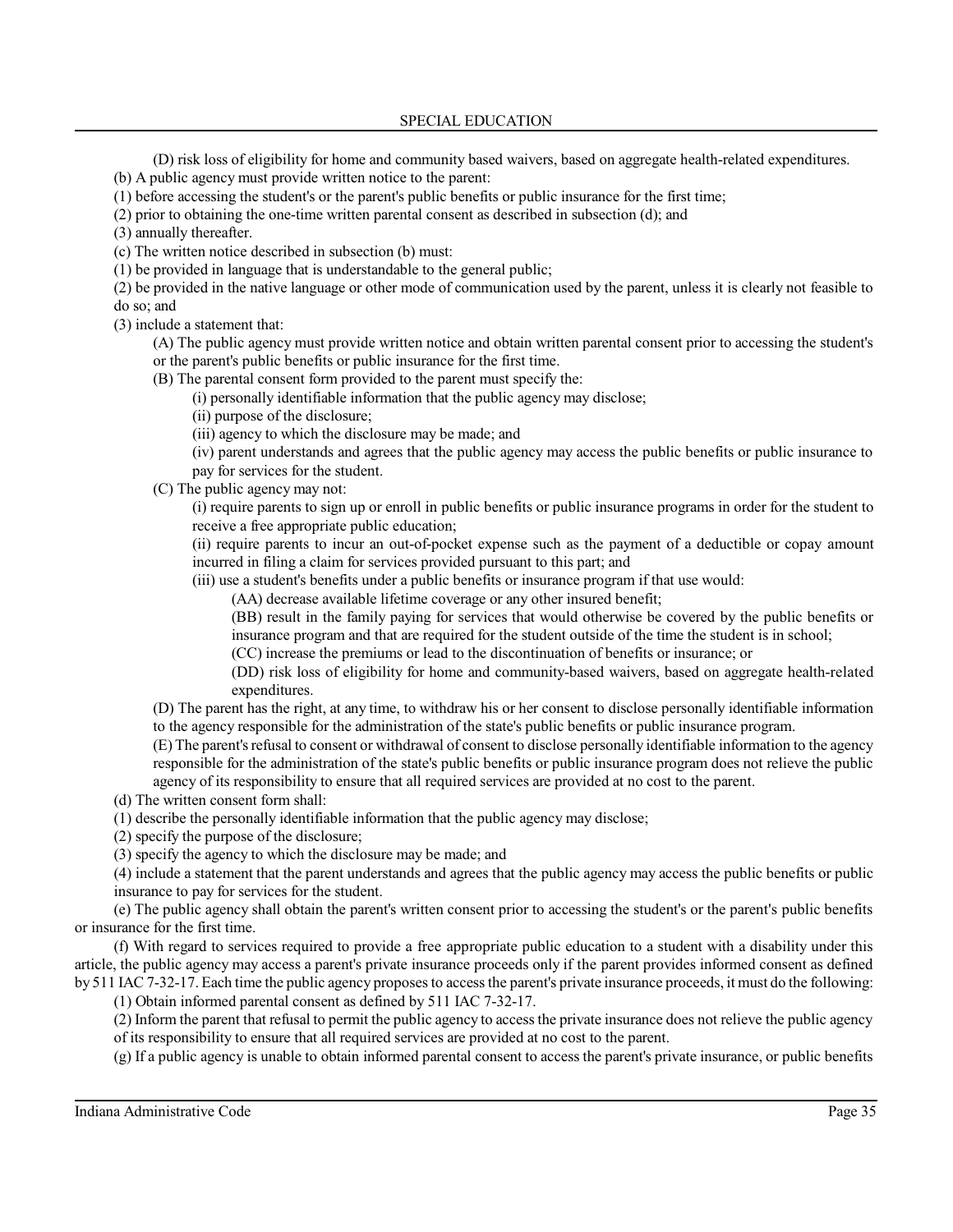or insurance when the parent would incur a cost for a specified service required under this article, the public agency may use its Part B federal funds to pay for the service in order to ensure a free appropriate public education is provided to the student. These funds may also be used to avoid financial cost to a parent who otherwise would consent to the use of private insurance or public benefits or insurance. If the parent would incur a cost, such as a deductible or copay amounts, the public agency may use its Part B funds to pay the cost.

(h) Proceeds from public benefits or insurance or private insurance shall not be considered program income for purposes of 34 CFR 80.25 with respect to the administration of federal grants and cooperative agreements.

(i) If a public agency spends reimbursements from federal funds, such as Medicaid, for services under this article, those funds shall not be considered state or local funds for purposes of maintenance of effort provisions.

(j) Nothing in this article shall be construed to alter the requirements imposed on the state Medicaid agency, or any other agency administering a public benefits or insurance program by federal statute, regulations, or policy under Title XIX or Title XXI of the Social Security Act, or any other public benefits or insurance program. *(Indiana State Board of Education; 511 IAC 7-33-4; filed Jul 14, 2008, 1:24 p.m.: 20080813-IR-511080112FRA; filed May 27, 2014, 9:19 a.m.: 20140625-IR-511130171FRA; readopted filed Nov 6, 2014, 3:23 p.m.: 20141203-IR-511140382RFA; readopted filed Dec 1, 2020, 1:48 p.m.: 20201230-IR-511200548RFA)*

### **Rule 34. Nonpublic Schools or Facilities**

#### **511 IAC 7-34-1 Special education and related services for parentally-placed students in nonpublic schools**

Authority: IC 20-19-2-8; IC 20-19-2-16 Affected: IC 20-19-2; IC 20-35

Sec. 1. (a) As used in this rule, "Part B funds" means funds under Part B of the Individuals with Disabilities Education Act, 20 U.S.C. 1400 et seq.

(b) This section and sections 2 through 9 of this rule apply to parentally-placed nonpublic school students with disabilities, including students who reside outside of the state.

(c) This section and sections 2 through 9 of this rule do not apply to the following:

(1) Students three (3) years of age through five (5) years of age, unless the student has been unilaterally enrolled by his or her parent in a nonpublic school that meets the definition of an elementary school in 511 IAC 7-32-33.

(2) Students with disabilities who have been placed in or referred to a nonpublic school by a public agency.

(d) Each public agency shall, with regard to any nonpublic school, including any religious school or home school, within its boundaries:

(1) locate, identify, and evaluate all students with disabilities as specified in 511 IAC 7-40;

(2) consult, in accordance with section 3 of this rule, with nonpublic school representatives and representatives of parents of nonpublic school students with disabilities;

(3) provide information, as specified in section 2(c) ofthisrule, to the division ofspecial education related to parentally-placed nonpublic school students covered under this rule; and

(4) make available special education and related services to all students with disabilities.

*(Indiana State Board of Education; 511 IAC 7-34-1; filed Jul 14, 2008, 1:24 p.m.: 20080813-IR-511080112FRA; readopted filed Nov 6, 2014, 3:23 p.m.: 20141203-IR-511140382RFA; filed Mar 18, 2019, 2:33 p.m.: 20190417-IR-511180153FRA; readopted filed Dec 1, 2020, 1:48 p.m.: 20201230-IR-511200548RFA)*

### **511 IAC 7-34-2 Child find**

Authority: IC 20-19-2-8; IC 20-19-2-16 Affected: IC 20-19-2; IC 20-35

Sec. 2. (a) The activities undertaken to carry out child find responsibilities for nonpublic school students with disabilities must be as follows:

(1) Comparable to activities undertaken for students with disabilities in public schools.

(2) Completed in a time period comparable to that for students attending public schools in the public agency. Public agencies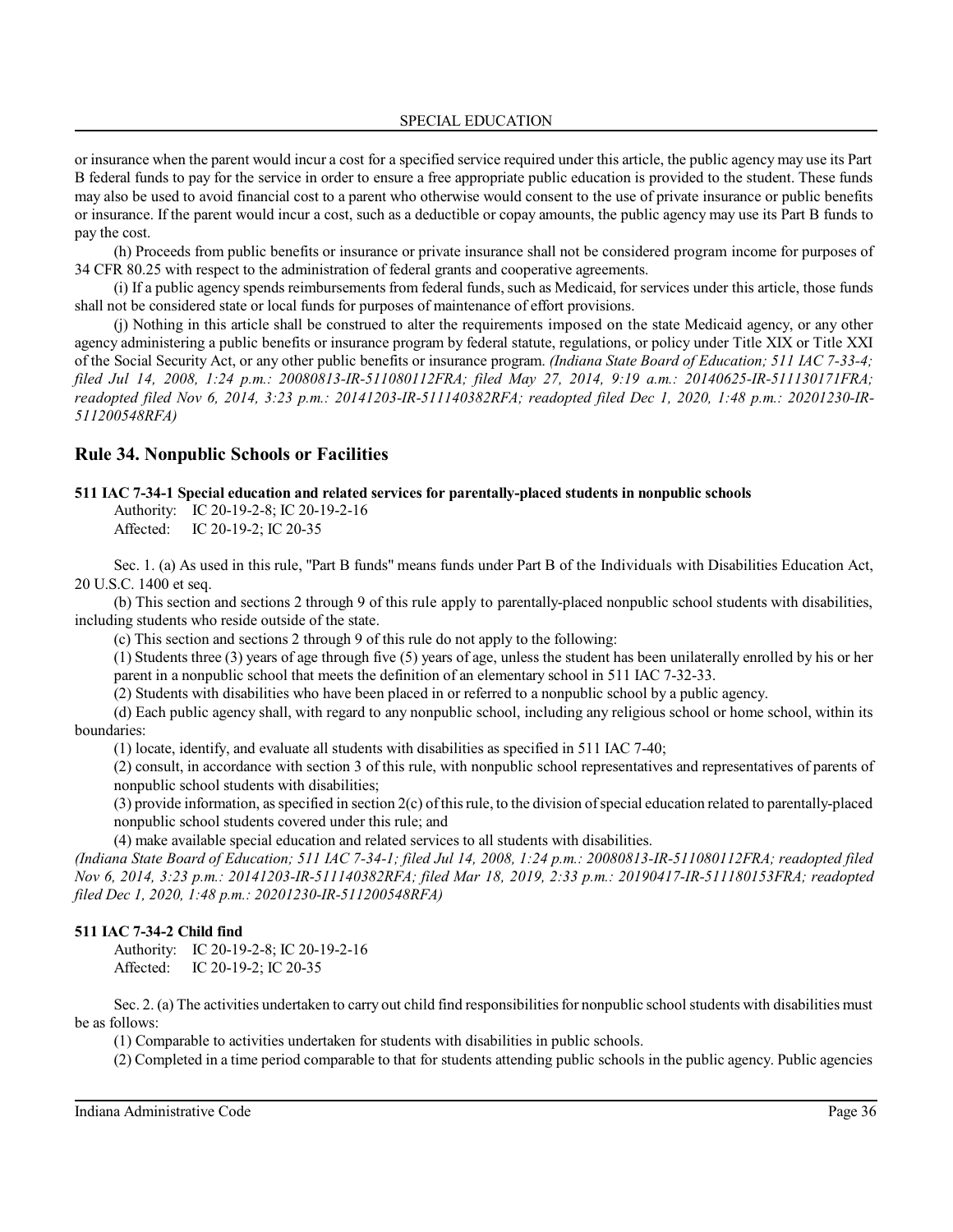may not delay conducting child find activities, including individual evaluations and reevaluations, until after child find activities for public school students are conducted.

(b) The cost of child find activities, including the cost of individual evaluations and reevaluations, must not be considered in determining whether a public agency has met its proportionate share requirement in section 7 of this rule.

(c) Each public agencymust maintain in itsrecords, and provide to the division ofspecial education, the following information related to parentally-placed nonpublic school students with disabilities:

(1) The number of students evaluated.

(2) The number of students determined to be students with disabilities.

(3) The number of students served.

(d) The number of students served in subsection  $(c)(3)$  must be used to calculate a public agency's proportionate share requirement as specified in section 7 of this rule. *(Indiana State Board of Education; 511 IAC 7-34-2; filed Jul 14, 2008, 1:24 p.m.: 20080813-IR-511080112FRA;readopted filed Nov 6, 2014, 3:23 p.m.: 20141203-IR-511140382RFA; readopted filed Dec 1, 2020, 1:48 p.m.: 20201230-IR-511200548RFA)*

## **511 IAC 7-34-3 Educational evaluations for parentally-placed nonpublic school students attending nonpublic schools outside the school corporation of legal settlement**

Authority: IC 20-19-2-8; IC 20-19-2-16 Affected: IC 20-19-2; IC 20-35

Sec. 3. (a) All students who are determined eligible for special education and related services have the right to be offered a free appropriate public education from their school corporation of legal settlement.

(b)If a student, who attends a nonpublic school that is outside ofthe student's school corporation oflegal settlement, isreferred to the public agency where the nonpublic school is located for an educational evaluation, the public agency must conduct the evaluation in accordance with the procedures and timelines set forth in 511 IAC 7-40, unless the public agency documents the following:

(1) The public agency explained the following:

(A) The concept of a free appropriate public education to the student's parent.

(B) That the parent has the right to obtain an offer of a free appropriate public education from the school corporation of legal settlement.

(2) As a result of the explanations in subdivision (1), the student's parent chose to have the school corporation of legal settlement conduct the evaluation.

(c) Before any personally identifiable information about a student can be released between officials from the:

(1) public agency where the nonpublic school is located; and

(2) school district of legal settlement;

the student's parent must provide consent as defined in 511 IAC 7-32-17.

(d) If the parent chooses to receive the evaluation from the public agency of legal settlement, the public agency of legal settlement must conduct the evaluation in accordance with the procedures and timelines set forth in 511 IAC 7-40.

(e) If a student's CCC determines that the student is eligible for special education and related services, the:

(1) school corporation of legal settlement must make an offer of a free appropriate public education to the student; and

(2) public agency must document this offer in the written notice described in 511 IAC 7-42-7.

(f) If the offer of a free appropriate public education is rejected, and the parent decides to continue enrollment in the nonpublic school, the student is entitled to services from the public agency where the nonpublic school is located. In order for the school district of legal settlement to forward:

(1) the educational evaluation;

(2) the written notice described in 511 IAC 7-42-7; and

(3) any other relevant documents;

to the public agency where the nonpublic school is located, the student's parent must provide consent as defined in 511 IAC 7-32-17. (g) After receiving the documents specified in subsection (f), the public agency where the nonpublic school is located must

convene a CCC meeting within ten (10) instructional days to develop a service plan described in section 5 of this rule.

(h) If a student is evaluated by the public agency where the nonpublic school is located, the CCC must determine eligibility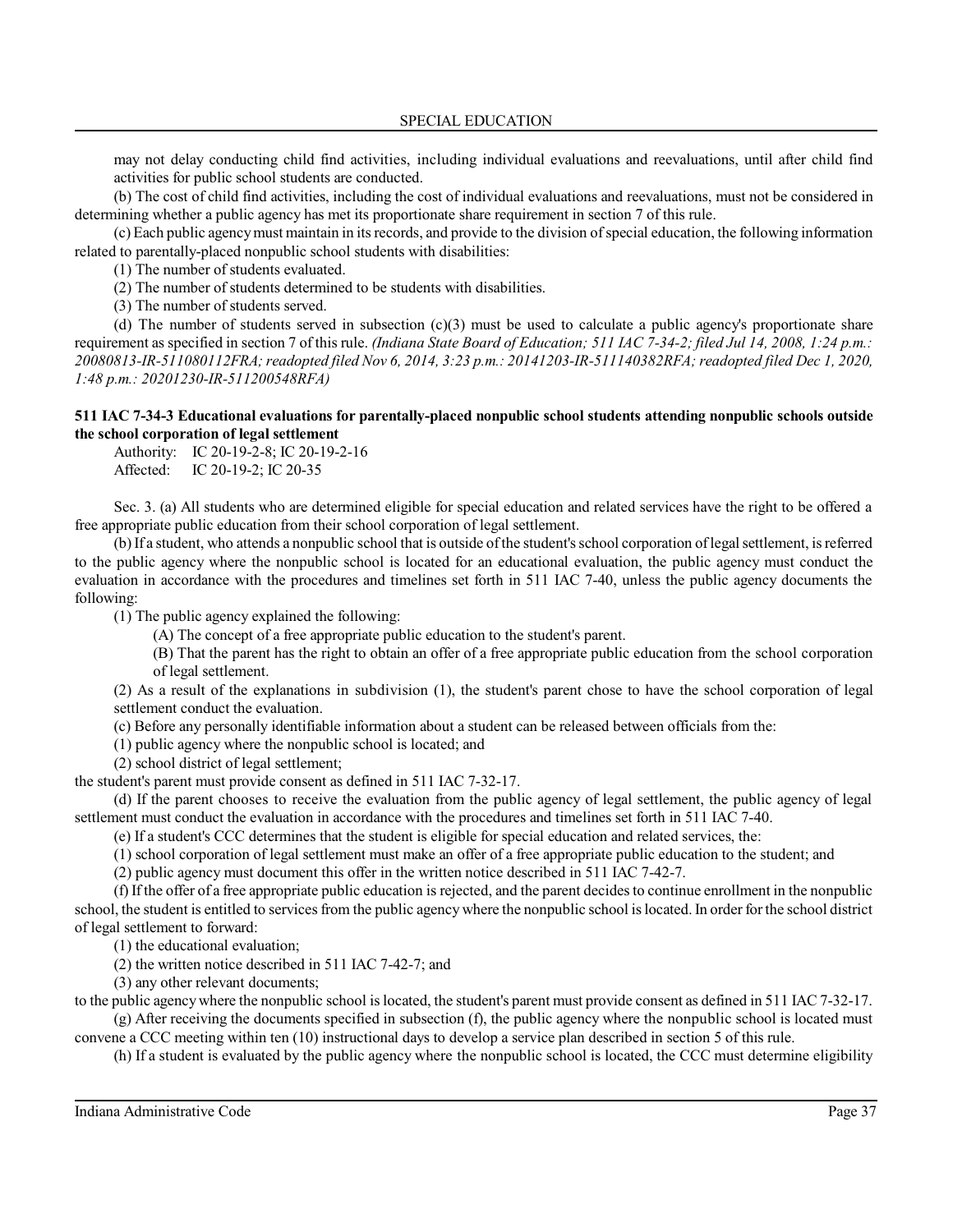SPECIAL EDUCATION

for special education and related services and develop a service plan if the student is eligible. After the service plan is developed, the student's parent is entitled to seek an offer of a free appropriate public education from the school district of legal settlement. In order for the public agency where the nonpublic school is located to forward:

(1) the educational evaluation;

(2) the written notice described in 511 IAC 7-42-7; and

(3) any other relevant documents;

to the school district of legal settlement, the parent must provide consent as defined in 511 IAC 7-32-17. After receiving the documents, the school district of legal settlement has ten (10) instructional days to convene the CCC and offer the student a free appropriate public education. *(Indiana State Board of Education; 511 IAC 7-34-3; filed Jul 14, 2008, 1:24 p.m.: 20080813-IR-511080112FRA; readopted filed Nov 6, 2014, 3:23 p.m.: 20141203-IR-511140382RFA; readopted filed Dec 1, 2020, 1:48 p.m.: 20201230-IR-511200548RFA)*

## **511 IAC 7-34-4 Consultation with nonpublic school representatives and representatives of parents**

Authority: IC 20-19-2-8; IC 20-19-2-16 Affected: IC 20-19-2; IC 20-35

Sec. 4. (a) During the design and development of special education and related services for parentally-placed students with disabilities attending nonpublic schools, each public agency must consult with the following:

(1) Nonpublic school representatives from the nonpublic schools located in the geographic boundaries of the public agency.

(2) Representatives of parents of students with disabilities in nonpublic schools.

(b) The consultation described in subsection (a) must be timely, which means that it occurs during the design and development of special education and related services for students with disabilities in nonpublic schools. Consultation must also be meaningful, which requires the public agency to:

(1) afford all parties a genuine opportunity to express their views and have those views considered by the public agency; and

(2) discuss the subjects set forth in subsection (c).

(c) The following subjects must be discussed during a consultation:

(1) The child find process, including the following:

(A) How nonpublic school students suspected of having a disability will be:

(i) located;

(ii) identified; and

(iii) evaluated.

(B) How:

(i) parents;

(ii) teachers; and

(iii) nonpublic school officials;

will be informed of the child find process.

(2) The determination of the proportionate amount of federal funds, as specified in section 7 of this rule, available to serve nonpublic school students, including how the proportionate amount of those funds was calculated.

(3) An explanation of how the consultation process between the:

(A) public agency;

(B) nonpublic school representatives; and

(C) parent representatives of nonpublic school students;

will operate throughout the school year to ensure that nonpublic school students with disabilities identified through the child find process can meaningfully participate in special education and related services.

(4) How, where, and by whom, in accordance with sections 8 and 9 of this rule, special education and related services will be provided for nonpublic school students with disabilities, including a discussion of the following:

(A) The types of services, which may include direct services and alternate service delivery mechanisms.

(B) How special education and related services will be offered to all nonpublic school students with disabilities if the proportionate amount of Part B funds, as specified in section 7 of this rule, is insufficient to serve all nonpublic school students with disabilities.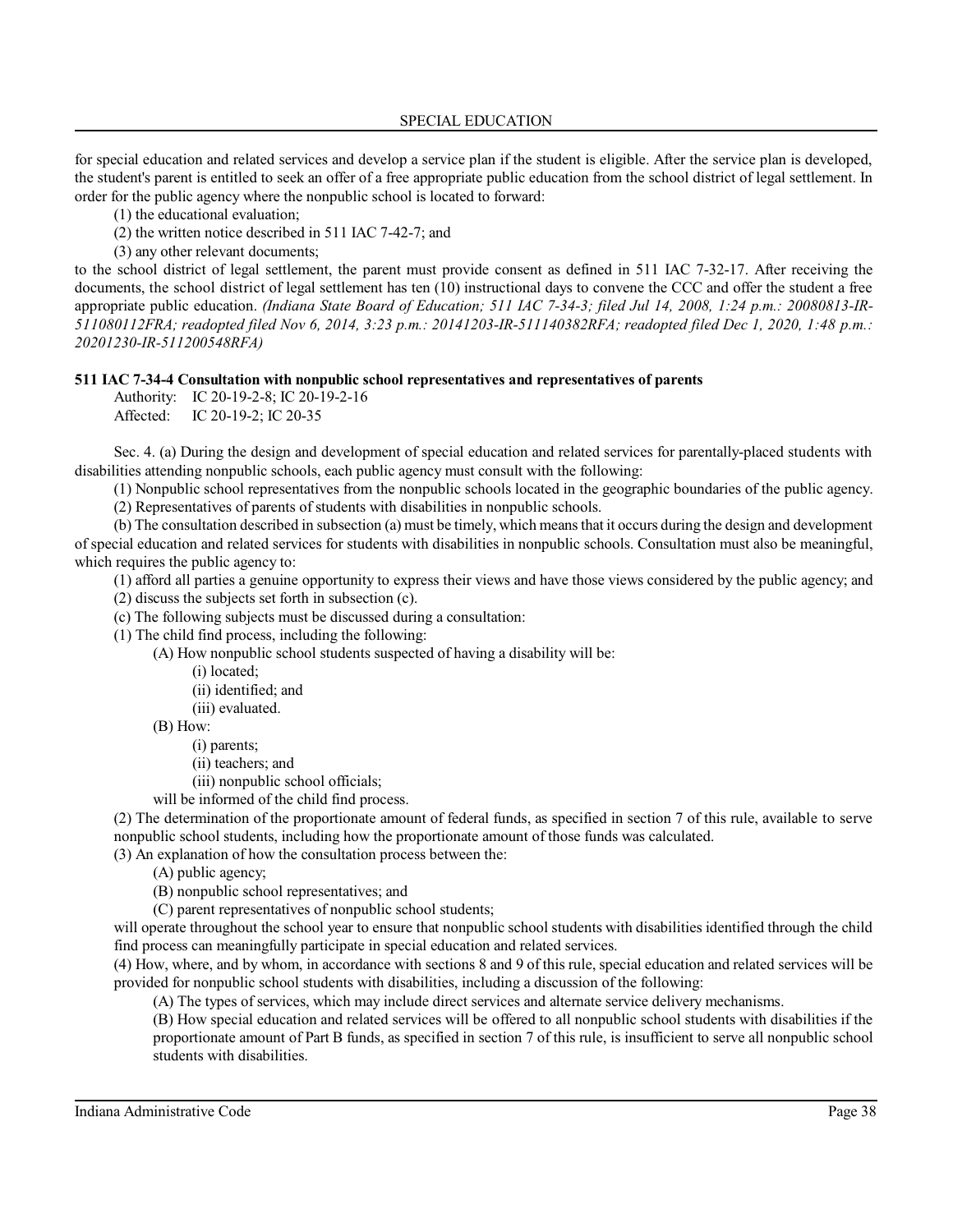### SPECIAL EDUCATION

(C) How and when those decisions will be made.

(5) If the public agency disagrees with the views of the nonpublic school officials on the provision of services or the types of services, whether provided directly or through a contract, the public agency must explain how it will provide to the nonpublic school officials a written explanation of the reasons why the public agency chose not to accept the views of the nonpublic school officials.

(d) When consultation required in subsections (a) through (c) has occurred, the public agencymust obtain a written affirmation, signed by the representatives of participating nonpublic schools, affirming that the public agency engaged in consultation that met the requirements ofsubsections (b) and (c). A public agency does not need to obtain written affirmation from nonpublic schools that do not participate in the consultation process.

(e) If the representatives of the participating nonpublic schools do not provide the written affirmation to the public agency within twenty (20) instructional days of the date the consultation occurred, the public agency must forward documentation of the consultation process to the division of special education.

(f) A nonpublic school official has the right to submit a complaint to the division of special education alleging that the public agency did not:

(1) engage in consultation that was timely and meaningful as required in subsections (b) and (c); or

(2) give due consideration to the views of the nonpublic school official.

(g) Complaints submitted under subsection (f) must:

(1) be filed with the division of special education according to the complaint procedures set forth in 511 IAC 7-45-1;

(2) specify how the public agency failed to comply with the consultation requirements set forth in subsections (b) and (c); and (3) contain appropriate documentation related to the complaint.

(h) If the nonpublic school official is dissatisfied with the decision of the division of special education, the official may submit a complaint to the Secretary of the United States Department of Education by providing the information on noncompliance described in subsection  $(g)(2)$  and  $(g)(3)$ . The division of special education must forward appropriate documentation to the Secretary of the United States Department of Education. *(Indiana State Board of Education; 511 IAC 7-34-4; filed Jul 14, 2008, 1:24 p.m.: 20080813-IR-511080112FRA;readopted filed Nov 6, 2014, 3:23 p.m.: 20141203-IR-511140382RFA;filed Mar 18, 2019, 2:33 p.m.: 20190417-IR-511180153FRA; readopted filed Dec 1, 2020, 1:48 p.m.: 20201230-IR-511200548RFA)*

### **511 IAC 7-34-5 Decisions regarding services provided by the public agency and service plans**

Authority: IC 20-19-2-8; IC 20-19-2-16 Affected: IC 20-19-2; IC 20-35

Sec. 5. (a) After consulting with nonpublic school representatives and representatives of parents as described in section 3 of this rule, the public agency must make final decisions with respect to the services that will be provided to nonpublic school students with disabilities.

(b) If the public agency, when making final decisions in subsection (a), disagrees with the views of the nonpublic school officials on the provision ofservices or the types ofservices, whether provided directly or through a contract, the public agencymust provide to the nonpublic school officials a written explanation of the reasons why the public agency chose not to accept the recommendations of the nonpublic school officials.

(c) For each parentally-placed student in a nonpublic school that has been determined eligible to receive special education and related services from the public agency, the public agency must initiate and conduct CCC meetings to develop and implement service plans. A service plan must describe the specific special education and related services that the public agency will provide to the student in light of the services that the public agency has determined, through the consultation process described in section 3 of this rule, it will make available to parentally-placed nonpublic school students with disabilities.

(d) When conducting a CCC meeting to develop, review, and revise a service plan, the public agency must comply with the following:

(1) 511 IAC 7-42-2 regarding notice of CCC meetings.

(2) 511 IAC 7-42-3 regarding CCC participants, which requires the public agency to ensure that a representative of the nonpublic school or facility attend the CCC meeting. If the representative cannot attend, the public agency must use other methods to ensure participation of the representative, such as individual or conference telephone calls.

(e) Parentally-placed nonpublic school students with disabilities may receive a different amount of services under a service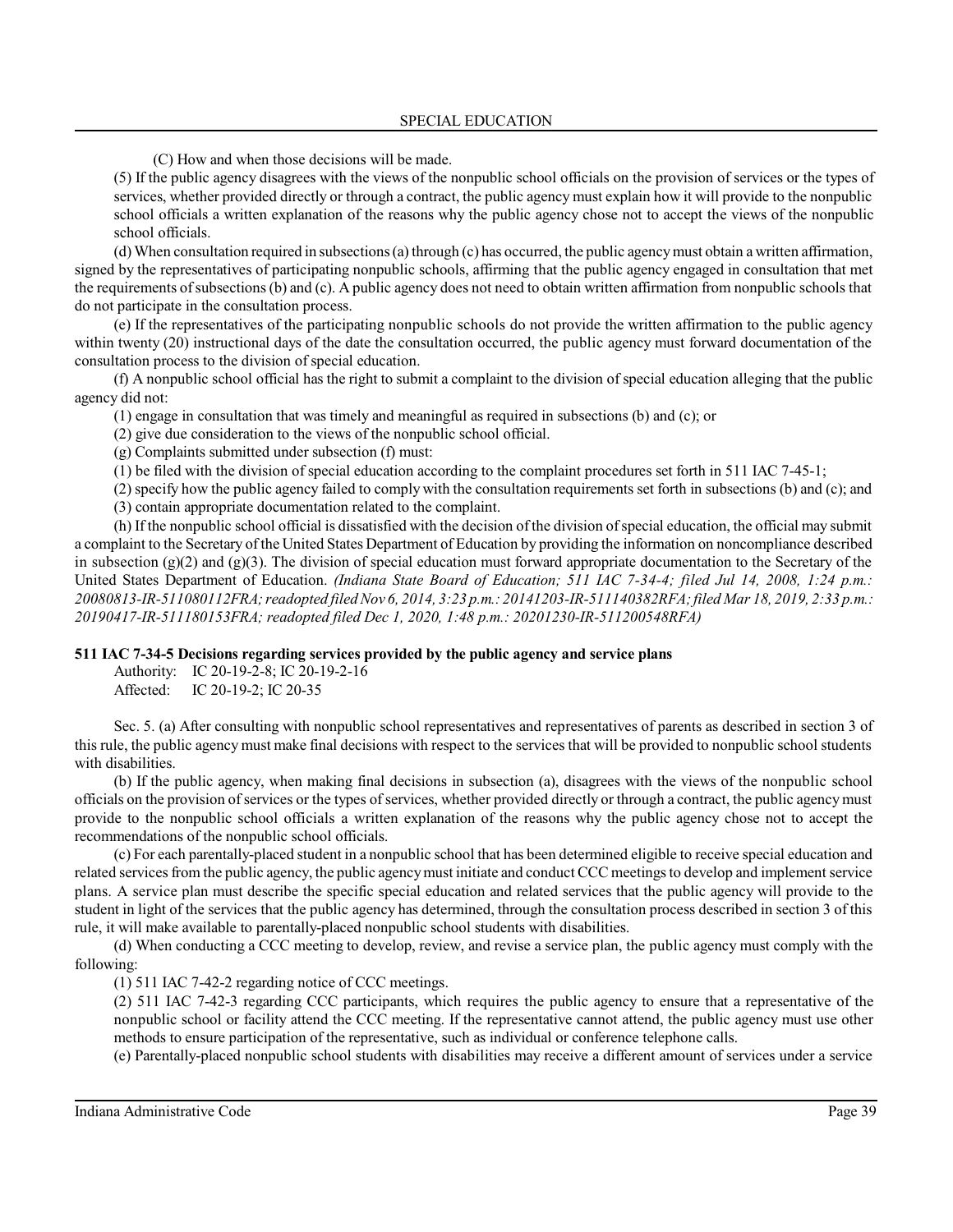plan than public school students receive under an IEP. However, a service plan must include the following:

(1) A statement of the student's present levels of educational performance.

(2) A statement of measurable annual goals related to the services that will be provided, describing what the student can be expected to accomplish within a twelve (12) month period.

(3) A statement of the special education and related services and supplementary aids and servicesto be provided to the student or, on behalf of the student, by the public agency, or supports for school personnel that will be provided.

(4)If applicable, a statement regarding the student's participation in statewide or district assessments, including documentation of any appropriate testing accommodationsthat will be utilized by the student, according to the requirementsin 511 IAC 7-36- 10.

(5) The projected dates for initiation of services by the public agency and the anticipated length, frequency, location, and duration of services.

(6) A statement of the student's progress toward annual goals including how the parents will be informed of the progress.

(f) Special education and related services provided by the public agency to parentally-placed nonpublic school students with disabilities must be provided by personnel meeting the same standards as personnel providing services in the public schools.

(g) If a student is enrolled, or is going to enroll in a nonpublic school outside of the student's school district of legal settlement, parental consent as defined in 511 IAC 7-32-17 must be obtained before any personally identifiable information about the student isreleased between public agency officialsin the school district oflegal settlement and the school district where the nonpublic school is located. *(Indiana State Board of Education; 511 IAC 7-34-5; filed Jul 14, 2008, 1:24 p.m.: 20080813-IR-511080112FRA; readopted filed Nov 6, 2014, 3:23 p.m.: 20141203-IR-511140382RFA;filed Mar 18, 2019, 2:33 p.m.: 20190417-IR-511180153FRA; readopted filed Dec 1, 2020, 1:48 p.m.: 20201230-IR-511200548RFA)*

### **511 IAC 7-34-6 Due process hearings and complaints**

Authority: IC 20-19-2-8; IC 20-19-2-16 Affected: IC 20-19-2; IC 20-35

Sec. 6. (a) The procedures for mediation in 511 IAC 7-45-2 and the procedures for due process hearings and appeals in 511 IAC 7-45-3 through 511 IAC 7-45-11 are not available to resolve disputes regarding the requirements set forth in this rule, unless the dispute concerns one (1) of the following issues:

(1) Child find.

(2) The appropriateness of an evaluation or reevaluation.

(3) The determination of eligibility for special education and related services.

(b) A request for a due process hearing regarding the issues set forth in subsection (a) must be sent simultaneously to the superintendent of public instruction and the public agency in which the nonpublic school is located, unless the:

(1) request for due process concerns the appropriateness of an initial evaluation or the determination of eligibility for special education and related services, or both; and

(2) initial evaluation and determination of eligibility were conducted by the school district of legal settlement.

(c) If the request for a due process hearing concerns the issues set forth in subsection  $(b)(1)$  and  $(b)(2)$ , the request must be sent simultaneously to the superintendent of public instruction and the public agency of legal settlement.

(d) A complaint that a public agency has failed to meet the requirements of this rule may be filed under the procedures described in 511 IAC 7-45-1, except for complaints filed by nonpublic school officials under section 4(f) of this rule, which must be filed in accordance with section 4(f) through 4(h) of this rule. *(Indiana State Board of Education; 511 IAC 7-34-6; filed Jul 14, 2008, 1:24 p.m.: 20080813-IR-511080112FRA; readopted filed Nov 6, 2014, 3:23 p.m.: 20141203-IR-511140382RFA; filed Mar 18, 2019, 2:33 p.m.: 20190417-IR-511180153FRA; readopted filed Dec 1, 2020, 1:48 p.m.: 20201230-IR-511200548RFA)*

### **511 IAC 7-34-7 Requirements pertaining to Part B funds**

Authority: IC 20-19-2-8; IC 20-19-2-16 Affected: IC 20-19-2; IC 20-35

Sec. 7. (a) A public agency must do the following: (1) Offer services to each student who is: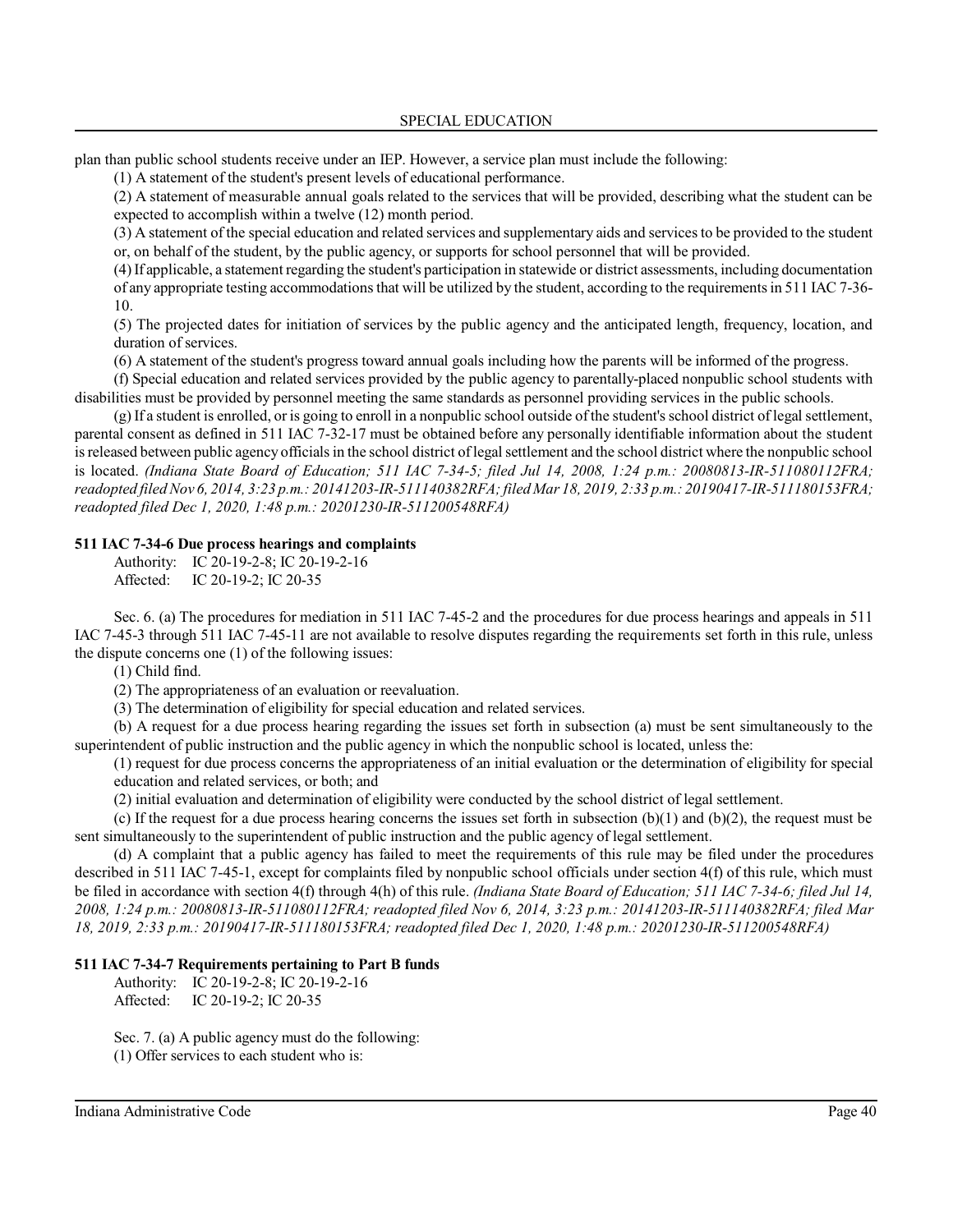(A) eligible to receive special education and related services; and

(B) parentally-placed by his or her parent in a nonpublic school within the boundaries of the public agency. Public agencies may use state funds and Part B funds to provide services under this rule.

(2) Control and administer Part B funds that are used to provide special education and related services under this rule.

(3) Determine the number of parentally-placed nonpublic school students with disabilities attending nonpublic schoolslocated in the public agency. The count:

(A) must be conducted annually on December 1; and

(B) is used to determine the amount of Part B funds that the public agency must spend on providing special education

and related services to parentally-placed nonpublic school students with disabilitiesin the next subsequent school year. (4) Spend a proportionate share of its Part B funds to serve parentally-placed nonpublic school students with disabilities. The proportionate amount of Part B funds must be calculated according the specifications set forth in subsections (b) through (e).

(b) The public agency, in providing special education and related servicesto studentsin nonpublic schools must expend at least an amount that isthe same proportion of the public agency total subgrant under 20 U.S.C. 1411(f) as the number of nonpublic school students with disabilities, who are enrolled by their parents in nonpublic schools within its boundaries, is to the total number of students with disabilities of the same age range.

(c) To calculate the proportionate amount of Part B funds specified in subsection (b), the public agencymust take the following steps:

(1) Using data from the previous calendar year's December 1 count, divide the number of parentally-placed nonpublic school students with disabilities by the total number of students with disabilities (public school and nonpublic school students).

(2) The quotient obtained in subdivision (1)is multiplied by the public agency's current total subgrant under 20 U.S.C. 1411(f).

(3) The product obtained in subdivision (2) equalsthe public agency's proportionate amount of Part B funds that must be spent

on parentally-placed nonpublic school students.

(d) For students three (3) years of age through five (5) years of age, the public agency, in providing special education and related services to students in nonpublic schools, must expend at least an amount that is the same proportion of the public agency total subgrant under 20 U.S.C.  $1419(g)$  as the number of nonpublic school students with disabilities three (3) years of age through five (5) years of age who are enrolled by their parents in nonpublic schools within its boundaries, is to the total number of students with disabilities three (3) years of age through five (5) years of age.

(e) To calculate the proportionate amount of Part B funds specified in subsection (d), the public agencymust take the following steps:

(1) Using data from the previous calendar year's December 1 count, divide the number of parentally-placed students with disabilities three (3) years of age through five (5) years of age, who attend nonpublic schools that meet the definition of an elementary school in 511 IAC 7-32-33, by the total number ofstudents with disabilities three (3) years of age through five (5) years of age (public school and nonpublic school students).

(2) The quotient obtained in subdivision (1) is multiplied by the public agency's current total subgrant under 20 U.S.C. 1419(g).

(3) The product obtained in subdivision (2) equalsthe public agency's proportionate amount of Part B funds that must be spent on parentally-placed nonpublic school students three (3) years of age through five (5) years of age who attend nonpublic schools that meet the definition of elementary school in 511 IAC 7-32-33.

(f) A public agency must calculate the proportionate share of Part B funds before designating funds for early intervening services.

(g) State and local funds may supplement but in no case supplant the proportionate share of Part B funds required to be expended for parentally-placed nonpublic school students with disabilities under this rule.

(h) If a public agency has not expended all of the proportionate amount of Part B funds described in subsections (b) through (e) by the end of the fiscal year for which the division of special education allocated the funds, the public agency must obligate the remaining funds for special education and related services, including direct services, to parentally-placed nonpublic school students with disabilities during a carryover period of one (1) additional year.

(i) Expendituresfor child find activities, including the cost ofindividual evaluations and reevaluations, shall not be considered in determining whether the public agency has met the proportionate share requirement in this section.

(j) The public agency shall not use the Part B funds to do the following:

(1) Fund existing levels of instruction currently provided by the nonpublic school or otherwise benefit the nonpublic school.

(2) Meet the needs of the nonpublic school.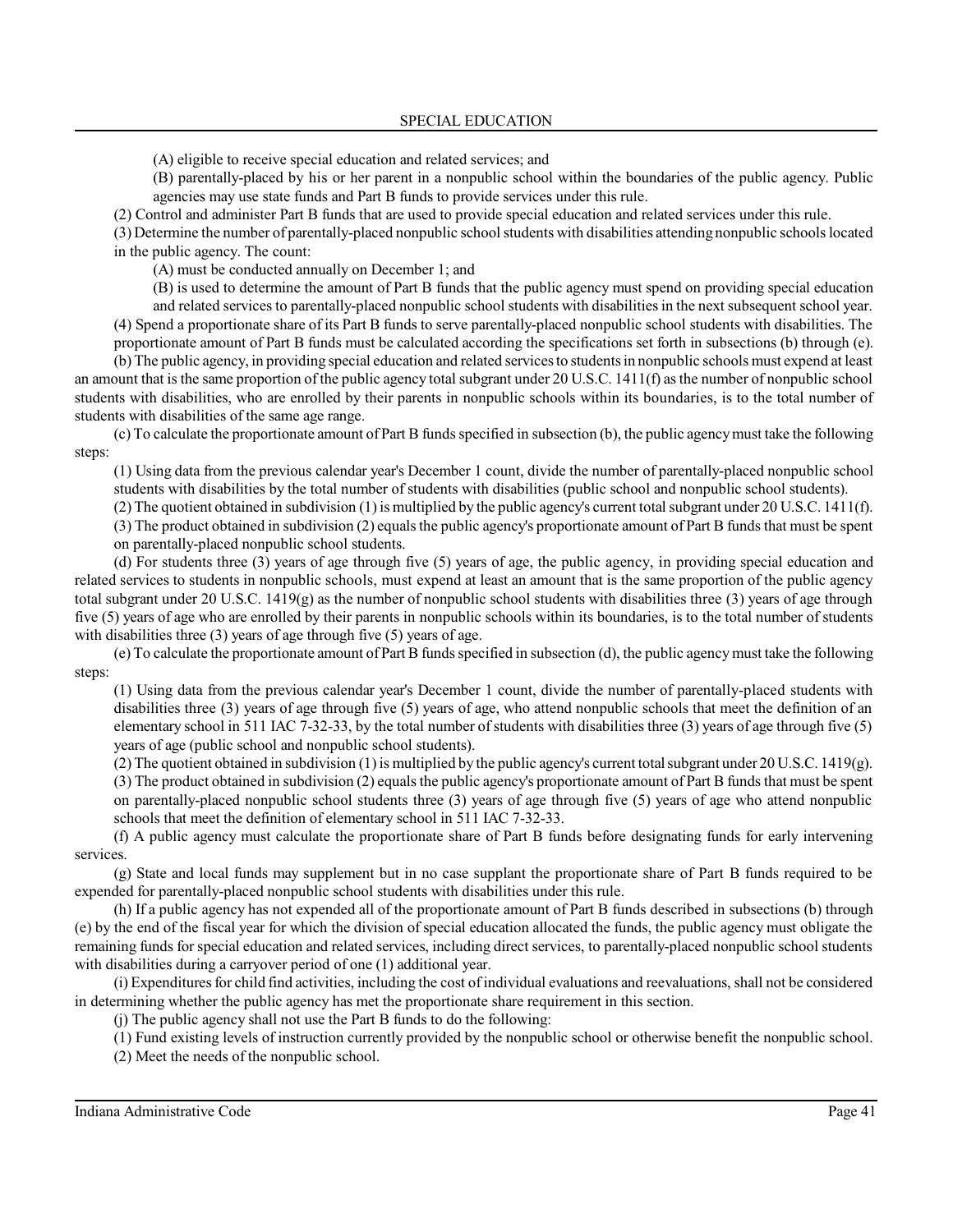(3) Meet the general needs of the students enrolled in the nonpublic school.

(4) Fund classes that are organized separately on the basis of school enrollment or religion of the students if the classes: (A) are at the same site; and

(B) include students enrolled in public schools and students enrolled in nonpublic schools.

(k) The public agency may use Part B funds for the following:

(1) To make public school personnel available in places other than public facilities:

(A) to the extent necessary to provide special education and related services to students with disabilities in nonpublic schools; and

(B) if those services are not normally provided by the nonpublic school.

(2) To pay for the services of an employee of the nonpublic school to provide special education and related services if the employee performs the services:

(A) outside of the employee's regular hours of duty; and

(B) under public supervision and control.

*(Indiana State Board of Education; 511 IAC 7-34-7; filed Jul 14, 2008, 1:24 p.m.: 20080813-IR-511080112FRA; readopted filed Nov 6, 2014, 3:23 p.m.: 20141203-IR-511140382RFA; filed Mar 18, 2019, 2:33 p.m.: 20190417-IR-511180153FRA; readopted filed Dec 1, 2020, 1:48 p.m.: 20201230-IR-511200548RFA)*

## **511 IAC 7-34-8 Requirements pertaining to services, location of services, and transportation**

Authority: IC 20-19-2-8; IC 20-19-2-16 Affected: IC 20-19-2; IC 20-35

Sec. 8. (a) Special education and related services provided by a public agency to parentally-placed nonpublic school students, including materials and equipment, must be:

(1) secular;

(2) neutral; and

(3) nonideological.

(b) Special education and related services delivered under this rule must be provided:

(1) by employees of a public agency; or

(2) through a contract by the public agency with an:

(A) individual;

(B) association;

(C) agency;

- (D) organization; or
- (E) other entity.

(c) After consulting with nonpublic school representatives and representatives of parents as described in section 3 of this rule, the public agency must make final decisions with respect to where services will be provided. Services to students in nonpublic schools may be provided at:

(1) the nonpublic school, including a religious school;

(2) the public school; or

(3) a neutral site.

(d) Ifservices are provided at the public school or a neutral site and transportation is necessary, the public agencymust provide transportation from the:

(1) nonpublic school or the student's home to a site other than the nonpublic school; and

(2) service site to the nonpublic school or the student's home, depending on the timing of the services.

(e) The public agency may, but is not required to, transport the student from the student's home to the nonpublic school.

(f) The cost of transportation may be included in the calculation of the public agency's proportionate share requirement, as specified in section 7 of this rule. *(Indiana State Board of Education; 511 IAC 7-34-8; filed Jul 14, 2008, 1:24 p.m.: 20080813-IR-511080112FRA; readopted filed Nov 6, 2014, 3:23 p.m.: 20141203-IR-511140382RFA; filed Mar 18, 2019, 2:33 p.m.: 20190417- IR-511180153FRA; readopted filed Dec 1, 2020, 1:48 p.m.: 20201230-IR-511200548RFA)*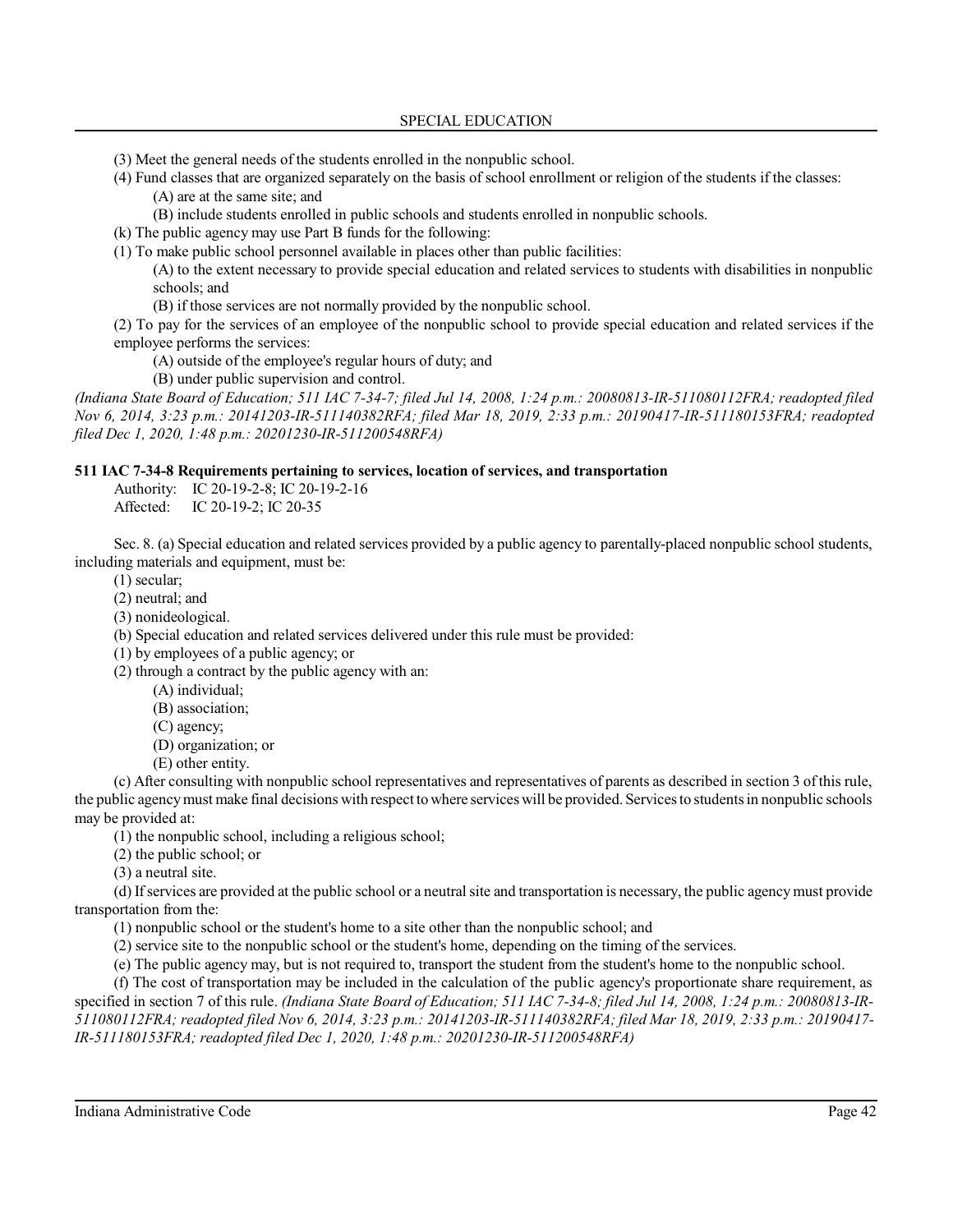### **511 IAC 7-34-9 Property, equipment, and supplies for the benefit of nonpublic school students**

Authority: IC 20-19-2-8; IC 20-19-2-16 Affected: IC 20-19-2; IC 20-35

Sec. 9. (a) The public agency must hold title to and exercise continuing administrative control of all:

(1) property;

(2) equipment; and

(3) supplies;

the public agency acquires with Part B funds for the benefit of nonpublic school students with disabilities.

(b) The public agencymay place equipment and suppliesin a nonpublic school for the period oftime needed to provide special education and related services. The public agency must ensure that the equipment and supplies:

(1) are used only for the provision of special education and related services; and

(2) can be removed from the nonpublic school without remodeling the nonpublic school facility.

(c) The public agency must remove equipment and supplies from a nonpublic school if:

(1) the equipment and supplies are no longer needed for the provision of special education and related services; or

(2) removal is necessary to avoid unauthorized use of the equipment and supplies for other than the provision of special education and related services.

(d) No Part B funds may be used for:

(1) repairs;

(2) minor remodeling; or

(3) construction;

of nonpublic school facilities. *(Indiana State Board of Education; 511 IAC 7-34-9; filed Jul 14, 2008, 1:24 p.m.: 20080813-IR-511080112FRA; readopted filed Nov 6, 2014, 3:23 p.m.: 20141203-IR-511140382RFA; readopted filed Dec 1, 2020, 1:48 p.m.: 20201230-IR-511200548RFA)*

# **511 IAC 7-34-10 Reimbursement for parent's unilateral enrollment of a student in a nonpublic school when the public agency's provision of a free appropriate public education is in dispute**

Authority: IC 20-19-2-8; IC 20-19-2-16

Affected: IC 20-19-2; IC 20-35

Sec. 10. (a) This section does not require the public agency to pay the cost of education, including special education and related services, of a student with a disability at a nonpublic school if the:

(1) public agency made a free appropriate public education available to the student; and

(2) parent elected to place the student in a nonpublic school.

However, the public agency must include the student in the population whose needs are addressed in sections 1 through 9 of this rule. (b) Disagreements between a parent and a public agency regarding the availability of a program appropriate for the student,

and the question of financial reimbursement, are subject to the due process procedures in 511 IAC 7-45-3 through 511 IAC 7-45-11.

(c) If the parents of a student with a disability, who previously received special education and related services under the authority of the public agency, enroll the student in a nonpublic preschool, elementary school, or secondary school without the consent of or referral by the public agency, the parent may seek reimbursement for the costs of the nonpublic school from the public agency.

(d) If the parent and the public agency cannot reach agreement on the issue ofreimbursement, either may request a due process hearing under 511 IAC 7-45-3 to resolve the issue.

(e) The independent hearing officer or the court may require the public agency to reimburse the parent for the cost of the nonpublic school enrollment if the hearing officer or court finds both of the following:

(1) The public agency did not make a free appropriate public education available to the student in a timely manner prior to enrollment in the nonpublic school.

(2) The nonpublic placement is appropriate.

(f) The hearing officer or the court may find that the nonpublic placement made by the parent is appropriate even if the placement does not meet the state standards that apply to education provided by public agencies.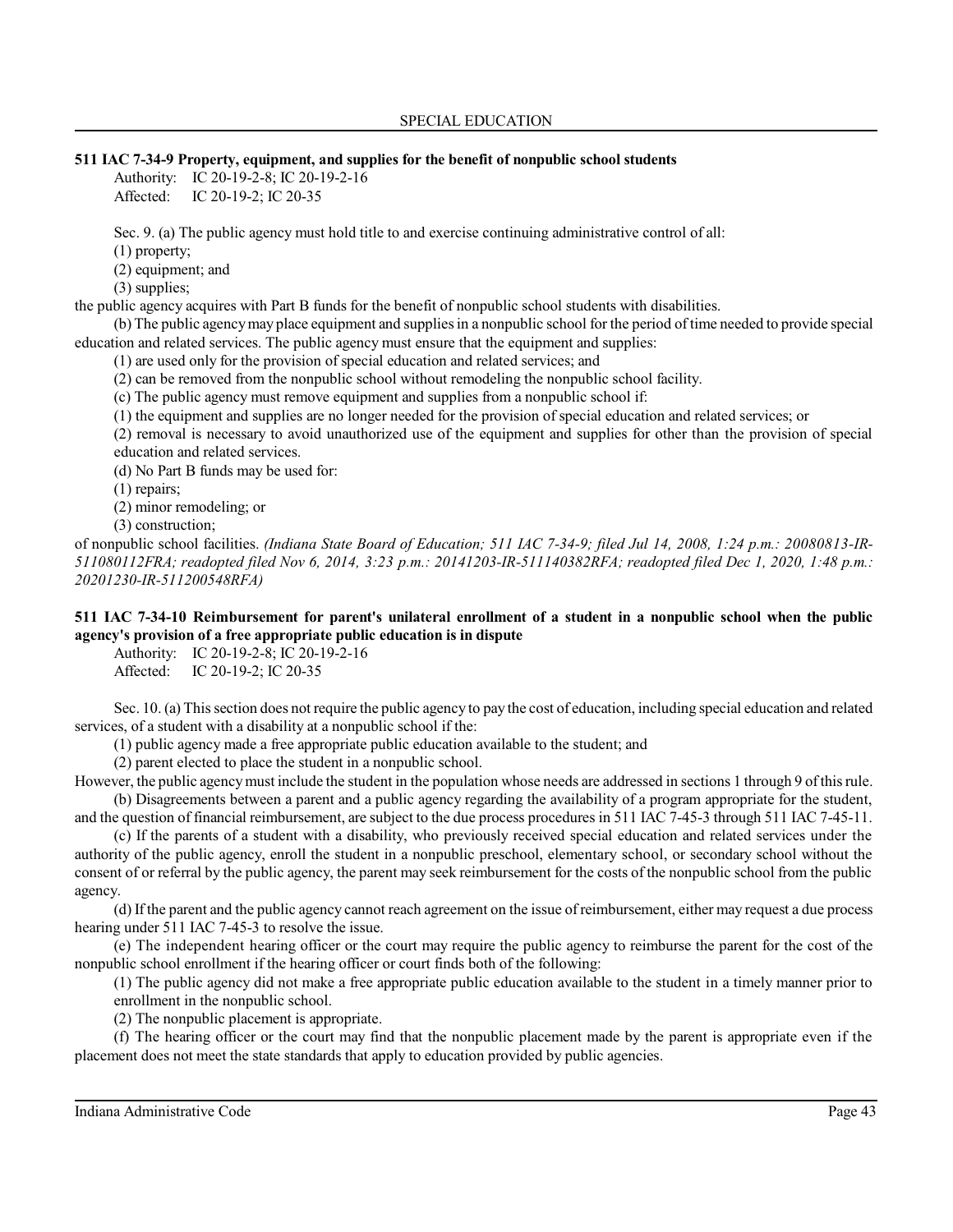(g) The hearing officer or the court may reduce or deny reimbursement to the parents in the following instances: (1) If:

(A) at the most recent CCC meeting that the parents attended prior to removal of the student from the public agency, the parents did not inform the CCC that they were rejecting the placement proposed by the public agency to provide a free appropriate public education to the student, including stating their concerns and their intent to enroll the student in a nonpublic school at public expense; or

(B) at least ten (10) business days (including any holidays that occur on a business day) prior to the removal of the student from the public agency, the parents did not give written notice to the public agency ofthe information described in clause (A).

(2) If, prior to the parent's removal of the student from the public agency, the public agency informed the parent, through the notice requirements of 511 IAC 7-40-4(e), of its intent to evaluate the student, including a statement of the purpose of the evaluation that was appropriate and reasonable, but the parent did not make the student available for evaluation.

(h) The hearing officer or the court must not reduce or deny the reimbursement ifthe parent failed to provide the written notice described in subsection  $(g)(1)$ , if the hearing officer or the court finds any of the following:

(1) Compliance with subsection  $(g)(1)$  would likely result in physical harm to the student.

(2) The public agency prevented the parent from providing the notice described in subsection  $(g)(1)$ .

(3) The parent had not received notice of procedural safeguards, under 511 IAC 7-37-1, containing the notice requirement of subsection  $(g)(1)$ .

(i) The hearing officer or the court, in its discretion, may decide not to reduce or deny reimbursement if the parent failed to provide the written notice described in subsection  $(g)(1)$  if:

(1) the parents are not literate or cannot write in English; or

(2) compliance with subsection  $(g)(1)$  would likely result in serious emotional harm to the student.

(j) The cost ofreimbursement may be reduced or denied upon a judicial finding of unreasonableness with respect to the actions taken by the parents. *(Indiana State Board of Education; 511 IAC 7-34-10; filed Jul 14, 2008, 1:24 p.m.: 20080813-IR-511080112FRA; readopted filed Nov 6, 2014, 3:23 p.m.: 20141203-IR-511140382RFA; filed Mar 18, 2019, 2:33 p.m.: 20190417- IR-511180153FRA; readopted filed Dec 1, 2020, 1:48 p.m.: 20201230-IR-511200548RFA)*

# **Rule 35. Program Planning and Evaluation**

### **511 IAC 7-35-1 Program monitoring**

Authority: IC 20-19-2-8; IC 20-19-2-16 Affected: IC 20-19-2; IC 20-35

Sec. 1. (a) The division of special education shall monitor all public agencies that receive federal or state monies for special education to ensure compliance with and implementation ofthe requirements offederal and state laws,rules, regulations, and policies regarding the provision of:

(1) programs;

- (2) services;
- (3) protections; and

(4) a free appropriate public education;

to all students with disabilities in Indiana.

(b) The monitoring activities may include, but are not limited to, the following:

(1) Complaint investigations.

(2) Data collection and analysis.

(3) State or federal fiscal audits.

(4) On-site reviews of the following:

(A) The total special education program on a cyclical or other basis.

- (B) Portions of programs to examine one (1) or more issues.
- (5) Accreditation information.

(6) Due process hearing decisions.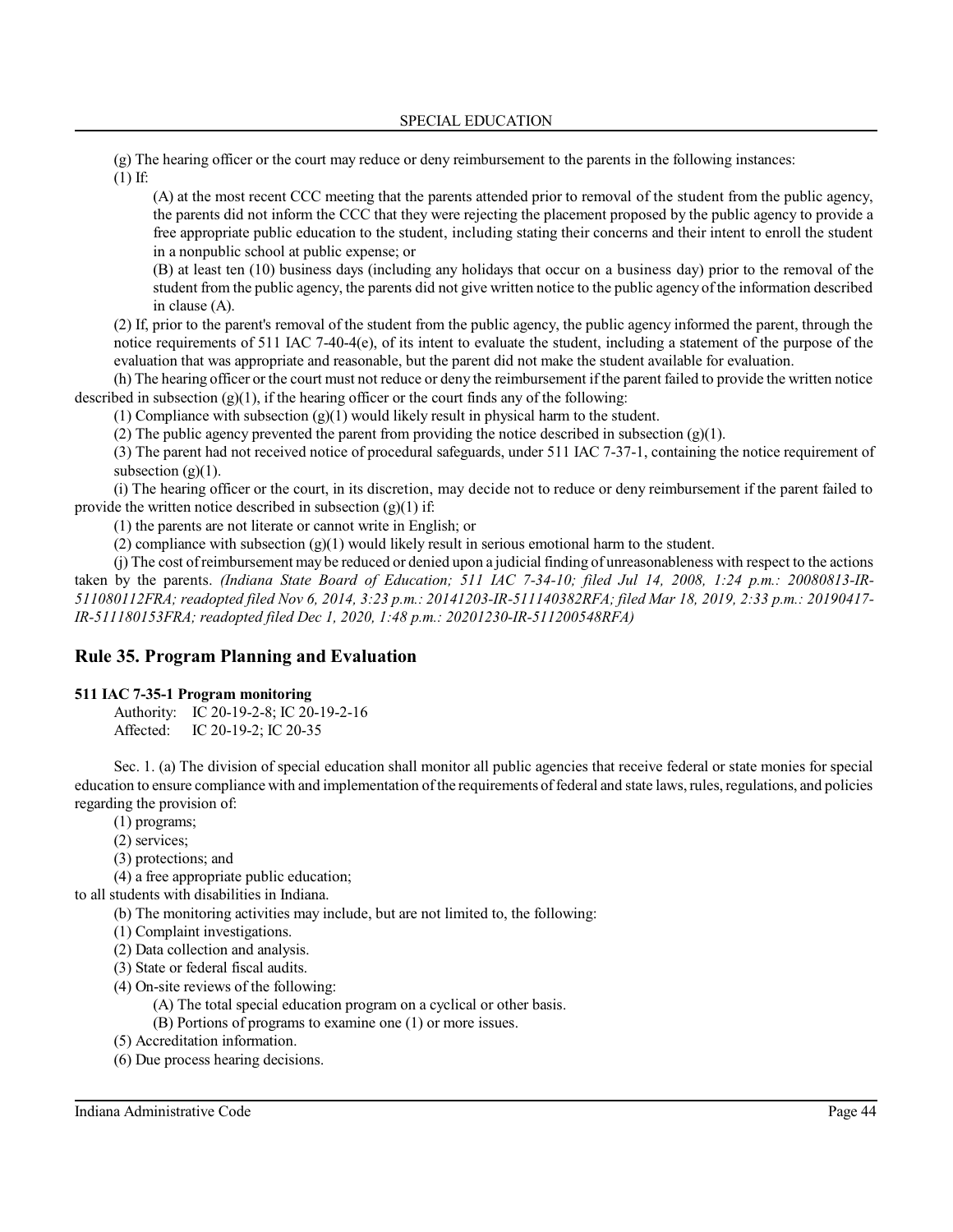(7) Performance indicators measured by:

(A) the state performance plan;

(B) the annual performance report; or

(C) other federal or state measures of performance or accountability;

including facilitation of parent involvement by schools.

*(Indiana State Board of Education; 511 IAC 7-35-1; filed Jul 14, 2008, 1:24 p.m.: 20080813-IR-511080112FRA; readopted filed Nov 6, 2014, 3:23 p.m.: 20141203-IR-511140382RFA; readopted filed Dec 1, 2020, 1:48 p.m.: 20201230-IR-511200548RFA)*

## **511 IAC 7-35-2 Supports for public agency personnel**

Authority: IC 20-19-2-8; IC 20-19-2-16 Affected: IC 20-19-2; IC 20-35

Sec. 2. (a) Each public agency must carry out activities to ensure that public agency personnel are:

(1) fully informed about their respective responsibilities for implementing this article; and

(2) provided with:

(A) technical assistance and training necessary to assist them in this effort; and

(B) the necessary knowledge and skills to implement each student's IEP.

(b) A student's CCC, during the development, review, or revision of a student's IEP, must consider, under 511 IAC 7-42-  $6(c)(2)$ , whether any support is necessary to provide public agency personnel with the knowledge and skills necessary to implement the student's IEP.

(c) If the CCC determines that supports are necessary under subsection (b), the CCC must document the following:

(1) The types of supports that will be provided.

(2) The intent of the supports, which can be related to public agency personnel or the student, or both.

*(Indiana State Board of Education; 511 IAC 7-35-2; filed Jul 14, 2008, 1:24 p.m.: 20080813-IR-511080112FRA; readopted filed Nov 6, 2014, 3:23 p.m.: 20141203-IR-511140382RFA; readopted filed Dec 1, 2020, 1:48 p.m.: 20201230-IR-511200548RFA)*

# **Rule 36. General Administration of Programs**

## **511 IAC 7-36-1 Parent and community participation**

Authority: IC 20-19-2-8; IC 20-19-2-16 Affected: IC 20-19-2; IC 20-35

Sec. 1. A public agency is encouraged to establish, or support the establishment of, a parent advisory council, committee, task force, or group. The public agency's goals for a parent group may include, but are not limited to, the following:

(1) Supporting student and family membership in the school community.

(2) Inviting parents of students with disabilities to participate on school decision making committees.

(3) Fostering effective communication with families focused on student learning and developing.

*(Indiana State Board of Education; 511 IAC 7-36-1; filed Jul 14, 2008, 1:24 p.m.: 20080813-IR-511080112FRA; readopted filed Nov 6, 2014, 3:23 p.m.: 20141203-IR-511140382RFA; readopted filed Dec 1, 2020, 1:48 p.m.: 20201230-IR-511200548RFA)*

## **511 IAC 7-36-2 Special education program personnel**

Authority: IC 20-19-2-8; IC 20-19-2-16<br>Affected: IC 20-19-2; IC 20-35 IC 20-19-2; IC 20-35

Sec. 2. (a) All personnel employed or contracted by a public agency to provide special education or related services must be appropriately licensed or certified and must have the content knowledge and skills necessary to provide the services for which the individual is employed or contracted in accordance with standards established by the department of education's office of educator licensing or other applicable licensing and certification bodies. The person designated as a student's teacher of record shall:

(1) for kindergarten through grade 12, be appropriately licensed in the area of the student's disability or, where appropriate state licensure is not available, appropriately trained; and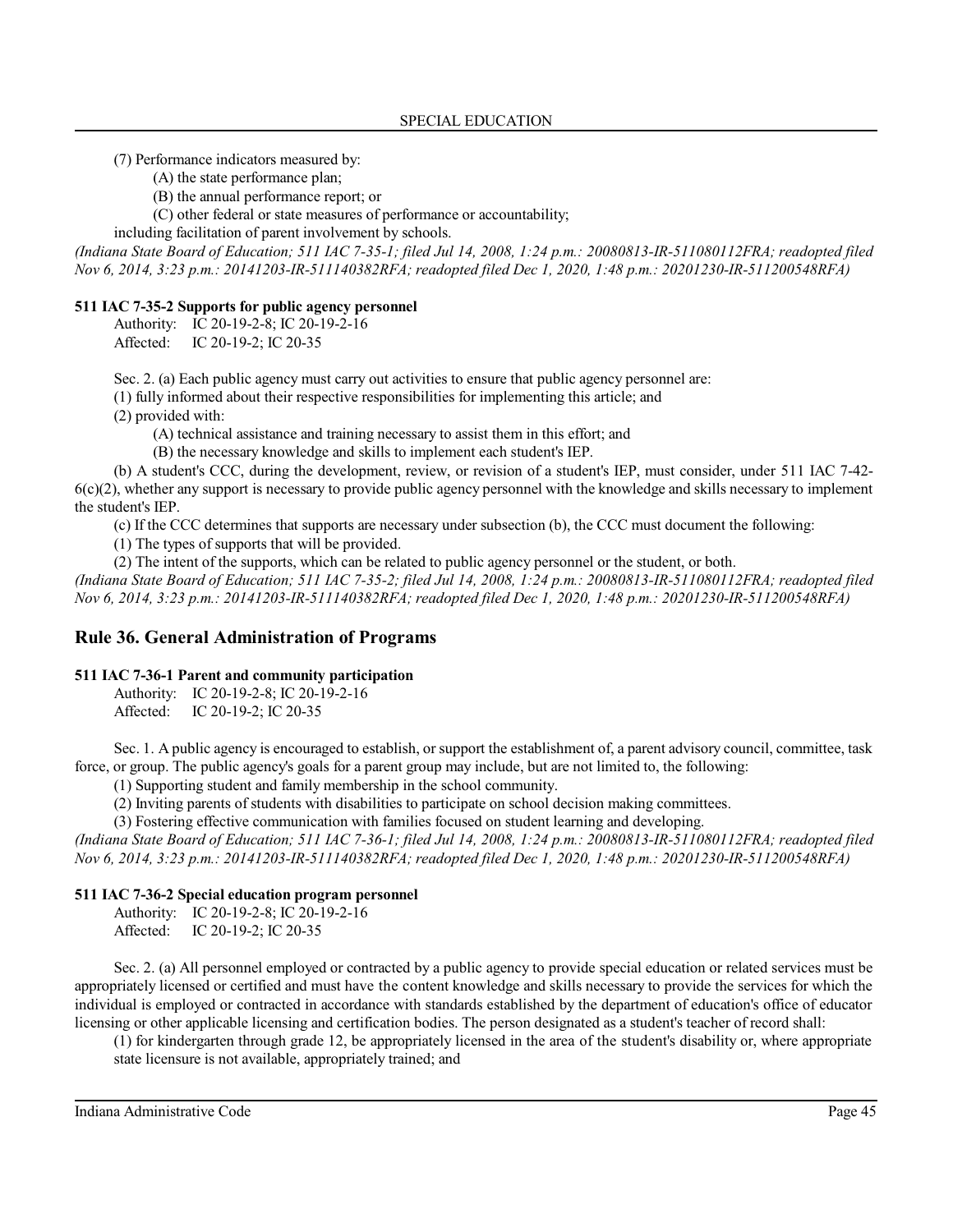SPECIAL EDUCATION

(2) for early childhood, hold an appropriate license to teach early childhood special education.

(b) Special education teachers who teach in public elementary and secondary schools must

meet the requirements of subsection (a).

(c) Related services personnel who deliver services in their discipline:

(1) must meet the requirements of subsection (a); and

(2) may not have certification or licensure requirements waived on:

(A) an emergency;

(B) a temporary; or

(C) a provisional;

basis.

(d) Personnel working with deaf or hard of hearing students who provide sign language transliteration and interpreting services must:

(1) meet the requirements of subsections (a) and (c); and

(2) be certified to interpret in an educational setting.

(e) Public agencies may allow paraprofessionals and assistants who are appropriately trained to work under the direction and supervision of:

(1) licensed teachers; or

(2) related services personnel;

to assist students in areas that relate to personal, social, and educational needs.

(f) The public agency shall do the following:

(1) Provide preservice and in-service training to paraprofessionals in the following areas:

(A) The role of the paraprofessional related to the role of the professional person providing supervision and direction.

(B) The specific skills and content knowledge necessary to carry out the assigned responsibilities.

(C) Information on the following:

(i) The specific special needs and characteristics of the students with whom the paraprofessional will be working.

(ii) Special education procedures, including the confidentiality of personally identifiable information.

(2) Document, in writing, the training provided to paraprofessionals.

(g) In addition to the requirements listed in subsections (e) and (f), paraprofessionals who provide instructional support in a program supported by funds from Title I, Part A of the Elementary and Secondary Education Act must have the following:

(1) A high school diploma as defined in 511 IAC 6-7.1-1(e) or its recognized equivalent.

(2) Paraprofessionals hired after January 8, 2002, must have achieved one (1) of the following:

(A) Completed two (2) years of study at an institution of higher education, as defined in 511 IAC 7-32-52.

(B) Obtained an associate's or higher degree.

(C) Met a rigorous standard of quality and be able to demonstrate, through a formal state academic assessment, knowledge of and the ability to assist in instructing reading, writing, and mathematics (or, as appropriate, reading readiness, writing readiness, and mathematics readiness).

(h) A paraprofessional under subsection (g) does not have to meet the requirement in subsection (g)(2) if the paraprofessional is a person who:

(1) is proficient in English and a language other than English and acts solely as a translator to enhance the participation of limited English proficient students; or

(2) only conducts parental activities, such as a home school liaison.

(i) A paraprofessional under subsection (g) does not have to meet the requirements contained in subsection (g) if the paraprofessional:

(1) works in a Title I targeted assistance program, as opposed to a Title I school-wide program, unless the paraprofessional's salary is funded, in whole or in part, by Title I Part A; or

(2) does not provide instructional support, such as a person who solely provides personal care.

(j) Notwithstanding any other individual right of action that a parent or student may maintain under this article, nothing in this article shall be construed to:

(1) create a right of action on behalf of an individual student or class of students for the failure of a public agency employee to meet the requirements described in subsection (a) of this section; or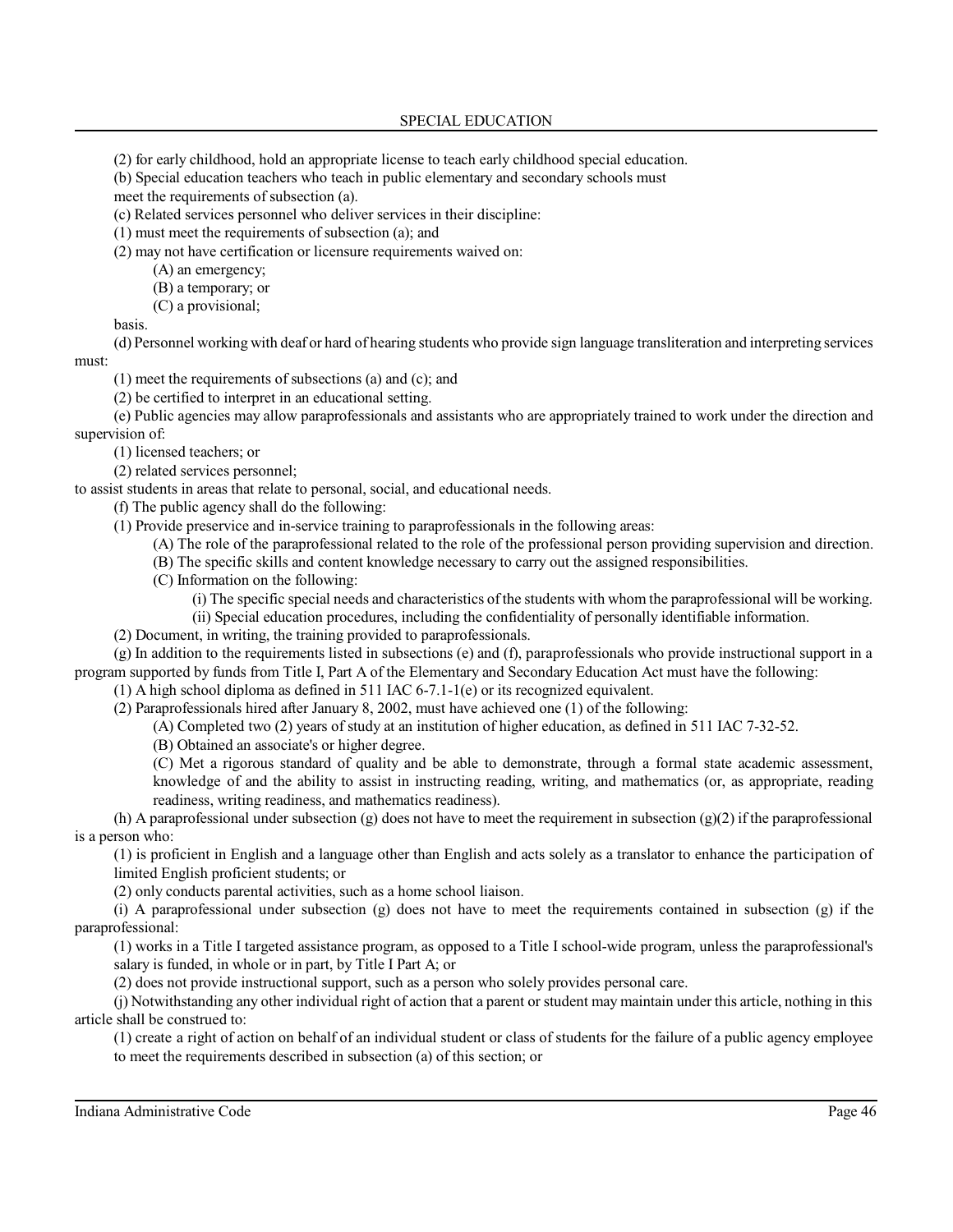#### SPECIAL EDUCATION

(2) prevent a parent from filing a complaint about staff qualifications with the division of special education under 511 IAC 7-45-1.

*(Indiana State Board of Education; 511 IAC 7-36-2; filed Jul 14, 2008, 1:24 p.m.: 20080813-IR-511080112FRA; readopted filed Nov 6, 2014, 3:23 p.m.: 20141203-IR-511140382RFA; filed Mar 18, 2019, 2:33 p.m.: 20190417-IR-511180153FRA; readopted filed Dec 1, 2020, 1:48 p.m.: 20201230-IR-511200548RFA)*

#### **511 IAC 7-36-3 Special education teachers**

Authority: IC 20-19-2-8; IC 20-19-2-16 Affected: IC 20-19-2; IC 20-33

Sec. 3. (a) A special education teacher who teaches in a public elementary, middle, junior high, or high school in the state must meet the following requirements:

(1) The teacher has obtained full state licensure as a special education teacher, including licensure obtained through an alternative route, as described in subsection (b), or passed the state special education teacher licensing examinations and holds a license to teach in the state as a special education teacher.

(2) The teacher has not had special education licensure requirements waived.

(3) The teacher holds at least a bachelor's degree.

(b) A teacher will meet the requirement in subsection (a)(1) if that teacher is participating in an alternative route to special education licensure program under which the:

(1) teacher:

(A) receives high-quality professional development that is:

(i) sustained;

(ii) intensive; and

(iii) classroom-focused;

in order to have a positive and lasting impact on classroom instruction, before and while teaching;

(B) participates in a program of intensive supervision that consists of structured guidance and regular ongoing support

for teachers or a teacher mentoring program;

(C) assumes functions as a teacher only for a specified period of time not to exceed three (3) years; and

(D) demonstrates satisfactory progress toward full licensure as prescribed by the state; and

(2) state ensures, through its licensure process, that the provisions in subdivision (1) are met.

*(Indiana State Board of Education; 511 IAC 7-36-3; filed Jul 14, 2008, 1:24 p.m.: 20080813-IR-511080112FRA; readopted filed Nov 6, 2014, 3:23 p.m.: 20141203-IR-511140382RFA; filed Mar 18, 2019, 2:33 p.m.: 20190417-IR-511180153FRA; readopted filed Dec 1, 2020, 1:48 p.m.: 20201230-IR-511200548RFA)*

#### **511 IAC 7-36-4 Elementary and secondary instructional day; school calendar; extended school year services**

Authority: IC 20-19-2-8; IC 20-19-2-16

Affected: IC 20-19-2; IC 20-35

Sec. 4. (a) The length of the instructional day for elementary and secondary students with disabilities shall be the same as the instructional day for nondisabled elementary and secondary students, respectively, in the same school building, unless the CCC:

(1) determines the length of the student's instructional day should be different; and

(2) documents the justification in the written notice described in 511 IAC 7-42-7.

(b) The school calendar of the school corporation or charter school providing the special education program shall be followed when the calendars of the providing school corporation or charter school and the school corporation of legal settlement or charter school differ. Unless otherwise provided, the school corporation of legal settlement or charter school is responsible to provide for transportation necessary to enable students to attend school on days when the providing school corporation or charter school is in attendance but the school corporation of legal settlement or charter school is not in attendance.

(c) Extended school year services are special education and related services that:

(1) are provided to a student with a disability:

(A) beyond the public agency's school calendar or instructional day;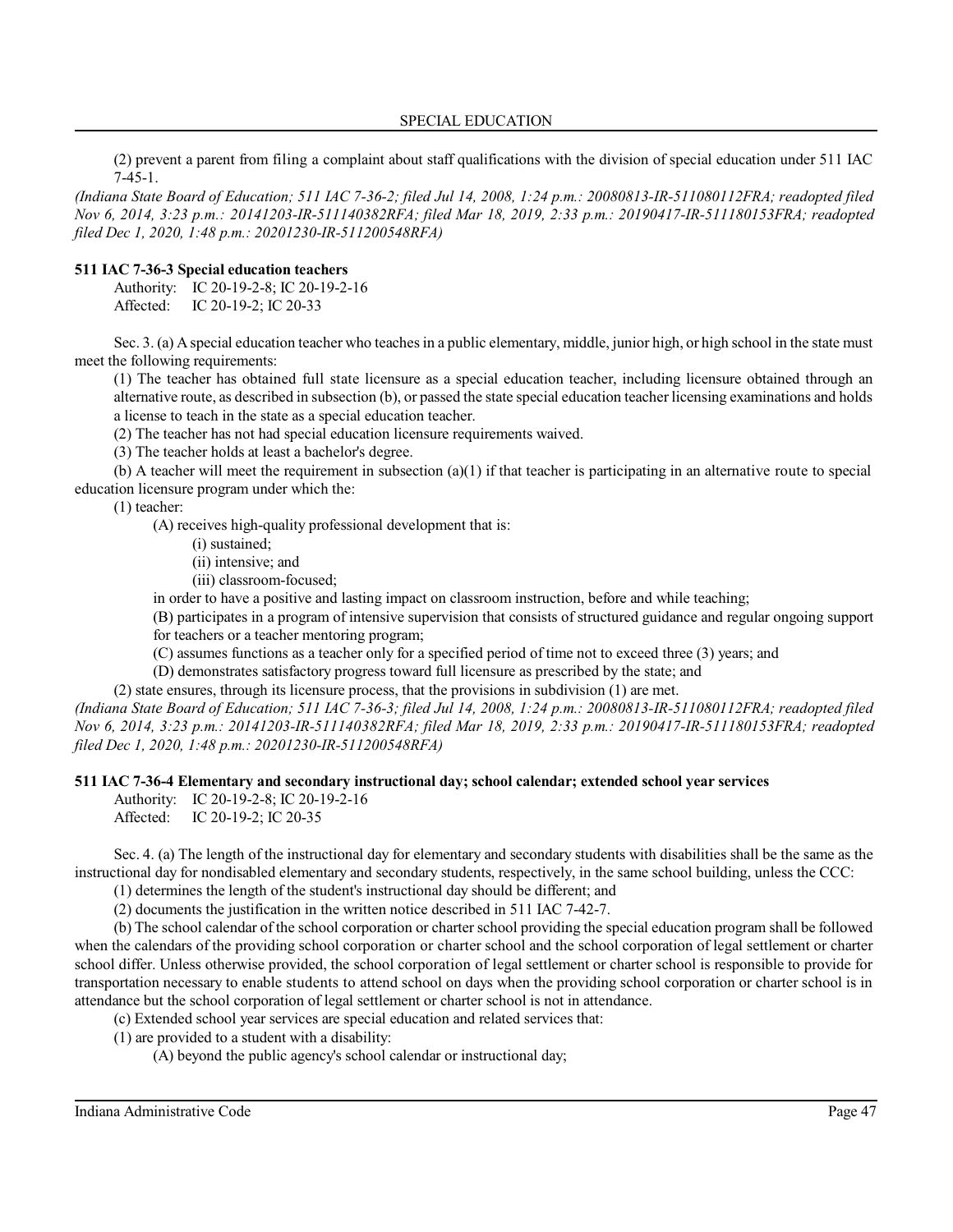(B) in accordance with the student's IEP; and

(C) at no cost to the parent of the student; and

(2) meet the standards of the department of education.

(d) Each public agency:

(1) must:

(A) ensure that extended school year services are available as necessary to provide free appropriate public education; and

(B) provide extended school yearservices only if a student's CCC determines, on an individual basis, in accordance with 511 IAC 7-42-6 or 511 IAC 7-42-9, that the services are necessary for the provision of free appropriate public education for the student; and

(2) may not:

(A) limit extended school year services to particular categories of disability; or

(B) unilaterally limit the:

(i) type;

(ii) amount; or

(iii) duration;

of those services.

*(Indiana State Board of Education; 511 IAC 7-36-4; filed Jul 14, 2008, 1:24 p.m.: 20080813-IR-511080112FRA; readopted filed Nov 6, 2014, 3:23 p.m.: 20141203-IR-511140382RFA; readopted filed Dec 1, 2020, 1:48 p.m.: 20201230-IR-511200548RFA)*

# **511 IAC 7-36-5 Early childhood**

Authority: IC 20-19-2-8; IC 20-19-2-16 Affected: IC 20-19-2; IC 20-35

Sec. 5. (a) The length and frequency of the instructional day for early childhood students with disabilities, who are three (3) years of age through five (5) years of age, but not eligible for kindergarten, shall be based on the developmental and educational needs as determined by the student's CCC. A public agency may not unilaterally limit the length and frequency of the instructional day based on categories of:

(1) disability;

(2) age of students; or

(3) administrative convenience.

(b) The number ofstudents assigned to an early childhood teacher is subject to the requirements of 511 IAC 7-32-13. *(Indiana State Board of Education; 511 IAC 7-36-5; filed Jul 14, 2008, 1:24 p.m.: 20080813-IR-511080112FRA; readopted filed Nov 6, 2014, 3:23 p.m.: 20141203-IR-511140382RFA; readopted filed Dec 1, 2020, 1:48 p.m.: 20201230-IR-511200548RFA)*

## **511 IAC 7-36-6 Facilities**

Authority: IC 20-19-2-8; IC 20-19-2-16 Affected: IC 20-19-2; IC 20-34-3-20; IC 20-35

Sec. 6. (a) The public agency shall provide instructional space for students with disabilities that is:

(1) not less than the per student instructional space for general education students of the same chronological age in the same building;

(2) comparable to the general space and instructional environment of the general education students in the same building; and

(3) sufficient to accommodate a student's:

(A) special equipment;

(B) assistive devices; or

(C) curricular needs.

(b) Each public agency, when developing written emergency preparedness plans in accordance with 511 IAC 6.1-2-2.5, shall include provisions for warning and evacuating students whose disabilities require special warning or evacuation procedures. Special warning and evacuation provisions shall: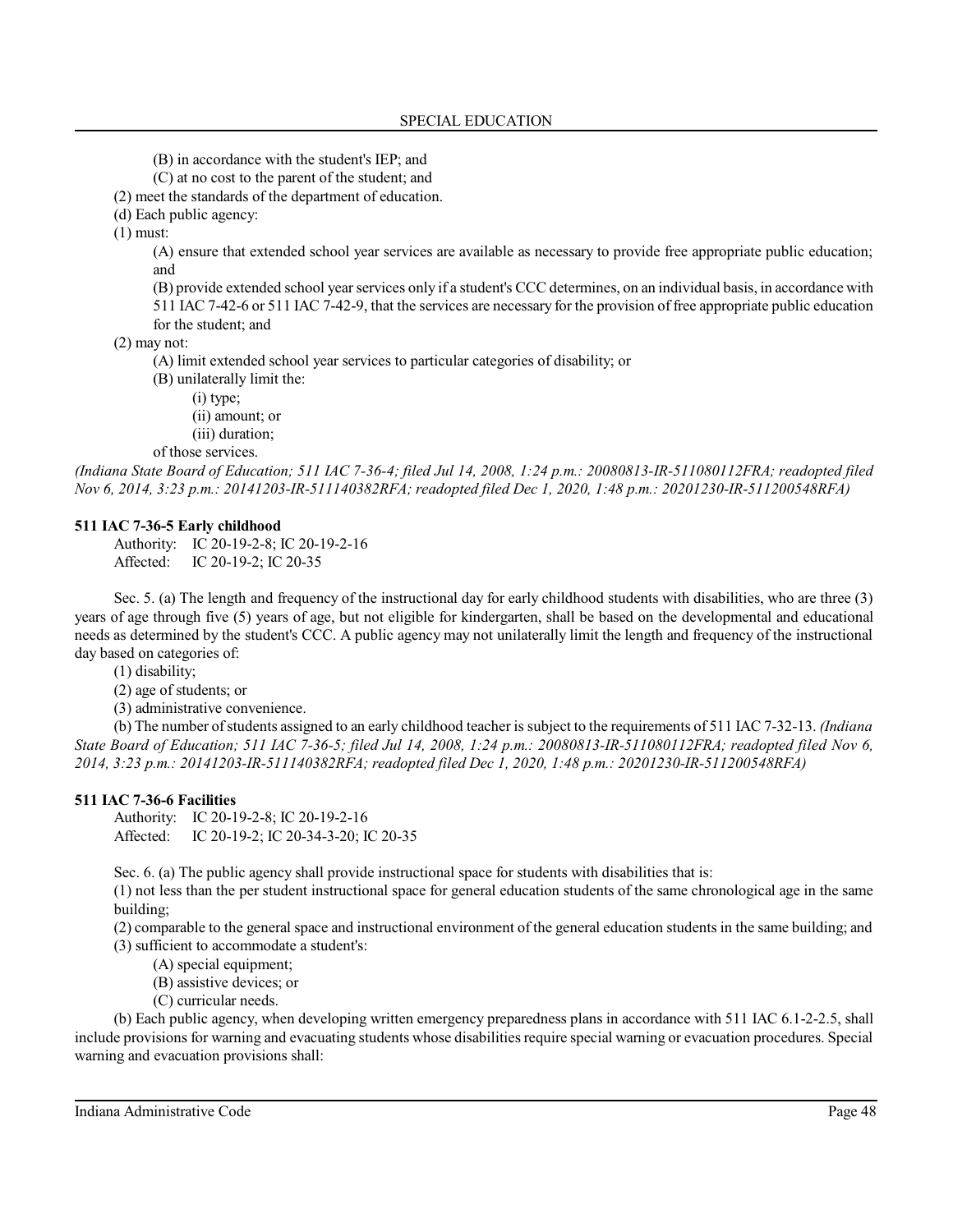(1) address individual needs of students;

(2) be reviewed on an annual and as needed basis; and

(3) be implemented during tornado (shelter) preparedness drills, fire drills, and manmade occurrence disaster drills as required by IC 20-34-3-20.

*(Indiana State Board of Education; 511 IAC 7-36-6; filed Jul 14, 2008, 1:24 p.m.: 20080813-IR-511080112FRA; readopted filed Nov 6, 2014, 3:23 p.m.: 20141203-IR-511140382RFA; readopted filed Dec 1, 2020, 1:48 p.m.: 20201230-IR-511200548RFA)*

#### **511 IAC 7-36-7 Instructional curricula, materials, equipment, and assistive technology devices and services**

Authority: IC 20-19-2-8; IC 20-19-2-16

Affected: IC 20-19-2; IC 20-35

Sec. 7. (a) Each student shall be involved in and progress in the general education curriculum, to the maximum extent feasible, as determined by the student's CCC. The public agency may supplement the general education curriculum with modified programs of instruction or curriculum that align to state academic standards and related functional skills to be achieved.

(b) The public agency shall provide to students with disabilities instructional materials and supplies comparable to those provided to nondisabled students.

(c) A student's CCC must determine whether the student needs instructional materials, including print instructional materials as defined in 511 IAC 7-32-75, in an accessible format.

(d) For purposes of this section, "accessible format" means an alternate approach to presenting information to a student with a disability. Accessible formats may be purchased ready for use by students with disabilities, developed for use by students with disabilities, or modified from existing materials in accordance with federal and state copyright laws. Accessible formats include, but are not limited to, the following:

(1) Braille.

(2) Audio.

(3) Digital text.

(4) Large type.

(5) Tactile graphics.

(6) Video.

(7) Captions.

(8) Audio descriptions.

(e) If a student's CCC determines that a student needs instructional materials in an accessible format that are not print instructional materials, the public agency must ensure that the student receives the instructional materials at the same time as other students receive the instructional materials, in accordance with policies and procedures established by the department of education.

(f) If a student's CCC determines that a student needs print instructional materials in an accessible format, the public agency must provide the materials to the student in a timely manner as described in subsection (h).

(g) When a student needs print instructional materials in an accessible format, the public agency must determine whether the student is a student with a print disability as defined in 511 IAC 7-32-93. This may require the public agency to obtain a written certification statement from a competent authority according to policies and procedures established by the department of education. A competent authority is a recognized expert who attests to the physical basis of the visual, perceptual, or other physical disability that limits the student's use ofstandard print, in accordance with policies and procedures established by the department of education.

(h) For purposes of this section, "timely manner" means that a public agency will take all reasonable steps to ensure that students who need print instructional materials in accessible formats are provided those materials at the same time as other students receive instructional materials. Reasonable steps include, but are not limited to, the following:

(1) Requiring publishers or other contractors to, at a minimum, provide the National Instructional Materials Access Center (NIMAC) with electronic files containing the content of the print instructional materials using the National Instructional Materials Accessibility Standard (NIMAS). Such files must be provided to the NIMAC with sufficient time, according to policies and procedures established by the department of education, to ensure that students requiring accessible formats receive the instructional materials at the same time as other students receive the instructional materials.

(2) Having a means of acquiring print instructional materials in accessible formats according to policies and procedures established by the department of education, including for students who transfer into the public agency after the start of the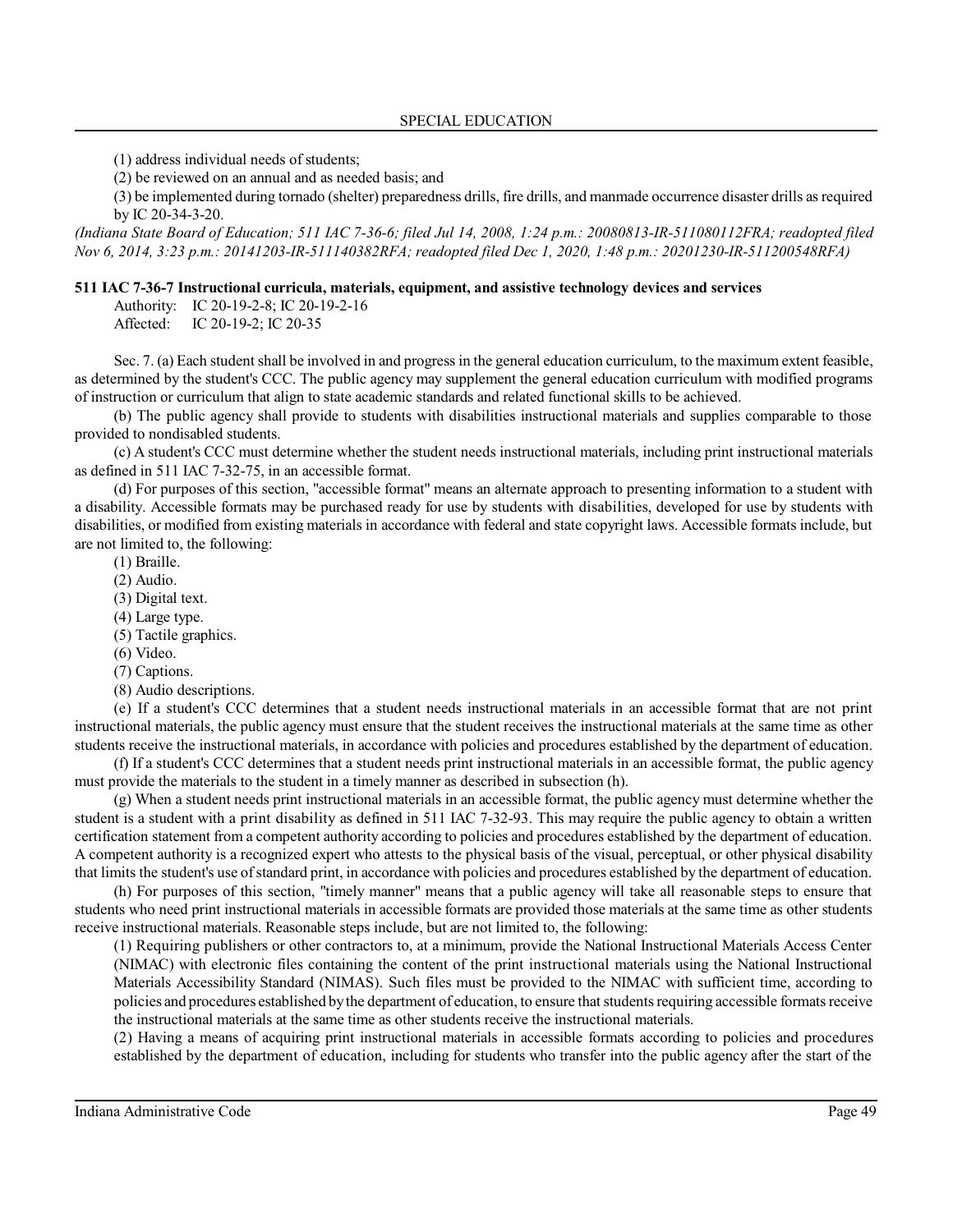school year.

Reasonable steps would not include withholding print instructional materials from other students until print instructional materials in accessible formats are available.

(i) Nothing in this section relieves a public agency of its responsibility to ensure that the following students, who need print instructional materials in accessible formats, receive those materials in a timely manner:

(1) A student who is not a student with a print disability as defined in 511 IAC 7-32-93.

(2) A student who needs print instructional materials that cannot be produced from NIMAS files.

(j) Charges to the parent for textbook rental, incidental fees, or any other fees permitted by state statute or rule do not violate the at no cost requirement.

(k) The public agency shall provide instructional materials and equipment and assistive technology devices and services, as defined in 511 IAC 7-32-7 and 511 IAC 7-32-8, which are specified in the student's IEP. On a case-by-case basis, the use of schoolpurchased assistive technology devices in a student's home or in other settings is required if the student's CCC determines that the student needs access to those devices in order to receive a free appropriate public education.

(l) Unless the student's CCC determines otherwise, the public agency is not responsible to provide basic equipment that may be required at home as well as in the educational setting, such as the following:

(1) Wheelchairs.

(2) Braces.

(3) Glasses.

(4) Hearing aids.

(m) The public agency is responsible for maintenance and repair of all equipment and devices provided by the public agency. The public agency is not responsible for the cost of repair or replacement of equipment not purchased by the public agency. However, the public agencymust ensure that hearing aids worn in school by students who are deaf or hard of hearing are functioning properly.

(n) The public agency is not responsible for the postsurgical maintenance, programming, or replacement of a student with a disability's medical device that has been surgically implanted, or of an external component ofthe surgically implanted medical device. However, the public agency must ensure that the external components of the surgically implanted medical devices are functioning properly. *(Indiana State Board of Education; 511 IAC 7-36-7; filed Jul 14, 2008, 1:24 p.m.: 20080813-IR-511080112FRA; readopted filed Nov 6, 2014, 3:23 p.m.: 20141203-IR-511140382RFA;filed Mar 18, 2019, 2:33 p.m.: 20190417-IR-511180153FRA; readopted filed Dec 1, 2020, 1:48 p.m.: 20201230-IR-511200548RFA)*

### **511 IAC 7-36-8 Transportation**

Authority: IC 20-19-2-8; IC 20-19-2-16 Affected: IC 20-19-2; IC 20-35

Sec. 8. (a) When appropriate, students with disabilities shall be transported with nondisabled students.

(b) The public school corporation of legal settlement or charter school is ultimately responsible for transportation ofstudents with disabilities. Under a comprehensive plan or joint services agreement, interlocal or cooperative arrangement, responsibility for transportation may be delegated. Transportation as a related service, under 511 IAC 7-43-1(u), may be necessary for a student to receive special education and related services as:

(1) determined by the student's CCC; and

(2) specified in the student's IEP.

(c) Whenever the transit time of a student with a disability exceeds the transit time of nondisabled students of comparable age in the same school corporation or charter school, the school corporation of legal settlement or charter school shall place a written student-specific justification for the excess transit time in each affected student's record. A local policy limiting transit time is applicable to students with disabilities.

(d) The parent of a student with a disability shall not be required to provide transportation. If the parent does transport the student, pursuant to a written agreement with the public agency, the public agency shall reimburse the parent at not less than the per mile rate at which employees of the public agency are reimbursed. *(Indiana State Board of Education; 511 IAC 7-36-8; filed Jul 14, 2008, 1:24 p.m.: 20080813-IR-511080112FRA; readopted filed Nov 6, 2014, 3:23 p.m.: 20141203-IR-511140382RFA; readopted filed Dec 1, 2020, 1:48 p.m.: 20201230-IR-511200548RFA)*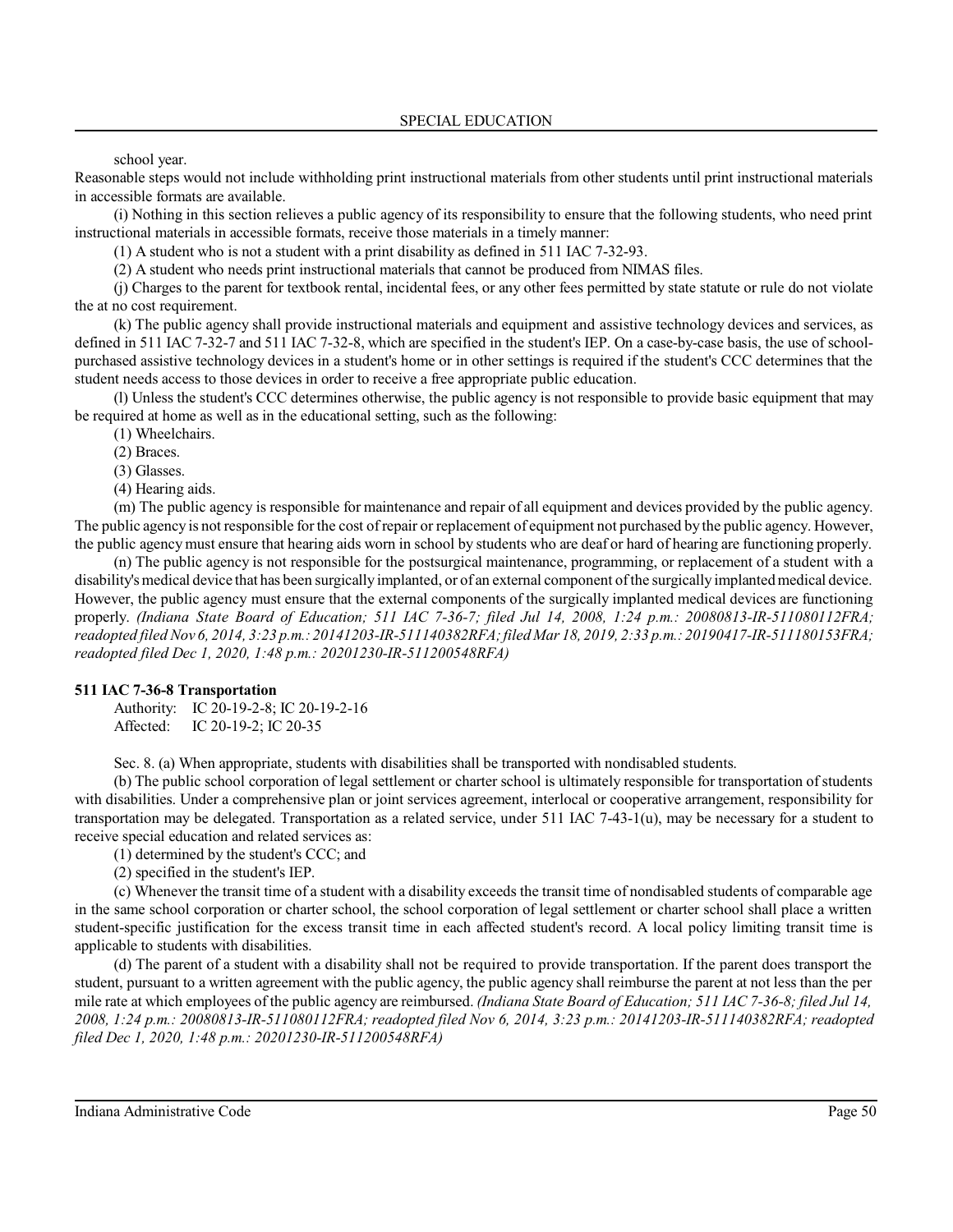## **511 IAC 7-36-9 Medication administration**

Authority: IC 20-19-2-8; IC 20-19-2-16 Affected: IC 20-19-2; IC 20-35

Sec. 9. (a) The public agency shall establish, maintain, and implement written policies and procedures on the administration of medication that include the following:

(1) No medication shall be administered without the written and dated consent of the parent.

(2) The parent's written consent is valid:

(A) only for the period specified on the consent form; and

(B) never longer than the current school or program year.

(3) A physician's prescription, a copy of the original prescription, or the pharmacy label must be:

(A) provided by the parent; and

(B) on file with the public agency.

(4) Medication shall be:

(A) maintained in a secure location; and

(B) administered in accordance with the physician's prescription.

(5) The parent may, upon request, obtain a copy of the public agency's policies and procedures on medication administration.

(6) If the medication is to be terminated prior to the date on the prescription, the written and dated consent or withdrawal of consent of the parent is required.

(7) The person or persons authorized to administer medication are specified.

(b) The public agency shall document any special training provided to persons authorized to administer medication.

(c) Public agency and state personnel are prohibited from requiring a parent to obtain a prescription for medication for a student as a condition for:

(1) attending school;

(2) receiving an educational evaluation under 511 IAC 7-40; or

(3) receiving special education or related services under this article.

(d) Nothing in subsection (c) shall be construed to prohibit teachers and other school personnel from consulting or sharing classroom based observations with a parent regarding his or her student's:

(1) academic and functional performance;

(2) behavior in the classroom or school; or

(3) need for evaluation for special education and related services under 511 IAC 7-40-2, related to child identification. *(Indiana State Board of Education; 511 IAC 7-36-9; filed Jul 14, 2008, 1:24 p.m.: 20080813-IR-511080112FRA; readopted filed Nov 6, 2014, 3:23 p.m.: 20141203-IR-511140382RFA; readopted filed Dec 1, 2020, 1:48 p.m.: 20201230-IR-511200548RFA)*

## **511 IAC 7-36-10 State and local assessments**

Authority: IC 20-19-2-8; IC 20-19-2-16 Affected: IC 20-19-2; IC 20-35

Sec. 10. (a) A student with a disability must participate in all state and local assessment programs, including assessments described under Section 1111 of the Elementary and Secondary Education Act, 20 U.S.C. 6311, with appropriate accommodations and alternate assessments, if necessary, as indicated in a student's IEP.

(b) The:

(1) department of education; or

(2) in the case of a district assessment, public agency;

must, to the extent possible, use universal design principles in developing and administering assessments under this section.

(c) Appropriate accommodations for the state assessment programs are:

(1) set forth in the program manual issued each year by the department of education; and

(2) accommodations that do not invalidate scores.

(d) For district assessments, public agencies must develop guidelines for the provision of appropriate accommodations that do not invalidate scores.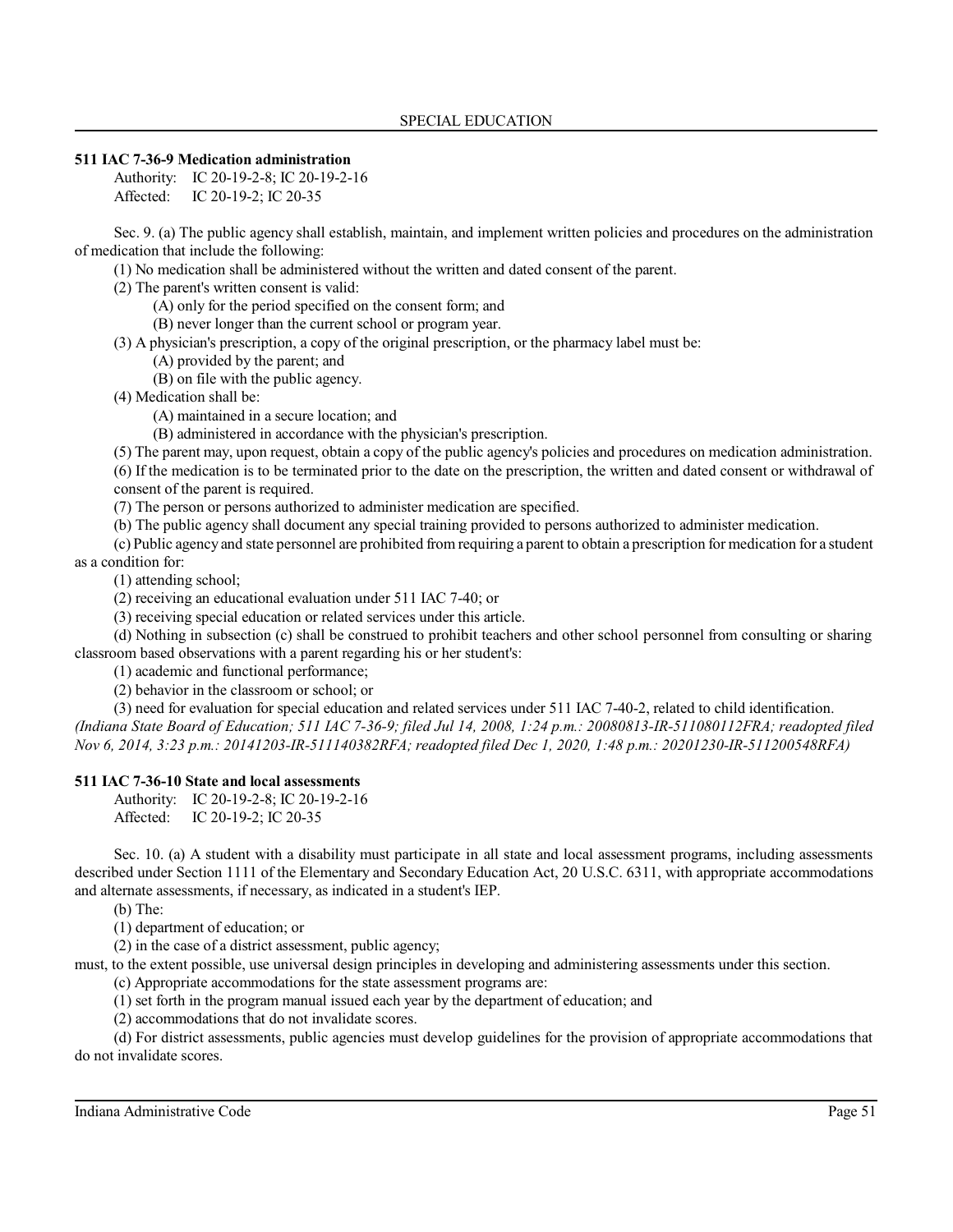(e) The student's CCC must determine, in advance, whether the student will utilize any of the appropriate accommodations described in subsections (c) and (d) during state and district assessments and throughout the student's education program. If the student will utilize accommodations, the CCC must:

(1)select testing accommodations the student needs in order for the assessment to reflect the student's academic achievement;

(2) not select testing accommodations that will invalidate a student's score; and

(3) document the testing accommodations in the student's IEP.

(f) Nothing in this article prohibits the use of accommodations in classroom instruction that, if used for state and district assessments, would invalidate a student's score.

(g) The CCC may determine that a student will participate in an alternate assessment in lieu of participating in the general assessment. For state assessments, the CCC's determination must be based upon the criteria in 511 IAC 5-2-4.5.

(h) Before a CCC can determine that a student will participate in an alternate assessment in lieu of the general assessment, the public agency must provide the CCC with a clear explanation of the differences between the assessments, including any effects of state or district policies on the student's education resulting from participation in an alternate assessment.

(i)Ifthe CCC determinesthat a student will participate in an alternate assessment, the public agencymust ensure that the parent is informed that the student's performance will be measured against grade-level aligned alternate academic achievement standards. *(Indiana State Board of Education; 511 IAC 7-36-10; filed Jul 14, 2008, 1:24 p.m.: 20080813-IR-511080112FRA; readopted filed Nov 6, 2014, 3:23 p.m.: 20141203-IR-511140382RFA; filed Mar 18, 2019, 2:33 p.m.: 20190417-IR-511180153FRA; readopted filed Dec 1, 2020, 1:48 p.m.: 20201230-IR-511200548RFA)*

## **511 IAC 7-36-11 Caseload**

Authority: IC 20-19-2-8; IC 20-19-2-16 Affected: IC 20-19-2; IC 20-35

Sec. 11. The caseload of each teacher, speech-language pathologist, or related services provider shall be limited in number to allow the teacher, speech-language pathologist, or related services provider to implement each assigned student's IEP and shall be determined by the following:

(1) The nature and severity of the students' disabilities.

(2) The type and intensity of services needed as specified in the IEP.

(3) The chronological ages of the students.

(4) The total number of students with and without disabilities for whom the teacher has instructional responsibility. *(Indiana State Board of Education; 511 IAC 7-36-11; filed Mar 18, 2019, 2:33 p.m.: 20190417-IR-511180153FRA;readopted filed Dec 1, 2020, 1:48 p.m.: 20201230-IR-511200548RFA)*

# **Rule 37. Procedural Safeguards**

## **511 IAC 7-37-1 Notice of procedural safeguards**

Authority: IC 20-19-2-8; IC 20-19-2-16 Affected: IC 20-19-2; IC 20-35

Sec. 1. (a) The public agency shall establish, maintain, and implement procedures in accordance with this section to ensure that students with disabilities and their parents are afforded procedural safeguards with respect to the provision of a free appropriate public education by the agency.

(b) The written notice of procedural safeguards shall be:

(1) a standard notice;

(2) written in language understandable to the general public;

(3) provided in the:

(A) native language; or

(B) other mode of communication;

used by the parent unless it clearly is not feasible to do so; and

(4) printed in a format that is easy to read.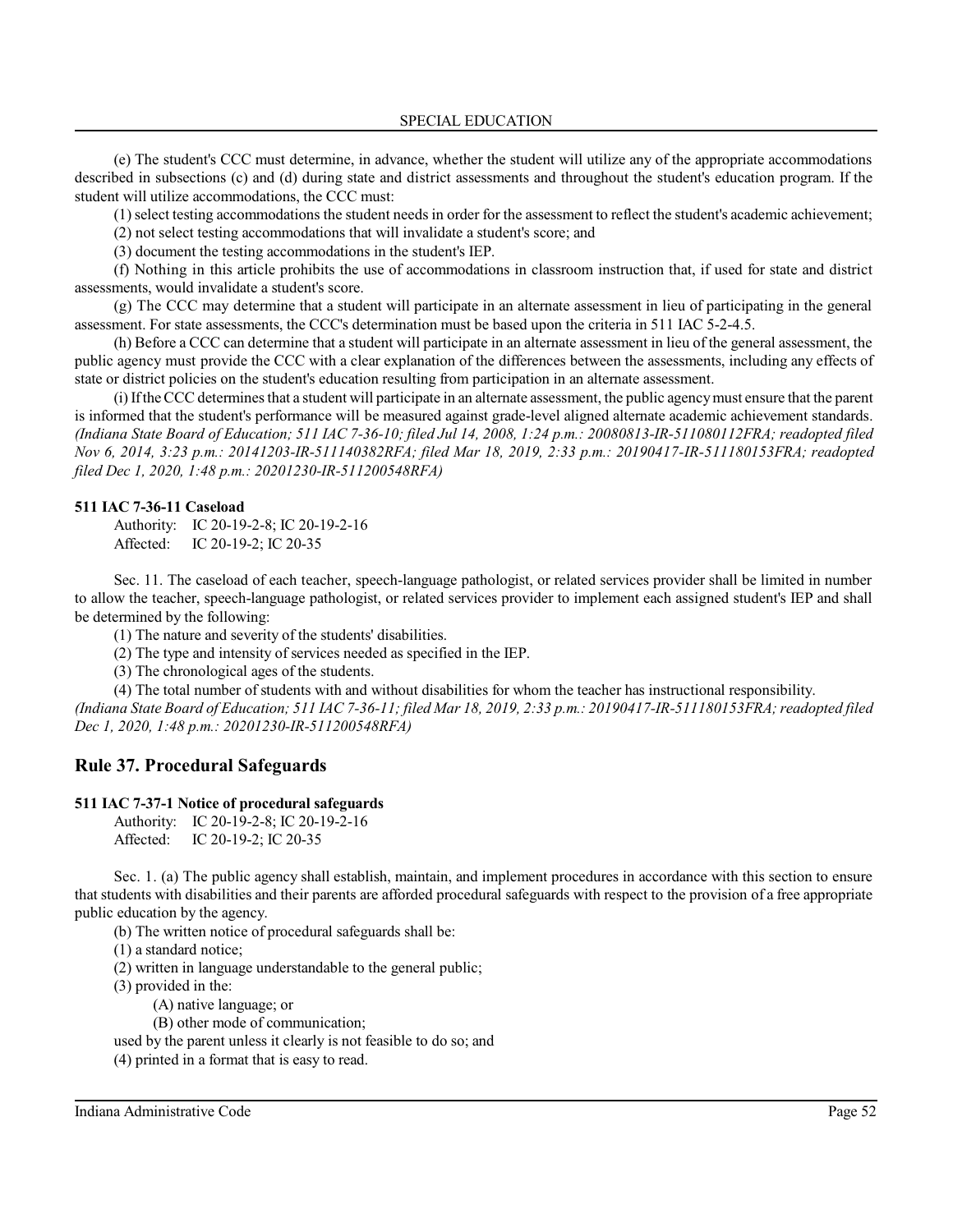(c) When the native language or other mode of communication of the parent is not a written language, the public agency shall take steps to ensure the following:

(1) The procedural safeguards are translated orally or by other means to the parent in his or her native language or other mode of communication.

(2) The parent understands the content of the notice.

(3) There is written documentation that the requirements of this subsection are met.

(d) A copy of the notice of procedural safeguards shall be given to the parent of a student with a disability one (1) time a school year, except that a copy also must be given to the parent upon:

(1) initial referral or parental request for evaluation;

(2) receipt of the first filing of a complaint under 511 IAC 7-45-1 in a school year;

(3) receipt of the first due process hearing request under 511 IAC 7-45-3 in a school year;

(4) the date the public agency decides to make a removal that results in a disciplinary change of placement under 511 IAC 7-

44-2, which includes removals to interim alternative education settings for:

(A) weapons;

(B) drugs; and

(C) serious bodily injury;

under 511 IAC 7-44-6; and

(5) request by a parent.

(e) A public agency may place a copy of the notice of procedural safeguards on its Internet website if a website exists. However, such posting does not satisfy the requirement of providing the notice of procedural safeguards to a parent.

(f) The written notice of procedural safeguards must include a full explanation of the following:

(1) The parent's right to receive written notice before the public agency proposes to initiate or change, or refuses to initiate or change, the:

(A) identification, evaluation, or educational placement of the student; or

(B) provision of a free appropriate public education to the student;

as required in 511 IAC 7-40-4, 511 IAC 7-40-8, 511 IAC 7-42-4, and 511 IAC 7-42-7.

(2) The prerequisite of written parental consent, as defined in 511 IAC 7-32-17, for the following:

(A) An initial evaluation, as required in 511 IAC 7-40-4(h).

(B) A reevaluation, as required in 511 IAC 7-40-8(i), unless the parent fails to respond to a public agency's reasonable efforts to obtain consent as described in 511 IAC 7-40-8(k).

(C) Initial special education services, as required in 511 IAC 7-42-7(f).

(D) A public agency's access to a student's public benefits or insurance programs or private insurance proceeds, as required in 511 IAC 7-33-4.

(E) The release of a student's educational records, in accordance with 511 IAC 7-38-1(q)(1), to officials of participating agencies providing or paying for transition services under and in accordance with 511 IAC 7-43-3.

(F) The exchange of educational records, in accordance with 511 IAC 7-38-1(q)(2), regarding a parentally-placed nonpublic school student, between officials of the public agency where the nonpublic school is located and the school district of legal settlement, as required in 511 IAC 7-34.

(G) The public agency inviting, under 511 IAC 7-42-3(d), a representative of any participating agency (other than the public agency) likely to be responsible for providing or paying for transition services.

(H) An excusal, under 511 IAC 7-42-3(h), of a CCC member described in 511 IAC 7-42-3(b)(1) through 511 IAC 7-42-

3(b)(4), from a CCC meeting, in whole or in part, when the meeting involves a modification to or discussion of the member's area of the curriculum or related services.

(3) The parent's right to the following:

(A) To participate as a member of the CCC and the requirements of 511 IAC 7-42-5 and 511 IAC 7-42-6.

(B) To request a CCC meeting, under 511 IAC 7-42-5(a)(3), if he or she believes that a required component of the IEP should be changed to ensure the provision of a free appropriate public education.

(C) To request one (1) or both of the following in accordance with 511 IAC 7-40-5(h):

(i) A copy of the initial educational evaluation report, at no cost to the parent, prior to the CCC meeting.

(ii) A meeting with an individual who can explain the results of the educational evaluation prior to the CCC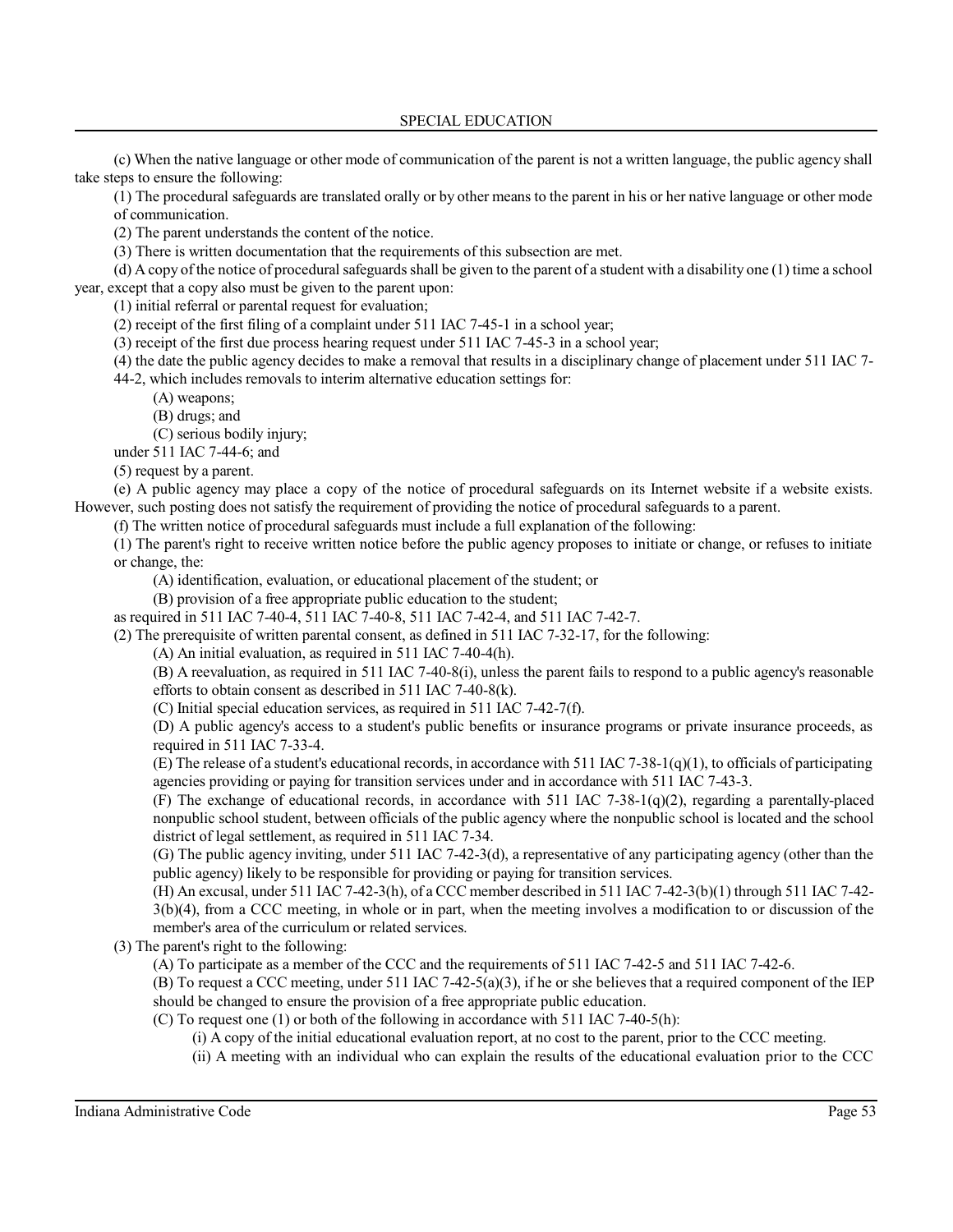meeting.

- (D) To request a reevaluation as described in 511 IAC 7-40-8.
- (E) To obtain an independent educational evaluation as described in 511 IAC 7-40-7, including the following:

(i) The right to have the results of the independent educational evaluation considered by the CCC or the independent hearing officer in a due process hearing.

- (ii) The circumstances under which an independent educational evaluation may be obtained at public expense.
- (iii) The criteria that must be met when an independent educational evaluation is conducted at public expense.
- (4) The parent's rights with regard to the student's educational record as described in 511 IAC 7-38, including the following: (A) Accessing the record.
	- (B) Inspecting and reviewing the record.
	- (C) Challenging information in the record.
	- (D) Amending information in the record.
	- (E) The consent required for disclosure, use, and destruction of records under 511 IAC 7-38-1.
	- (F) Any fees associated with copying the record.

(5) The transfer of rights to the student at eighteen (18) years of age under 511 IAC 7-43-5, unless a guardian or an educational representative has been appointed for the student.

- (6) The availability of mediation and the mediation process under 511 IAC 7-45-2.
- (7) The right of the parent, or any interested party, to file a complaint in accordance with 511 IAC 7-45-1.
- (8) The parent's right to request a due process hearing, in accordance with 511 IAC 7-45-3, to challenge the public agency's proposed or refused action regarding a student with a disability.
- (9) The difference between a complaint and due process hearing request, including the following:
	- (A) The jurisdiction of each procedure, including what issues may be raised under each procedure.
	- (B) The allowable time period in which to file a:
		- (i) complaint; or
		- (ii) due process hearing request.
	- (C) The opportunity for the public agency to resolve a:
		- (i) complaint; or
		- (ii) a parent's request for a due process hearing.
	- (D) The filing procedures for:
		- (i) complaints; and
		- (ii) requests for due process.
	- (E) The decisional timelines for:
		- (i) complaints; and
		- (ii) due process hearings.

(10) The student's placement during the pendency of any due process hearing in accordance with 511 IAC 7-44-8 and 511 IAC 7-45-7(u).

(11) Due process hearings, including requirements for disclosure of evaluation results and recommendations, as described in 511 IAC 7-45-7.

(12) Civil action, including the time period in which to file a civil action, as described in 511 IAC 7-45-9.

(13) Attorney's fees, as described in 511 IAC 7-45-11.

(14) The requirements under 511 IAC 7-34-10 for a parent's unilateral placement of a student with a disability in a nonpublic school at public expense.

- (15) The protections and procedures for students who are subject to the following:
	- (A) Disciplinary changes of placement under 511 IAC 7-44-2, which includes manifestation determinations under 511 IAC 7-44-5.
	- (B) Placement in an interim alternative educational setting as described in 511 IAC 7-44-6 and 511 IAC 7-44-7.

(16) The protections forstudents who have not been determined eligible for special education and related services under 511 IAC 7-44-9.

(17) Reporting of crimes allegedly committed by students to appropriate authorities as described in 511 IAC 7-38-1(o) and 511 IAC 7-44-10.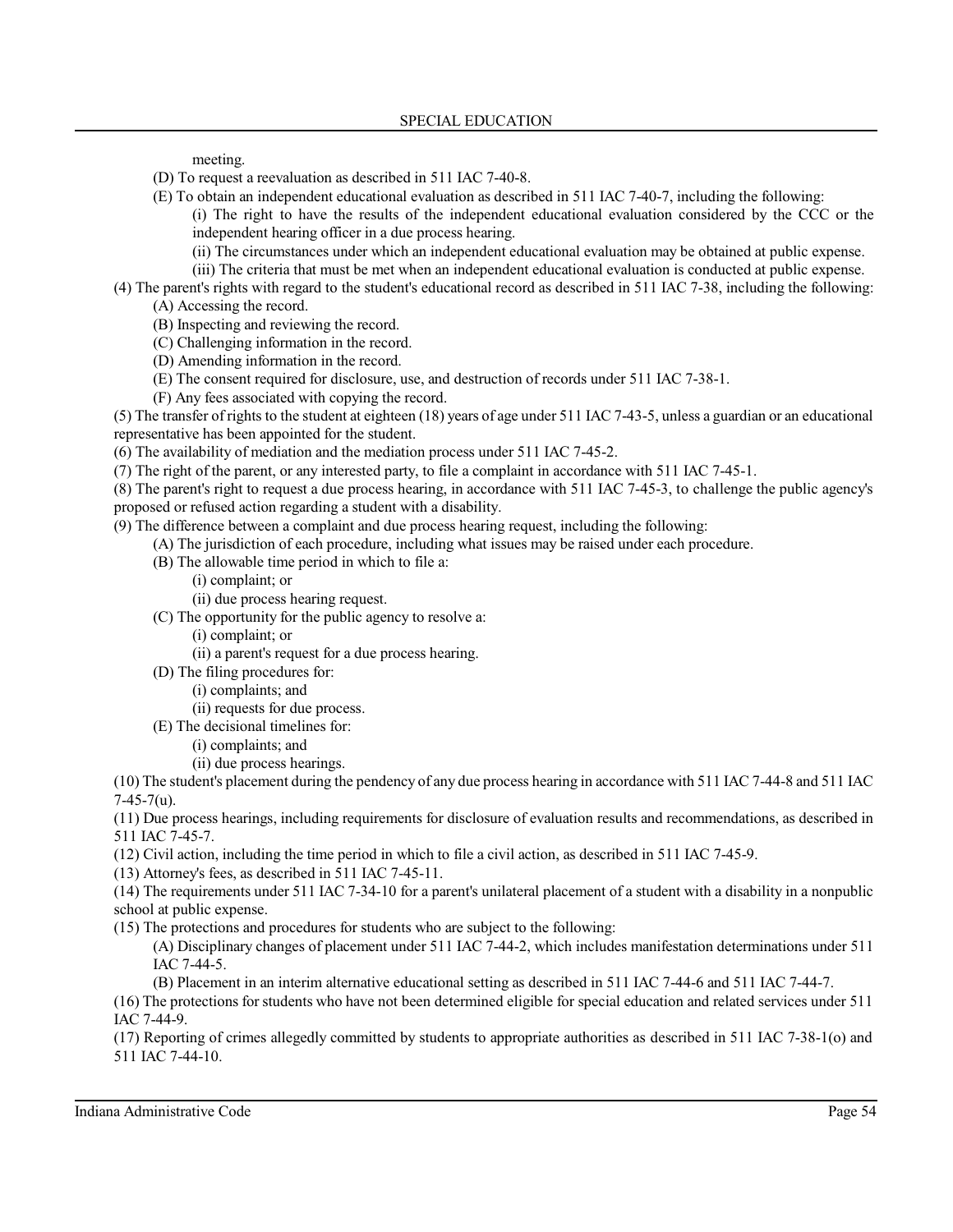#### SPECIAL EDUCATION

(18) The names and addresses of agencies and organizations, including the public agency, that provide assistance to parents in understanding this article.

*(Indiana State Board of Education; 511 IAC 7-37-1; filed Jul 14, 2008, 1:24 p.m.: 20080813-IR-511080112FRA; filed May 25, 2010, 8:19 a.m.: 20100623-IR-511090795FRA; readopted filed Nov 21, 2016, 3:12 p.m.: 20161221-IR-511160428RFA)*

### **511 IAC 7-37-2 Notice by electronic mail**

Authority: IC 20-19-2-8; IC 20-19-2-16 Affected: IC 20-19-2; IC 20-35

Sec. 2. A parent may elect to receive the written notice of procedural safeguards by an electronic mail communication if the public agency makes that option available. *(Indiana State Board of Education; 511 IAC 7-37-2; filed Jul 14, 2008, 1:24 p.m.: 20080813-IR-511080112FRA;readopted filed Nov 6, 2014, 3:23 p.m.: 20141203-IR-511140382RFA; readopted filed Dec 1, 2020, 1:48 p.m.: 20201230-IR-511200548RFA)*

## **Rule 38. Confidentiality of Information**

#### **511 IAC 7-38-1 Access to and disclosure of educational records**

|           | Authority: IC 20-19-2-8; IC 20-19-2-16 |
|-----------|----------------------------------------|
| Affected: | IC 20-19-2; IC 20-33-7-3; IC 20-35     |

Sec. 1. (a) The public agency must annually notify, in writing, parents of students currently in attendance, or students of legal age currently in attendance, of their rights regarding confidentiality of personally identifiable information. The notice must inform parents or students of legal age that they have the right to the following:

- (1) Inspect and review the student's educational record with respect to the:
	- (A) identification, evaluation, and educational placement of the student; and
	- (B) provision of a free appropriate public education to the student.
- (2) Seek amendment of the student's educational record that the parent or student of legal age believes to be:
	- (A) inaccurate;
		- (B) misleading; or
		- (C) otherwise in violation of the student's privacy rights.

(3) Consent to disclosures of personally identifiable information contained in the student's educational record, except to the extent that this rule authorizes disclosure without consent.

- (4) File a complaint concerning the public agency's alleged failure to comply with the requirements of this rule.
- (b) The written notice must include the following:
- (1) The procedures for the following:
	- (A) Exercising the right to inspect and review educational records.
	- (B) Requesting an amendment of educational records.
- (2) The criteria for determining:
	- (A) who constitutes a public agency official; and
	- (B) what constitutes a legitimate educational interest, ifthe public agency has a policy of disclosing educational records
	- to other public agency officials who have been determined to have a legitimate educational interest.
- (c) The public agency:

(1) may provide the written notice by any means reasonably likely to inform the parents or students of legal age of their rights; and

(2) must effectively notify:

- (A) parents of students with disabilities;
- (B) students of legal age with disabilities; or
- (C) parents who have a primary or home language other than English.
- (d) The right to inspect and review educational records includes the right to:

(1) a response from the public agency to reasonable requests for explanations and interpretations of the educational record;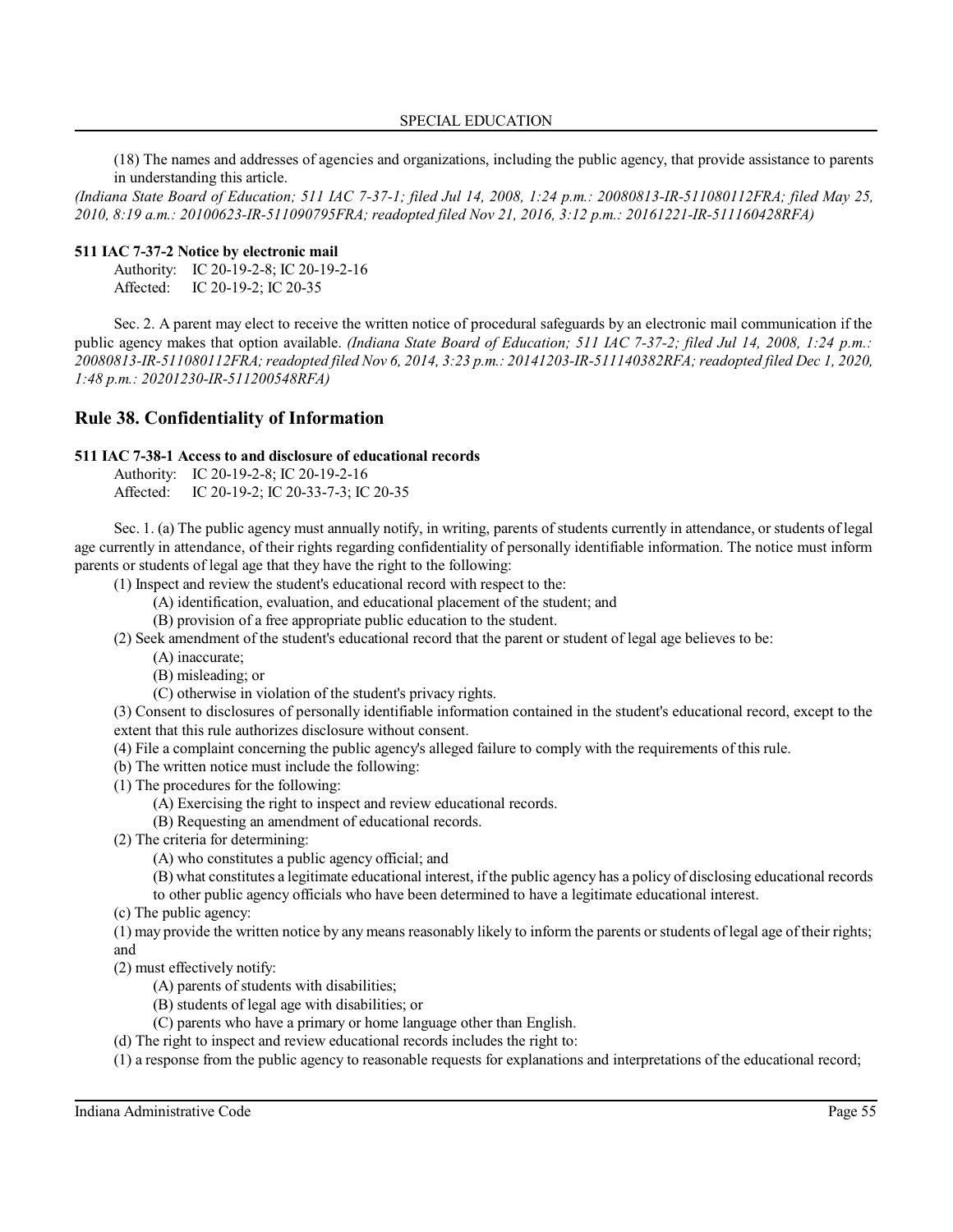(2) have other arrangements made to inspect and review a requested educational record or to receive copies of the educational record from the public agency if the failure to provide those copies would prevent the parent or student of legal age from exercising the right to inspect and review the educational record;

(3) have a representative of the parent or student of legal age inspect and review the educational record; and

(4) receive a copy of the student's educational record from the public agency for use in a pending due process hearing.

(e) A public agency must permit the parent, or parent's representative, to inspect and review any educational record of the parent's children from birth to eighteen (18) years of age that are collected, maintained, or used by the public agency as described in this rule. All rights under this rule transfer from the parent to the student of legal age, as defined in 511 IAC 7-32-91, when the student has reached eighteen (18) years of age and not had a guardian appointed.

(f) The public agency must permit a custodial and noncustodial parent to inspect and review the student's educational record unless the public agency has received actual written notice that a court order has terminated or restricted the parent's authority to access the student's educational record under applicable state law governing matters, such as, but not limited to, the following:

(1) Guardianship.

(2) Separation.

(3) Divorce.

(4) Custody.

(g) The public agency must comply with a request from a parent or student of legal age to inspect and review the educational record:

(1) without unnecessary delay;

(2) before any meeting regarding:

(A) an IEP;

(B) an interim alternative educational setting; or

(C) a manifestation determination;

(3) prior to:

(A) a resolution session;

(B) a due process hearing; or

(C) an expedited due process hearing; and

(4) in no case more than forty-five (45) calendar days after the request is made.

(h) The public agency may charge a fee for copies of educational records, unless the requested record is a copy of a student's educational evaluation report or IEP, which must be provided at no cost to a parent or student of legal age, including a parent of a student or student of legal age who attends a nonpublic school. Fees for copies must not:

(1) exceed actual cost of duplication; or

(2) be charged if doing so effectively prevents the parent or student of legal age from exercising the right to inspect and review the educational record.

The public agency may not charge a fee to search for or to retrieve information under this rule.

(i) If an educational record includes information on more than one (1) student, the parent or student of legal age has the right to:

(1) inspect and review only the information relating to the parent's child or student of legal age; or

(2) be informed of that specific information.

(j) The public agencymust maintain a record of each request for accessto and disclosure of personally identifiable information from the educational record of each student, except when the disclosure has been by or to any of the following:

(1) A parent or student of legal age.

(2) A party with written consent from the parent or student of legal age.

(3) A party seeking directory information.

(4) An authorized public agency official.

(5) A party receiving the record pursuant to a lawfully issued subpoena or other court order specifically stating that the following will not be disclosed:

- (A) The existence and contents of the subpoena or other court order.
- (B) The information furnished in response to the subpoena or other court order.

(k) The record of access and disclosure must: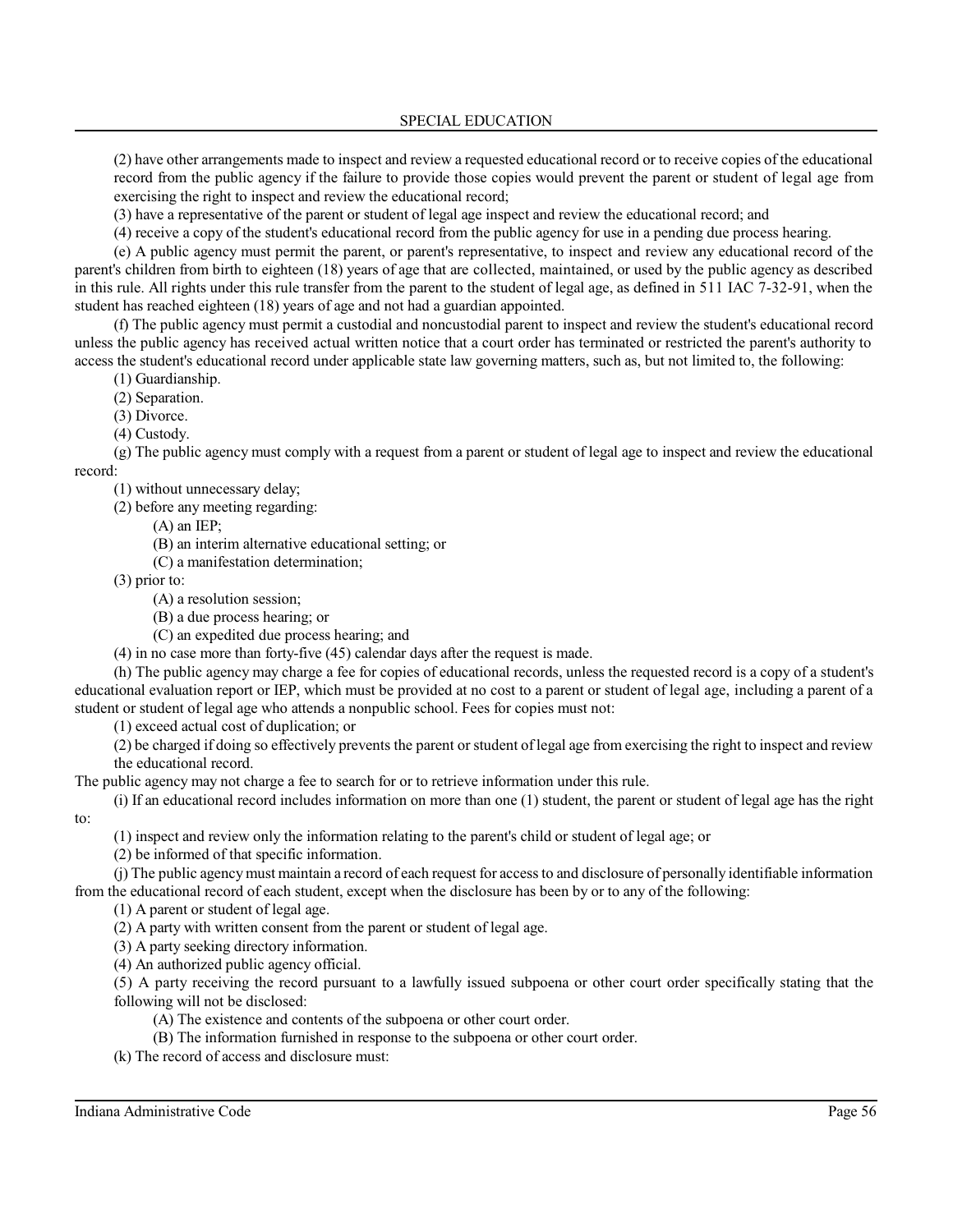(1) be maintained with the educational record as long as the educational record is maintained; and

(2) include:

(A) the name of the person who has requested or received personally identifiable information from the educational record;

(B) the purpose of the party in requesting or obtaining the information; and

(C) the date of disclosure of the information.

(l) If the public agency discloses personally identifiable information with the understanding that the party receiving the information may make further disclosures on behalf of the public agency in which prior consent is not required, the record of disclosure must include the following:

(1) The names of the additional parties to which the receiving party may disclose the information on behalf of the public agency.

(2) The purpose of each of the additional parties in requesting or obtaining the information.

(m) The public agency, upon request of a parent or student of legal age, must provide a list of the types and locations of educational record:

(1) collected;

(2) maintained; or

(3) used;

by the public agency.

(n) If a student transfers from one (1) school to another, the public agency's transmission of any of the student's educational record must include the following:

(1) The student's current IEP.

(2) Any disciplinary records relative to a suspension or an expulsion.

(o) When the public agency reports a crime committed by a student with a disability, the public agencymust ensure that copies of the education and disciplinary record of the student are transmitted only to the extent the transmission is permitted by the Family Educational Rights and Privacy Act (which includes requiring the receiving authorities to certify in writing that the records will not be disclosed to any other parties) and as required by IC 20-33-7-3, without the prior written consent of the parent or the student of legal age for consideration by the appropriate authorities to whom it reports the crime.

(p) Except as specified in subsection (o), (q), or (r), written and dated consent of the parent or student of legal age must be obtained before personally identifiable information is disclosed to anyone other than the parent, student of legal age, or authorized public agency officials, or before the information is used for any purpose other than those specified in this rule. The consent must specify the following:

(1) The record that may be disclosed.

(2) The purpose of the disclosure.

(3) The person or class of persons to whom the record may be disclosed.

(q) Parental consent is not required before personally identifiable information is released to officials of other agencies or institutions for purposes of meeting a requirement of this article, except as follows:

(1) Parental consent, or the consent of a student of legal age, as defined in 511 IAC 7-32-17, must be obtained before personally identifiable information is released to officials of participating agencies providing or paying for transition services in accordance with 511 IAC 7-43-3.

(2) If a student is enrolled or is going to enroll in a nonpublic school that is not located in the student's school district of legal settlement, parental consent must be obtained before any personally identifiable information about the student is released between officials from the:

(A) public agency where the nonpublic school is located; and

(B) school district of legal settlement.

(r) The public agency may allow access to, or disclose information from, an educational record without consent of the parent or student of legal age under any of the following conditions:

(1) The disclosure is to authorized public agency officials within the agency, including teachers, whom the agency has determined to have legitimate educational interests.

(2) The disclosure is to officials of another public agency or institution of postsecondary education where the student is enrolled, or intends to enroll, subject to the following: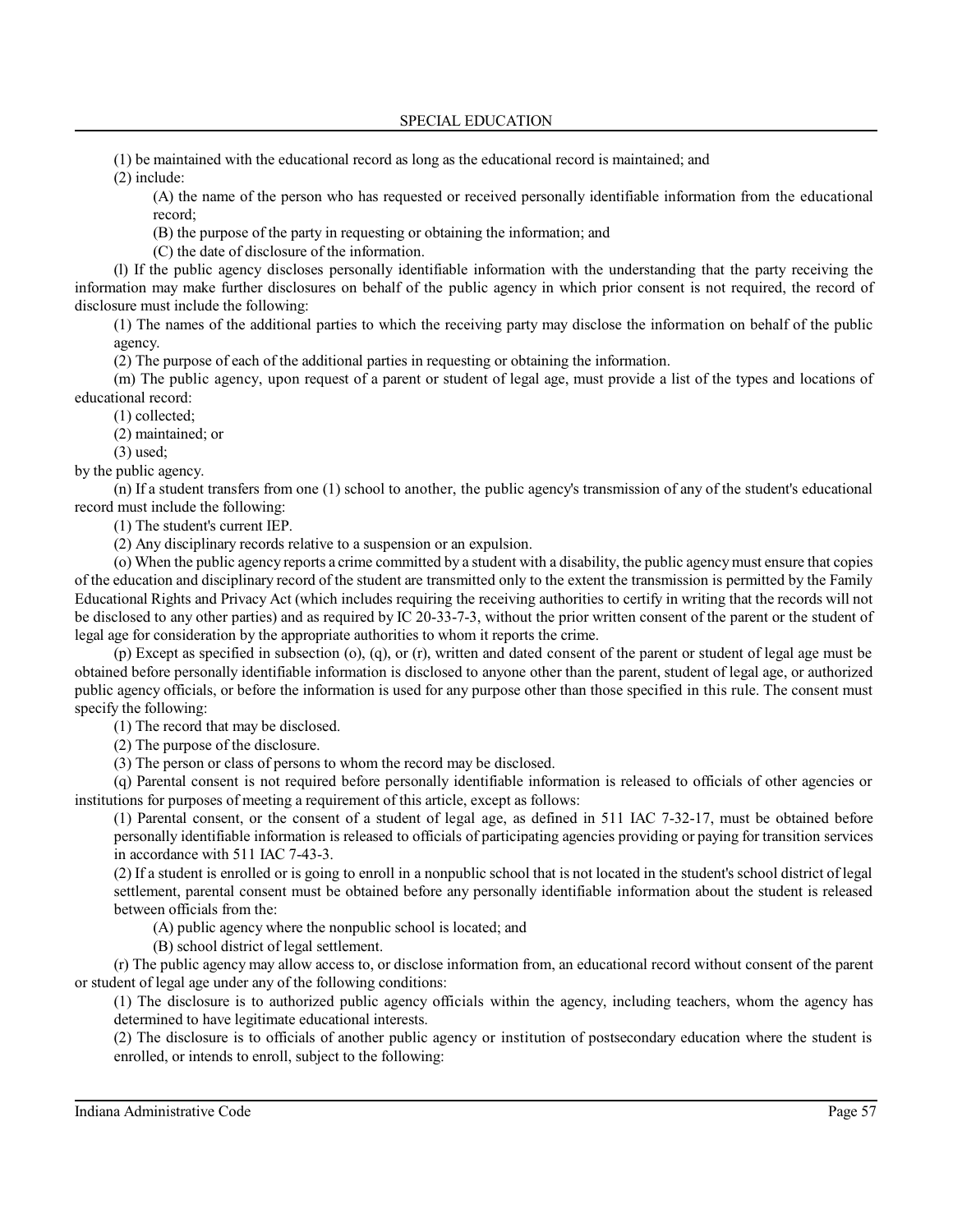(A) The public agency must make a reasonable attempt to notify the parent or student of legal age at the last known address of the parent or student of legal age, unless the:

(i) disclosure is initiated by the parent or student of legal age; or

(ii) annual notice in subsection (a) includes notice that the agency forwards educational records to another public agency or institution that has requested the records and in which the student intends to or has enrolled.

(B) The public agency must provide the following:

(i) Upon request of the parent or student of legal age, a copy of the disclosed record.

(ii) At the request of a parent or student of legal age, the opportunity for a hearing as described in section 2(c) of this rule.

(C) Notwithstanding clause (A), an Indiana public agency where the student was previously enrolled must take reasonable steps to promptly respond to a request from the student's new school, public or nonpublic, for the student's educational records.

(3) The disclosure is to authorized representatives of:

(A) the Comptroller General or Attorney General of the United States;

(B) the Secretary of the United States Department of Education; or

(C) state and local education authorities;

in connection with an audit, evaluation, or accreditation of federal or state supported education programs, or for the enforcement of, or compliance with, federal or state legal requirements related to those programs.

(4) The disclosure is in connection with financial aid for which the student applied or which the student has received, if the information is necessary for such purposes as:

(A) determining:

(i) eligibility for financial aid;

(ii) the amount of financial aid; or

(iii) the conditions for the financial aid; or

(B) enforcing the terms and conditions of the financial aid.

For purposes of this section "financial aid" means a payment of funds provided to an individual or a payment in kind of tangible or intangible property to the individual that is conditioned on the individual's attendance at an educational agency or institution.

(5) The disclosure is to a state or local juvenile justice agency for the purposes set forth in IC 20-33-7-3.

(6) The disclosure is to an organization, such as federal, state, or local agencies or independent organizations conducting a study for or on behalf of federal or state education agencies or institutions for any of the purposes listed in this subsection, providing the organization protects the confidentiality of the educational record and destroys all copies in its possession when the record is no longer needed for the purpose for which the study was conducted. Acceptable purposes of studies under this subsection are:

(A) developing, validating, or administering predictive tests;

(B) administering student aid programs; or

(C) improving instruction.

(7) The disclosure is necessary to comply with a judicial order orlawfully issued administrative or judicial subpoena, provided the public agencymakes a reasonable effort to notify the parent or the student of legal age of the order or subpoena in advance of the disclosure, so that the parent or student of legal age may seek protective action, unless the disclosure is in compliance with:

(A) a federal grand jury subpoena and the court has ordered that the existence or the contents of the subpoena or the information furnished in response to the subpoena not be disclosed; or

(B) any other subpoena issued for a law enforcement purpose and the court or other issuing agency has ordered that the existence or the contents of the subpoena or the information furnished in response to the subpoena not be disclosed.

(8) The disclosure isto the court where the public agency has initiated legal action against the parent orstudent. The disclosure of a student's educational records relevant to the public agency's legal action may occur without a court order or subpoena, but the public agency must take steps to seal the record in the legal action.

(9) The disclosure is to the court when a parent orstudent of legal age initiateslegal action against a public agency. Disclosure of a student's educational records relevant for the public agency to defend itself may occur without a court order or subpoena.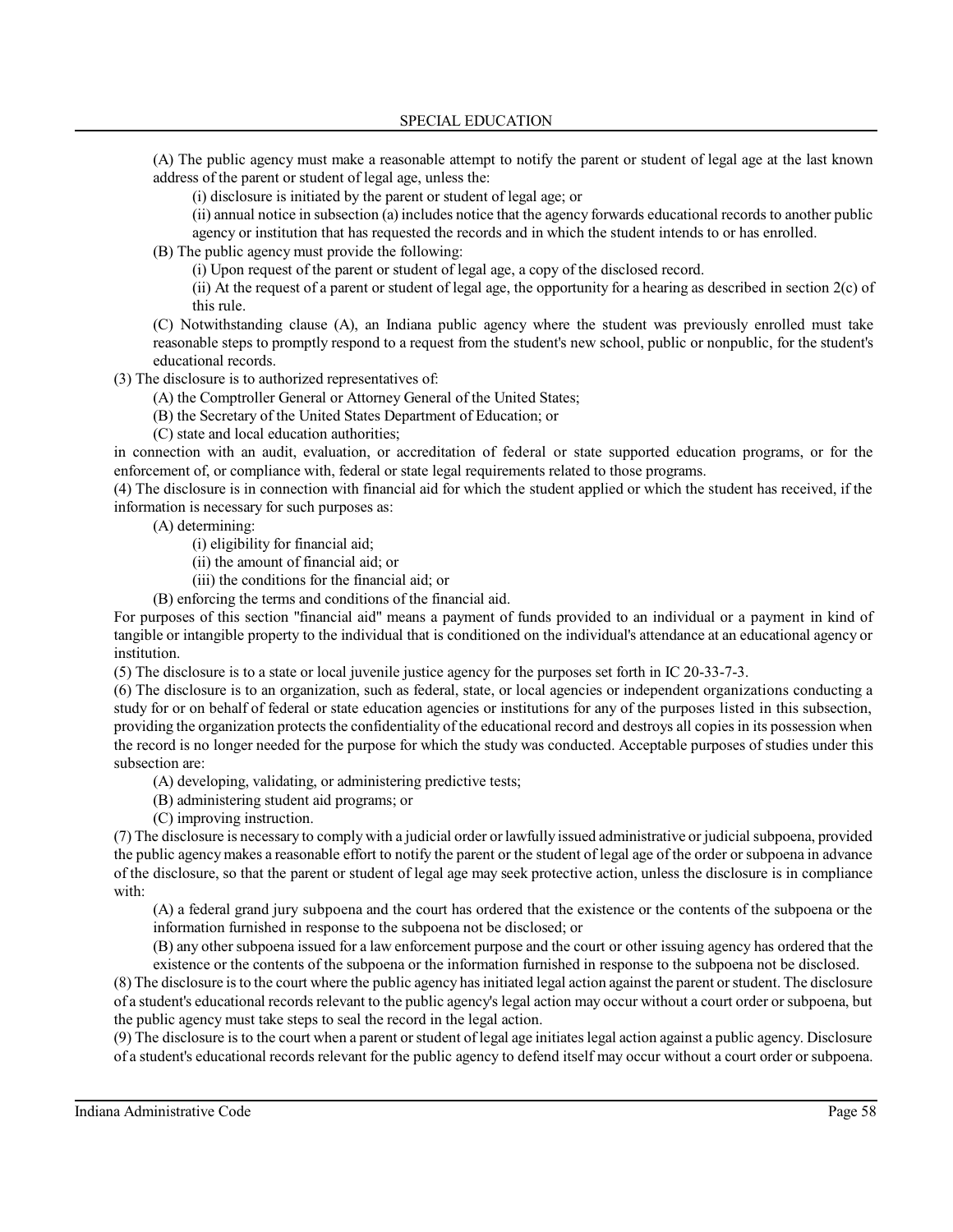(10) The disclosure is to appropriate parties in a health or safety emergency if knowledge of the information is necessary to protect the health and safety of the student or other individuals. Nothing in this rule prevents a public agency from:

(A) including in the educational record of a student appropriate information concerning disciplinary action taken against the student for conduct that posed a significant risk to the safety or well-being of:

(i) that student;

(ii) other students; or

(iii) other members of the school community; or

(B) disclosing appropriate information maintained:

(i) in clause (A) to teachers and school officials within the public agency who the public agency has determined have legitimate educational interests in the behavior of the student; or

(ii) under clause (A) to teachers and school officialsin otherschools who have been determined to have legitimate educational interests in the behavior of the student.

(11) The disclosure is information the public agency has designated as directory information if the public agency has given public notice to parents of students in attendance and students of legal age in attendance at the public agency:

(A) of the types of personally identifiable information that the agency has designated as directory information;

(B) that a parent or student of legal age has the right to refuse to let the public agency designate any or all of those types of information about the student as directory information; and

(C) of the period of time in which a parent or student of legal age has to notify the public agency in writing that he or she does not want any or all of those types of information about the student designated as directory information.

A public agency may disclose directory information about former students without meeting the conditions set forth in this subdivision.

(12) The disclosure is to any of the following:

(A) The parent of a dependent student as defined under Section 152 of the Internal Revenue Code of 1986.

(B) Accrediting organizations to carry out their accrediting functions.

(C) The parent of a student or to the student of legal age.

(s) The public agency must, upon request, provide the parent or student of legal age with a copy of the information that has been disclosed.

(t) The public agency may disclose personally identifiable information from an educational record only on the condition that the party to whom the information is disclosed will not redisclose the information to any other party without the prior consent of the parent or student of legal age, except for disclosures:

(1) of directory information;

(2) to the parent or student of legal age; or

(3) made pursuant to:

(A) court orders; or

(B) lawfully issued subpoenas.

(u) The public agency must not permit a third party access to personally identifiable information from an educational record for at least five (5) years, if the Family Policy Compliance Office, United States Department of Education determines that the third party improperly redisclosed personally identifiable information from educational record.

(v) In the event that a parent refuses to provide consent under this section, the public agency may initiate the due process procedures stated in 511 IAC 7-45. (Indiana State Board of Education; 511 IAC 7-38-1; filed Jul 14, 2008, 1:24 p.m.: 20080813-IR-*511080112FRA; readopted filed Nov 6, 2014, 3:23 p.m.: 20141203-IR-511140382RFA; readopted filed Dec 1, 2020, 1:48 p.m.: 20201230-IR-511200548RFA)*

### **511 IAC 7-38-2 Procedures for amending educational records**

Authority: IC 20-19-2-8; IC 20-19-2-16 Affected: IC 20-19-2; IC 20-35

Sec. 2. (a) A parent or student of legal age who believes that information in an educational record collected, maintained, or used under this rule is inaccurate, misleading, or violatesthe privacy or other rights of the student may request the public agency that maintains the record to amend the information. The request must: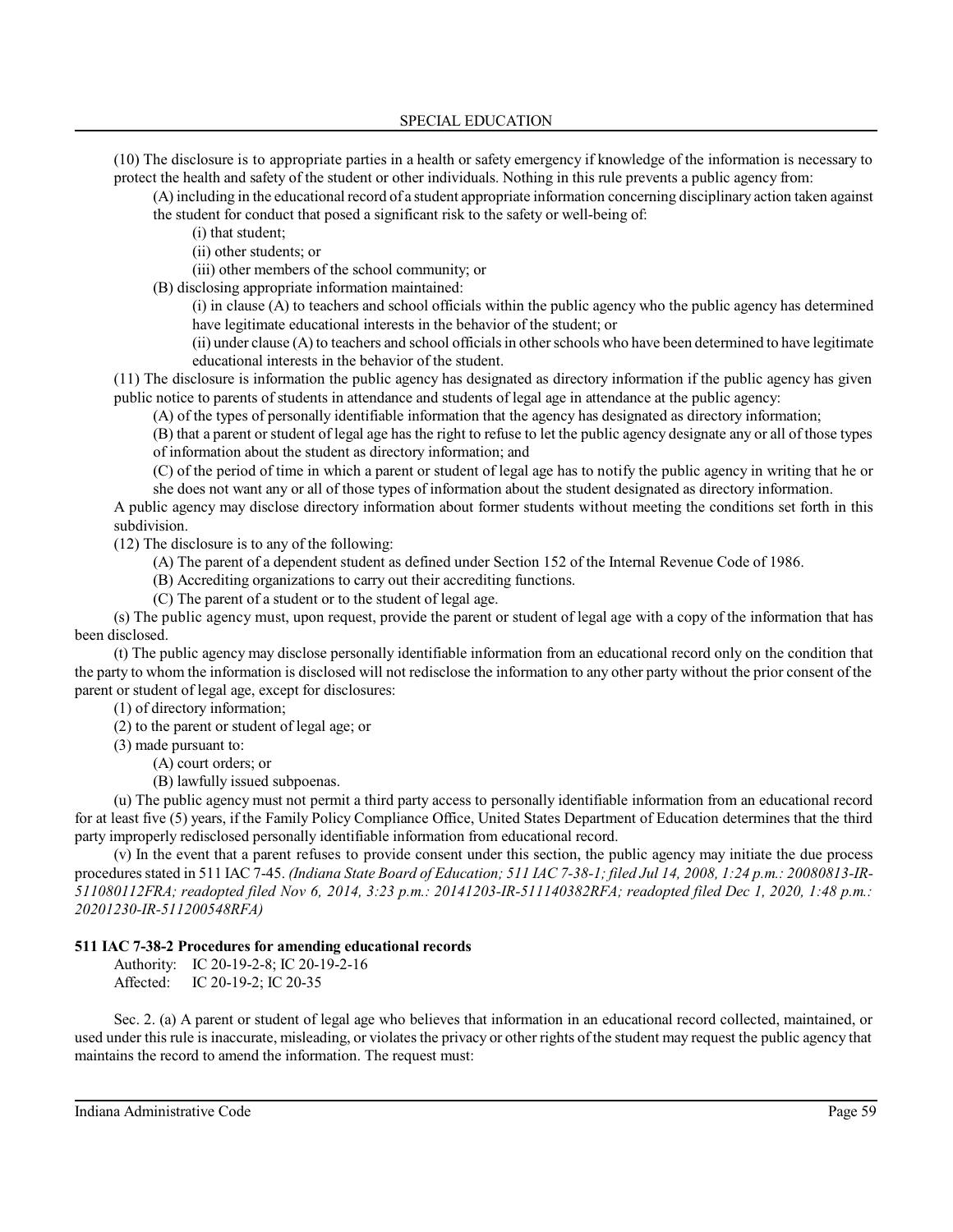- (1) be in writing;
- (2) be dated; and

(3) specify the information that the parent or student of legal age believes:

(A) is inaccurate;

(B) is misleading; or

(C) violates the student's privacy or other rights.

(b) If the public agency agrees to amend the information as requested, the public agency must do the following:

(1) Amend the information within ten (10) business days after the request is received.

(2) Notify the parent orstudent oflegal age, in writing, that the change has been made, including the date the change was made.

(c) If the public agency refuses to amend the information as requested, the public agency must notify the parent or student of legal age of the refusal, in writing, within ten (10) business days after the request is received. The written notice must include a statement of the right of the parent orstudent oflegal age to a hearing to challenge the information in the student's educational record and the procedures for the hearing, including the following:

(1) The parent or student of legal age must submit to the public agency a written request for a hearing, specifying the:

(A) information challenged; and

(B) reasons the parent or student of legal age believes the information to be:

- (i) inaccurate;
	- (ii) misleading; or

(iii) in violation of the student's privacy or other rights.

(2) The public agency must do the following:

(A) Convene a hearing within fifteen (15) business days after the request for the hearing is received.

(B) Notify the parent or student of legal age, in writing, of the hearing:

(i) date;

(ii) time; and

(iii) location;

not less than five (5) business days in advance of the hearing.

(3) The hearing may be conducted by any person, including an official ofthe public agency, who does not have a direct interest in the outcome of the hearing.

(4) The parent or student of legal age:

(A) must be given a full and fair opportunity to present evidence relevant to the issues; and

(B) may, at their own expense, be assisted or represented by one (1) or more persons, including an attorney.

(5) The hearing officer must notify the parent or student of legal age of the hearing decision in writing within ten (10) business days after the hearing. The decision must:

(A) be based solely on evidence and testimony presented at the hearing; and

(B) include a summary of the evidence and the reasons for the decision.

(6) If the hearing officer determines the information in question is inaccurate, misleading, or otherwise in violation of the privacy or other rights of the student, the public agency must:

(A) amend the information accordingly; and

(B) inform the parent or student of legal age in writing of the amendment.

(7) If the hearing officer determines the information in question is not inaccurate, misleading, or otherwise in violation of the privacy or other rights of the student, the public agency must inform the parent or student of legal age in writing of the right to place a statement in the student's record commenting on the contested information orstating the reasonsfor disagreeing with the decision, or both.

(8) A statement placed in the record by the parent or student of legal age under subdivision (7) must be maintained by the public agency in the student's record as long as the record or the contested portion of the record is maintained by the public agency. The public agency must disclose the statement whenever it discloses the record or the contested portion of the record to which the statement relates.

*(Indiana State Board of Education; 511 IAC 7-38-2; filed Jul 14, 2008, 1:24 p.m.: 20080813-IR-511080112FRA; readopted filed Nov 6, 2014, 3:23 p.m.: 20141203-IR-511140382RFA; readopted filed Dec 1, 2020, 1:48 p.m.: 20201230-IR-511200548RFA)*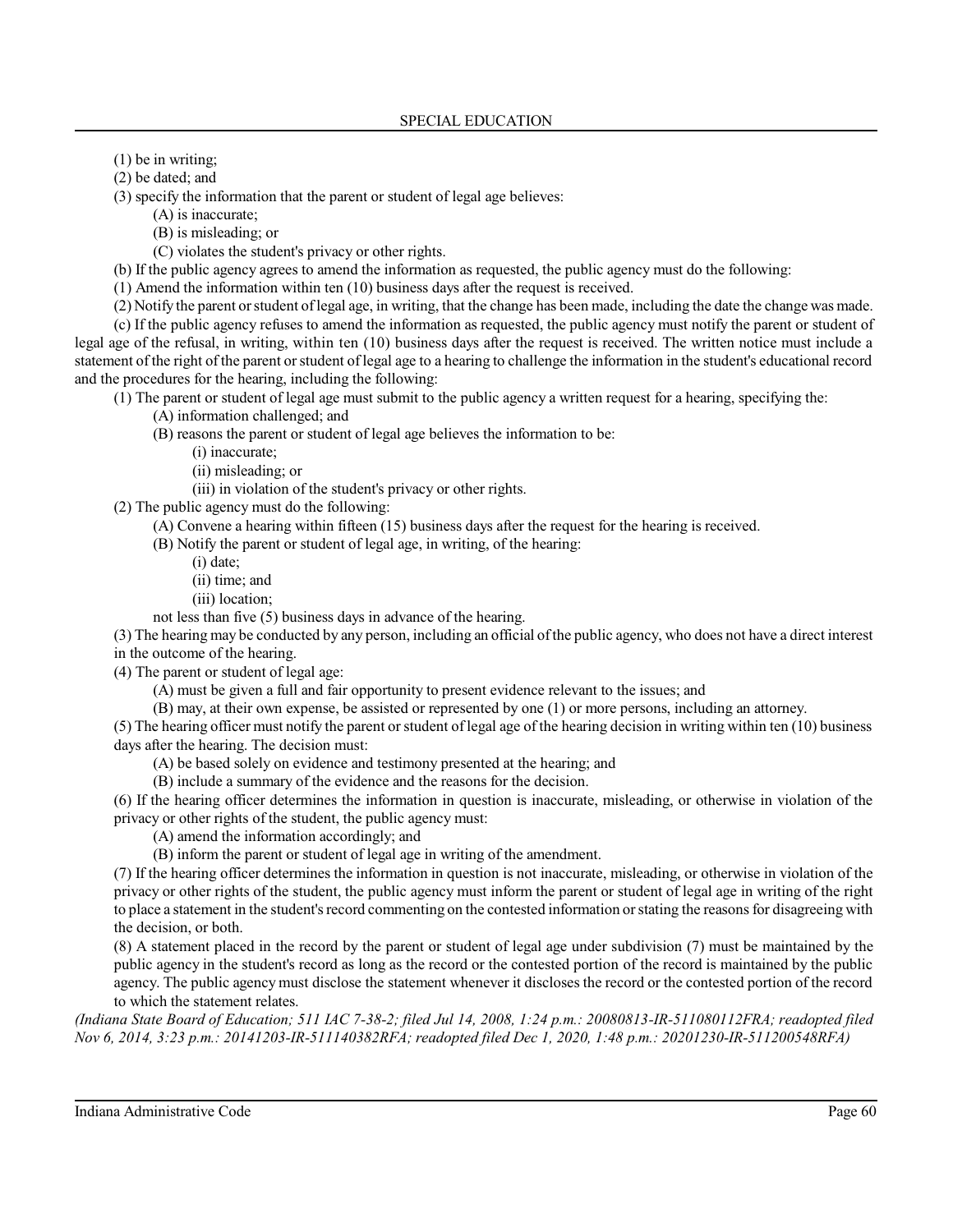### **511 IAC 7-38-3 Confidentiality safeguards in the collection, maintenance, and destruction of educational records**

Authority: IC 20-19-2-8; IC 20-19-2-16 Affected: IC 20-19-2; IC 20-35

Sec. 3. (a) The public agency must do the following:

(1) Establish, maintain, and implement procedures to protect the confidentiality of personally identifiable information at the collection, storage, disclosure, and destruction stages. These procedures must include, but are not limited to, those described in this rule and the following:

(A) The appointment of one (1) official in each building or administrative office to be responsible for ensuring compliance with the confidentiality provisions of this rule.

(B) The provision of training or instruction for all persons collecting or using personally identifiable information regarding the following:

(i) The student and parent procedural safeguards with respect to the provision of a free and appropriate public education.

(ii) Confidentiality provisions of this rule and the Family Educational Rights and Privacy Act, 20 U.S.C 1232g. (2) Maintain for public inspection a current listing of the names and positions of those employees within the public agency authorized to access personally identifiable information.

(3)Inform the parent orstudent oflegal age, in writing, when personally identifiable information collected, maintained, or used is no longer needed to provide educational services to the student. The information must be destroyed at the request of the parent or student of legal age in accordance with the public agency's record retention schedules.

(4) Maintain a student's educational record for at least three (3) years after the student exitsfrom the special education program and in accordance with the public agency's record retention schedules. The public agency must not destroy any educational record if there is an outstanding request to inspect and review the record.

(b) The public agency may do the following:

(1) Maintain a permanent record, without time limitation, of the following student information:

- (A) Name, address, and telephone number.
- (B) Grades.
- (C) Classes attended.
- (D) Grade level completed and year completed.
- (E) Attendance record.
- (F) The year the student exited from school.
- (G) High school transcript that includes the following:
	- (i) Attendance records.
	- (ii) The student's latest statewide assessment program test results.
	- (iii) Any secondary or postsecondary certificates of achievement.
	- (iv) Immunization information.
	- (v) Other information as determined by the public agency.

(2) Maintain and store a student's educational record in any manner, provided the following requirements are met:

(A) The manner of maintenance and storage does not abridge any rights under this rule.

(B) The educational record can be reviewed and copies made if needed.

*(Indiana State Board of Education; 511 IAC 7-38-3; filed Jul 14, 2008, 1:24 p.m.: 20080813-IR-511080112FRA; readopted filed Nov 6, 2014, 3:23 p.m.: 20141203-IR-511140382RFA; readopted filed Dec 1, 2020, 1:48 p.m.: 20201230-IR-511200548RFA)*

# **Rule 39. Educational Surrogate Parents**

## **511 IAC 7-39-1 Method for determining whether a student needs an educational surrogate parent**

Authority: IC 20-19-2-8; IC 20-19-2-16 Affected: IC 20-19-2; IC 20-35

Sec. 1. (a) The public agency must establish, maintain, and implement written procedures regarding how the public agency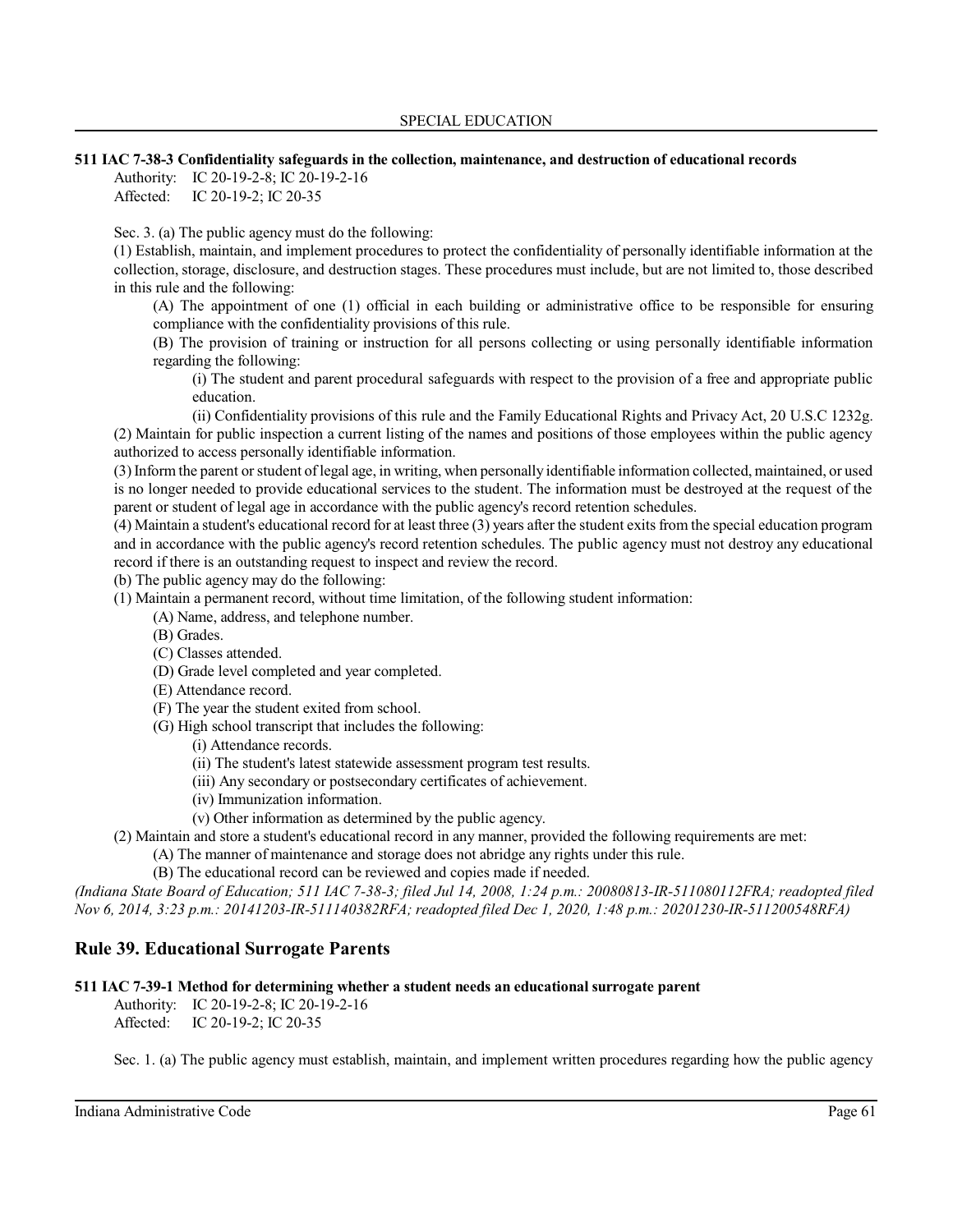determines a student is in need of an educational surrogate parent.

(b) The public agency shall protect the rights of a student by assigning an educational surrogate parent under any of the following circumstances:

(1) When no parent, as defined in 511 IAC 7-32-70, can be identified.

- (2) When, after reasonable efforts, the public agency cannot locate a parent.
- (3) When the student is a ward of the state under the laws of the state, unless as follows:
	- (A) The court order creating the wardship:
		- (i) permits the student to remain in the home; or
		- (ii) expressly reserves to a parent the authority to make decisionsregarding the student's education or upbringing.

(B) The student is a ward of the department of correction who has a parent as defined by 511 IAC 7-32-70. (4) When the student is a homeless student as defined in 511 IAC 7-32-46 who is not in the physical custody of a parent or

guardian.

(c) The public agency shall appoint an educational surrogate parent, if needed:

(1) at the time the student is referred for an initial educational evaluation; and

(2) any time the public agency determines that a student who has been identified as disabled under this article is in need of an educational surrogate parent.

(d) The public agency must make reasonable efforts to ensure the assignment of an educational surrogate parent not more than thirty (30) calendar days after the public agency determines that a student needs an educational surrogate parent.

(e) If a student is a ward of the state, the educational surrogate parent may be appointed by the judge overseeing the student's case, provided that the educational surrogate parent meets the requirements of section 2(b)(1) and 2(d) of this rule. *(Indiana State Board of Education; 511 IAC 7-39-1; filed Jul 14, 2008, 1:24 p.m.: 20080813-IR-511080112FRA; readopted filed Nov 6, 2014, 3:23 p.m.: 20141203-IR-511140382RFA; filed Mar 18, 2019, 2:33 p.m.: 20190417-IR-511180153FRA)*

## **511 IAC 7-39-2 Method for assigning an educational surrogate parent**

Authority: IC 20-19-2-8; IC 20-19-2-16 Affected: IC 20-19-2; IC 20-35

Sec. 2. (a) The public agency shall establish, maintain, and implement written procedures regarding the assignment of educational surrogate parents that include the following:

(1) A system for determining the eligibility of individuals to serve as educational surrogate parents.

(2) A system to assign educational surrogate parents.

(b) The public agency must ensure that a person assigned as an educational surrogate parent:

(1) is not employed by the department of education, a public agency, or any other agency involved in the education or care of the student;

(2) has no personal or professional interest that conflicts with the interests ofthe student whomthe educational surrogate parent represents;

(3) matches the student's cultural and linguistic background to the extent possible; and

(4) has knowledge and skills that ensure adequate representation of the student.

(c) An individual who otherwise qualifiesto be an educational surrogate parent undersubsection (b) is not an employee of the public agency solely because the individual may be paid by the agency to serve as an educational surrogate parent.

(d) In the case of a homeless student as defined in 511 IAC 7-32-46, who is not in the physical custody of a parent or guardian, appropriate staff of:

(1) emergency shelters;

(2) transitional shelters;

(3) independent living programs; and

(4) street outreach programs;

may be appointed as temporary educational surrogate parents without regard to subsection (b)(1) until a nontemporary educational surrogate parent can be appointed that meets all of the requirements of subsection (b).

(e) An educational surrogate parent may represent the student in all matters relating to the following:

(1) Identification.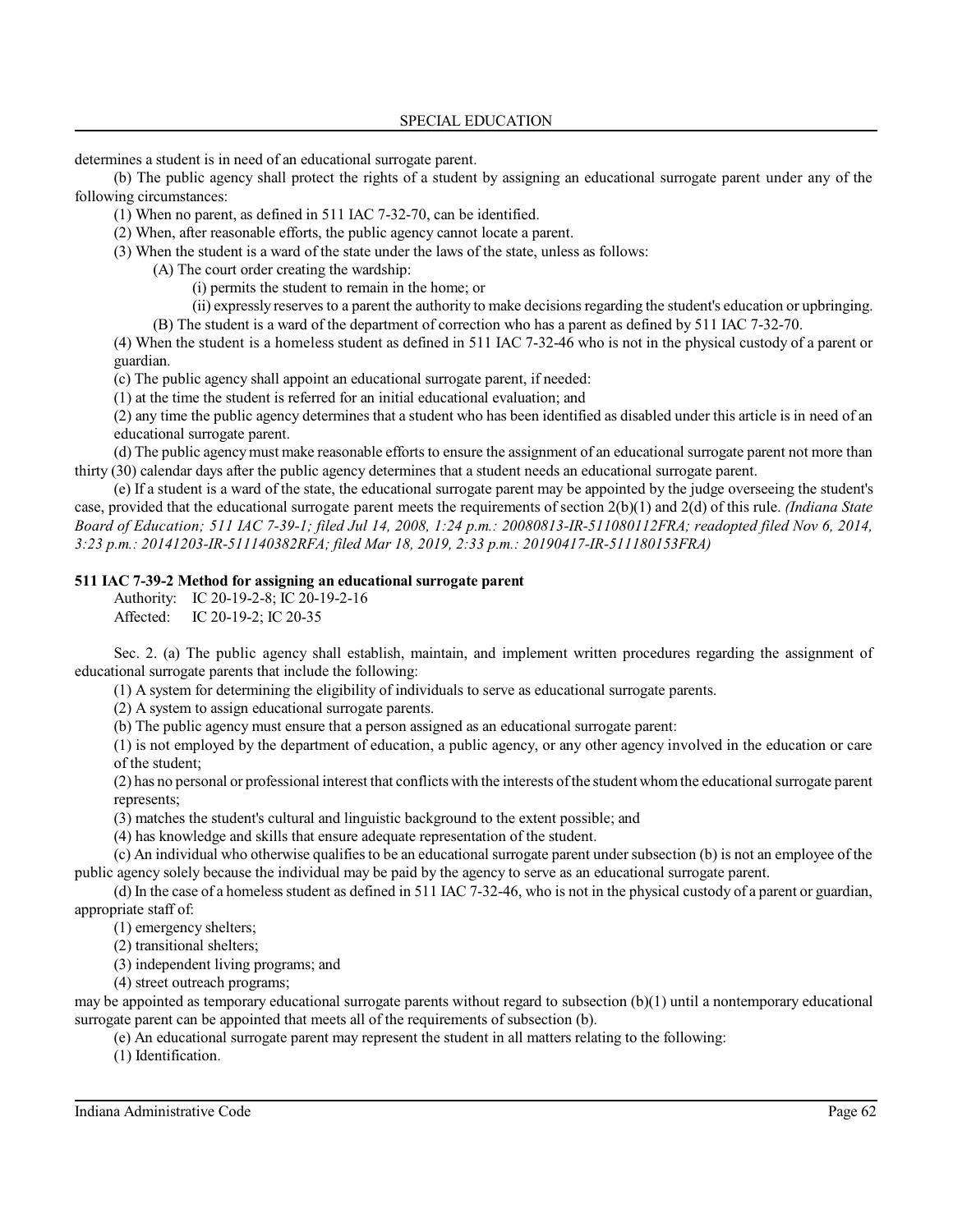(2) Evaluation and eligibility.

(3) Placement.

(4) Provision of a free appropriate public education.

(f) An educational surrogate parent's representation of a student includes the following:

(1) Participating in case conferences or other parent-teacher conferences.

(2) Granting or denying written consent for evaluation or services.

(3) Accessing and reviewing the student's educational record.

(4) Requesting mediation, a due process hearing, or filing a complaint.

(5) Exercising on behalf of the student any other rights that a parent may exercise under this article.

(g) An individual assigned as an educational surrogate parent shall not be liable for damages arising out of any civil action initiated as a result of the individual's discharge of this duty.

(h) When a student attends an educational program outside the school corporation of legal settlement and is in need of an educational surrogate parent, the corporation of legal settlement is responsible to ensure an educational surrogate parent is assigned. The educational surrogate parent may be from the:

(1) school corporation of legal settlement; or

(2) geographic area where the educational program is located;

as agreed upon by the administrators of both programs involved.

(i) The public agency shall keep a list of educational surrogate parents from which it makes its assignments. The list shall include the:

(1) qualifications of; and

(2) number of assignments for;

each educational surrogate parent. *(Indiana State Board of Education; 511 IAC 7-39-2; filed Jul 14, 2008, 1:24 p.m.: 20080813-IR-511080112FRA; readopted filed Nov 6, 2014, 3:23 p.m.: 20141203-IR-511140382RFA; filed Mar 18, 2019, 2:33 p.m.: 20190417- IR-511180153FRA)*

# **Rule 40. Identification and Evaluation**

## **511 IAC 7-40-1 Child find**

Authority: IC 20-19-2-8; IC 20-19-2-16 Affected: IC 20-19-2; IC 20-35

Sec. 1. (a) The public agency shall establish, maintain, and implement written procedures that ensure the location, identification, and evaluation of all students three (3) years of age, but less than twenty-two (22) years of age, who are in need of special education and related services, regardless of the severity of their disabilities, including students who:

(1) have legal settlement within the jurisdiction of the public agency;

(2) attend a nonpublic school, are served by an agency, or live in an institution located within the jurisdiction of the public agency;

(3) are homeless students as defined at 511 IAC 7-32-46;

(4) are wards of the state;

(5) are highly mobile students, including migrant students; and

(6) are suspected of being students with disabilities in need of special education even though they are advancing from grade to grade.

(b) A charterschool that is not part of a public school corporation shall establish, maintain, and implement written procedures that ensure the location, identification, and evaluation of all students attending the charterschool who are in need ofspecial education and related services, regardless of the severity of their disabilities.

(c) Public agencies, and charterschoolsthat are not part of public school corporations, must develop and implement a practical method to determine which students are currently receiving needed special education and related services. *(Indiana State Board of Education; 511 IAC 7-40-1; filed Jul 14, 2008, 1:24 p.m.: 20080813-IR-511080112FRA; readopted filed Nov 6, 2014, 3:23 p.m.: 20141203-IR-511140382RFA; readopted filed Dec 1, 2020, 1:48 p.m.: 20201230-IR-511200548RFA)*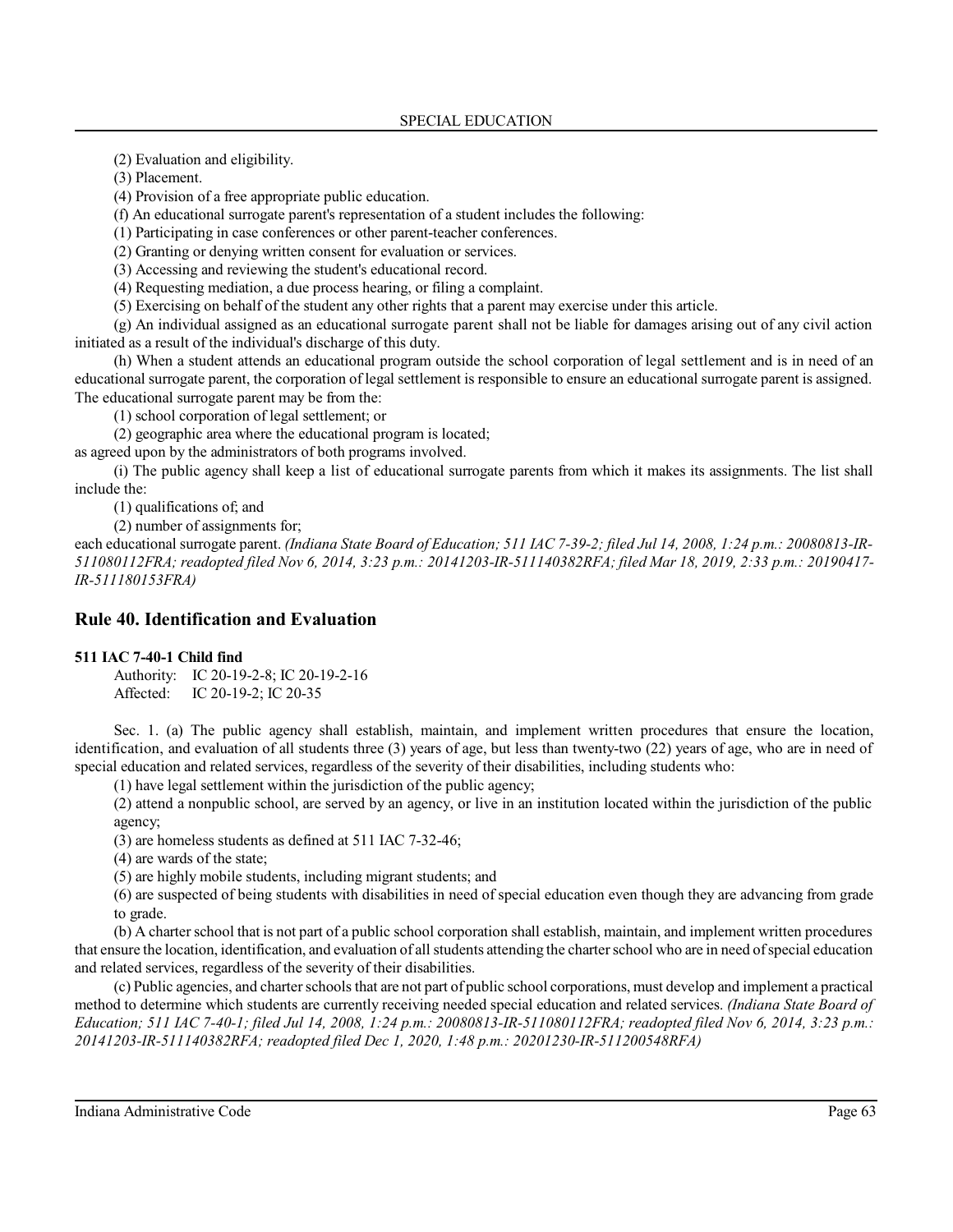### **511 IAC 7-40-2 Comprehensive and coordinated early intervening services**

Authority: IC 20-19-2-8; IC 20-19-2-16 Affected: IC 20-19-2; IC 20-35

Sec. 2. (a) A public agency may not use more than fifteen percent (15%) of the amount the public agency receives under Part B of the Individuals with Disabilities Education Act, 20 U.S.C. 1400 et seq., for any fiscal year, less any amount reduced by the public agency pursuant to 34 CFR 300.205, if any, in combination with other amounts (which may include amounts other than education funds), to develop and implement comprehensive and coordinated early intervening services, which may include interagencyfinancing structures, forstudentsin kindergarten through grade 12 (with a particular emphasis on studentsin kindergarten through grade 3) who are not currently identified as needing special education or related services, but who need additional academic and behavioral support to succeed in a general education environment.

(b) In implementing comprehensive and coordinated early intervening services under this section, a public agency may carry out activities that include, but are not limited to, the following:

(1) Professional development, which may be provided by entities otherthan public agencies, for teachers and otherschool staff to enable such personnel to deliver scientifically based academic and behavioral interventions, including the following:

(A) Scientifically based literacy instruction.

(B) Where appropriate, instruction on the use of adaptive and instructional software.

(2) Providing educational and behavioral evaluations, services, and supports, including scientifically based literacy instruction. (c) Nothing in this section shall be construed to either:

(1) limit or create a right to a free appropriate public education under this article; or

(2) delay appropriate evaluation of a child suspected of having a disability.

(d) Each public agency that develops and maintains comprehensive and coordinated early intervening services under this section must annually report the following to the department of education:

(1) The number of children served under this section who received early intervening services.

(2) The number of children served under thissection who received early intervening services and subsequently receive special education and related services under this article during the preceding two (2) year period.

(e) Funds made available to carry out this section may be used to carry out comprehensive and coordinated early intervening services aligned with activities funded by and carried out under the Elementary and Secondary Education Action of 1965, as amended, 20 U.S.C. 6301 et seq. (ESEA) if those funds are used to supplement, and not supplant, funds made available under the ESEA for the activities and services assisted under this section.

(f) The parent of a student who participates in a process that assesses the student's response to scientific, research based interventions must be provided with written notification when a student requires an intervention that is not provided to all students in the general education classroom. The written notification must contain the following information:

(1) The:

(A) amount and nature of student performance data that will be collected; and

(B) general education services that will be provided.

(2) The evidence-based strategies that will be utilized for increasing the student's rate of learning to grade level.

(3) The parent's right to request an educational evaluation to determine eligibility for special education and related services. (4) An explanation that:

(A) the public agency will initiate a request for an educational evaluation if the student fails to make adequate progress after an appropriate period of time, as determined by the parent and the public agency, when provided with scientific, research based interventions; and

(B) when the public agency initiates a request for a educational evaluation under clause (A), the public agency will provide written notice to the parent regarding the evaluation before requesting written parental consent forthe evaluation as specified in section 4 ofthisrule. After obtaining written parental consent, the public agencymust evaluate the student and convene the CCC within twenty (20) instructional days.

*(Indiana State Board of Education; 511 IAC 7-40-2; filed Jul 14, 2008, 1:24 p.m.: 20080813-IR-511080112FRA; readopted filed Nov 6, 2014, 3:23 p.m.: 20141203-IR-511140382RFA; readopted filed Dec 1, 2020, 1:48 p.m.: 20201230-IR-511200548RFA)*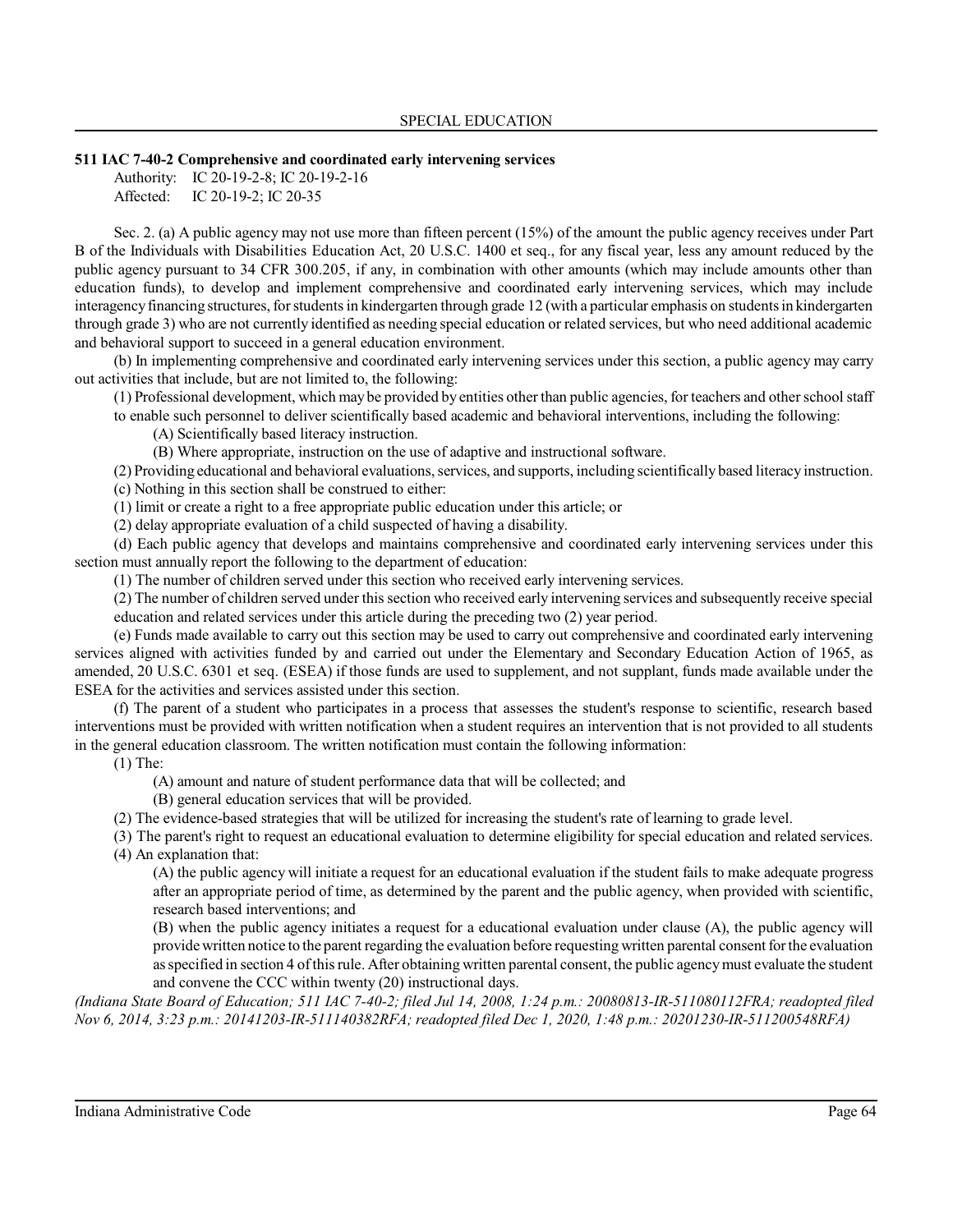## **511 IAC 7-40-3 Educational evaluations; in general**

Authority: IC 20-19-2-8; IC 20-19-2-16 Affected: IC 20-19-2; IC 20-33-2-28.5; IC 20-35

Sec. 3. (a) This rule applies to educational evaluation procedures that enable a student's CCC to determine:

(1) whether the student is eligible for special education and related services; and

(2) if eligible, the special education and related services necessary to meet the educational needs of the student.

(b) These procedures do not apply to the following:

(1) A test or other evaluation that is administered to all students unless, before administration of the test or evaluation, consent is required from parents of all students.

(2) A screening of students by a teacher or a specialist to determine appropriate instructional strategies for curriculum implementation.

(3) A review of existing data regarding a student.

(4) The collection of progress monitoring data when a student participates in a process that assesses the student's response to scientific, research based interventions described in section 2 of this rule.

(c) The public agency shall establish, maintain, and implement written procedures regarding initial evaluations and reevaluations, including a description of the following:

(1) The way in which a parent or the public agency may request an initial educational evaluation.

(2) The methods used to assign a multidisciplinary team to conduct educational evaluations.

(3) The procedures used for reevaluations.

(d) When referrals for any student from birth through the school year in which the student becomes twenty-two (22) years of age are made directly to the Indiana School for the Deaf, the Indiana School for the Blind and Visually Impaired, or any other stateoperated school by other than the designated representative of the student's public school corporation of legal settlement, the following procedures shall be implemented:

(1) The state-operated school shall refer the person making the contact back to the public school corporation of legal settlement.

(2) The referral, evaluation, and CCC meeting described in section 4 of thisrule shall be the responsibility of the public school corporation of legal settlement.

(e) The public agency must establish, maintain, and implement procedures to ensure the following:

(1) Assessments and other evaluation materials are as follows:

(A) Provided and administered in the:

(i) student's native language or other mode of communication; and

(ii) form most likely to yield accurate information on what the student knows and can do academically, developmentally, and functionally, unless it is clearly not feasible to do so.

(B) Selected and administered so as not to be discriminatory on a racial or cultural basis.

(C) Used for the purposes for which the assessments or measures are valid and reliable.

(D) Administered as follows:

(i) By trained and knowledgeable personnel.

(ii) In accordance with any instructions provided by the producer of the assessments.

(E) Technically sound instruments that may assess the relative contributions of cognitive and behavioral factors, in addition to physical or developmental factors.

(2) Assessments and other evaluation materials include those tailored to assess specific areas of educational need and not merely those designed to provide a single general intelligence quotient.

(3) Assessments are selected and administered so as best to ensure that if an assessment is administered to a student with impaired sensory, manual, or speaking skills, the assessment results accurately reflect the student's aptitude or achievement level, or whatever other factors the test purports to measure, rather than reflecting the student's impaired sensory, manual, or speaking skills, unless those skills are the factors that the test purports to measure.

(4) The student is assessed or information is collected in all areas related to the suspected disability, including, if appropriate, the following:

(A) Development.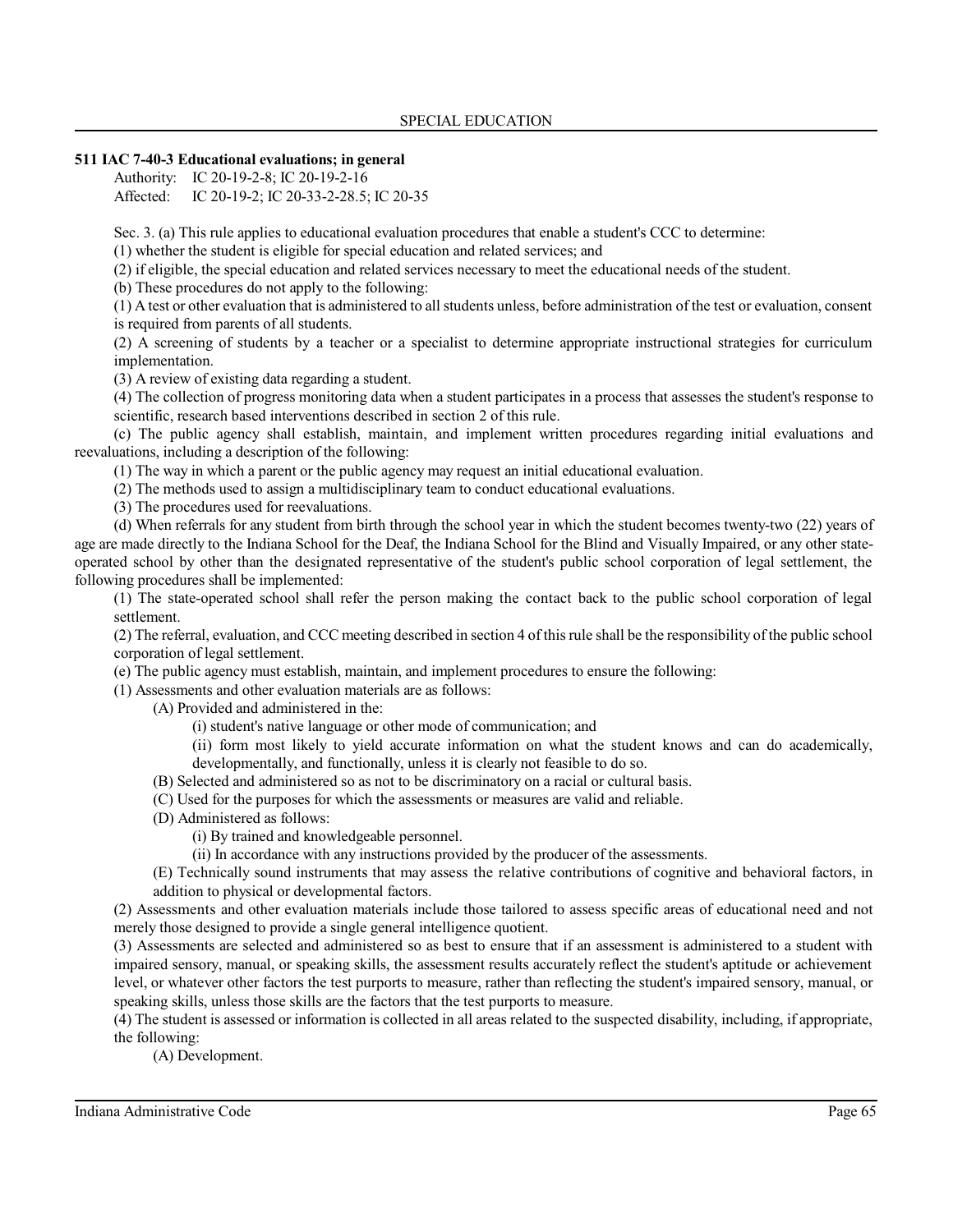(B) Cognition.

(C) Academic achievement.

(D) Functional performance or adaptive behavior.

(E) Communication skills.

(F) Motor and sensory abilities, including vision or hearing.

(G) Available educationally relevant medical or mental health information.

(H) Social and developmental history.

(5) Assessments of students with disabilities who transfer from one (1) public agency to another public agency in the same school year are coordinated with those students' prior and subsequent schools, as necessary and as expeditiously as possible, consistent with section  $5(c)(2)$  of this rule, to ensure prompt completion of full evaluations.

(6) Assessment tools and strategies provide relevant information that directly assists the CCC in determining the special education and related service needs of the student.

(7) Educational evaluations are sufficiently comprehensive to identify all of the student's special education and related service needs whether or not commonly linked to the disability category in which the student has been classified.

(f) In conducting the educational evaluation, the multidisciplinary team must use a variety of assessment tools and strategies, as required in 511 IAC 7-41, to gather relevant functional, developmental, and academic information about the student, including information provided by the parent, to assist the CCC in determining the following:

(1) Whether the student is eligible for special education and related services.

(2) The content of the student's individual educational program, including information related to enabling the student to be involved in and progress in the general education curriculum (or for an early childhood student, to participate in appropriate activities).

(g) The public agency must evaluate a student with a disability in accordance with the requirements of this rule and 511 IAC 7-41 before a CCC can determine that the student is no longer a student with a disability, except when termination of the student's eligibility is due to:

(1) graduation with a high school diploma as defined in 511 IAC 6-7.1-1(e);

(2) exceeding the age eligibility under this article; or

(3) a parent's revocation of consent for special education and related services in accordance with 511 IAC 7-42-15.

(h) The public agency must provide the student with a summary of performance, as required in 511 IAC 7-43-7, under any of the following circumstances:

(1) A student graduates with a high school diploma as defined in 511 IAC 6-7.1-1.

(2) A student leaves high school with a certificate of completion.

(3) A student exceeds the age eligibility for special education and related services under this article.

(i) A public agency may provide a student with a summary of performance when the:

(1) student withdraws from high school after an exit interview is conducted; and

(2) student's parent and principal consent to the withdrawal;

as specified in IC 20-33-2-28.5(b). *(Indiana State Board of Education; 511 IAC 7-40-3; filed Jul 14, 2008, 1:24 p.m.: 20080813-IR-511080112FRA; filed Dec 3, 2009, 1:50 p.m.: 20091230-IR-511090057FRA;readopted filed Nov 6, 2014, 3:23 p.m.: 20141203-IR-511140382RFA; filed Mar 18, 2019, 2:33 p.m.: 20190417-IR-511180153FRA; readopted filed Dec 1, 2020, 1:48 p.m.: 20201230- IR-511200548RFA)*

### **511 IAC 7-40-4 Initial educational evaluation; public agency written notice and parental consent**

Authority: IC 20-19-2-8; IC 20-19-2-16 Affected: IC 20-19-2; IC 20-35

Sec. 4. (a) Either a parent of a student or a public agency may initiate a request for an educational evaluation to determine if a student is eligible for special education and related services under this article. If a parent makes a request for an evaluation after revoking consent for special education and related services in accordance with 511 IAC 7-42-15, the public agency must treat the parent's request for evaluation as a request for an initial evaluation, and the evaluation must be conducted in accordance with this section.

(b) If a student is suspected of having a specific learning disability because the student has not made adequate progress after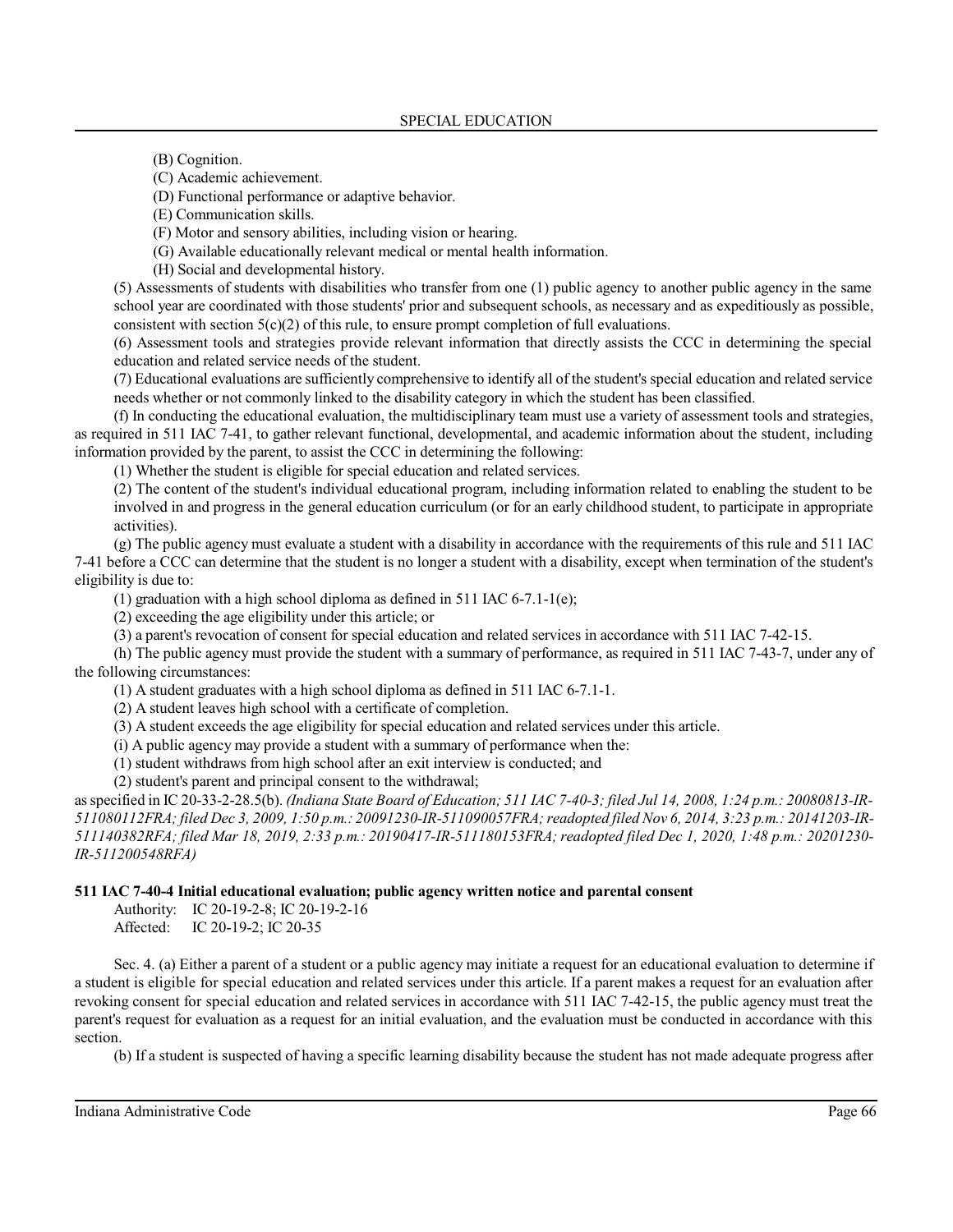SPECIAL EDUCATION

an appropriate period of time when provided with appropriate instruction described in 511 IAC 7-41-12(a)(3)(G), the public agency must initiate a request for an educational evaluation.

(c) If a request is made to conduct an educational evaluation, the public agencymust, before conducting the evaluation, do the following:

(1) Provide the parent of the student with written notice as specified in subsection (e).

(2) Obtain parental consent as defined in 511 IAC 7-32-17.

(d) A parent's request for an evaluation must be made to licensed personnel, which is defined in 511 IAC 7-32-58 to mean persons employed by the public agency who are:

(1) teachers;

(2) school counselors;

(3) school psychologists;

(4) school social workers;

(5) building principals; and

(6) other administrators.

A parent's request for an evaluation may be made verbally or in writing. After a parent makes a request, the public agency has ten (10) instructional days to provide the parent with written notice as specified in subsection (e).

(e) Written notice provided to the parent regarding an educational evaluation must include the following:

(1) A statement that the public agency is proposing or refusing to conduct the educational evaluation that includes a description of each:

(A) evaluation procedure;

(B) assessment;

(C) record; or

(D) report;

the public agency used as a basis for proposing or refusing to conduct the educational evaluation.

(2) A description of other factors relevant to the public agency's proposal or refusal to conduct the educational evaluation.

(3) If the public agency:

(A) is proposing to conduct the educational evaluation, a description of any evaluation procedures the agency proposes to conduct; or

(B) refuses to conduct the educational evaluation, an explanation of the parent's right to contest the agency's decision by requesting:

- (i) mediation in 511 IAC 7-45-2; or
- (ii) a due process hearing in 511 IAC 7-45-3.

(4) If a public agency is proposing to conduct an educational evaluation, the following:

(A) The timeline for conducting the educational evaluation and convening the CCC meeting.

(B) An explanation of how to request one (1) or both of the following:

(i) A copy of the educational evaluation report, at no cost to the parent, prior to the CCC meeting.

(ii) A meeting with an individual who can explain the results of the educational evaluation prior to the CCC meeting.

(5) A statement that a parent of a student with a disability has protection under the procedural safeguards described in 511 IAC 7-37-1. A copy of the notice of procedural safeguards must be provided to the parent with the written notice described in this section.

(6) A list of sources for parents to contact to obtain assistance with understanding the provisions of this article.

(f) The written notice required under subsection (e) must be as follows:

(1) Written in language understandable to the general public.

(2) Provided in the native language of the parent or other mode of communication used by the parent, unless it is clearly not feasible to do so. If the native language or other mode of communication of the parent is not a written language, the public agency must take steps to ensure that:

(A) the notice is translated orally or by other means to the parent in his or her native language or other mode of communication;

(B) the parent understands the content of the notice; and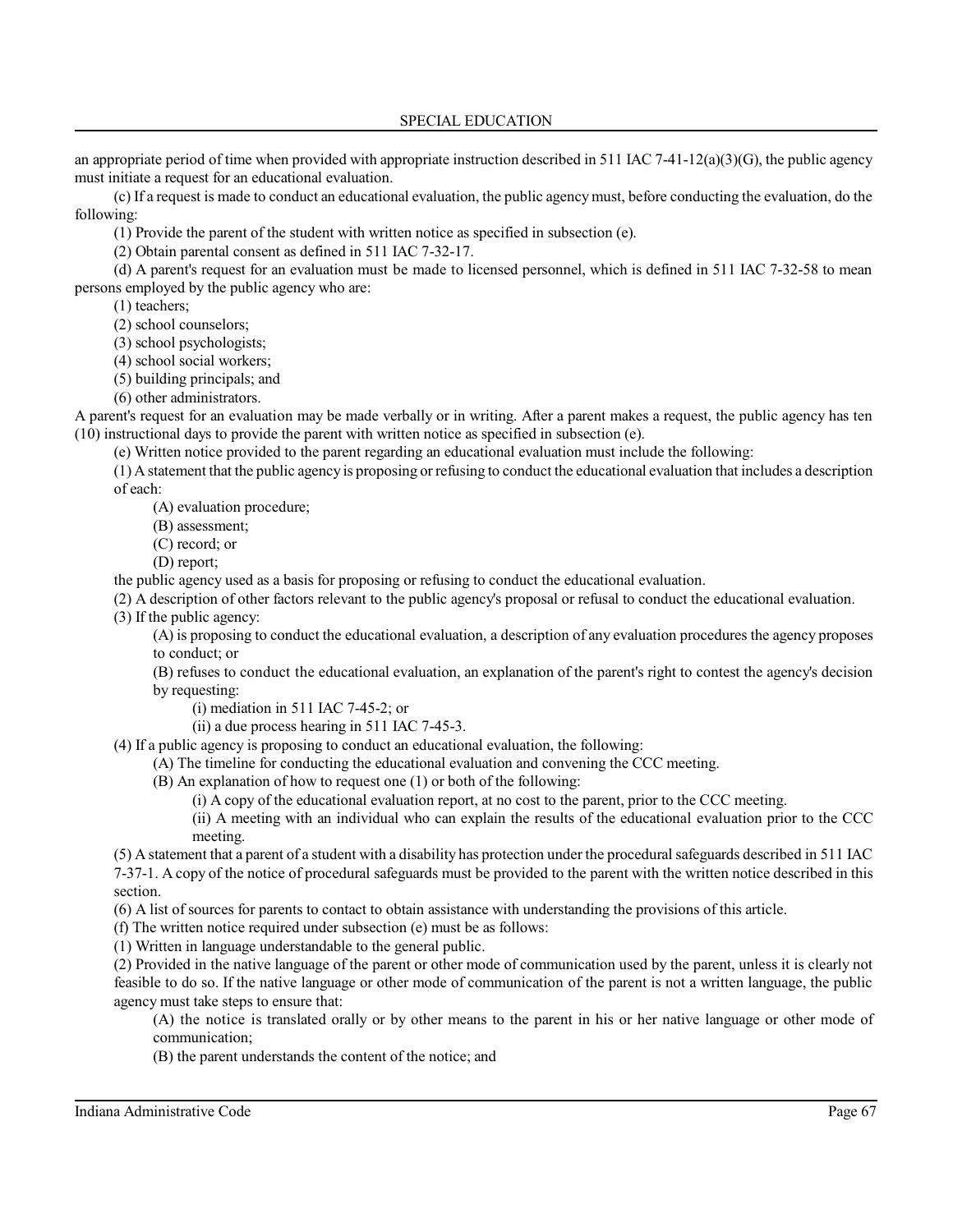(C) there is written evidence that the requirements in clauses (A) and (B) have been met.

(g) A parent may challenge the public agency's refusal to conduct an initial evaluation by requesting:

(1) mediation in 511 IAC 7-45-2; or

(2) a due process hearing in 511 IAC 7-45-3.

(h) After receiving the written notice described in subsections (e) and (f), the parent of the student must provide consent, as defined in 511 IAC 7-32-17, to licensed personnel before the public agencycan conduct the initial educational evaluation. The parent may also, at the same time the parent provides consent for the educational evaluation, request one (1) or both of the following:

(1) A copy of the educational evaluation report, at no cost to the parent, prior to the CCC meeting.

(2) A meeting with an individual who can explain the results of the educational evaluation prior to the CCC meeting.

(i) Parental consent is not required for the following:

(1) To review existing data as part of an educational evaluation.

(2) To administer a test or other evaluation that is administered to all students unless, before administration of the test or evaluation, consent is required from parents of all students.

(3) To screen students if a teacher or a specialist is using the information to determine appropriate instructional strategies for curriculum implementation.

(4) To collect progress monitoring data when a student participates in a process that assesses the student's response to scientific, research based interventions as described in section 2 of this rule.

(j) The public agency must make reasonable efforts to obtain parental consent, as defined in 511 IAC 7-32-17, for the initial educational evaluation. To document reasonable efforts, the public agency must keep a record of its attempts to obtain parental consent, including the following:

(1) Detailed records of:

(A) telephone calls made or attempted; and

(B) the results of the calls.

(2) Copies of:

(A) correspondence sent to the parent; and

(B) any responses received.

(3) Detailed records of:

(A) visits made to the parent's home or place of employment; and

(B) the results of those visits.

(k) Parental consent for an initial educational evaluation must not be construed as consent for initial provision of special education and related services.

(l) For initial educational evaluations only, if the student is a ward of the state and is not residing with the student's parent, the public agency is not required to obtain consent as defined in 511 IAC 7-32-17, from the parent for an initial evaluation to determine whether the student is a student with a disability if:

(1) despite reasonable efforts to do so, the public agency cannot discover the whereabouts of the parent of the student;

(2) the rights of the parents of the student have been terminated in accordance with state law; or

(3) the rights of the parent to make educational decisions have been subrogated by a judge in accordance with state law and consent for an initial evaluation has been given by an individual appointed by the judge to represent the student.

(m) If the parent of a student enrolled in public school or seeking to be enrolled in public school does not provide consent for an initial educational evaluation under subsection (i), or the parent fails to respond to a request to provide consent, the public agency may, but is not required to, pursue the initial educational evaluation of the student by:

(1) utilizing mediation in 511 IAC 7-45-2; or

(2) requesting a due process hearing in 511 IAC 7-45-3.

The public agency does not violate its obligations under this rule if it declines to pursue the educational evaluation.

(n) If a parent of a student who is parentally-placed in a nonpublic school, including a home school, does not provide consent for the initial evaluation or the reevaluation, or the parent fails to respond to a public agency's efforts to obtain consent, the public agency:

(1) may not pursue the initial educational evaluation of the student by:

(A) utilizing mediation in 511 IAC 7-45-2; or

(B) requesting a due process hearing in 511 IAC 7-45-3; and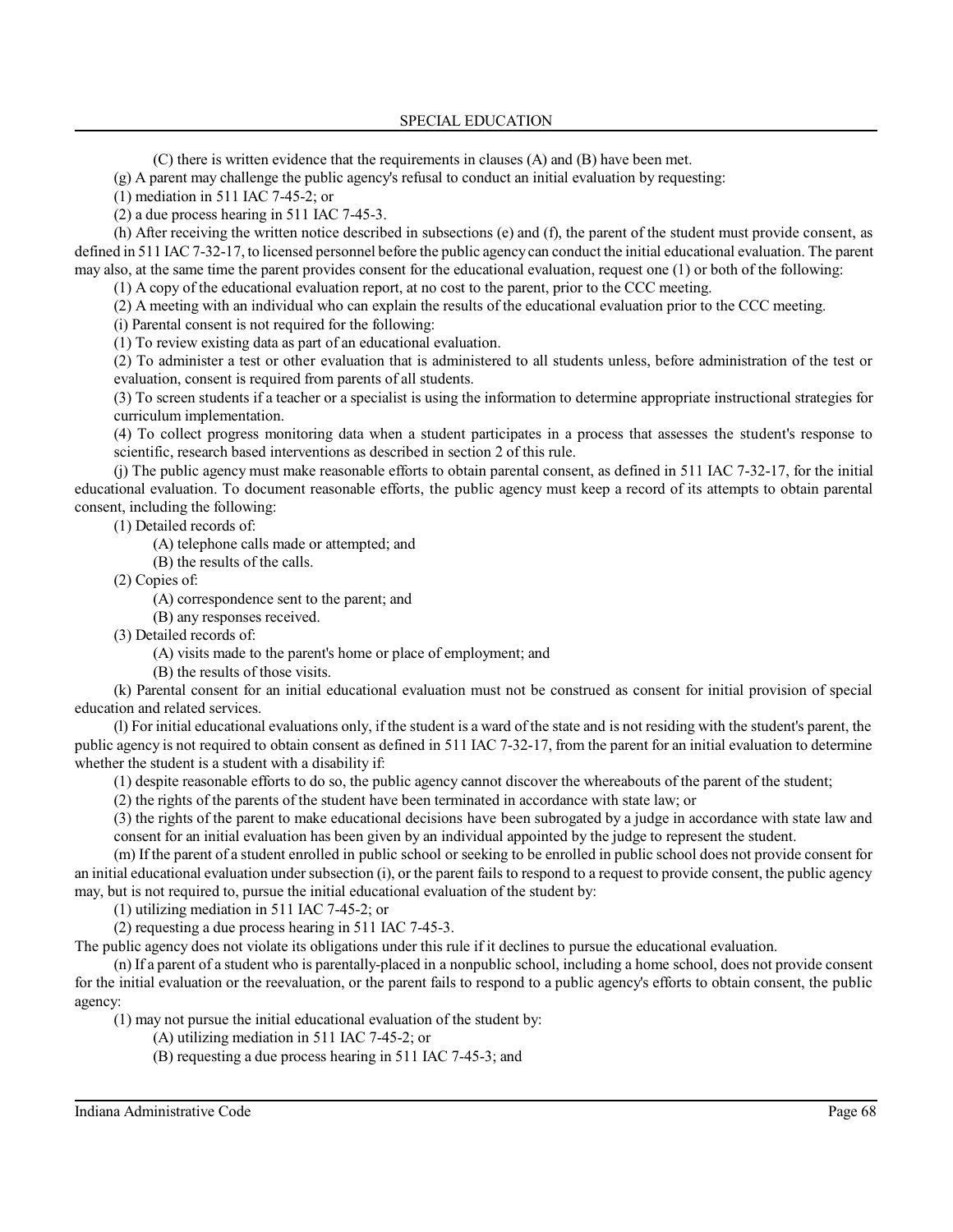(2) is not required to consider the student as eligible for special education and related services under 511 IAC 7-34. *(Indiana State Board of Education; 511 IAC 7-40-4; filed Jul 14, 2008, 1:24 p.m.: 20080813-IR-511080112FRA; filed Dec 3, 2009, 1:50 p.m.: 20091230-IR-511090057FRA; readopted filed Nov 6, 2014, 3:23 p.m.: 20141203-IR-511140382RFA; readopted filed Dec 1, 2020, 1:48 p.m.: 20201230-IR-511200548RFA)*

# **511 IAC 7-40-5 Conducting an initial educational evaluation**

Authority: IC 20-19-2-8; IC 20-19-2-16 Affected: IC 20-19-2; IC 20-35

Sec. 5. (a) After a parent has provided consent, as defined in 511 IAC 7-32-17, for an initial educational evaluation, the public agency must conduct a comprehensive and individual educational evaluation in accordance with the requirements of this rule and 511 IAC 7-41. The educational evaluation must be conducted by a multidisciplinary team that prepares an educational evaluation report addressing the necessary components of evaluation specific to each suspected disability set forth in 511 IAC 7-41. The report is utilized:

(1) by the student's CCC to determine eligibility for special education and related services; and

(2) if a student isfound to be eligible, to inform the student's CCC of the student's special education and related service needs.

(b) The educational evaluation must be conducted by a multidisciplinary team, which is a group of qualified professionals who conduct a student's educational evaluation with input fromthe student's parent.The qualified professionalsinclude, but are not limited to, the following:

(1) At least one (1) teacher licensed in, or other specialist with knowledge in, the area of suspected disability.

(2) A school psychologist, except for a student with a suspected:

(A) developmental delay, in which case the multidisciplinary team shall be at least two (2) qualified professionals from different disciplines based upon the needs of the student;

(B) language impairment, a speech-language pathologist and at least one (1) qualified professional from a different discipline based upon the needs of the student; or

(C) speech impairment only, a speech-language pathologist may serve as the sole qualified professional on the multidisciplinary team.

(3) For a student with a suspected specific learning disability, the following:

(A) The student's general education teacher or, if the student does not have a general education teacher, a general education teacher qualified to teach students of the same age.

(B) For early childhood students, an individual who holds an appropriate license to teach early childhood special education.

(4) For a student who:

(A) is blind or has low vision;

(B) is deaf or hard of hearing; or

(C) has suspected multiple disabilities;

the public agency may request that representatives of the state-operated schools serve as part of the multidisciplinary team only if the parent has provided written consent, in addition to the written consent to conduct the initial educational evaluation, for the representative's participation in the educational evaluation.

(c) As part of the educational evaluation, the multidisciplinary team must, with or without a meeting, do the following:

(1) Review existing evaluation data on the student, including the following:

- (A) Evaluations and information provided by the parents of the student.
- (B) Current classroom, local, and state assessments.
- (C) Classroom based observations and observations by teachers and related services providers.

(2) On the basis of that review, and input from the student's parents, identify the following:

- (A) The suspected disability or disabilities.
- (B) Any additional data, as described in 511 IAC 7-41, that is required for the student's CCC to determine: (i) eligibility for special education; and
	- (ii) the special education and related service needs of the student.
- (3) Obtain information for the CCC to use in making determinations under section 6(b)(1) of this rule.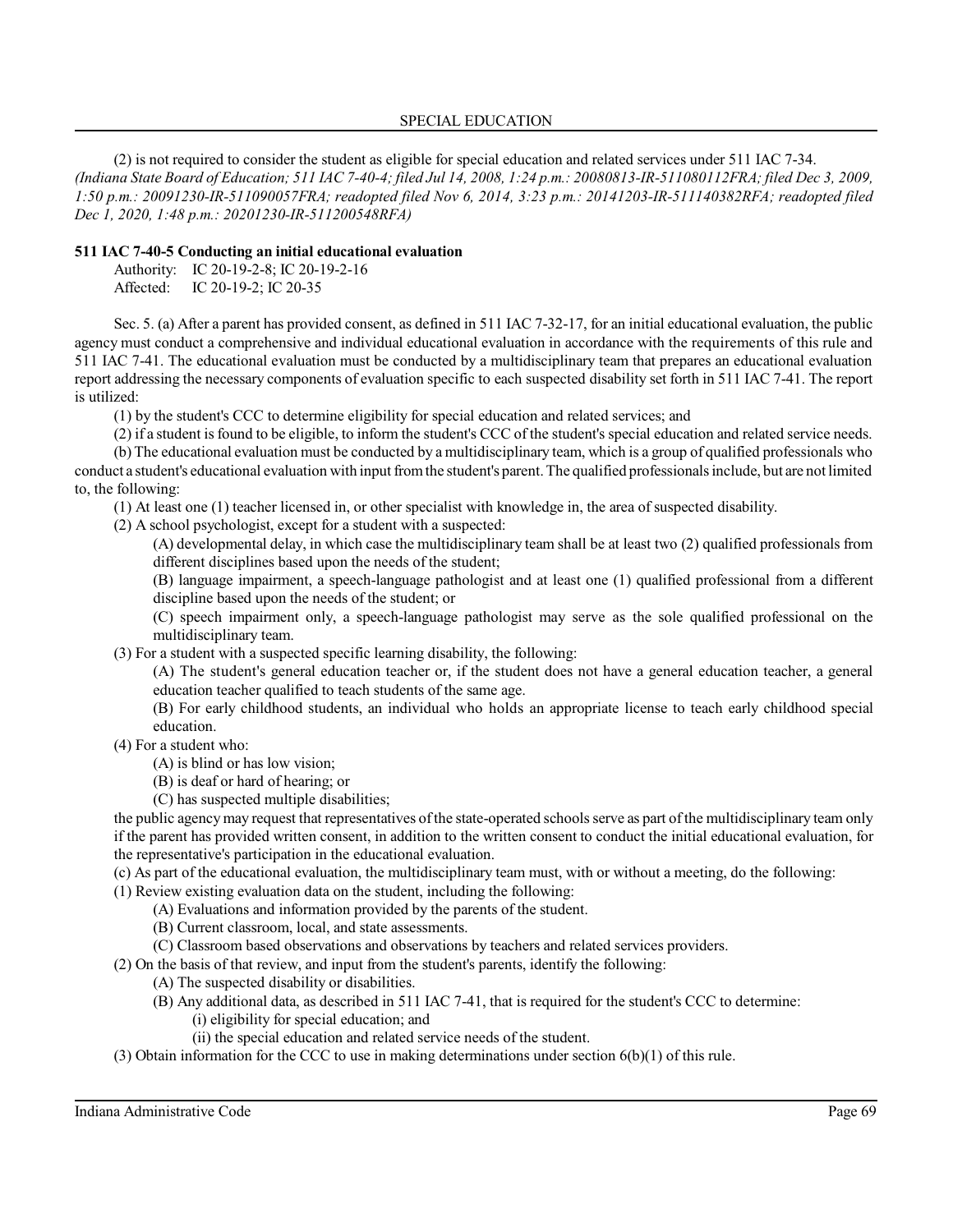SPECIAL EDUCATION

(d) The initial educational evaluation must be conducted and the CCC convened within fifty (50) instructional days of the date the written parental consent is received by licensed personnel in accordance with section 4(h) of this rule. The time frame does not apply in the following situations:

(1) When a student has participated in a process that assesses the student's response to scientific, research based interventions described in section 2 of this rule, in which case the time frame is twenty (20) instructional days.

(2) When a child is transitioning from early intervention (Part C) to early childhood special education (Part B), in which case the evaluation must be completed and the CCC convened to ensure that the child receives special education services by his or her third birthday.

(3) When the parent of a student repeatedly fails or refuses to produce the student for the evaluation.

(4) When a student enrolls in a school of another public agency after the relevant time frame in subsection (a) has begun, and prior to completion of the evaluation, if the:

(A) subsequent public agency is making sufficient progress to ensure a prompt completion of the evaluation; and

(B) parent and subsequent public agency agree to a specific time when the evaluation will be completed.

(e) After an educational evaluation has been completed, the multidisciplinary team must compile the findings of the multidisciplinary team into an educational evaluation report.

(f) For a student with the suspected disability of autism spectrum disorder, the educational evaluation report must include the results of the multidisciplinary team's assessments, observations, and collection of information as aligned to the characteristics of autism spectrum disorder.

(g) For a student with a suspected learning disability, the educational evaluation report must include the following:

(1) For a student who has participated in a process that assesses the student's response to scientific, research based interventions:

(A) documentation of previous parent notification about:

(i) the:

(AA) amount and nature of the student performance data that would be collected; and

(BB) general education services that would be provided;

(ii) strategies for increasing the student's rate of learning; and

(iii) the parent's right to request an educational evaluation to determine eligibility for special education and related services; and

(B) the:

(i) instructional strategies used; and

(ii) student centered data collected.

(2) A synthesis of the required educational evaluation components in 511 IAC 7-41-12 in relationship to the following:

(A) Whether the student:

(i) does not achieve adequately for the student's age or to meet state grade level standards in one (1) or more of the areas identified in 511 IAC 7-41-12(a)(1) when provided with learning experiences and instruction appropriate for the student's age or state grade level standards; and

(ii) meets either of the following criteria:

(AA) The student does not make sufficient progress to meet age or state grade level standards in one (1) or more of the areas identified in 511 IAC  $7-41-12(a)(1)$  when using a process based on the student's response to scientific, research based intervention.

(BB) The student exhibits a pattern of strengths and weaknesses in performance or achievement, or both, relative to age, state grade level standards, or intellectual development, that is determined by the multidisciplinary team to be relevant to the identification of a specific learning disability. The multidisciplinary team is prohibited from using a severe discrepancy between intellectual ability and achievement to meet this requirement.

# (B) The effects of any of the following factors on the student's achievement:

- (i) Visual, hearing, or motor disability.
- (ii) Intellectual disability.
- (iii) Emotional disturbance.
- (iv) Cultural factors.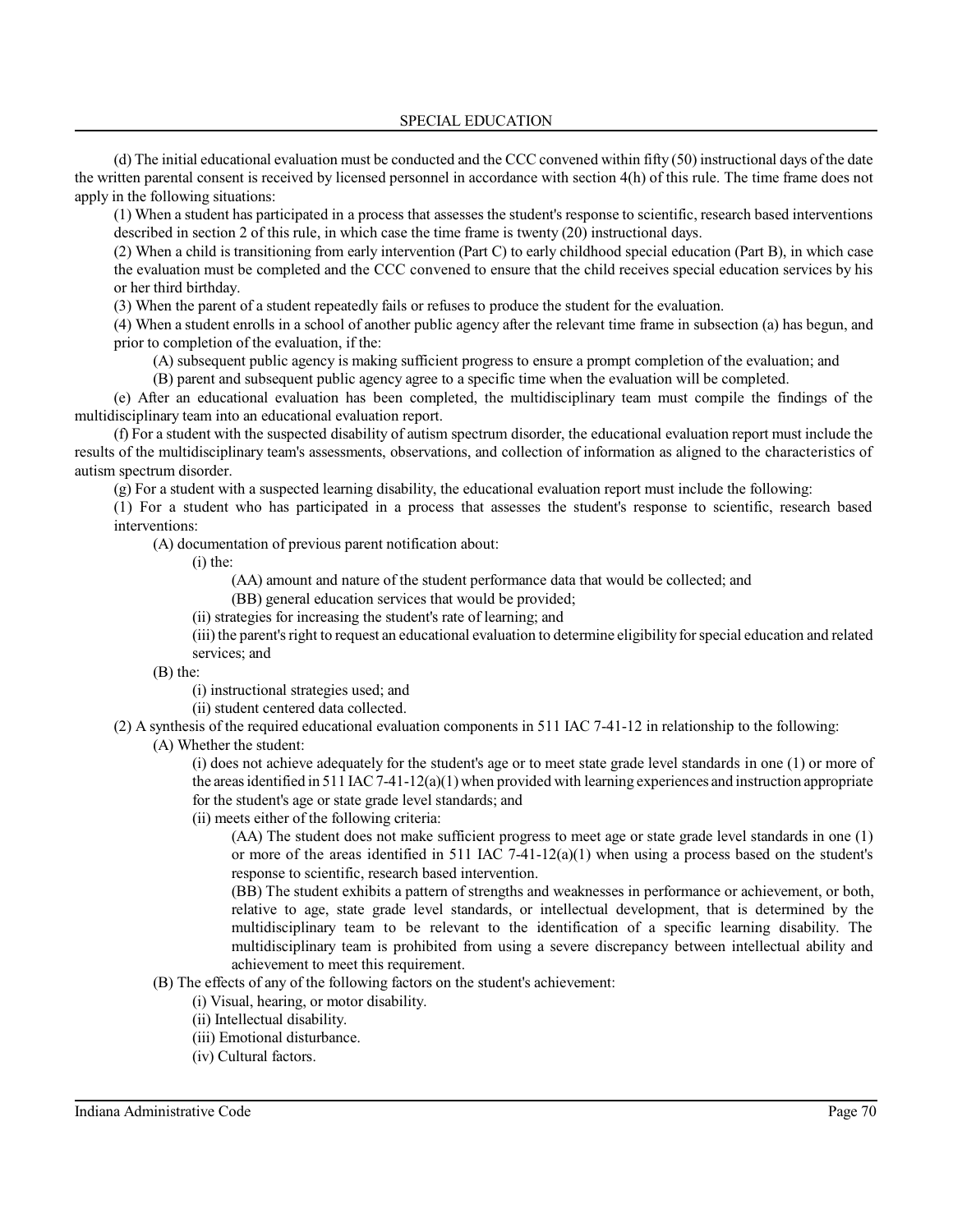- (v) Environmental or economic disadvantage.
- (vi) Limited English proficiency.

(C) Whether the multidisciplinary team believes the student has a specific learning disability and the basis for having that opinion. The opinion of the multidisciplinary team is utilized by the CCC to determine whether the student is eligible forspecial education. Each member ofthe multidisciplinary teammust certifyin writingwhetherthe educational evaluation report reflects the member's opinion. If the report does not reflect the member's opinion, the member must submit a separate statement presenting the member's opinion.

(h) If a parent requests, under section  $4(h)(1)$  of this rule, a copy of the educational evaluation report prior to the CCC meeting, the public agency must ensure that a copy of the educational evaluation report is made available at no cost to the parent not less than five (5) instructional days prior to the scheduled CCC meeting.

(i) If a parent requests, under section  $4(h)(2)$  of this rule, a meeting to have the results of the educational evaluation explained prior to the scheduled CCC meeting, the public agency must arrange a meeting with the parent and an individual who can explain the evaluation results within five (5) instructional days prior to the scheduled CCC meeting. The meeting shall be scheduled at a mutually agreed upon date, time, and place. A copy of the educational evaluation report must be provided at no cost to and reviewed with the parent at this meeting.

(j) If the parent does not request a:

- (1) copy of the educational evaluation report; or
- (2) meeting to explain the evaluation;

prior to the initial CCC meeting, the public agency must provide a copy of the educational evaluation report at no cost to the parent at the CCC meeting. If the student is parentally-placed in a nonpublic school, the public agency shall also provide a copy of the educational evaluation report at no cost to the nonpublic school representative. *(Indiana State Board of Education; 511 IAC 7-40-5; filed Jul 14, 2008, 1:24 p.m.: 20080813-IR-511080112FRA;readopted filed Nov 6, 2014, 3:23 p.m.: 20141203-IR-511140382RFA; filed Mar 18, 2019, 2:33 p.m.: 20190417-IR-511180153FRA;readopted filed Dec 1, 2020, 1:48 p.m.: 20201230-IR-511200548RFA)*

## **511 IAC 7-40-6 Determination of eligibility**

Authority: IC 20-19-2-8; IC 20-19-2-16 Affected: IC 20-19-2; IC 20-35

Sec. 6. (a) Upon completion of the educational evaluation, the CCC must be convened to determine the following:

(1) Whether the student is eligible for special education and related services.

(2) If eligible, the special education and related services necessary to meet the educational needs of the student.

(b) The CCC must not determine that a student is eligible for special education and related services under this article if: (1) the determinant factor is:

(A) lack of appropriate instruction in reading, including the essential components of reading instruction, which means explicit and systematic instruction in:

(i) phonemic awareness;

(ii) phonics;

- (iii) vocabulary development;
- (iv) reading fluency, including oral reading skills; and

(v) reading comprehension strategies;

(B) lack of appropriate instruction in math; or

(C) limited English proficiency; and

(2) a student does not otherwise meet the eligibility criteria under this rule and 511 IAC 7-41.

(c) When determining eligibility for special education and related services, the CCC must:

(1) consider all of the information contained in the educational evaluation report; and

(2) not rely on any single measure or assessment as the sole criterion for determining eligibility or appropriate educational services.

(d) If the CCC determines that the student only needs a related service, but not special education, the CCC must not determine that the student is eligible for services under this article.

(e) If a determination is made that a student is eligible for special education and related services, an IEP that meets the special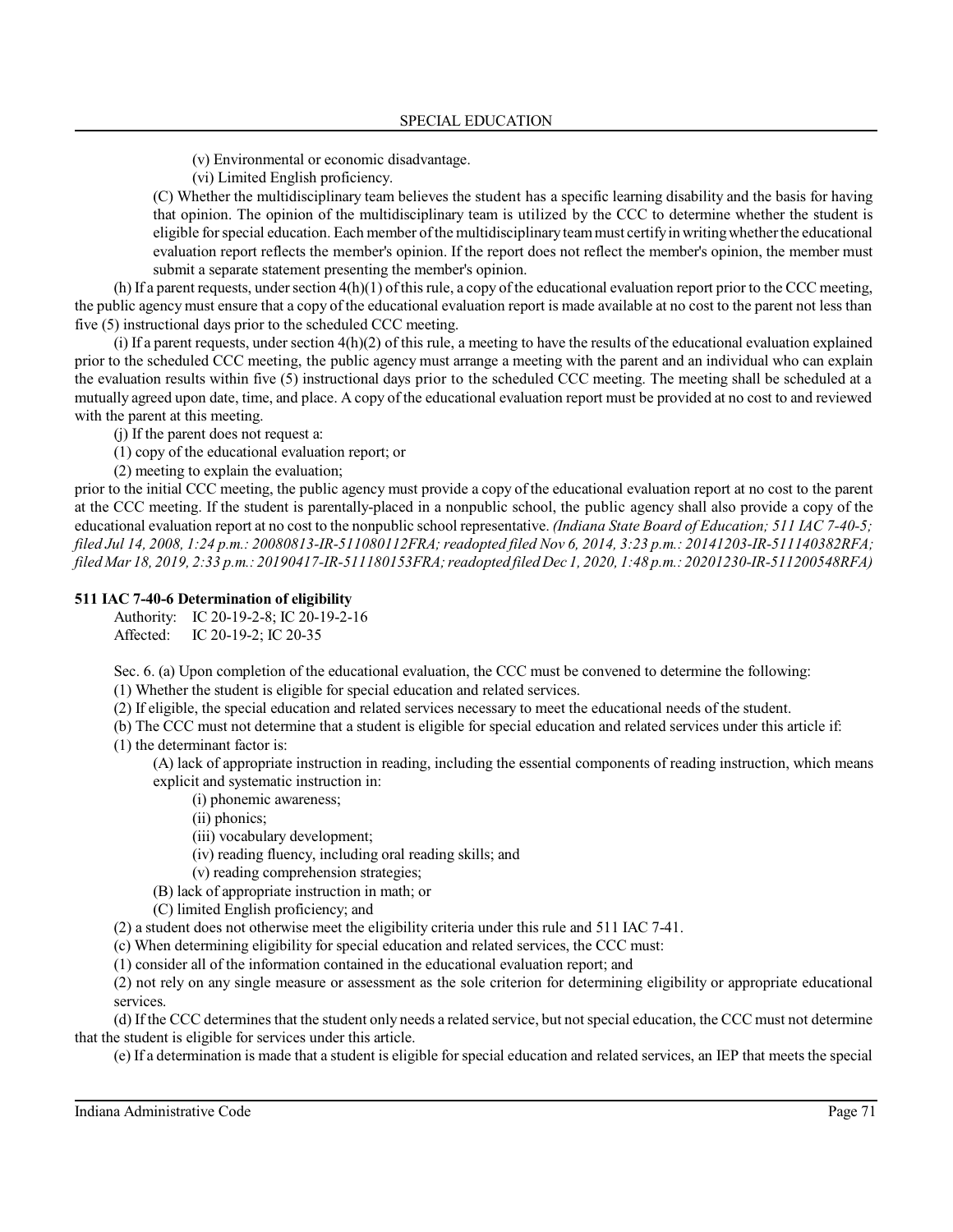education and related service needs of the student must be developed in accordance with 511 IAC 7-42. *(Indiana State Board of Education; 511 IAC 7-40-6; filed Jul 14, 2008, 1:24 p.m.: 20080813-IR-511080112FRA; readopted filed Nov 6, 2014, 3:23 p.m.: 20141203-IR-511140382RFA; readopted filed Dec 1, 2020, 1:48 p.m.: 20201230-IR-511200548RFA)*

# **511 IAC 7-40-7 Independent educational evaluation**

Authority: IC 20-19-2-8; IC 20-19-2-16 Affected: IC 20-19-2; IC 20-35

Sec. 7. (a) The public agency shall provide to parents, upon request for an independent educational evaluation:

(1) information about where an independent educational evaluation may be obtained; and

(2) the public agency's criteria applicable to independent educational evaluations as described in subsection (h).

"Independent educational evaluation" means an evaluation conducted by a qualified evaluator who is not employed by the public agency responsible for the student in question.

(b) A parent has the right to an independent educational evaluation at public expense ifthe parent disagrees with an evaluation conducted by the public agency, subject to the provisions of subsection (c). "Public expense" means that the public agency either:

(1) pays for the full cost of the evaluation; or

(2) ensures that the evaluation is otherwise provided at no cost to the parent.

(c) Upon a parent's request for an independent educational evaluation at public expense, the public agency must take one (1) of the following actions within ten (10) business days of the date of the public agency's receipt of the parent's request:

(1) Initiate a due process hearing to show its educational evaluation is appropriate.

(2) Notify the parent in writing that the independent educational evaluation will be at public expense.

(d) The public agencymay ask the parent why the parent objects to the public agency's evaluation. However, the public agency may not:

(1) require the parent to provide an explanation; or

(2) unreasonably delay either:

(A) providing the independent evaluation at public expense; or

(B) initiating a due process hearing;

as a result of the parent's response or lack of response.

(e) A student's parents are entitled to only one (1) independent educational evaluation at public expense each time the public agency conducts an educational evaluation with which the parent disagrees.

(f) If the:

(1) public agency initiates a hearing to determine the appropriateness of its educational evaluation; and

(2) hearing officer determines that the evaluation conducted by the public agency is appropriate;

the parent may still seek an independent evaluation, but at the parent's expense.

(g) If the parent obtains an independent evaluation at public expense or shares with the public agency an independent educational evaluation obtained at the parent's expense, the results of the evaluation:

(1) must be considered by the public agency, if it meets the public agency's criteria, in any decision made with respect to the provision of a free appropriate public education to the student; and

(2) may be presented by any party as evidence at a due process hearing regarding the student.

(h) In a due process hearing under 511 IAC 7-45-3 through 511 IAC 7-45-8 on the issue of the public agency's reimbursement of the parent's expense for an independent educational evaluation, an independent hearing officer must not order reimbursement for the evaluation if the hearing officer determines that the evaluation obtained by the parent did not meet the public agency's criteria.

(i) If an independent hearing officer requests an independent educational evaluation as part of a due process hearing, the cost of the evaluation must be at public expense.

(j) If an independent educational evaluation is at public expense, the criteria under which the evaluation is obtained, including the:

(1) location of the evaluation; and

(2) qualifications of the evaluator;

must be the same as the public agency uses when it initiates an educational evaluation, to the extent those criteria are consistent with the parent's right to an independent educational evaluation.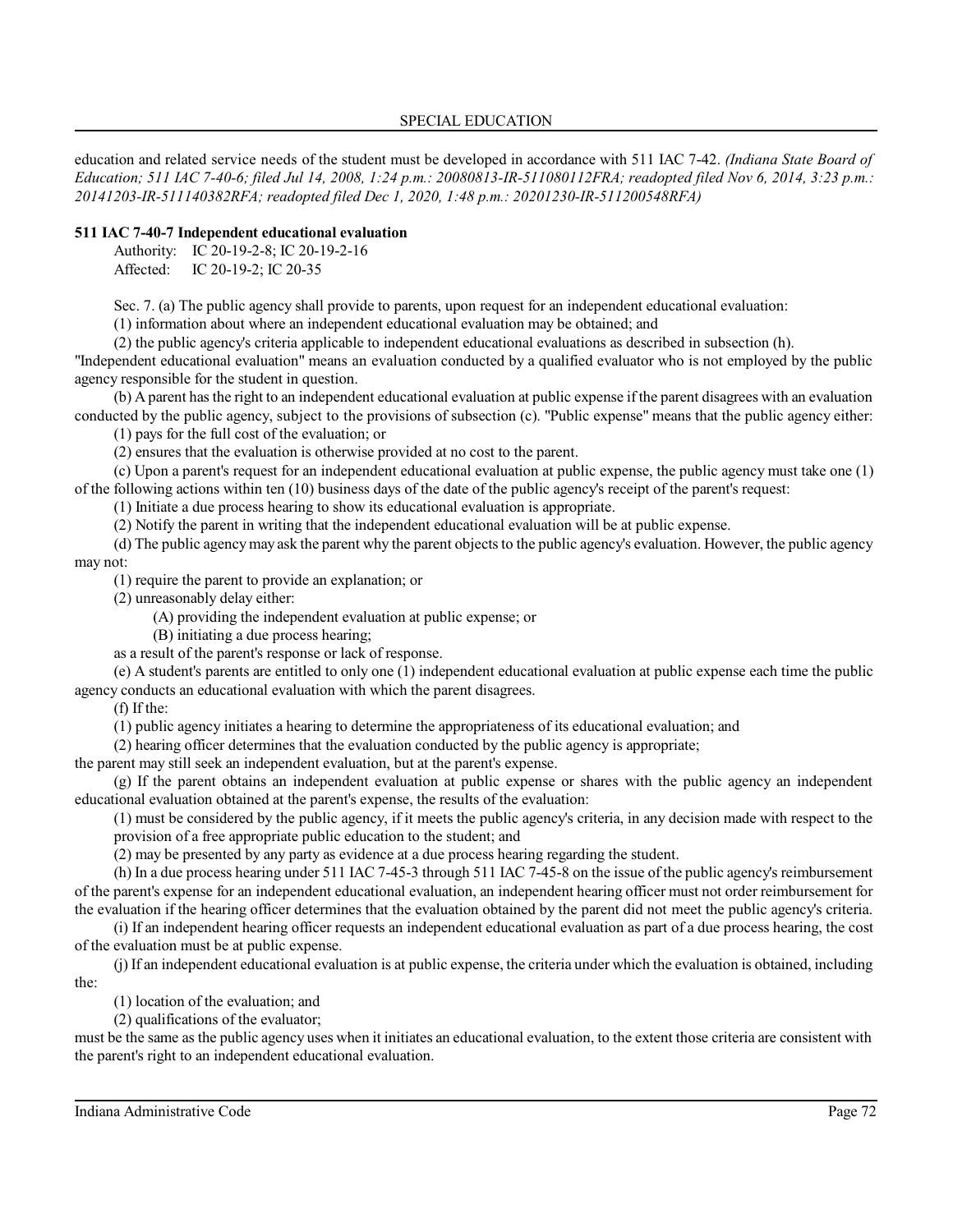(k) Except for the criteria described in subsection (j), the public agency may not impose conditions or timelines related to obtaining an independent educational evaluation at public expense. *(Indiana State Board of Education; 511 IAC 7-40-7; filed Jul 14, 2008, 1:24 p.m.: 20080813-IR-511080112FRA; readopted filed Nov 6, 2014, 3:23 p.m.: 20141203-IR-511140382RFA; readopted filed Dec 1, 2020, 1:48 p.m.: 20201230-IR-511200548RFA)*

### **511 IAC 7-40-8 Reevaluation**

Authority: IC 20-19-2-8; IC 20-19-2-16 Affected: IC 20-19-2; IC 20-35

Sec. 8. (a) Once a student is eligible for special education and related services, any subsequent evaluation of the student is reevaluation, even if the student is being evaluated because a different or additional eligibility category is suspected.

(b) A public agency must consider reevaluation for each student receiving special education and related services:

(1) at least once every three (3) years; however, reevaluation need not occur if the parent and the public agency agree that it is unnecessary;

(2) ifthe public agency determines, at any time during the three (3) year cycle, that additional information is needed to address the special education or related services needs of the student; and

(3) if the student's parent or teacher requests reevaluation.

(c) The following procedures are not reevaluation:

(1) A test or other evaluation that is administered to all students unless, before administration ofthe test or evaluation, consent is required from parents of all students.

(2) A screening of students by a teacher or a specialist to determine appropriate instructional strategies for curriculum implementation.

(3) A review of existing data regarding a student.

(4) The collection of progress monitoring data when a student participates in a process that assesses the student's response to scientific, research based interventions described in section 2 of this rule.

(d) If a CCC determines at an annual CCC meeting that reevaluation is necessary to reestablish eligibility forspecial education and related services, reevaluation must occur by the next annual CCC meeting. Reevaluation to reestablish eligibility may not occur more than once a year, unless the parent and the public agency agree otherwise.

(e) If the CCC determines or the parent or teacher requests that a reevaluation be conducted to:

(1) determine that the student is eligible for special education and related services under a different or additional eligibility category; or

(2) inform the CCC of the student's needs, such as the student's need for assistive technology or a related service;

the reevaluation must occur and the CCC convened within fifty (50) instructional days of the date that written parental consent is received by licensed personnel, in accordance with subsection (j).

(f) A parent's request for a reevaluation must be made to licensed personnel, which is defined in 511 IAC 7-32-58 to mean persons employed by the public agency who are:

(1) teachers;

- (2) school counselors;
- (3) school psychologists;
- (4) school social workers;
- (5) building principals; and
- (6) other administrators.

A parent's request for an evaluation may be made verbally or in writing. After a parent makes a request, the public agency has ten (10) instructional days to provide the parent with written notice as specified in subsection (g).

(g) Before a public agency can reevaluate a student, or refuse to reevaluate a student, the public agency must provide the student's parent with written notice that includes the following:

(1) A statement that the public agency is proposing or refusing to reevaluate the student that includes a description of each:

- (A) evaluation procedure;
- (B) assessment;
- (C) record; or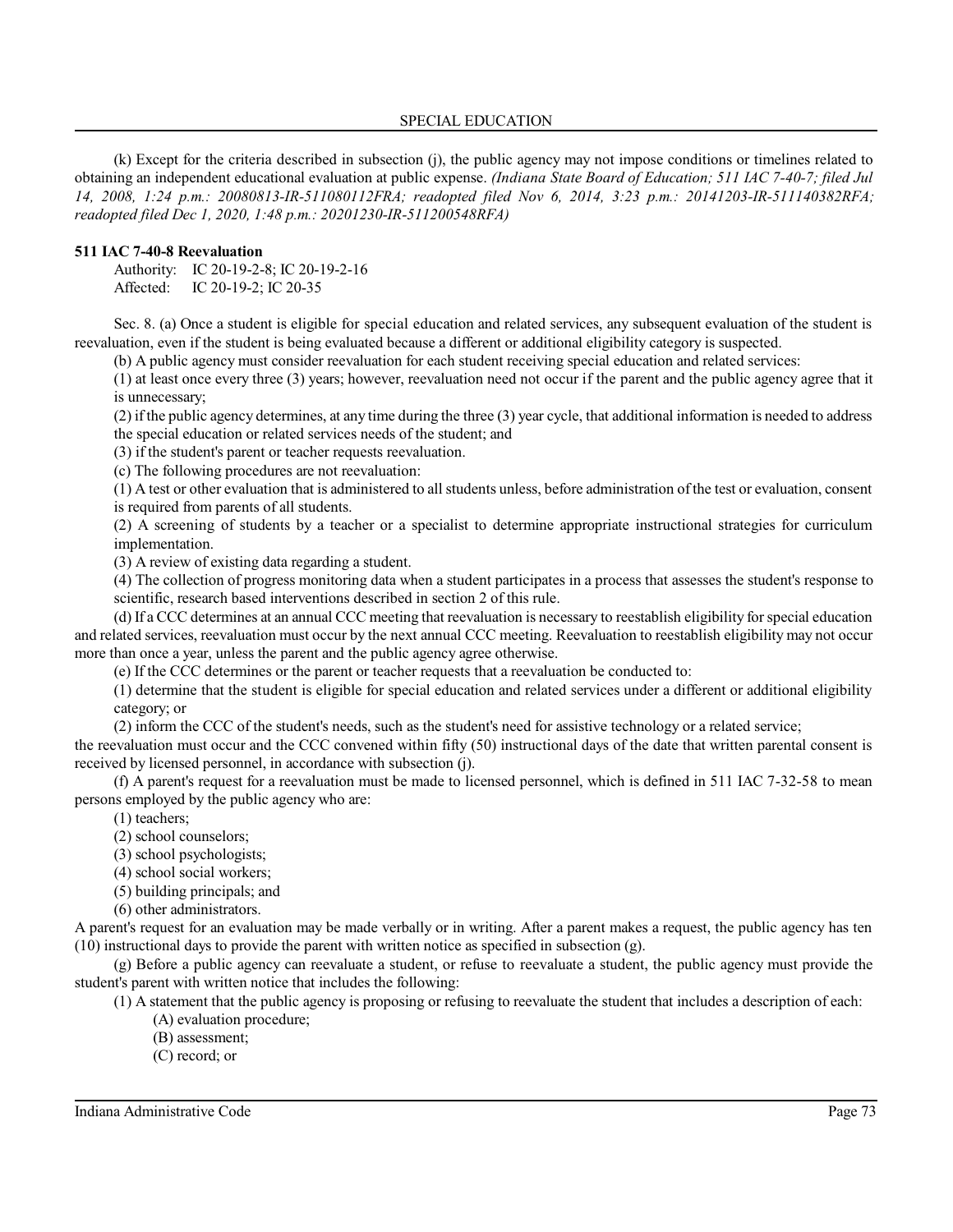(D) report;

the public agency used as a basis for proposing or refusing to reevaluate the student.

(2) A description of other factors relevant to the public agency's proposal or refusal to reevaluate the student.

(3) If the public agency:

- (A) is proposing to reevaluate the student, a description of the reevaluation process; or
- (B) refuses to reevaluate the student, an explanation of the parent's right to contest the agency's decision by requesting: (i) mediation in 511 IAC 7-45-2; or
	- (ii) a due process hearing in 511 IAC 7-45-3.

(4) If a public agency is proposing to reevaluate the student, the timeline for conducting the reevaluation and convening the CCC meeting.

(5) A statement that a parent of a student with a disability has protection under the procedural safeguards described in 511 IAC

7-37-1, including information regarding how a copy of the written notice of procedural safeguards can be obtained.

(6) A list of sources for parents to contact to obtain assistance with understanding the provisions of this article.

(h) The written notice required under subsection (g) must be as follows:

(1) Written in language understandable to the general public.

(2) Provided in the native language of the parent or other mode of communication used by the parent, unless it is clearly not feasible to do so. If the native language or other mode of communication of the parent is not a written language, the public agency must take steps to ensure that:

(A) the notice is translated orally or by other means to the parent in his or her native language or other mode of communication;

(B) the parent understands the content of the notice; and

(C) there is written evidence that the requirements in clauses (A) and (B) have been met.

(i) A parent may challenge the public agency's refusal to reevaluate the student by requesting:

(1) mediation in 511 IAC 7-45-2; or

(2) a due process hearing in 511 IAC 7-45-3.

(j) If the public agency proposes to reevaluate the student in the written notice described in subsections (f) and (g), the parent of the student must provide consent, as defined in 511 IAC 7-32-17, to licensed personnel before the public agency can reevaluate the student.

(k) If the parent refuses to consent to reevaluation, the public agency may, but is not required to, pursue reevaluation by requesting:

(1) mediation in 511 IAC 7-45-2; or

(2) a due process hearing in 511 IAC 7-45-3.

The public agency does not violate its obligation to reevaluate the student ifit declinesto request mediation or a due process hearing. (l) Parental consent for reevaluation does not need to be obtained if the public agency makes reasonable efforts to obtain consent and the parent failsto respond. To document reasonable efforts, the public agencymust keep a record of its attemptsto obtain parental consent, including the following:

(1) Detailed records of:

- (A) telephone calls made or attempted; and
- (B) the results of the calls.

(2) Copies of:

(A) correspondence sent to the parent; and

(B) any responses received.

(3) Detailed records of:

(A) visits made to the parent's home or place of employment; and

(B) the results of those visits.

(m) In considering the need for reevaluation, the CCC and other qualified professionals, as appropriate, must do the following: (1) Review existing evaluation data on the student, including the following:

- (A) Evaluations and information provided by the parents of the student.
- (B) Current classroom based, local, or state assessments, and classroom based observations.
- (C) Observations of teachers and related services providers.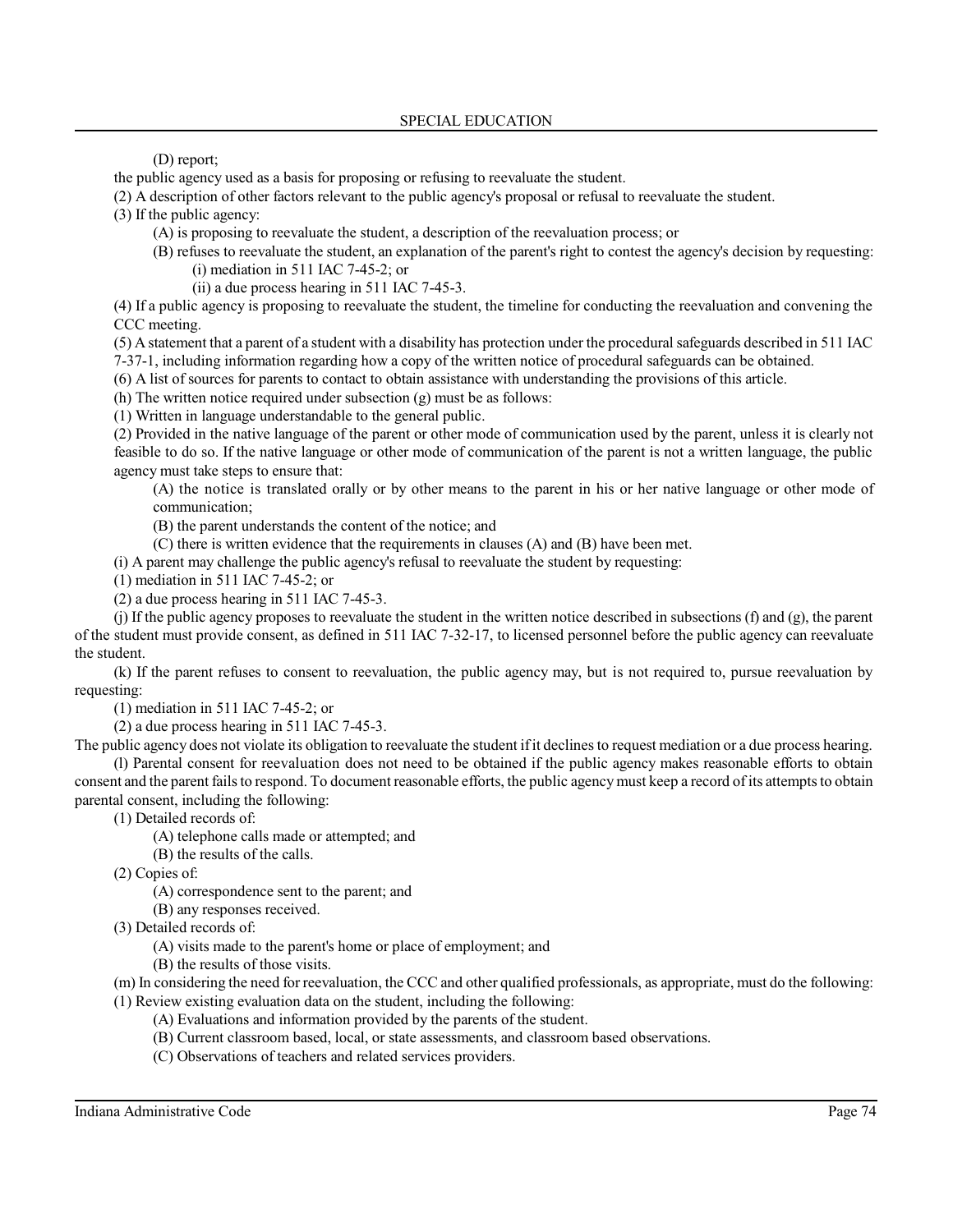(2) On the basis of that review, and input from the student's parent, identify what additional data, if any, are needed to determine the following:

(A) Whether the student continues to have a disability as described in 511 IAC 7-41 and the special education and related service needs of the student.

(B) The present levels of academic achievement and functional performance and related developmental needs of the student.

(C) Whether the student continues to need special education and related services.

(D) Whether any additions or modifications to the special education and related services are needed to:

(i) enable the student to meet the measurable annual goals set out in the student's IEP; and

(ii) participate, as appropriate, in the general education curriculum.

(n) The review described in subsection (m) may be conducted without a meeting.

(o) If the CCC and other qualified professionals, as appropriate, after reviewing existing evaluation data as described in subsection (m), determine that no additional data are needed to determine whether the student continues to be eligible for special education and to determine the student's special education and related service needs, the public agency must do the following:

(1) Notify the parent of the following:

(A) The determination and the reasons for the determination.

- (B) The right to request an assessment to determine the following:
	- (i) Whether the student continues to be eligible for special education.

(ii) The student's special education and related service needs.

(2) Not be required to conduct such an assessment unless requested to by the student's parent.

(p) If the CCC and other qualified professionals, as appropriate, after reviewing existing evaluation data as described in subsection (m), determine that additional data are needed, the public agency must administer such assessments and other evaluation measures as may be needed to produce the data identified under subsection (m). *(Indiana State Board of Education;* 511 IAC 7-40-8; *filed Jul 14, 2008, 1:24 p.m.: 20080813-IR-511080112FRA; filed Oct 11, 2013, 3:17 p.m.: 20131106-IR-511130028FRA;readopted filed Nov 6, 2014, 3:23 p.m.: 20141203-IR-511140382RFA;filed Mar 18, 2019, 2:33 p.m.: 20190417-IR-511180153FRA;readopted filed Dec 1, 2020, 1:48 p.m.: 20201230-IR-511200548RFA)*

# **Rule 41. Eligibility Criteria**

# **511 IAC 7-41-1 Autism spectrum disorder**

Authority: IC 20-19-2-8; IC 20-19-2-16 Affected: IC 20-19-2; IC 20-35

Sec. 1. (a) Autism spectrum disorderis a lifelong developmental disability that includes autistic disorder, Asperger's syndrome, and other pervasive developmental disorders, as described in the current version ofthe American Psychiatric Association's Diagnostic Statistical Manual of Mental Disorders. The disability is generally evident before three (3) years of age and significantly affects verbal, nonverbal, or pragmatic communication and social interaction skills and results in an adverse effect on the student's educational performance. Other characteristics often associated include the following:

(1) Engagement in:

(A) repetitive activities; and

(B) stereotyped movements.

(2) Resistance to:

(A) environmental change; or

(B) change in daily routines.

(3) Unusual responses to sensory experiences.

(b) Autism spectrum disorder does not apply if a student's educational performance is adversely affected primarily by:

(1) an emotional disability;

(2) blindness or low vision;

(3) deaf-blindness; or

(4) an intellectual disability;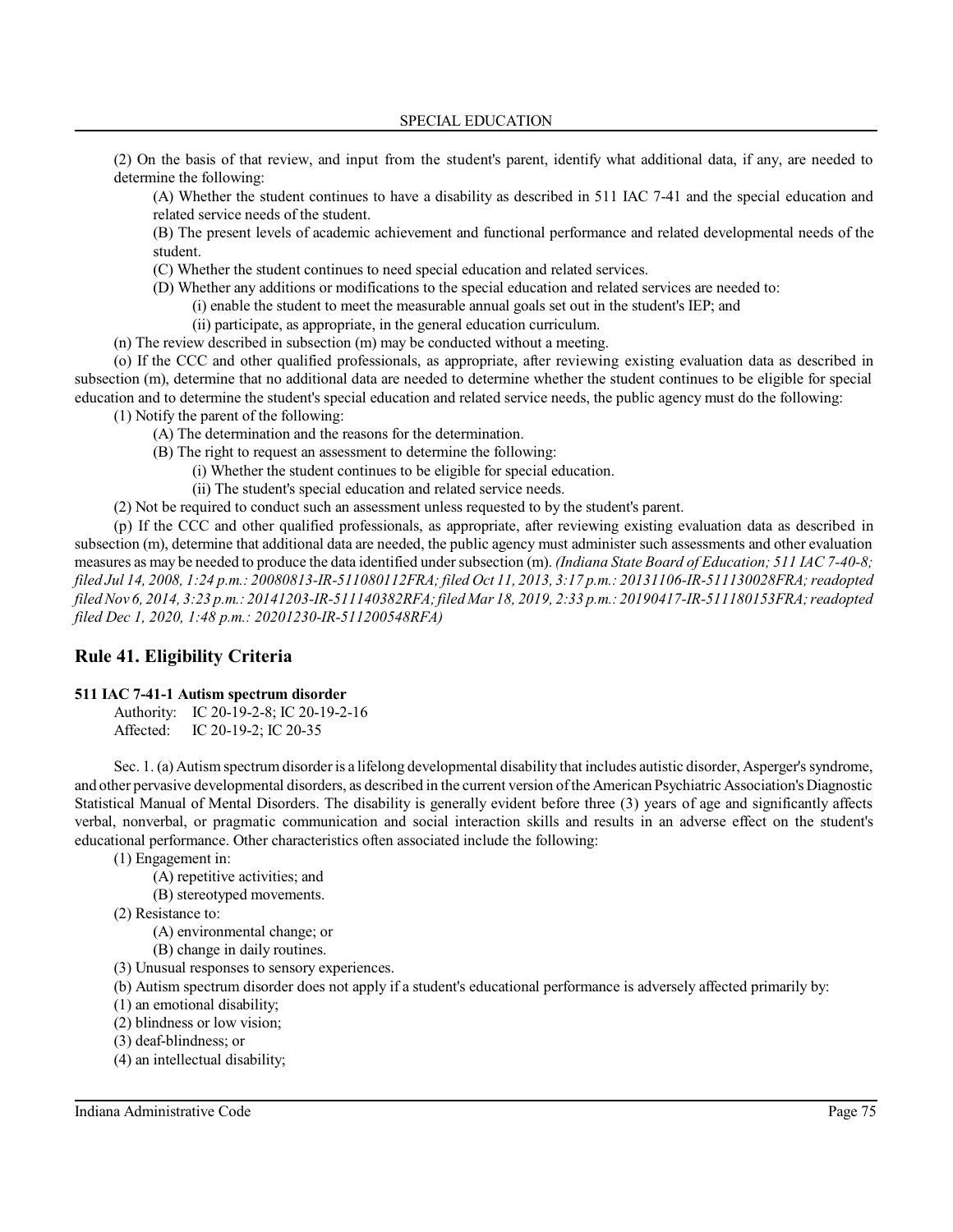unless the characteristics of autism spectrum disorder are demonstrated to a greater degree than is normally attributed to these disabilities.

(c) Eligibility for special education as a student with autism spectrum disorder shall be determined by the student's CCC. This determination shall be based on the multidisciplinary team's educational evaluation report described in 511 IAC 7-40-5(e) and 511 IAC 7-40-5(f), which includes the following:

(1) An assessment of the following:

(A) Current academic achievement as defined at 511 IAC 7-32-2.

(B) Functional skills or adaptive behavior across various environments from multiple sources.

(C) The student's receptive, expressive, pragmatic, and social communication skills that must include at least one (1) of the following:

(i) An individually administered norm-referenced assessment when appropriate for the student.

(ii) If adequate information cannot be obtained via an individually administered norm-referenced assessment, a criterion-referenced assessment that:

(AA) has been designed or may be adapted or modified for use with students who have autism spectrum disorder; and

(BB)is administered bya professional or professionals with knowledge of assessment strategies appropriate for the student.

(D) An assessment of motor skills and sensory responses.

(2) A social and developmental history that may include, but is not limited to, the following:

(A) Communication skills.

- (B) Social interaction skills.
- (C) Motor skills.
- (D) Responses to sensory experiences.
- (E) Relevant family and environmental information.
- (F) Patterns of emotional adjustment.
- (G) Unusual or atypical behaviors.

(3) A systematic observation of the student across various environments.

(4) Any other assessments and information, collected prior to referral or during the educational evaluation, necessary to:

(A) exclude the disabilities listed in subsection (b);

(B) determine eligibility for special education and related services; and

(C) inform the student's CCC of the student's special education and related services needs.

*(Indiana State Board of Education; 511 IAC 7-41-1; filed Jul 14, 2008, 1:24 p.m.: 20080813-IR-511080112FRA; readopted filed Nov 6, 2014, 3:23 p.m.: 20141203-IR-511140382RFA; filed Mar 18, 2019, 2:33 p.m.: 20190417-IR-511180153FRA; readopted filed Dec 1, 2020, 1:48 p.m.: 20201230-IR-511200548RFA)*

# **511 IAC 7-41-2 Blind or low vision**

Authority: IC 20-19-2-8; IC 20-19-2-16 Affected: IC 20-19-2; IC 20-35

Sec. 2. (a) "Blind or low vision", which may be referred to as a visual impairment, means a disability that even with best correction affects the student's ability to use vision for learning, which adversely affects the student's educational performance. The term:

(1) includes a reduced ability or a complete inability to utilize the visual system to acquire information; and

(2) may include or be limited to a reduction in field of vision.

(b) Eligibility for special education as a student who is blind or has low vision shall be determined by the student's CCC. This determination shall be based on the multidisciplinary team's educational evaluation report described in 511 IAC 7-40-5(e), which includes the following:

(1) An assessment of the following:

- (A) Current academic achievement as defined at 511 IAC 7-32-2.
- (B) Functional skills or adaptive behavior across various environments from multiple sources.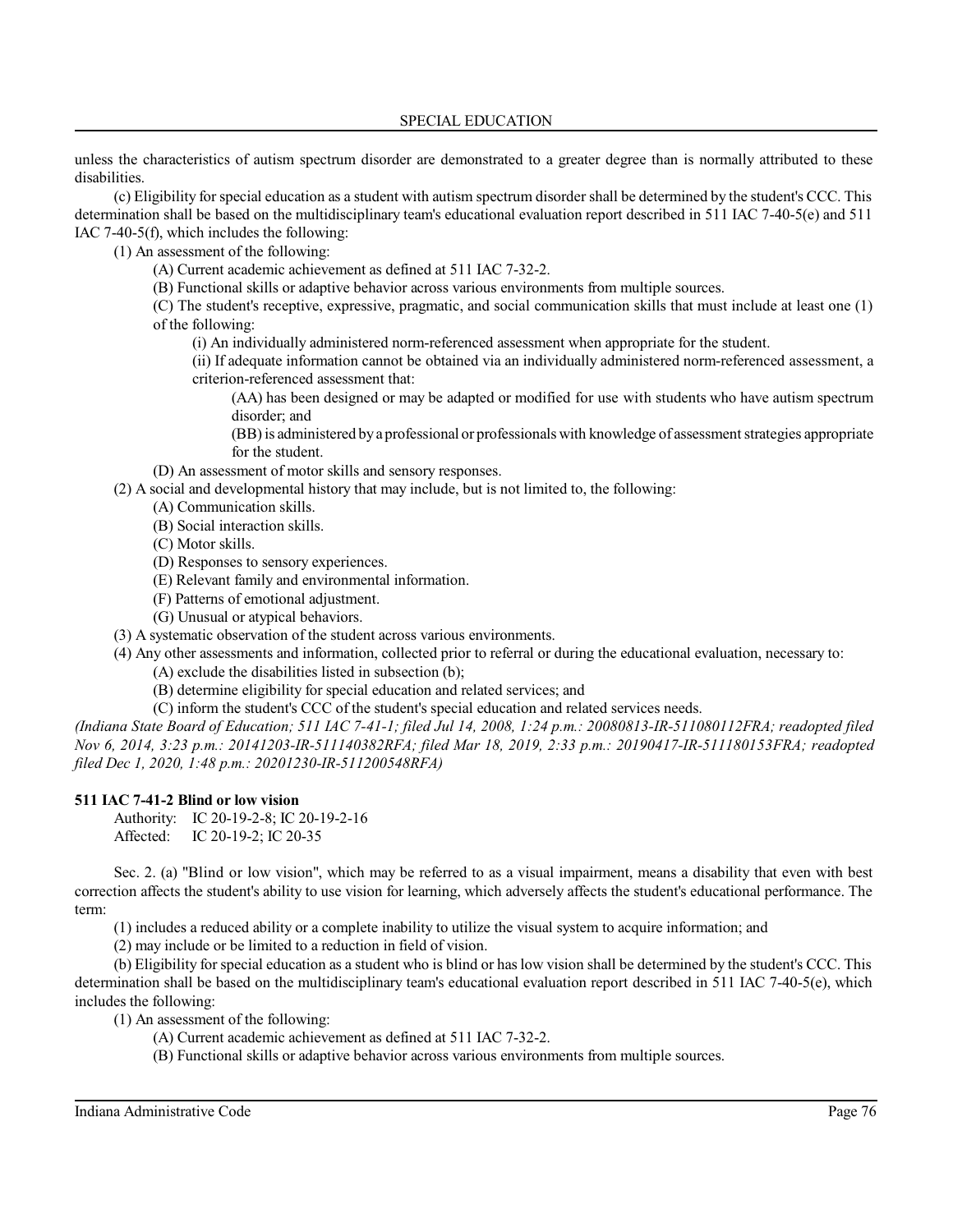- (2) A social and developmental history that may include, but is not limited to, the following:
	- (A) Communication skills.
	- (B) Social interaction skills.
	- (C) Motor skills.
	- (D) Responses to sensory experiences.
	- (E) Relevant family and environmental information.
- (3) An assessment of the following:
	- (A) Functional vision.
	- (B) Functional literacy as described in 511 IAC 7-42-6(c)(5).
- (4) A systematic observation of the student across various environments.
- (5) An assessment of motor skills, which may include travel skills.
- (6) A written report from an optometrist or an ophthalmologist that includes the following:
	- (A) Etiology and prognosis of the visual dysfunction.
	- (B) Secondary or accompanying visual conditions, such as nystagmus or photophobia, if appropriate.
	- (C) Near/distance and corrected/uncorrected acuity measures for left, right, and both eyes, as appropriate.
	- (D) Measures of visual fields for both eyes, if appropriate.
	- (E) Recommendations for use of aids, glasses, or lighting requirements, if appropriate.
- (7) Any other assessments and information, collected prior to referral or during the educational evaluation, necessary to:
	- (A) determine eligibility for special education and related services; and
	- (B) inform the student's CCC of the student's special education and related services needs.

*(Indiana State Board of Education; 511 IAC 7-41-2; filed Jul 14, 2008, 1:24 p.m.: 20080813-IR-511080112FRA; readopted filed Nov 6, 2014, 3:23 p.m.: 20141203-IR-511140382RFA; readopted filed Dec 1, 2020, 1:48 p.m.: 20201230-IR-511200548RFA)*

# **511 IAC 7-41-3 Intellectual disability**

Authority: IC 20-19-2-8; IC 20-19-2-16 Affected: IC 20-19-2; IC 20-35

Sec. 3. (a) An intellectual disability:

(1) is manifested during the developmental period;

(2) is characterized by significant limitations in intellectual functioning;

(3) is demonstrated through limitations in adaptive behavior; and

(4) adversely affects educational performance.

(b) A student with a mild intellectual disability has intellectual functioning that generally:

(1) falls two (2) standard deviations below the mean; and

(2) manifests delays in adaptive behavior consistent with the mild intellectual disability.

- (c) A student with a moderate intellectual disability has intellectual functioning that generally:
- (1) falls three (3) standard deviations below the mean; and

(2) manifests delays in adaptive behavior consistent with the moderate intellectual disability.

(d) A student with a severe intellectual disability has intellectual functioning and adaptive behavior skills that generally:

(1) falls four (4) or more standard deviations below the mean; and

(2) manifests delays in adaptive behavior consistent with the severe intellectual disability.

(e) Eligibility for special education as a student with an intellectual disability shall be determined by the student's CCC. This determination shall be based on the multidisciplinary team's educational evaluation report described in 511 IAC 7-40-5(e), which includes the following:

(1) An assessment of the following:

(A) Intellectual ability and functioning that must include at least one (1) of the following:

- (i) An individually administered norm-referenced assessment.
- (ii) If adequate information cannot be obtained via an individually administered norm-referenced assessment, a criterion-referenced assessment that:

(AA) has been designed or may be adapted or modified for use with students who have an intellectual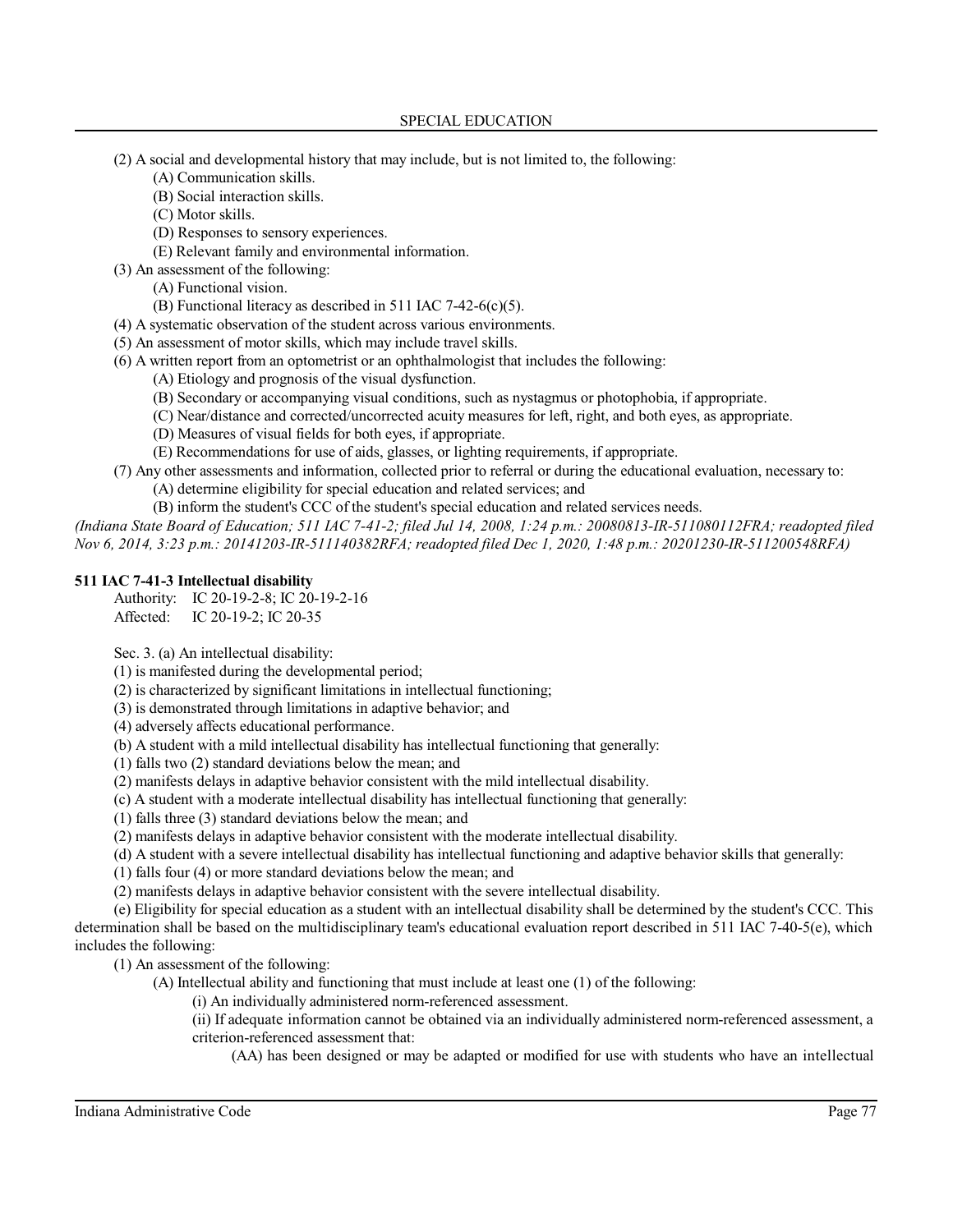disability; and

(BB) is administered by a professional or team of professionals with knowledge of assessment strategies appropriate for the student.

- (B) Current academic achievement as defined at 511 IAC 7-32-2.
- (C) Functional skills or adaptive behavior across various environments from multiple sources.

(2) A social and developmental history that may include, but is not limited to, the following:

- (A) Communication skills.
- (B) Social interaction skills.
- (C) Motor skills.
- (D) Responses to sensory experiences.
- (E) Relevant family and environmental information.
- (3) Any other assessments and information, collected prior to referral or during the educational evaluation, necessary to:
	- (A) determine eligibility for special education and related services; and

(B) inform the student's CCC of the student's special education and related services needs.

*(Indiana State Board of Education; 511 IAC 7-41-3; filed Jul 14, 2008, 1:24 p.m.: 20080813-IR-511080112FRA; readopted filed Nov 6, 2014, 3:23 p.m.: 20141203-IR-511140382RFA; filed Mar 18, 2019, 2:33 p.m.: 20190417-IR-511180153FRA; readopted filed Dec 1, 2020, 1:48 p.m.: 20201230-IR-511200548RFA)*

### **511 IAC 7-41-4 Deaf or hard of hearing**

Authority: IC 20-19-2-8; IC 20-19-2-16 Affected: IC 20-19-2; IC 20-35

Sec. 4. (a) "Deaf or hard of hearing", which may be referred to as a hearing impairment, means the following:

(1) A disability that, with or without amplification, adversely affects the student's:

(A) ability to use hearing for developing language and learning;

- (B) educational performance; and
- (C) developmental progress.
- (2) The hearing loss may be:
	- (A) permanent or fluctuating;
	- (B) mild to profound; or
	- (C) unilateral or bilateral.
- (3) Students who are deaf or hard of hearing may use:
	- (A) spoken language;
	- (B) sign language; or
	- (C) a combination of spoken language and signed systems.

(b) Eligibility for special education as a student who is deaf or hard of hearing shall be determined by the student's CCC. This determination shall be based on the multidisciplinary team's educational evaluation report described in 511 IAC 7-40-5(e), which includes the following:

(1) An assessment of the following:

- (A) Current academic achievement as defined at 511 IAC 7-32-2.
- (B) Functional skills or adaptive behavior across various environments from multiple sources.
- (C) Communication conducted in the:
	- (i) language or system utilized for the student's instruction; or
	- (ii) student's preferred mode of communication;

that assesses the student's receptive and expressive language skills.

- (2) A social and developmental history that may include, but is not limited to, the following:
	- (A) Communication skills.
	- (B) Social interaction skills.
	- (C) Motor skills.
	- (D) Responses to sensory experiences.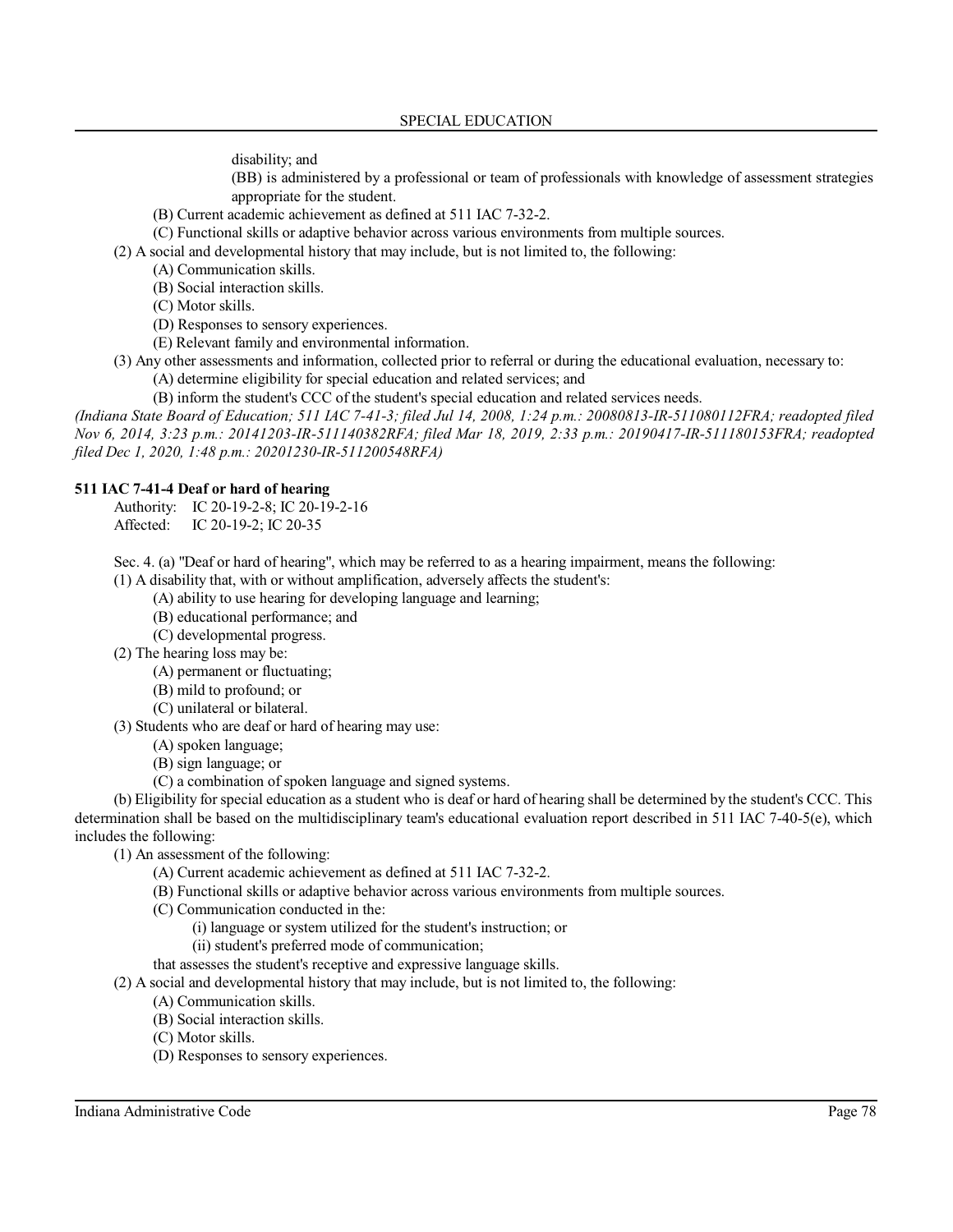(E) Relevant family and environmental information.

(3) A written report from an educational or clinical audiologist, otologist, or otolaryngologist with information regarding the: (A) etiology of the hearing loss; and

(B) student's potential requirement for amplification, if appropriate.

(4) Any other assessments and information, collected prior to referral or during the educational evaluation, necessary to: (A) determine eligibility for special education and related services; and

(B) inform the student's CCC of the student's special education and related services needs.

*(Indiana State Board of Education; 511 IAC 7-41-4; filed Jul 14, 2008, 1:24 p.m.: 20080813-IR-511080112FRA; readopted filed Nov 6, 2014, 3:23 p.m.: 20141203-IR-511140382RFA; readopted filed Dec 1, 2020, 1:48 p.m.: 20201230-IR-511200548RFA)*

# **511 IAC 7-41-5 Deaf-blind**

Authority: IC 20-19-2-8; IC 20-19-2-16 Affected: IC 20-19-2; IC 20-35

Sec. 5. (a) "Deaf-blind", which may be referred to as dual sensory impaired, means a disability that:

- (1) is a concomitant hearing and vision loss or reduction in functional hearing and vision capacity;
- (2) causes significant communication and adaptive behavior deficits;
- (3) adversely affects the student's educational performance; and
- (4) cannot be accommodated for by use of a program or service designed solely for students who are:
	- (A) deaf or hard of hearing; or
		- (B) blind or have low vision.
- (b) Students who are deaf-blind represent a heterogeneous group that includes the following:
- (1) Students who are both deaf and blind with:
	- (A) measured acuities and intellectual and adaptive functioning; or
	- (B) estimated acuities and intellectual and adaptive functioning supported by a description of pathology.
- (2) Students with hearing and visual reductions of a mild to severe degree:
	- (A) with additional learning or language disabilities that adversely affect educational performance; or
	- (B) who have been diagnosed with a chronic or degenerative pathology or a disease that may potentially result in deafblindness.
- (3) Students with generalized central nervous system dysfunction who:
	- (A) exhibit:
		- (i) auditory and visual impairments; or
		- (ii) deficits in auditory-visual functioning; and
		- (B) may demonstrate inconclusive or inconsistent responses:
			- (i) during hearing and vision assessments; or
			- (ii) to auditory and visual stimuli in the environment.

(c) A student who is solely deaf-blind is not considered to be a student who has multiple disabilities as defined in section 9 of this rule.

(d) Eligibilityforspecial education as a student who is deaf-blind shall be determined by the student's CCC. This determination shall be based on the multidisciplinary team's educational evaluation report described in 511 IAC 7-40-5(e), which includes the following:

(1) An assessment of the following:

- (A) Current academic achievement as defined at 511 IAC 7-32-2.
- (B) Functional skills or adaptive behavior across various environments from multiple sources.
- (C) Communication conducted in the:
	- (i) language or system utilized for the student's instruction; or
	- (ii) student's preferred mode of communication;
- that assesses the student's receptive and expressive language skills.
- (D) Functional vision.
- (E) Functional literacy as described in 511 IAC 7-42-6(c)(5).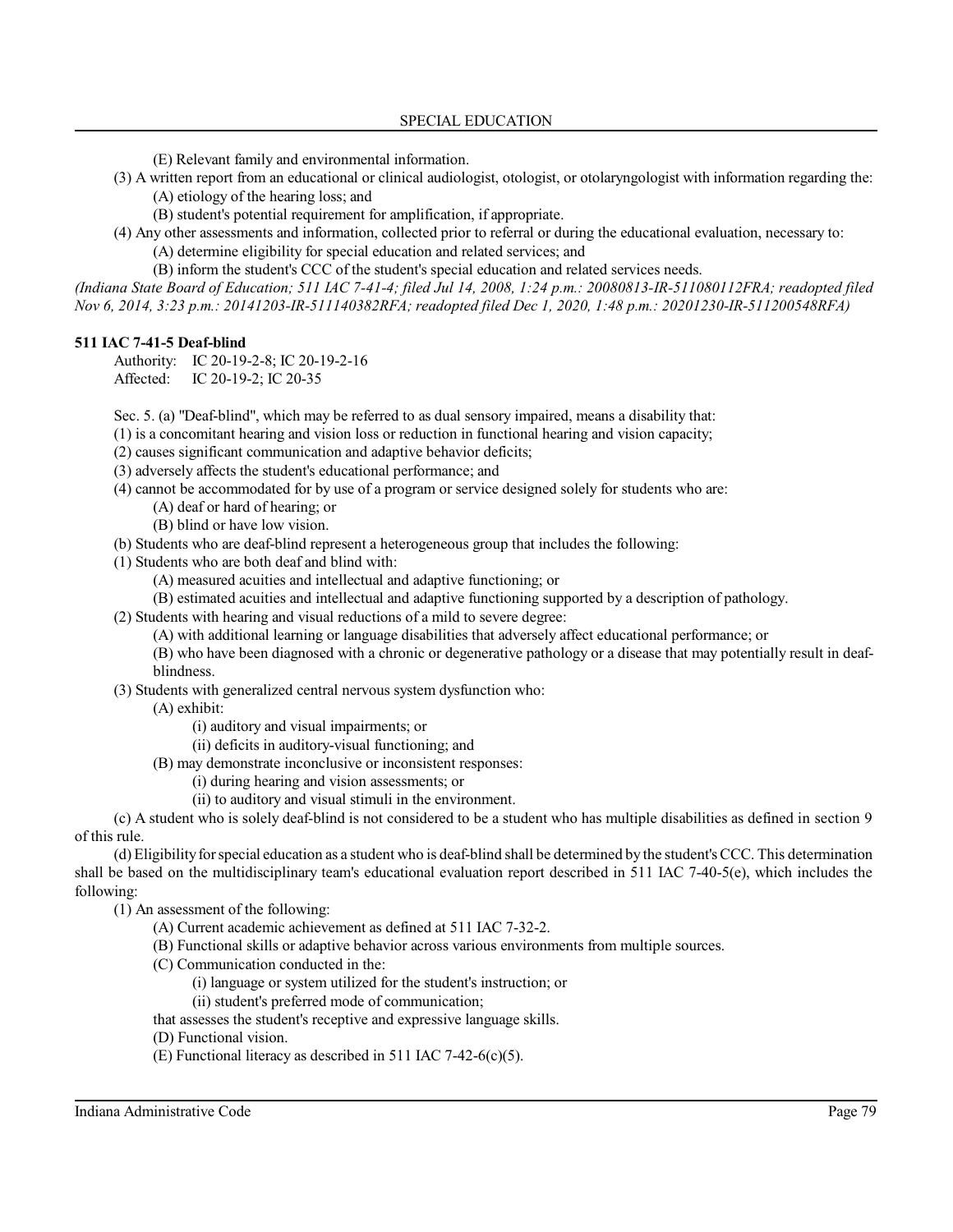(2) A systematic observation of the student across various environments.

- (3) A social and developmental history that may include, but is not limited to, the following:
	- (A) Communication skills.
		- (B) Social interaction skills.
		- (C) Motor skills.
		- (D) Responses to sensory experiences.
	- (E) Relevant family and environmental information.
- (4) An assessment of motor skills, including travel skills.
- (5) A written report from an optometrist or an ophthalmologist that includes the following:
	- (A) Etiology and prognosis of the visual dysfunction.
	- (B) Secondary or accompanying visual conditions, such as nystagmus or photophobia, if appropriate.
	- (C) Near/distance and corrected/uncorrected acuity measures for left, right, and both eyes, as appropriate.
	- (D) Measures of visual fields for both eyes, if appropriate.
	- (E) Recommendations for use of aids, glasses, or lighting requirements, if appropriate.
- (6) A written report from an educational or clinical audiologist, otologist, or otolaryngologist with information regarding the:
	- (A) etiology and prognosis of the hearing loss; and
	- (B) student's potential requirement for amplification, if appropriate.
- (7) Any other assessments and information, collected prior to referral or during the educational evaluation, necessary to:
	- (A) determine eligibility for special education and related services; and
	- (B) inform the student's CCC of the student's special education and related services needs.

*(Indiana State Board of Education; 511 IAC 7-41-5; filed Jul 14, 2008, 1:24 p.m.: 20080813-IR-511080112FRA; readopted filed Nov 6, 2014, 3:23 p.m.: 20141203-IR-511140382RFA; readopted filed Dec 1, 2020, 1:48 p.m.: 20201230-IR-511200548RFA)*

# **511 IAC 7-41-6 Developmental delay**

Authority: IC 20-19-2-8; IC 20-19-2-16 Affected: IC 20-19-2; IC 20-35

Sec. 6. (a) Developmental delay is a disability category solely for students who are at least three (3) years of age and less than nine (9) years of age. Developmental delay means a delay of either two (2) standard deviations below the mean in one (1) of the following developmental areas or one and one-half (1.5) standard deviations below the mean in any two (2) of the following developmental areas:

(1) Gross or fine motor development.

- (2) Cognitive development.
- (3) Receptive or expressive language development.
- (4) Social or emotional development.
- (5) Self-help or other adaptive development.

(b) Eligibility for special education as a student with a developmental delay shall be determined by the student's CCC. This determination shall be based on the multidisciplinary team's educational evaluation report described in 511 IAC 7-40-5(e), which includes the following:

(1) An assessment of the developmental areas listed in subsection (a) that must include at least one (1) of the following:

(A) An individually administered norm-referenced assessment.

(B)If adequate information cannot be obtained via an individuallyadministered norm-referenced assessment, a criterionreferenced assessment that:

(i) has been designed or may be adapted or modified for use with students who have a developmental delay or delays; and

(ii)is administered by a professional or team of professionals with knowledge of assessment strategies appropriate for the student.

(2) A social and developmental history that may include, but is not limited to, the following:

- (A) Communication skills.
- (B) Social interaction skills.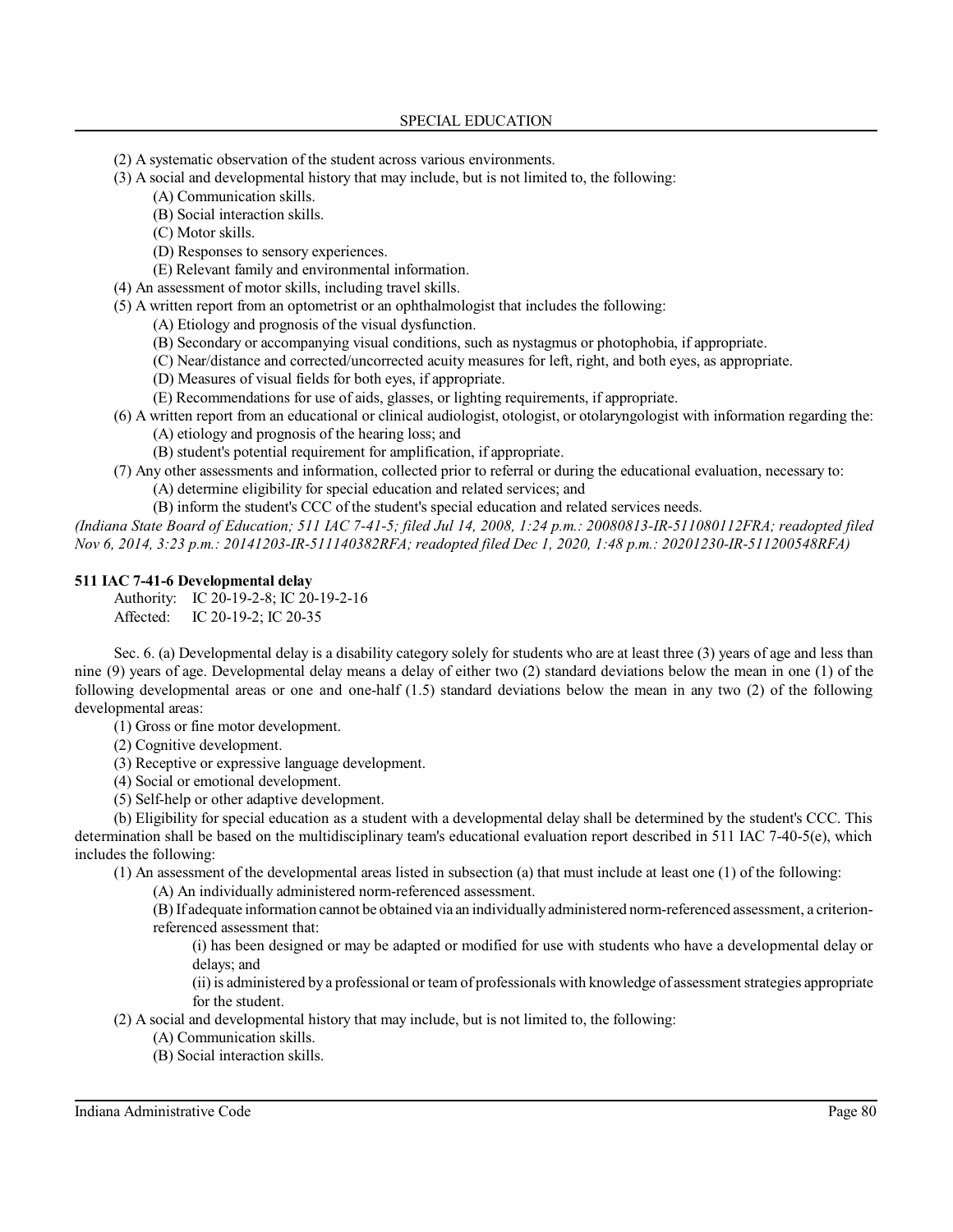- (C) Play skills.
- (D) Motor skills.
- (E) Responses to sensory experiences.
- (F) Relevant family and environmental information.
- (G) Patterns of emotional adjustment.
- (H) Unusual or atypical behaviors.
- (3) Available medical information that is developmentally relevant.
- (4) A vision and hearing screening.
- (5) A systematic observation of the student across various environments.
- (6) Any other assessments and information, collected prior to referral or during the educational evaluation, necessary to:
	- (A) determine eligibility for special education and related services; and
	- (B) inform the student's CCC of the student's special education and related services needs.

*(Indiana State Board of Education; 511 IAC 7-41-6; filed Jul 14, 2008, 1:24 p.m.: 20080813-IR-511080112FRA; readopted filed Nov 6, 2014, 3:23 p.m.: 20141203-IR-511140382RFA; filed Mar 18, 2019, 2:33 p.m.: 20190417-IR-511180153FRA; readopted filed Dec 1, 2020, 1:48 p.m.: 20201230-IR-511200548RFA)*

### **511 IAC 7-41-7 Emotional disability**

Authority: IC 20-19-2-8; IC 20-19-2-16 Affected: IC 20-19-2; IC 20-35

Sec. 7. (a) "Emotional disability" means an inability to learn or progress that cannot be explained by cognitive, sensory, or health factors. The student exhibits one (1) or more of the following characteristics over a long period of time and to a marked degree that adversely affects educational performance:

- (1) A tendency to develop physical symptoms or fears associated with personal or school problems.
- (2) A general pervasive mood of unhappiness or depression.
- (3) An inability to build or maintain satisfactory interpersonal relationships.
- (4) Inappropriate behaviors or feelings under normal circumstances.
- (5) Episodes of psychosis.

(b) Eligibility for special education as a student with an emotional disability shall be determined by the student's CCC. This determination shall be based on the multidisciplinary team's educational evaluation report described in 511 IAC 7-40-5(e), which includes the following:

(1) An assessment of the following:

- (A) Current academic achievement as defined at 511 IAC 7-32-2.
- (B) Emotional and behavioral functioning.
- (2) A social and developmental history that may include, but is not limited to, the following:
	- (A) Communication skills.
	- (B) Social interaction skills.
	- (C) Responses to sensory experiences.
	- (D) Relevant family and environmental information.
	- (E) Patterns of emotional adjustment.
	- (F) Unusual or atypical behaviors.

(3) A functional behavior assessment as defined at 511 IAC 7-32-41 that includes an analysis of any interventions used to address the behaviors leading to the referral for the educational evaluation.

(4) Available medical and mental health information that is educationally relevant.

- (5) Any other assessments and information, collected prior to referral or during the educational evaluation, necessary to:
	- (A) address whether the student's inability to learn or progress is caused by:
		- (i) cognitive;
		- (ii) sensory; or
		- (iii) health factors;
		- (B) determine eligibility for special education and related services; and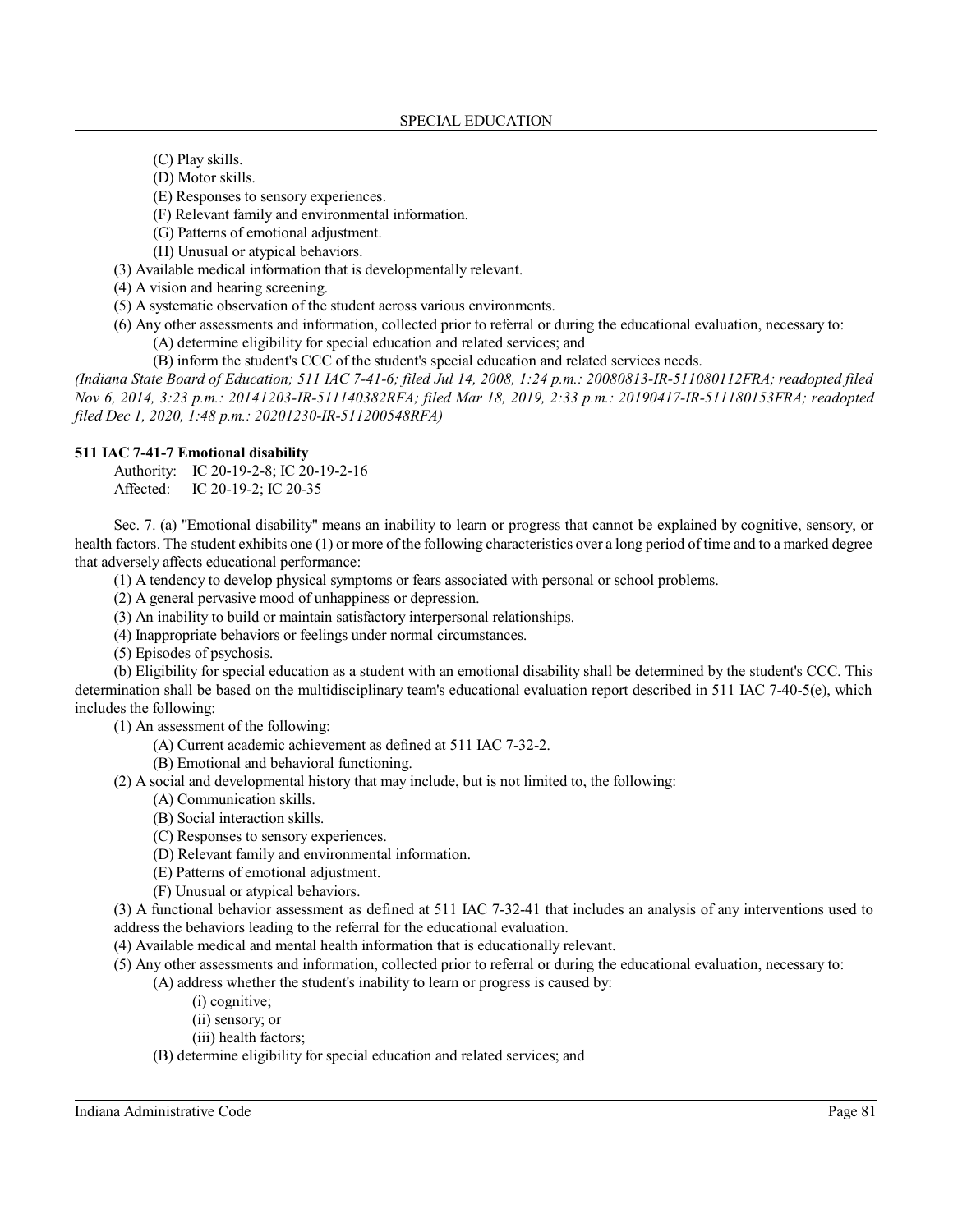(C) inform the student's CCC of the student's special education and related services needs.

*(Indiana State Board of Education; 511 IAC 7-41-7; filed Jul 14, 2008, 1:24 p.m.: 20080813-IR-511080112FRA; readopted filed Nov 6, 2014, 3:23 p.m.: 20141203-IR-511140382RFA; readopted filed Dec 1, 2020, 1:48 p.m.: 20201230-IR-511200548RFA)*

# **511 IAC 7-41-8 Language or speech impairment**

Authority: IC 20-19-2-8; IC 20-19-2-16 Affected: IC 20-19-2; IC 20-35

Sec. 8. (a) A language or speech impairment is characterized by one (1) of the following impairments that adversely affects the student's educational performance:

(1) Language impairments in the comprehension or expression of spoken or written language resulting from organic or nonorganic causes that are nonmaturational in nature. Language impairments affect the student's primary language systems, in one (1) or more of the following components:

(A) Word retrieval.

- (B) Phonology.
- (C) Morphology.
- (D) Syntax.
- (E) Semantics.
- (F) Pragmatics.

(2) Speech impairments that may include fluency, articulation, and voice disorders in the student's speaking behavior in more than one (1) speaking task that are nonmaturational in nature, including impairments that are the result of a deficiency of structure and function of the oral peripheral mechanism.

(b) A student is not eligible forspecial education and related services as a student with a language orspeech impairment solely because the student's native language is not English. Bilingual or multilingual speakers include students whose speech or language patterns:

(1) deviate from those of standard English; and

(2) are characteristic of dialectical differences.

A student who is bilingual or multilingual may be a student with a language orspeech impairment only ifthe impairment is exhibited in all languages spoken by the student.

(c) Students who are deaf or hard of hearing or students with specific learning disabilities, who have language deficits or auditory processing difficulties, are not eligible forservices designed solely forstudents with language impairmentsin lieu ofservices designed for:

(1) students who are deaf or hard of hearing; or

(2) students with specific learning disabilities.

(d) Severe language or speech impairments may require the use of augmentative communication systems, such as:

(1) gestures;

(2) signed language;

(3) communication books or boards;

(4) electronic devices; or

(5) other systems determined by the student's CCC.

(e) Eligibility for special education as a student with a language impairment shall be determined by the student's CCC. This determination shall be based on the multidisciplinary team's educational evaluation report described in 511 IAC 7-40-5(e), which includes the following:

(1) An assessment of the following:

(A) Progress in the general education curriculum that includes an analysis of any interventions used to address the academic concerns leading to the referral for the educational evaluation.

(B) Current academic achievement as defined at 511 IAC 7-32-2.

(2) A social and developmental history that may include, but is not limited to, the following:

- (A) Communication skills.
- (B) Social interaction skills.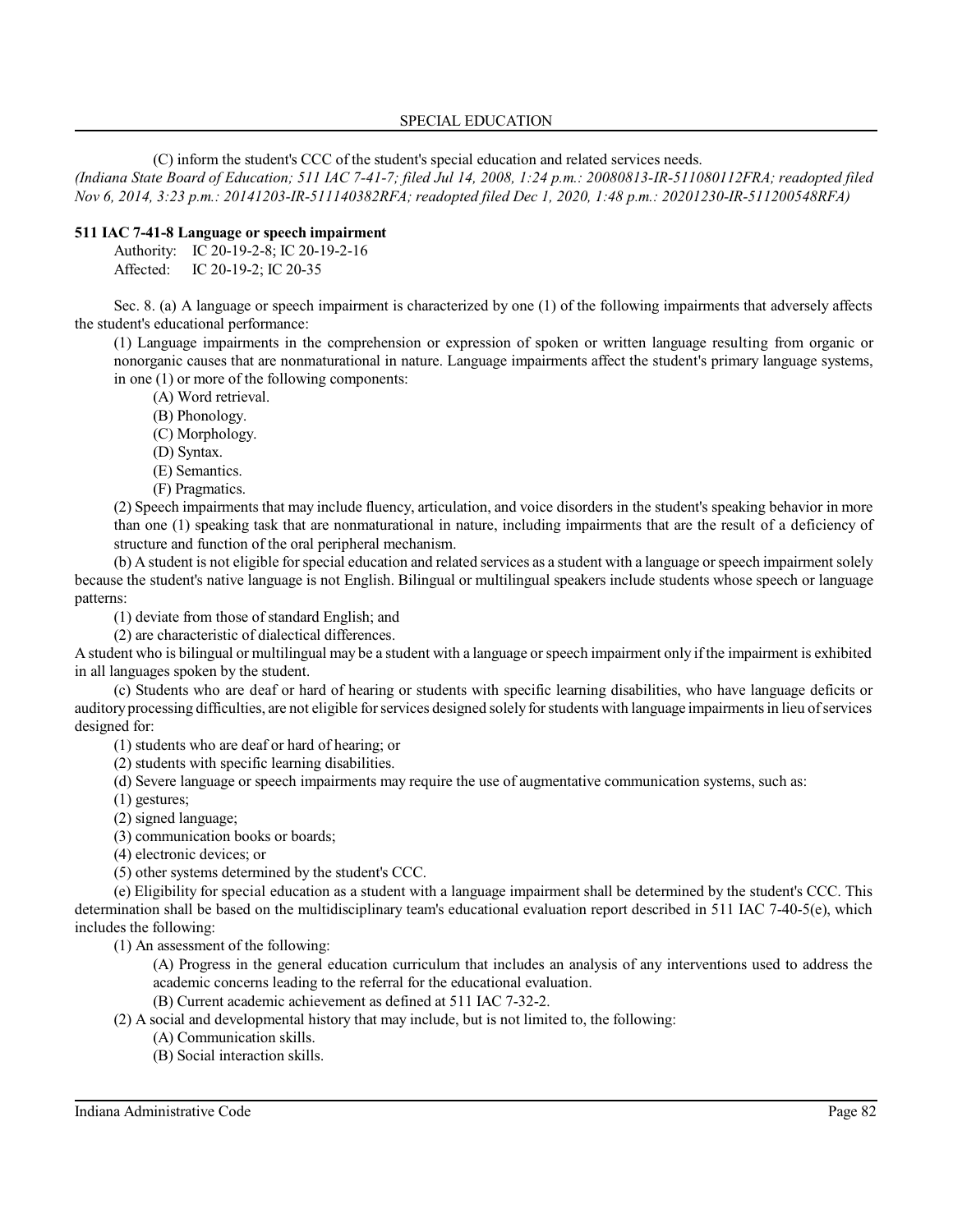(C) Responses to sensory experiences.

(D) Relevant family and environmental information.

(3) An observation of the student in the student's learning environment to document the student's academic performance in the area or areas of difficulty. The multidisciplinary team:

(A) may use information from an observation in routine classroom instruction and monitoring of the student's performance that was done before the student was referred for an educational evaluation; or

(B) have at least one (1) member of the multidisciplinary team, other than the student's general education teacher, conduct an observation ofthe student's academic performance in the general education classroom afterthe child has been referred for an educational evaluation and parental consent for the educational evaluation has been obtained. In the case of a student of less than school age or out of school, a team member must observe the student in an environment appropriate for a student of that age.

(4) Available medical information that is educationally relevant.

(5) Any other assessments and information, collected prior to referral or during the educational evaluation, necessary to:

(A) address the exclusionary factors listed in subsections (b) and (c);

(B) determine eligibility for special education and related services; and

(C) inform the student's CCC of the student's special education and related services needs.

(f) Eligibility for special education as a student with a speech impairment shall be determined by the student's CCC. This determination shall be based on the multidisciplinary team's educational evaluation report described in 511 IAC 7-40-5(e), which includes the following:

(1) An assessment of the following:

(A) The student's skills in:

(i) articulation;

(ii) fluency; and

(iii) voice.

(B) Current academic achievement as defined at 511 IAC 7-32-2.

(2) A social and developmental history that may include, but is not limited to, the following:

(A) Communication skills.

(B) Social interaction skills.

(C) Oral motor skills.

(D) Responses to sensory experiences.

(E) Relevant family and environmental information.

(3) At least one (1) observation of the student's speech completed by a speech and language pathologist.

(4) If an organic cause isthe suspected cause of the speech impairment, a statement from a physician with an unlimited license describing:

(A) the student's medical needs; and

(B) any consequent limitations to communication training.

(5) Available medical information that is educationally relevant.

(6) Any other assessments and information, collected prior to referral or during the educational evaluation, necessary to:

(A) address the exclusionary factors listed in subsection (b);

(B) determine eligibility for special education and related services; and

(C) inform the student's CCC of the student's special education and related services needs.

*(Indiana State Board of Education; 511 IAC 7-41-8; filed Jul 14, 2008, 1:24 p.m.: 20080813-IR-511080112FRA; readopted filed Nov 6, 2014, 3:23 p.m.: 20141203-IR-511140382RFA; readopted filed Dec 1, 2020, 1:48 p.m.: 20201230-IR-511200548RFA)*

# **511 IAC 7-41-9 Multiple disabilities**

Authority: IC 20-19-2-8; IC 20-19-2-16 Affected: IC 20-19-2; IC 20-35

Sec. 9. (a) "Multiple disabilities" means coexisting disabilities, one of which must be a significant cognitive disability. The coexisting disabilities are lifelong and interfere with independent functioning, and it is difficult to determine which disability most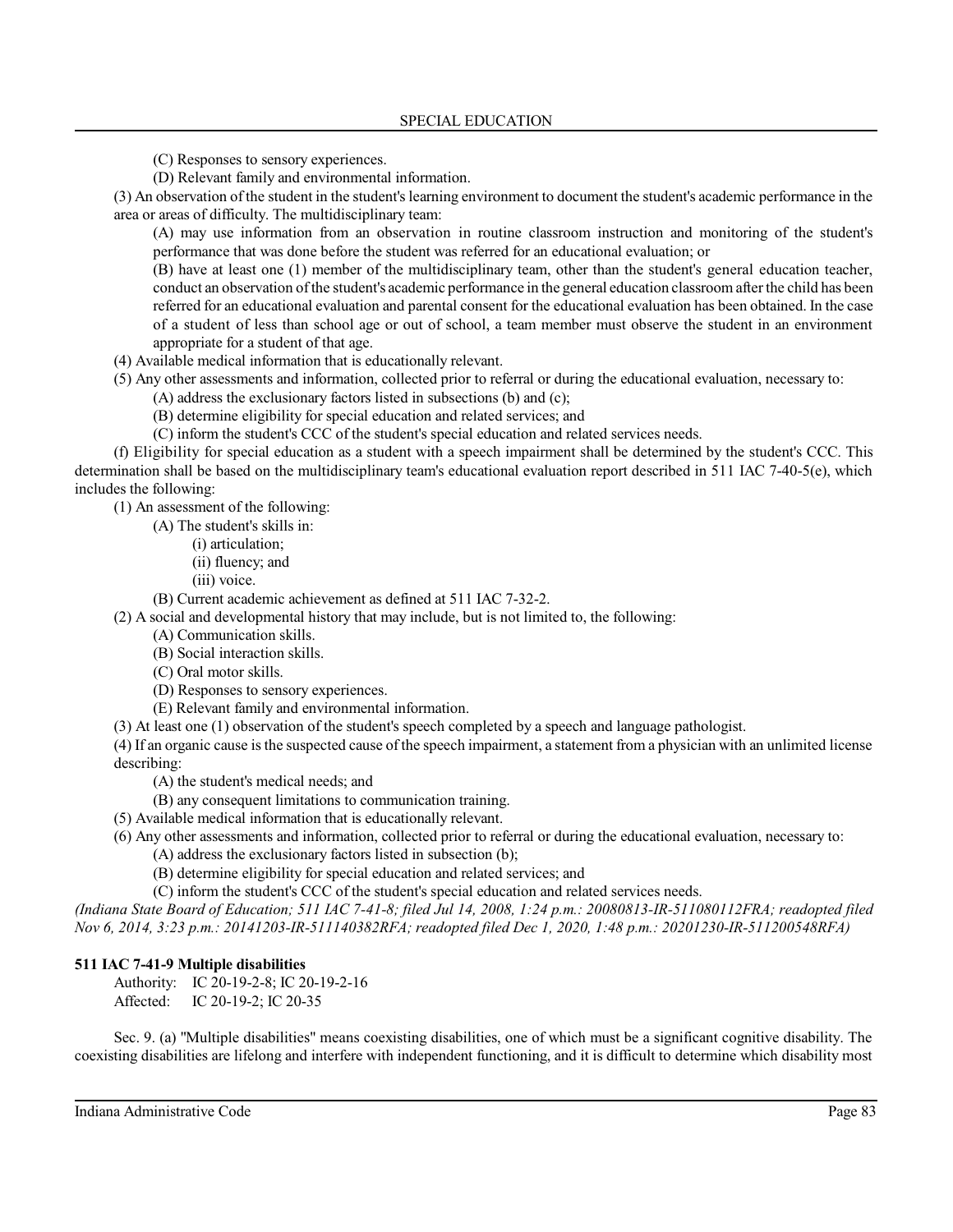adversely affects educational performance. The term does not include deaf-blind.

(b) Eligibility for special education as a student with multiple disabilities shall be determined by the student's CCC. This determination shall be based on the multidisciplinary team's educational evaluation report described in 511 IAC 7-40-5(e), which includes the following:

(1) An assessment of the following:

(A) Cognitive ability and functioning that must include at least one (1) of the following:

(i) An individually administered norm-referenced assessment.

(ii) If adequate information cannot be obtained via an individually administered norm-referenced assessment, a criterion-referenced assessment that:

(AA) has been designed or may be adapted or modified based on the student's disabilities; and

(BB) is administered by a professional or team of professionals with knowledge of assessment strategies appropriate for the student.

- (B) Current academic achievement as defined at 511 IAC 7-32-2.
- (C) Functional skills or adaptive behavior across various environments from multiple sources.
- (2) A social and developmental history that may include, but is not limited to, the following:
	- (A) Communication skills.
	- (B) Social interaction skills.
	- (C) Motor skills.
	- (D) Responses to sensory experiences.
	- (E) Relevant family and environmental information.
- (3) A systematic observation of the student across various environments.
- (4) Available medical information that is educationally relevant.
- (5) Any other assessments and information, collected prior to referral or during the educational evaluation, necessary to:
	- (A) determine eligibility for special education and related services; and
- (B) inform the student's CCC of the student's special education and related services needs.

*(Indiana State Board of Education; 511 IAC 7-41-9; filed Jul 14, 2008, 1:24 p.m.: 20080813-IR-511080112FRA; readopted filed Nov 6, 2014, 3:23 p.m.: 20141203-IR-511140382RFA; readopted filed Dec 1, 2020, 1:48 p.m.: 20201230-IR-511200548RFA)*

# **511 IAC 7-41-10 Other health impairment**

Authority: IC 20-19-2-8; IC 20-19-2-16 Affected: IC 20-19-2; IC 20-35

Sec. 10. (a) "Other health impairment" means having limited strength, vitality, or alertness, including a heightened alertness to environmental stimuli, that results in limited alertness with respect to the educational environment that:

(1) is due to chronic or acute health problems, such as:

- (A) asthma;
- (B) attention deficit disorder or attention deficit hyperactivity disorder;
- (C) diabetes;
- (D) epilepsy;
- (E) a heart condition;
- (F) hemophilia;
- (G) lead poisoning;
- (H) leukemia;
- (I) nephritis;
- (J) rheumatic fever;
- (K) sickle cell anemia; and
- (L) Tourette syndrome; and

(2) adversely affects a student's educational performance.

(b) Eligibility for special education as a student as other health impaired shall be determined by the student's CCC. This determination shall be based on the multidisciplinary team's educational evaluation report described in 511 IAC 7-40-5(e), which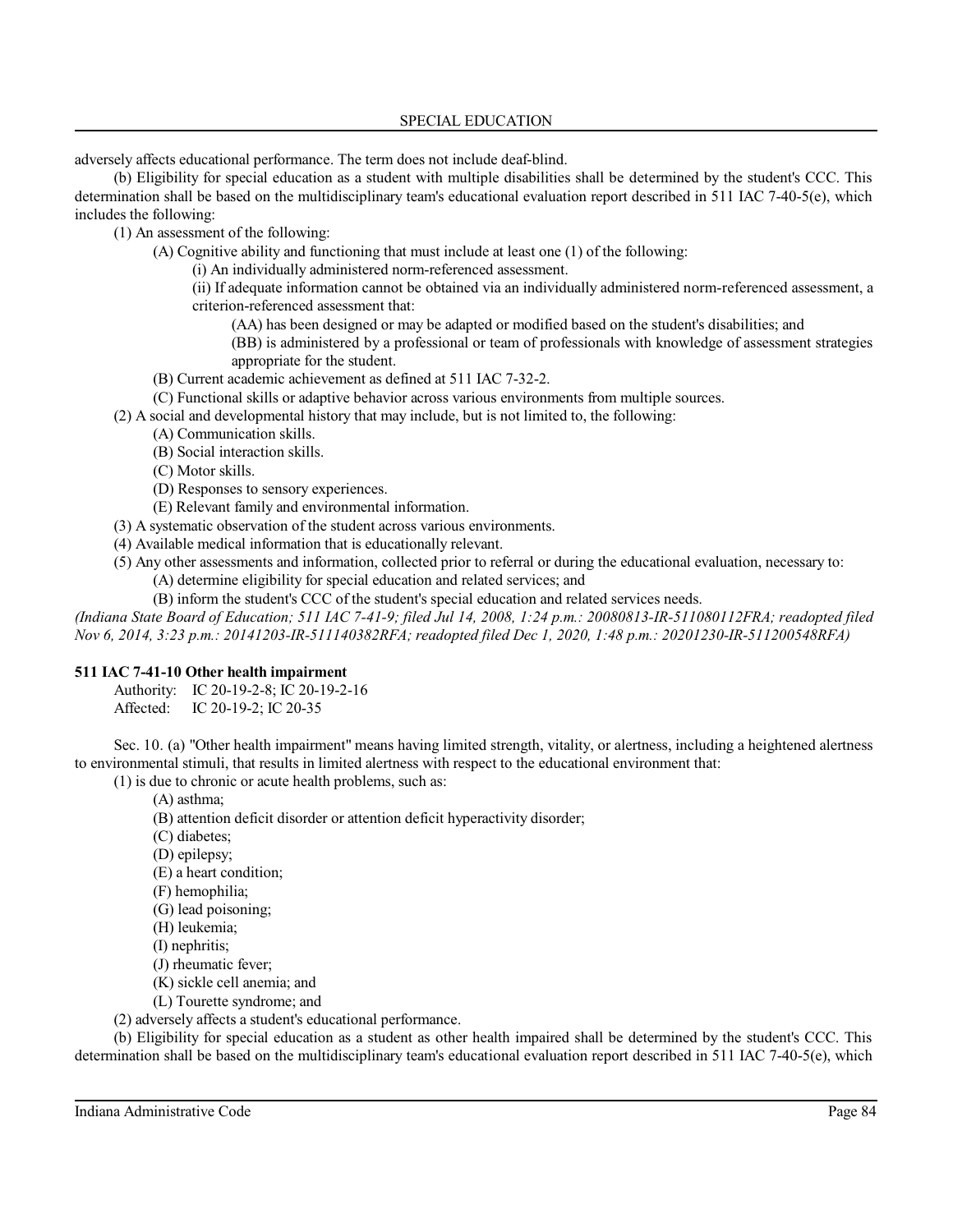includes the following:

(1) An assessment of the following:

- (A) Current academic achievement as defined at 511 IAC 7-32-2.
- (B) Functional skills or adaptive behavior across various environments from multiple sources.
- (2) A social and developmental history that may include, but is not limited to, the following:
	- (A) Communication skills.
	- (B) Social interaction skills.
	- (C) Motor skills.
	- (D) Responses to sensory experiences.
	- (E) Relevant family and environmental information.
- (3) A systematic observation of the student across various environments.
- (4) Available medical information that is educationally relevant.
- (5) Any other assessments and information, collected prior to referral or during the educational evaluation, necessary to:
	- (A) determine eligibility for special education and related services; and

(B) inform the student's CCC of the student's special education and related services needs.

*(Indiana State Board of Education; 511 IAC 7-41-10; filed Jul 14, 2008, 1:24 p.m.: 20080813-IR-511080112FRA; readopted filed Nov 6, 2014, 3:23 p.m.: 20141203-IR-511140382RFA; readopted filed Dec 1, 2020, 1:48 p.m.: 20201230-IR-511200548RFA)*

### **511 IAC 7-41-11 Orthopedic impairment**

Authority: IC 20-19-2-8; IC 20-19-2-16 Affected: IC 20-19-2; IC 20-35

Sec. 11. (a)An orthopedic impairment is a severe physicallydisabling condition that adversely affects educational performance. The term may include impairments caused by any of the following:

(1) A congenital anomaly.

- (2) A disease, such as:
	- (A) poliomyelitis; or
	- (B) bone tuberculosis.
- (3) Other causes, such as:
	- (A) cerebral palsy;
	- (B) amputations; or
	- (C) fractures or burns that cause contractures.

(b) Eligibility forspecial education as a student with an orthopedic impairment shall be determined by the student's CCC. This determination shall be based on the multidisciplinary team's educational evaluation report described in 511 IAC 7-40-5(e), which includes the following:

(1) An assessment of the following:

- (A) Current academic achievement as defined at 511 IAC 7-32-2.
- (B) Functional skills or adaptive behavior across various environments from multiple sources.
- (2) A social and developmental history that may include, but is not limited to, the following:
	- (A) Communication skills.
	- (B) Social interaction skills.
	- (C) Motor skills.
	- (D) Responses to sensory experiences.
	- (E) Relevant family and environmental information.
- (3) Available medical information that is educationally relevant.
- (4) Any other assessments and information, collected prior to referral or during the educational evaluation, necessary to:
	- (A) determine eligibility for special education and related services; and
	- (B) inform the student's CCC of the student's special education and related services needs.

*(Indiana State Board of Education; 511 IAC 7-41-11; filed Jul 14, 2008, 1:24 p.m.: 20080813-IR-511080112FRA; readopted filed Nov 6, 2014, 3:23 p.m.: 20141203-IR-511140382RFA; readopted filed Dec 1, 2020, 1:48 p.m.: 20201230-IR-511200548RFA)*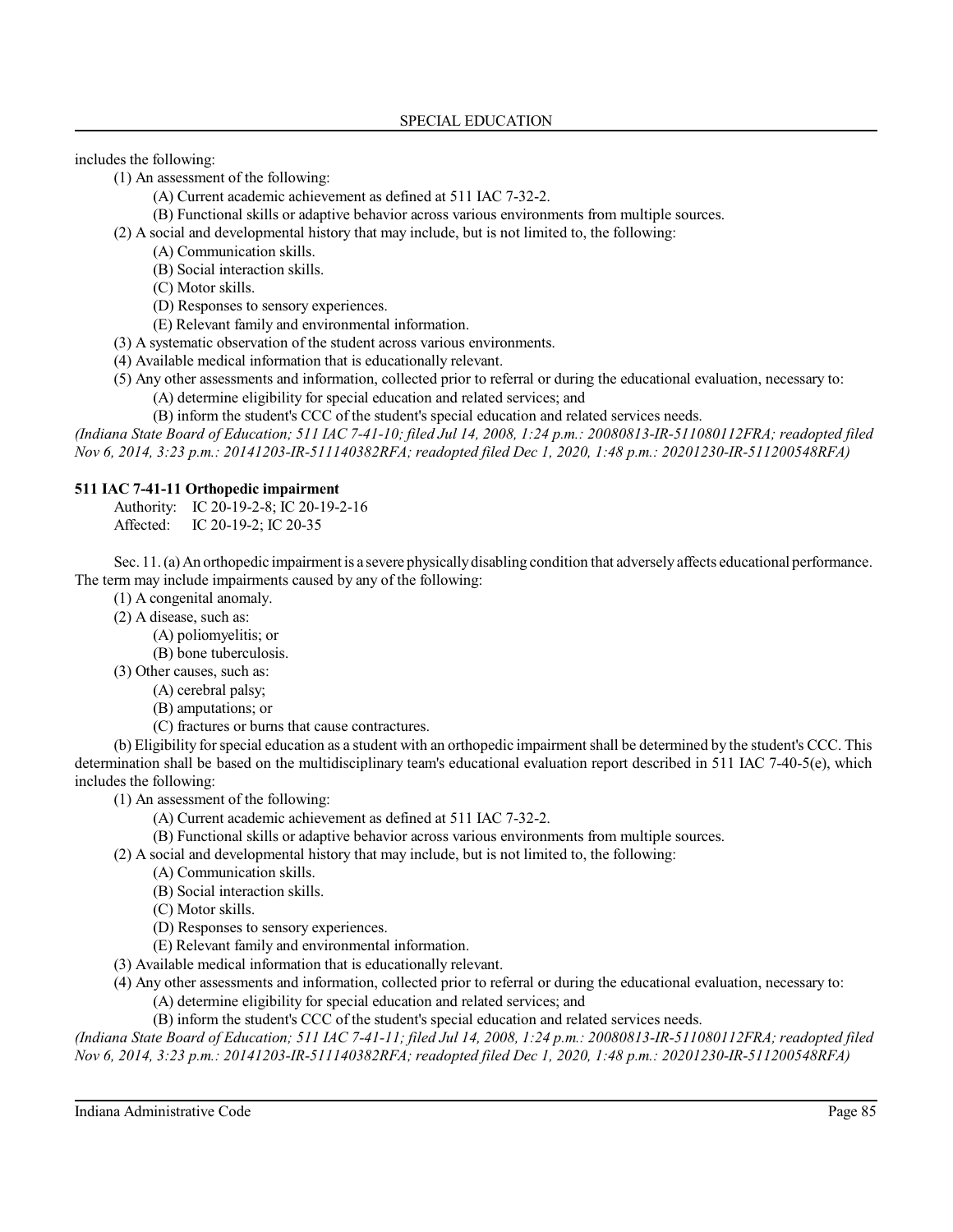# **511 IAC 7-41-12 Specific learning disability**

Authority: IC 20-19-2-8; IC 20-19-2-16 Affected: IC 20-19-2; IC 20-35

Sec. 12. (a) "Specific learning disability" means a disorder in one (1) or more of the basic psychological processes involved in understanding or in using language, spoken or written, that adversely affect the student's educational performance, including conditions referred to, or previously referred to, as perceptual handicaps, brain injury, minimal brain dysfunction, dyslexia, and developmental aphasia. As follows, a specific learning disability:

(1) Manifests itself when the student does not achieve adequately for the student's age or to meet state approved grade level standards in one (1) or more of the following areas, when provided with learning experiences and instruction appropriate for the student's age or state approved grade level standards:

(A) Reading disability, which is a specific learning disability that is neurological in origin and has a continuum of severity. It is characterized by difficulties with accurate or fluent, or both, word recognition and by poor spelling and decoding abilities. A reading disability may be due to difficulties in the following:

- (i) Basic reading skills.
- (ii) Reading fluency skills.

(iii) Reading comprehension.

(B) Written expression disability, which is a specific learning disability that is neurological in origin and has a continuum of severity. Written expression is a complex domain that requires the integration of the following:

(i) Oral language.

(ii) Written language.

- (iii) Cognition.
- (iv) Motor skills.

(C) Math disability, which is a specific learning disability that is neurological in origin and has a continuum ofseverity. The ability to perform mathematical computations and reasoning requires multiple core cognitive processes. A math disability may be due to difficulties in the following:

- (i) Mathematics calculation.
- (ii) Mathematics problem solving.

(D) Oral expression disability, which is a specific learning disability that:

(i) is neurological in origin;

(ii) has a continuum of severity; and

(iii) is characterized by deficits in using expressive language processes to mediate learning of:

- (AA) reading;
- (BB) writing;
- (CC) spelling; or
- (DD) mathematics;

skills.

(E) Listening comprehension disability, which is a specific learning disability that:

- (i) is neurological in origin;
- (ii) has a continuum of severity; and
- (iii) is characterized by difficulties in using receptive language processes to mediate learning of:
	- (AA) reading;
	- (BB) writing;
	- (CC) spelling; or
	- (DD) mathematics;

skills.

(2) Can be evidenced through either of the following:

(A) Insufficient progress to meet age or state approved grade level standards in one (1) or more of the areas identified in subdivision (1) when using a process based on the student's response to scientific, research based intervention.

(B) A pattern of strengths and weaknesses in performance or achievement, or both, relative to: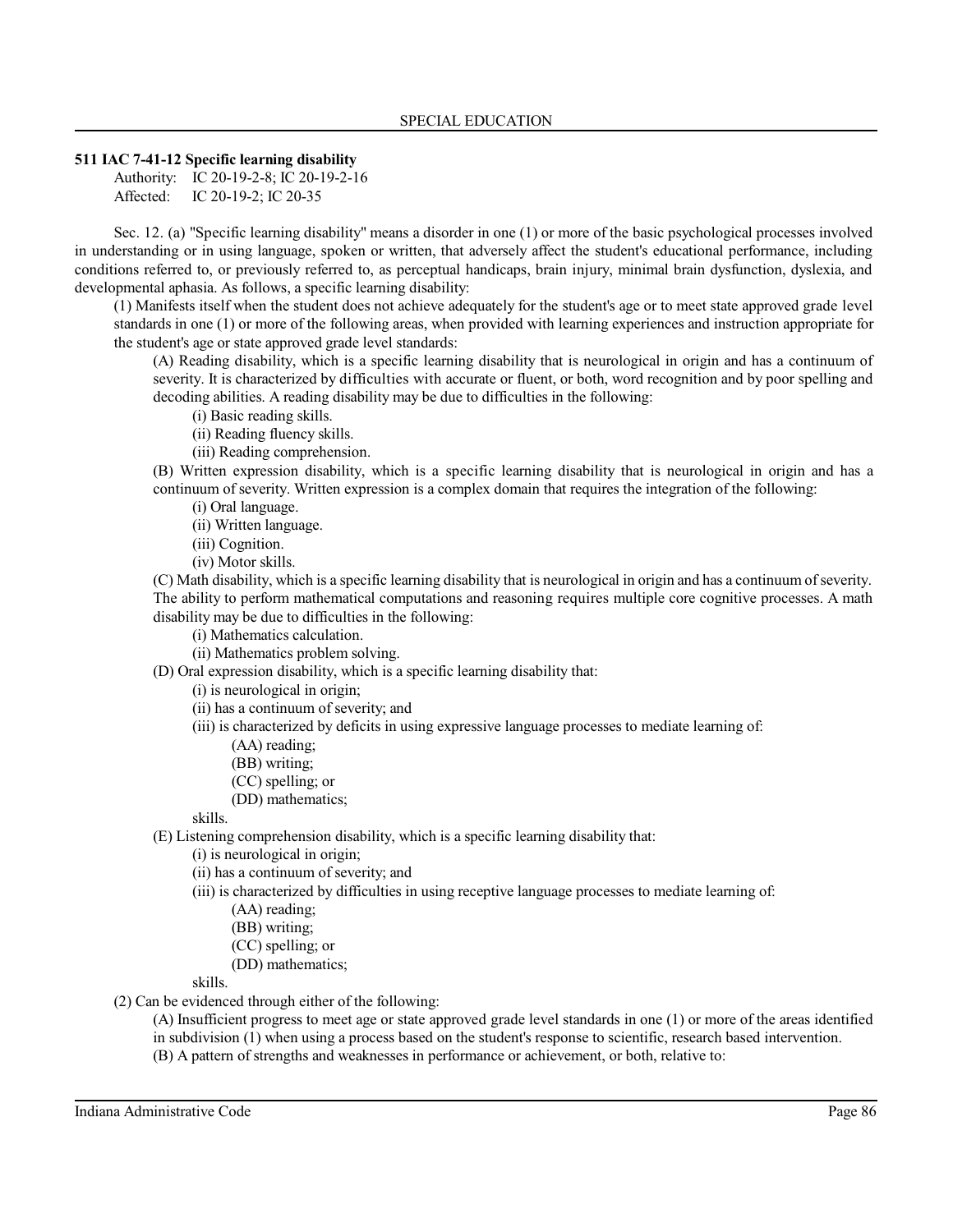(i) age;

(ii) state approved grade level standards; or

(iii) intellectual development;

that is determined by the group to be relevant to the identification of a specific learning disability. The multidisciplinary team is prohibited from using a severe discrepancy between intellectual ability and global achievement to meet this requirement.

(3) Does not include learning problems that are primarily the result of any of the following:

(A) A visual, hearing, or motor disability.

(B) An intellectual disability.

(C) An emotional disability.

- (D) Cultural factors.
- (E) Environmental or economic disadvantage.
- (F) Limited English proficiency.
- (G) Lack of appropriate instruction in reading or math evidenced by the following:

(i) Data demonstrating that prior to, or part of, the referral process, the student was provided appropriate instruction in general education settings, delivered by qualified personnel.

(ii) Data based documentation of repeated assessments of achievement at reasonable intervals, reflecting formal assessment of student progress during instruction, which was provided to the student's parents.

(b) Eligibility for special education as a student with a specific learning disability shall be determined by the student's CCC. This determination shall be based on the multidisciplinary team's educational evaluation report described in 511 IAC 7-40-5(e) and 511 IAC 7-40-5(g), which includes the following:

(1) An assessment of current academic achievement as defined at 511 IAC 7-32-2.

(2) An observation of the student in the student's learning environment, including the general classroom setting, to document the student's academic performance and behavior in the areas of difficulty. The multidisciplinary team may do either of the following:

(A) Use information from an observation in routine classroom instruction and monitoring of the student's performance

that was done before the student was referred for an educational evaluation.

(B) Have at least one (1) member of the multidisciplinary team, other than the student's general education teacher, conduct an observation of the student's academic performance in the general education classroom after:

(i) the child has been referred for an educational evaluation; and

(ii) parental consent for the educational evaluation has been obtained.

In the case of a student of less than school age or out of school, a team member must observe the student in an environment appropriate for a student of that age.

(3) Available medical information that is educationally relevant.

- (4) A social and developmental history that may include, but is not limited to, the following:
	- (A) Communication skills.
	- (B) Social interaction skills.
	- (C) Responses to sensory experiences.
	- (D) Relevant family and environmental information.
	- (E) Patterns of emotional adjustment.
	- (F) Unusual or atypical behaviors.

(5) An assessment of progress in the general education curriculum that includes an analysis of any interventions used to address the academic concerns leading to the referral for the educational evaluation.

(6) Any other assessments and information, collected prior to referral or during the educational evaluation, necessary to:

 $(A)$  address the exclusionary factors listed in subsection (a)(3);

(B) determine eligibility for special education and related services; and

(C) inform the student's CCC of the student's special education and related services needs.

 $(c)$  Other assessments and information, collected prior to referral or during the educational evaluation under subsection  $(b)(6)$ , may pertain to the following:

(1) For difficulties with reading, the following: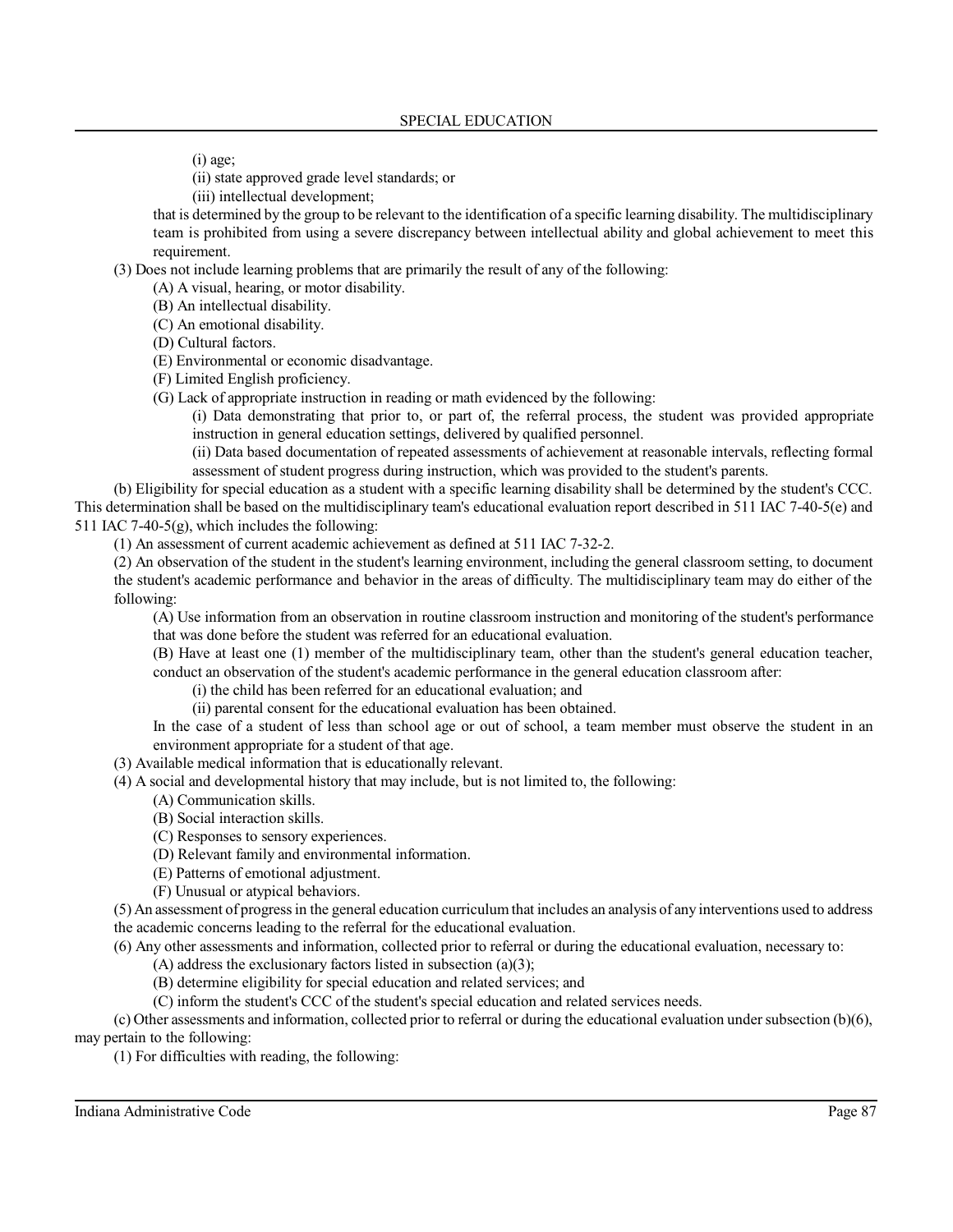(A) Decoding.

- (B) Phonological awareness.
- (C) Phonological memory.
- (D) Phonological processing.
- (E) Orthographic processing.
- (F) Reading fluency (rate and accuracy).
- (G) Reading comprehension.
- (2) For difficulties with written expression, the following:
	- (A) Handwriting, which encompasses the following:
		- (i) Fine motor skills.
		- (ii) Visual-motor coordination.
		- (iii) Visual and working memory.
		- (iv) Phonological and orthographic processing.
	- (B) Spelling, which encompasses the following:
		- (i) Phonological and orthographic processing.
		- (ii) Written spelling ability.
	- (C) Composition, which encompasses the following:
		- (i) Oral language.
		- (ii) Reading ability.
		- (iii) Attention.
		- (iv) Memory.
- (3) For difficulties with math, the following:
	- (A) Nonverbal problem solving.
	- (B) Working memory.
	- (C) Long-term memory.
	- (D) Processing speed.

(E) Attention.

*(Indiana State Board of Education; 511 IAC 7-41-12; filed Jul 14, 2008, 1:24 p.m.: 20080813-IR-511080112FRA; readopted filed Nov 6, 2014, 3:23 p.m.: 20141203-IR-511140382RFA; filed Mar 18, 2019, 2:33 p.m.: 20190417-IR-511180153FRA; readopted filed Dec 1, 2020, 1:48 p.m.: 20201230-IR-511200548RFA)*

#### **511 IAC 7-41-13 Traumatic brain injury**

Authority: IC 20-19-2-8; IC 20-19-2-16 Affected: IC 20-19-2; IC 20-35

Sec. 13. (a) A traumatic brain injury is an acquired injury to the brain caused by an external physical force, resulting in total or partial functional disability or psychosocial impairment, or both, that adversely affects a student's educational performance. The term applies to open or closed head injuries resulting in impairments in one (1) or more areas, such as the following:

- (1) Cognition.
- (2) Language.
- (3) Memory.
- (4) Attention.
- (5) Reasoning.
- (6) Abstract thinking.
- (7) Judgment.
- (8) Problem solving.
- (9) Sensory, perceptual, and motor abilities.
- (10) Psychosocial behavior.
- (11) Physical functions.
- (12) Information processing.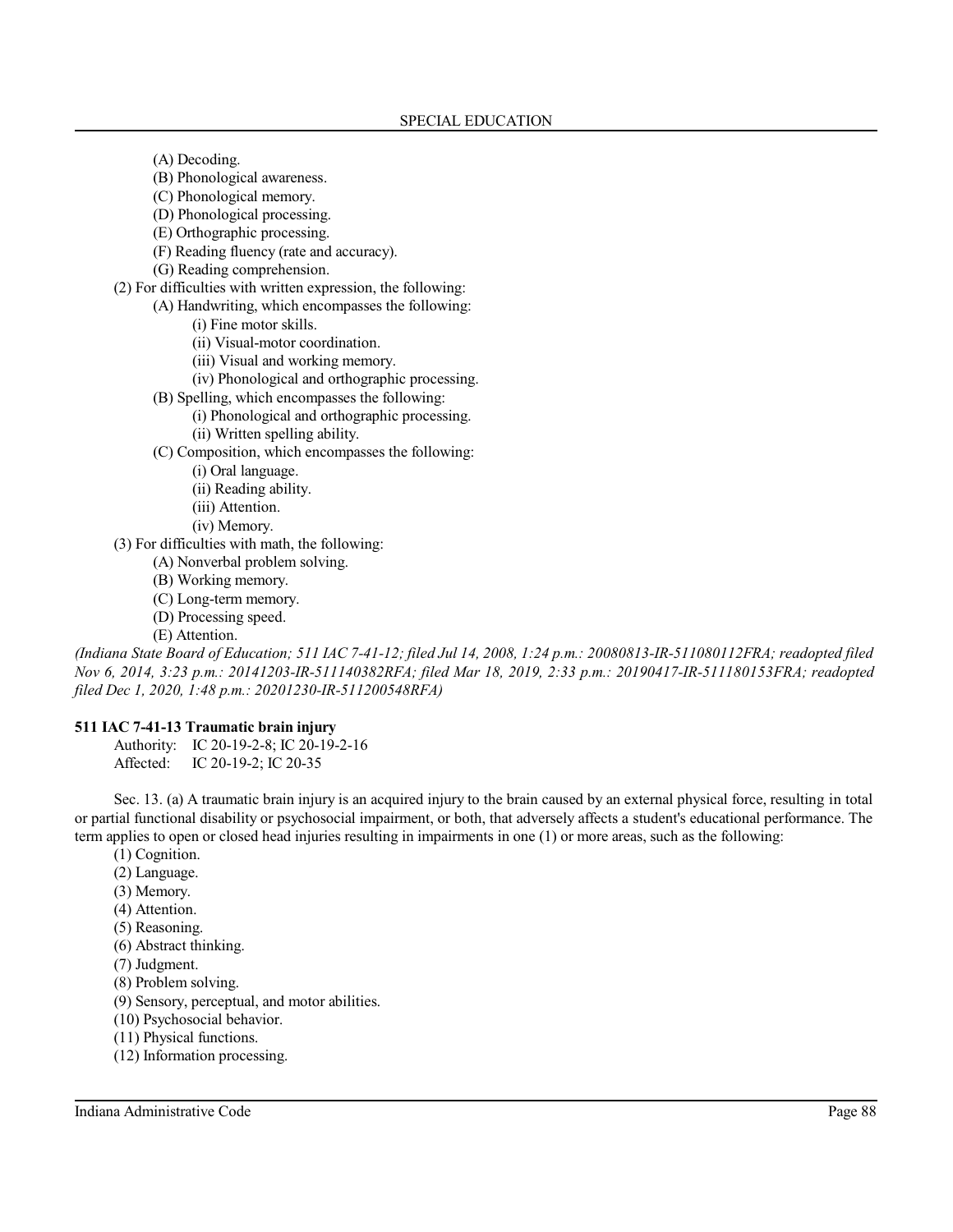(13) Speech.

(b) The term does not apply to brain injuries that are:

(1) congenital or degenerative; or

(2) induced by birth trauma.

(c) Eligibility for special education as a student with a traumatic brain injury shall be determined by the student's CCC. This determination shall be based on the multidisciplinary team's educational evaluation report described in 511 IAC 7-40-5(e), which includes the following:

(1) An assessment of the following:

(A) Cognitive ability and functioning that must include at least one (1) of the following:

(i) An individually administered norm-referenced assessment.

(ii) If adequate information cannot be obtained via an individually administered norm-referenced assessment, a criterion-referenced assessment that:

(AA) has been designed or may be adapted or modified for use with students who have a traumatic brain injury; and

(BB) is administered by a professional or team of professionals with knowledge of assessment strategies appropriate for the student.

(B) Current academic achievement as defined at 511 IAC 7-32-2.

(C) Assessments of functional skills or adaptive behavior across various environments from multiple sources.

(2) A social and developmental history that may include, but is not limited to, the following:

(A) Communication skills.

(B) Social interaction skills.

(C) Motor skills.

(D) Responses to sensory experiences.

(E) Relevant family and environmental information.

(3) Available medical information that is educationally relevant.

(4) Any other assessments and information, collected prior to referral or during the educational evaluation, necessary to:

(A) determine eligibility for special education and related services; and

(B) inform the student's CCC of the student's special education and related services needs.

*(Indiana State Board of Education; 511 IAC 7-41-13; filed Jul 14, 2008, 1:24 p.m.: 20080813-IR-511080112FRA; readopted filed Nov 6, 2014, 3:23 p.m.: 20141203-IR-511140382RFA; readopted filed Dec 1, 2020, 1:48 p.m.: 20201230-IR-511200548RFA)*

# **Rule 42. Determination of Special Education Services**

# **511 IAC 7-42-1 Local procedures and training**

Authority: IC 20-19-2-8; IC 20-19-2-16

Affected: IC 20-19-2; IC 20-35

Sec. 1. (a) The public agency must have in place written procedures to ensure the appropriate implementation of the CCC process, including the following:

(1) The title or position of the individuals designated as, or who may serve as, the representative of the public agency and a description of the roles and responsibilities of the:

(A) public agency representative; and

(B) other public agency personnel;

before, during, and after the CCC meeting.

(2) A description of the following:

(A) The methods used to assure the parent is provided with adequate notice of the CCC meeting.

(B) The written notice that must be provided to a parent prior to an initial CCC meeting as specified in section 4 of this rule.

(C) The methods used to assure the parent understands the proceedings of the CCC meeting.

(D) The written notice that must be provided to a parent to assure the parent is fully informed of the public agency's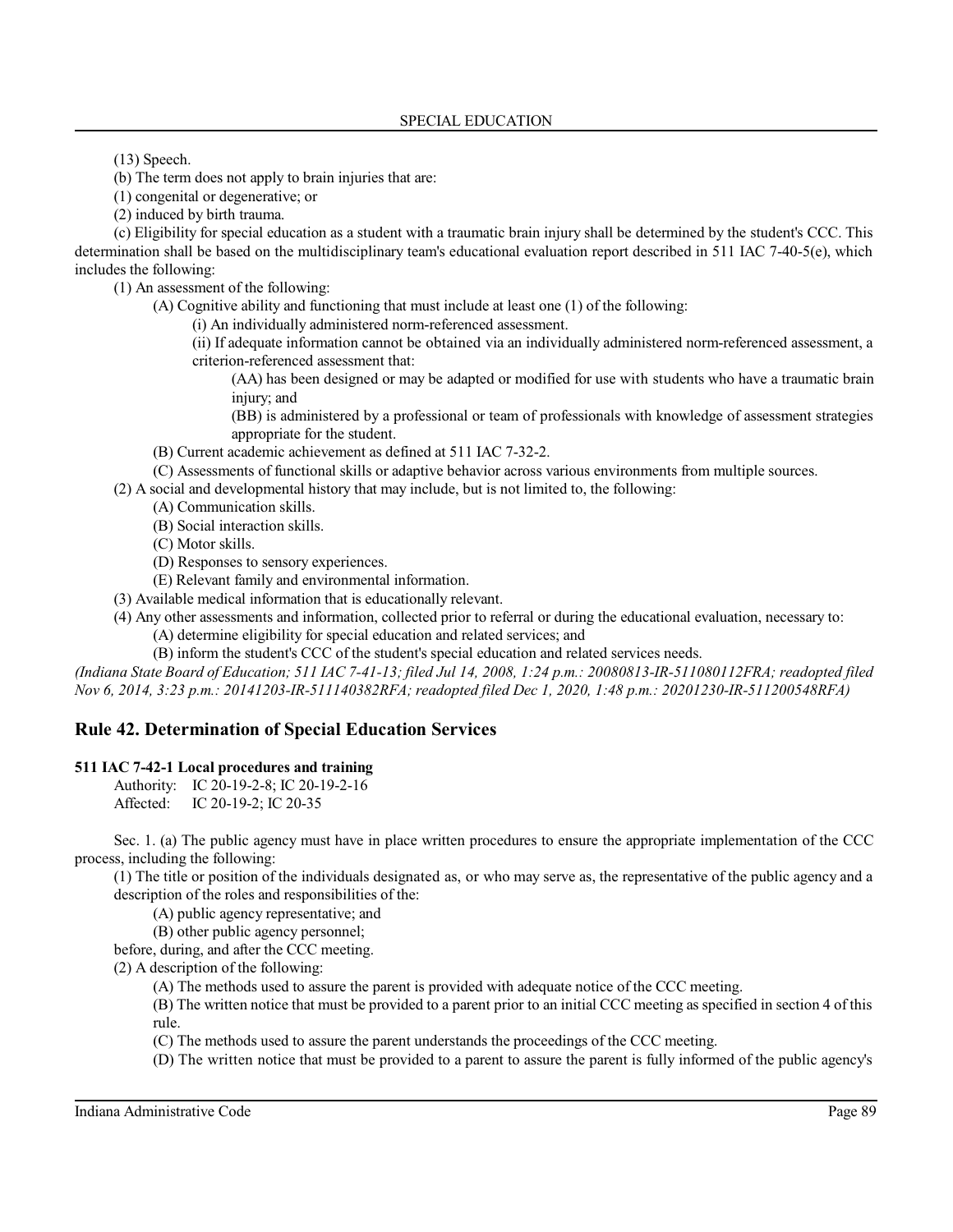proposal to initiate or change, or refusal to initiate or change, the identification or educational placement of the student, or the provision of a free appropriate public education to the student prior to the parent giving or denying permission for the initial provision of services, if applicable, and prior to the public agency implementing the IEP.

(b) The public agency must provide information and training that addresses the requirements set forth in this article to ensure that public agency staff have the necessary knowledge regarding the following:

(1) How to arrange and document CCC meetings.

(2) How to develop an IEP, including the required components of an IEP.

(3) How to serve as the public agency representative, including information about the availability of, and has the authority to commit, resources of the public agency.

*(Indiana State Board of Education; 511 IAC 7-42-1; filed Jul 14, 2008, 1:24 p.m.: 20080813-IR-511080112FRA; readopted filed Nov 6, 2014, 3:23 p.m.: 20141203-IR-511140382RFA; readopted filed Dec 1, 2020, 1:48 p.m.: 20201230-IR-511200548RFA)*

# **511 IAC 7-42-2 Notice of case conference committee meetings**

Authority: IC 20-19-2-8; IC 20-19-2-16 Affected: IC 20-19-2; IC 20-35

Sec. 2. (a) A CCC meeting must be scheduled at a mutually agreed upon date, time, and place. If a parent cannot attend in person, the public agencymust use other methodsto ensure parent participation, including an individual or conference telephone call or video conference.

(b) A CCC meeting may be conducted without a parent in attendance if the parent chooses not to participate in person or by other methods. In this case, the public agency must keep a record of its attempts to arrange a mutually agreed upon date, time, and place for the CCC meeting, such as the following:

(1) Detailed records of:

(A) telephone calls made or attempted; and

(B) the results of the calls.

(2) Copies of:

(A) correspondence sent to the parent; and

(B) any responses received.

(3) Detailed records of:

(A) visits made to the parent's home or place of employment; and

(B) the results of those visits.

(c) The parent must be given adequate notice of the CCC meeting in the parent's native language or other mode of communication, early enough to ensure that one (1) or both parents have the opportunity to attend. Notice of the meeting must be sent to the following persons:

(1) The parent, regardless of the age of the student.

(2) The student of legal age, as defined in 511 IAC 7-32-91, regardless of the purpose of the CCC meeting.

(3) All other persons that must attend the CCC meeting as specified in section 3(b) and 3(c) of this rule.

(d) The notice of the meeting must include the following:

(1) The date, time, and place of the meeting.

(2) The purpose of the meeting.

(3) The name and title or position of the designated public agency representative and a list, by name and title or position, of other expected participants.

(4) A two (2) part statement that the:

(A) parent or public agency may invite any other individual whom the parent or public agency has determined has knowledge or special expertise regarding the student, including related services personnel, as appropriate; and

(B) determination of the knowledge or special expertise of any invited individual must be made by the person (parent or public agency) who invited the individual to participate in the CCC meeting.

(5) A statement that, in the case of a child who was previously served under Part C of the Individuals with Disabilities Education Act, 20 U.S.C. 1400 et seq., an invitation to the initial CCC meeting must, at the request of the parent, be sent to the Part C service coordinator or other representatives of the Part C system to assist with the smooth transition of services.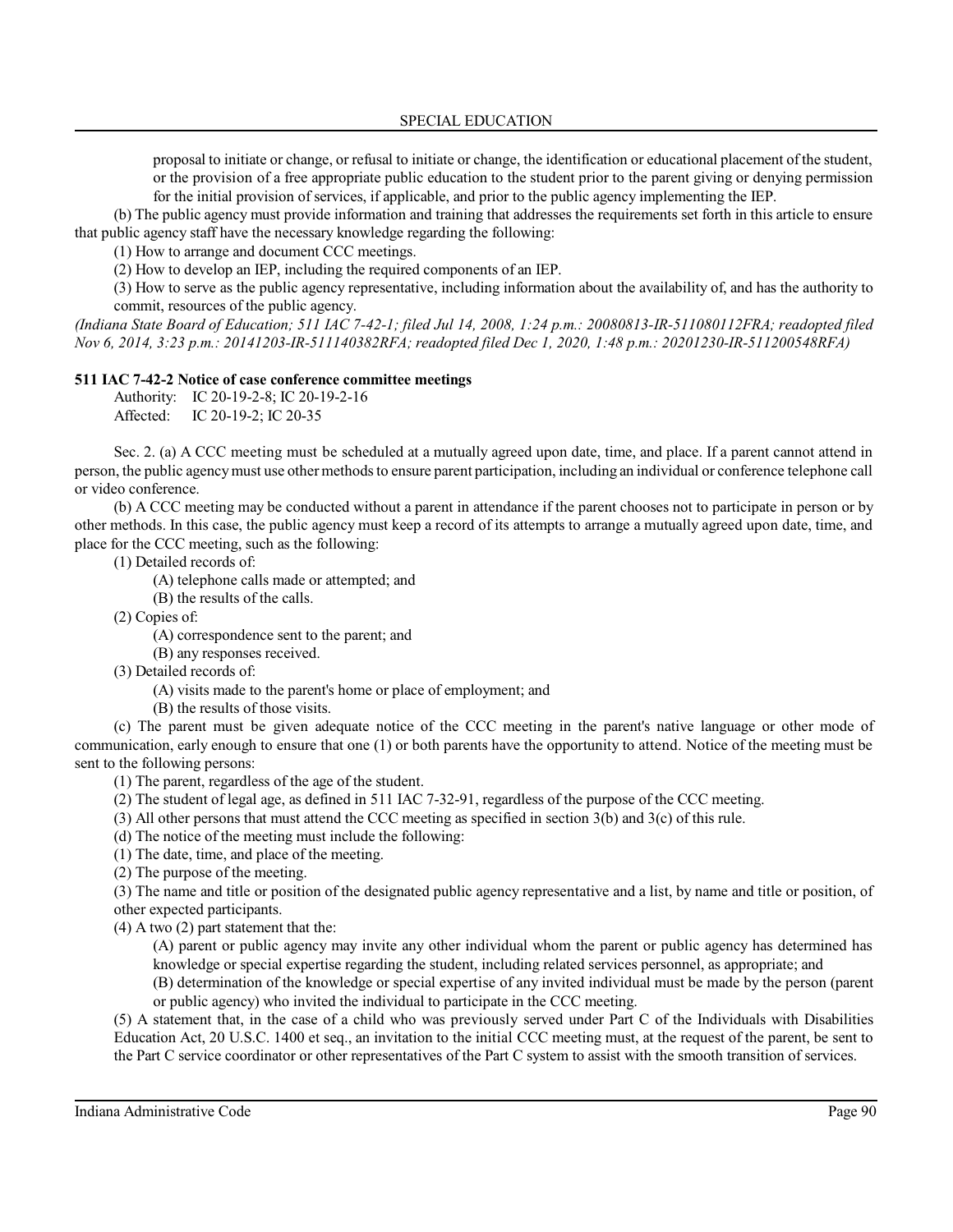(6) An explanation:

(A) that the student will be invited to the CCC meeting when a purpose of the meeting is to develop or revise the transition IEP in accordance with 511 IAC 7-43-4 and section 9 of this rule; and

(B) of any other agency that will be invited to send a representative.

*(Indiana State Board of Education; 511 IAC 7-42-2; filed Jul 14, 2008, 1:24 p.m.: 20080813-IR-511080112FRA; readopted filed Nov 6, 2014, 3:23 p.m.: 20141203-IR-511140382RFA; readopted filed Dec 1, 2020, 1:48 p.m.: 20201230-IR-511200548RFA)*

# **511 IAC 7-42-3 Case conference committee participants**

Authority: IC 20-19-2-8; IC 20-19-2-16

Affected: IC 20-19-2; IC 20-30-8; IC 20-35

Sec. 3. (a) For each CCC meeting, the public agency must designate a representative who:

(1) is:

(A) knowledgeable about the availability of, and has the authority to commit, resources of the public agency;

(B) qualified to provide orsupervise the provision ofspecially designed instruction to meet the unique needs ofstudents with disabilities; and

(C) knowledgeable about the general education curriculum; and

(2) may be any public agency participant of the CCC if the criteria of subdivision (1) are satisfied.

(b) The public agency must ensure that the case conference participants include the following:

(1) The designated public agency representative as described in subsection (a).

(2) One (1) of the following:

(A) The student's current teacher of record.

(B) In the case of a student with a language or speech impairment only, the speech-language pathologist.

(C) For a student whose initial eligibility for special education and related services is under consideration, a teacher licensed in the area of the student's suspected disability.

(3) Not fewer than one (1) of the student's general education teachers, if the student is or may be participating in the general education environment. For purposes of early childhood, a general education teacher may be:

(A) a general education:

(i) teacher who provides services to nondisabled students in the public agency's preschool program; or

(ii) kindergarten teacher who provides services to nondisabled students if the student is of kindergarten age; or

(B) an individual knowledgeable about early childhood development, curriculum, and integrated placement options if the public agency does not have a general education preschool program.

(4) An individual who can interpret the instructional implications of evaluation results, who may be a member of the CCC described in subdivisions (1) through (3) or subsection (e).

(5) The:

(A) parent of a student less than eighteen (18) years of age; or

(B) student of legal age as defined in 511 IAC 7-32-91;

unless the parent or student of legal age choose not to participate, as described in section 2(b) of this rule.

(c) The public agency must ensure the participation in the CCC of additional individuals in the following circumstances:

(1) When a purpose of the meeting is the initial consideration of the student's eligibility for special education and related services, at least one (1) qualified professional who is a member of the multidisciplinary team that evaluated the student.

(2) When a purpose of the meeting is to develop, review, or revise the IEP for a student to be enrolled or currently enrolled in an alternative school or alternative education program under IC 20-30-8, a representative of the alternative school or alternative education program who is authorized to:

(A) make a recommendation regarding admission to the school; and

(B) commit resources.

(3) When a purpose of the meeting is to develop, review, or revise the IEP for a student to be enrolled or currently enrolled in a state-operated school or state-operated facility, a representative of the state-operated school or state-operated facility who is authorized to:

(A) make a recommendation regarding admission to the school or facility; and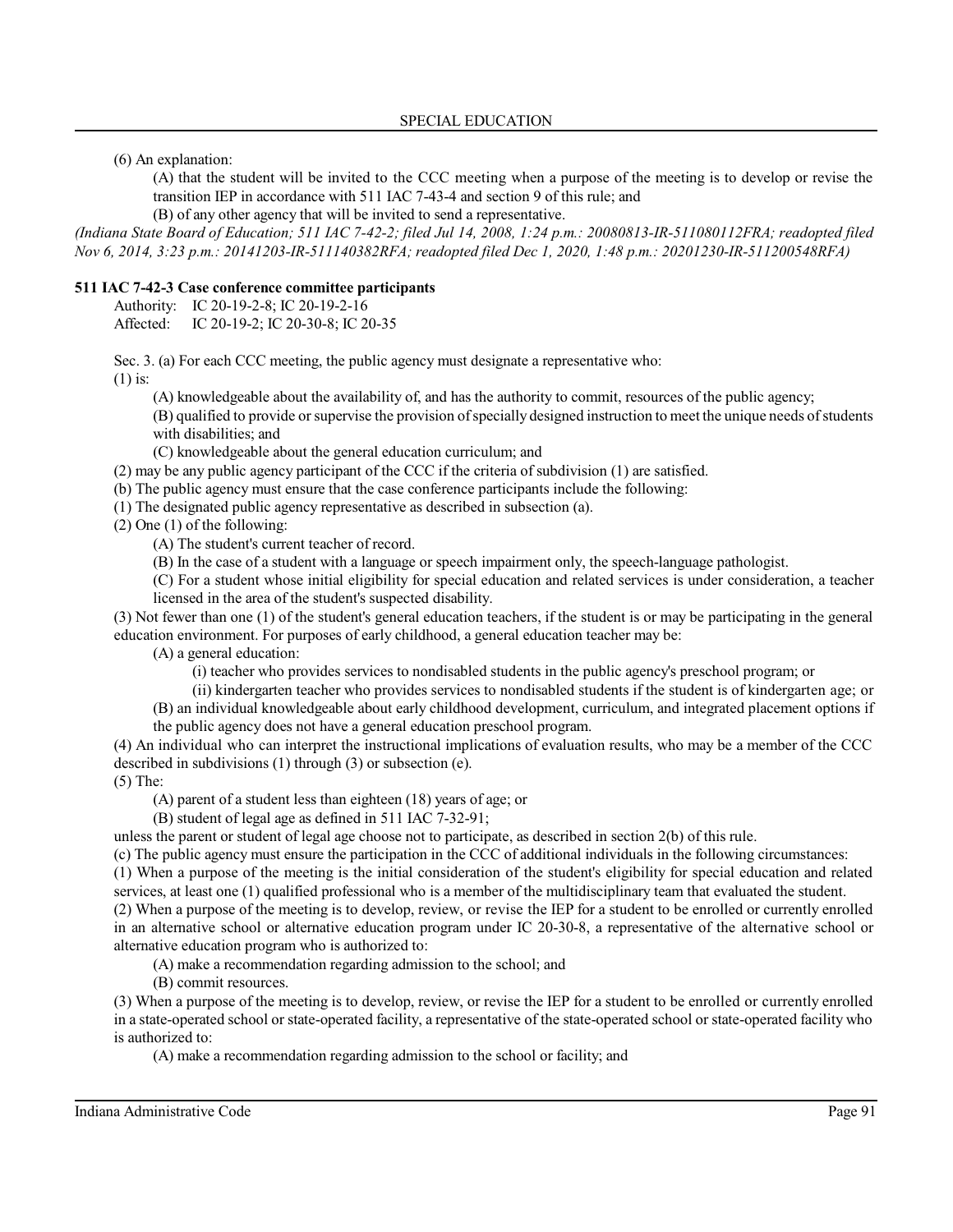(B) commit resources.

(4) When a purpose of the meeting is to develop an IEP for a student to be placed to in a nonpublic school or facility by a public agency in accordance with section 13 of thisrule, the following persons must participate in person or by other methods, including individual or conference telephone calls:

(A) A representative of the nonpublic school or facility.

(B) A representative of the local public agency providing any of the student's special education and related services.

(5) When the student has been unilaterally enrolled in a nonpublic school or facility by the student's parent, a representative of the nonpublic school or facility. If the representative cannot attend, the public agency must use other methods to ensure participation by the representative of the nonpublic school or facility, including individual or conference telephone calls or video conference.

(d) The public agency must invite the following individualsto participate in the CCC meeting in the following circumstances: (1) In the case of a child who is transitioning from Part C of the Individuals with Disabilities Education Act as described in 511 IAC 7-43-2, an invitation to the initial CCC meeting must, at the request of the parent, be sent to the Part C service coordinator or other representatives of the Part C system to assist with the smooth transition of services.

(2) When a purpose of the meeting is to develop or revise the transition IEP in accordance with 511 IAC 7-43-4 and section 9 of this rule, the public agency must invite the following:

(A) The student. If the student does not attend, the public agency must take other steps to ensure that the student's preferences and interests are considered.

(B) To the extent appropriate, and with the consent ofthe parent (orstudent oflegal age as defined in 511 IAC 7-32-91), a representative of any participating agency (other than the public agency) likely to be responsible for providing or paying for transition services.

(e) At the discretion of the parent or the public agency, other individuals who have knowledge or special expertise regarding the student, including related services personnel, as appropriate, may participate in the CCC meeting. The determination of the knowledge and special expertise of any individual described in this subsection must be made by the party who invited the individual to participate.

(f) At the discretion of the parent, the student may participate in any CCC meeting in addition to those meetings to which the student must be invited.

 $(g)$  A member of the CCC described in subsection  $(b)(1)$  through  $(b)(4)$  is not required to attend a CCC meeting, in whole or in part, ifthe parent and the public agency agree, in writing, that the attendance of the member is not necessary because the member's area of the curriculum or related services is not being modified or discussed in the meeting.

(h) A member of the CCC described in subsection  $(b)(1)$  through  $(b)(4)$  may be excused from attending a CCC meeting, in whole or in part, when the meeting involves a modification to or discussion of the member's area ofthe curriculum orrelated services, if the:

(1) parent, in writing, and the public agency consent to the excusal, as consent is defined at 511 IAC 7-32-17; and

(2) member submits, in writing to the parent and the CCC, input into the development of the IEP prior to the meeting, unless the member attends the part of the meeting that involves a modification to or discussion of the member's area of the curriculum or related services.

*(Indiana State Board of Education; 511 IAC 7-42-3; filed Jul 14, 2008, 1:24 p.m.: 20080813-IR-511080112FRA; readopted filed Nov 6, 2014, 3:23 p.m.: 20141203-IR-511140382RFA; readopted filed Dec 1, 2020, 1:48 p.m.: 20201230-IR-511200548RFA)*

#### **511 IAC 7-42-4 Written notice before initial case conference committee meetings**

Authority: IC 20-19-2-8; IC 20-19-2-16 Affected: IC 20-19-2; IC 20-35

Sec. 4. (a) The public agency must provide to the parent written notice described in subsection (b) not later than five (5) instructional days prior to an initial CCC meeting.

(b) The written notice described in subsection (a) must contain the following:

(1) A description and overall findings of each:

- (A) evaluation procedure;
- (B) assessment;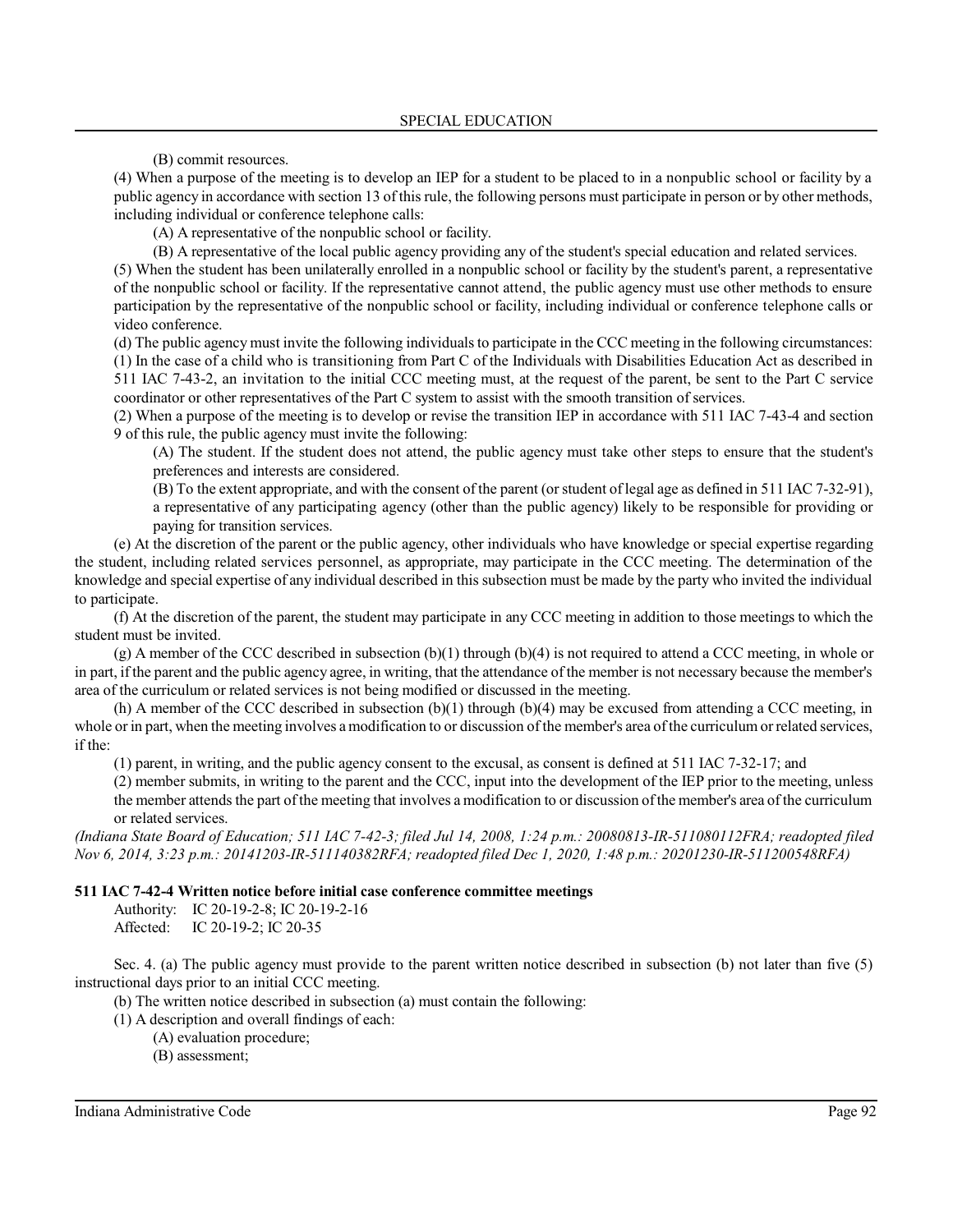(C) record; or

(D) report;

the public agency used as a basis for any proposed action.

(2) A description of action that may be proposed by the public agency.

(3) An explanation of why the public agency may propose an action.

*(Indiana State Board of Education; 511 IAC 7-42-4; filed Jul 14, 2008, 1:24 p.m.: 20080813-IR-511080112FRA; readopted filed Nov 6, 2014, 3:23 p.m.: 20141203-IR-511140382RFA; filed Mar 18, 2019, 2:33 p.m.: 20190417-IR-511180153FRA; readopted filed Dec 1, 2020, 1:48 p.m.: 20201230-IR-511200548RFA)*

# **511 IAC 7-42-5 Case conference committee meetings**

Authority: IC 20-19-2-8; IC 20-19-2-16 Affected: IC 20-19-2; IC 20-35

Sec. 5. (a) A CCC must convene in the following circumstances:

(1) In accordance with:

(A) the timelines in 511 IAC 7-40-5(d) after an initial evaluation is conducted; and

(B) 511 IAC 7-40-8 after a student has been reevaluated.

(2) Periodically, but not less than annually, for a student previously determined eligible for special education to:

(A) review the student's IEP and determine whether the student's annual goals, described in section  $6(f)(2)$  of this rule, are being achieved; and

(B) revise the IEP, as appropriate, to address:

(i) any lack of expected progress, based on progress monitoring data, toward the annual goals and in the general education curriculum, if appropriate;

(ii) the results of any reevaluation conducted under 511 IAC 7-40-8, including any additional data about the student described in 511 IAC 7-40-8(1)(2);

(iii) the student's anticipated needs; or

(iv) other matters.

(3) If eitherthe parent or the public agencybelievesthat a required component of the student's individualized education should be changed to ensure the provision of a free appropriate public education.

(4) Within ten (10) instructional days of the enrollment date of a student who has been receiving special education in another state or another district within the state.

(5) Within ten (10) instructional days of a disciplinary change of placement to determine whether the student's behavior is a manifestation of the student's disability in accordance with 511 IAC 7-44-5.

(6) To determine the interim alternative educational setting when public agency personnel remove a student to an interim alternative educational setting in accordance with 511 IAC 7-44-6, unless the setting has been included in the student's IEP or behavioral intervention plan.

(7) At least every sixty (60) instructional days when the setting in which the student is receiving educational services is the student's home or out-of-school location determined in accordance with section 11 of this rule.

(b) A CCC meeting does not include:

(1) informal or unscheduled conversations involving public agency personnel and conversations on issues such as:

(A) teaching methodology;

(B) lesson plans; or

(C) coordination of service provision; or

(2) preparatory activities that public agency personnel engage in to develop a proposal or response to a parent proposal that will be discussed at a later CCC meeting.

(c) When a CCC is convened, the public agency must take whatever action is necessary to ensure the parent understands the proceedings of the CCC meeting, including arranging for an interpreter for a parent:

(1) who is deaf or hard of hearing; or

(2) whose native language is not English.

*(Indiana State Board of Education; 511 IAC 7-42-5; filed Jul 14, 2008, 1:24 p.m.: 20080813-IR-511080112FRA; readopted filed*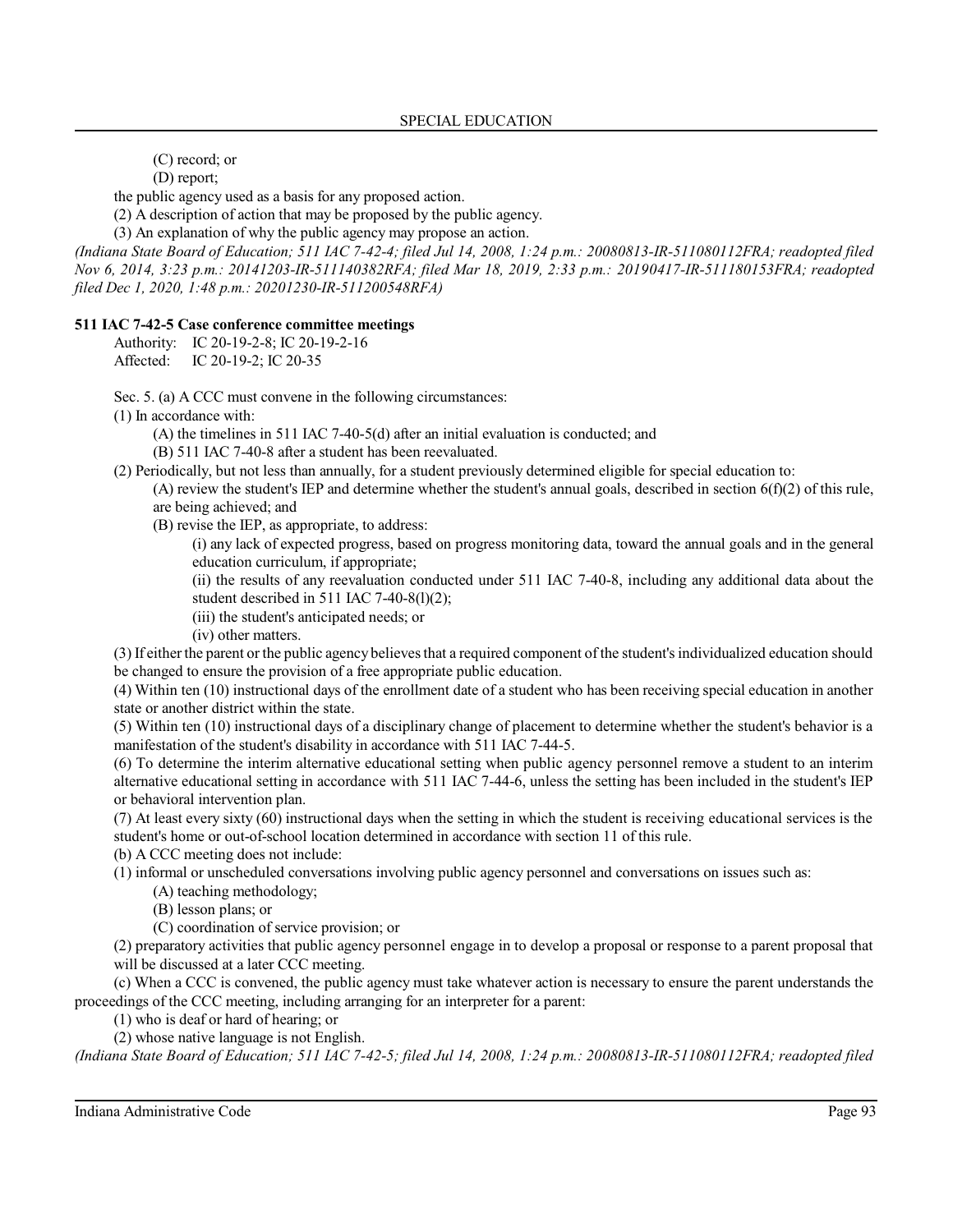*Nov 6, 2014, 3:23 p.m.: 20141203-IR-511140382RFA; readopted filed Dec 1, 2020, 1:48 p.m.: 20201230-IR-511200548RFA)*

# **511 IAC 7-42-6 Developing an individualized education program; components and parent copy**

Authority: IC 20-19-2-8; IC 20-19-2-16

Affected: IC 20-19-2; IC 20-35

Sec. 6. (a) An IEP is a written document for a student who is eligible for special education and related services that is developed by a CCC in accordance with this section. Transition IEPs are written documents developed in accordance with 511 IAC 7-43-4 that are in effect for students:

(1) entering into grade 9; or

(2) becoming fourteen (14) years of age;

whichever occurs first, or earlier if determined appropriate by the CCC.

(b) When developing a student's IEP, a CCC must consider the following general factors:

(1) The strengths of the student.

(2) The concerns of the parent for enhancing the education of the student.

(3) The results and instructional implications of the initial or most recent educational evaluation and other assessments of the student.

(4) The:

(A) academic;

(B) developmental;

(C) communication; and

(D) functional;

needs of the student.

(c) The CCC must also consider the following special factors when applicable:

(1) Positive behavioral interventions and supports, and other strategies, to address any of the student's behaviors that impede the student's learning or the learning of others.

(2) Any supports, under 511 IAC 7-35-2, necessary to provide public agency personnel with the knowledge and skills necessary to implement the student's IEP.

(3) The language needs of a student with limited English proficiency as those needs relate to the student's IEP.

(4) In the case of a student who is deaf or hard of hearing or a student who is deaf-blind, the student's:

(A) language and communication needs;

(B) opportunities for direct communications with peers and professional personnel in the student's language and communication mode;

(C) academic level; and

(D) full range of needs;

including opportunities for direct instruction in the student's language and communication mode.

(5) Instruction in Braille and the use of Braille for a student who is blind or has low vision or a student who is deaf-blind, unless the CCC determines, after a functional literacy assessment (sometimes referred to as a learning media assessment) of the student's reading and writing skills, needs, and appropriate reading and writing media (including an evaluation of the student's future needs for instruction in Braille or the use of Braille), that instruction in Braille or the use of Braille is not appropriate for the student.

(6) The student's need for assistive technology devices and services.

(7) The IFSP for students who are transitioning from early intervention programs under Part C of the Individuals with Disabilities Education Act, 20 U.S.C. 1400 et seq.

(d) When developing an IEP, a CCC must determine the special education and related servicesthat will meet the unique needs of the student, regardless of the student's identified disability.

(e) The general education teacher who is a member of the student's CCC must, to the extent appropriate, participate in the development of a student's IEP, including the determination of the following:

(1) Appropriate positive behavioral interventions and supports and other strategies for the student.

(2)Supplementaryaids and services, programmodifications, and support forschool personnel consistent with subsection (f)(4).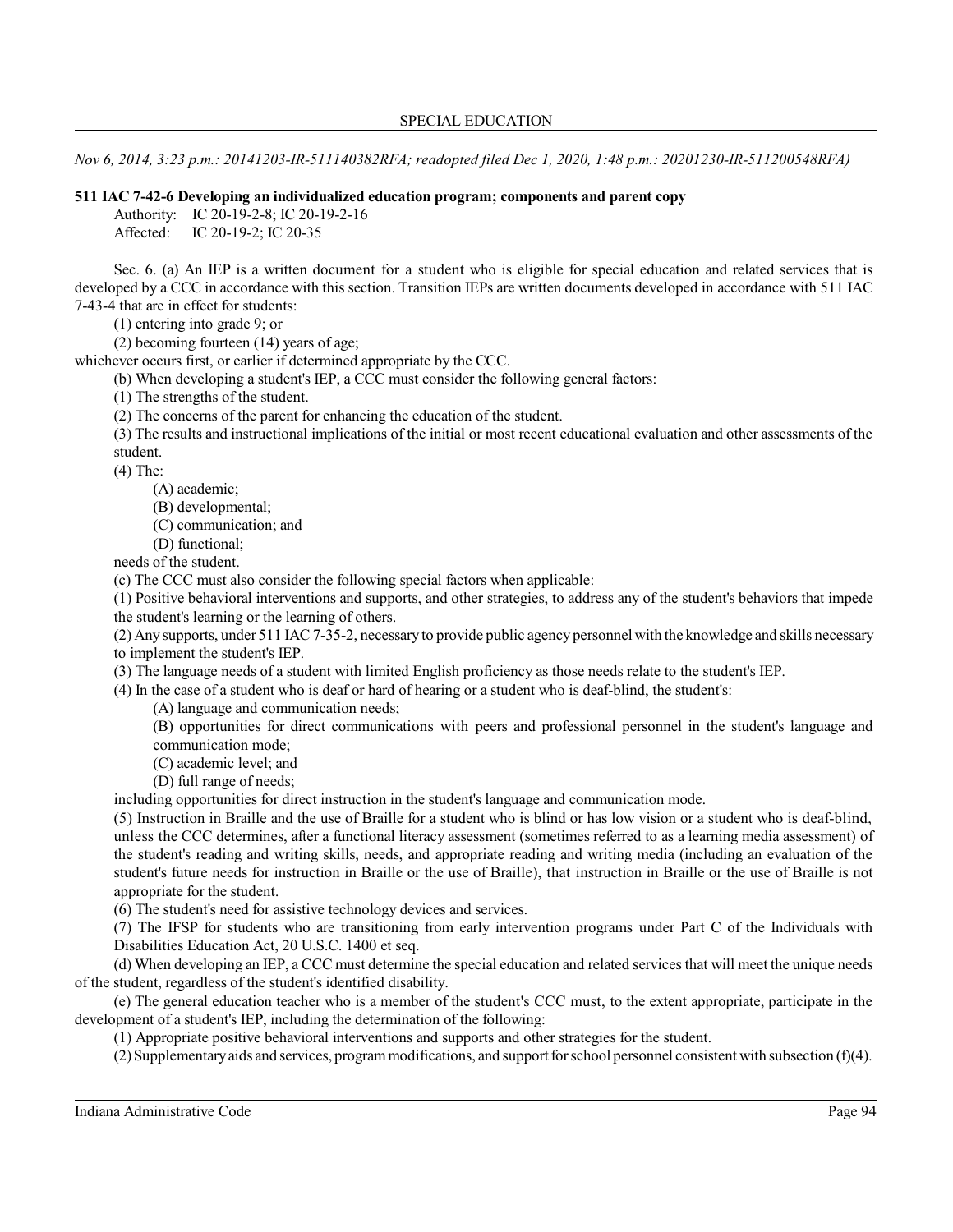(f) An IEP must contain the following:

- (1) A statement of the student's present levels of academic achievement and functional performance, including:
	- (A) how the student's disability affects the student's involvement and progress in the general education curriculum; or (B) for early childhood education students, as appropriate, how the disability affects the student's participation in
	- appropriate activities.
- (2) A statement of the following:
	- (A) Measurable annual goals, including academic and functional goals designed to meet:
		- (i) the student's needs that result from the student's disability to enable the student to be involved in and make progress in the general education curriculum (or for early childhood education students, as appropriate, to participate in appropriate activities); and
		- (ii) each of the student's other educational needs that result from the student's disability.
		- (B) For students who participate in alternate assessments aligned to alternative academic achievement standards, a description of benchmarks or short-term objectives.

(3) A description of the following:

- (A) How the student's progress toward meeting the annual goals described in subdivision (2) will be measured.
- (B) When periodic reports on the progress the student is making toward meeting the annual goals (such as through the use of quarterly or other periodic reports, concurrent with the issuance of report cards) will be provided.

(4) A statement of the special education and related services and supplementary aids and services, based on peer-reviewed research to the extent practicable, to be provided to the student, or on behalf of the student, and a statement of the program modifications or supports for school personnel that will be provided to enable the student to do the following:

(A) Advance appropriately toward attaining the annual goals.

(B) Be involved in and make progress in the general education curriculum in accordance with subdivision (1) and to participate in extracurricular and other nonacademic activities.

(C) Be educated and participate with other students with disabilities and nondisabled students in the activities described in this article.

(5) An explanation of the extent, if any, to which the student will not participate with nondisabled students in the general education environment and in extracurricular and other nonacademic activities.

(6) A statement regarding the student's participation in statewide or local assessments of student achievement, including the following:

(A) Any individual appropriate accommodationsthat are necessary to measure the academic achievement and functional performance of the student consistent with 511 IAC 7-36-10.

(B) If the CCC determines, in accordance with 511 IAC 7-36-10(g) and 511 IAC 7-36-10(h), that the student must take an alternate assessment of student achievement, instead of a particular statewide or local assessment, a statement:

(i) of why the student cannot participate in the general assessment;

(ii) of why the particular alternate assessment selected is appropriate for the student; and

(iii) documenting that the public agency informed the parent that the student's performance will not be measured against grade-level academic achievement standards.

(7) The:

(A) projected date for initiation of services and modifications described in subdivision (4); and

(B) anticipated length and frequency, location, and duration of services and modifications.

(8) A statement of the student's need for extended school year services consistent with 511 IAC 7-36-4(c) and 511 IAC 7-36- 4(d).

(9) Identification of the placement in the least restrictive environment as described in section 10 of this rule.

(10) Beginning not later than one (1) year before the student becomes eighteen (18) years of age, a statement that the student and the parent have been informed that parent's rights under this article will transfer to the student at eighteen (18) years of age in accordance with 511 IAC 7-43-4.

(11) Written notes documenting the meeting of the CCC, including the following:

- (A) The date and purpose of the meeting.
- (B) The names and titles of the participants.
- (C) The issues discussed during the meeting.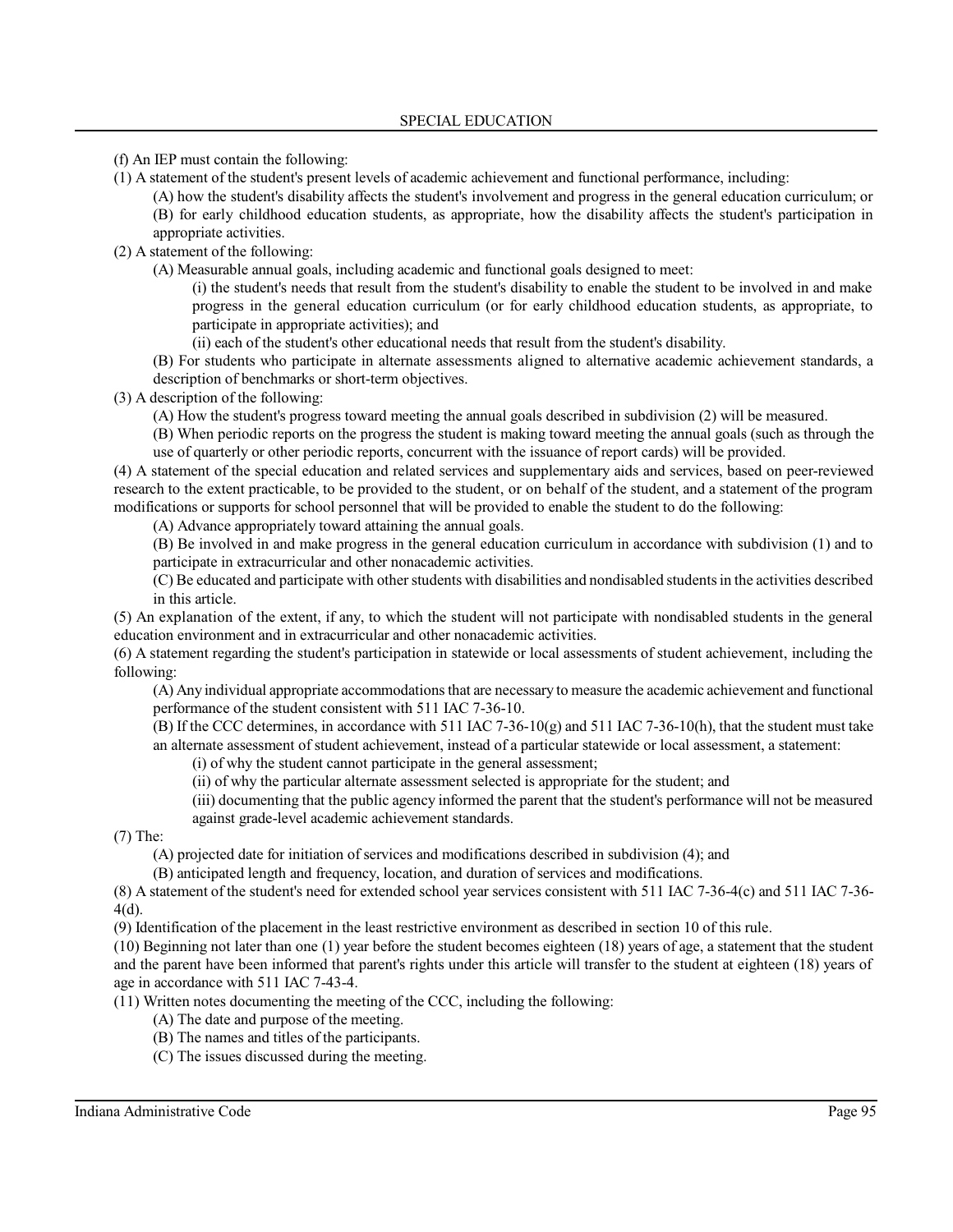### SPECIAL EDUCATION

(g) For a student convicted as an adult under state law and incarcerated in an adult prison, the:

(1) requirement in subsection (f)(6) relating to participation of students with disabilities in state and local assessments does not apply; and

(2) CCC may modify the student's IEP or educational placement without regard to the requirements ofthissection and section 10 of this rule if the state has demonstrated a bona fide security or compelling penological interest that cannot otherwise be accommodated.

(h) Nothing in this section must be construed to require:

(1) that additional information be included in a student's IEP beyond what is explicitly required in this article; or

(2) the CCC to include information under one (1) component of the student's IEP that is already contained under another component of the student's IEP.

(i) The public agency must give the parent a copy, at no cost, of the student's IEP. The copy may be:

(1) provided to the parent at the conclusion of the CCC meeting; or

(2) mailed to the parent at a later date.

If mailed, the copy must be received by the parent not later than ten (10) business days after the date of the CCC meeting.

(j) Any member of the CCC may submit a written opinion regarding the IEP. The written opinion must:

(1) be submitted to the public agency not later than ten (10) business days after the date of the CCC meeting; and

(2) remain with the student's educational records.

*(Indiana State Board of Education; 511 IAC 7-42-6; filed Jul 14, 2008, 1:24 p.m.: 20080813-IR-511080112FRA; readopted filed Nov 6, 2014, 3:23 p.m.: 20141203-IR-511140382RFA; readopted filed Dec 1, 2020, 1:48 p.m.: 20201230-IR-511200548RFA)*

# **511 IAC 7-42-7 Written notice by the public agency and parental consent**

Authority: IC 20-19-2-8; IC 20-19-2-16

Affected: IC 20-19-2; IC 20-35

Sec. 7. (a) Written notice that meets the requirements of subsection (b) must be given to the parent of a student with a disability before the public agency:

(1) proposes to initiate or change the identification or educational placement of the student or the provision of a free appropriate public education to the student; or

(2) refuses to initiate or change the identification, educational placement of the student, or the provision of a free appropriate public education to the student.

- (b) The written notice required under subsection (a) must include the following:
- (1) A description of the action proposed or refused by the public agency.
- (2) An explanation of why the public agency proposed or refused to take the action.
- (3) A description of the following:

(A) Each:

- (i) evaluation procedure;
- (ii) assessment;
- (iii) record; or
- (iv) report;

the agency used as a basis for the proposed or refused action.

(B) Other options that the CCC considered and the reasons why those options were rejected.

(C) Other factors relevant to the agency's proposal or refusal.

(4) A statement that the parent of a student with a disability has protection under the procedural safeguards described in 511 IAC 7-37-1 and the means by which a copy of a description of the procedural safeguards can be obtained. The statement must also explain that after a public agency provides written notice regarding a proposed or refused action that is subsequent to the initial IEP, the parent may challenge the action proposed or refused by the public agency by doing any of the following:

(A) Requesting and participating in a meeting with an official of the public agency who has the authority to facilitate

- the disagreement between the parent and the public agency.
- (B) Initiating mediation under 511 IAC 7-45-2.
- (C) Requesting a due process hearing under 511 IAC 7-45-3.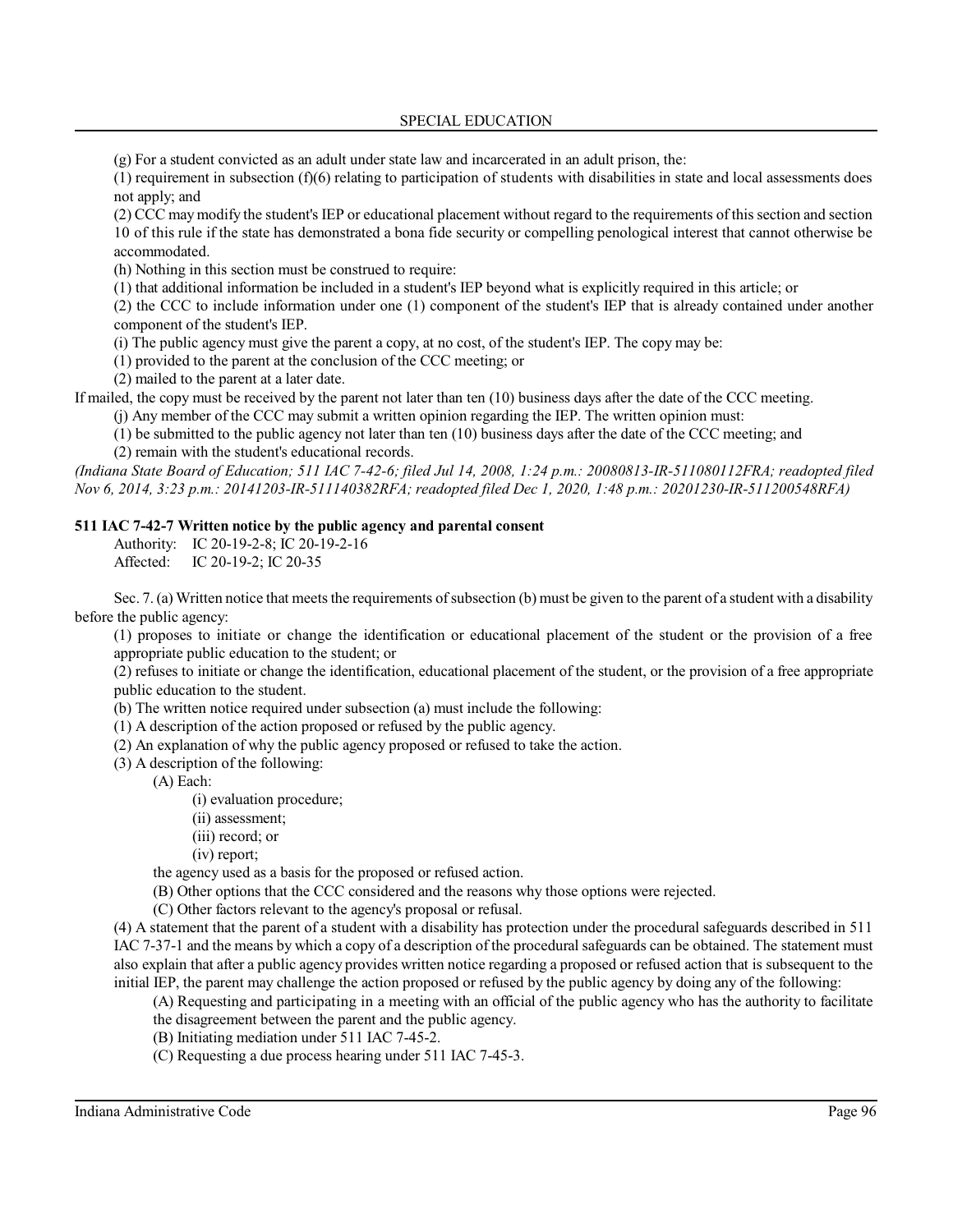(5) A statement that if a parent challenges a proposed IEP prior to its implementation, the public agency must continue to implement the current IEP, except as provided in section 8(e) and 8(f) of this rule.

(6) Sources for the parent to contact to obtain assistance in understanding the provisions of this article.

(c) There is nothing in this article that prohibits a public agency from using the IEP as part of the written notice as long as the documentation the parent receives meets all the requirements in this section.

(d) The written notice must be written in language understandable to the general public and provided in the native language of the parent or other mode of communication used by the parent, unless it is clearly not feasible to do so. If the native language of the parent or other mode of communication used by the parent is not a written language, the public agency must take steps to ensure the following:

(1) That the written notice is translated orally or by other means to the parent in his or her native language or other mode of communication.

(2) That the parent understands the content of the written notice.

(3) That there is written documentation that the requirements in subdivisions (1) and (2) have been met.

(e) The written notice described in this section may be:

(1) provided to the parent at the conclusion of the CCC meeting; or

(2) mailed to the parent at a later date.

If mailed, the written notice must be received by the parent not later than ten (10) business days after the date of the CCC meeting. (f) After the public agency has provided written notice, the public agency must obtain written consent from the parent before the initial provision of special education and related services to the student. This encompasses the initial IEP and the initial educational placement.

(g) If the public agency is required to obtain consent from the parent under subsection (f), written notice can be provided at the same time as parental consent is requested.

(h) A public agency must make reasonable efforts to obtain written parental consent required under subsection (f). To meet this requirement, the public agency must document its attempts to obtain parental consent, such as the following:

(1) Detailed records of:

(A) telephone calls made or attempted; and

(B) the results of those calls.

(2) Copies of:

(A) correspondence sent to the parent; and

(B) any responses received.

(3) Detailed records of:

(A) visits made to the parent's home or place of employment; and

(B) the results of those visits.

(i) If the parent of a student refuses to consent to (or failsto respond to a request for consent for) the initial provision ofspecial education and related services described in subsection (f), the public agency:

(1) may not:

(A) initiate mediation under 511 IAC 7-45-2; or

(B) request a due process hearing under 511 IAC 7-45-3;

in order to obtain an agreement or a ruling that the services may be provided to the student; and

(2) must not be considered to be in violation of the requirement to make available a free appropriate public education to the student.

(j) After a public agency provides written notice regarding a proposed IEP that is subsequent to the initial IEP, the parent may challenge the action proposed or refused by the public agency by doing any of the following:

(1) Requesting and participating in a meeting with an official of the public agency who has the authority to facilitate the disagreement between the parent and the public agency.

(2) Initiating mediation under 511 IAC 7-45-2.

(3) Requesting a due process hearing under 511 IAC 7-45-3.

*(Indiana State Board of Education; 511 IAC 7-42-7; filed Jul 14, 2008, 1:24 p.m.: 20080813-IR-511080112FRA; readopted filed Nov 6, 2014, 3:23 p.m.: 20141203-IR-511140382RFA; filed Mar 18, 2019, 2:33 p.m.: 20190417-IR-511180153FRA; readopted filed Dec 1, 2020, 1:48 p.m.: 20201230-IR-511200548RFA)*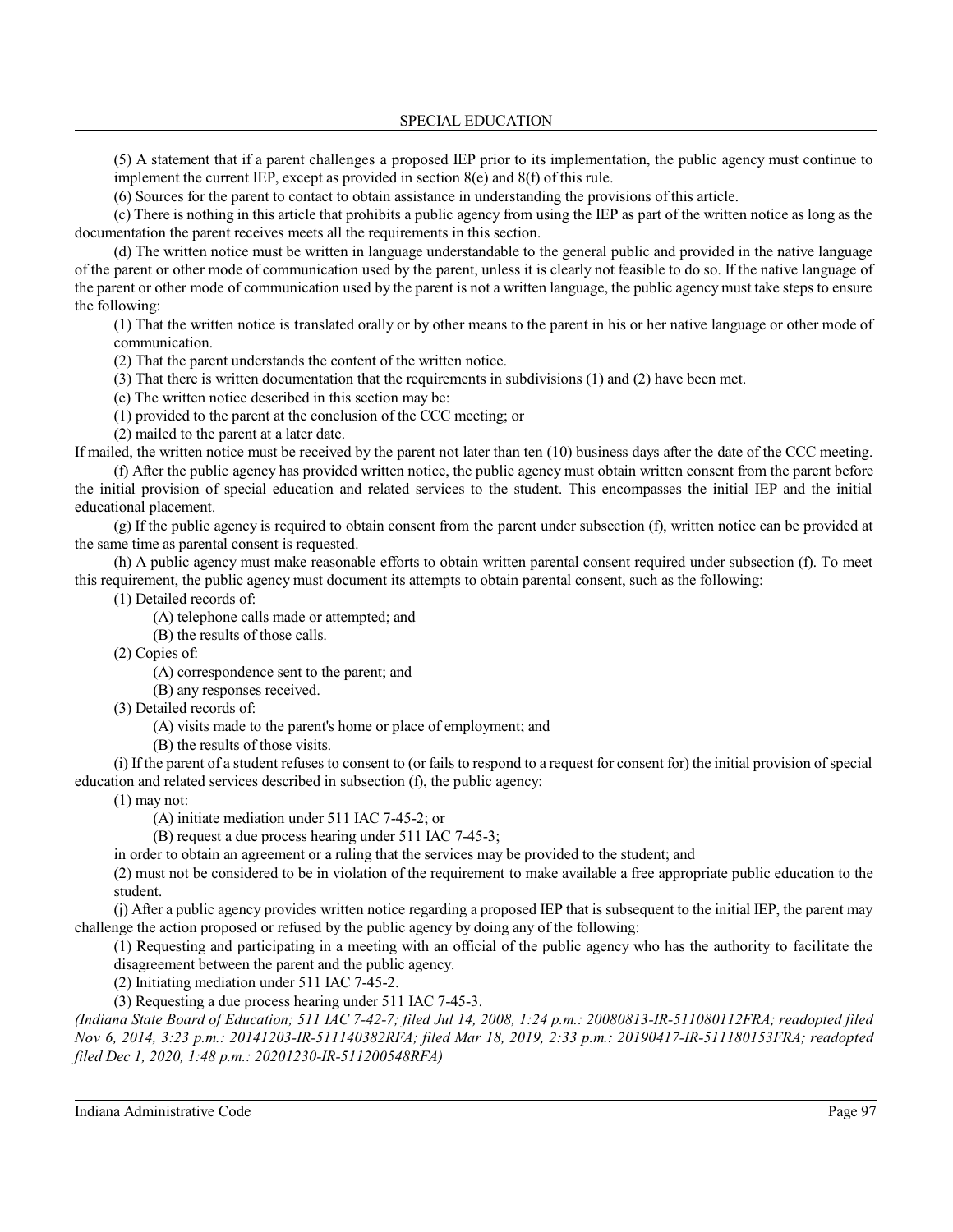### **511 IAC 7-42-8 Individualized education programs; implementation; termination due to revocation of consent**

Authority: IC 20-19-2-8; IC 20-19-2-16

Affected: IC 20-19-2; IC 20-32-4-11; IC 20-33-2-10; IC 20-35

Sec. 8. (a) The services identified in an IEP must be provided as follows:

(1) No later than ten (10) instructional days after parental consent to the student's initial IEP is received.

(2) On the eleventh instructional day after a public agency provides written notice described in section 7 of this rule regarding a student's proposed IEP that issubsequent to the initial IEP, unless the parent consentsin writing to an earlier implementation date. The public agency must continue to implement the current IEP if the parent challenges the proposed IEP prior to its implementation by:

(A) requesting and participating in a meeting with an official of the public agency who has the authority to facilitate the disagreement between the parent and the public agency;

(B) initiating mediation under 511 IAC 7-45-2; or

(C) requesting a due process hearing under 511 IAC 7-45-3.

(3) On the eleventh instructional day after a meeting or mediation to resolve a parent's challenge to the IEP under subsection (2)(A) or (B)*[subdivision (2)(A) or (2)(B)]*, unless the parent requests a due process hearing within ten (10) instructional days. The public agencymust provide the parent with written notice at the conclusion of the meeting or mediation that the proposed or revised IEP will be implemented on the eleventh instructional day after the notice unless the parent requests a due process hearing.

(4) For students transitioning from early intervention services to early childhood special education, on the student's third birthday in accordance with 511 IAC 7-43-2.

(5) On the initiation date stated in the student's IEP in all other circumstances.

(b) An IEP must be implemented as it is written.

(c) The student's teacher of record must do the following:

(1) Monitor the implementation of the student's IEP.

(2) Ensure that each ofthe student's teachers, related service providers, paraprofessionals, and any otherservice providers, who are responsible for implementing the student's IEP:

(A) have access to a copy of the IEP;

(B) are informed of their specific responsibilities related to implementing the IEP; and

(C) are informed of the specific accommodations, modifications, and supports that must be provided for the student in accordance with the student's IEP.

(3) Ensure that the CCC is informed of any modifications made to the student's IEP in accordance with section  $9(e)(2)$  and  $9(g)$ of this rule.

(4) Beginning in grade 9, communicate at least one (1) time each grading period with the student's parent concerning the student's progress toward the student's selected diploma, as required by IC 20-32-4-11.

(5) Be responsible for all other activities identified in 511 IAC 7-32-97.

(d) At the beginning of each school year, a public agency must have in effect, for each student with a disability within its district:

(1) an IEP as specified in section 5 of this rule; or

(2) a service plan as described in 511 IAC 7-34-5 if the student is parentally-placed in a nonpublic school within the jurisdiction of the public agency.

(e) If a newly enrolled student received special education services from another public agency within the state, and enrolls in a new public agency within the same school year, the new public agency, in consultation with the student's parent, must immediately provide the student with a free appropriate public education, including services comparable to those described in the student's IEP from the previous public agency, until the new public agency either:

(1) adopts the student's IEP from the previous public agency; or

(2) develops, adopts, and implements a new IEP that meets the applicable requirements of this rule.

(f) If a newly enrolled student received special education services in another state, and enrolls within the same school year, the new public agency, in consultation with the student's parent, must immediately provide the student with a free appropriate public education, including services comparable to those described in the student's IEP from the previous public agency, until the new public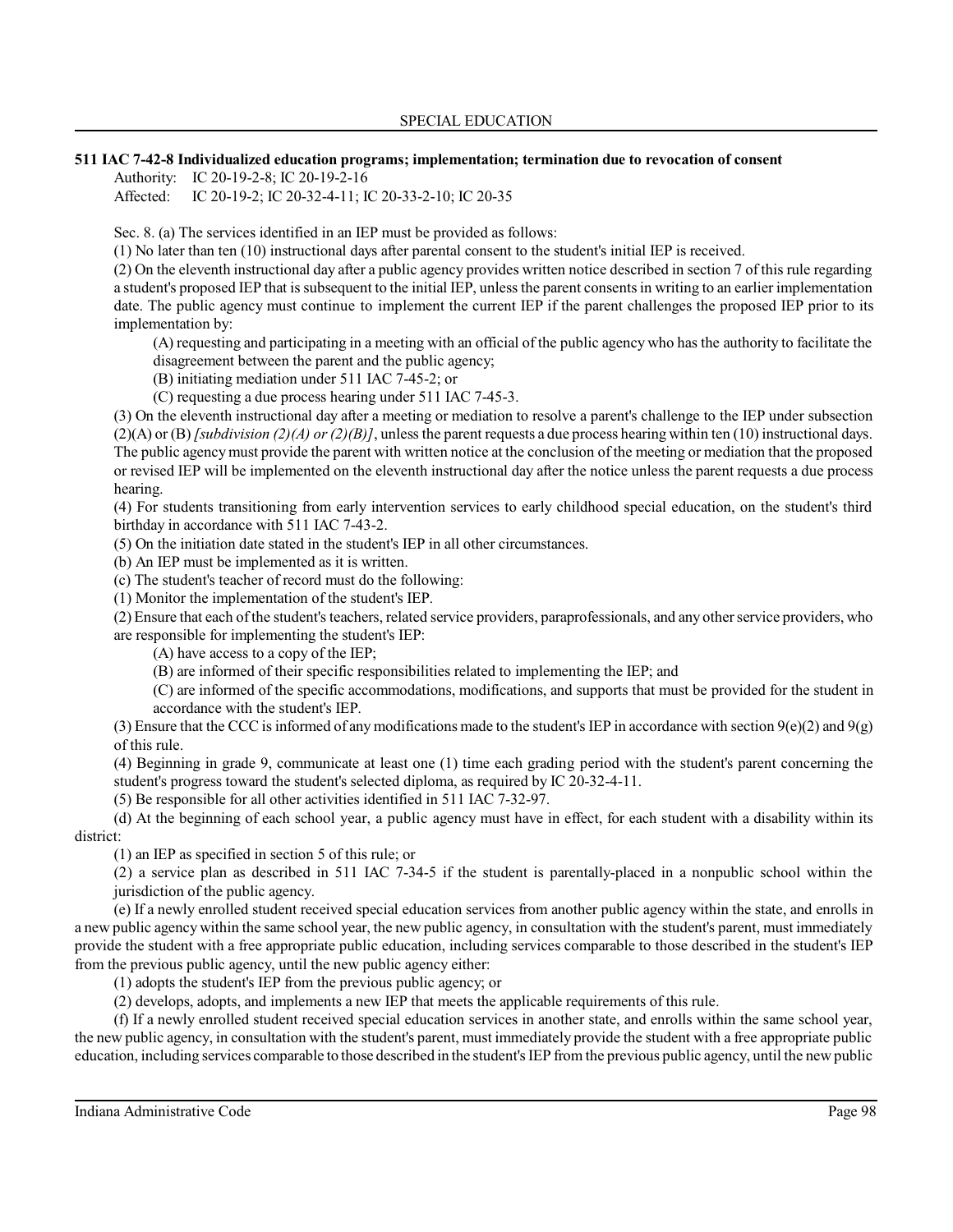agency:

(1) conducts an educational evaluation under 511 IAC 7-40, if the new public agency determines that this is necessary; and

(2) develops, adopts, and implements a new IEP, if appropriate, that meets the applicable requirements in this rule.

(g) To facilitate the transition of students described in subsections (d) and (e), the:

(1) new public agency in which the student enrolls must take reasonable steps to promptly obtain the student's records, including the IEP, supporting documents, and any other records relating to the provision of special education or related services to the student, from the previous public agency in which the student was enrolled, under  $511$  IAC  $7-38-1(r)(2)$ ; and

(2) previous public agency in which the student was enrolled must take reasonable steps to promptly respond to the request from the new public agency, as required by IC 20-33-2-10.

(h) If a parent revokes consent for special education and related services in accordance with section 15 of this rule, the public agency must terminate the implementation of a student's IEP on the eleventh instructional day after the public agency provides the parent with the written notice required by section 15(b) of this rule, unless the parent consents in writing that the services will be terminated prior to the eleventh day. *(Indiana State Board of Education; 511 IAC 7-42-8; filed Jul 14, 2008, 1:24 p.m.: 20080813- IR-511080112FRA; filed Dec 3, 2009, 1:50 p.m.: 20091230-IR-511090057FRA; errata filed Oct 22, 2010, 11:31 a.m.: 20101110- IR-511090057ACA; readopted filed Nov 6, 2014, 3:23 p.m.: 20141203-IR-511140382RFA; filed Mar 18, 2019, 2:33 p.m.: 20190417-IR-511180153FRA; readopted filed Dec 1, 2020, 1:48 p.m.: 20201230-IR-511200548RFA)*

# **511 IAC 7-42-9 Review and revision of the individualized education program**

Authority: IC 20-19-2-8; IC 20-19-2-16 Affected: IC 20-19-2; IC 20-35

Sec. 9. (a) A student's CCC must meet periodically, but not less than annually, to do the following:

(1) Review the student's IEP and determine whether the student's annual goals, described in section  $6(f)(2)$  of this rule, are being achieved.

(2) Revise the IEP, as appropriate, to address:

(A) any lack of expected progress, based on progress monitoring data, toward the annual goals and in the general education curriculum, if appropriate;

(B) the results of any reevaluation conducted under 511 IAC 7-40-8, including any additional data about the student described in 511 IAC 7-40-8(l)(2);

(C) the student's anticipated needs; or

(D) other matters.

(b) When conducting a review of the student's IEP, the CCC must consider the general and special factors described in section 6(b) and 6(c) of this rule.

(c) A general education teacher of the student, as a member of the CCC must, consistent with section 6(e) of this rule, participate in the review and revision of the student's IEP.

(d) The review and revision of an IEP that will be in effect when the student:

(1) enters into grade 9; or

(2) becomes fourteen (14) years of age;

whichever occurs first, or earlier if determined appropriate by the CCC, must be conducted in accordance with this section and 511 IAC 7-43-4, describing transition IEPs.

(e) After the annual CCC meeting described in subsections (a) through (d), changes to the IEP may be made:

(1) by the CCC at a CCC meeting; or

(2) without a CCC meeting if the parent and the public agency agree:

(A) not to convene a CCC meeting; and

(B) to collaboratively develop a written document to amend or modify the student's current IEP.

(f) Upon request, a parent must be provided, at no cost, a revised copy of the IEP with the modifications described in subsection (e)(2) incorporated.

(g) If changes are made to the student's IEP in accordance with subsection  $(e)(2)$ , the teacher of record must ensure that the student's CCC is informed of those changes. *(Indiana State Board of Education; 511 IAC 7-42-9; filed Jul 14, 2008, 1:24 p.m.: 20080813-IR-511080112FRA;readopted filed Nov 6, 2014, 3:23 p.m.: 20141203-IR-511140382RFA; readopted filed Dec 1, 2020,*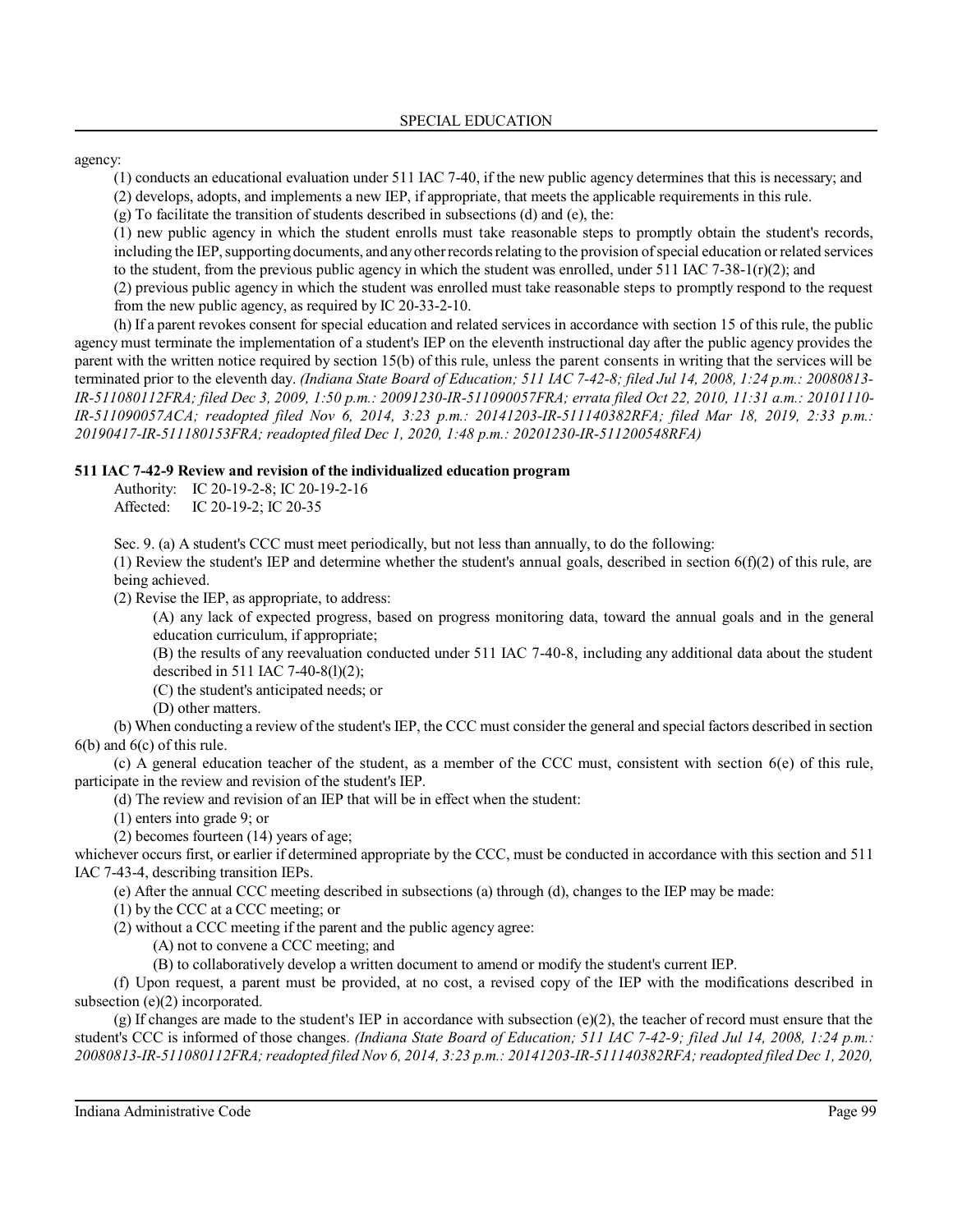# *1:48 p.m.: 20201230-IR-511200548RFA)*

# **511 IAC 7-42-10 Least restrictive environment and delivery of special education and related services**

Authority: IC 20-19-2-8; IC 20-19-2-16

Affected: IC 20-19-2; IC 20-35

Sec. 10. (a) Except as provided in section  $6(g)(2)$  of this rule (regarding students with disabilities in adult prisons), each public agency must have in place written policies and procedures to ensure the following:

(1) To the maximum extent appropriate, students with disabilities, including students in public or private institutions or other care facilities are educated with nondisabled students.

(2) Special classes, separate schooling, or other removal of students from the general education environment occurs only if the nature and severity of the disability is such that education in general education classes using supplementary aids and services cannot be satisfactorily achieved.

(3) The CCC determines the placement in which a student will receive services. The student's placement is:

(A) based on the student's IEP;

(B) reviewed at least annually; and

(C)in the school that the student would attend if not disabled, unless the IEP requiressome other arrangement. If another arrangement is required, the placement should be as close as possible to the student's home school.

(4) A continuum of services, as described in subsection  $(b)(4)$  and  $(b)(5)$ , that is available to meet the individual needs of students with disabilities and makes provision for supplementary services (such as resource room or itinerant instruction) to be provided in conjunction with general education placement.

(5) In selecting the least restrictive environment, consideration is given to any potential harmful effect on the:

(A) student; or

(B) quality of services needed.

(6) Each student with a disability has an equal opportunity to participate with nondisabled students in nonacademic and extracurricular services and activities to the maximum extent appropriate.

(7) Special education and related services are delivered in the least restrictive environment determined by the CCC, regardless of the identified disability.

(8) The provision of services to students with different disabilities:

(A) at the same time; and

(B) in the same classroom;

is permitted.

(9) Students with disabilities are in classes and buildings with their chronological peers unless:

(A) an alternative is determined appropriate by the CCC; and

(B) the reasons for that determination are documented in the written notice required by section 6 of this rule.

(10) Students with disabilities are not removed from education in age-appropriate general education classrooms solely because of needed modifications in the general curriculum.

(b) The public agency must do the following:

(1) Take steps to make available to students with disabilities the variety of educational programs and services that are made available to nondisabled students served by the public agency, including the following:

(A) Vocational education.

(B) Art.

(C) Music.

(D) Industrial arts.

(E) Consumer and homemaking education.

(F) Field trips.

(G) Convocations.

(2) Take steps, including providing students with supplementary aids and services determined appropriate and necessary by the student's CCC, to afford students with disabilities equal opportunity for participation in nonacademic and extracurricular services and activities. The public agency must ensure that students with disabilities participate with nondisabled students in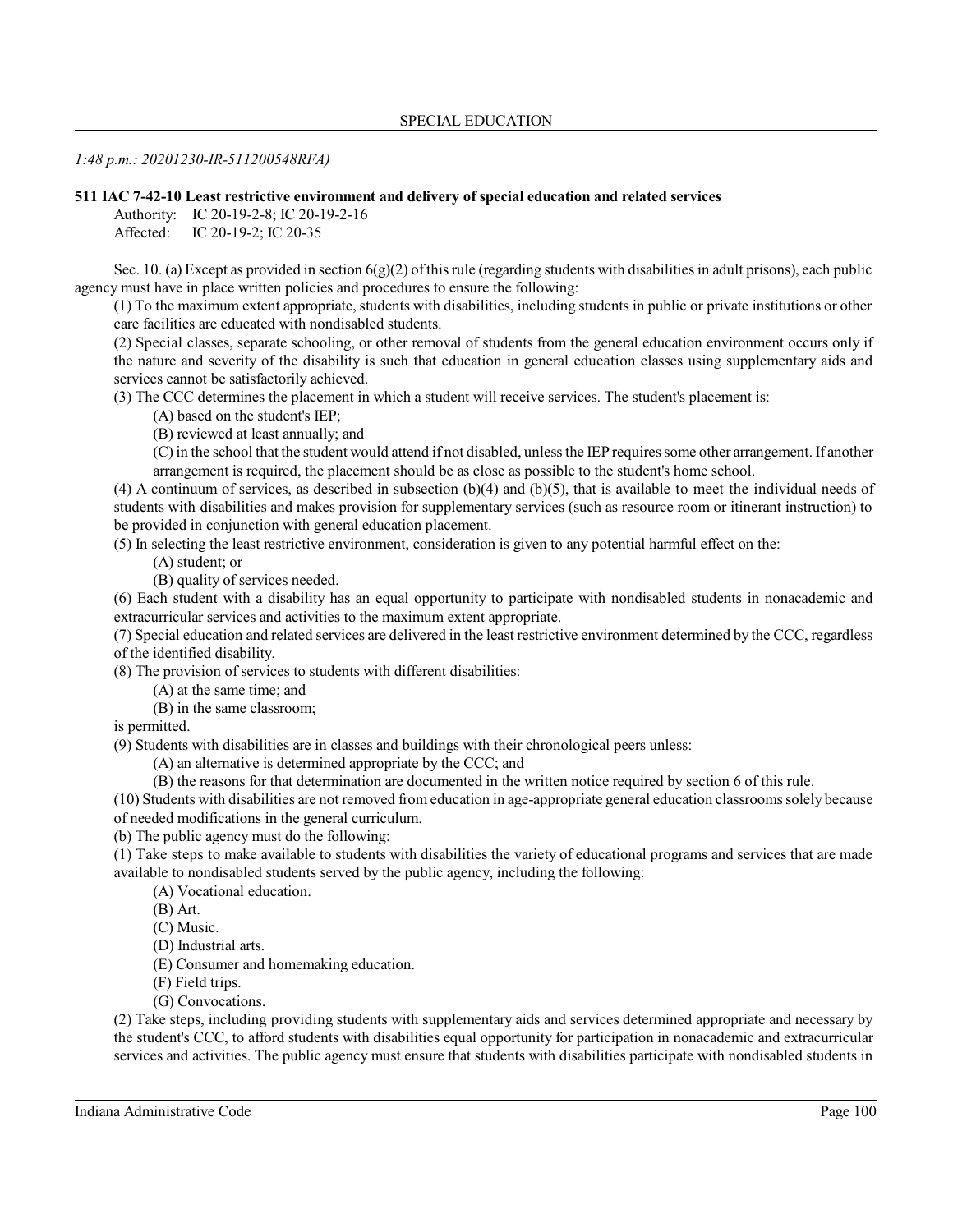### SPECIAL EDUCATION

the extracurricular services and activities to the maximum extent appropriate to the needs of that student. Nonacademic and extracurricular services and activities may include the following:

- (A) Meals and recess.
- (B) Athletics.
- (C) Recreational activities.
- (D) Special interest groups or clubs sponsored by the public agency.
- (E) Graduation ceremonies.
- (F) Employment of students, including both:
	- (i) employment by the public agency; and
	- (ii) assistance in making outside employment available.

(3) Make physical education, specially designed if necessary, available to all students with disabilities. However, a public agency is under no obligation to make physical education available to students with disabilities if physical education is not available to other students in the same grade. Physical education must be provided by a general education teacher of physical education or a teacher specially licensed in adapted physical education as applicable to the physical education appropriate for the student. Each student with a disability must be afforded the opportunity to participate in the general physical education program available to nondisabled students unless one (1) of the following occurs:

(A) The student is enrolled full time in a separate facility. The public agency responsible for the education of the student must ensure that the student receives appropriate physical education services in compliance with this section.

(B) The student needsspecially designed physical education, as prescribed in the student's IEP. The public agencymust provide the specially designed physical education services directly or make arrangements for those services to be provided through other private or public programs.

(4) Ensure the availability of a continuum of placement options for students in kindergarten through the school year in which students become twenty-two (22) years of age that includes the following:

(A) General education classroom with special education and related services provided during the instructional day.

(B) Resource room with special education and related services provided outside the general education classroom during the instructional day.

(C) Separate classroom in a general education school building with special education and related services provided outside the general education classroom during the instructional day.

(D) Separate public or nonpublic nonresidential school or facility with special education and related services provided. (E) Public or nonpublic residential school or facility with special education and related services provided to students living at the school or facility.

(F) Homebound or hospital setting with special education and related services provided at the student's home, a hospital, or other noneducational site selected by the public agency.

(5) Ensure the availability of a continuum of placement options for early childhood students that includes the following: (A) Early childhood general education programs.

- (B) Early childhood special education programs. These programs include, but are not limited to, the following:
	- (i) Special education classrooms.
	- (ii) Separate schools.
	- (iii) Residential facilities.
- (C) Early childhood special education and related services provided at the service provider's location.

(D) Home-based early childhood special education and related services provided in the residence ofthe student's family or caregivers.

(c) The placement options listed in subsection (b)(4) and (b)(5) must not be exclusive placement options, and a student's placement may be a combination of the options listed, as determined appropriate by the CCC.

(d) For a student with a disability who is convicted as an adult under state law and incarcerated in an adult facility, the CCC maymodify the student's IEP or educational placement without regard to the requirements ofthissection where there is demonstrated a bona fide security or compelling penological interest that cannot otherwise be accommodated. *(Indiana State Board of Education; 511 IAC 7-42-10; filed Jul 14, 2008, 1:24 p.m.: 20080813-IR-511080112FRA; readopted filed Nov 6, 2014, 3:23 p.m.: 20141203- IR-511140382RFA; readopted filed Dec 1, 2020, 1:48 p.m.: 20201230-IR-511200548RFA)*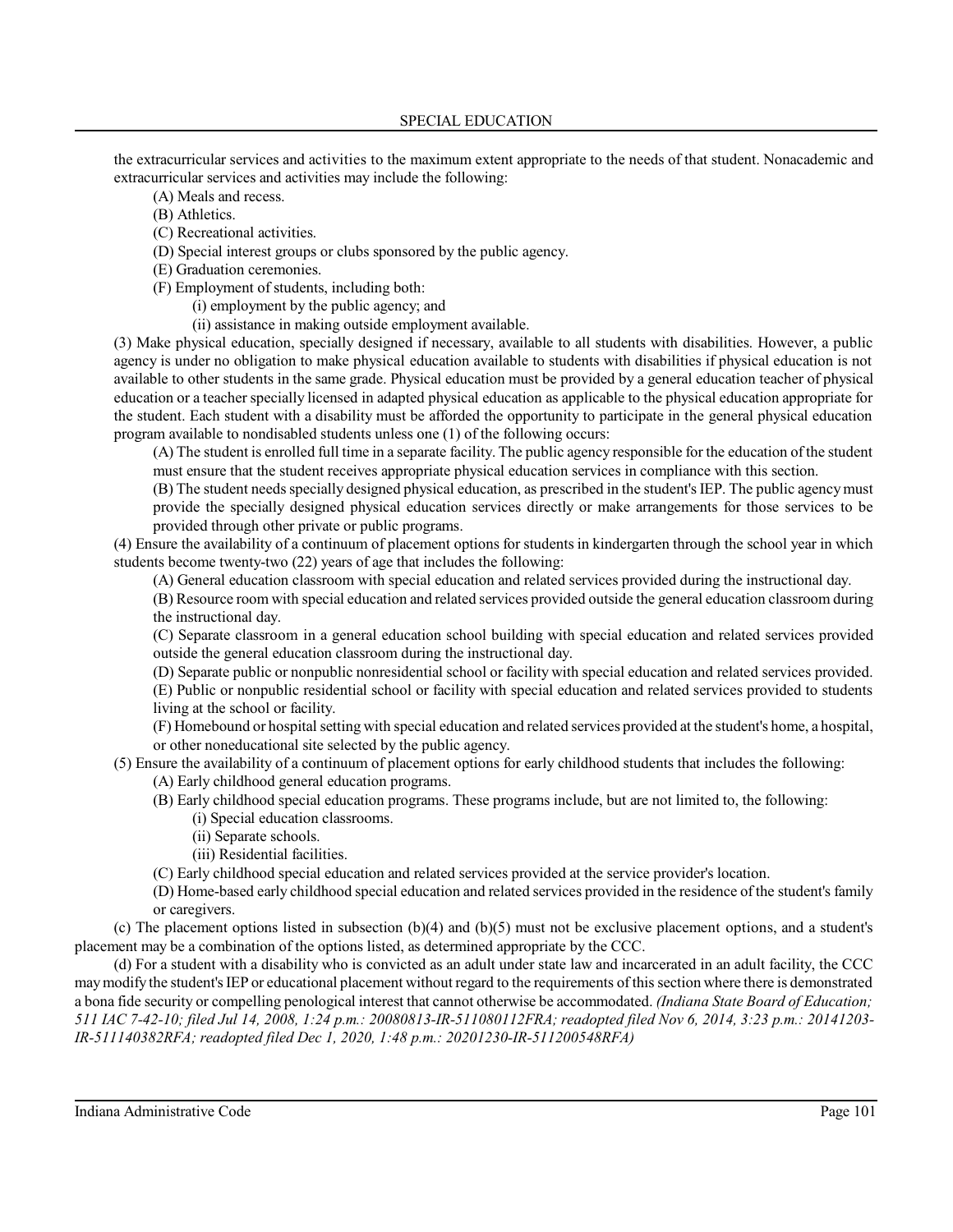### **511 IAC 7-42-11 Instruction for student at student's home or alternative setting**

Authority: IC 20-19-2-8; IC 20-19-2-16 Affected: IC 20-19-2; IC 20-35

Sec. 11. (a) A student may receive special education and related services from a licensed teacher in the student's home or alternative setting, for reasons other than identified in section 12 of this rule, if the CCC determines it to be the least restrictive environment appropriate to enable the student to benefit from special education and related services. If the CCC determines the student's placement to be the student's home or an alternate setting, the public agency's written notice described in section 7 of this rule must include the following:

(1) The reason the student is not attending school.

(2) Other options tried or considered.

(3) The reasons the other options were rejected.

(b) The CCC must convene at least every sixty (60) instructional days to review the IEP. The:

 $(1)$  type;

(2) length;

(3) frequency;

(4) initiation; and

(5) duration;

of the special education and related services must be determined by the CCC. *(Indiana State Board of Education; 511 IAC 7-42-11; filed Jul 14, 2008, 1:24 p.m.: 20080813-IR-511080112FRA;readopted filed Nov 6, 2014, 3:23 p.m.: 20141203-IR-511140382RFA; readopted filed Dec 1, 2020, 1:48 p.m.: 20201230-IR-511200548RFA)*

# **511 IAC 7-42-12 Instruction for students with injuries and temporary or chronic illnesses**

Authority: IC 20-19-2-8; IC 20-19-2-16 Affected: IC 20-19-2; IC 20-35

Sec. 12. (a) All students with injuries and temporary or chronic illnesses that preclude their attendance in school, including students who are not eligible for special education and related services, must be provided with instruction.

(b) Before instruction for a student unable to attend school can begin, the parent must provide the school corporation with a written statement from a physician (which includes a doctor of osteopathy) with a valid, unlimited license to practice medicine, or a Christian Science practitioner, that states one (1) of the following:

(1) The student has a temporary illness or injury that will require the student's absence from school for a minimum of twenty (20) consecutive instructional days. If the:

(A) illness or injury occurs less than twenty (20) instructional days prior to the end of the school year; and

(B) student needs instruction to meet promotion or graduation requirements;

the physician's statement must indicate that the student will be unable to attend school through the end of the current school year.

(2) The student has a chronic illness or other medical condition that will require the student's absence for an aggregate of at least twenty (20) instructional days over the period of the school year.

(c) For a student who is:

(1) eligible for special education and related services; and

(2) unable to attend school as described in subsection (b);

special education and related services, including access to the general education curriculum, must be provided in accordance with the IEP as determined by the CCC.

(d) Instruction provided under this rule may continue through the summer to enable a student to complete a semester to meet promotion requirements.

(e) For a student who is eligible for special education and related services, instruction and related services must be provided by appropriately licensed personnel. For all other students, instruction must be provided by teachers licensed to teach the grade level of the student.

(f) The mediation and due process procedures provided in 511 IAC 7-45 do not apply to nondisabled students who receive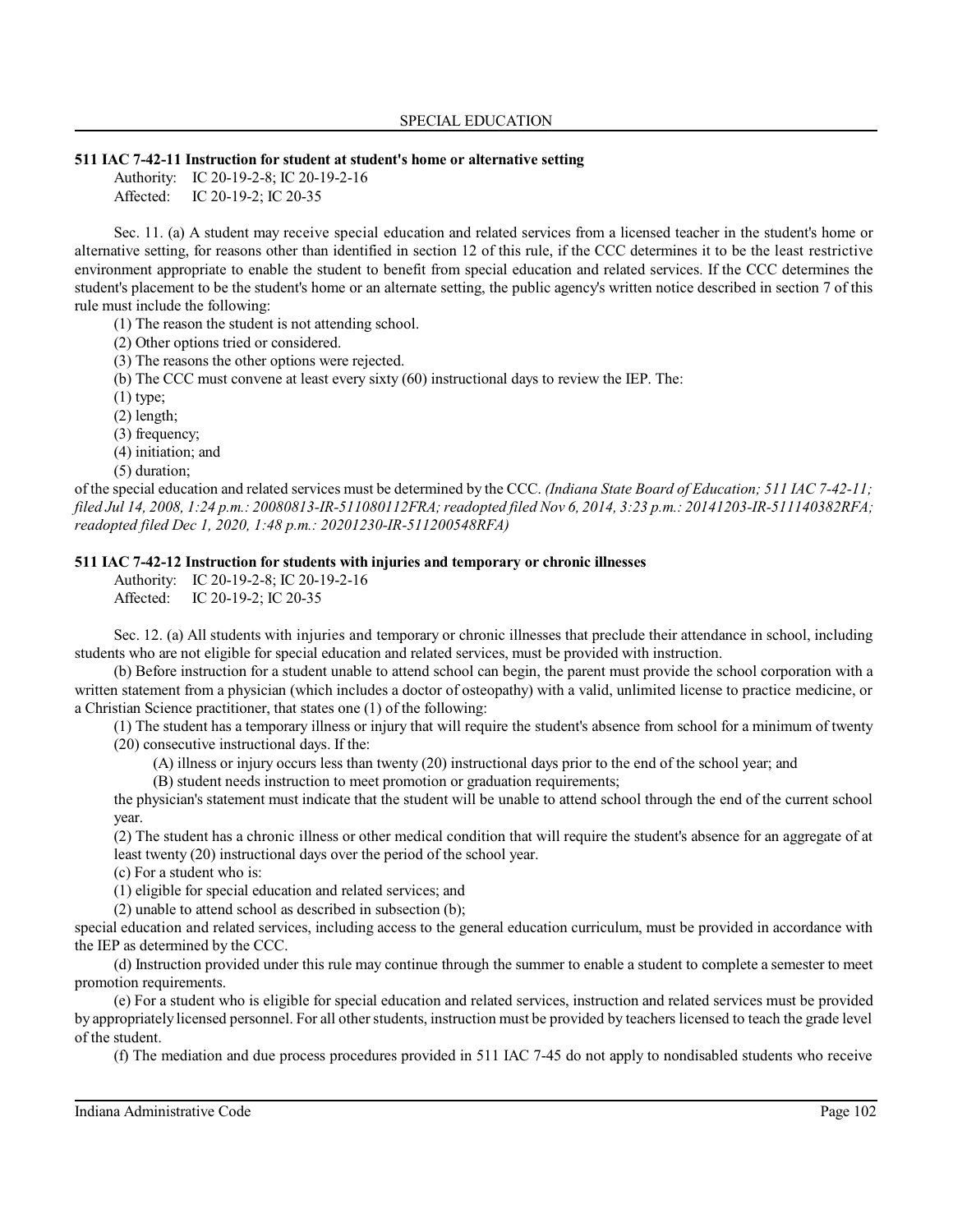instruction under this section. *(Indiana State Board of Education; 511 IAC 7-42-12; filed Jul 14, 2008, 1:24 p.m.: 20080813-IR-511080112FRA; readopted filed Nov 6, 2014, 3:23 p.m.: 20141203-IR-511140382RFA; readopted filed Dec 1, 2020, 1:48 p.m.: 20201230-IR-511200548RFA)*

### **511 IAC 7-42-13 Nonpublic school or facility placements by public agencies**

Authority: IC 20-19-2-8; IC 20-19-2-16

Affected: IC 20-19-2; IC 20-35

Sec. 13. (a) Before a public agency places a student with a disability in a nonpublic school or facility, the public agency must initiate and conduct a CCC meeting to develop an IEP for the student in accordance with this rule.

(b) The public agency must ensure that a representative of the nonpublic school or facility attends the meeting. If the representative cannot attend, the public agency must use other methods to ensure participation by the nonpublic school or facility, including individual or conference telephone calls or video conference.

(c) After a student enters a nonpublic school or facility, any meetings to review and revise the student's IEP may be initiated and conducted by the nonpublic school or facility at the discretion of the public agency. If the nonpublic school or facility initiates and conducts the CCC meetings, the public agency must ensure that the parent and a public agency representative:

(1) are involved in any decision about the student's IEP; and

(2) agree to any proposed changes in the IEP before those changes are implemented.

(d) Even if a nonpublic school or facility implements a student's IEP, responsibility for compliance with this article remains with the public agency. The public agency must ensure that the student:

(1) is provided:

(A) special education and related services:

(i) in conformance with an IEP that meets the requirements of this rule; and

(ii) at no cost to the parents; and

(B) an education that meets the standards applicable to the state's public agencies, including the requirements of this article; and

(2) has all of the rights of a student with a disability who is served by a public agency.

(e) To comply with subsection (d), the public agency must do the following:

(1) Monitor compliance through procedures such as the following:

- (A) Written reports.
- (B) On-site visits.
- (C) Parent questionnaires.

(2) Disseminate copies of applicable standards to each nonpublic school or facility to which the public agency has placed a student with a disability.

(3) Provide an opportunity for those nonpublic schools and facilities to participate in the development and revision of public agency standards that apply to them.

*(Indiana State Board of Education; 511 IAC 7-42-13; filed Jul 14, 2008, 1:24 p.m.: 20080813-IR-511080112FRA; readopted filed Nov 6, 2014, 3:23 p.m.: 20141203-IR-511140382RFA; filed Mar 18, 2019, 2:33 p.m.: 20190417-IR-511180153FRA; readopted filed Dec 1, 2020, 1:48 p.m.: 20201230-IR-511200548RFA)*

# **511 IAC 7-42-14 Transportation of students in public or private residential placements**

Authority: IC 20-19-2-8; IC 20-19-2-16 Affected: IC 20-19-2; IC 20-35

Sec. 14. (a) The school corporation of legal settlement:

(1) is responsible for the cost of transporting students placed in public or private residential facilities by the public agency; and

(2) must pay for the number of round trips as determined appropriate by the CCC in accordance with statutory requirements and this rule.

(b) The frequency, length, and timing of home visits must be mutually agreed upon by the residential facility, the parent, and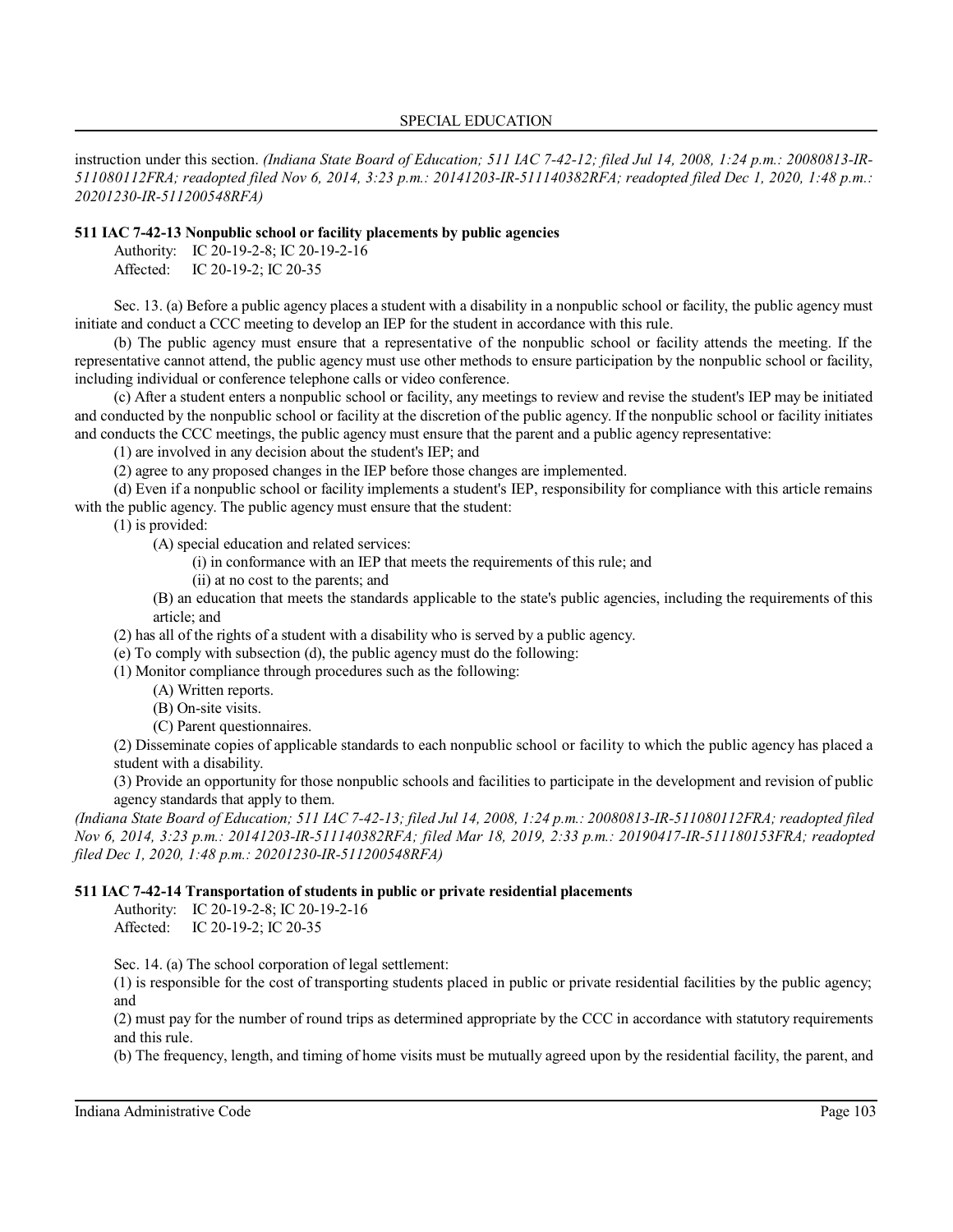the school corporation of legal settlement. Transportation for the student for home visits must be arranged to assure the welfare and safety of the student, including, if necessary, paying the cost for a responsible adult to accompany the student during the travel.

(c) If a parent travels to the residential facility, that travel may be in lieu of a student home visit. The school corporation of legal settlement must pay the cost for the parent to travel to the residential facility if the CCC determines any of the following is essential to the student's educational, emotional, or behavioral progress:

(1) The nature or severity of the student's disability precludes home visits.

(2) The residential facility provides family counseling and training essential to the student's educational, emotional, or behavioral progress.

(3) The student cannot travel home unaccompanied.

(d) When a parent travels to the residential facility under subsection (c), the school corporation of legal settlement must reimburse or pay for travel-associated costs, such as meals and lodging, in accordance with the policies established for school employees.

(e) At the time a residential placement is made, the public agency must do the following:

(1) Establish guidelines and procedures concerning transportation.

(2) Inform the parent of those guidelines and procedures.

(f) The guidelines and procedures established under subsection (e) must include at least the following information:

(1) The modes of transportation for which payment or reimbursement will be made.

(2) The method by which transportation will be paid.

(3) The length of advance notice required.

(4) The travel-associated costs allowed under public agency policy.

*(Indiana State Board of Education; 511 IAC 7-42-14; filed Jul 14, 2008, 1:24 p.m.: 20080813-IR-511080112FRA; readopted filed Nov 6, 2014, 3:23 p.m.: 20141203-IR-511140382RFA; readopted filed Dec 1, 2020, 1:48 p.m.: 20201230-IR-511200548RFA)*

# **511 IAC 7-42-15 Revocation of consent for special education and related services**

Authority: IC 20-19-2-8; IC 20-19-2-16

Affected: IC 20-19-2; IC 20-33-2-10; IC 20-35

Sec. 15. (a) At any time after the parent gives consent for the initiation of special education and related services, the parent may revoke that consent by doing the following:

(1) Putting the revocation of consent in writing.

(2) Signing the revocation.

(3) Submitting the written revocation to licensed personnel.

(b) Within ten (10) instructional days of the date licensed personnel receive the parent's written revocation, the public agency must provide the parent with a copy of the written notice described in section 7 of this rule.

(c) The public agency is not required to convene a CCC or develop an IEP when the public agency receivesthe parent's written revocation.

(d) The public agency may ask the parent why the parent isrevoking consent, but the public agency may not require the parent to provide an explanation, either orally or in writing, as a condition of terminating the provision of special education and related services. The public agency may not use the inquiry to delay or deny the termination of special education and related services.

(e) A parent's revocation of consent covers all instruction, services, and supports included in the student's IEP, including, but not limited to, the following:

(1) Specialized instruction.

(2) Related services.

(3) Accommodations.

(4) Adaptations.

(5) Modifications.

(6) Supports for the student or personnel on behalf of the student.

(7) Assistive technology devices and services.

(8) Placement outside of a general education classroom.

(f) A parent may not revoke consent for fewer than all of the special education and related services included in the student's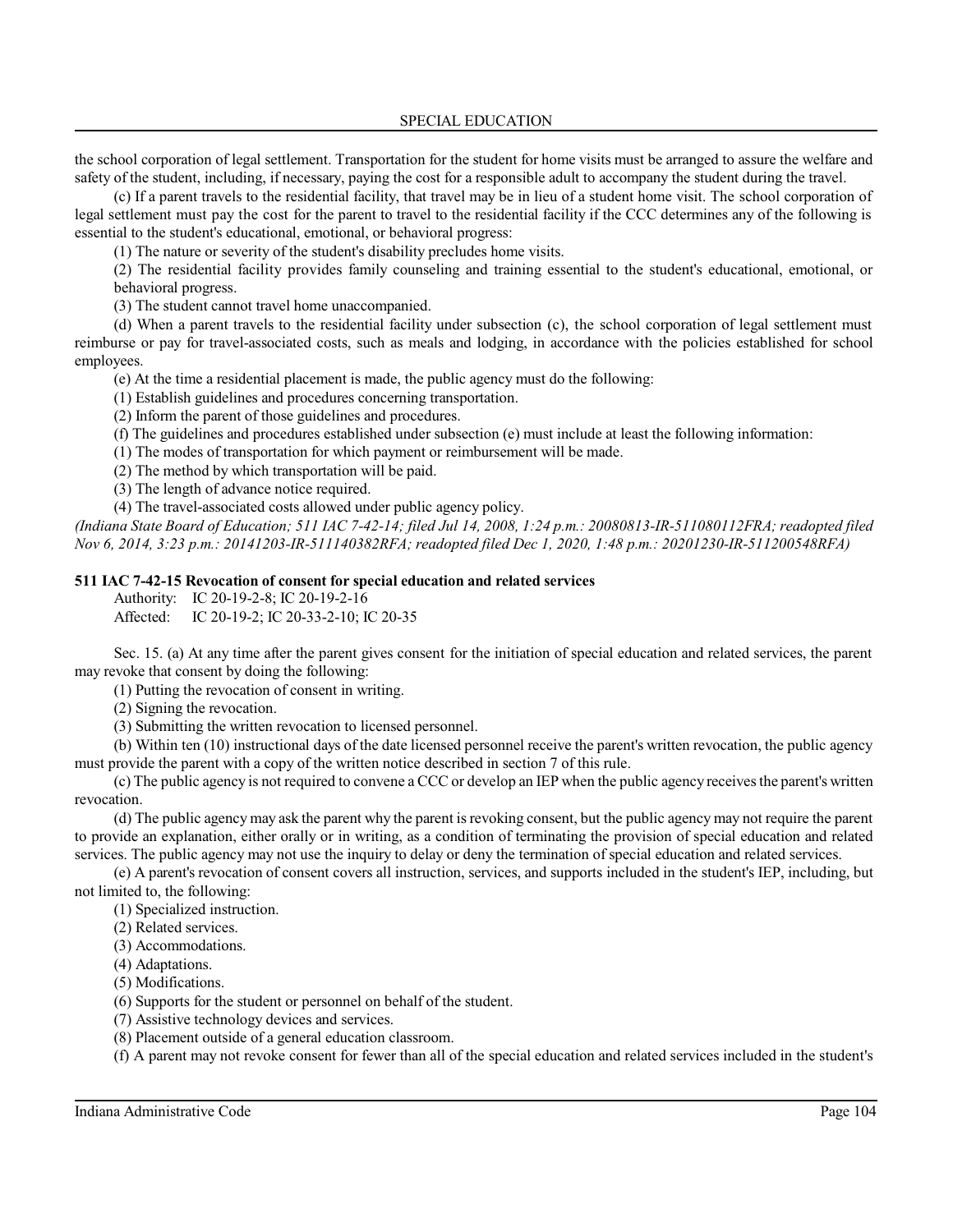### IEP.

(g) The public agencymay not terminate special education and related services until ten (10) instructional days after the parent receives the written notice described in subsection (b) unless the parent provides written consent for services to be terminated prior to the expiration of ten (10) instructional days after receipt of the written notice.

(h) The public agency may not use mediation or a due process hearing to override the parent's revocation of consent for services.

(i) Upon revocation of consent and termination of special education and related services, the student is no longer eligible as a student with a disability and is not entitled to the protections of this article, except as permitted in 511 IAC 7-44-9.

(j) The public agency is not required to amend the student's educational records to remove any reference to the student's special education and related services when the parent revokes consent for services. This does not preclude a parent from requesting that the student's educational record be amended in accordance with the procedures contained in 511 IAC 7-38-2.

(k) The public agency shall not be considered to be in violation of the requirement to make a free appropriate public education available to the student when the public agency terminates the special education and related services to the student subsequent to the parent's revocation of consent in accordance with this section.

(l) If, after revoking consent, a parent wants the student to receive special education and related services, the parent must request an initial evaluation in accordance with 511 IAC 7-40-4 and the CCC must determine, in accordance with 511 IAC 7-40-6, if the student is eligible for special education and related services as a student with a disability as defined in 511 IAC 7-32-92. *(Indiana State Board of Education; 511 IAC 7-42-15; filed Dec 3, 2009, 1:50 p.m.: 20091230-IR-511090057FRA; readopted filed Nov 6, 2014, 3:23 p.m.: 20141203-IR-511140382RFA; readopted filed Dec 1, 2020, 1:48 p.m.: 20201230-IR-511200548RFA)*

# **Rule 43. Related Services; Transitions; Transfer of Rights**

#### **511 IAC 7-43-1 Related services**

Authority: IC 20-19-2-8; IC 20-19-2-16 Affected: IC 20-19-2; IC 20-35

Sec. 1. (a) "Related services" means transportation and developmental, corrective, and other supportive services that are required for a student to benefit from special education. The public agency must provide related services to a student if the student's CCC determines that related services are necessary for the student to benefit from special education.

(b) Related services may be provided as:

(1) direct services by qualified professionals; or

(2) integrated services by teachers or paraprofessionals acting in accordance with the instructions of qualified professionals.

(c) Related services include the following and may include other developmental, corrective, or supportive services if the services are required for a student to benefit from special education:

(1) Audiological services.

- (2) Counseling services.
- (3) Early identification and assessment of disabilities in children.
- (4) Interpreting services.
- (5) Medical services for the purpose of diagnosis and evaluation.
- (6) Occupational therapy.
- (7) Orientation and mobility services.
- (8) Parent counseling and training.
- (9) Physical therapy.
- (10) Psychological services.
- (11) Recreation, including therapeutic recreation.
- (12) Rehabilitation counseling.
- (13) School health services.
- (14) School nurse services.
- (15) School social work services.
- (16) Transportation.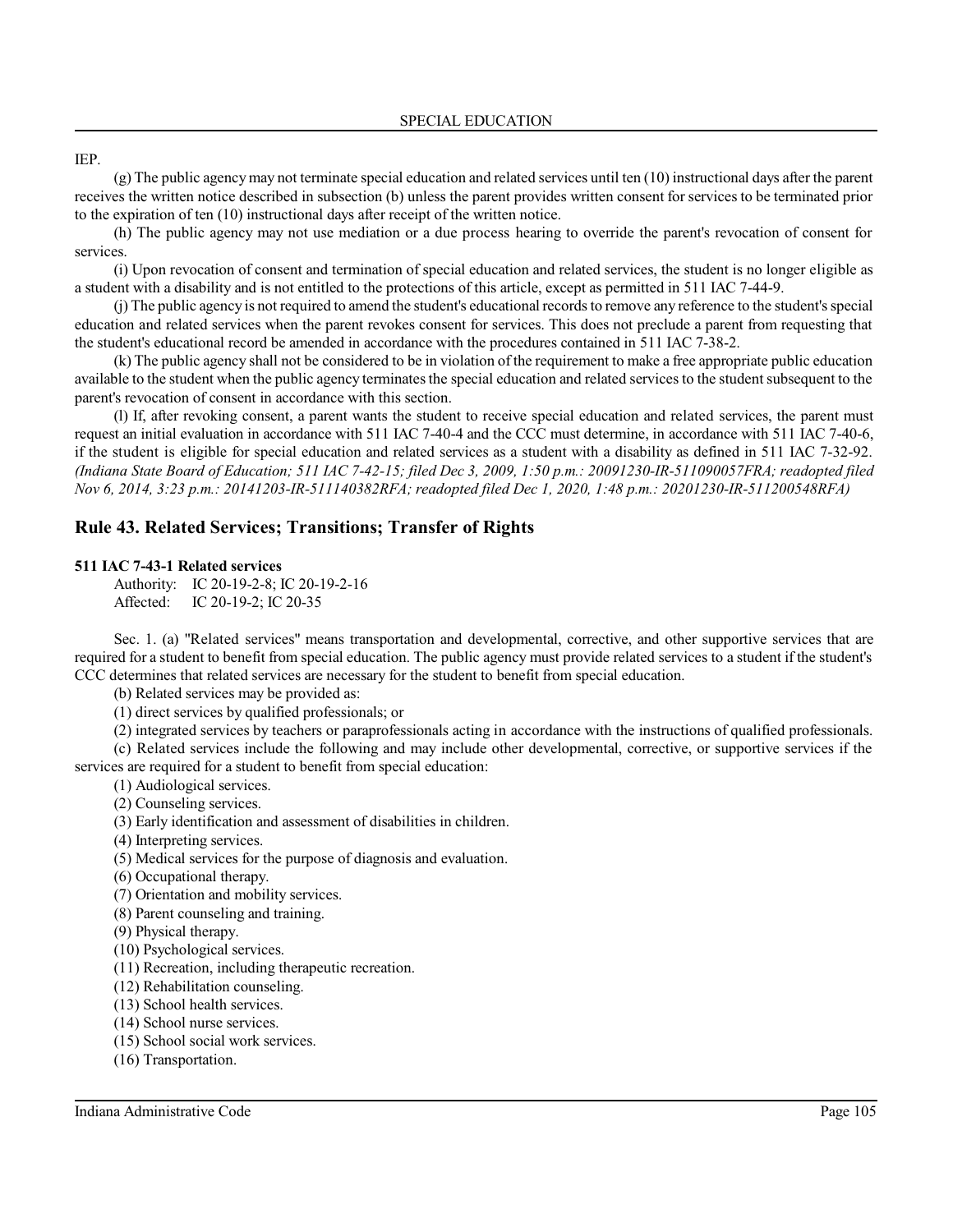(17) Other supportive services.

(d) Related services do not include the following:

(1) A medical device that is surgically implanted, such as a cochlear implant.

(2) The optimization of a surgically implanted device's functioning, such as mapping for a cochlear implant.

(3) Maintenance of a surgically implanted device.

(4) The replacement of a surgically implanted device.

(e) Nothing in subsection (d):

(1) limitsthe right of a student with a cochlear implant or othersurgically implanted devicesto receive special education (such as speech and language services) and related services that the student's CCC determines are necessary for the student to receive a free appropriate public education;

(2) limits the responsibility of a public agency to appropriately monitor and maintain medical devices that are needed to maintain the health and safety of the student, including:

(A) breathing;

(B) nutrition; or

(C) operation of other bodily functions;

while the student is transported to and from school or is at school; or

(3) prevents the routine checking of an external component of a surgically implanted device to make sure it is functioning properly, as required in 511 IAC 7-36-7(n).

(f) Audiological services:

(1) may include:

(A) identification of students with hearing loss;

(B) determination of the nature, range, and degree of hearing loss, including referral for medical or other professional attention for the habilitation of hearing;

(C) provision of habilitative activities, such as:

(i) language habilitation;

(ii) auditory training;

(iii) hearing evaluation;

(iv) speech/lip reading; and

(v) speech conservation;

(D) creation and administration of programs for prevention of hearing loss;

- (E) counseling with and guidance of students, teachers, and parents regarding hearing loss; and
- (F) determination of a student's need for group or individual amplification,selecting and fitting of an appropriate hearing

aid, and evaluating the effectiveness of amplification; and

(2) must be provided by a licensed educational or clinical audiologist.

(g) Counseling services may:

(1) include:

(A) sharing career information;

(B) administering interest inventories or other career assessment instruments;

(C) providing assistance in career planning;

(D) guiding the identification of and planning for a student's course of study designed to help the student achieve the postschool goals and outcomes; and

(E) assisting the student to:

(i) understand and cope with a disability;

- (ii) cope with a personal problem or crisis; and
- (iii) develop and implement a behavioral intervention plan;

(2) be provided:

(A) in the instructional setting or another setting; and

(B) on a regular schedule or an as-needed basis; and

(3) be provided by:

(A) school social workers or school counselors;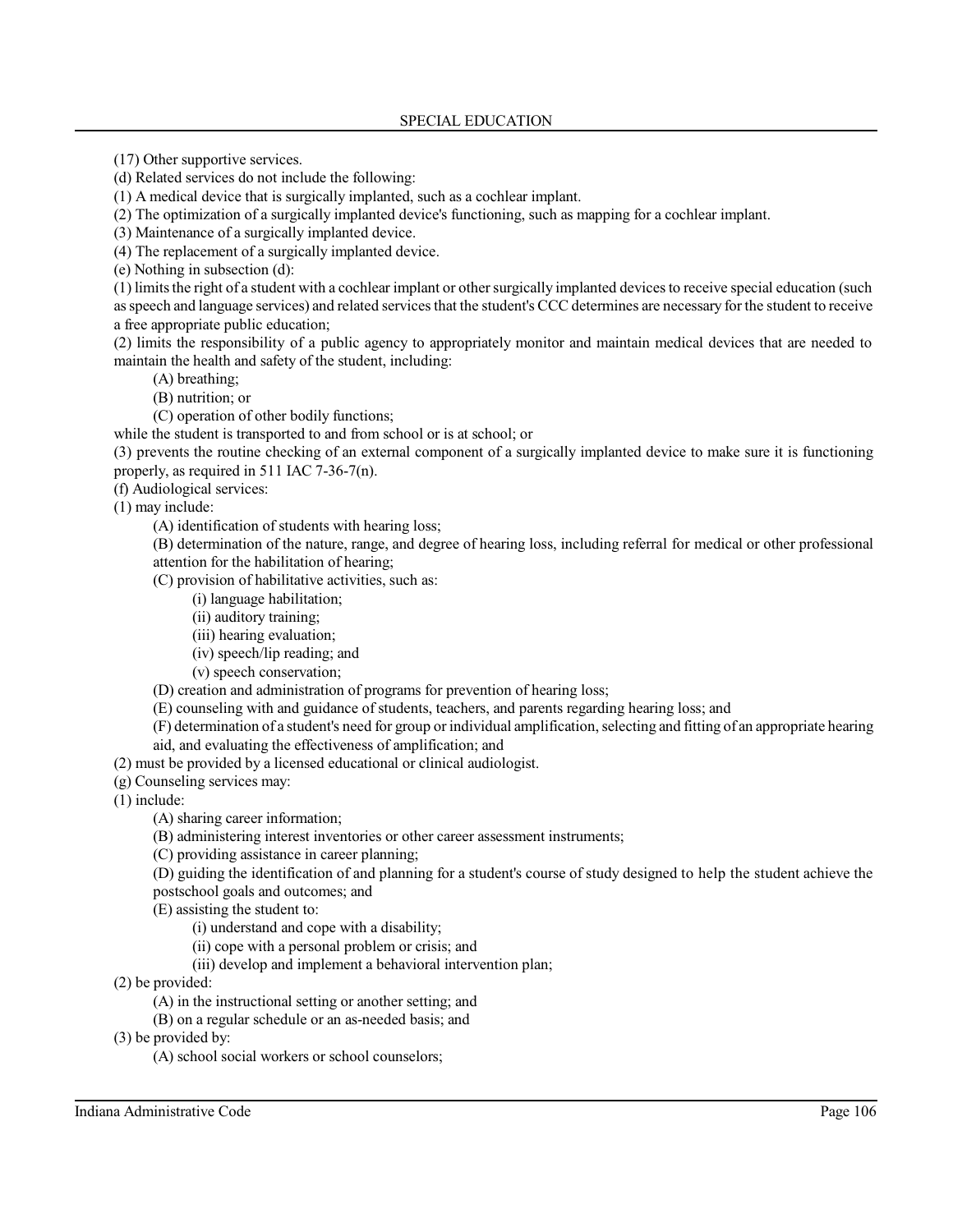- (B) school, clinical, or child psychologists;
- (C) administrators or teachers;
- (D) related services personnel;
- (E) vocational rehabilitation counselors; or
- (F) other qualified professionals.

(h) Early identification and assessment of disabilities includes, but is not limited to, a formal plan for identifying a disability as early as possible in a child's life.

(i) Requirements for interpreting services are as follows:

(1) Interpreting services include the following:

(A) When used with respect to students who are deaf or hard of hearing, the following:

(i) Oral transliteration services.

- (ii) Cued language transliteration services.
- (iii) Sign language transliteration and interpreting services.
- (iv) Transcription services, such as the following:
	- (AA) Communication access real time translation (CART).
	- (BB) C-Print.
	- (CC) TypeWell.

(B) Special interpreting services for students who are deaf-blind.

(2) Individuals who provide sign language transliteration and interpreting services described in subdivision (1)(A)(iii) must be certified to interpret in an educational setting.

(j) Medical services for the purpose of diagnosis and evaluation must be:

(1) considered a related service provided at no cost to the parent only if:

(A) a diagnosis and evaluation of a medically related disability is needed to determine eligibility for special education or related services; or

(B) ordered by a hearing officer to determine a student's eligibility for special education and related services or appropriate services for an eligible student; and

- (2) provided by a physician with an unlimited license to practice medicine.
- (k) Occupational therapy services:
- (1) may include:
	- (A) evaluating:
		- (i) developmental levels;
		- (ii) gross and fine motor functioning; and
		- (iii) self-care skills;

(B) developing, improving, or restoring functions impaired or lost through:

(i) illness;

(ii) injury; or

- (iii) deprivation;
- (C) improving ability to perform tasks for independent functioning if functions are impaired or lost;
- (D) preventing, through early intervention, initial or further impairment or loss of function;

(E) designing or adapting:

(i) materials;

- (ii) equipment; or
- (iii) the educational environment;

to meet a student's needs;

(F) consulting with:

(i) parents;

- (ii) teachers;
- (iii) paraprofessionals; and
- (iv) other related services personnel;

regarding activities that can assist in meeting the goals of therapy; and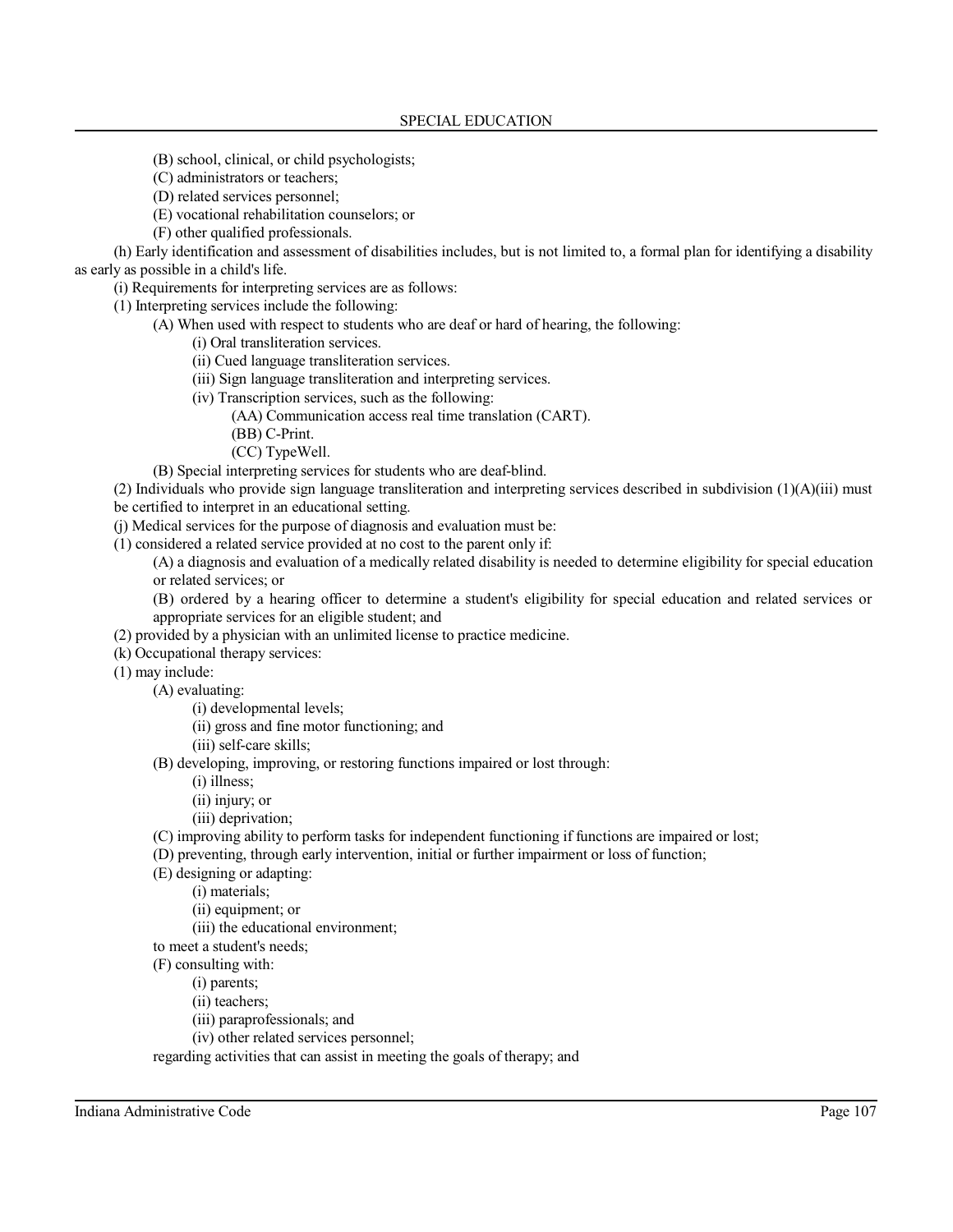(2) must be provided by a:

(A) certified occupational therapist; or

(B) certified occupational therapy assistant under the supervision of a certified occupational therapist.

(l) Orientation and mobility services:

(1) are provided to students who are blind or have low vision by qualified professionals to enable those students to attain systematic orientation to and safe movement within their environments in school, home, and community; and

(2) include teaching students, as appropriate:

(A) spatial and environmental concepts and use of information received by the senses (such as sound, temperature, and vibrations) to establish, maintain, or regain orientation and line of travel (such as using sound at a traffic light to cross the street);

(B) to use the long cane or a service animal:

(i) to supplement visual travel skills; or

(ii) as a tool for safely negotiating the environment for students with no available travel vision;

(C) understanding and using remaining vision and distance low vision aids; and

(D) other concepts, techniques, and tools.

(m) Parent counseling and training may:

(1) include:

(A) assisting the parents in understanding the special needs of their child;

(B) providing parents with information on child development; and

(C) assisting parentsin understanding the student's educational program and helping them to acquire the necessary skills that will allow them to support the implementation of their child's IEP;

(2) be provided:

(A) as part of the CCC process; or

(B) in the form of special meetings or conferences; and

(3) be provided by any of the persons listed in subsection  $(g)(3)$ . The nature of the parent counseling and training needs must guide the selection of the appropriate individual and manner in which the counseling and training are provided. (n) Physical therapy:

(1) may include:

(A) evaluating:

(i) developmental levels;

(ii) gross motor function;

(iii) reflex levels;

(iv) range of motion;

(v) muscular strength; and

(vi) respiratory function;

(B) designing and implementing activities to:

(i) prevent;

(ii) correct;

(iii) treat; or

(iv) alleviate;

impairments;

(C) evaluating, designing, and recommending adaption of assistive devices and equipment; and

(D) consulting with:

(i) parents;

(ii) teachers;

(iii) paraprofessionals; and

(iv) other related services personnel;

regarding activities that can assist in meeting the goals of therapy; and

(2) must be provided:

(A) by a: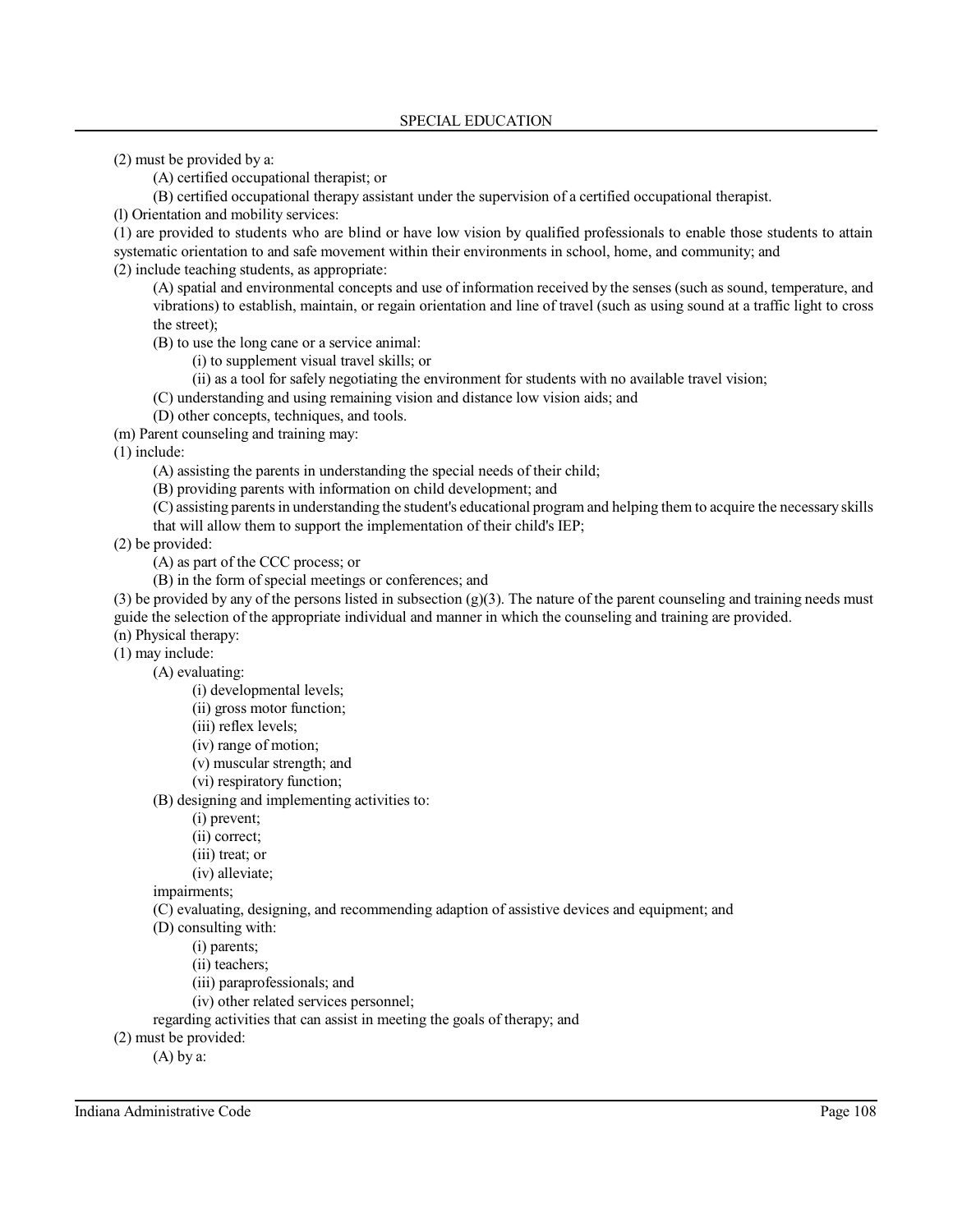(i) licensed physical therapist; or

(ii) certified physical therapist assistant under the direct supervision of a licensed therapist; and

(B) only upon referral or order of a licensed:

(i) physician;

(ii) podiatrist;

(iii) psychologist;

(iv) chiropractor; or

(v) dentist;

or as otherwise permitted by state law governing licensing of physical therapists.

(o) Psychological services must be provided by school, clinical, and child psychologists or psychiatrists who are appropriately licensed and trained to provide the following services:

(1) Administering psychological and educational assessments as a member of the multidisciplinary team.

(2) Interpreting assessment results.

(3) Obtaining, integrating, and interpreting information regarding student behavior and conditions related to learning.

(4) Consulting and working with school personnel and parents in planning and developing a student's IEP to meet the special needs of a student as indicated by the following:

(A) Psychological assessments.

(B) Interviews.

(C) Direct observation.

(D) Behavioral assessments.

(5) Planning and managing a program of psychological services, including psychological counseling for students and parents. (6) Assisting in developing positive behavioral intervention strategies.

(p) Recreation services may include the following:

(1) Assessment of leisure function.

(2) Therapeutic recreation services.

(3) Recreation programs in the schools and community agencies.

(4) Leisure education.

(q) Rehabilitation counseling services may include the following:

(1) Services provided by qualified professionals in individual or group sessions that focus specifically on the following:

(A) Career development.

(B) Employment preparation.

(C) Achieving independence.

(D) Integration in the workplace and community of the student with a disability.

(2)Vocational rehabilitation services provided to a student with disabilities byvocational rehabilitation programs funded under the Rehabilitation Act of 1973, as amended.

(r) School health services:

(1) include health services that are designed to enable a student with a disability to receive a free appropriate public education as described in the student's IEP; and

(2) must be provided by either:

(A) a licensed school nurse; or

(B) other qualified personnel.

(s) School nurse services:

(1) are health services designed to enable a student with a disability to receive a free appropriate public education as described in the student's IEP;

(2)include the services described in 511 IAC 4-1.5-6, such as developing health care plans that are integrated into the student's IEP; and

(3) must be provided by a licensed school nurse.

(t) School social work services:

(1) may include:

(A) serving as a member of the educational evaluation multidisciplinary team with responsibilities that may include the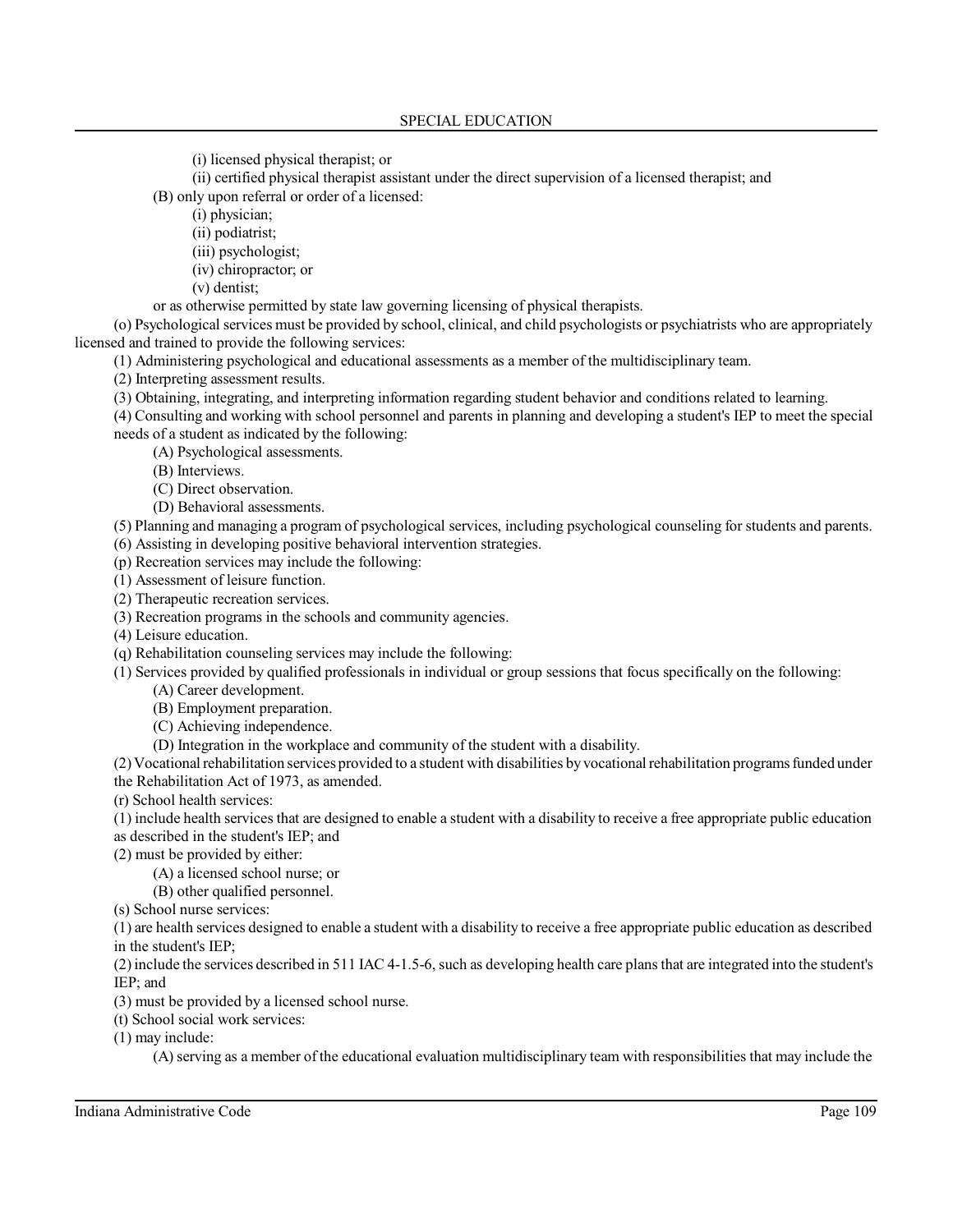preparation of a social and developmental history on a student;

(B) group and individual counseling with the student and family;

(C) working, in partnership with parents and others, on those problems in a student's home, school, and community life that affect the student's adjustment in the educational setting;

(D) mobilizing school and community resources to enable the student to learn as effectively as possible in the student's educational program; or

(E) assisting in developing positive behavioral intervention strategies; and

(2) must be provided by a licensed school social worker.

(u) Transportation:

(1) may include:

(A) travel:

(i) to and from the educational setting and between educational settings;

(ii) in and around the educational setting;

(iii) to and from related services that are provided outside the educational setting; or

(iv) for participation in nonacademic and extracurricular activities if transportation is provided to nondisabled students; or

(B) any service not provided to nondisabled students, including:

(i) special bus routes;

(ii) special or adapted vehicles;

(iii) aides in attendance;

(iv) separate or different modes of transportation, such as taxi or individual transportation; or

(v) special equipment such as oxygen, lifts, and ramps;

(2) must be provided by the:

(A) public agency, directly or by contract; or

(B) student's parent, but only if the parent is willing to provide transportation, in which case the parent is entitled to reimbursement at the rate that employees of the public agency are reimbursed for travel expenses; and

(3) must be provided:

(A) when the student:

(i) needs assistance moving from place to place within the educational setting;

(ii) is enrolled in a school other than the school the student would attend if not disabled, including another building in the same school corporation, to another school corporation, or to a state-operated school; or

(iii) is enrolled as a residential student in a public or private residential facility, in accordance with 511 IAC 7-42- 14;

(B) when issues about the student's special physical health, mobility, or behavior require special consideration for type of transportation safety, supervision, assistance, or time in transit; or

(C) when the student:

(i) requires a shortened instructional day;

(ii) needs a related service that is provided:

(AA) at a site other than the school attended by the student; or

(BB) outside of the instructional day; or

(iii) for other reasons, cannot be transported with nondisabled students or needs special assistance or consideration.

*(Indiana State Board of Education; 511 IAC 7-43-1; filed Jul 14, 2008, 1:24 p.m.: 20080813-IR-511080112FRA; readopted filed Nov 6, 2014, 3:23 p.m.: 20141203-IR-511140382RFA; filed Mar 18, 2019, 2:33 p.m.: 20190417-IR-511180153FRA; readopted filed Dec 1, 2020, 1:48 p.m.: 20201230-IR-511200548RFA)*

## **511 IAC 7-43-2 Transition from early intervention services (Part C) to early childhood special education (Part B)**

Authority: IC 20-19-2-8; IC 20-19-2-16

Affected: IC 20-19-2; IC 20-35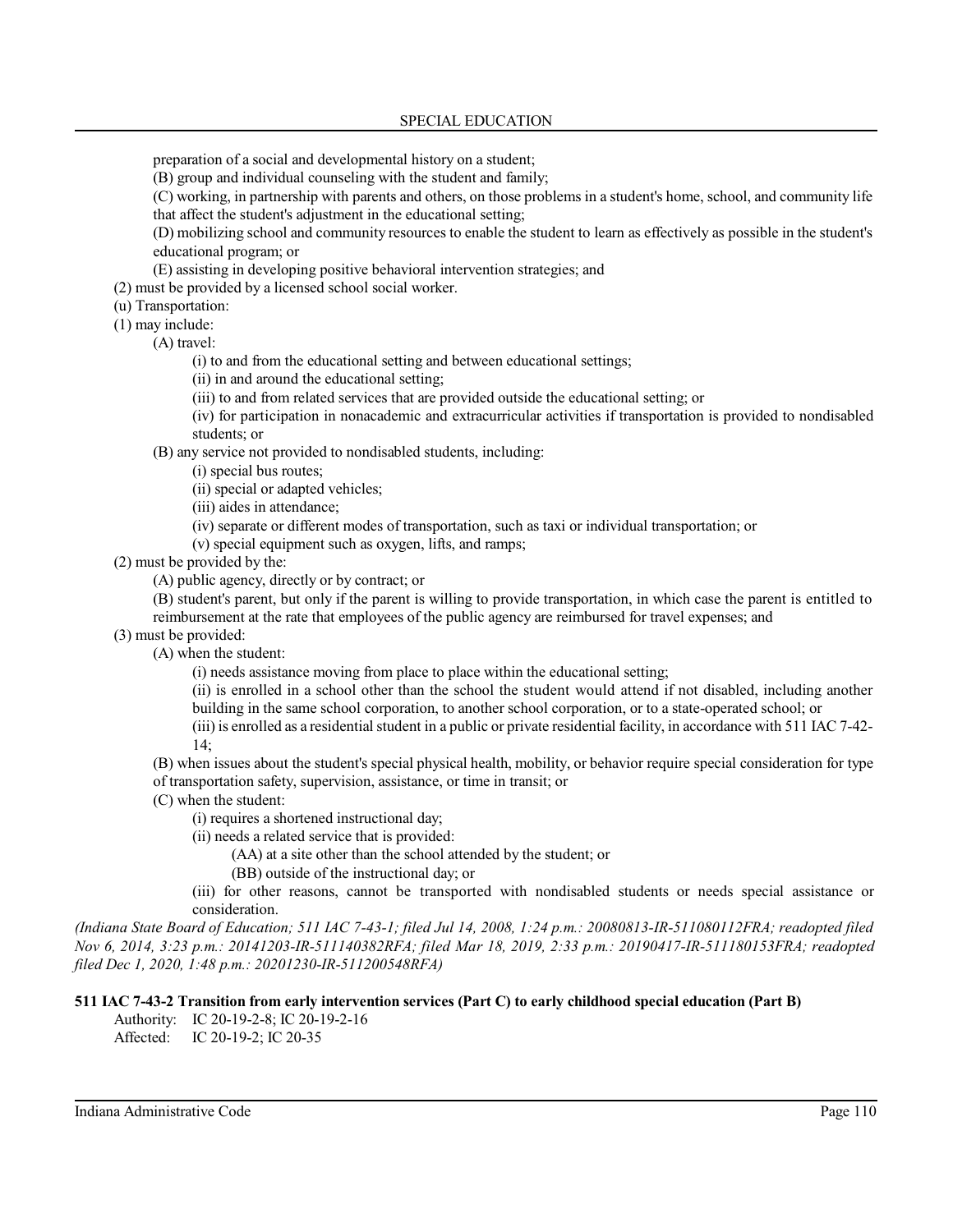Sec. 2. (a) The public agency's obligation to make a free appropriate public education available to a student with a disability begins on the student's third birthday.

(b) The public agency must do the following:

(1) Establish, maintain, and implement policies and procedures to assist the child participating in early intervention programs under Part C of the Individuals with Disabilities Education Act, 20 U.S.C. 1400 et seq., who will be participating in early childhood special education experience a smooth and effective transition in a manner consistent with Part C of the Act.

(2) Participate in transition planning conferences convened by the Part C service coordinator, with the approval of the parent of the child. The transition planning conferences must be conducted in accordance with Part C of the Individuals with Disabilities Education Act.

(c) With parental consent, at least six (6) months prior to a student's third birthday, the state-operated or state-supported program must transmit to the school corporation of legal settlement, the most recent:

(1) IFSP;

(2) family service plan report; and

(3) evaluation reports from any source.

(d) By the date of the third birthday of a student who may be eligible for early childhood special education, the public agency must do the following:

(1) Complete its evaluation.

(2) Convene a CCC to determine eligibility for special education and related services.

(3) If the student is eligible, develop an IEP for the student, taking into consideration the student's IFSP and the other general and special factors listed in 511 IAC 7-42-6(b) and 511 IAC 7-42-6(c).

(4) Implement the IEP.

(e) If a student's third birthday occurs during the summer and the CCC determines the student:

(1) requires extended school year services, the student's IEP must state that services will be initiated during the summer of the student's third birthday; or

(2) does not require extended school year services, the student's IEP shall state that services will be initiated at the beginning of the upcoming school year.

*(Indiana State Board of Education; 511 IAC 7-43-2; filed Jul 14, 2008, 1:24 p.m.: 20080813-IR-511080112FRA; readopted filed Nov 6, 2014, 3:23 p.m.: 20141203-IR-511140382RFA; readopted filed Dec 1, 2020, 1:48 p.m.: 20201230-IR-511200548RFA)*

# **511 IAC 7-43-3 Review of transition age students**

Authority: IC 20-19-2-8; IC 20-19-2-16 Affected: IC 20-19-2; IC 20-35

Sec. 3. Upon obtaining written consent from parents or students of legal age to disclose confidential educational records in accordance with 511 IAC 7-38-1(q)(1), the public agency and the vocational rehabilitation counselor must confer at least one (1) time per year to review transition age students. If the public agency and the vocational rehabilitation counselor believe a student may be eligible for and benefit from vocational rehabilitation services, the public agency must do the following:

(1) Obtain written consent, as defined in 511 IAC 7-32-17, from the parent or the student of legal age to invite the vocational rehabilitation counselor to the CCC meeting that will take place during the school year before the student's projected final year of school, or earlier, if appropriate.

(2) Provide adequate notice to the vocational rehabilitation counselorregarding the CCC meeting described in subdivision (1). The notification to the vocational rehabilitation counselor must include the:

(A) name;

(B) address;

(C) age; and

(D) identified disability;

of the student for whom the CCC meeting is being conducted.

(3) At the CCC meeting, orally advise and provide written materials to the student and the parent that describe the:

- (A) array of vocational rehabilitation services that may be available; and
- (B) process to access those services.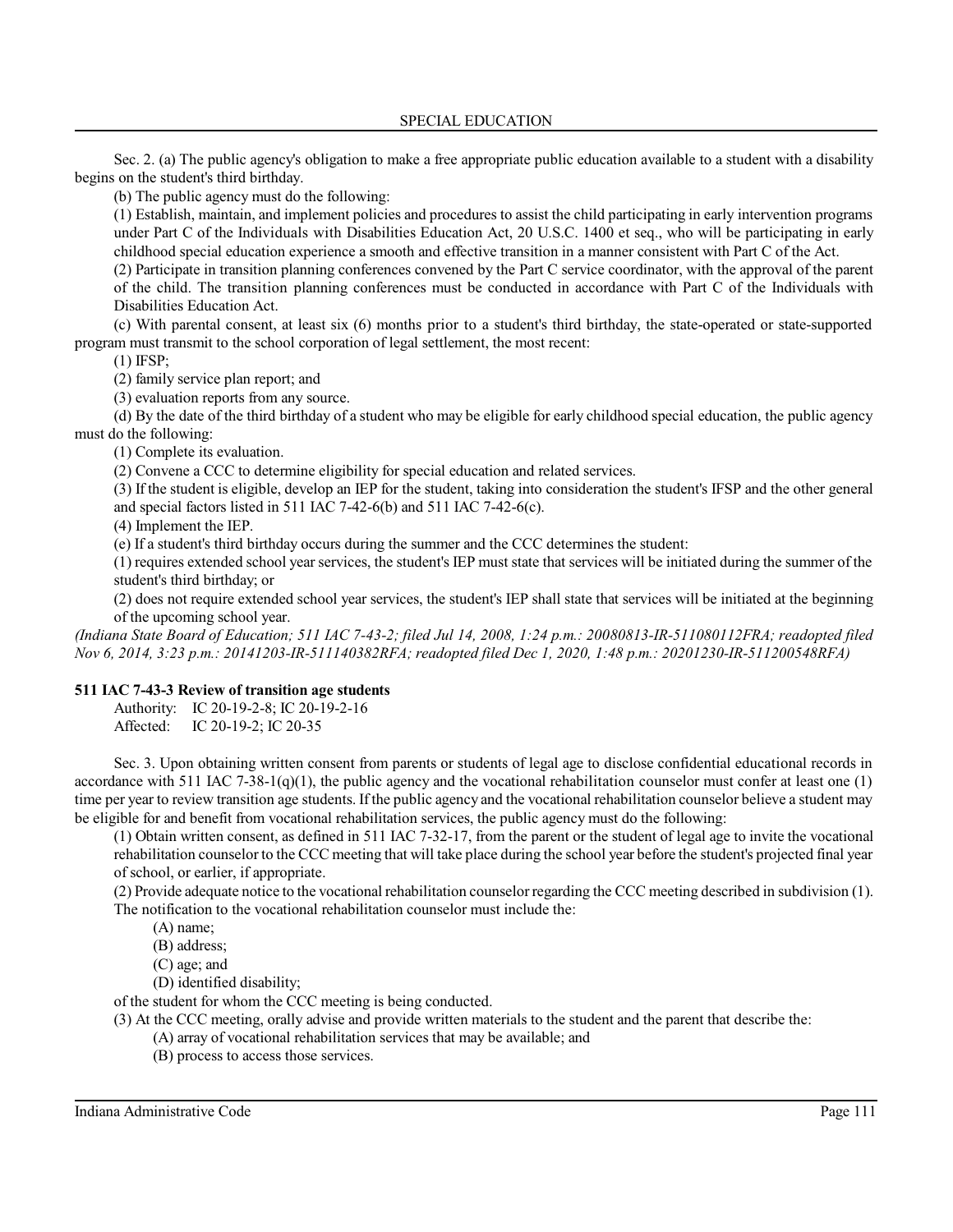*(Indiana State Board of Education; 511 IAC 7-43-3; filed Jul 14, 2008, 1:24 p.m.: 20080813-IR-511080112FRA; readopted filed Nov 6, 2014, 3:23 p.m.: 20141203-IR-511140382RFA; readopted filed Dec 1, 2020, 1:48 p.m.: 20201230-IR-511200548RFA)*

## **511 IAC 7-43-4 Transition individualized education program**

Authority: IC 20-19-2-8; IC 20-19-2-16

Affected: IC 20-19-2; IC 20-30-4; IC 20-30-10-2; IC 20-35; IC 22-4.1-2

Sec. 4. (a) The CCC must develop a transition IEP that will be in effect when the student:

(1) enters into grade 9; or

(2) becomes fourteen (14) years of age;

whichever occurs first, or earlier if determined appropriate by the CCC.

(b) This section does not apply to a student:

(1) convicted as an adult under state law; and

(2) incarcerated in an adult prison;

ifthe student's eligibility under this article will end because ofthe student's age, before the student will be eligible to be released from prison based on consideration of the student's sentence and eligibility for early release.

(c) The review and revision of a transition IEP must be in accordance with this section and 511 IAC 7-42-9.

(d) Notice of a CCC meeting to develop or revise a transition IEP must be in accordance with 511 IAC 7-42-2.

(e) The members of the CCC who must participate in the development or revision of a transition IEP are specified in 511 IAC 7-42-3(d)(2), which states that the public agency must invite:

(1) the student, and, if the student does not attend, the public agency must take other steps to ensure that the student's preferences and interests are considered; and

(2) to the extent appropriate, and with the consent of the parent (or student of legal age as defined in 511 IAC 7-32-91), a representative of any participating agency (other than the public agency) likely to be responsible for providing or paying for transition services.

(f) When developing or revising a student's transition IEP, a CCC must consider the general and special factors described in 511 IAC 7-42-6(b) and 511 IAC 7-42-6(c).

(g) A general education teacher of the student, as a member of the CCC, must, to the extent appropriate, participate in the development or revision of a student's transition IEP, including the determination of the following:

(1) Appropriate positive behavioral interventions and supports and other strategies for the student.

(2) Supplementary aids and services, program modifications, and support for school personnel consistent with subsection  $(h)(8)$ .

(h) A transition IEP must contain the following:

(1) A statement of the student's present levels of academic achievement and functional performance, including the following:

(A) How the student's disability affects the student's involvement and progress in the general education curriculum.

- (B) Information from age appropriate transition assessments of:
	- (i) strengths;
	- (ii) preferences; and
	- (iii) interests.

(2) Appropriate measurable postsecondary goals, based upon age appropriate transition assessments that are related to:

- (A) training;
	- (B) education;
	- (C) employment; and

(D) where appropriate, independent living skills.

(3) Documentation regarding whether the student will pursue a:

(A) high school diploma as defined in 511 IAC 6-7.1-1(e); or

(B) certificate of completion.

(4) The transition services, as defined at 511 IAC 7-32-100, needed to assist the student in reaching postsecondary goals, including the individuals and agencies identified for implementing the transition services.

(5) If appropriate based upon the transition services identified in subdivision (4), documentation that the CCC reviewed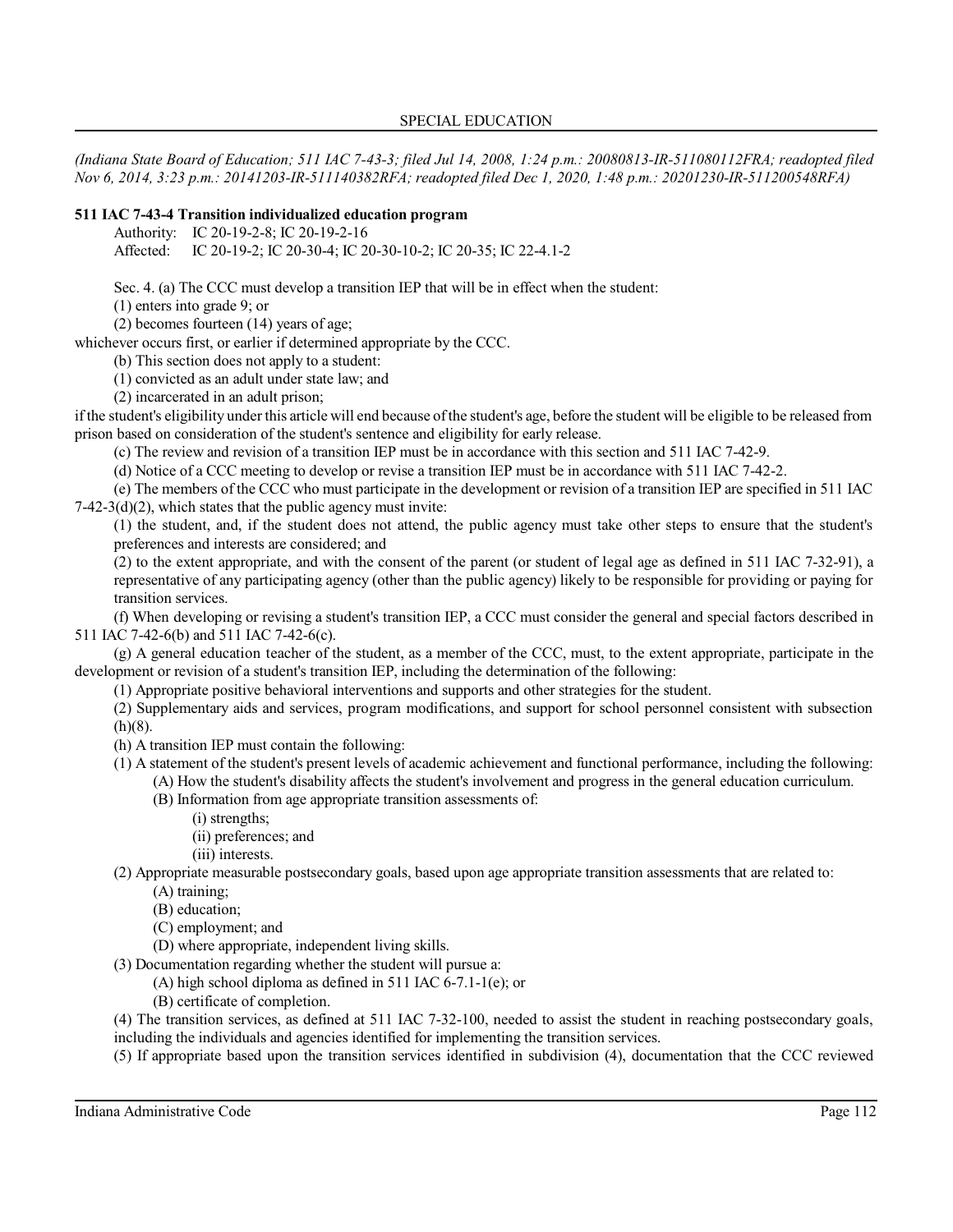information, and the public agency presented written information to the parent and student, regarding available adult services provided through state and local agencies and other organizations to facilitate student movement from the public agency to adult life. Adult services may include, but are not limited to, services provided by the following:

(A) A vocational rehabilitation services program.

- (B) The department of workforce development.
- (C) The Social Security Administration.
- (D) The bureau of developmental disabilities services.
- (E) A community mental health center.
- (F) A community rehabilitation program.
- (G) An area agency on aging.
- (6) The following:

(A) A statement of measurable annual goals, including academic and functional goals designed to support and align with the student's postsecondary goals, that meet:

(i) the student's needs that result from the student's disability to enable the student to be involved in and make progress in the general education curriculum; and

(ii) each of the student's other educational needs that result from the student's disability.

(B) For students who participate in alternate assessments aligned to alternative academic achievement standards, a description of benchmarks or short-term objectives.

(7) A description of the following:

(A) How the student's progress toward meeting the postsecondary and annual goals described in subdivision (6) will be measured.

(B) When periodic reports on the progress the student is making toward meeting the postsecondary and annual goals (such as through the use of quarterly or other periodic reports, concurrent with the issuance of report cards) will be provided.

(8) A statement of the special education and related services and supplementary aids and services, based on peer-reviewed research to the extent practicable, to be provided to the student, or on behalf of the student, and a statement of the program modifications or supports for school personnel that will be provided to enable the student to do the following:

(A) Advance appropriately toward attaining the postsecondary and annual goals.

(B) Be involved in and make progress in the general education curriculum in accordance with subdivision (1) and participate in extracurricular and other nonacademic activities.

(C) Be educated and participate with otherstudents with disabilities and nondisabled studentsin the activities described in this article.

(9) An explanation of the extent, if any, to which the student will not participate with nondisabled students in:

- (A) the general education environment; and
- (B) extracurricular and other nonacademic activities.

(10) A statement regarding the student's participation in statewide or local assessments ofstudent achievement, including the following:

(A) Any individual appropriate accommodationsthat are necessary to measure the academic achievement and functional performance of the student consistent with 511 IAC 7-36-10.

(B) If the CCC determines, in accordance with 511 IAC 7-36-10(g) and 511 IAC 7-36-10(h), that the student must take an alternate assessment of student achievement, instead of a particular statewide or local assessment, a statement:

(i) that the criteria for the alternate assessment have been met;

(ii) of why the alternate assessment selected is appropriate for the student; and

(iii) documenting that the public agency informed the parent that the student's performance will be measured against grade-level aligned alternate academic achievement standards.

(11) The projected date for initiation ofservices and modifications described in subdivision (8) and the anticipated length and frequency, location, and duration of services and modifications.

(12) Courses of study to achieve postsecondary goals.

(13) A statement of the student's need for extended school year services consistent with 511 IAC 7-36-4(c) and 511 IAC 7-36- 4(d).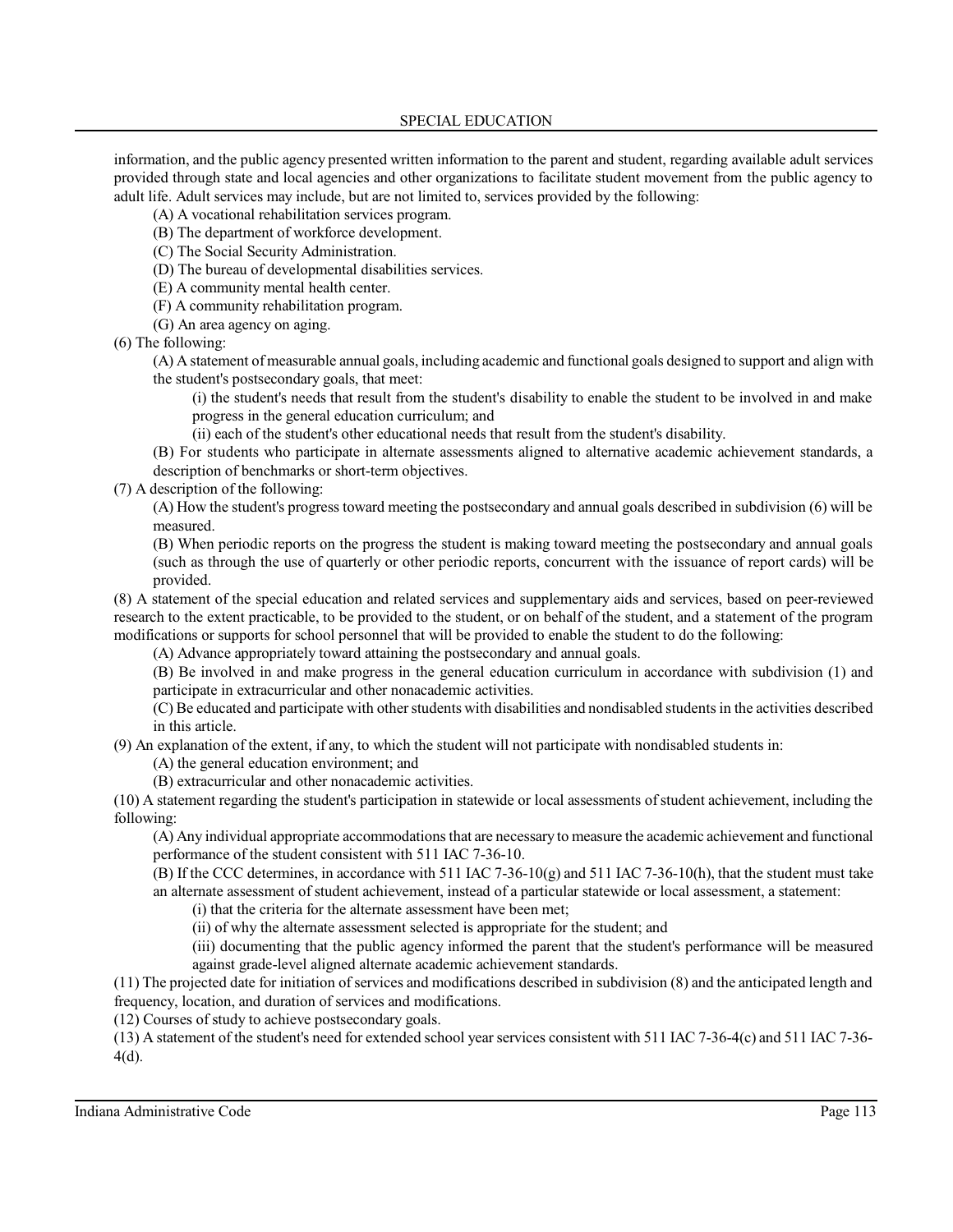(14) Identification of the placement in the least restrictive environment as described in 511 IAC 7-42-10.

(15) Beginning not later than one (1) year before the student becomes eighteen (18) years of age, a statement that the student and the parent have been informed that parent's rights under this article will transfer to the student at eighteen (18) years of age in accordance with section 5 of this rule.

(16) Written notes documenting the meeting of the CCC, including the following:

(A) The date and purpose of the meeting.

(B) The names and titles of the participants.

(C) The issues discussed during the meeting.

(i) Nothing in this section must be construed to require:

(1) that additional information be included in a student's transition IEP beyond what is explicitly required in this article; or

(2) the CCC to include information under one (1) component of the student's transition IEP that is already contained under another component of the student's transition IEP.

(j) The public agency must give the parent a copy, at no cost, of the student's transition IEP. The copy may be:

(1) provided to the parent at the conclusion of the CCC meeting; or

(2) mailed to the parent at a later date.

If mailed, the copy must be received by the parent no later than ten (10) business days after the date of the CCC meeting.

(k) Any member of the CCC may submit a written opinion regarding the transition IEP. The written opinion must:

(1) be submitted to the public agency not later than ten (10) business days after the date of the CCC meeting; and

(2) remain with the student's educational records.

(l) If a participating agency, other than the public agency, fails to provide the transition services described in a transition IEP, the public agency must reconvene the CCC to identify alternative strategies to meet the transition objectives for the student set out in the transition IEP.

(m) Nothing in this article relieves any participating agency, including a state vocational rehabilitation agency, of the responsibility to provide or pay for any transition service that the agencywould otherwise provide to students who meet the eligibility criteria of that agency. *(Indiana State Board of Education; 511 IAC 7-43-4; filed Jul 14, 2008, 1:24 p.m.: 20080813-IR-511080112FRA; readopted filed Nov 6, 2014, 3:23 p.m.: 20141203-IR-511140382RFA; filed Mar 18, 2019, 2:33 p.m.: 20190417- IR-511180153FRA; readopted filed Dec 1, 2020, 1:48 p.m.: 20201230-IR-511200548RFA)*

## **511 IAC 7-43-5 Transfer of rights to student**

Authority: IC 20-19-2-8; IC 20-19-2-16 Affected: IC 20-19-2; IC 20-35; IC 29-3

Sec. 5. (a) Except as provided in subsection (b), when a student becomes a student of legal age, as defined in 511 IAC 7-32-91, all of the rights that were formerly provided to the student's parents under this article transfer to the student of legal age.

(b) If a student who has attained eighteen (18) years of age has:

(1) a guardian appointed under IC 29-3, the rights under this article must transfer to the guardian unless specifically provided otherwise in the guardianship order; or

(2) an educational representative appointed according to the procedures in section 6 of this rule, the rights under this article must transfer to the student's educational representative.

(c) When a student who is incarcerated in an adult or juvenile, state or local correctional institution attains eighteen (18) years of age, the student must have all of the rights that were formerly provided to the student's parents under this article.

(d) At a CCC meeting not later than one (1) year before the student becomes eighteen (18) years of age, the public agencymust inform the student and the parent that the parent's rights under this article will transfer to the student at eighteen (18) years of age unless a guardianship or an educational representative has been established forthe student.The student's IEPmust include a statement that the student and the parent were informed of the transfer of parental rights in accordance with 511 IAC 7-42-6(f)(10).

(e) At the time the student attains eighteen (18) years of age, and unless a guardianship or an educational representative has been established for the student, the public agency must provide written notice to the parent and the student that the rights under this article have transferred to the student.

(f) After rightstransfer to the student in accordance with thissection, the public agencymust provide any notice required under this article to both the parent and the student. *(Indiana State Board of Education; 511 IAC 7-43-5; filed Jul 14, 2008, 1:24 p.m.:*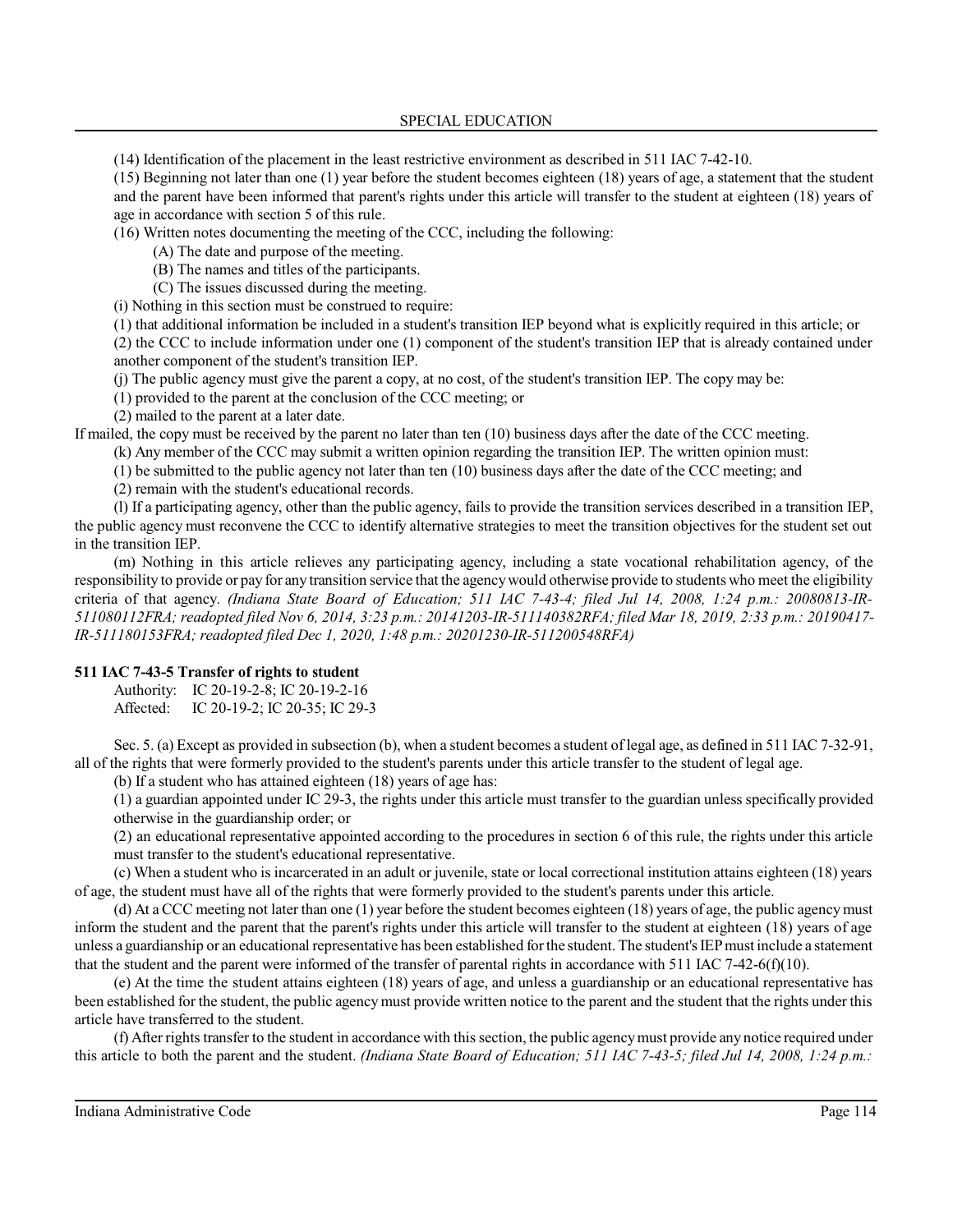*20080813-IR-511080112FRA; readopted filed Nov 6, 2014, 3:23 p.m.: 20141203-IR-511140382RFA;readopted filed Dec 1, 2020, 1:48 p.m.: 20201230-IR-511200548RFA)*

#### **511 IAC 7-43-6 Appointment of an educational representative**

Authority: IC 20-19-2-8; IC 20-19-2-16 Affected: IC 20-19-2; IC 20-35; IC 29-3

Sec. 6. (a) Any student eligible for special education and related services who has become eighteen (18) years of age and has not had a guardian appointed under IC 29-3 may have an educational representative appointed to make educational decisions on the student's behalf if the student:

(1) requests in writing that an educational representative be appointed; or

(2) is certified as unable to provide informed consent under subsection (f).

(b) A student's parent must be appointed to act as the educational representative under this section. Ifthe parent is unavailable, a person trained as an educational surrogate parent under 511 IAC 7-39-2 must be appointed by the public agency to serve as the educational representative.

(c) An appointment of an educational representative under this section may be made as early as sixty (60) calendar days prior to the student's eighteenth birthday.

(d) The public agency is not responsible for the cost of appointing an educational representative.

(e) A student who requests that an educational representative be appointed under subsection (a)(1) may request, in writing, that the appointment be revoked.

(f) For an educational representative to be appointed under subsection (a)(2), two (2) persons described in subsection (g) must, based on personal examination or interview, certify in writing that the student is incapable of providing informed consent and that the student has been informed of this decision. As used in this section, "incapable of providing informed consent" means that the student is unable to do the following:

(1) Understand on a continuing or consistent basis the nature, extent, and probable consequences of a proposed educational program or option.

(2) Make a rational evaluation on a continuing or consistent basis of the benefits or disadvantages of a proposed educational decision or program as compared with the benefits or disadvantages of another proposed educational decision or program.

(3) Communicate such understanding in a meaningful way.

(g) Persons who certify in writing that a student is incapable of providing informed consent must be one (1) of the following:

(1) A physician with an unlimited license.

(2) A licensed nurse practitioner.

(3) A licensed clinical psychologist.

(4) A licensed psychologist.

(5) A licensed school psychologist.

(6) A licensed clinical social worker.

(h) Persons providing certification described in subsection (f) cannot be related to the student.

(i) At least one (1) of the persons providing certification described in subsection (f) cannot be employed by the public agency serving the student. *(Indiana State Board of Education; 511 IAC 7-43-6; filed Jul 14, 2008, 1:24 p.m.: 20080813-IR-511080112FRA; readopted filed Nov 6, 2014, 3:23 p.m.: 20141203-IR-511140382RFA; readopted filed Dec 1, 2020, 1:48 p.m.: 20201230-IR-511200548RFA)*

#### **511 IAC 7-43-7 Summary of performance**

Authority: IC 20-19-2-8; IC 20-19-2-16 Affected: IC 20-19-2; IC 20-32-4-4; IC 20-33-2-28.5; IC 20-35

Sec. 7. (a) A public agency must provide a student with a summary of the student's academic achievement and functional performance, which must include recommendations on how to assist the student in meeting the student's postsecondary goals, when a student:

(1) graduates with a high school diploma as defined in 511 IAC 6-7.1-1(e);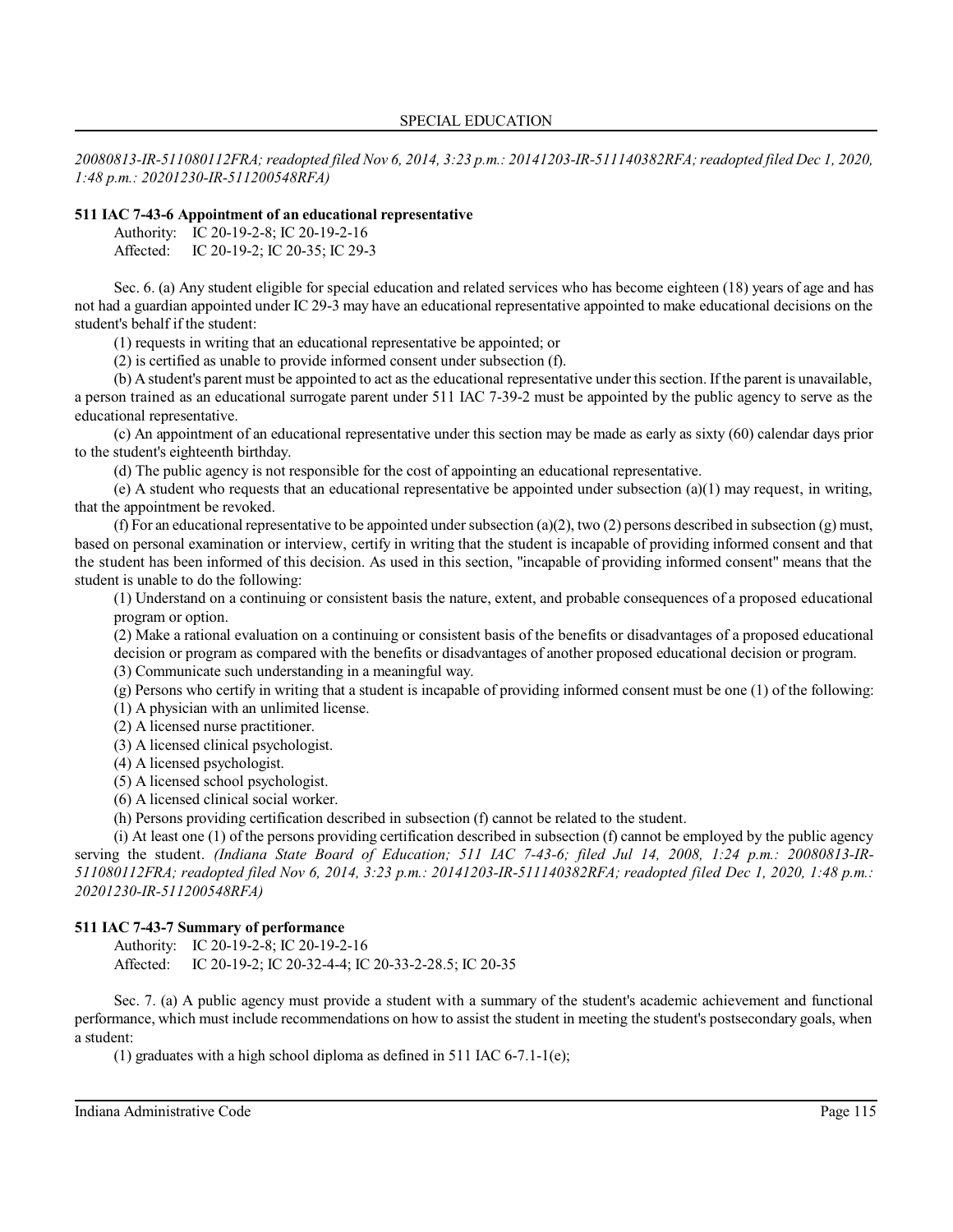(2) leaves high school with a certificate of completion; or

(3) exceeds the age eligibility for special education and related services under this article.

(b) A public agencymay provide a student with a summary of performance when the student withdraws from high school after:

(1) an exit interview is conducted; and

(2) the student's parent and principal consent to the withdrawal as specified in IC 20-33-2-28.5(b).

(c) Leaving high school with a certificate of completion or withdrawal from high school as described in IC 20-33-2-28.5 does not extinguish a student's eligibility for special education and related services.

(d) A summary of performance should include, but not be limited to, the following items:

(1) Basic demographic information about the student.

(2) Postsecondary goals that:

(A) take into account the student's educational program; and

(B) reflect the:

(i) interests;

- (ii) preferences; and
- (iii) strengths;

of the student.

(3) A summary of the student's academic achievement and functional performance. Information that can be used to prepare the summary includes, but is not limited to, the following:

- (A) An academic transcript.
- (B) Academic assessment results.
- (C) Assessments of functional skills or adaptive behavior that explain a student's ability to:
	- (i) live;
	- (ii) work; and
	- (iii) access the community.
- (D) Work force readiness assessments, career exploration internships, cooperative education experiences, or workforce credentials under IC 20-32-4-4(a)(6)(A).

(4) Recommendations to assist the student in meeting postsecondary goals, including accommodations, modifications, or assistive technology utilized by the student and identified by the student as particularly helpful or necessary to meet academic or functional goals, or both.

*(Indiana State Board of Education; 511 IAC 7-43-7; filed Jul 14, 2008, 1:24 p.m.: 20080813-IR-511080112FRA; readopted filed Nov 6, 2014, 3:23 p.m.: 20141203-IR-511140382RFA; filed Mar 18, 2019, 2:33 p.m.: 20190417-IR-511180153FRA; readopted filed Dec 1, 2020, 1:48 p.m.: 20201230-IR-511200548RFA)*

# **Rule 44. Discipline Procedures**

## **511 IAC 7-44-1 Removals in general**

Authority: IC 20-19-2-8; IC 20-19-2-16 Affected: IC 20-19-2; IC 20-33-8-7; IC 20-35

Sec. 1. (a) A public agency is not required to provide services to a student with a disability during any of the first ten (10) cumulative instructional days of removal in a school year, for violating a code of student conduct, if services are not provided to a nondisabled student who has been similarly removed.

(b) Removal of a student for any part of a day constitutes a day of removal.

(c) A short-term removal of a student pursuant to the student's IEP is not a removal under this rule.

(d) Asuspension is a removal. However, an in-school suspension is not considered a removal for purposes ofthisrule if, during the in-school suspension, the student has the opportunity to:

(1) progress appropriately in the general curriculum;

- (2) receive the special education services specified in the student's IEP; and
- (3) participate with nondisabled students to the extent the student would have in the student's current placement.

(e) If bus transportation is part of the student's IEP, a suspension from the bus would be a removal, unless the public agency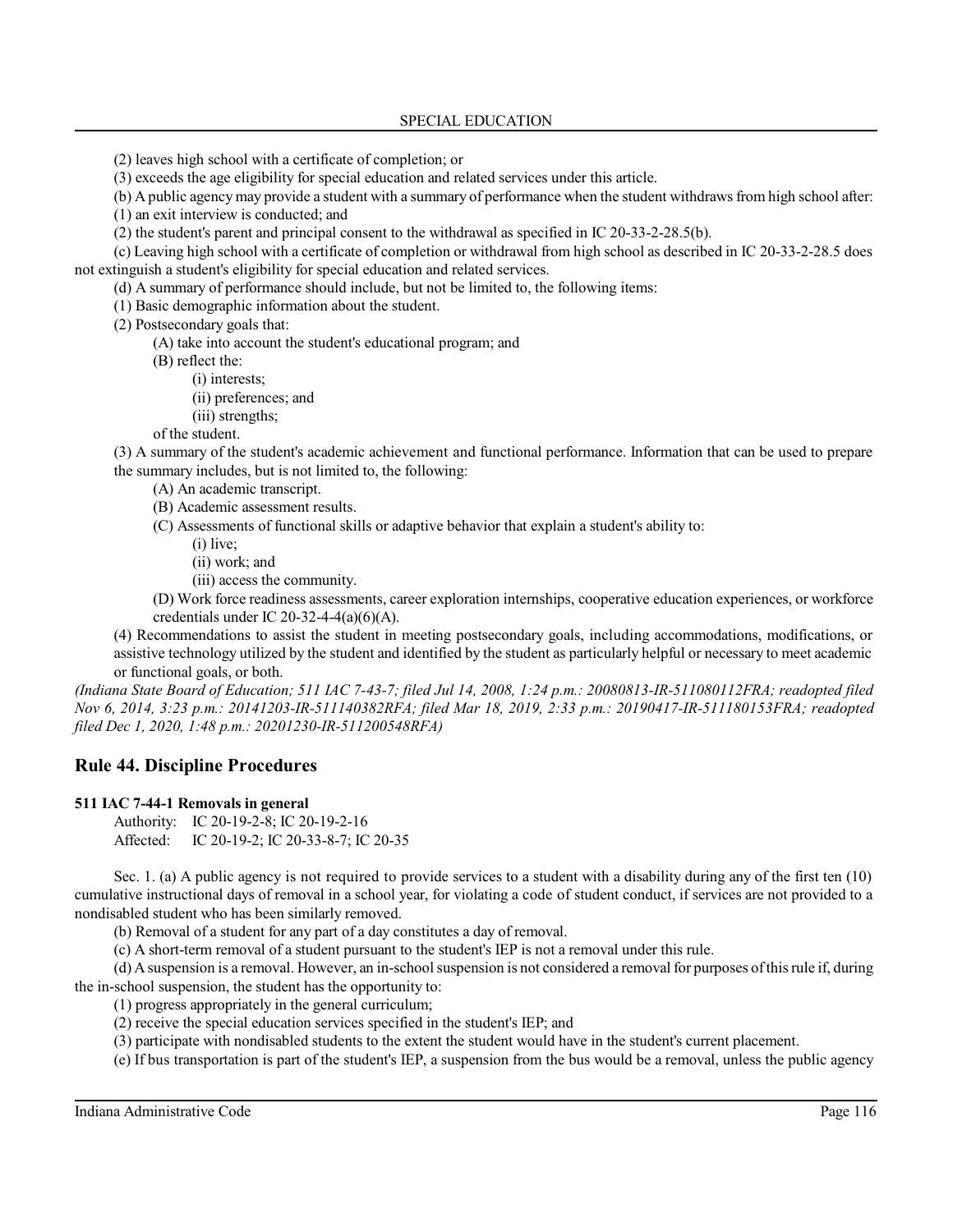provides transportation in an alternative manner.

(f) A removal under this rule constitutes a suspension as defined in IC 20-33-8-7. A public agency's suspension procedures must comply with Indiana statutes and this article.

(g) If a student isremoved for more than ten (10) consecutive instructional days in a school year, the public agency must abide by the requirements in sections 4 and 5 of this rule.

(h) If a student is removed for more than ten (10) cumulative instructional days in a school year, the public agency must determine if a change of placement has occurred in accordance with section 2 of this rule. If the public agency determines:

(1) that a change of placement has occurred, the public agency must abide by the requirements in sections 4 and 5 of this rule; or

(2) that a change of placement has not occurred, the public agency must abide by the requirements in section 3 of this rule. *(Indiana State Board of Education; 511 IAC 7-44-1; filed Jul 14, 2008, 1:24 p.m.: 20080813-IR-511080112FRA; errata filed Jul 31, 2008, 2:50 p.m.: 20080813-IR-511080112ACA; readopted filed Nov 6, 2014, 3:23 p.m.: 20141203-IR-511140382RFA; readopted filed Dec 1, 2020, 1:48 p.m.: 20201230-IR-511200548RFA)*

#### **511 IAC 7-44-2 Disciplinary change of placement**

Authority: IC 20-19-2-8; IC 20-19-2-16

Affected: IC 20-19-2; IC 20-35

Sec. 2. (a) A removal or a series of removals from a student's current educational placement results in a change of placement under this rule in the following situations:

(1) The removal is for more than ten (10) consecutive instructional days.

(2) The student is subjected to a series of removals that constitute a pattern because:

(A) the series of removals cumulate to more than ten (10) instructional days in a school year;

(B) the student's behavior is substantially similar to the student's behavior in previous incidents that resulted in the series of removals; and

(C) of such additional factors as the:

(i) length of each removal;

(ii) cumulative amount of time the student has been removed; and

(iii) proximity of the removals to one another.

(b) The public agency determines on a case-by-case basis whether a series of removals under subsection (a)(2) constitutes a pattern that results in a change of placement for the student.

(c) The public agency may consider any unique circumstances on a case-by-case basis when determining whether a change in placement, consistent with other requirements in this rule, is appropriate for a student with a disability who violates a code of student conduct. Unique circumstances may include the following:

(1) A student's:

(A) disciplinary history; and

(B) ability to understand consequences.

(2) Supports provided to the student prior to violating a code of student conduct.

(3) Other relevant considerations.

(d) The public agency does not need parental consent for a disciplinary change of placement under this rule.

(e) The parent of a student with a disability who disagrees with a decision regarding a student's change of placement under this rule may request the following:

(1) Mediation in accordance with 511 IAC 7-45-2.

(2) A due process hearing in accordance with 511 IAC 7-45-3 or 511 IAC 7-45-10.

(3) Simultaneously, mediation and a due process hearing.

(f) Upon a parent's request for a due process hearing, the department of education shall arrange for an expedited hearing pursuant to 511 IAC 7-45-10.

(g) In reviewing a decision regarding change of placement, an independent hearing officer may return the student with a disability to the placement from which the student was removed if the hearing officer determines that the removal was a violation of this rule. *(Indiana State Board of Education; 511 IAC 7-44-2; filed Jul 14, 2008, 1:24 p.m.: 20080813-IR-511080112FRA;*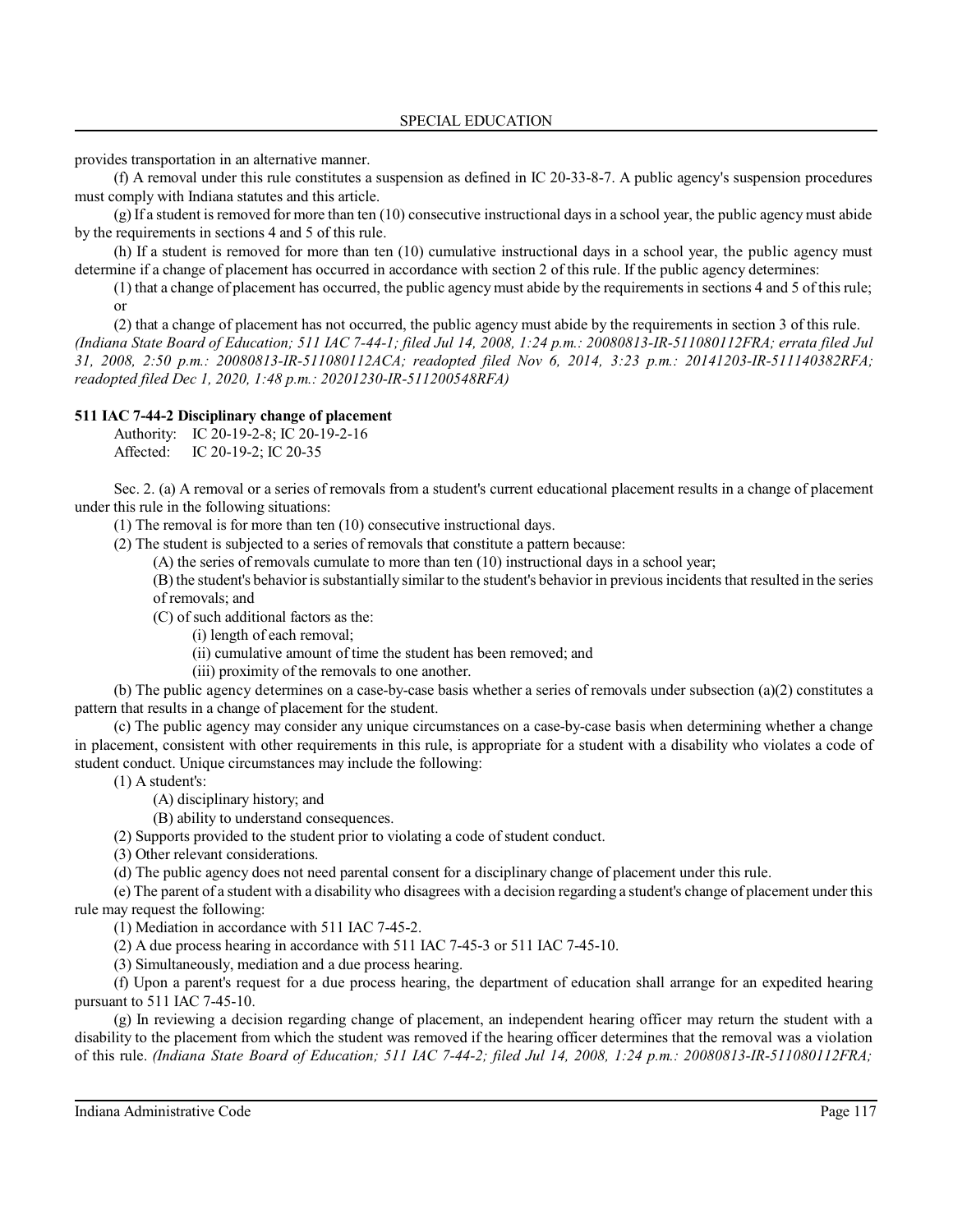*readopted filed Nov 6, 2014, 3:23 p.m.: 20141203-IR-511140382RFA; readopted filed Dec 1, 2020, 1:48 p.m.: 20201230-IR-511200548RFA)*

#### **511 IAC 7-44-3 Removals of more than 10 cumulative days that do not result in a change of placement**

Authority: IC 20-19-2-8; IC 20-19-2-16 Affected: IC 20-19-2; IC 20-35

Sec. 3. (a) When a student has been removed for more than ten (10) cumulative instructional days in the same school year, but the removals do not constitute a pattern that results in a change of placement under section  $2(a)(2)$  of this rule, school personnel, in consultation with at least one (1) of the student's teachers, determine the extent to which services are needed to enable the student to do the following:

(1) Continue to participate in the general education curriculum, although in another setting.

(2) Progress toward meeting the goals set out in the student's IEP.

(b) The services required by subsection (a) may be provided in an interim alternative education setting. *(Indiana State Board of Education; 511 IAC 7-44-3; filed Jul 14, 2008, 1:24 p.m.: 20080813-IR-511080112FRA;readopted filed Nov 6, 2014, 3:23 p.m.: 20141203-IR-511140382RFA; readopted filed Dec 1, 2020, 1:48 p.m.: 20201230-IR-511200548RFA)*

## **511 IAC 7-44-4 Removals of more than 10 consecutive days or 10 cumulative days that result in a change of placement**

Authority: IC 20-19-2-8; IC 20-19-2-16 Affected: IC 20-19-2; IC 20-35

Sec. 4. (a) When a decision is made to make a removal that constitutes a change of placement, the public agency must notify the student's parent and provide the parent with the notice of procedural safeguards described in 511 IAC 7-37-1. A change of placement occurs when a student has been removed for more than ten (10):

(1) consecutive instructional days in the same school year; or

(2) cumulative instructional days in the same school year if the removals constitute a pattern that results in a change of placement under section 2(a)(2) of this rule.

(b) The notice required in subsection (a) must be provided by the public agency on the date the public agency decides to make a removal that results in a change of placement. The public agency must make and document reasonable efforts to:

(1) notify the parents of that decision; and

(2) provide the parents with the notice of procedural safeguards.

(c)Ifthe public agency is unable to notify the parent on the date a decision is made undersubsection (b), notice must be mailed to the parent not later than the following business day.

(d) A manifestation determination must be conducted according to the requirements in section 5 of this rule. *(Indiana State Board of Education; 511 IAC 7-44-4; filed Jul 14, 2008, 1:24 p.m.: 20080813-IR-511080112FRA; readopted filed Nov 6, 2014, 3:23 p.m.: 20141203-IR-511140382RFA; readopted filed Dec 1, 2020, 1:48 p.m.: 20201230-IR-511200548RFA)*

#### **511 IAC 7-44-5 Manifestation determinations**

Authority: IC 20-19-2-8; IC 20-19-2-16 Affected: IC 20-19-2; IC 20-35

Sec. 5. (a) Within ten (10) instructional days of any decision to change the placement of a student with a disability for violating a code of student conduct, the CCC must meet to determine whether the student's behavior is a manifestation of the student's disability.

(b) All relevant information in the student's file must be reviewed, including the student's IEP, any teacher observations, and any relevant information provided by the parent, to determine if the conduct in question was:

(1) caused by, or had a direct and substantial relationship to, the student's disability; or

(2) the direct result of the public agency's failure to implement the student's IEP.

(c) The conduct must be determined to be a manifestation of the student's disability if the CCC determines that either of the conditions in subsection  $(b)(1)$  or  $(b)(2)$  were met.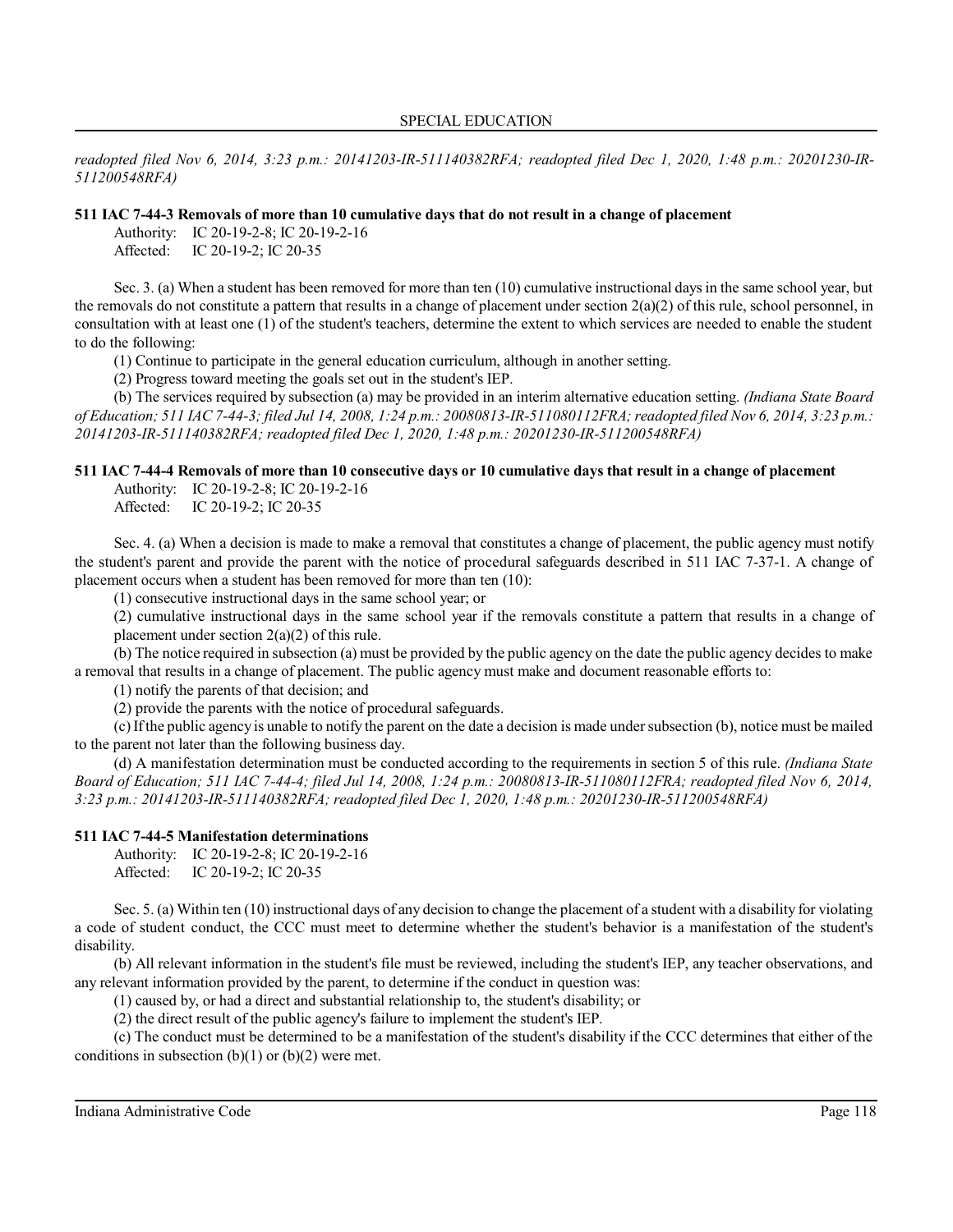(d) If the conduct was the direct result of the public agency's failure to implement the IEP, the public agency must take immediate steps to remedy those deficiencies.

(e) If the CCC determines that the conduct was a manifestation of the student's disability, the student's CCC must: (1) either:

(A) conduct a functional behavioral assessment, unless the public agency had conducted a functional behavioral assessment before the behavior that resulted in the change of placement occurred, and implement a behavioral intervention plan for the student; or

(B) if a behavioral intervention plan already has been developed, review the behavioral intervention plan and modify it, as necessary, to address the behavior; and

(2) except as provided in section 6 ofthisrule, return the student to the placement from which the student was removed, unless the parent and the public agency agree to a change of placement as part of the modification of the behavioral intervention plan.

(f) If the CCC determines that the conduct is not a manifestation of the student's disability, school personnel may apply the relevant disciplinary procedures to the student in the same manner and for the same duration as those procedures would be applied to students without disabilities. However, the student must, during any removal that is ordered, continue to receive appropriate services. The student's CCC must determine appropriate services needed to enable the student to do the following:

(1) Continue to participate in the general education curriculum, although in another setting.

(2) Progress toward meeting the goals set out in the student's IEP.

(3) Receive, as appropriate, a functional behavioral assessment and behavioral intervention services and modifications that are designed to address the behavior violation so that it does not recur.

(g) Services required by subsection (f) may be provided in an interim alternative education setting. The student's CCC determines the interim alternative education setting for services.

(h) The parent of a student with a disability who disagrees that the student's conduct was not a manifestation of the student's disability may request the following:

(1) Mediation in accordance with 511 IAC 7-45-2.

(2) A due process hearing in accordance with 511 IAC 7-45-3 or 511 IAC 7-45-10.

(3) Simultaneously, mediation and a due process hearing.

(i) Upon a parent's request for a due process hearing, the department of education shall arrange for an expedited hearing under 511 IAC 7-45-10.

(j) In reviewing a decision with respect to the manifestation determination, an independent hearing officer may return the student with a disability to the placement from which the student was removed if the hearing officer determines that the student's conduct was a manifestation of the student's disability. *(Indiana State Board of Education; 511 IAC 7-44-5; filed Jul 14, 2008, 1:24 p.m.: 20080813-IR-511080112FRA; readopted filed Nov 6, 2014, 3:23 p.m.: 20141203-IR-511140382RFA; readopted filed Dec 1, 2020, 1:48 p.m.: 20201230-IR-511200548RFA)*

#### **511 IAC 7-44-6 Interim alternative educational setting; weapons, drugs, and serious bodily injury**

Authority: IC 20-19-2-8; IC 20-19-2-16 Affected: IC 20-19-2; IC 20-35

Sec. 6. (a) The principal or the principal's designee may remove a student to an interim alternative educational setting for not more than forty-five (45) instructional days without regard to whether the behavior is determined to be a manifestation of the student's disability, if the student:

(1) carries a weapon to school or possesses a weapon;

(2) knowingly possesses or uses illegal drugs or sells or solicits the sale of a controlled substance; or

(3) has inflicted serious bodily injury upon another person;

while at school, on school premises, or at a school function under the jurisdiction of the department of education or a public agency.

(b) The public agency must do the following:

(1) Notify the student's parent.

(2) Provide the parent with the notice of procedural safeguards as specified in section 4 of this rule.

(c) A manifestation determination must be conducted as specified in section 5 of this rule. However, if the student's conduct is determined to be a manifestation of the student's disability, the student remains in the interim alternative education setting.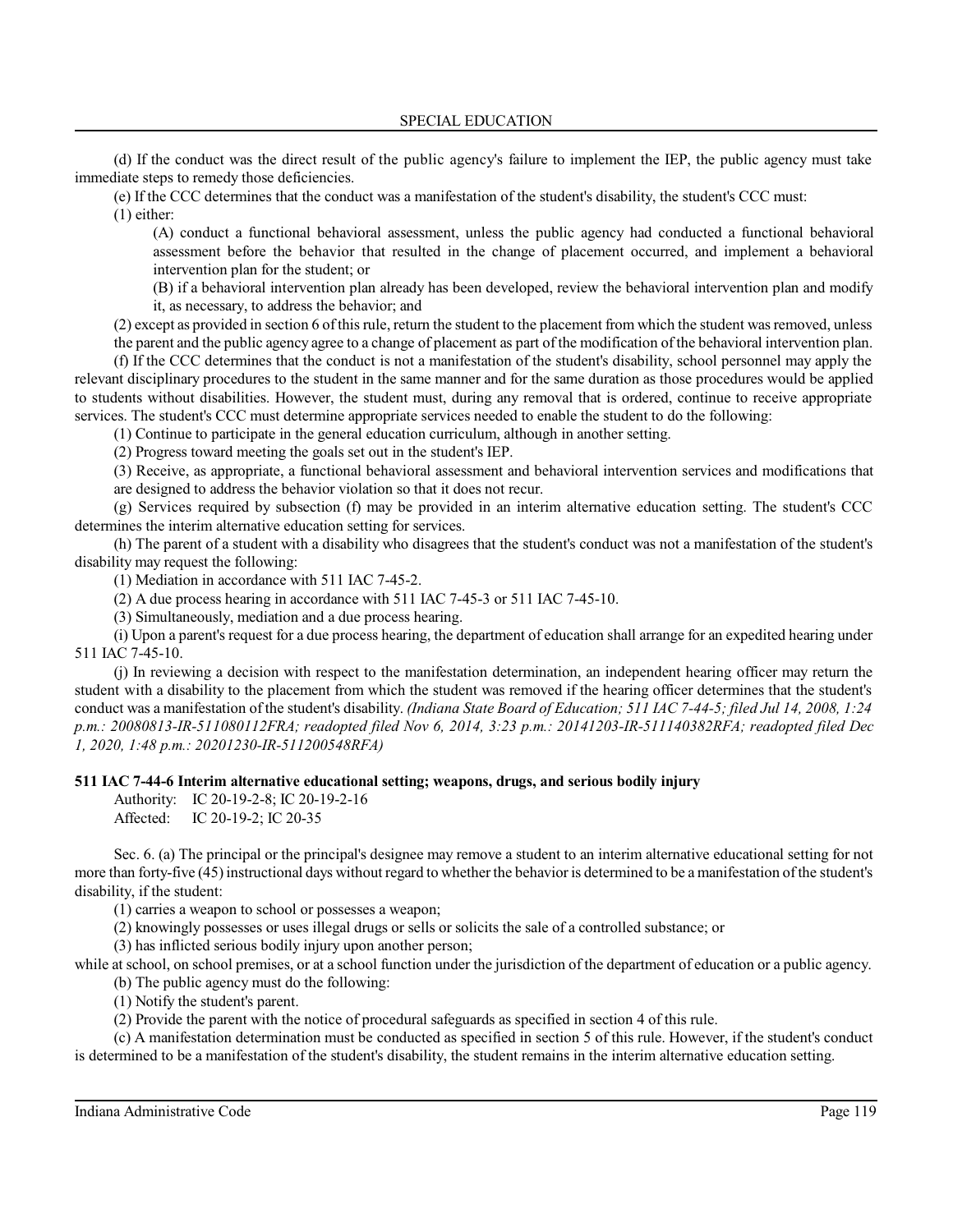(d) The student's CCC must determine the interim alternative educational setting and appropriate services needed to enable the student to do the following:

(1) Continue to participate in the general education curriculum, although in another setting.

(2) Progress toward meeting the goals set out in the student's IEP.

(3) Receive, as appropriate, a functional behavioral assessment and behavioral intervention services and modifications that

are designed to address the behavior violation so that it does not recur.

(e) The parent of a student with a disability may challenge the interim alternative education placement by requesting one (1) of the following:

(1) Mediation in accordance with 511 IAC 7-45-2.

(2) A due process hearing in accordance with 511 IAC 7-45-3 or 511 IAC 7-45-10.

(3) Simultaneously, mediation and a due process hearing.

(f) The department of education shall arrange for an expedited hearing under 511 IAC 7-45-10. The student's placement during an expedited due process hearing is governed by section 8 of this rule.

(g) In reviewing a decision under thissection to place the student in an interimalternative educational setting, the independent hearing officer may return the student with a disability to the placement from which the student was removed if the hearing officer determines that the removal was a violation of thisrule. *(Indiana State Board of Education; 511 IAC 7-44-6; filed Jul 14, 2008, 1:24 p.m.: 20080813-IR-511080112FRA; readopted filed Nov 6, 2014, 3:23 p.m.: 20141203-IR-511140382RFA; readopted filed Dec 1, 2020, 1:48 p.m.: 20201230-IR-511200548RFA)*

#### **511 IAC 7-44-7 Substantial likelihood of injury to student or others**

Authority: IC 20-19-2-8; IC 20-19-2-16 Affected: IC 20-19-2; IC 20-35

Sec. 7. (a) If a public agency believesthat maintaining the student in the current educational placement (the student's placement prior to a removal) is substantially likely to result in injury to the student or others, the public agency may request an expedited due process hearing to determine an appropriate placement for the student. The student's placement during an expedited due process hearing is governed by section 8 of this rule.

(b) The hearing officer, in accordance with 511 IAC 7-45-7, must:

(1) hear the matter; and

(2) make a determination regarding the student's placement.

(c) In making the determination, an independent hearing officer may order a change of placement to an appropriate interim alternative educational setting for not more than forty-five (45) instructional days if the hearing officer determines that maintaining the current placement of the student is substantially likely to result in injury to the student or to others.

(d) Nothing in this rule shall prohibit a public agency from seeking injunctive relief to:

(1) remove a student with a disability from school; or

(2) change a student's current educational placement;

ifthe public agency believesthat maintaining the student in the current educational placement issubstantially likely to result in injury to the student or others. *(Indiana State Board of Education; 511 IAC 7-44-7; filed Jul 14, 2008, 1:24 p.m.: 20080813-IR-511080112FRA; readopted filed Nov 6, 2014, 3:23 p.m.: 20141203-IR-511140382RFA; readopted filed Dec 1, 2020, 1:48 p.m.: 20201230-IR-511200548RFA)*

#### **511 IAC 7-44-8 Placement of the student during due process hearings or appeals of disciplinary action**

Authority: IC 20-19-2-8; IC 20-19-2-16

Affected: IC 20-19-2; IC 20-35

Sec. 8. (a) If a parent requests a hearing or an appeal to challenge a removal or the manifestation determination, the student must remain in the interim alternative educational setting:

(1) pending the decision of the independent hearing officer; or

(2) until the time period for the disciplinary action expires;

whichever occurs first, unless the parent and the public agency agree otherwise.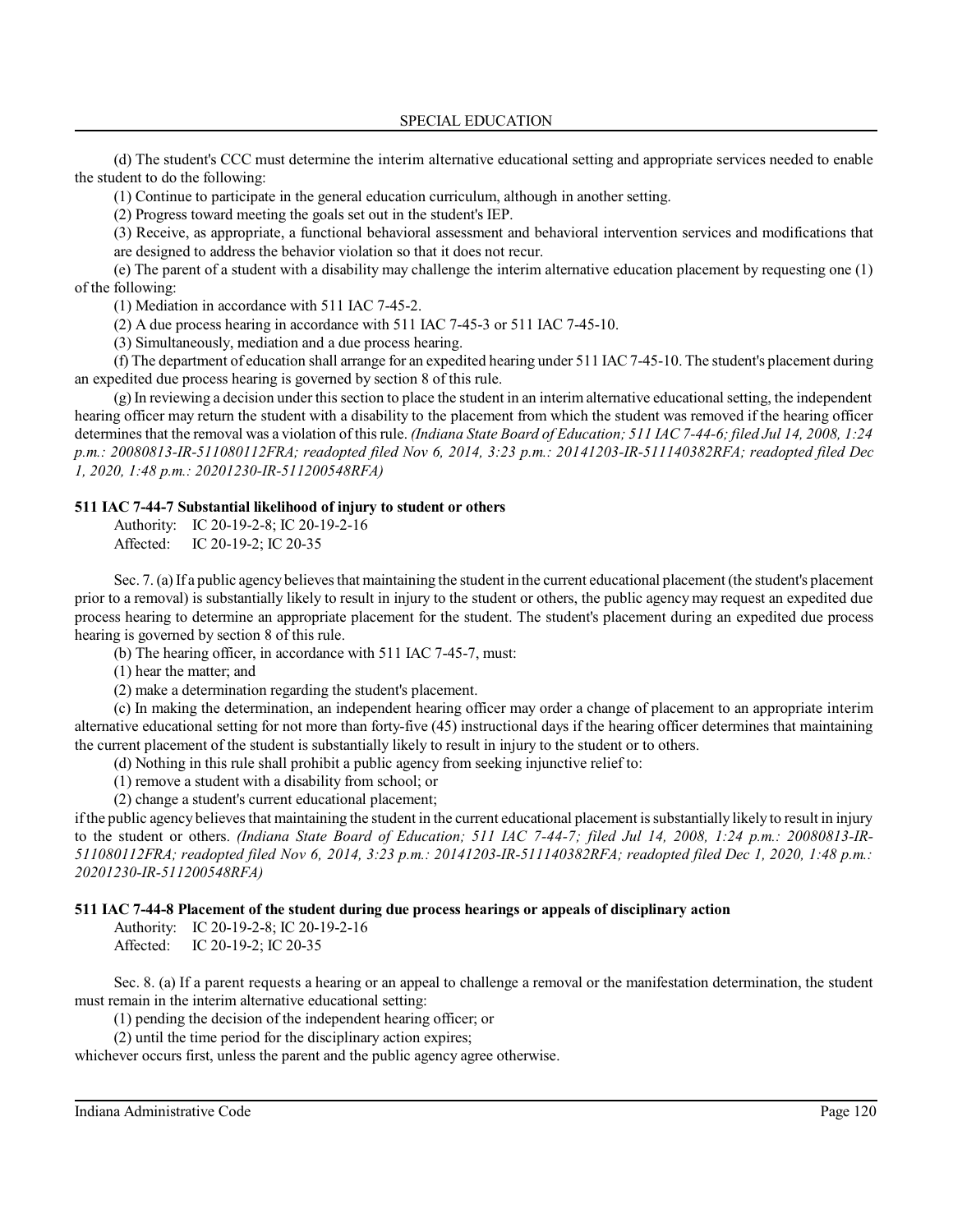(b) If a student is placed in an interim alternative educational setting undersection 6 or 7 of this rule, and the student's parent opposes the public agency's proposed change in educational placement after expiration ofthe forty-five (45)instructional days, during the pendency of any proceeding to challenge the proposed change in placement, the student remains in the interim alternative education setting:

(1) pending the decision of the hearing officer; or

(2) until the expiration of the forty-five (45) instructional days;

whichever occurs first, unless the parent and the school agree otherwise.

(c) If the public agency and the parent are unable to resolve the dispute in subsection (b) regarding the proposed change of placement after the expiration of the forty-five (45) instructional days, and the public agency maintains that the current placement (the placement prior to removal to the interim alternative education setting) is substantially likely to result in injury to the student or others, the public agency may request the following:

(1) An expedited due process hearing under section 7 of this rule.

(2) The independent hearing officer to extend the interim alternative education placement.

*(Indiana State Board of Education; 511 IAC 7-44-8; filed Jul 14, 2008, 1:24 p.m.: 20080813-IR-511080112FRA; readopted filed Nov 6, 2014, 3:23 p.m.: 20141203-IR-511140382RFA; readopted filed Dec 1, 2020, 1:48 p.m.: 20201230-IR-511200548RFA)*

#### **511 IAC 7-44-9 Protections for students not yet eligible for special education and related services**

Authority: IC 20-19-2-8; IC 20-19-2-16 Affected: IC 20-19-2; IC 20-35

Sec. 9. (a) A student who has:

(1) not been determined eligible for special education and related services under this article; and

(2) engaged in behavior that violated any rule or code of conduct of the public agency, including any behavior described in this rule;

may assert any of the protections provided for in this article if the public agency had knowledge, as described in subsection (b), that the student was a student with a disability before the behavior that precipitated the disciplinary action occurred.

(b) A public agency shall be deemed to have knowledge that a student is a student with a disability if any ofthe following have occurred:

(1) The parent of the student has expressed concern in writing to licensed personnel of the appropriate public agency, or a teacher of the student, that the student is in need of special education and related services.

(2) The parent of the student or the public agency has requested an evaluation of the student under 511 IAC 7-40-4.

(3) The teacher of the student, or other personnel of the public agency, has expressed specific concern about a pattern of

behavior demonstrated by the student directly to supervisory personnel of the public agency.

(c) A public agency shall not be deemed to have knowledge under subsection (b) if any of the following has occurred:

(1) The parent of the student has not allowed an evaluation of the student under 511 IAC 7-40.

(2) The parent of the student has refused services under this article or the Individuals with Disabilities Education Act.

(3) The public agency:

(A) conducted an educational evaluation;

(B) determined that the student was not a student with a disability under this article; and

(C) provided notice to the student's parents of the determination consistent with 511 IAC 7-42-7.

(4) The parent of the student has revoked consent for special education and related services in accordance with 511 IAC 7-42- 15.

(d) If a public agency does not have knowledge, in accordance with subsections (b) and (c), that a student is a student with a disability prior to taking disciplinary measures against the student, the student may be subjected to the same disciplinary measures as measures applied to students without disabilities who have engaged in comparable behaviors, subject to subsections (e) and (f).

(e) If a referral is made for an initial educational evaluation of a student during the time period in which the student issubjected

to:

(1) suspension;

(2) expulsion; or

(3) placement in an interim alternative educational setting;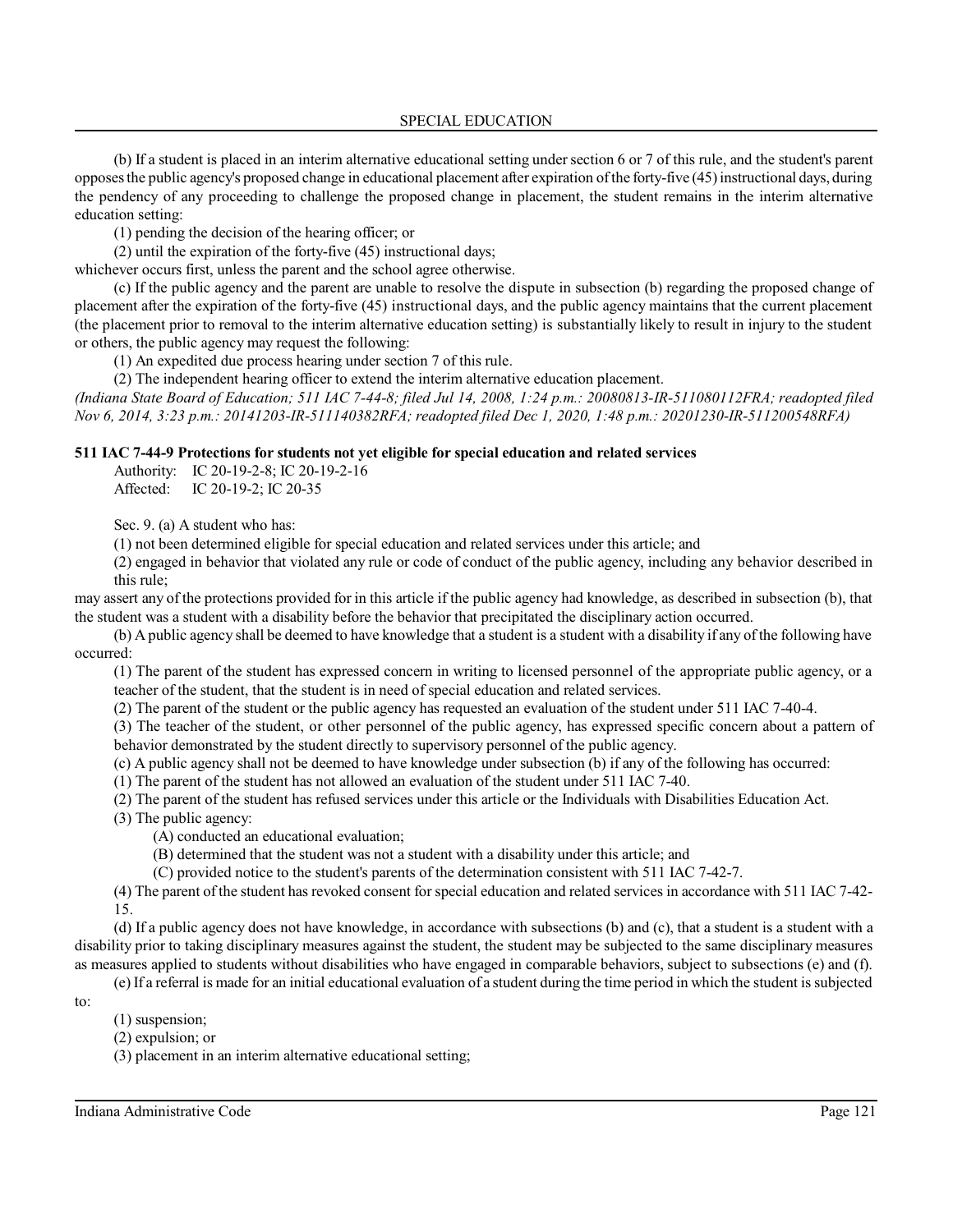the evaluation must be conducted in an expedited manner. Until the evaluation is completed, the student remains in the educational placement determined by school authorities, which may include suspension or expulsion without educational services.

(f) As used in this rule, "expedited evaluation" means that the public agency conducts the evaluation and convenes the CCC within twenty (20) instructional days from the date of the parent's written consent for the evaluation. A copy of the educational evaluation report shall be provided to the parent at the CCCconvened to considerthe student's identification and eligibility forspecial education services.

(g) If the student is determined to be a student with a disability, taking into consideration information:

(1) from the educational evaluation conducted by the public agency; and

(2) provided by the parents;

the public agency shall provide special education and related services in accordance with this article. *(Indiana State Board of Education; 511 IAC 7-44-9; filed Jul 14, 2008, 1:24 p.m.: 20080813-IR-511080112FRA; filed Dec 3, 2009, 1:50 p.m.: 20091230- IR-511090057FRA; readopted filed Nov 6, 2014, 3:23 p.m.: 20141203-IR-511140382RFA;readopted filed Dec 1, 2020, 1:48 p.m.: 20201230-IR-511200548RFA)*

## **511 IAC 7-44-10 Referral to law enforcement and judicial authorities**

Authority: IC 20-19-2-8; IC 20-19-2-16

Affected: IC 20-19-2; IC 20-33-7-3; IC 20-35

Sec. 10. (a) Nothing in this article:

(1) prohibits a public agency from reporting a crime allegedly committed by a student with a disability to appropriate authorities; or

(2) prevents state law enforcement and judicial authorities from exercising their responsibilities with regard to the application of federal and state law to crimes committed by a student with a disability.

(b) When the public agency reports a crime committed by a student with a disability, the public agencymust ensure that copies of the education and disciplinary record of the student are transmitted only to the extent the transmission is permitted by the Family Educational Rights and Privacy Act (which includes requiring the receiving authorities to certify in writing that the records will not be disclosed to any other parties) and as required by IC 20-33-7-3, without the prior written consent of the parent or the student of legal age for consideration by the appropriate authorities to whom it reports the crime. *(Indiana State Board of Education; 511 IAC 7-44-10; filed Jul 14, 2008, 1:24 p.m.: 20080813-IR-511080112FRA; readopted filed Nov 6, 2014, 3:23 p.m.: 20141203-IR-511140382RFA; readopted filed Dec 1, 2020, 1:48 p.m.: 20201230-IR-511200548RFA)*

# **Rule 45. Complaints, Mediation, and Due Process Procedures**

#### **511 IAC 7-45-1 Complaints**

Authority: IC 20-19-2-8; IC 20-19-2-16 Affected: IC 20-19-2; IC 20-35

Sec. 1. (a) Any individual, group of individuals, agency, or organization may file a complaint alleging violations of federal or state laws that apply to special education programs. The complaint must:

(1) be in writing;

(2) include a statement alleging that the public agency has violated a requirement of:

(A) this article;

- (B) the Individuals with Disabilities Education Act, 20 U.S.C. 1400 et seq.; or
- (C) the federal regulations implementing the Individuals with Disabilities Education Act;
- (3) include the facts on which the alleged violation is based;
- (4) be signed by the complainant or complainants and include contact information of the complainant or complainants; and

(5) be submitted to the:

- (A) division of special education; and
- (B) public agency serving the student.

(b) If the complaint alleges violations with respect to a specific student, the complaint must also include the following: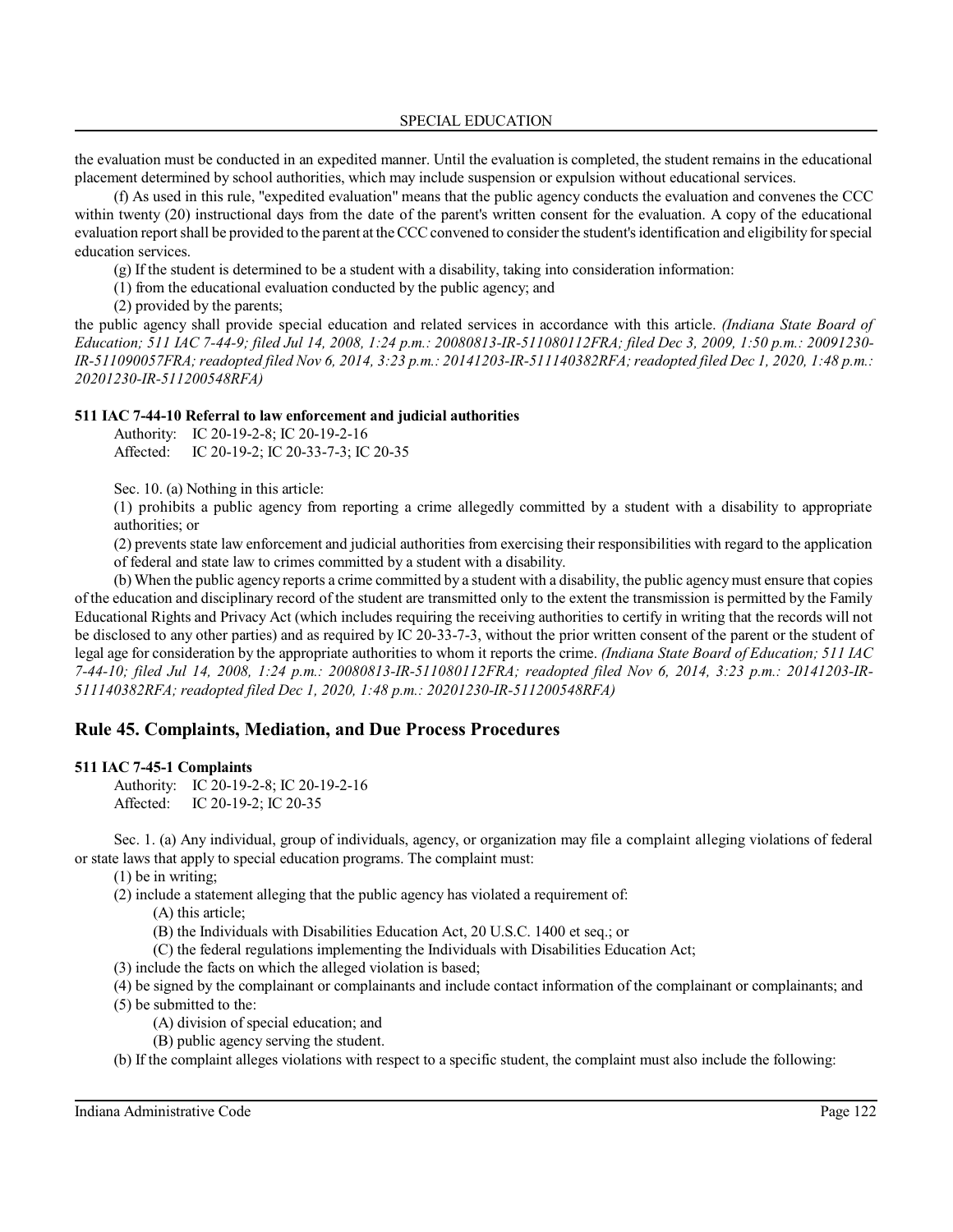(1) The:

(A) name and address of the residence of the student; or

(B) in the case of a homeless student as defined at 511 IAC 7-32-46, name of the student and available contact information for the student.

(2) The name of the school the student is attending.

(3) A description of the nature of the alleged violations with respect to the student, including facts relating to the alleged violations.

(4) A proposed resolution of the problem to the extent known and available to the party at the time the complaint is filed.

(c) The complaint must allege a violation that occurred within one (1) year of the date that the complaint is received by the division of special education.

(d) The division of special education shall develop and implement written procedures to investigate and resolve complaints, including complaints filed by organizations or individuals from other states when the complaints meet the requirements of this section. These proceduresshall be widely disseminated to parents and other interested individuals, including parent training and information centers, protection and advocacy agencies, independent living centers, and other appropriate entities. The procedures shall address the following:

(1) Identifying issues in a complaint.

(2) Assigning a complaint investigator.

(3) Conducting an independent investigation, both on site and off site.

(4) Giving the complainant the opportunity to submit additional information, either orally or in writing, about the allegations in the complaint.

(5) Providing the public agency the opportunity to respond to the complaint including the following:

(A) At the discretion of the public agency, a proposal to resolve the complaint.

(B) An opportunity for a parent who has filed a complaint and the public agency to voluntarily engage in mediation under section 2 of this rule.

(6) Obtaining an extension of time for the investigation only if:

(A) exceptional circumstances exist with respect to a particular complaint; or

(B) the complainant and the public agency involved agree to extend the time to engage in mediation under section 2 of this rule.

(7) Reviewing all relevant information and making an independent determination as to whether the public agency is violating a requirement of:

- (A) this article;
- (B) Part B of the Individuals with Disabilities Education Act; or
- (C) any other applicable Indiana law.

(8) Issuing a written complaint investigation report that addresses each allegation in the complaint, including findings of fact, conclusions, and reasons for the decision.

(9) Conducting a reconsideration of the decision.

(10) Monitoring compliance with the final decision, including the following:

(A) Corrective action.

(B) Technical assistance activities.

(C) Negotiations.

(e) The written procedures shall also include timelines for the following:

- (1) The investigation.
- (2) The issuance of a report.

(3) Reconsideration.

(4) Monitoring compliance.

(f) The individuals assigned as complaint investigators shall be trained employees of the department of education or otherstate agencies, as appropriate.

(g) Within ten (10) calendar days of the date the complaint is received by the public agency, the public agency has the discretion to do any of the following:

(1) Respond to the complaint in writing and forward the response to the division of special education and the complainant.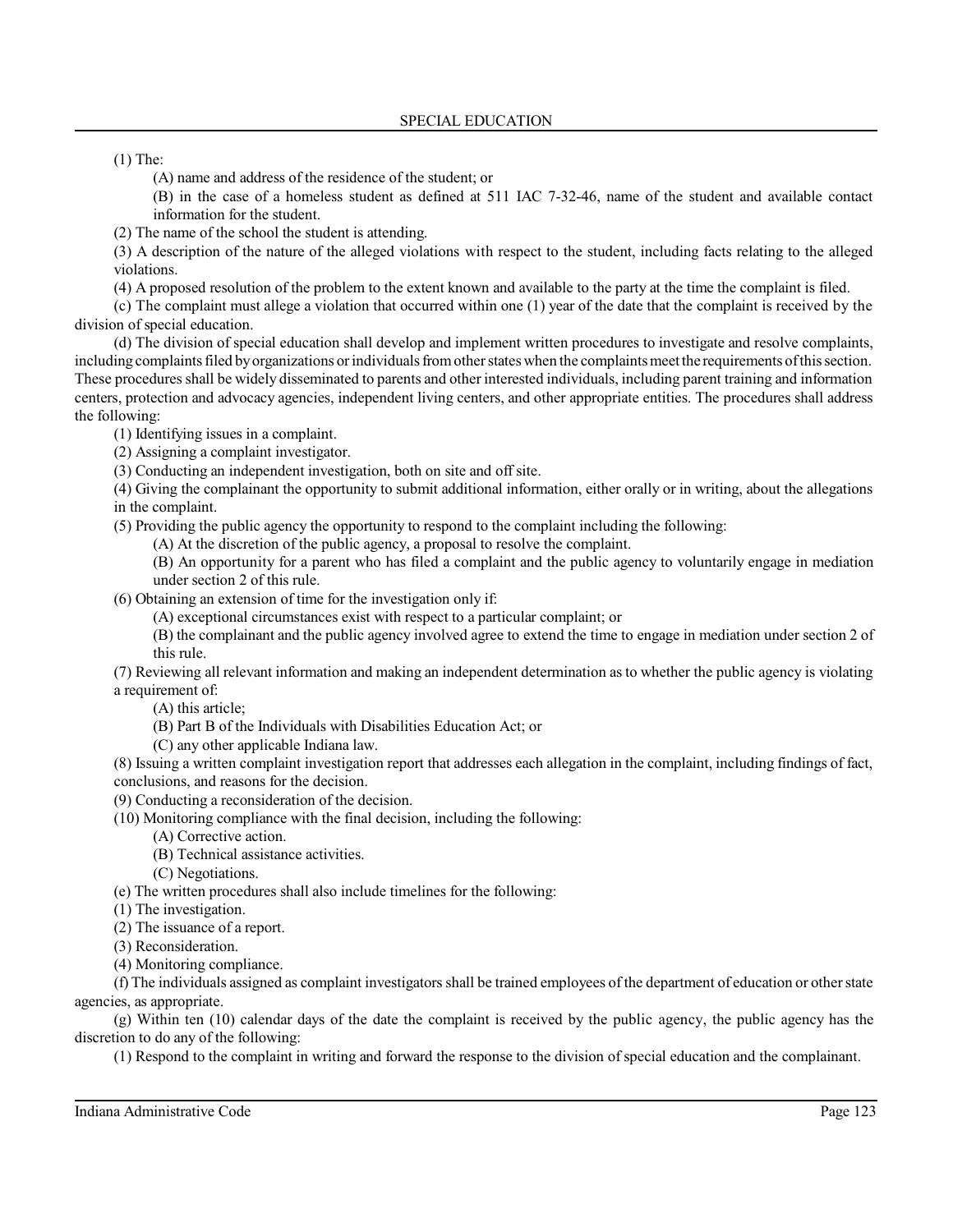(2) Resolve the complaint with a written agreement signed by the public agency and the complainant. The agreement must:

(A) be forwarded to the division of special education; and

(B) specify whether any issues remain that require investigation.

(3) Agree with a parent who has filed a complaint to engage in mediation under section 2 of this rule.

(4) Notify the division ofspecial education that it should begin investigating the complaint because the public agency will not be exercising the options in subdivision  $(1)$ ,  $(2)$ , or  $(3)$ .

(h) If the public agency and a parent who has filed a complaint agree to engage in mediation under section 2 of this rule, the mediation must be completed within twenty (20) calendar days from the date the parties agree in writing to engage in mediation. If a mediation agreement is executed by the parent and the public agency, the public agency must forward the mediation agreement to the division of special education.

(i) If the public agency under subsection  $(g)(2)$  or  $(g)(3)$  resolves some but not all of the issues contained in a complaint, the division of special education will investigate the unresolved issues.

(j) Nothing in this section precludes a complainant from filing a new complaint to seek enforcement of a written agreement entered into by the complainant and public agency under subsection  $(g)(2)$  or  $(g)(3)$ .

(k) If the public agency fails to respond under subsection (g), the division of special education will begin investigating the complaint eleven (11) days after the division of special education receives the complaint.

(l) A written complaint report shall be issued by the division ofspecial education within forty (40) calendar days of receiving the complaint, unless an extension has been granted under subsection (d)(6).

(m) Eitherthe public agencyor the complainant may request reconsideration by the director ofthe division ofspecial education of any part of a complaint report. A request for reconsideration must be submitted to the division ofspecial education within ten (10) calendar days of the date the complaint report is issued. The request for reconsideration shall:

(1) be in writing;

(2) state the specific portion or portions of the report the party believes should be reconsidered with specific facts to support the request; and

(3) be sent to the director of the division of special education.

(n) If the director of the division of special education revises the written complaint report, the revised report shall be issued within sixty (60) calendar days of the date the written complaint is received by the division of special education, unless an extension has been granted under subsection (d)(6).

(o) Corrective action required by the department of education shall be binding on the public agency. The timelines for the public agency to:

(1) submit a corrective action plan; and

(2) achieve compliance;

shall be included in the complaint investigator's report. Compliance with corrective action required by the department of education shall be monitored by the division of special education.

(p) Failure of the public agency to achieve compliance with corrective action required by the department of education shall result in the withholding of federal and state funds to the public agency.

(q) Complaint investigations conducted under thissection are not a substitute for due process proceduresin sections 3 through 8 of this rule.

(r) If a written complaint is received that is also the subject of a due process hearing or the complaint contains multiple issues, of which one (1) or more are part of that hearing, the department of education shall set aside any part of the complaint that is being addressed in the due process hearing until the conclusion of the hearing. However, any issue in the complaint that is not a part of the due process action shall be resolved using the time limits and procedures described in this section.

(s) If an issue raised in a complaint filed under this section has previously been decided in a due process hearing involving the same parties, the:

(1) hearing decision is binding on that issue; and

(2) department of education shall inform the complainant to that effect.

(t) A complaint alleging a public agency's failure to implement a due process decision must be resolved by the department of education through the complaint process set forth in this section. *(Indiana State Board of Education; 511 IAC 7-45-1; filed Jul 14, 2008, 1:24 p.m.: 20080813-IR-511080112FRA; readopted filed Nov 6, 2014, 3:23 p.m.: 20141203-IR-511140382RFA; filed Mar 18, 2019, 2:33 p.m.: 20190417-IR-511180153FRA; readopted filed Dec 1, 2020, 1:48 p.m.: 20201230-IR-511200548RFA)*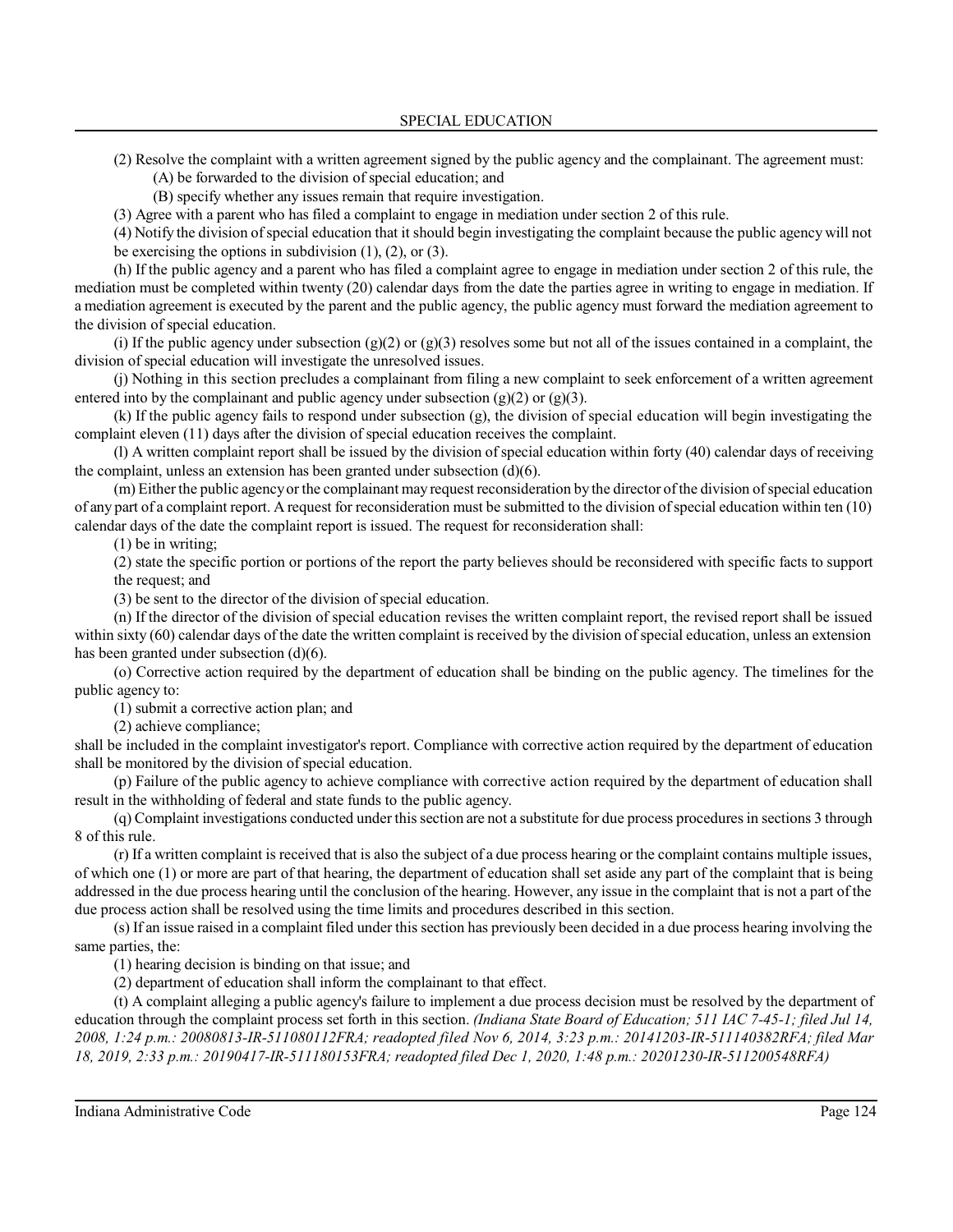## **511 IAC 7-45-2 Mediation**

Authority: IC 20-19-2-8; IC 20-19-2-16 Affected: IC 20-19-2; IC 20-35

Sec. 2. (a) A request for mediation may be initiated by either the parent or the public agency, but the mediation process cannot begin unless both parties agree to participate. Mediation may be requested to resolve disputes regarding any of the following:

(1) A student's identification and eligibility for services under this article.

(2) The appropriateness of the:

(A) educational evaluation; or

(B) student's proposed or current special education services or placement.

(3) Any other dispute involving the provision of a free appropriate public education to the student.

(4) Reimbursement for services obtained by the parent.

(b) Mediation may occur prior to or concurrent with a request for a due process hearing. A request for mediation shall not:

(1) preclude or delay a due process hearing; or

(2) deny any other rights afforded in this article.

(c) The division of special education shall bear the cost of the mediation process.

(d) Persons who serve as mediators shall:

(1) be trained in effective mediation techniques;

(2) have no personal or professional conflict of interest regarding the parties involved in the process;

(3) be impartial;

(4) have knowledge of laws and regulations relating to the provision of special education and related services;

(5) be qualified as determined by the division of special education; and

(6) not be an employee of the department of education or the public agency that is involved in the education or care of the student.

(e) The division of special education shall do the following:

(1) Maintain a current list of the persons who serve as mediators, including information on the qualifications of those persons.

(2) On a general rotation basis, select a mediator from the list for each mediation requested.

A person who otherwise qualifies as a mediator is not considered an employee of the department of education solely because he or she is paid by the department of education to serve as a mediator.

(f) Each session in the mediation process shall be:

(1) scheduled in a timely manner; and

(2) held in a location that is convenient to the parties to the dispute.

(g) If the parties resolve a dispute through the mediation process, the parties must execute a legally binding written mediation agreement that sets forth the parties' resolution. The written mediation agreement must:

(1) be signed by the parent and a representative of the public agency who has the authority to bind the agency; and

(2) state that all discussions that occurred during the mediation process will:

(A) remain confidential; and

(B) not be used as evidence in any subsequent due process hearing or civil proceeding.

(h) A written, signed mediation agreement under this section is enforceable in any state court of competent jurisdiction or in a district court of the United States. Discussions that occur during the mediation process:

(1) must be confidential; and

(2) may not be used as evidence in any subsequent due process hearings or civil proceedings of any federal or state court.

(i) In addition to the enforcement mechanisms is subsection (h), a written, signed mediation agreement under this section is enforceable through the complaint process in section 1 of this rule. However, use of the complaint process:

(1) is not mandatory; and

(2) does not delay or deny a party the right to seek enforcement of the written agreement in a:

(A) state court of competent jurisdiction; or

(B) district court of the United States.

(j) A public agency may establish procedures to offer parents and schools that choose not to use the mediation process an opportunity to meet, at a time and location convenient to the parents, with a disinterested party who: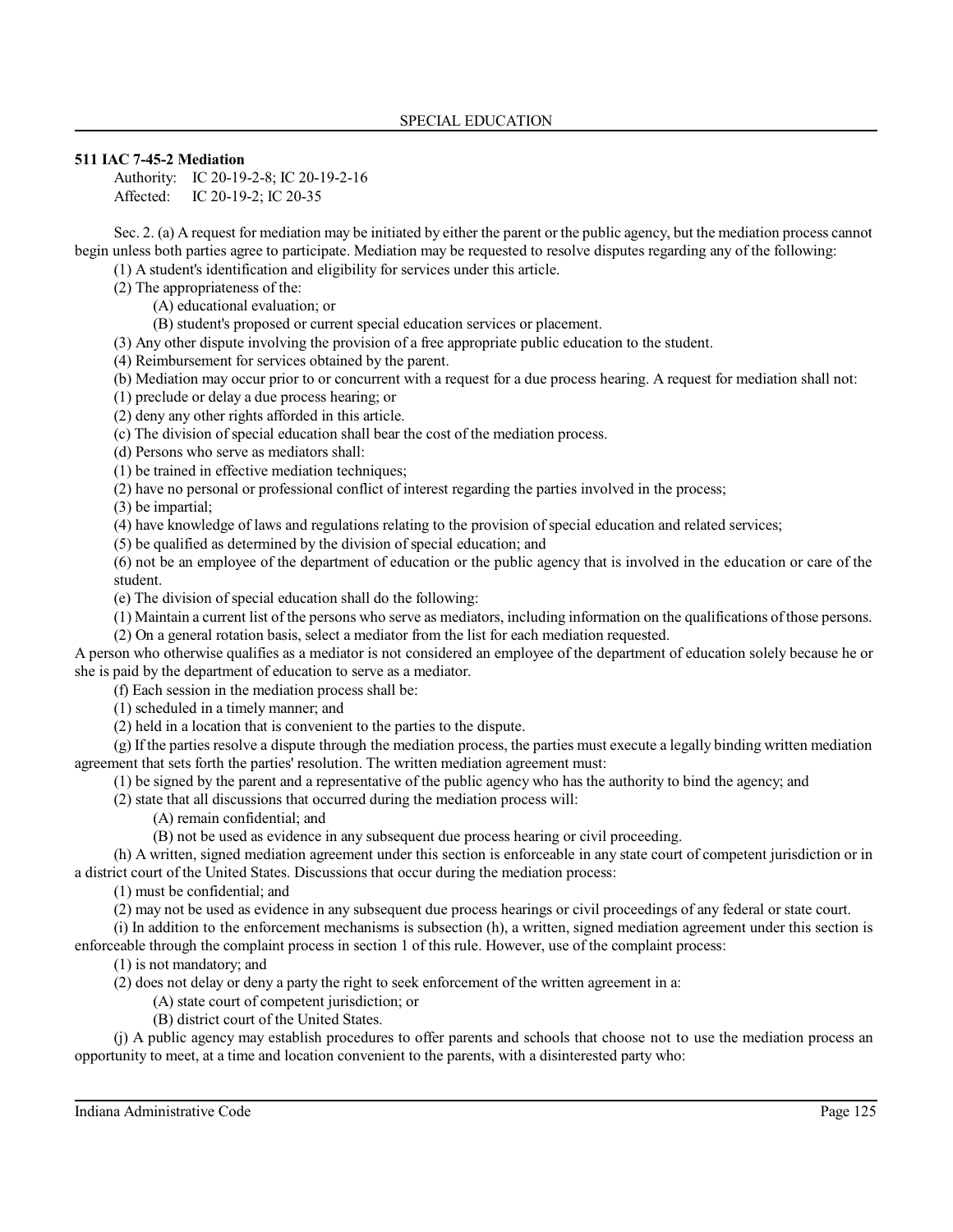(1) is under contract with an appropriate alternative dispute resolution entity, or a parent training and information center or community parent resource center established under Sections 1471 or 1472 ofthe Individuals with Disabilities Education Act, 20 U.S.C. 1400 et seq.; and

(2) would:

(A) explain the benefits of the mediation process; and

(B) encourage the parents to use the process.

The procedures must be approved by the division of special education prior to implementation by the public agency, and the public agency may not use these procedures to deny or delay a parent's right to a due process hearing if the parent fails to participate in the meeting. The division of special education shall bear the cost of the meetings in accordance with the written procedures. *(Indiana State Board of Education; 511 IAC 7-45-2; filed Jul 14, 2008, 1:24 p.m.: 20080813-IR-511080112FRA; readopted filed Nov 6, 2014, 3:23 p.m.: 20141203-IR-511140382RFA; readopted filed Dec 1, 2020, 1:48 p.m.: 20201230-IR-511200548RFA)*

## **511 IAC 7-45-3 Due process hearing requests**

Authority: IC 20-19-2-8; IC 20-19-2-16 Affected: IC 20-19-2; IC 20-35

Sec. 3. (a) A parent, a public agency, or the state educational agency may initiate a due process hearing that is conducted by an independent hearing officer when there is a dispute regarding any of the following:

(1) A student's identification and eligibility for services under this article.

(2) The appropriateness of the:

(A) educational evaluation; or

(B) student's proposed or current level of special education services or placement.

(3) Any other dispute involving the provision of a free appropriate public education for the student.

(b) A request for a due process hearing and for the appointment of an independent hearing officer shall:

(1) be in writing and signed;

(2) include:

(A) the student's name and address; or

(B) in the case of a homeless student as defined at 511 IAC 7-32-46, available contact information for the student;

(3) include the name of the school the student is attending;

(4) specify the reasons for the hearing request including:

(A) a description of the nature of the problem; and

(B) any facts related to the problem;

(5) include a proposed resolution of the problem to the extent known and available to the parents at the time; and

(6) be sent simultaneously to the superintendent of public instruction and the opposing party.

(c) The due process hearing request must allege a violation that occurred not more than two (2) years before the date the parent or public agency knew or should have known about the alleged action that forms the basis of the due process hearing request unless the parent was prevented from filing a due process hearing request due to:

(1) specific misrepresentations by the public agency that it had resolved the problems forming the basis of the due process hearing; or

(2) the public agency's withholding of information from the parent that was required under this article to be provided to the parent.

(d) The state superintendent of public instruction shall appoint the independent hearing officer. When a due process hearing request is received, the department of education shall send the public agency and the parent a:

(1) written notice of the name of the independent hearing officer who has been appointed; and

(2) copy of the letter requesting a due process hearing.

(e) The public agency must inform the parent of the availability of free or low cost legal and other relevant services available in the area if:

(1) the parent requests the information; or

(2) the parent or the public agency files a due process hearing request under this section.

(f) Due process timelines begin upon the opposing party's receipt of the due process hearing request. *(Indiana State Board of*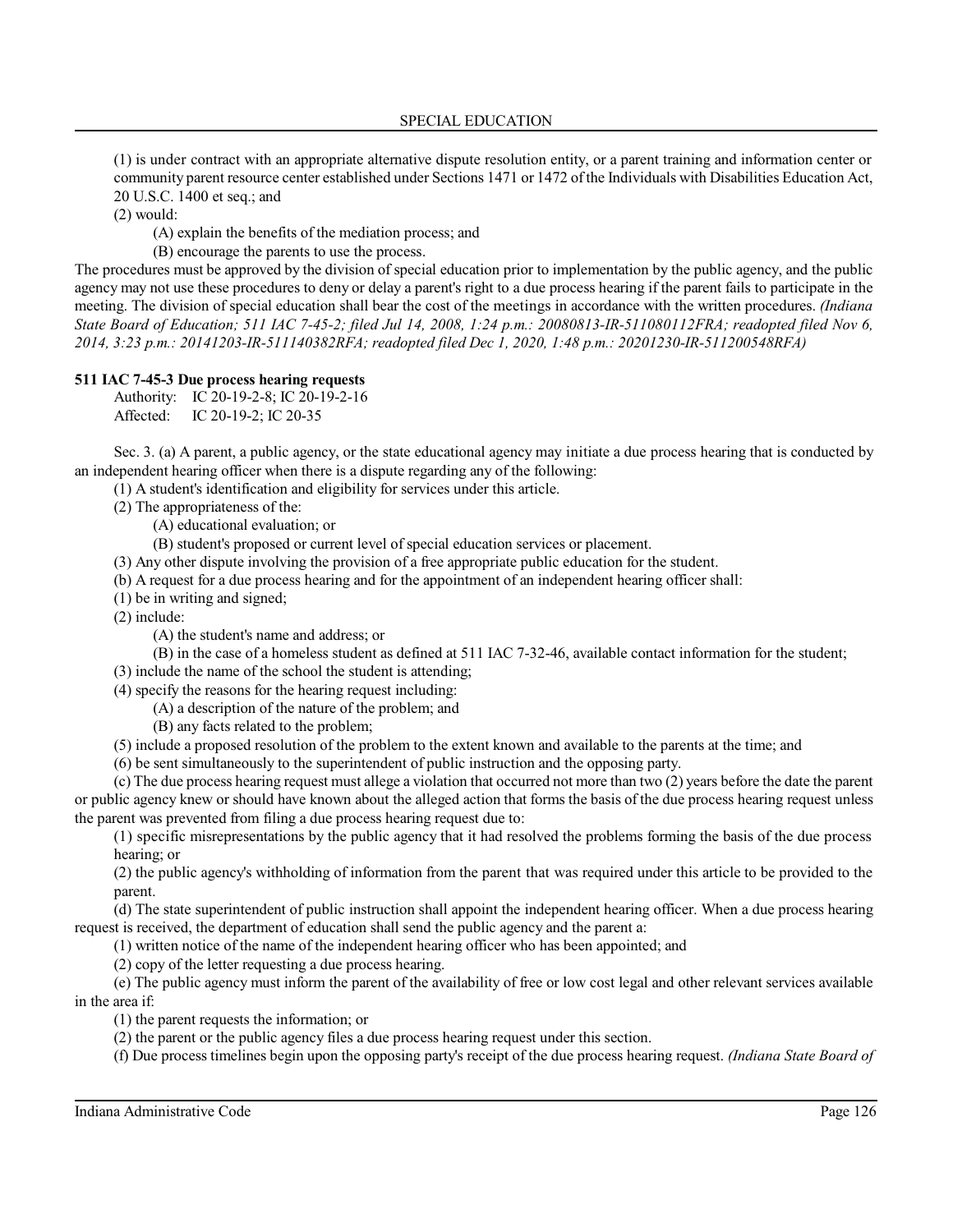*Education; 511 IAC 7-45-3; filed Jul 14, 2008, 1:24 p.m.: 20080813-IR-511080112FRA; filed May 25, 2010, 8:19 a.m.: 20100623- IR-511090795FRA; readopted filed Nov 6, 2014, 3:23 p.m.: 20141203-IR-511140382RFA;readopted filed Dec 1, 2020, 1:48 p.m.: 20201230-IR-511200548RFA)*

## **511 IAC 7-45-4 Sufficiency of the request for a due process hearing**

Authority: IC 20-19-2-8; IC 20-19-2-16 Affected: IC 20-19-2; IC 20-35

Sec. 4. (a) A party may not have a hearing on the issues contained in a due process hearing request until the:

(1) party; or

(2) attorney representing the party;

files a due process hearing request that meets the requirements of section 3(b) of this rule.

(b) The due process hearing request must be deemed sufficient unless the party receiving the due process hearing request notifies the hearing officer and the other party in writing that the request does not meet the requirements set forth in section 3(b) of this rule. An allegation that the due process hearing request is insufficient must:

(1) be filed by the receiving party within fifteen (15) calendar days of receipt of the due process hearing request; and

(2) identify how the request is insufficient.

(c) Within five (5) calendar days of receipt of notification that a party believes a due process hearing request is insufficient, the independent hearing officer must:

(1) make a determination on the face ofthe due process hearing request of whether it meetsthe requirementsset forth in section 3(b) of this rule; and

(2) immediately notify the parties in writing of that determination.

If the hearing officer determines that the notice is not sufficient, the hearing officer's decision must identify how the notice is insufficient, so that the filing party can amend the notice if appropriate.

(d) A party may amend its due process hearing request only if the:

(1) other party:

(A) consents in writing to the amendment; and

(B) is given the opportunity to resolve the due process hearing request issues through a resolution meeting held under section 6 of this rule; or

(2) hearing officer grants permission, except that the hearing officer may only grant permission to amend at any time not later than five (5) days before the due process hearing is scheduled to begin.

(e) If a party files an amended due process hearing request, the:

(1) timelines for the resolution meeting in section 6(a) of this rule; and

(2) resolution process in section  $6(i)$  of this rule;

begin again with the filing of the amended due process hearing request.

(f) If the due process hearing request is:

(1) determined insufficient; and

(2) not amended;

the due process hearing request may be dismissed. *(Indiana State Board of Education; 511 IAC 7-45-4; filed Jul 14, 2008, 1:24 p.m.: 20080813-IR-511080112FRA;readopted filed Nov 6, 2014, 3:23 p.m.: 20141203-IR-511140382RFA;readopted filed Dec 1, 2020, 1:48 p.m.: 20201230-IR-511200548RFA)*

# **511 IAC 7-45-5 Responding to the request for a due process hearing**

Authority: IC 20-19-2-8; IC 20-19-2-16 Affected: IC 20-19-2; IC 20-35

Sec. 5. (a) The party receiving the due process hearing request must, within ten (10) calendar days ofreceiving the due process hearing request, send to the other party a response that specifically addresses the issues raised in the due process hearing request.

(b) If the party receiving the due process hearing request is the public agency and it has not sent written notice in accordance with 511 IAC 7-40-4(e) or 511 IAC 7-42-7 to the parent regarding the subject matter contained in the parent's due process request,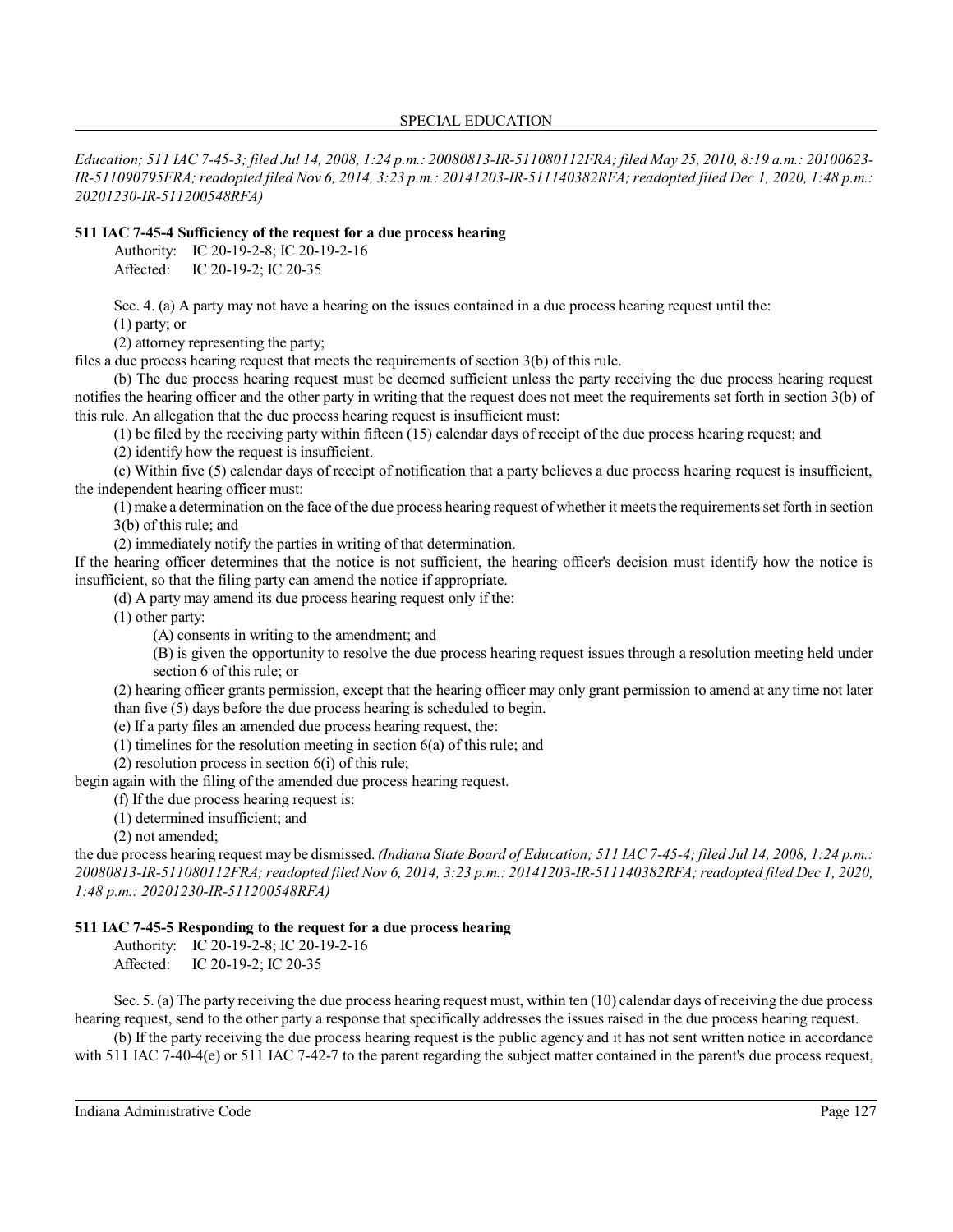the public agencymust, within ten (10) calendar days of receiving the due process hearing request, send a response to the parent that includes the following:

(1) An explanation of why the public agency proposed or refused to take the action raised in the due process hearing request. (2) A description of the following:

- (A) Other options considered by the CCC and the reasons why those options were rejected.
- (B) Each:
	- (i) evaluation procedure;
	- (ii) assessment;
	- (iii) record; or
	- (iv) report;

the public agency used as the basis for proposed or refused action.

(C) Other factors that are relevant to the public agency's proposed or refused action.

(c) A response by the public agency under subsection (b) shall not be construed to preclude the public agency from asserting, when appropriate, that the parent's due process request was insufficient under section 4 of this rule. *(Indiana State Board of Education; 511 IAC 7-45-5; filed Jul 14, 2008, 1:24 p.m.: 20080813-IR-511080112FRA; readopted filed Nov 6, 2014, 3:23 p.m.: 20141203-IR-511140382RFA;filed Mar 18, 2019, 2:33 p.m.: 20190417-IR-511180153FRA;readopted filed Dec 1, 2020, 1:48 p.m.: 20201230-IR-511200548RFA)*

#### **511 IAC 7-45-6 Resolution meeting**

Authority: IC 20-19-2-8; IC 20-19-2-16 Affected: IC 20-19-2; IC 20-35

Sec. 6. (a) Within fifteen (15) calendar days of receiving notice of the parent's due process hearing request, and prior to the initiation of a due process hearing, the public agency must convene a meeting with the parent and the relevant members of the CCC who have specific knowledge of the facts identified in the due process hearing request, as determined by the parent and the public agency.

(b) A public agency does not have to convene a resolution meeting if the due process hearing request was made by the public agency.

(c) The purpose of the resolution meeting is for the parent to discuss the:

(1) due process hearing request; and

(2) facts that form the basis of the request;

so that the public agency has the opportunity to resolve the dispute that is the basis of the request. Resolution meetings must be conducted according to this section.

(d) The resolution meeting need not be held if the parents and the public agency agree:

(1) in writing to waive the meeting; or

(2) to use the mediation process described in section 2 of this rule.

Mediation does not extend the thirty (30) day resolution process timeline in subsection (f) unless the parties agree in writing to extend the process.

(e) The resolution meeting:

(1) must include a representative of the public agency that has decision making authority on behalf of that agency; and

(2) may not include an attorney of the public agency unless the parent is accompanied by an attorney.

(f) If the public agency has not resolved the dispute that is the basis for the due process hearing request to the satisfaction of the parent within thirty (30) days ofthe receipt ofthe due process hearing request, the forty-five (45) day due process hearing timeline in section 7 of this rule will commence. The forty-five (45) day timeline also commences the day after each of the following events:

(1) Both parties agree in writing to waive the resolution meeting.

(2) After either the mediation or resolution meeting starts, but before the end ofthe thirty (30) day resolution period, the parties agree in writing that no agreement is possible.

(3) Both parties agree in writing to continue the mediation at the end of thirty (30) day resolution period, but later the parent or the public agency withdraws from the mediation process.

(g) Except as provided in subsection (f), the failure of the parent requesting a due process hearing to participate in the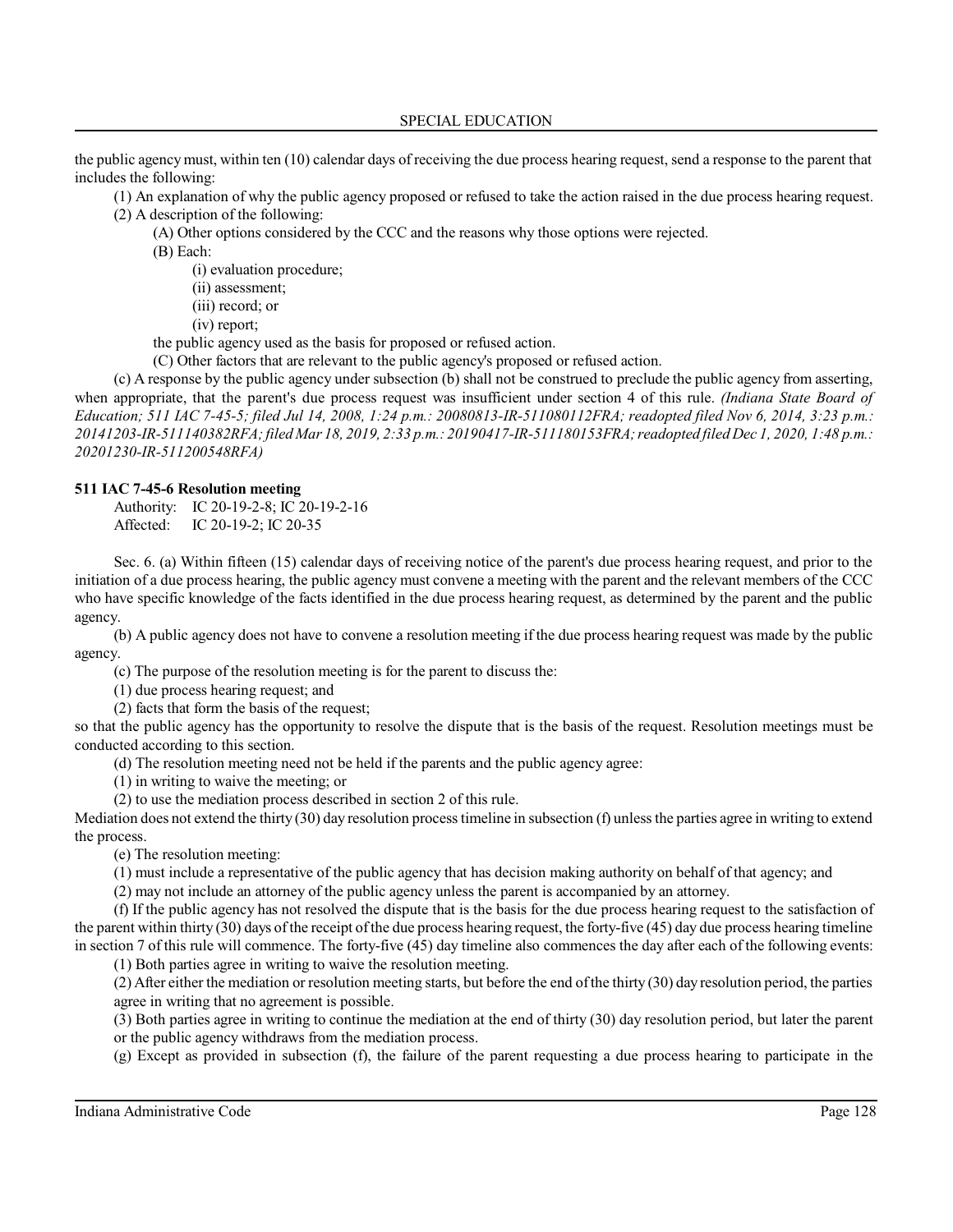resolution meeting will delay the timelines for the:

(1) resolution process; and

(2) due process hearing;

until the meeting is held.

(h) The public agency must keep a record of its attempts to secure the participation of the parent in the resolution meeting, such as the following:

(1) Detailed records of:

(A) telephone calls made or attempted; and

(B) the results of the calls.

(2) Copies of:

(A) correspondence sent to the parent; and

(B) any responses received.

(3) Detailed records of:

(A) visits made to the parent's home or place of employment; and

(B) the results of those visits.

(i) If the public agency is unable to obtain the participation of the parent in the resolution meeting after reasonable efforts have been made and documented in accordance with subsection (h), the public agencymay, at the conclusion of the thirty (30) day period in subsection (f), request that a hearing officer dismiss the parent's due process hearing request.

(j) If the public agency fails to hold or participate in the resolution meeting specified in subsection (a) within fifteen (15) days of receiving notice of a parent's due process hearing request, the parent may seek the intervention of a hearing officer to begin the forty-five (45) calendar day due process hearing timeline.

(k) If resolution to the dispute is reached at the resolution meeting, the parties must execute a legally binding agreement that

is:

(1) signed by both:

(A) the parent; and

(B) a representative of the agency who has the authority to bind the agency; and

(2) enforceable in:

(A) any state court of competent jurisdiction; or

(B) a district court of the United States.

(l) If the parties execute an agreement as a result of a resolution meeting held in accordance with subsection (a), a party may void the agreement by notifying the other person in writing within three (3) business days of the agreement's execution.

 $(m)$  In addition to the enforcement mechanisms in subsection  $(k)(2)$ , a written, signed resolution agreement under this section is enforceable through the complaint process in section 1 of this rule. However, use of the complaint process:

(1) is not mandatory; and

(2) does not delay or deny a party the right to seek enforcement of the resolution agreement in a:

(A) state court of competent jurisdiction; or

(B) district court of the United States.

*(Indiana State Board of Education; 511 IAC 7-45-6; filed Jul 14, 2008, 1:24 p.m.: 20080813-IR-511080112FRA; readopted filed Nov 6, 2014, 3:23 p.m.: 20141203-IR-511140382RFA; readopted filed Dec 1, 2020, 1:48 p.m.: 20201230-IR-511200548RFA)*

# **511 IAC 7-45-7 Conducting the hearing**

Authority: IC 20-19-2-8; IC 20-19-2-16 Affected: IC 4-21.5-3; IC 20-19-2; IC 20-35

Sec. 7. (a) If the due process hearing is requested by the public agency:

(1) due process hearings shall be conducted;

(2) a final written decision reached; and

(3) a copy of the written decision served electronically or mailed to each of the parties;

not later than forty-five (45) calendar days after the request is received by the parent.

(b) If the due process hearing is requested by a parent, the hearing shall be conducted, a final written decision reached, and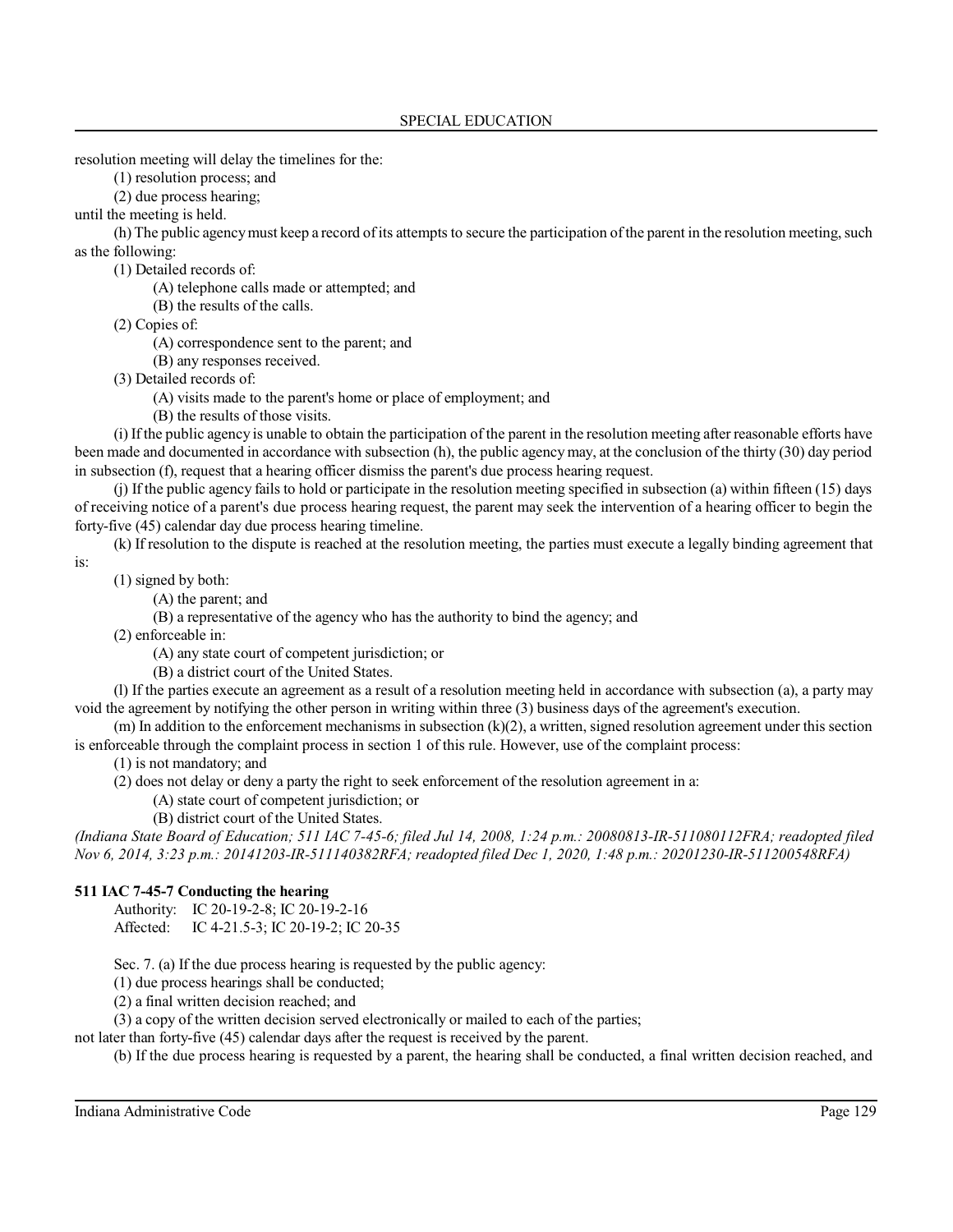a copy of the written decision served electronically or mailed to each of the parties not later than forty-five (45) calendar days after:

(1) the thirty (30) day resolution period in section 6(f) of this rule; or

(2) one (1) of the events in section  $6(f)(1)$  through  $6(f)(3)$  of this rule.

(c) An independent hearing officer may grant specific extensions of time beyond the forty-five (45) day timeline at the request of either party. Any extension of time granted by the independent hearing officer shall be:

(1) in writing to all parties; and

(2) included in the record of the proceedings.

(d) Any party to a due process hearing has the right to the following:

(1) Be accompanied and advised by legal counsel and by individuals with special knowledge or training with respect to special education or the problems of students with disabilities.

(2) Be represented by an individual who is not an attorney as permitted by IC 4-21.5-3-15(b).

(3) Present evidence and:

(A) confront;

(B) cross-examine; and

(C) compel the attendance of;

witnesses.

(4) Conduct discovery in accordance with IC 4-21.5-3, Indiana Rules of Trial Procedure, and this section.

(5) Prohibit the introduction of any evidence at the hearing that has not been disclosed at least five (5) business days prior to the hearing.

(6) A separation of witnesses who are not parties to the dispute.

(7) Obtain a written or, at the option of the parents, an electronic verbatim transcript of the hearing.

(8) Obtain written or, at the option of the parents, electronic findings of facts and decision.

(9) Be provided with an interpreter, if any party to the hearing has a hearing or speaking impairment or other difficulty in communicating, or whose native language is not English.

(e) A parent, or the parent's representative, involved in a due process hearing has the right to the following:

(1) Have the student who is the subject of the hearing attend.

(2) Have the hearing opened or closed to the public.

(3) Inspect and review, prior to the hearing, any records pertaining to the student maintained by the public agency, its agents, or employees, including all tests and reports upon which the proposed action may be based.

(4) Recover reasonable attorney's fees if a court determines the parent ultimately prevailed at the:

(A) due process hearing; or

(B) judicial review.

(5) Obtain a written or electronic verbatim transcript of the proceedings at no cost.

(6) Obtain written or electronic findings of fact and decisions at no cost.

(f) The independent hearing officer has the discretion and authority to do the following:

(1) Issue subpoenas.

(2) Determine whether individuals are knowledgeable with respect to special education in order to assist in the proceedings.

(3) Frame and consolidate issues in the hearing to provide clarity.

(4) Rule on any other matters with respect to the conduct of a due process hearing, subject to administrative or judicial review of abuse ofsuch discretion or authority, mistake in law as to exercise ofsuch discretion or authority, or that such authority was exercised in an arbitrary or capricious manner.

(5) Bar any party that fails to comply with subsection (h) from introducing the relevant evaluation or recommendation at the hearing without the consent of the other party.

(6) Order a student with a disability to be placed in an interim alternative educational setting for not more than forty-five (45) instructional days under 511 IAC 7-44-7.

(g) The party requesting the due process hearing may not raise issues at the hearing that were not raised in the due process hearing request unless the other party agrees otherwise. However, nothing in this rule shall be construed to preclude a party from filing a separate due process hearing request on an issue separate from the due process hearing already requested.

(h) At least five (5) business days prior to the hearing, each party shall disclose to all other parties all evaluations completed by that date and recommendations based on the offering party's evaluations that the party intends to use at the hearing. A hearing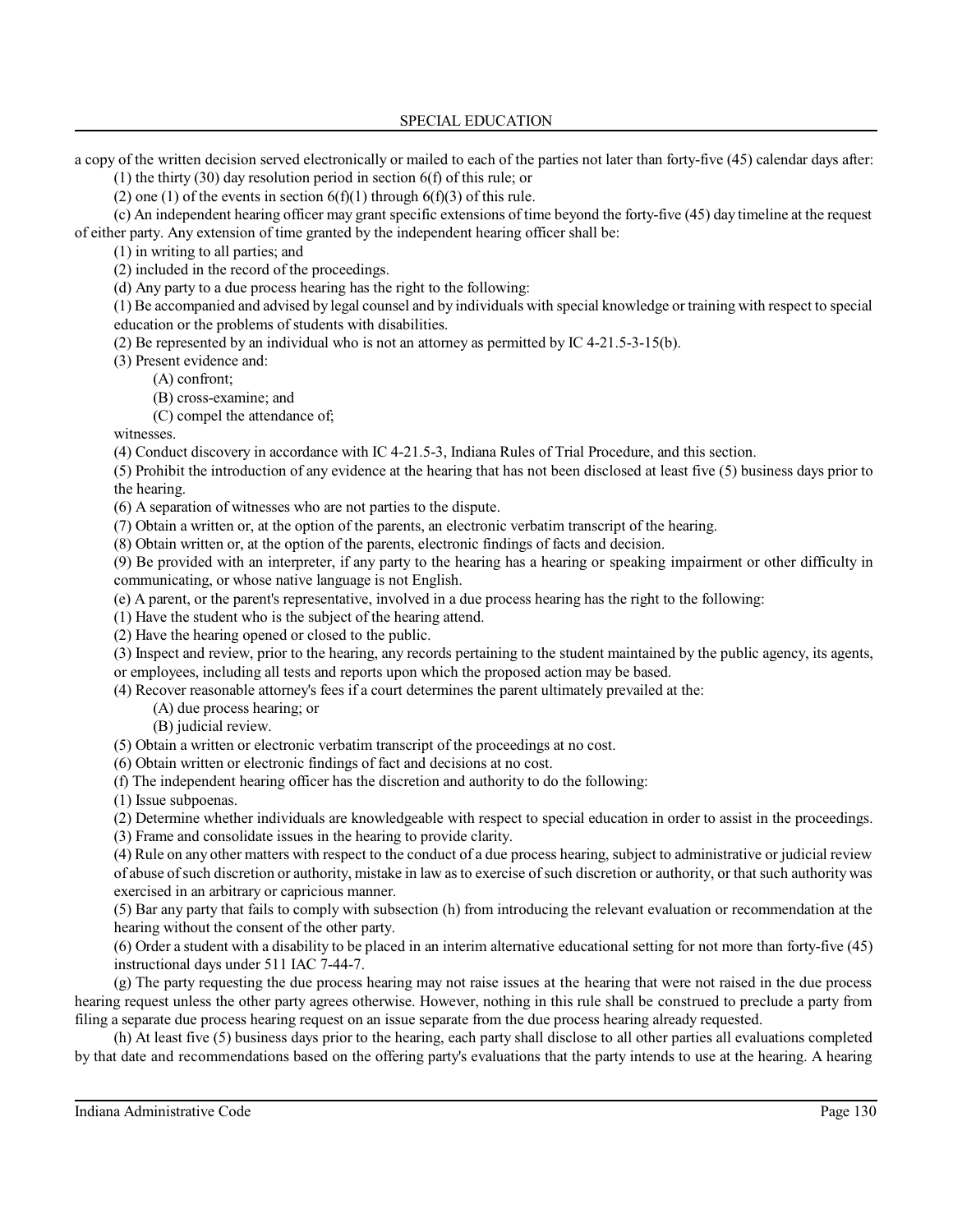officer may bar any party that fails to comply with this subsection from introducing the relevant evaluation or recommendation at the hearing without consent of the other party.

(i) The party requesting the due process hearing:

(1) shall present evidence and testimony first regarding the appropriateness of the proposed or refused action; and

(2) has the burden of persuading the hearing officer of its position.

(j) The independent hearing officershall render a written or, at the option of the parents, an electronic decision. The decision shall be dated and must include the following:

(1) Findings of fact and conclusions of law.

(2) A decision and orders, if necessary.

(3) A notice that a party may seek judicial review of the decision and orders by filing a petition for judicial review in a civil court with jurisdiction within thirty (30) calendar days after receipt of the independent hearing officer's final decision.

(4) A notice that an action for attorney's fees must be filed in a civil court within thirty (30) calendar days after receipt of the independent hearing officer's final decision if no request for judicial review is filed.

(k) The decision of the independent hearing officer shall be based solely upon the oral and written evidence presented at the hearing. In addition, an independent hearing officer's determination of whether a student received a free appropriate public education must be based on substantive grounds. In matters alleging a procedural violation, an independent hearing officer may find that a student did not receive a free appropriate public education only if the procedural inadequacies:

(1) impeded the child's right to a free appropriate public education;

(2) significantly impeded the parent's opportunity to participate in the decision making process regarding the provision of a free appropriate public education to the parent's child; or

(3) caused a deprivation of educational benefit.

(l) Nothing in subsection (k) shall be construed to preclude an independent hearing officer from ordering a public agency to comply with procedural requirements under this rule and 511 IAC 7-37.

(m) The independent hearing officer shall serve the decision electronically to parties in the electronic filing system. If a party is not accessing the electronic filing system, the independent hearing officer shall mail a copy of the hearing decision via certified mail, return receipt requested, to each party involved in the hearing. The independent hearing officer's decision is a final order unless a petition for judicial review is filed as described in section 9 of this rule.

(n) Any party involved shall have thirty (30) calendar days from the date the independent hearing officer's written decision is received to:

(1) implement the order or orders in the hearing decision; or

(2) file a petition for judicial review as described in section 9 of this rule.

(o) A verbatim transcript of the hearing shall be made. The independent hearing officer is responsible for:

(1) ensuring the hearing is transcribed; and

(2) determining from the parents at the outset of the hearing whether the transcription will be written or electronic.

The transcript shall be made available by the division of special education at no cost and upon the request of any party to the hearing at the conclusion of the hearing.

(p) Due process hearings under this section shall be:

(1) conducted under IC 4-21.5-3 and this section; and

(2) held at a time and place reasonably convenient to all parties to the hearing.

The notice of time and place shall be in writing to all parties.

(q) The public agency shall bear all costs pertaining to the conduct of a hearing whether or not a hearing is ultimately held, including transcription and hearing officer fees and expenses. Funds under Part B of the Individuals with Disabilities Education Act may be used to pay the costs of conducting the hearing, but the funds shall not be used to pay attorney's fees or costs of a party.

(r) Class action due process hearings are not permitted. If the parties and the independent hearing officer agree to a hearing involving two (2) or more students, a separate decision with specific findings of fact, conclusions of law, and orders, if necessary, shall be written for each student.

(s)Ifthe issue ofthe proceedings involvesinitial enrollment in a public school, the student, with the consent of the parent,shall be placed in the public school program until the completion of the proceedings. If the parties cannot agree to the student's placement during the proceedings, the independent hearing officer shall determine the student's placement as a preliminary matter to the conduct of the due process hearing.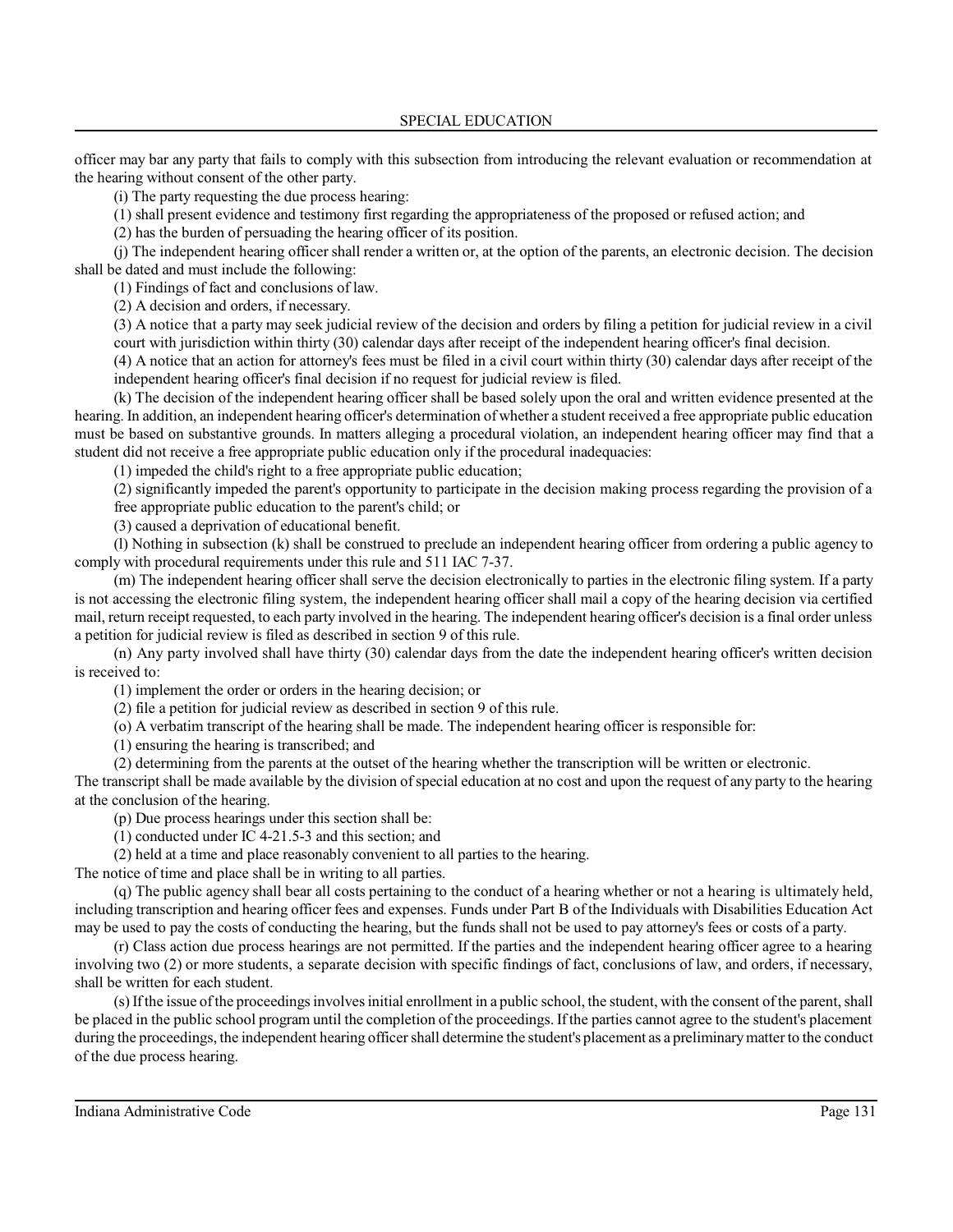(t) If the issue of the proceedings involves initial enrollment in a public school for a student who is transitioning from Part C of the Individuals with Disabilities Education Act to Part B of the act, and the student is no longer eligible for Part C services because the student has become three (3) years of age, the public agency is not required to provide the Part C services that the child had been receiving. If the:

(1) child is found eligible for special education and related services under Part B; and

(2) parent consents to the initial provision of special education and related services;

the public agency must provide those special education and related services that are not in dispute between the parent and the public agency.

(u) Except as provided in 511 IAC 7-44-8, the student shall remain in the student's current educational placement during a due process hearing or judicial proceeding, unless the parties agree otherwise. If the:

(1) proceedings extend beyond the end of the school year; and

(2) placement includes normal grade advancement;

that advancement shall proceed unless normal grade advancement is at issue. Ifthe last agreed-upon placement cannot be determined, the independent hearing officer shall determine the student's educational placement.

(v) The division of special education shall maintain the following for the duration of the hearing and any subsequent civil action:

(1) The original hearing decision.

(2) The transcript of the hearing.

(3) The exhibits admitted by the independent hearing officer.

(4) All:

- (A) notices;
- (B) pleadings;
- (C) exceptions;
- (D) motions;
- (E) requests; and
- (F) other papers;

filed in the hearing. (w) The division of special education shall, after deleting personally identifiable information from copies of the due process hearing findings, conclusions, and orders, do the following:

(1) Transmit a copy of the document to the state advisory council on the education of children with disabilities.

(2) Maintain a copy of the document for public review in its offices for at least five (5) years after administrative remedies have been exhausted and any litigation completed.

*(Indiana State Board of Education; 511 IAC 7-45-7; filed Jul 14, 2008, 1:24 p.m.: 20080813-IR-511080112FRA; filed Dec 3, 2009, 1:50 p.m.: 20091230-IR-511090057FRA; filed May 25, 2010, 8:19 a.m.: 20100623-IR-511090795FRA; errata filed Jun 29, 2010, 3:14 p.m.: 20100714-IR-511090795ACA; readopted filed Nov 6, 2014, 3:23 p.m.: 20141203-IR-511140382RFA; filed Mar 18, 2019, 2:33 p.m.: 20190417-IR-511180153FRA; readopted filed Dec 1, 2020, 1:48 p.m.: 20201230-IR-511200548RFA)*

## **511 IAC 7-45-8 Independent hearing officer qualifications**

Authority: IC 20-19-2-8; IC 20-19-2-16 Affected: IC 4-21.5-3; IC 20-19-2; IC 20-35

Sec. 8. (a) A person who may be appointed as an independent hearing officer must:

(1) have no personal or professional interest that would conflict with the person's objectivity in the hearing;

(2) not be an officer, employee, or agent of the public agency, the department of education, or any other agency that may be involved in the education or care of the student;

(3) possess knowledge of and the ability to understand the provisions of:

- (A) the Individuals with Disabilities Education Act, 20 U.S.C. 1400 et seq. (IDEA);
- (B) federal regulations implementing the IDEA;
- (C) legal interpretations of the IDEA by federal and state courts; and
- (D) this article;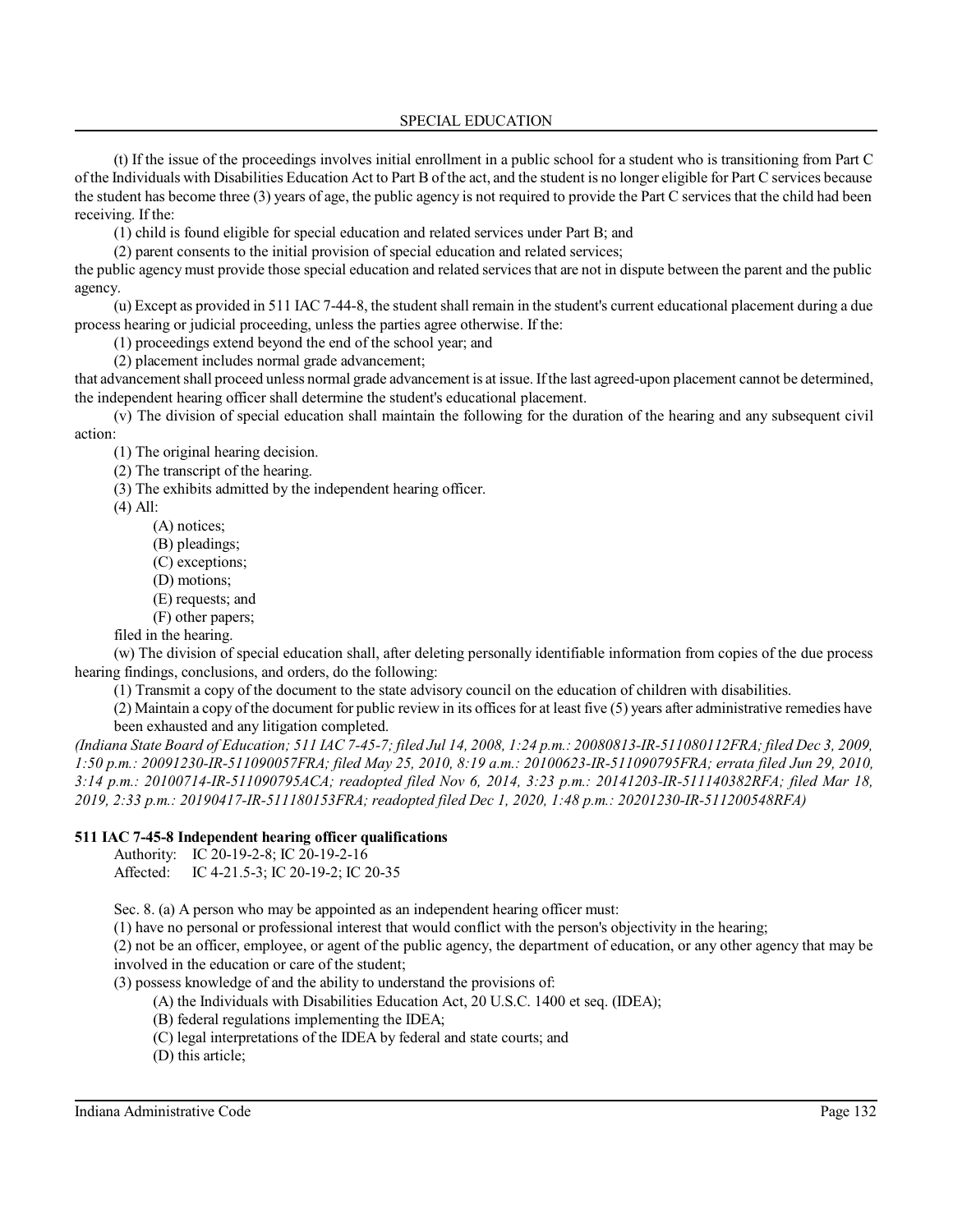(4) be trained in the due process hearing procedures to ensure the ability to conduct hearings in accordance with IC 4-21.5-3;  $(5)$  possess the knowledge and the ability to render and write decisions in accordance with appropriate, standard legal practice; and

(6) be subject to any other qualifications established by the superintendent of public instruction.

(b) A person who otherwise qualifies as an independent hearing officer is not considered an employee of the public agency solely because the person is paid by the public agency to serve as an independent hearing officer. The division of special education shall maintain a current list of the persons who serve as independent hearing officers, including information on the qualifications of those persons. *(Indiana State Board of Education; 511 IAC 7-45-8; filed Jul 14, 2008, 1:24 p.m.: 20080813-IR-511080112FRA; readopted filed Nov 6, 2014, 3:23 p.m.: 20141203-IR-511140382RFA; readopted filed Dec 1, 2020, 1:48 p.m.: 20201230-IR-511200548RFA)*

#### **511 IAC 7-45-9 Judicial review of hearing officer decision**

Authority: IC 20-19-2-8; IC 20-19-2-16 Affected: IC 4-21.5-3; IC 4-21.5-5-5; IC 20-19-2; IC 20-35

Sec. 9. (a) Any party disagreeing with the decision of the independent hearing officer may file a petition for judicial review with a civil court with jurisdiction. Under IC 4-21.5-5-5, a petition for review by a state or federal civil court must be filed within thirty (30) calendar days after the date the independent hearing officer's written decision is received by the party. The court shall:

(1) receive the record of administrative proceedings;

(2) hear additional evidence at the request of a party; and

(3) grant the relief it determines to be appropriate, basing its decision on a preponderance of the evidence.

(b) Nothing in this article shall be construed to restrict or limit the rights, procedures, and remedies available under:

(1) the federal or state Constitution;

(2) the Americans with Disabilities Act of 1990;

(3) Title V of the Rehabilitation Act of 1973; or

(4) other federal laws protecting the rights of students with disabilities;

except that before the filing of a civil action under such laws seeking relief that is also available under this article, the procedures under sections 3 through 8 of this rule and this section shall be exhausted to the same extent as would be required had the action been brought under this article. *(Indiana State Board of Education; 511 IAC 7-45-9; filed Jul 14, 2008, 1:24 p.m.: 20080813-IR-511080112FRA; filed May 25, 2010, 8:19 a.m.: 20100623-IR-511090795FRA; readopted filed Nov 6, 2014, 3:23 p.m.: 20141203- IR-511140382RFA; readopted filed Dec 1, 2020, 1:48 p.m.: 20201230-IR-511200548RFA)*

#### **511 IAC 7-45-10 Expedited due process hearings petition for judicial review**

Authority: IC 20-19-2-8; IC 20-19-2-16

Affected: IC 4-21.5-3; IC 20-19-2; IC 20-35

Sec. 10. (a) An expedited due process hearing will be conducted in the following situations:

(1) The parent requests a hearing because the parent disagrees with:

(A) a determination that the student's behavior was not a manifestation of the student's disability; or

(B) the public agency's decision regarding the student's disciplinary change of placement under 511 IAC 7-44-3.

(2) The public agency requests an expedited hearing because the public agency maintains that it is dangerous for the student to return to the current placement (placement prior to removal to the interimalternative educational setting) after the expiration of the student's placement in an interim alternative educational setting.

(b) An expedited due process hearing shall be conducted under IC 4-21.5-3 and sections 3 through 8 of this rule, except that: (1) the expedited due process hearing must:

(A) occur within twenty (20) instructional days of the date the request was received by the public agency; and

(B) result in a determination within ten (10) instructional days after the hearing;

(2) a resolution meeting under section 6 of this rule must occur within seven (7) calendar days of the date the hearing request was received by the public agency, unless the parties agree:

(A) in writing to waive the resolution meeting; or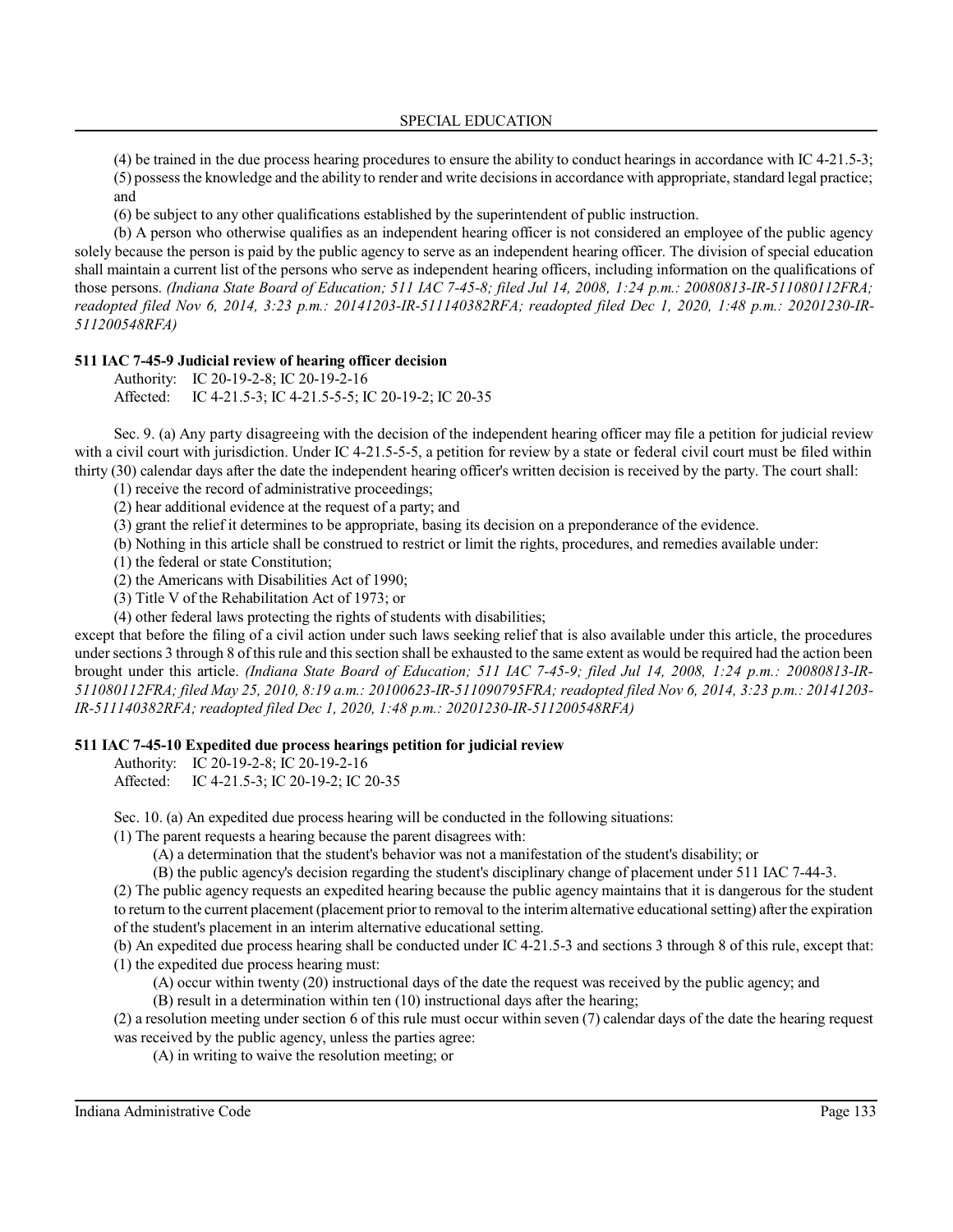(B) to use the mediation process described in section 2 of this rule;

(3) the hearing may proceed unless the matter has been resolved to the satisfaction of both parties within fifteen calendar (15) days of the receipt of the hearing request;

(4) the independent hearing officer shall not grant any extensions of time; and

(5) the requirements of sufficiency in section 4 of this rule are not applicable to expedited due process hearings.

(c) An expedited due process hearing must be conducted by an independent hearing officer who meetsthe requirements under section 8 of this rule.

(d) Any party who disagrees with the independent hearing officer's decision in an expedited due process hearing may file a petition for review of the decision in accordance with section 9 of this rule.

(e) At any time after the initiation of an expedited due process hearing the parties may agree to waive the requirements of the expedited process and proceed under sections 3 through 6 of this rule for a due process hearing. *(Indiana State Board of Education; 511 IAC 7-45-10; filed Jul 14, 2008, 1:24 p.m.: 20080813-IR-511080112FRA; filed May 25, 2010, 8:19 a.m.: 20100623-IR-511090795FRA; readopted filed Nov 6, 2014, 3:23 p.m.: 20141203-IR-511140382RFA; readopted filed Dec 1, 2020, 1:48 p.m.: 20201230-IR-511200548RFA)*

#### **511 IAC 7-45-11 Attorney's fees**

Authority: IC 20-19-2-8; IC 20-19-2-16 Affected: IC 20-19-2; IC 20-35

Sec. 11. (a) Independent hearing officers shall include a notice in their written decisions stating that an action for attorney's fees must be filed in a civil court with jurisdiction within thirty (30) calendar days after receipt of the independent hearing officer's final decision if no request for judicial review is filed in federal or state civil court.

(b) A court, in its discretion, may award reasonable attorney's fees and related costs to:

(1) a prevailing party who is the:

(A) parent of a child with a disability; or

(B) department of education or a public agency against the attorney of a parent who:

(i) files a due process hearing request or subsequent cause of action that is frivolous, unreasonable, or without foundation; or

(ii) continued to litigate after the litigation clearly became frivolous, unreasonable, or without foundation; or

(2) the prevailing department of education or the public agency against the attorney of a parent, or against the parent, if the parent's request for a due process hearing or subsequent cause of action was presented for any improper purpose, such as to:

(A) harass;

(B) cause unnecessary delay; or

(C) needlessly increase the cost of litigation.

(c) Attorney's fees awarded shall be based on rates prevailing in the community in which the action or proceeding arose for the kind and quality of services furnished. No bonus or multiplier may be used in calculating the fees awarded.

(d) Attorney's fees may not be awarded and related costs may not be reimbursed in any action or proceeding for services performed subsequent to the time of a written offer of settlement to a parent if:

(1) the offer is made within the time prescribed by Rule 68 of the Federal Rules of Civil Procedure or, in the case of an administrative proceeding, at any time more than ten (10) calendar days before the proceeding begins;

(2) the offer is not accepted within ten (10) calendar days; and

(3) the court finds that the relief finally obtained by the parents is not more favorable to the parents than the offer of settlement.

(e) Notwithstanding subsection (d), a court may award attorney's fees and related costs to a parent who:

(1) is the prevailing party; and

(2) was substantially justified in rejecting the settlement offer.

(f) Attorney's fees may not be awarded relating to any meeting of the CCC unless such meeting is convened as a result of an administrative proceeding or judicial action. A resolution meeting shall not be considered a meeting convened as a result of an administrative hearing or judicial action. Attorney's fees may not be awarded for a mediation described in section 2 of this rule that is conducted prior to the filing of the due process hearing.

(g) Unless a court finds that the department of education or the public agency unreasonably protracted the final resolution of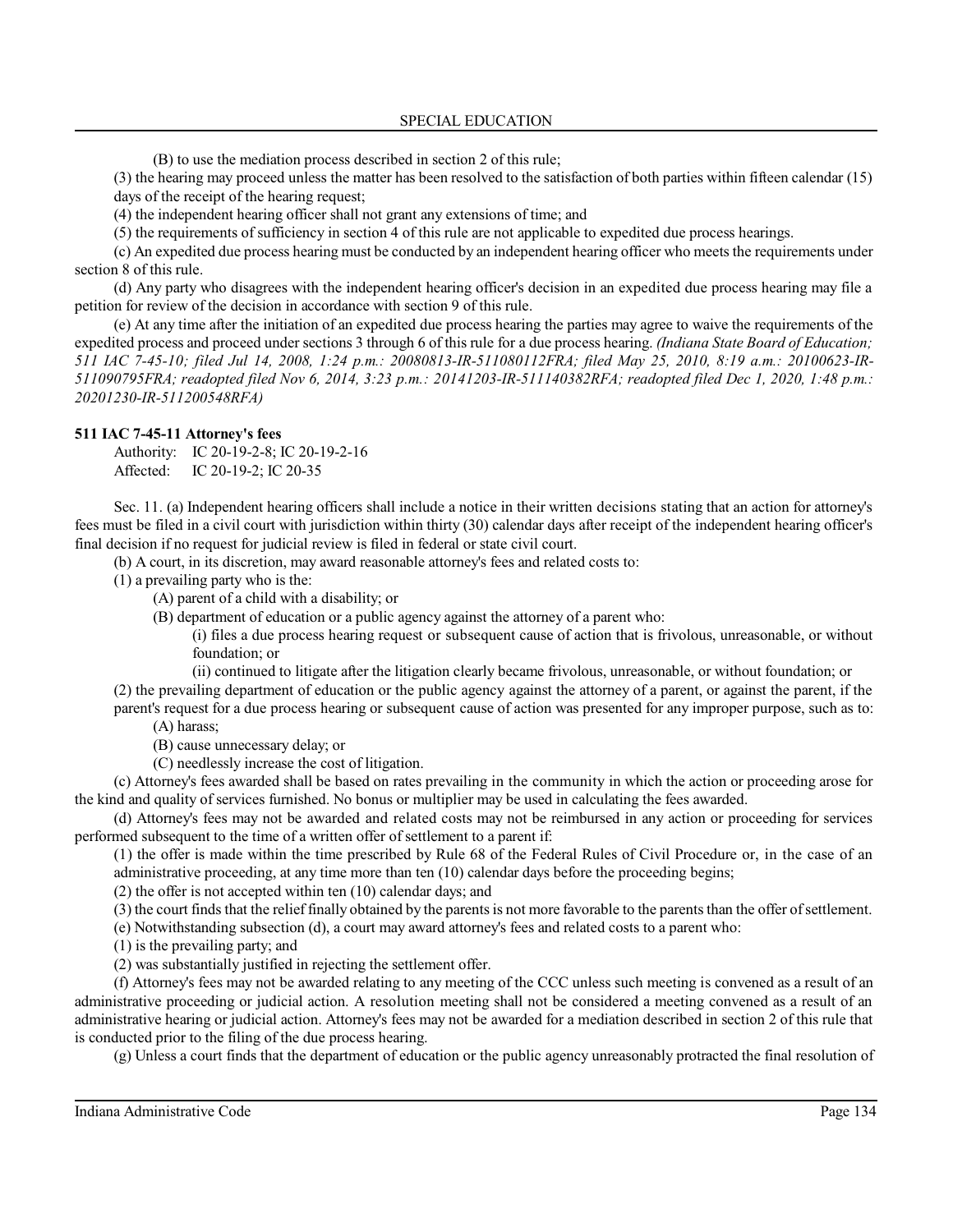the action or proceeding or any other violation of this rule, a court reduces, accordingly, the amount of attorney's fees awarded if the court finds any of the following:

(1) During the course of the action or proceeding, the parent, or the parent's attorney, unreasonably protracted the final resolution of the controversy.

(2) The amount of attorney's fees otherwise authorized to be awarded unreasonably exceeds the hourly rate prevailing in the community for similar services by attorneys of comparable skills, reputation, and experience.

(3) The time spent and legal services furnished were excessive considering the nature of the action or proceeding.

(4) The attorney representing the parent did not provide to the public agencyappropriate information in the due process hearing request under sections 3 and 4 of this rule.

(h) A public agency may not use funds under Part B of the Individuals with Disabilities Education Act to pay attorney's fees or costs of a party related to an action or procedure under the Individuals with Disabilities Education Act and this article. *(Indiana State Board of Education; 511 IAC 7-45-11; filed Jul 14, 2008, 1:24 p.m.: 20080813-IR-511080112FRA; filed May 25, 2010, 8:19 a.m.: 20100623-IR-511090795FRA; readopted filed Nov 6, 2014, 3:23 p.m.: 20141203-IR-511140382RFA; readopted filed Dec 1, 2020, 1:48 p.m.: 20201230-IR-511200548RFA)*

# **Rule 46. Child Count and Data Collection**

#### **511 IAC 7-46-1 Federal child count procedures**

Authority: IC 20-19-2-8; IC 20-19-2-16 Affected: IC 20-19-2; IC 20-35

Sec. 1. (a) On December 1 of each year, each public agency must count the number of students:

(1) eligible for special education and related services; and

(2) receiving services on that date.

If December 1 is not a school or program day, the closest instructional day must be used for the count.

(b) The department of education must do the following:

(1) Report not later than February 1 each year to the United States Secretary of Education a total, noncumulative, unduplicated count of students identified and provided special education and related services under this article.

(2) Include in itsreport a certification signed by an authorized official of the department of education that the count is accurate and unduplicated.

(c) The child count report must include the following:

 $(1)$  A count of students enrolled on December 1 in a school or program operated by a public agency that provides students with either:

(A) special education and related services that meet the standards of this article; or

(B) only special education servicesifrelated services are not necessary for the studentsto benefit from special education.

(2) A count of students with disabilities enrolled by their parents in nonpublic schools who are eligible for special education and related services and receive special education or related services, or both, in accordance with 511 IAC 7-34, provided must meet the standards of this article.

(3) A count of students specified by age on the child count date from three (3) years of age through the school year in which the students become twenty-two (22) years of age within each disability category.

(4) Students placed in nonpublic residential special schools under 511 IAC 7-42-13.

(d) The following students must not be included in the child count report to the United States Secretary of Education:

(1) Those not enrolled in a school or program operated or supported by a public agency.

(2) Those provided special education that does not meet the requirement of this article.

(3) Those not provided with a related service needed to assist them in benefiting from special education.

(e) The department of education must do the following:

(1) Establish procedures for taking the December 1 count.

(2) Set a date by which public agencies must submit the child count report.

(3) Obtain certification from each public agency that the child count report submitted by the public agency is: (A) noncumulative;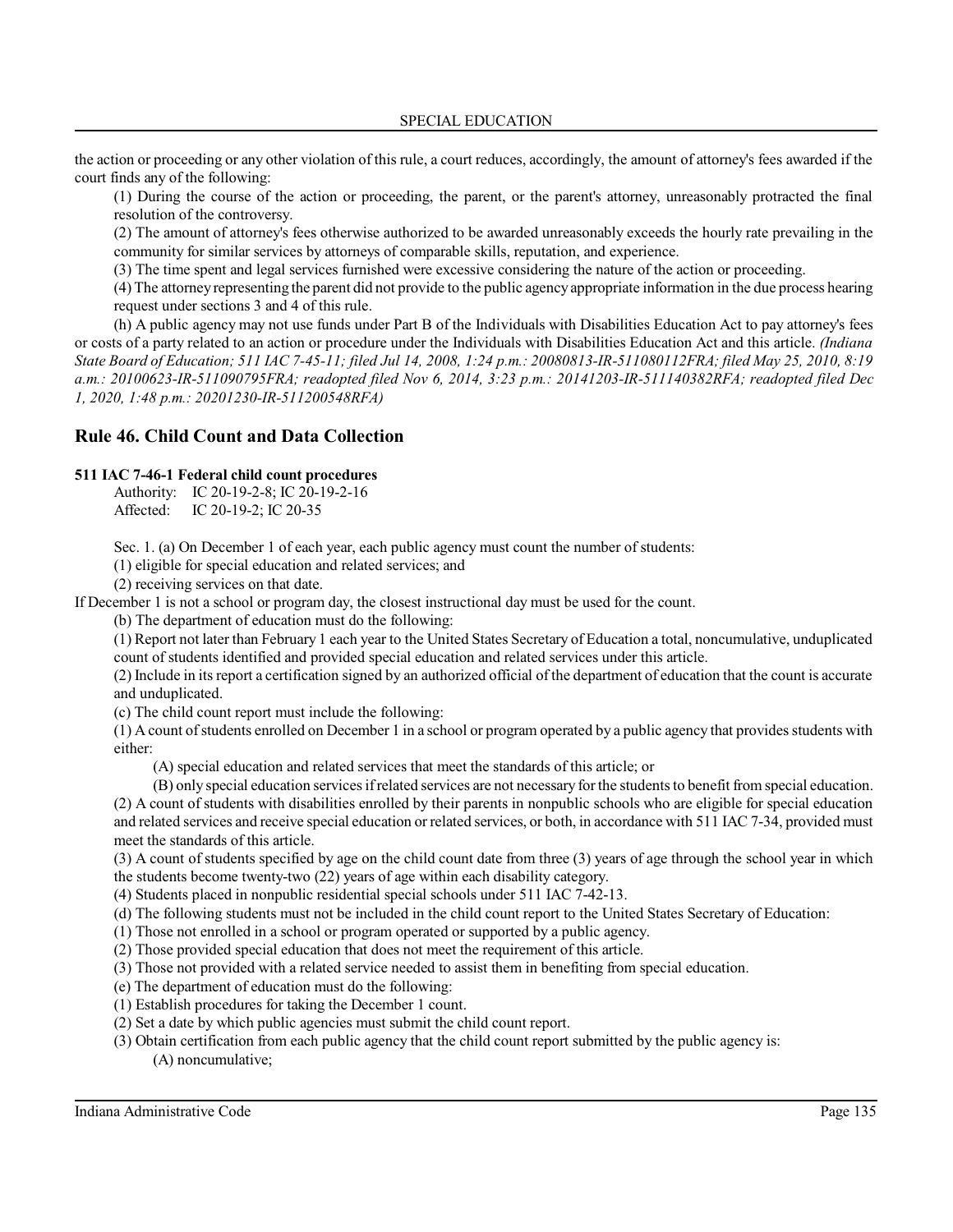(B) unduplicated; and

(C) accurate.

(4) Aggregate the data obtained from each public agency and prepare the required reports in a form that protects personally identifiable information.

(5) Ensure that documentation is maintained at the state and local level to audit the accuracy of the count.

(f) The department of education must collect and report annually required data to the United States Secretary of Education. The data that is publicly reported by the department of education must be reported in a manner that does not result in disclosure of data identifiable to individual students. *(Indiana State Board of Education; 511 IAC 7-46-1; filed Jul 14, 2008, 1:24 p.m.: 20080813- IR-511080112FRA;readopted filed Nov 6, 2014, 3:23 p.m.: 20141203-IR-511140382RFA;readopted filed Dec 1, 2020, 1:48 p.m.: 20201230-IR-511200548RFA)*

#### **511 IAC 7-46-2 State child count procedures**

Authority: IC 20-19-2-8; IC 20-19-2-16 Affected: IC 20-19-2; IC 20-35; IC 20-43-7-2; IC 20-43-7-3

Sec. 2. (a) On December 1 of each year, each public agencymust count the number ofschool age studentsidentified as disabled and receiving a free appropriate public education consistent with the requirements of this article on that date. For purposes of this count, school age students are students who are five (5) years of age and are eligible to be enrolled in kindergarten during the count year and students who become twenty-two (22) years of age during the school year. This count determines the additional state special education funds allocated to the public agency. If December 1 is not a school or program day, the closest instructional day must be used for the count.

(b) The department of education must, not later than February 5 each year, report to the Indiana state budget committee:

(1) an unduplicated count of students in programs for:

- (A) severe;
	- (B) mild; and
- (C) moderate;

disabilities; and

(2) a duplicated count for students in programs for communication disorders who are also served in another special education program.

This count determines the amount of additional state special education funds available to public agencies for the operation ofspecial education programs.

(c) The state child count report must include the following:

(1) A nonduplicated count of students receiving a free appropriate public education consistent with the requirements of this article in one (1) of the programs for severe disabilities as defined by IC 20-43-7-2. A student may not be included in the nonduplicated count in programs for severe disabilities and in the nonduplicated count in programs for mild or moderate disabilities.

(2) A nonduplicated count of students receiving a free appropriate public education consistent with the requirements of this article in one (1) of the programs for mild and moderate disabilities as defined by IC 20-43-7-3. A student may not be included in the nonduplicated count in programs for mild or moderate disabilities and in the nonduplicated count in programs forsevere disabilities.

(3) A duplicated count of students in programs for communication disorders, even if the student is served in another program.

(d) The state child count report must also include a cumulative count of students who received homebound instruction up to and including December 1 of the current year and each student who received homebound instruction after December 1 of the prior school year. A student may be included in the cumulative count of students in homebound programs even if the student also is included in any of the following:

(1) The nonduplicated count in programs for severe disabilities.

- (2) The nonduplicated count in programs for mild and moderate disabilities.
- (3) The duplicated count in programs for communication disorders.
- (4) The state preschool count.
- (e) The department of education must do the following: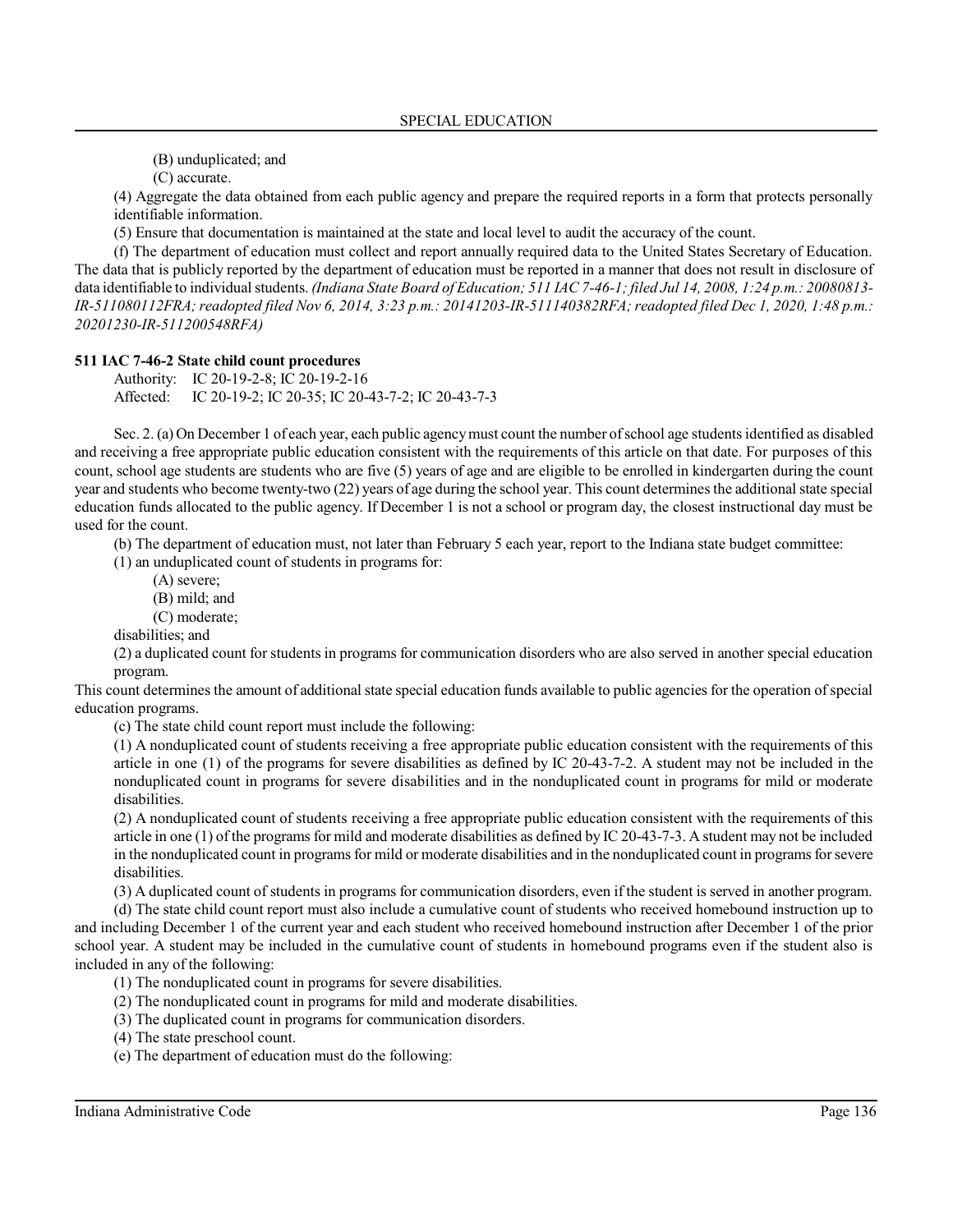(1) Establish procedures for taking the December 1 count.

(2) Set a date by which public agencies must submit the child count report.

(3) Obtain certification from each public agency that the child count report submitted by the public agency:

(A) is accurate; and

(B) meets all state reporting requirements.

(4) Aggregate the data obtained from each public agency and prepare the required reports in a form that protects personally identifiable information.

(5) Ensure that documentation is maintained at the state and local level to audit the accuracy of the count.

*(Indiana State Board of Education; 511 IAC 7-46-2; filed Jul 14, 2008, 1:24 p.m.: 20080813-IR-511080112FRA; readopted filed Nov 6, 2014, 3:23 p.m.: 20141203-IR-511140382RFA; readopted filed Dec 1, 2020, 1:48 p.m.: 20201230-IR-511200548RFA)*

## **511 IAC 7-46-3 State preschool child count procedures**

Authority: IC 20-19-2-8; IC 20-19-2-16 Affected: IC 20-19-2; IC 20-35

Sec. 3. (a) On December 1 of each year, each public agency must count the number of preschool students identified as disabled and receiving a free appropriate public education consistent with the requirements of this article on that date. For purposes of this count, preschool students are:

(1) three (3) years of age through five (5) years of age; and

(2) not eligible to enroll in kindergarten during the count year.

This count determines the state preschool special education funds allocated to the public agency. If December 1 is not a school or program day, the closest instructional day must be used for the count.

(b) The department of education must, not later than February 5 each year, report to the Indiana state budget committee an unduplicated count ofstudentsin preschool special education programs. This count determinesthe amount ofstate preschool special education funds available to public agencies for the operation of special education programs.

(c) The department of education must do the following:

(1) Establish procedures for taking the December 1 count.

(2) Set a date by which public agencies must submit the child count report.

(3) Obtain certification from each public agency that the child count report submitted by the public agency:

(A) is accurate; and

(B) meets all state reporting requirements.

(4) Aggregate the data obtained from each public agency and prepare the required reports in a form that protects personally identifiable information.

(5) Ensure that documentation is maintained at the state and local level to audit the accuracy of the count.

*(Indiana State Board of Education; 511 IAC 7-46-3; filed Jul 14, 2008, 1:24 p.m.: 20080813-IR-511080112FRA; readopted filed Nov 6, 2014, 3:23 p.m.: 20141203-IR-511140382RFA; readopted filed Dec 1, 2020, 1:48 p.m.: 20201230-IR-511200548RFA)*

## **511 IAC 7-46-4 Data collection**

Authority: IC 20-19-2-8; IC 20-19-2-16 Affected: IC 20-19-2; IC 20-35

Sec. 4. (a) Each public agency must, on an annual basis, count the number of students with disabilities by race, ethnicity, limited English proficiency status, gender, and disability category who:

(1) are receiving a free appropriate public education;

(2) are participating in general education;

(3) are in:

(A) separate classes;

(B) separate schools or facilities; or

(C) public or private residential facilities;

(4) for each year from fourteen (14) years of age to twenty-one (21) years of age, stopped receiving special education and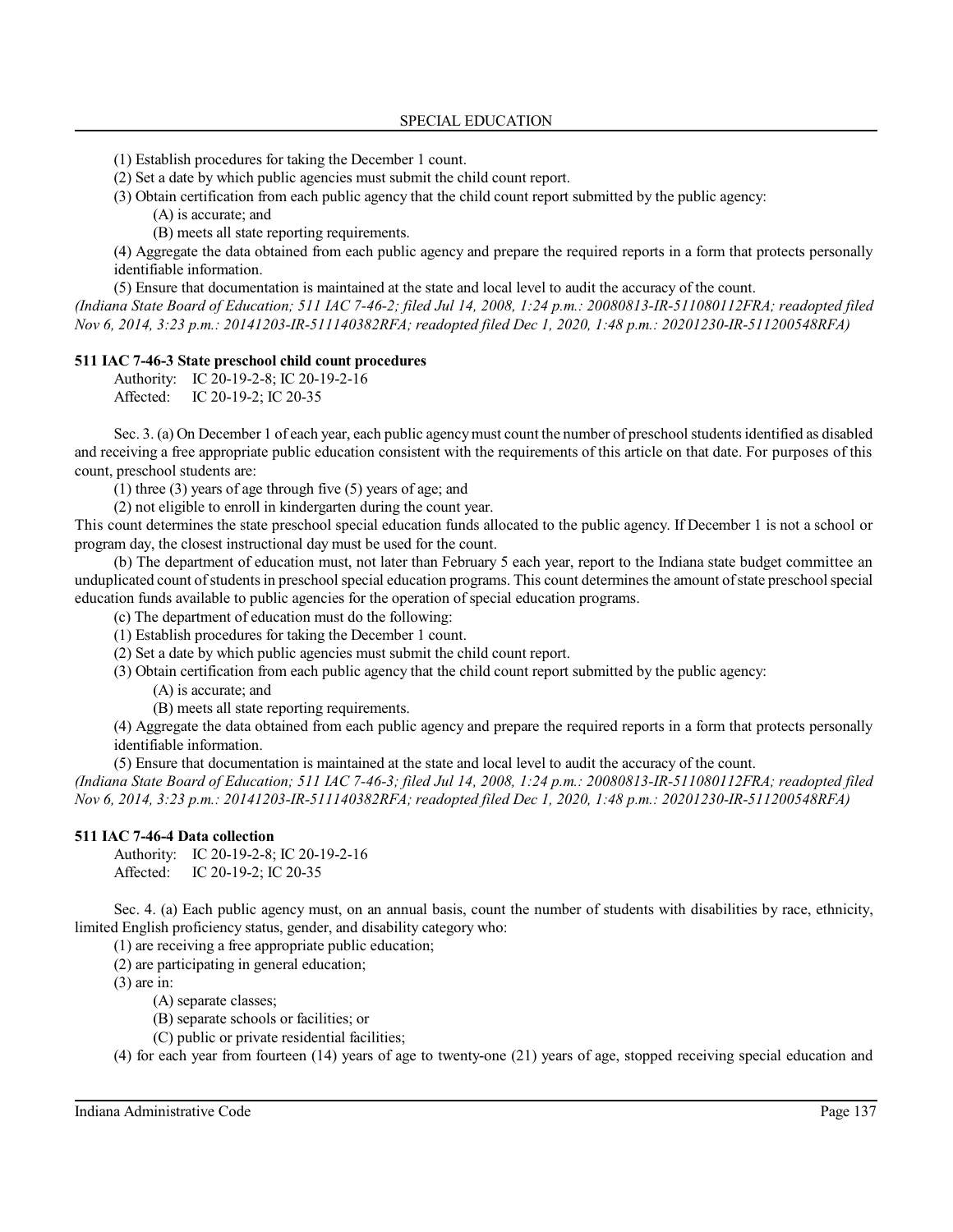related services because of program completion (including graduation with a high school diploma as defined in 511 IAC 6-7.1- 1(e)), or other reasons, and the reasons why those students stopped receiving special education and related services; and (5) under 511 IAC 7-44-6 or 511 IAC 7-44-7, are removed to an interim alternative educational setting, the acts or items precipitating those removals, and the number who are subject to long-term suspensions or expulsions.

(b) In addition to the data collected in subsection (a), each public agency must, on an annual basis, provide to the department of education the following data:

(1) The number and percentage of students with disabilities by:

- (A) race;
- (B) gender; and
- (C) ethnicity;

who are receiving early intervening services as defined in 511 IAC 7-32-29.

(2) The incidence and duration of disciplinary actions of students with disabilities by:

- (A) race;
	- (B) ethnicity;

(C) limited English proficiency status;

- (D) gender; and
- (E) disability category;

including removals (suspensions) of one (1) day or more.

(3) The number and percentage of students with disabilities who are removed to alternative educational settings or expelled as compared to nondisabled students who are removed to alternative educational settings or expelled.

(4) The number of due process hearing requestsfiled under 511 IAC 7-45-3 and the number of due process hearings conducted. (5) The number of due process hearings requested under 511 IAC 7-44 and the number of changes in placements ordered as

a result of those hearings.

(6) The number of mediations held in accordance with 511 IAC 7-45-2 and the number of settlement agreements reached through such mediations.

(c) Each public agencymust, on an annual basis, provide the department of education with any other program information that may be required by the Secretary of the United States Department of Education. The department of education will annually inform the public agency of the child count procedures and categorical criteria required for the December 1 count.

(d) With regard to the child count data collected, the department of education must annually examine the data collected and report to the state advisory council on the education of children with disabilities on whether there is a significant disproportionality based on race with respect to the:

(1) identification of students as students with disabilities;

(2) identification of students as students with disabilities in accordance with a particular disability described in 511 IAC 7-41;

- (3) placement of students in a particular educational setting; and
- (4) incidence, duration, and type of disciplinary actions, including suspensions and expulsions.
- (e) The department of education must require any public agency identified under subsection (d) to do the following:

(1) Review and, if appropriate, revise the:

- (A) policies;
	- (B) procedures; and
	- (C) practices;

used in the identification or placement of students with disabilities.

(2) Reserve the maximum amount of funds under 511 IAC 7-40-2(a) to provide comprehensive coordinated early intervening services to serve students in the public agency, particularly, but not exclusively, students in those groups that were significantly overidentified under subsection (d).

(3) Publicly report on the revision of:

- (A) policies;
- (B) practices; and
- (C) procedures;

described under subdivision (1).

*(Indiana State Board of Education; 511 IAC 7-46-4; filed Jul 14, 2008, 1:24 p.m.: 20080813-IR-511080112FRA; readopted filed*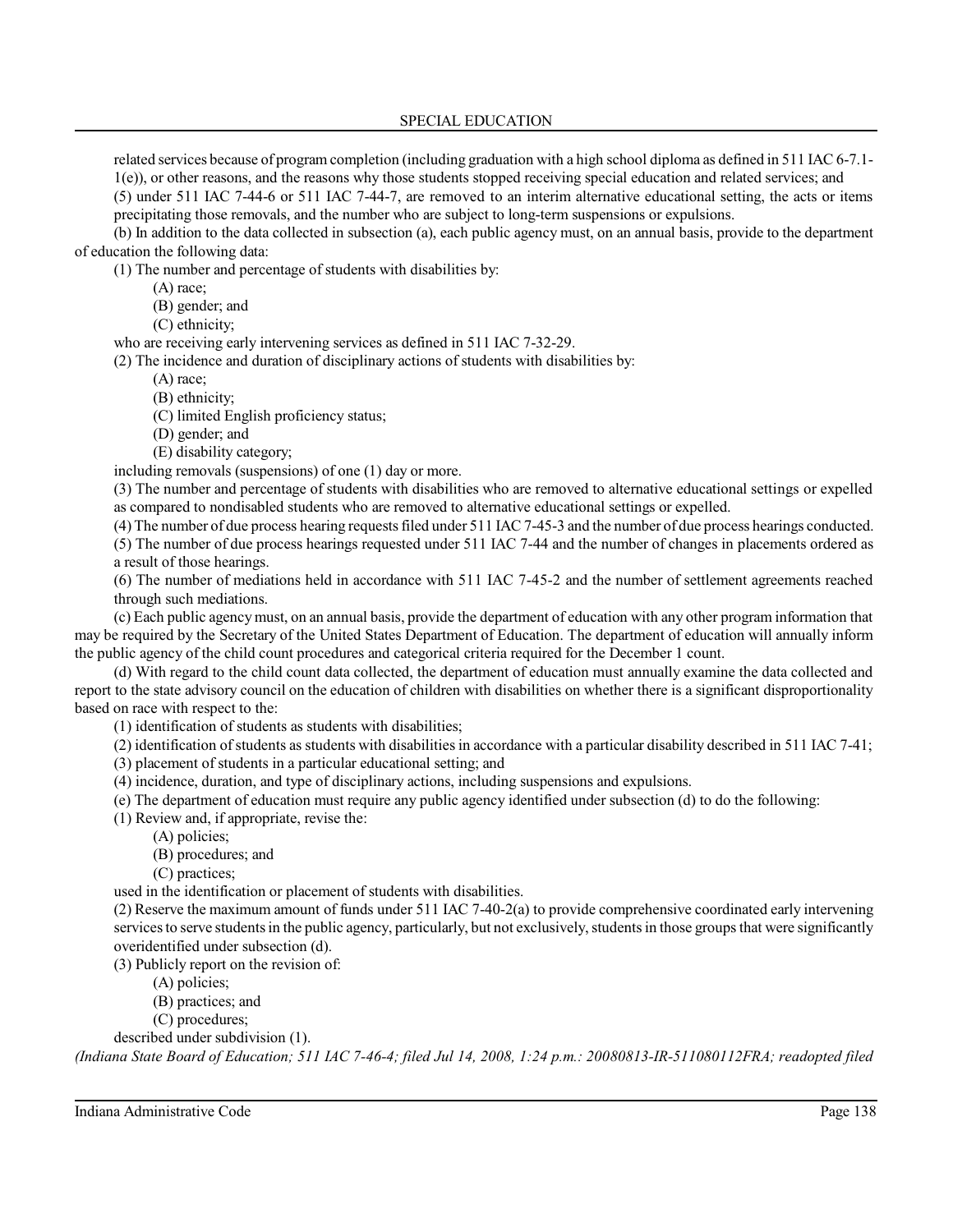*Nov 6, 2014, 3:23 p.m.: 20141203-IR-511140382RFA; readopted filed Dec 1, 2020, 1:48 p.m.: 20201230-IR-511200548RFA)*

# **Rule 47. State Funding of Excess Costs**

#### **511 IAC 7-47-1 Application from school corporation of legal settlement or charter school**

Authority: IC 20-19-2-8; IC 20-19-2-16 Affected: IC 20-19-2; IC 20-35-6-2

Sec. 1. (a) To the extent that state funds are appropriated, the state superintendent of public instruction is authorized, under IC 20-35-6-2, to enter into contracts to fund the excess costs of educating students whose disabilities are of such intensity as to preclude achievement in the existing local public school setting. Excess cost funding may pay for services that include, but are not limited to, the following:

(1) A public or private residential program when services in a residential setting are necessary for the student to benefit from special education.

(2) Nonresidential services necessary to enable the student to remain in the community without resorting to residential placement or to return to the local community from a residential placement.

(b) The division of special education must establish an application process described in a procedure manual that includes requirements for applications of excess cost funding. The division is authorized to revise the procedure manual as needed.

(c) A school corporation of legal settlement or a charter school may apply to the division of special education for excess cost funding when a student's CCC has determined, in accordance with 511 IAC 7-42, that a student requires services involving excess costs. However, nothing in this rule restricts a public agency from utilizing its own resources to pay for excess costs.

(d) When an application for funding of excess costs has been approved, in whole or in part, the superintendent of public instruction will contract, as authorized by IC 20-35-6-2, or arrange an interagency transfer of funds, to pay for excess costs. The school corporation of legal settlement or the charter school must pay a share of the excess costs consisting of its per capita cost of general education, its paraprofessional rate, or transfer tuition. Approval of an application for excess cost funding cannot be retroactive, and expenses incurred prior to the date of approval are not eligible for reimbursement. *(Indiana State Board of Education; 511 IAC 7-47-1; filed Jul 14, 2008, 1:24 p.m.: 20080813-IR-511080112FRA; readopted filed Nov 6, 2014, 3:23 p.m.: 20141203-IR-511140382RFA; readopted filed Dec 1, 2020, 1:48 p.m.: 20201230-IR-511200548RFA)*

## **511 IAC 7-47-2 Appeal from denial of application**

Authority: IC 20-19-2-8; IC 20-19-2-16 Affected: IC 20-19-2; IC 20-35

Sec. 2. (a) The division of special education's denial of an application for excess cost funding is a denial of funding, not a denial of services. The division of special education's denial is not a disagreement with a student's CCC regarding appropriate services for the student or the provision of a free appropriate public education. A denial means that the application did not:

(1) include required information; or

(2) demonstrate eligibility for excess cost funding.

(b) When an application for excess cost funding is denied, in whole or in part, by the division of special education, the school corporation of legal settlement or the governing body ofthe charterschool may appeal the denial by requesting a hearing. As follows, the hearing request must:

(1) Be sent to the superintendent of public instruction by certified mail within thirty (30) calendar days of the date the division ofspecial education denied the application for excess cost funding. For purposes of this rule, the date of denial by the division of special education is the date when the notice of denial was sent to the applicant.

(2) Explain why the application should be approved, including howthe application containsthe required information necessary to demonstrate eligibility for excess cost funding.

(c) Upon receipt of a hearing request, the superintendent of public instruction must select three (3) employees from the department of education to serve on the hearing appeals panel, designating one (1) member of the panel to serve as the panel's chairperson. Members of the panel cannot be from the division of special education.

(d) A hearing must be scheduled before the hearing appeals panel within thirty (30) calendar days from the receipt of the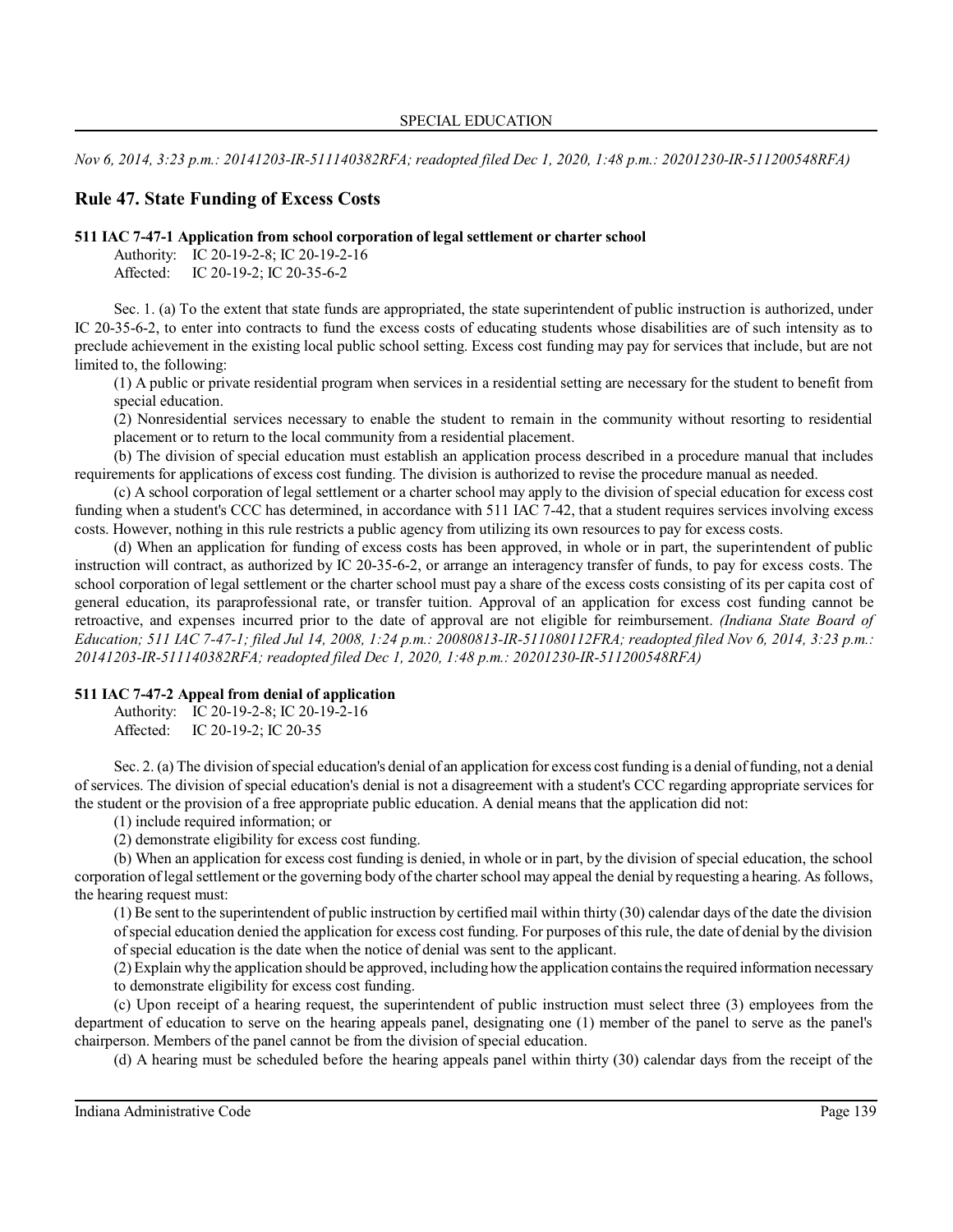request by the superintendent of public instruction. The hearing appeals panel chairperson must give at least ten (10) calendar days notice of the hearing date, time, and location to the party appealing the denied application.

(e) The appealing party and the department of education must submit six (6) copies of written materials to the hearing appeals panel not later than five (5) days prior to the hearing.

(f) At the hearing, the parties may:

(1) present evidence:

(A) in writing; and

(B) through witnesses; and

(2) be represented by counsel.

The length and order of the presentation will be determined by the hearing appeals panel chairperson.

(g) If the appealing party or authorized representative fails to appear at the designated date, time, and location of the hearing, the:

(1) appeal shall be considered closed; and

(2) process terminated.

(h) Not later than ten (10) calendar days after the hearing, the hearing appeals panel must issue a written decision, including findings of fact and reasons for the decision. The written decision must be sent by certified mail to the party appealing the denial of application.

(i) If the hearing appeals panel does not rescind the division of special education's denial of application, the applicant may appeal to a civil court of competent jurisdiction within thirty (30) calendar days of the applicant receiving the decision of the hearing appeals panel. *(Indiana State Board of Education; 511 IAC 7-47-2; filed Jul 14, 2008, 1:24 p.m.: 20080813-IR-511080112FRA; readopted filed Nov 6, 2014, 3:23 p.m.: 20141203-IR-511140382RFA; readopted filed Dec 1, 2020, 1:48 p.m.: 20201230-IR-511200548RFA)*

# **Rule 48. Minimum Expenditure Requirements**

# **511 IAC 7-48-1 Applicability**

Authority: IC 20-43-7-9 Affected: IC 20-43-1-23; IC 20-43-7

Sec. 1. (a) This rule applies to school corporations as defined in IC 20-43-1-23(a).

(b) This rule does not apply to charter schools. *(Indiana State Board of Education; 511 IAC 7-48-1; filed Aug 28, 2012, 2:04 p.m.: 20120926-IR-511110771FRA; readopted filed Oct 23, 2018, 2:37 p.m.: 20181121-IR-511180327RFA)*

## **511 IAC 7-48-2 Definitions**

Authority: IC 20-43-7-9 Affected: IC 20-19-3-1; IC 20-43-1-18.5; IC 20-43-7-1

Sec. 2. The following definitions apply throughout this rule:

(1) "Child count" means the number of eligible pupils enrolled in special education programs on December 1 under IC 20-43- 7-1.

(2) "Department" means the department of education established by IC 20-19-3-1.

(3) "Parentally-placed nonpublic school students with disabilities" has the meaning set forth in IC 20-43-1-18.5.

(4) "Related services" has the meaning set forth in 511 IAC 7-32-79.

(5) "Special education" has the meaning set forth in 511 IAC 7-32-86.

(6) "State special education grant" means the amount of state funds a school corporation receives under IC 20-43-7.

*(Indiana State Board of Education; 511 IAC 7-48-2; filed Aug 28, 2012, 2:04 p.m.: 20120926-IR-511110771FRA; readopted filed Oct 23, 2018, 2:37 p.m.: 20181121-IR-511180327RFA)*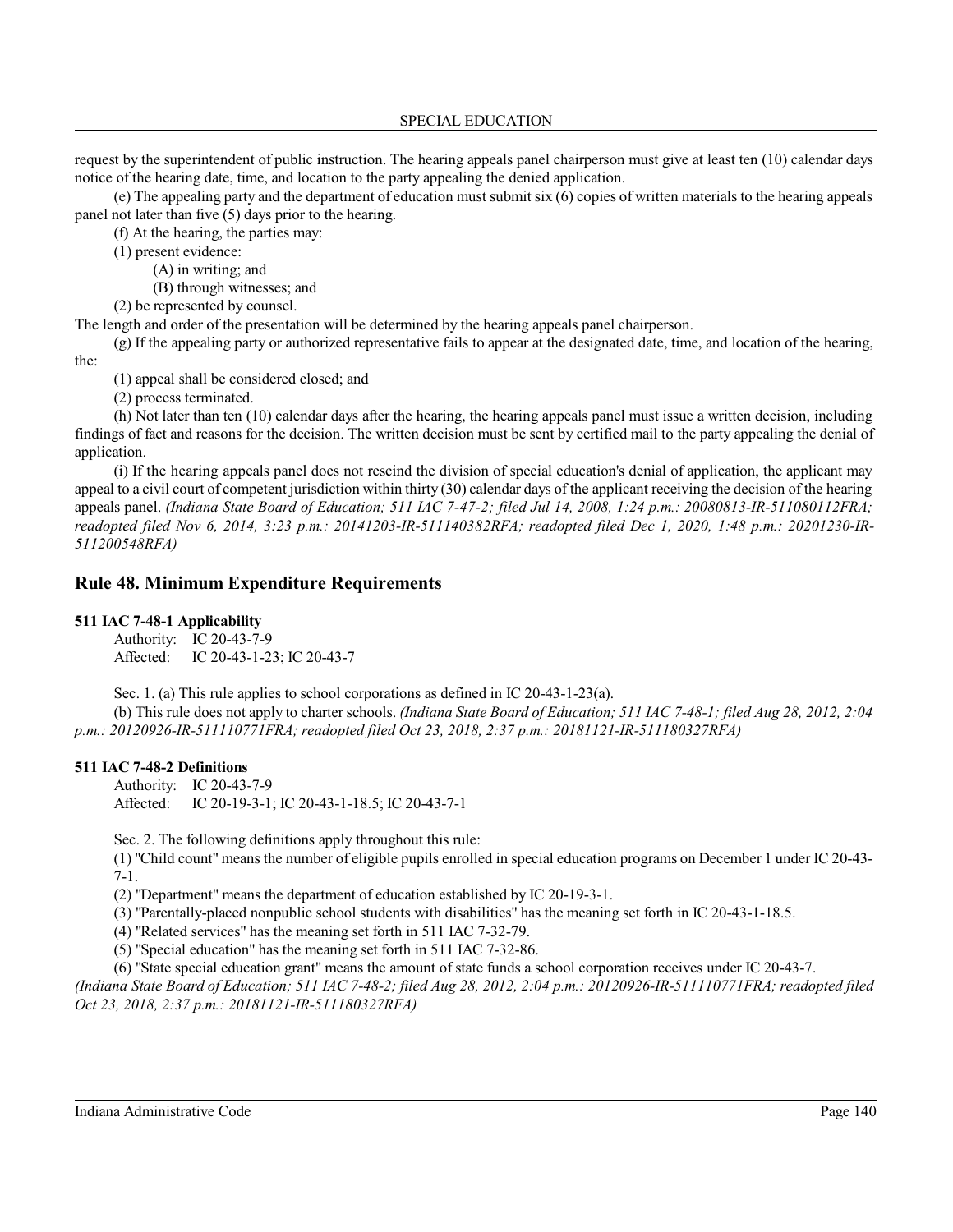#### **511 IAC 7-48-3 Expenditure requirements**

Authority: IC 20-43-7-9 Affected: IC 20-43-1-8.5; IC 20-43-7-9

Sec. 3. (a) The amount of the state special education grant that the school corporation must expend on services to the group of parentally-placed nonpublic school students with disabilities during a calendar yearshall be based on the child count of parentallyplaced nonpublic school students with disabilities reported on December 1 immediately preceding that calendar year.

(b) Beginning in calendar year 2012 and no later than December 31, the school corporation must, at a minimum and exclusive of federal special education funds, expend the amount determined in subsection (a) on special education and related services to parentally-placed nonpublic school students with disabilities under this article.

(c) The school corporation may expend state special education grant funds on behalf of parentally-placed nonpublic school students with disabilities to provide the following:

(1) Child find activities as defined in IC 20-43-1-8.5 and 511 IAC 7-40, including evaluations, reevaluations, and independent educational evaluations.

(2) Special education.

(3) Related services.

(d) By December 31 of each calendar year, the department shall establish and publish the following:

(1) Procedures and forms for school corporations to report the amount ofstate special education grant funds generated by and expended on services to parentally-placed nonpublic school students with disabilities.

(2) Procedures to be utilized by the department in monitoring a school corporation's compliance with this rule, including the consequences for a school corporation's failure to comply with any of the following:

(A) IC 20-43-7-9.

(B) This rule.

(C) Procedures established under this rule.

(3) Procedures for a school corporation to appeal a finding of noncompliance.

(e) Beginning with calendar year 2012, the school corporation shall comply with the reporting requirements established by the department, and the department shall monitor the school corporation's compliance with such requirements.

(f) The department shall monitor the school corporation's actual expenditures under thisrule in the calendar year immediately following the calendar year in which the expenditures were required.

(g) The department shall notify the school corporation in writing of any noncompliance. The written notice shall include the following:

(1) The nature of the noncompliance.

(2) The corrective action the school corporation must take.

(3) The deadline for the corrective action to be implemented.

(4) The consequences for failing to take the corrective action by the established deadline.

(5) The process to appeal the department's findings.

*(Indiana State Board of Education; 511 IAC 7-48-3; filed Aug 28, 2012, 2:04 p.m.: 20120926-IR-511110771FRA; readopted filed Oct 23, 2018, 2:37 p.m.: 20181121-IR-511180327RFA)*

# **Rule 49. Provision of Special Education and Related Services by Choice Schools**

## **511 IAC 7-49-1 Applicability**

Authority: IC 20-51-4-4.6 Affected: IC 20-24-1-4; IC 20-28-2-16

Sec. 1. This rule applies to the following:

(1) A choice school as defined in section 2 of this rule.

(2) A school corporation as defined in IC 20-28-2-16.

(3) A charter school as defined in IC 20-24-1-4.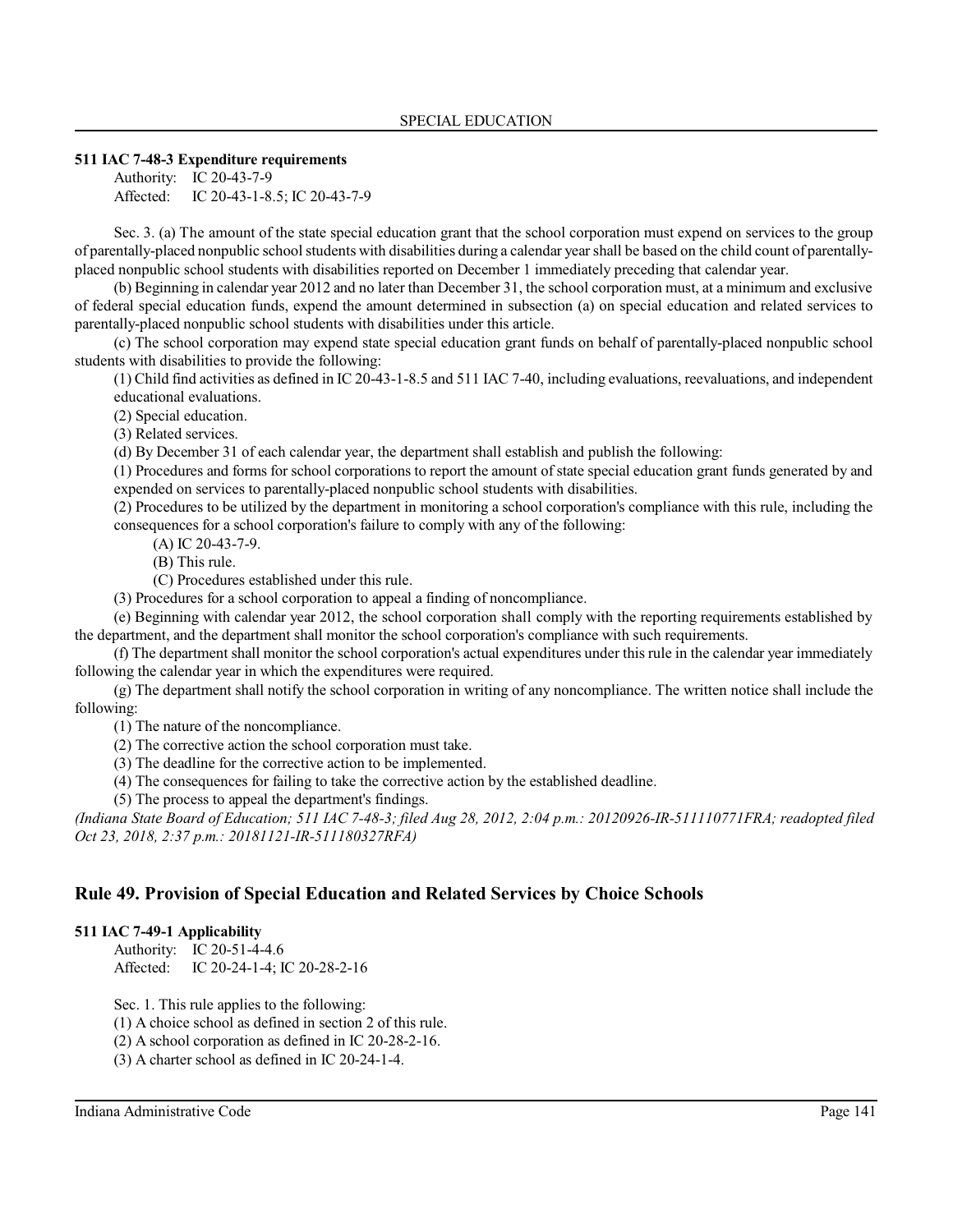*(Indiana State Board of Education; 511 IAC 7-49-1; filed Nov 25, 2014, 3:40 p.m.: 20141224-IR-511130560FRA; readopted filed Dec 1, 2020, 1:48 p.m.: 20201230-IR-511200548RFA)*

# **511 IAC 7-49-2 Definitions**

Authority: IC 20-51-4-4.6 Affected: IC 20-19-3-1; IC 20-35-2-1; IC 20-51-1-4.7; IC 20-51-4-4

Sec. 2. The following definitions apply throughout this rule:

(1) "Choice scholarship student" means a student who has been awarded a choice scholarship under IC 20-51-4-4(a)(2).

(2) "Choice school" means a nonpublic school designated by the department as an eligible school under IC 20-51-1-4.7 and 512 IAC 4.

(3) "Choice special education plan" or "CSEP" means the written document developed by the choice scholarship education planning team that describesthe special education and related servicesthe choice school will provide to the choice scholarship student with a disability.

(4) "Department" means the department of education established by IC 20-19-3-1.

(5) "Division of special education" means the division of special education established by IC 20-35-2-1. *(Indiana State Board of Education; 511 IAC 7-49-2; filed Nov 25, 2014, 3:40 p.m.: 20141224-IR-511130560FRA; filed Mar 18, 2019, 2:33 p.m.: 20190417-IR-511180153FRA; readopted filed Dec 1, 2020, 1:48 p.m.: 20201230-IR-511200548RFA)*

#### **511 IAC 7-49-3 Parent selection of school to provide services**

Authority: IC 20-51-4-4.6 Affected: IC 20-51-4; IC 20-35

Sec. 3. (a) The choice school shall, at the time a student with a disability applies for choice scholarship, inform the parent of a student with a disability of the special education and related services the choice school makes available.

(b) Subsequent to receiving information described in subsection (a) and prior to the submission of the choice scholarship application, the parent must select either the choice school or the local school corporation as the provider of special education and related services for the student.

(c) The parent's selection under subsection (b) is valid for the school year at the choice school for which the choice scholarship was awarded. *(Indiana State Board of Education; 511 IAC 7-49-3; filed Nov 25, 2014, 3:40 p.m.: 20141224-IR-511130560FRA; readopted filed Dec 1, 2020, 1:48 p.m.: 20201230-IR-511200548RFA)*

#### **511 IAC 7-49-4 Choice scholarship education plan**

Authority: IC 20-51-4-4.6 Affected: IC 20-51-4

Sec. 4. (a) Within ten (10) instructional days after a choice scholarship student with a disability enrolls in the choice school, the choice school shall convene a meeting with the parent of the choice scholarship student and school staff to:

(1) determine the choice scholarship student's special education and related service needs; and

(2) develop a CSEP for the choice scholarship student.

(b) The CSEP shall be in writing and, at a minimum, include the following components:

(1) Measurable goals.

(2) Information on how the student's progress will be monitored and how parents will be informed of the progress.

(3) Accommodations that the choice school will provide to the student, including accommodations needed for the student to participate in statewide assessments.

(4) The length, frequency, and duration of the special education and related services to be provided.

(c) The CSEP shall include statements to inform the parents of the following:

(1) The parent must provide written consent in order for the choice school to implement the CSEP.

(2) The parent may revoke consent at any time by providing a signed written statement revoking such consent.

(3) Revocation of consent encompasses the entire CSEP.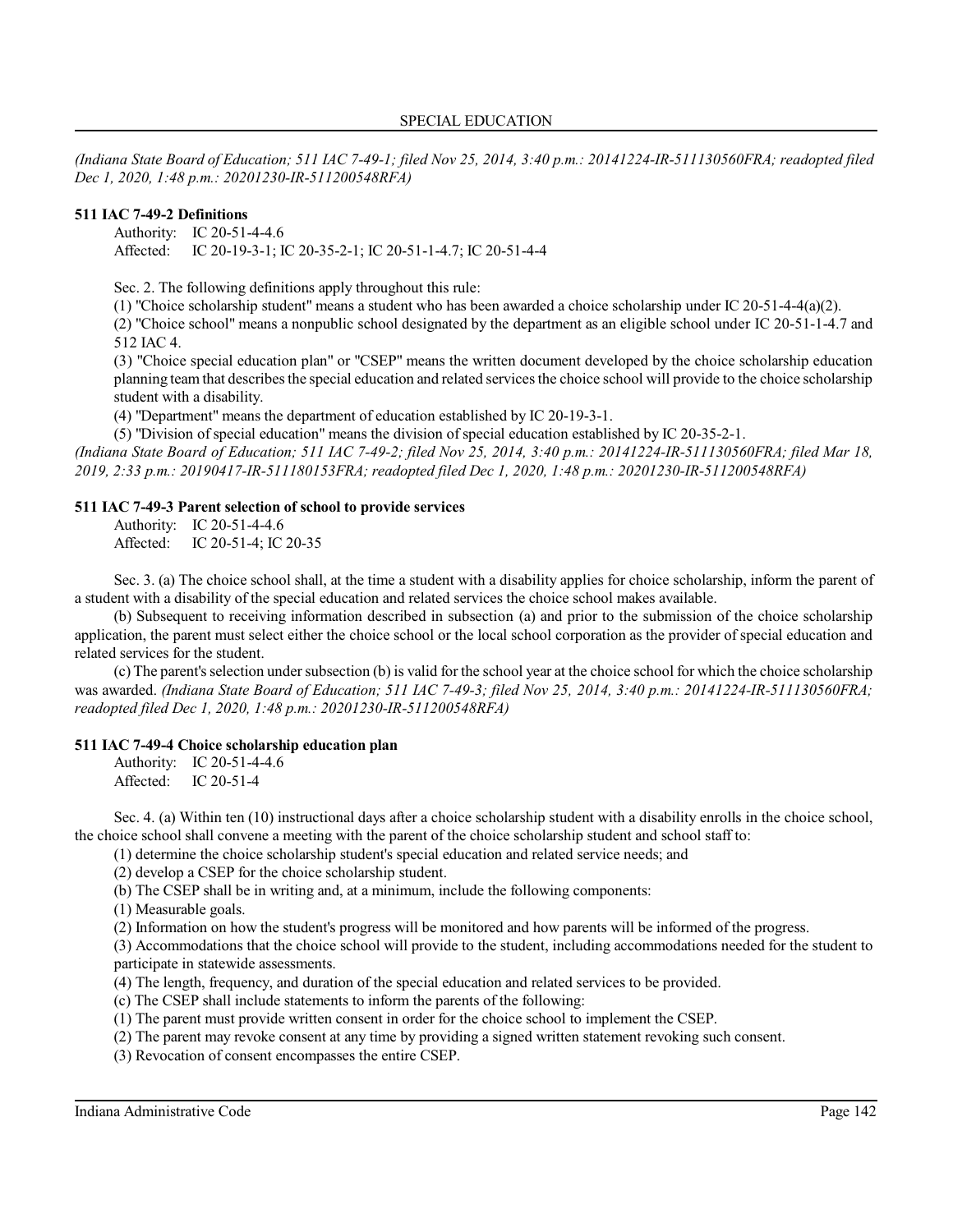(4) Upon receipt of the written revocation, the choice school will stop implementing the CSEP.

(d) A parent may request a meeting at any time to review the CSEP. The choice school shall convene a meeting to review the CSEP within a reasonable time after receiving the request.

(e) For any choice scholarship student with a disability returning to the choice school, the student's previous year's CSEP shall be reviewed within ten (10) instructional days of the start of the school year to inform the planning and development of a CSEP for the current school year if the student selects the choice school as the special education service provider for the current year. *(Indiana State Board of Education; 511 IAC 7-49-4; filed Nov 25, 2014, 3:40 p.m.: 20141224-IR-511130560FRA; filed Mar 18, 2019, 2:33 p.m.: 20190417-IR-511180153FRA; readopted filed Dec 1, 2020, 1:48 p.m.: 20201230-IR-511200548RFA)*

#### **511 IAC 7-49-5 Parent consent**

Authority: IC 20-51-4-4.6 Affected: IC 20-51-4-4

Sec. 5. (a) The parent must provide written consent for the CSEP in order for the choice school to implement the CSEP.

(b) The choice school shall provide the parent with a copy of the CSEP.

(c) The choice school shall implement the CSEP as written.

(d) At any time after the parent gives consent for implementation of the CSEP, the parent may revoke that consent by submitting a signed written statement to the choice school revoking the consent.

(e) A parent's revocation of consent encompasses everything included in the CSEP.

(f) The choice school:

(1) shall terminate special education and related services upon receipt of the parent's written revocation; and

(2) is not required to provide special education and related services for the remainder of the school year.

(g) Upon the choice school's receipt of the parent's revocation of consent, the choice school shall immediately provide:

(1) written notice to the school corporation within whose boundariesthe choice school islocated that the student's scholarship is no longer funded under IC 20-51-4-4(a)(2); and

(2) the school corporation with a copy of the student's CSEP.

(h) Not later than ten (10) instructional days from the date the school corporation receives the written notice described in subsection (g), the school corporation shall convene a case conference committee meeting and develop a service plan in accordance with 511 IAC 7-34-5. *(Indiana State Board of Education; 511 IAC 7-49-5; filed Nov 25, 2014, 3:40 p.m.: 20141224-IR-511130560FRA; filed Mar 18, 2019, 2:33 p.m.: 20190417-IR-511180153FRA; readopted filed Dec 1, 2020, 1:48 p.m.: 20201230- IR-511200548RFA)*

## **511 IAC 7-49-6 Reevaluation**

Authority: IC 20-51-4-4.6 Affected: IC 20-51-4

Sec. 6. If the parent of a choice scholarship student requests a reevaluation of the student:

(1) the school corporation shall conduct the reevaluation in accordance with 511 IAC 7-40-8; and

(2) the choice school shall collaborate with the school corporation and share all relevant information applicable to the reevaluation.

*(Indiana State Board of Education; 511 IAC 7-49-6; filed Nov 25, 2014, 3:40 p.m.: 20141224-IR-511130560FRA; readopted filed Dec 1, 2020, 1:48 p.m.: 20201230-IR-511200548RFA)*

## **511 IAC 7-49-7 Complaint process**

Authority: IC 20-51-4-4.6 Affected: IC 20-51-4

Sec. 7. (a) If a parent of a choice scholarship student believes the choice school is not complying with the requirements of this rule, the parent may file a written complaint with the choice school.

(b) If the choice school does not resolve the complaint to the parent's satisfaction, the parent may file a complaint with the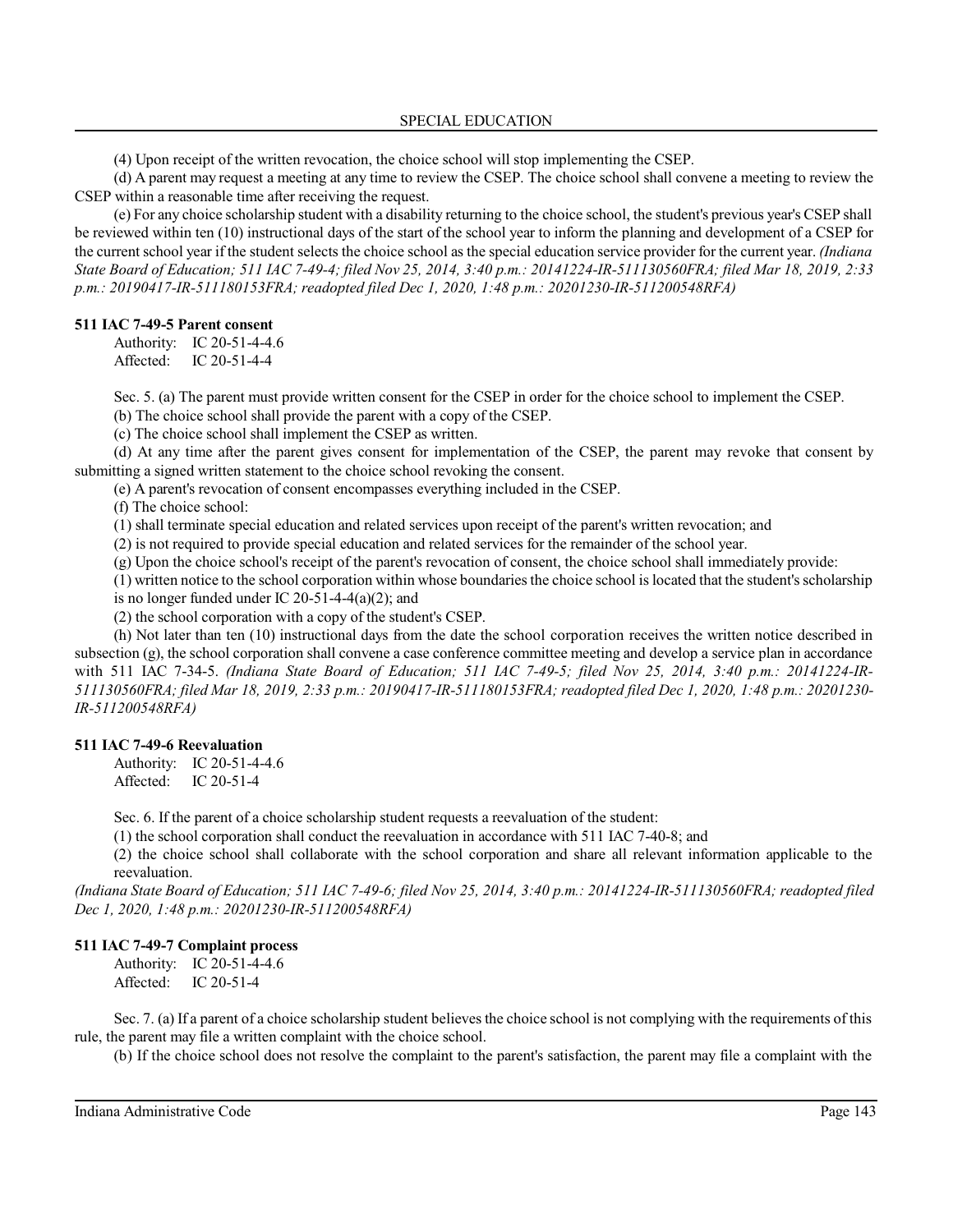department as described in this rule.

(c) The complaint must:

(1) be in writing;

(2) include the name and address of the choice school;

(3) include a statement alleging that the choice school has failed to comply with one (1) or more requirements of this rule;

(4) include the facts on which the alleged noncompliance is based;

(5) include a copy of the written complaint filed with the choice school in accordance with subsection (a);

(6) be signed by the parent and include the parent's contact information; and

(7) be submitted to the choice school and the division of special education.

(d) If the complaint alleges violations with respect to a specific choice scholarship student with a disability, the complaint must also include the name and address of the student.

(e) The division of special education shall investigate the complaint as described in 511 IAC 7-45-1.

(f) The choice school is required to complete any corrective action resulting from the complaint investigation within the timeline prescribed by the complaint investigation report.

(g) Failure of the choice school to complete any prescribed corrective action may negatively impact the choice school's continued eligibility under 512 IAC 4. *(Indiana State Board of Education; 511 IAC7-49-7;filed Nov 25, 2014, 3:40 p.m.: 20141224- IR-511130560FRA; filed Mar 18, 2019, 2:33 p.m.: 20190417-IR-511180153FRA; readopted filed Dec 1, 2020, 1:48 p.m.: 20201230-IR-511200548RFA)*

# **511 IAC 7-49-8 Student count**

Authority: IC 20-51-4-4.6 Affected: IC 20-51-4-4

Sec. 8. (a) On December 1 of each year, or such date as determined by the department, each choice school must count the number of school age students for whom both of the following apply:

(1) A choice scholarship under IC 20-51-4-4(2) has been awarded.

(2) The choice school is providing special education and related services pursuant to a CSEP to which the parent has provided written consent.

(b) The choice school shall complywith department's established procedures and format in submitting required data under this section. *(Indiana State Board of Education; 511 IAC 7-49-8; filed Nov 25, 2014, 3:40 p.m.: 20141224-IR-511130560FRA; readopted filed Dec 1, 2020, 1:48 p.m.: 20201230-IR-511200548RFA)*

## **511 IAC 7-49-9 Education records**

Authority: IC 20-51-4-4.6 Affected: IC 20-51-4

Sec. 9. (a) Not later than ten (10) business days of receiving a request from a choice school for the education records of a choice scholarship student with a disability enrolled in the choice school, the school corporation or charter school shall provide the requested records to the choice school.

(b) Subject to subsection (c), and not later than ten (10) business days of receiving a request from a school corporation or a charter school for the education records of a choice scholarship student with a disability previously enrolled in the choice school, the choice school shall provide the requested records to the school corporation or charter school.

(c) If the parent of a choice scholarship student with a disability is in breach of a contract that conditions release of student records on the payment of outstanding tuition and other fees, the choice school shall within ten (10) business days of the request, provide a requesting school corporation with sufficient verbal information to permit the school corporation to make an appropriate placement decision regarding the student. *(Indiana State Board of Education; 511 IAC 7-49-9; filed Nov 25, 2014, 3:40 p.m.: 20141224-IR-511130560FRA; filed Mar 18, 2019, 2:33 p.m.: 20190417-IR-511180153FRA;readopted filed Dec 1, 2020, 1:48 p.m.: 20201230-IR-511200548RFA)*